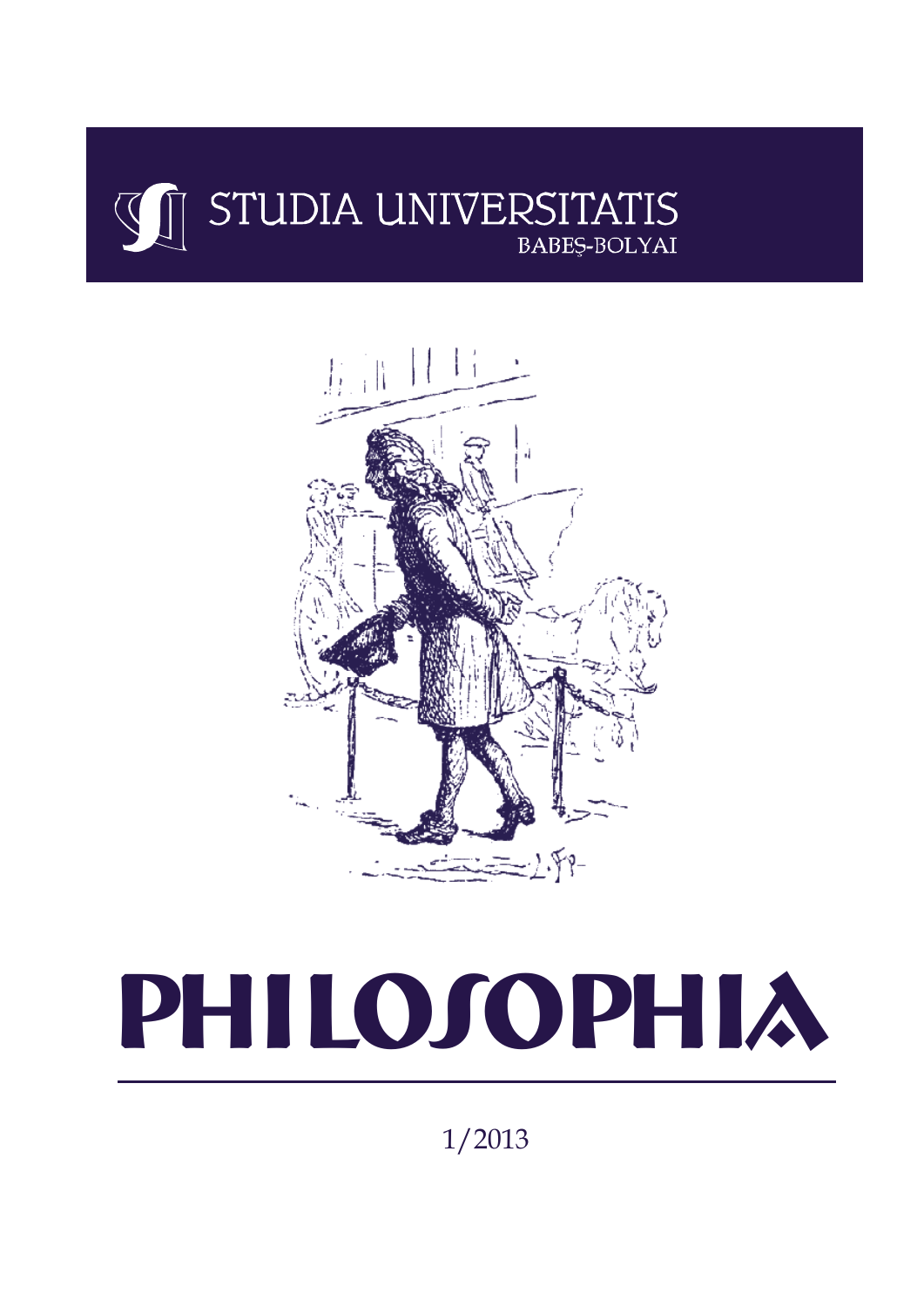# **STUDIA UNIVERSITATIS BABEŞ-BOLYAI**

# **PHILOSOPHIA**

**1/2013** 

**April**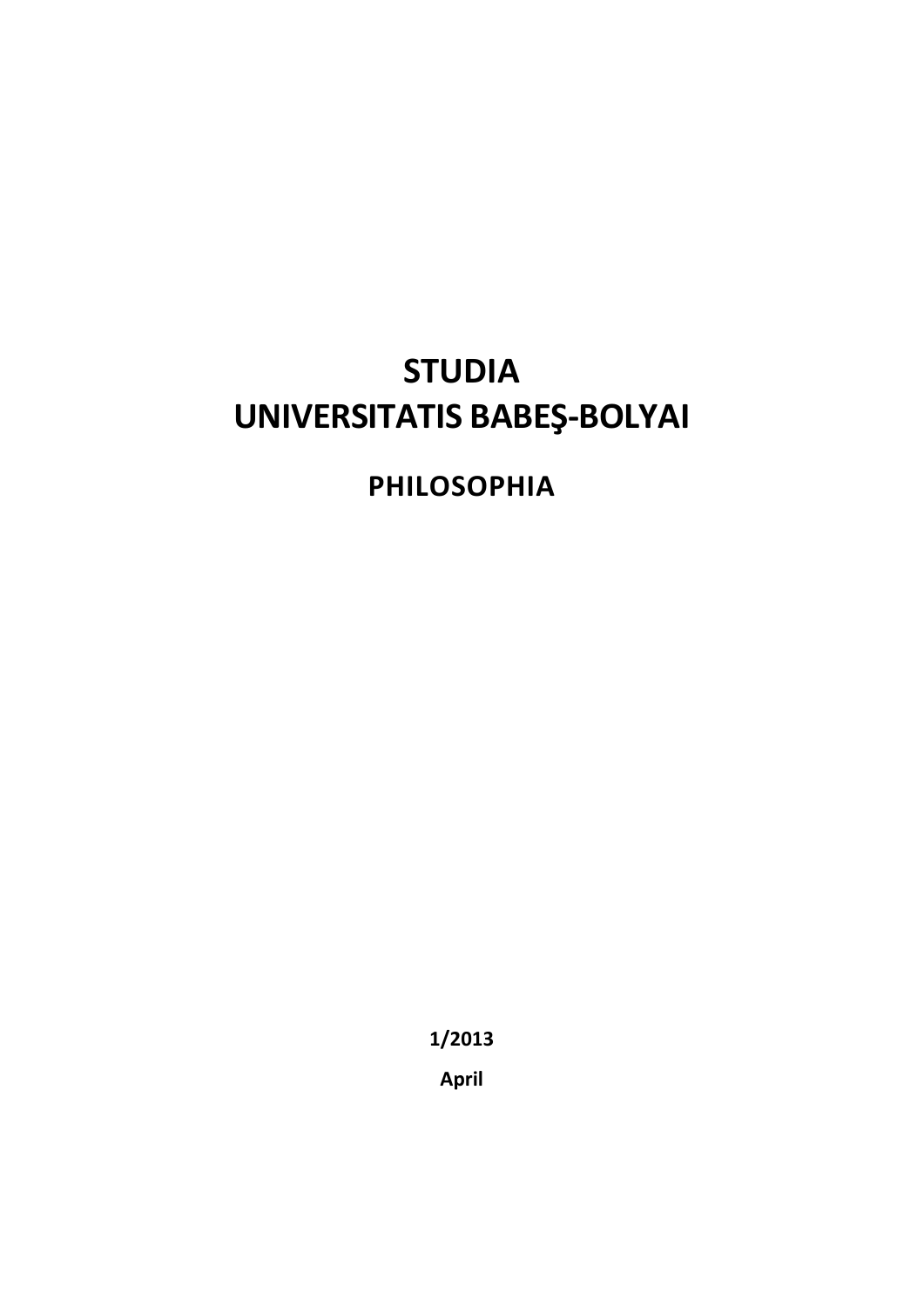#### **EDITORIAL BOARD:**

Jeffrey Andrew BARASH (Université Amiens) Monique CASTILLO (Université Paris XII Val-de-Marne) Chan Fai CHEUNG (Chinese University of Hong Kong) Virgil CIOMOŞ (Babeş-Bolyai University Cluj-Napoca) Aurel CODOBAN (Babeş-Bolyai University Cluj-Napoca) Peter EGYED (Babeş-Bolyai University Cluj-Napoca) Eliane ESCUBAS (Université Paris XII Val-de-Marne) Mircea FLONTA (University of Bucharest) Vasile FRĂTEANU (Babeş-Bolyai University Cluj-Napoca) Gyorgy GEREBY (CEU Budapest) Jad HATEM (USJ Beyrouth) Lester EMBREE (Florida Atlantic University) Domenico JERVOLINO (Università Federico II Napoli) Vasile MUSCĂ (Babeş-Bolyai University Cluj-Napoca) Marta PETREU-VARTIC (Babeş-Bolyai University Cluj-Napoca) Eveline PINTO (Université Paris I) Anca VASILIU (CNRS Paris) Károly VERESS (Babeş-Bolyai University Cluj-Napoca) Gérard WORMSER (ENS Lyon) Alexander BAUMGARTEN (Babeş-Bolyai University Cluj-Napoca) Marcel BODEA (Babeş-Bolyai University Cluj-Napoca) Gabriel CHINDEA (Babeş-Bolyai University Cluj-Napoca) László GÁL (Babeş-Bolyai University Cluj-Napoca) Dan-Eugen RAŢIU (Babeş-Bolyai University Cluj-Napoca) Lasse SCHERFFIG (Academy of Media Arts, Cologne) Emilian CIOC (Babeş-Bolyai University Cluj-Napoca)

**CHIEF EDITOR:** Ion COPOERU (Babeş-Bolyai University Cluj-Napoca)

### **EDITORIAL COMMITTEE:**

Tomas KACERAUSKAS (Technical University Vilnius) Dietmar KOCH (Eberhard-Karls Universität Tübingen) Alina NOVEANU (Babeş-Bolyai University Cluj-Napoca / Eberhard-Karls Universität Tübingen) Attila SZIGETI (Babeş-Bolyai University Cluj-Napoca) Tincuta HEINZEL (Academy of Media Arts, Cologne)

**SUB-EDITOR:** Dan RADU (Babeş-Bolyai University Cluj-Napoca)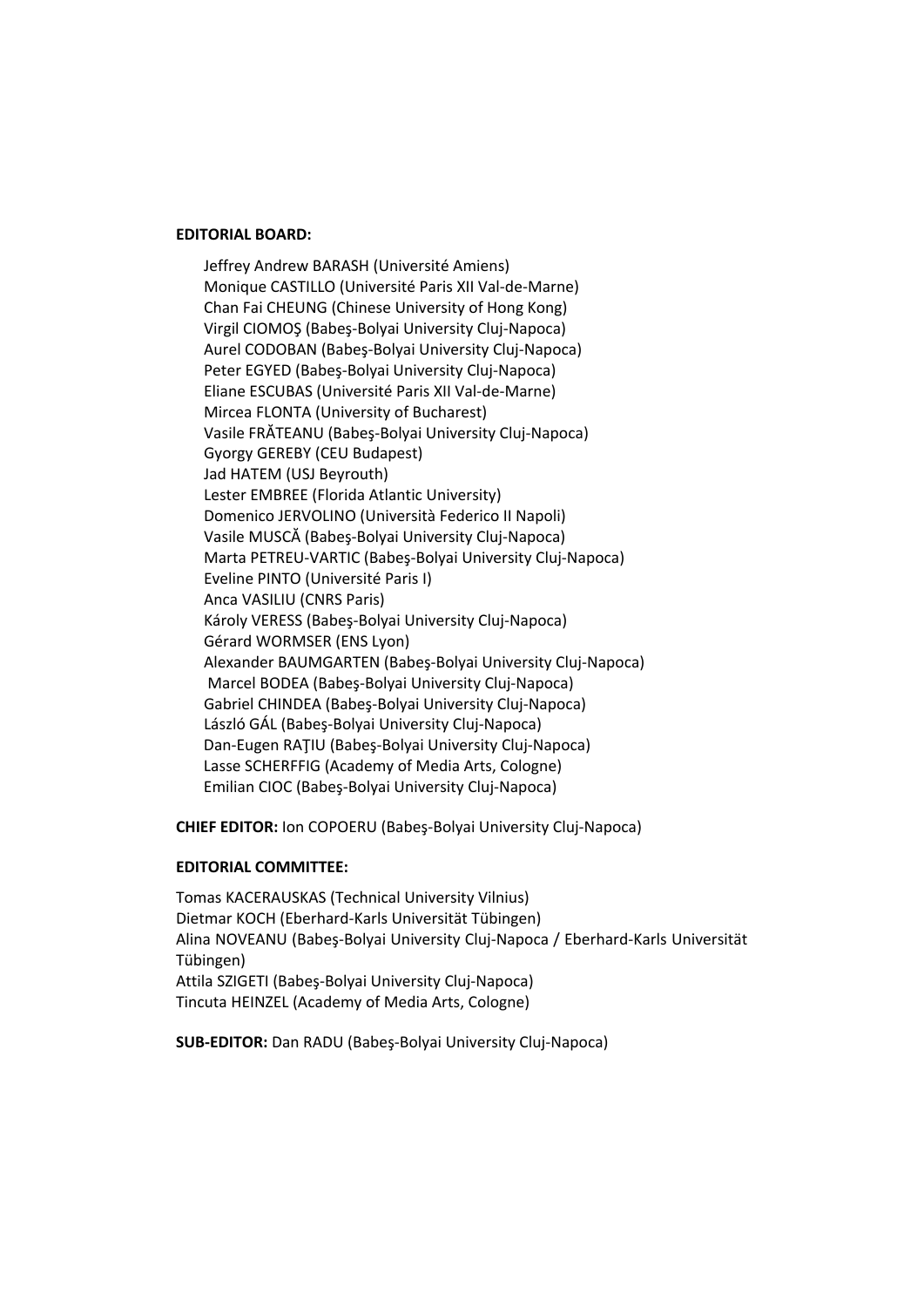# **S T U D I A UNIVERSITATIS BABEŞ–BOLYAI PHILOSOPHIA**

**1** 

# *A PART OF LIFE: THE MEANING OF WORK TODAY (II)*

*Guest Editor: Ion COPOERU* 

**Desktop Editing Office:**  $51^{ST}$  B.P. Hasdeu, Cluj-Napoca, Romania, Phone + 40 264-40.53.52

## **CONTENT – SOMMAIRE – INHALT – CUPRINS**

| BOGDAN MINCĂ, "Das arbeitende Tier". Zu M. Heideggers Auslegung der Arbeit<br>in den Vorträgen und Aufsätzen (GA 7) $*$ "The Working Animal". About M.<br>Heidegger's Interpretation of Work in His Conferences and Essays 15 |  |
|-------------------------------------------------------------------------------------------------------------------------------------------------------------------------------------------------------------------------------|--|
| CODRINA-LAURA IONIȚĂ, Hommage à la paresse entre la pensée de l'Ouest et<br>de l'Est * Homage to the Laziness. Between Western and Eastern Thinking 25                                                                        |  |
| CĂLIN SĂPLĂCAN, Ethique, santé et conflits de valeurs * Ethics, Health and Value                                                                                                                                              |  |
|                                                                                                                                                                                                                               |  |
| ALEXANDRINA-AUGUSTA BORA, Undercover Work in Police Investigations: Ethical                                                                                                                                                   |  |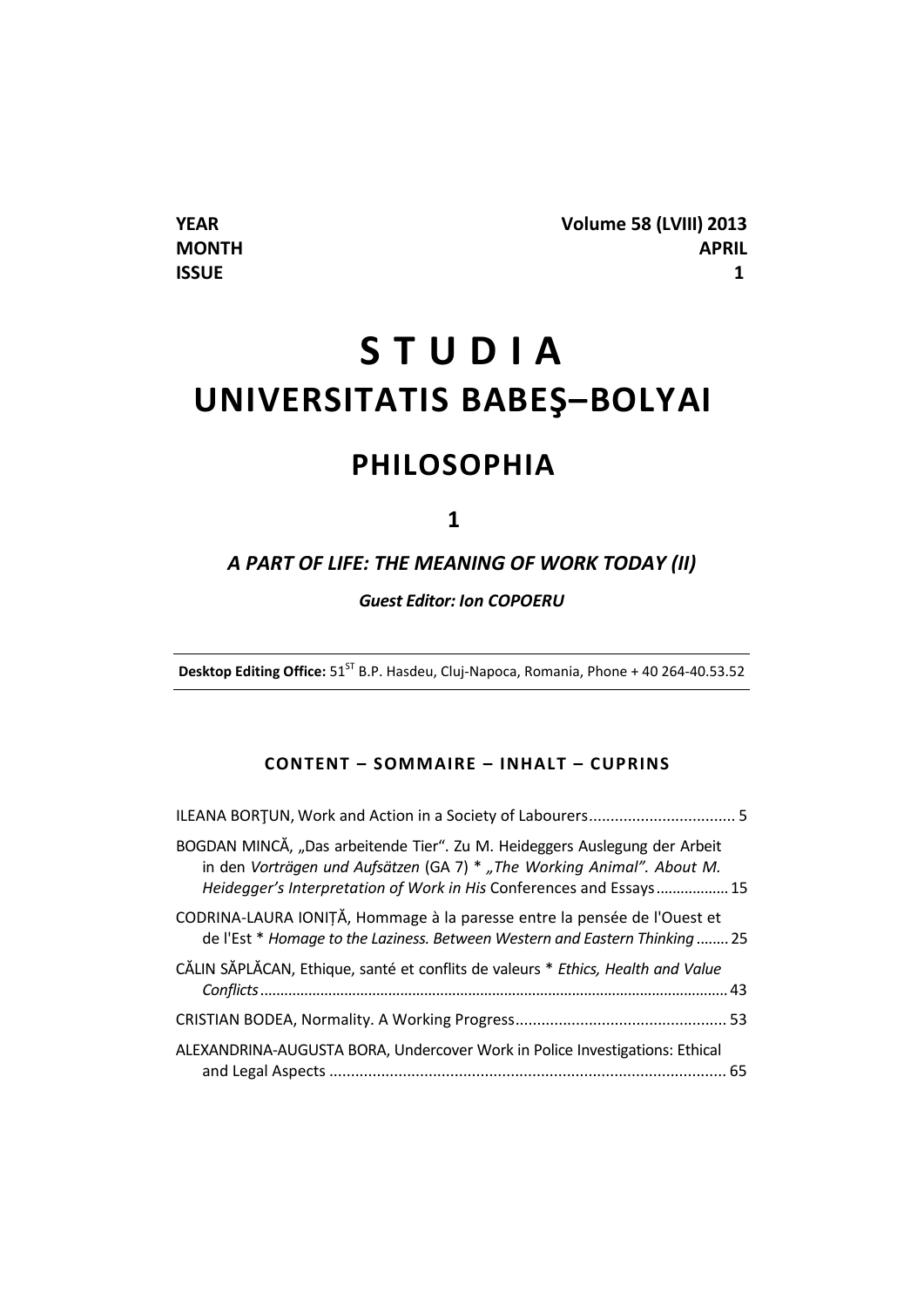| OVIDIU GAVRILOVICI, Construction of the Medical Career and the Professional |  |
|-----------------------------------------------------------------------------|--|
|                                                                             |  |

#### **V A R I A**

| CIPRIAN JELER, Bergson's two Sources of Morality and Religion and their                                                                         |  |
|-------------------------------------------------------------------------------------------------------------------------------------------------|--|
| ALEXANDRU MATEI, La vie et l'œuvre. Vécu et idéologie à la télévision<br>roumaine, 1970-1980 * "Life and Work": Living Ideology at the Romanian |  |
| ESTERA ROXANA HETEA, CIPRIAN RAZVAN LICA, RALUCA MARINELA SILAGHI,                                                                              |  |
| STEFAN MELANCU, Nietzsche et la crise européenne * Nietzsche and the Crisis                                                                     |  |
| HANS H. DIEBNER, Ereignis, Satori und Performativität * Enowning, Satori and                                                                    |  |

**Issue Coordinator: Ion COPOERU** 

**Publishing Date: April 2013**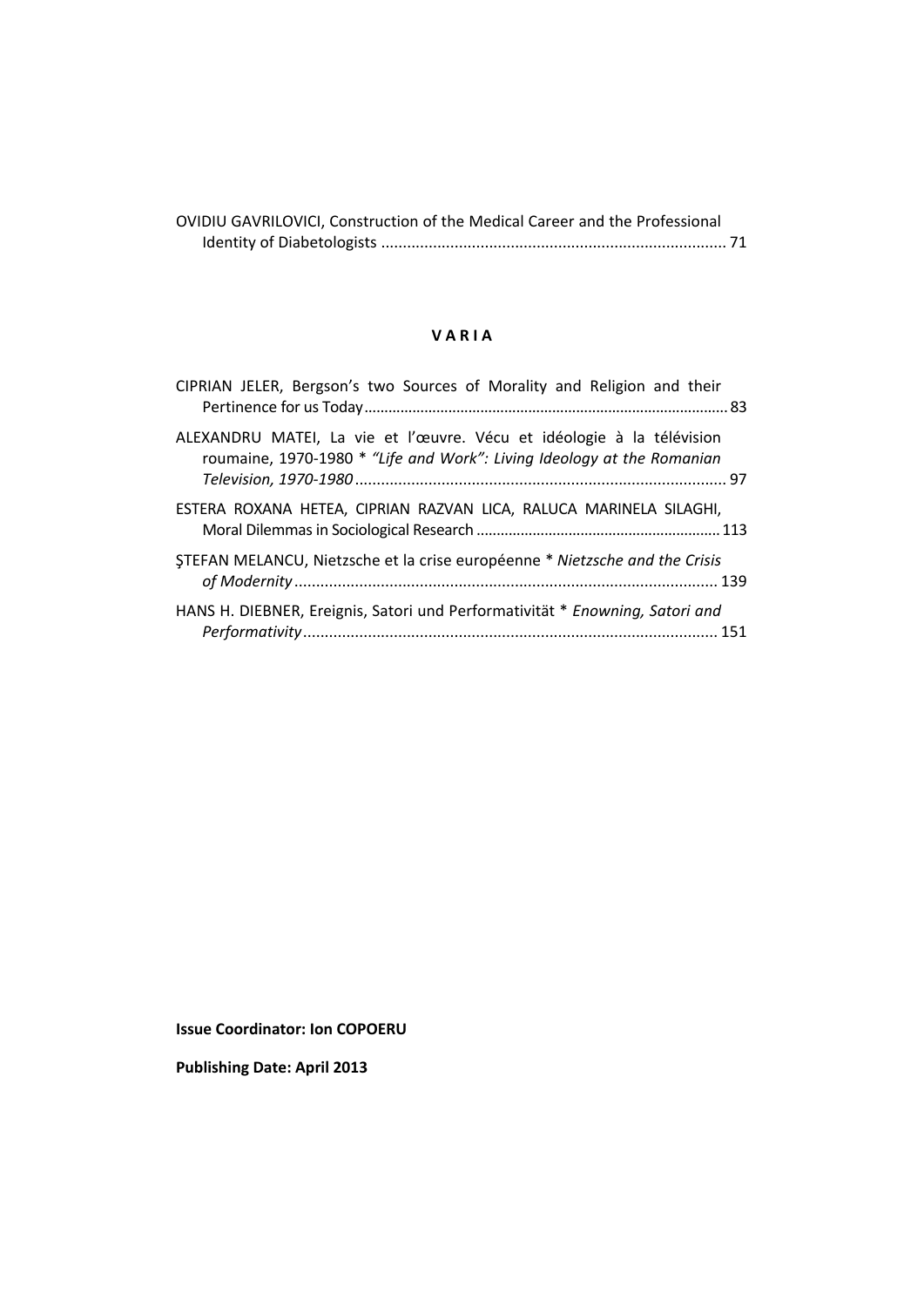# WORK AND ACTION IN A SOCIETY OF LABOURERS<sup>1</sup>

#### **ILEANA BORŢUN\***

**ABSTRACT.** In this article, I address the issue of the meaning of work, by asking two different but interrelated questions: the first regards the meaning of the word: *what does "to work" mean?*; the second regards the value of work: *why is it worthwhile to work?* I will answer to the first question from the perspective offered by the distinction developed by Hannah Arendt between *labour*, *work*, and *action*, because it helps us to really disentangle work from other activities. Then, following Arendt, I will argue that the meaningfulness of work can be assed only from the perspective of action and that, moreover, its meaningfulness consists in serving action, in offering a space where human interactions can take place and where we disclose to the others *who*, and not merely *what*, we are. In the end, given the fact that nowadays human interactions happen often via the internet, I will rise the question whether the virtual space, as a product of work, can be a genuine space of appearance, where we can appear to one another as who we truly are.

**Keywords:** work, labour, action, Arendt, human interactions

Nowadays, work seems to be a very important part of our lives. Most of us are engaged in some type of work on a daily basis. Being so, it is quite justified to ask about the *meaning* of work. However, this question calls for some conceptual clarifications. Contemporary working conditions, mainly because they entail the usage of the internet, have transformed most of our work activities in such a way that it becomes more and more difficult for us to isolate work from the other activities we are engaged in (such as socializing, entertaining or even shopping). Work has penetrated our lives so deeply that we might not see its meaning very clearly.

<sup>1</sup> This article is a slightly modified version of a paper presented on May 18, 2012, at the international colloquium "A Part of Life: The Meaning of Work Today", organized by the European College Foundation, at Cluj-Napoca, Romania (May 17-18, 2012). The elaboration of this text was possible with the financial support of the Sectoral Operational Programme for Human Resources Development 2007-2013, cofinanced by the European Social Fund, under the project number POSDRU/107/1.5/S/80765. \*

PhD student in Philosophy, University of Bucharest, Romania. Email: *ileana.bortun@phenomenology.ro*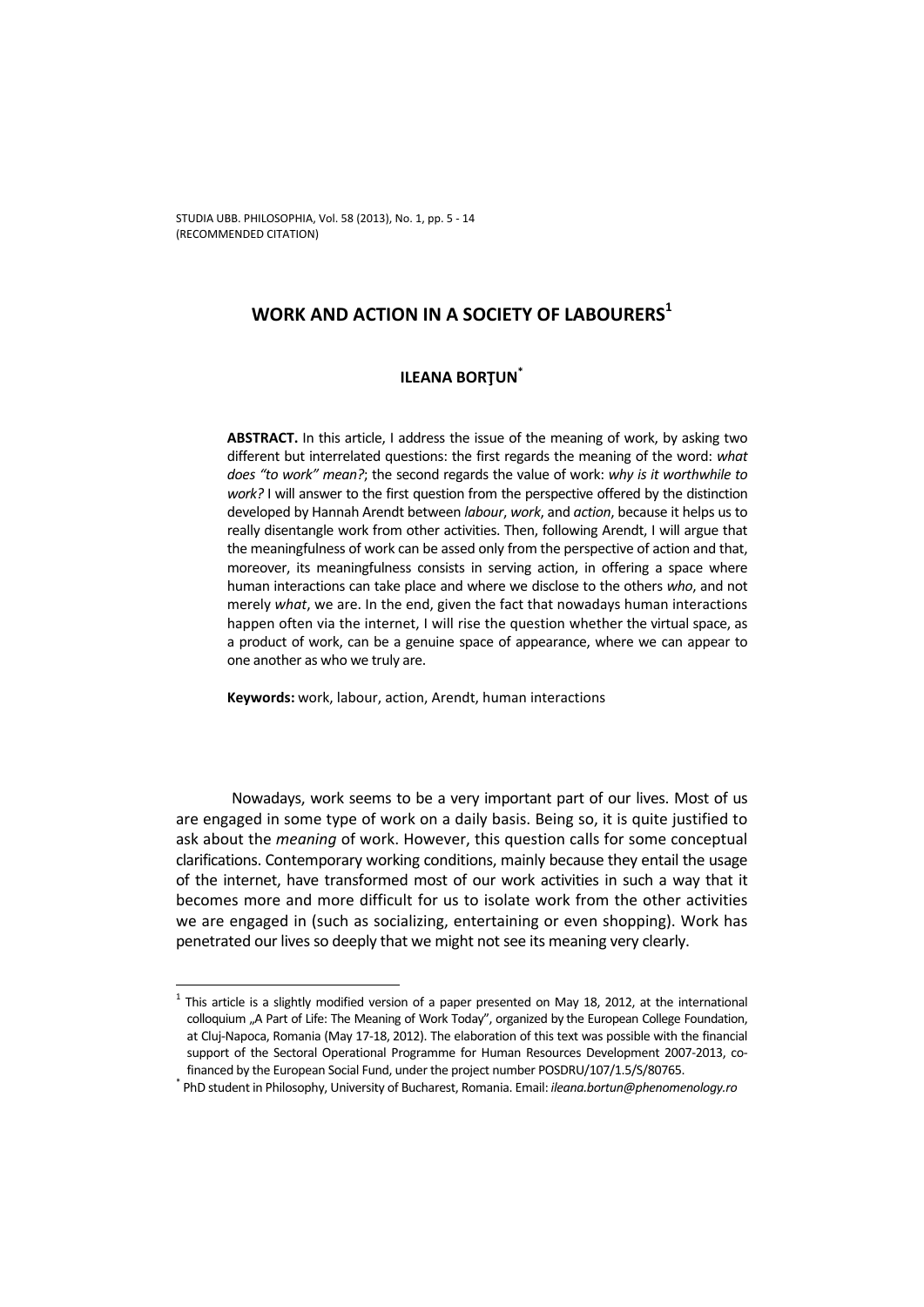#### ILEANA BORŢUN

That is the reason why I consider necessary to approach the meaning of work starting from the fundamental distinction developed by Hannah Arendt in *The Human Condition* between *labour*, *work*, and *action* (the three types of activities that make up what is traditionally called *vita activa*, as opposed to *vita contemplativa*). By discussing this distinction, we will obtain an essential basis for thinking about the meaning of work *today*, when we do live in a society that Arendt named *a society of labourers*, that is, a consumers' society, which bears the hallmark of the confusion between what should be termed work and what should be termed mere labour.

It should be said that Arendt makes the distinction *labour*–*work*–*action* for the sake of the latter, trying to bring to light what we could call *the forgetting* of action, of the meaning of acting and speaking together with one another, that is, the spontaneous disclosure of one's unique being through his words and deeds. This forgetting of action is due to the subtle substitution of making for acting. We all have the tendency to act in the manner of making, because the outcome of action is uncertain and irreversible, whereas the product of work is both predictable and modifiable. We often think of our actions as means to achieve ends, in the paradigm of "the end justifies the means" (which is specific to work).The extreme form of this mode of thinking can be found at the core of totalitarian regimes, where the political community doesn't consist in a plurality of acting beings anymore, but it is divided in ruled, on the one hand, and, on the other, rulers who try to mould the first into the shape of the "Arian race" or "the new man" – exactly like the worker moulds the clay into the shape of pots or bricks. Considering this danger, the entire elaboration of Arendt's distinction is meant to retrieve the meaning of action from oblivion. This aim will be decisive also for us, for assessing the value of work.

However, what we should observe first of all is that if we are concerned with *the meaning* of work, we actually ask two different questions: one regards the sense of the word: *what does "to work" mean?*; and the other regards the value of work, its worth, its merit, its meaningfulness: *why should we work? why is it worthwhile to work?*

Hence, this is how I will proceed: {1} Firstly, I will try to show what "work" means, by extracting from Arendt's elaborations the main points of distinction between work and labour and offering some examples of my own. {2} Secondly, I will ask why is working a worthwhile activity and, following Arendt, I will argue that its ultimate reason of being is to serve action. Through work, people build the world, they construct the space where men can act and speak to one another. Action, accompanied by speech, has an ontological relevance, because only through deed and word we show to the others (and we find ourselves) *who* we really are, our unique being, besides *what* we are (male or female, professor or singer or carpenter, etc.). But action needs the help of work in order to take place and to be remembered: it needs the buildings, the public squares, the chairs and tables, the written laws that work offers for human interaction; then, action needs the work of historians and poets, who portray our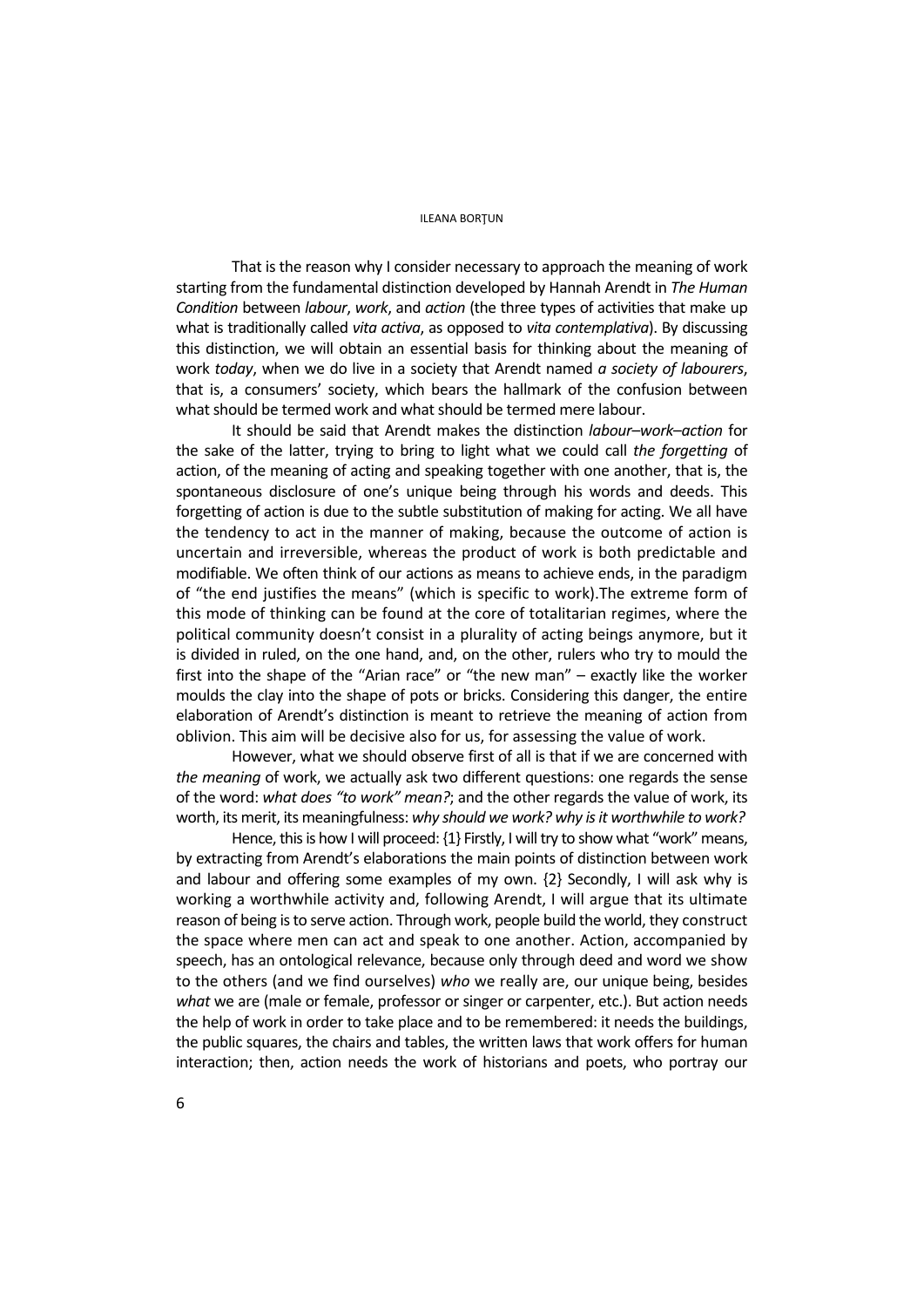deeds and words and reveal their significance and make them memorable. {3} Finally – given that we should assess the place of work in our lives by using the yardstick of whether it can serve (inter)action or not  $-$ , I will narrow down this question to the internet, as a product of work and a space for social interaction. I will try to see, very briefly, whether the virtual space can be a genuine space of appearance, where we can appear as who we really are.

**{1}** Let me begin with the distinction made by Arendt between *labour* and *work* – a very unusual distinction, given the traditional tacit confusion between them. However, this distinction is based on phenomenal evidence, which is reflected in our languages: as Arendt rightly points out, in all European languages there are two different words for these two:

the Greek language distinguishes between *ponein* and *ergazesthai*, the Latin between *laborare* and *facere* or *fabricari*, which have the same etymological root, the French between *travailler* and *ouvrer*, the German between *arbeiten* and *werken.* In all these cases, only the equivalents for «labour» have an unequivocal connotation of pain and trouble. The German *Arbeit* applied originally only to farm labour executed by serfs and not to the work of the craftsman, which was called *Werk.* The French *travailler*  replaced the older *labourer* and is derived from *tripalium*, a kind of torture.<sup>2</sup>

To these, we can add the Romanian words: *muncă* and *lucru*.

Of course, in each of these languages, the two words are sometimes used synonymously – but this is nothing more than the expression of the long time confusion between them, of the fact that no one before Arendt tried to make this distinction explicit in such a serious way.

However, in favour of an implicit distinction speaks the fact that, in most cases, these two words are not interchangeable. For example, we say: *I can't work in a library, I can't concentrate.* We don't say: *I can not labour in a library.* We say: *She is working on a new novel*, and not *She is labouring on a new novel*. But we say *She is in labour, she will give birth soon*, we don't say *She is in work*. We say *He works for a newspaper*, and not *labours for a newspaper.* We say *That was good police work*, and not *police labour*. We say *The phone isn't working*, and not *The phone isn't labouring.*  We say *This device works by electricity*, and not *labours by electricity*. We say *work of art*, not *labour of art*. But we say *labour camps* and *forced labour*, not *forced work*. I guess we can find similar cases in all European languages. In all these examples, is evident that what we call "labour" is linked more with nature, with pain, with lack of freedom or choice. Whereas what we call "work" is a non-natural activity (including the "activity" of man-made devices), involving some degree of human freedom and creativity.

 2 Arendt, *The Human Condition* (1958), The University of Chicago Press, Chicago, 1998, n. 3, p. 80.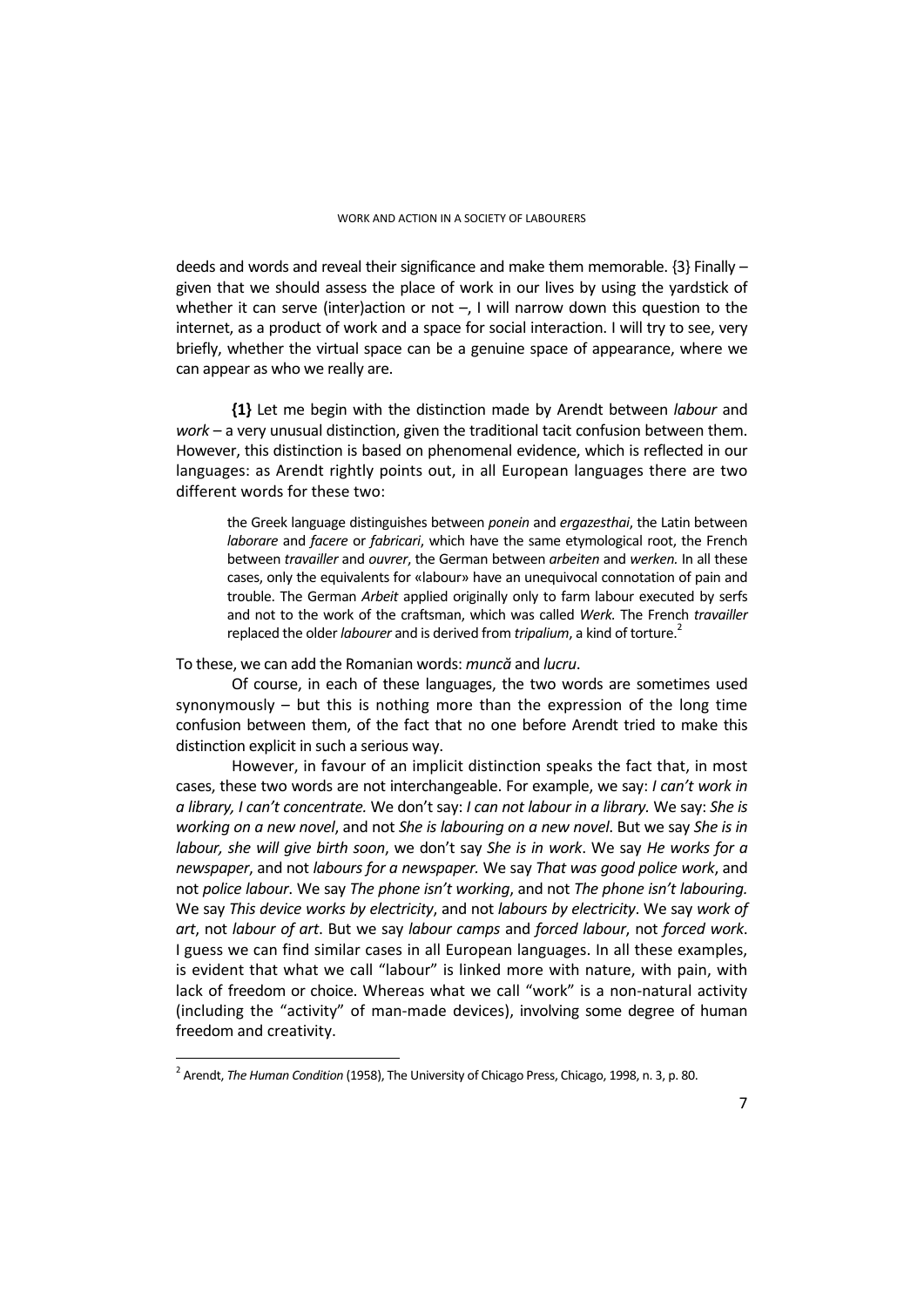#### ILEANA BORŢUN

This is why Arendt defines the term *labour* as covering all the activities through which we keep ourselves alive and protect our world from the decay brought by natural processes – activities such as cleaning, cooking or farming, meant to satisfy our natural necessities. Essentially, labour is something that man has in common with animal life. And the "connotation of pain and trouble" comes from the fact that it never ends, it is repetitive, monotonous: we all know – either because we suffered it, or because we observed those who labour for us – how labour never seems to have an end: the food just cooked will be eaten today or tomorrow and the need for cooking will rise again; a house or a street cleaned today will become dirty the next day or the day after; the cultivated land has to be taken care of periodically, and so on.

Through labour, man is caught in the ever-recurring cycle of nature. As Marx put it, labour is "man's metabolism with nature"<sup>3</sup>. We can never escape it completely, for even if we do not labour (other people cook for us or clean the house for us, etc.), we still consume – labour and consumption are but two sides of the same coin: we labour in order to consume; and one of the main reasons we consume is to regenerate our power to labour. As *animal laborans*, we are all the same: we all labour and consume (at least, we all consume). We really differentiate ourselves from others only by work and action. — This is actually perhaps the most terrifying aspect of the totalitarian concentration camps: the inmates were reduced to a condition where all significant differentiations were lost, because they didn't really work and especially because they didn't really act anymore (for action needs certain conditions in order to preserve its disclosing character: equality and freedom). When we see the terrible rows of naked, skinny bodies, what is most horrifying is the lack of significant differentiations.

*Work*, on the contrary, designates all the activities through which humans disentangle themselves from nature, by fabricating an artificial world of man-made things — e.g. roads, city walls, houses, chairs, tables, books, laws, poems or songs. The central image here is that of the artisan who sees the idea of table and then makes it.

From Arendt's various observations, we can extract the following main traits by which work differs from labour:

*Animal laborans* is the servant of nature (including the nature within himself).

 *Homo faber* is a master of nature and of his doings: he has control over his operations and over the raw material he uses when fabricating his products.

The labour process has neither a definite beginning, nor a definite end.

 Work has a clear beginning and a clear end: fabrication stops in the very moment its product is finished and becomes autonomous; work is totally determined by the means–end category.

<sup>3</sup> *Apud* Arendt, *idem*, p. 98.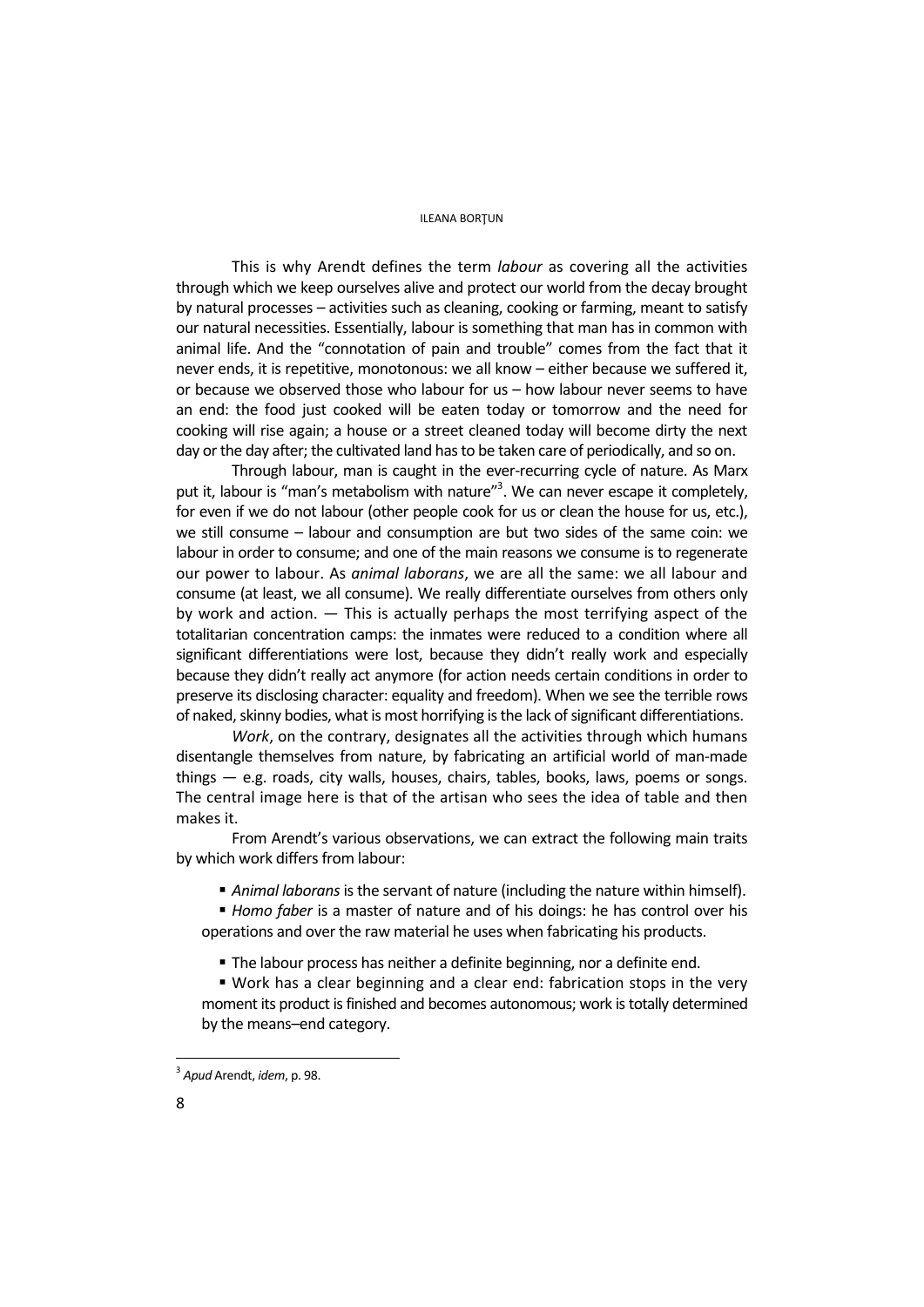The products of labour are meant for consumption; they nourish life and, thus, they disappear very quickly, swallowed back by the cycle of life.

 The hallmark of work is durability: its products are meant to endure multiple utilisations (there is an ontological difference between bread and table: the bread is meant to be consumed as soon as possible; the table is meant to last as long as possible, permitting more than one utilisation); the products of work should be durable because they are meant to harbour and protect human life (like houses or hospitals do, like certain human rights do) and also to create a stable space where action can take place (e.g. the central square of the city, the courtroom, the rights to free speech and equality) and be remembered (through poems and songs, theatre plays, novels or historical books – all products of work).

 Labour is linked to bodily sensations, which are private; this is why labour is largely confined to the private space.

 Work is guided by mental images, which are subject to reification and thus become public-observable realities; moreover, *homo faber* has a public space of his own: the exchange market, where he can display and sell his products, and, thus, interacts with others.

 The activity of labour doesn't individualize its agent; as labourer, each of us is the same, a simple member of a species.

 The products of work can individualize their maker and their owner (the objects we use are linked to our personal identity).

In a society of labourers, we are all judged according to the functions we perform in the labour process; here, individuality is superfluous.

In a society of workers, we are judged as producers, according to the quality of our products.

- The ideal of a society of labourers is *comfort*.
- The ideal of a society of workers is *utility.*

Of course, we do not live in distinctions. We can find many situations (that Arendt doesn't discuss) when labour and work intertwine. For example, in gastronomy. When cooking becomes an art, the chef is somehow similar to the carpenter, in the sense that she has an *eidos* of the food she wants to make. However, the final product, the respective dish, is still meant for consumption. It is meant to disappear as soon as possible after being made. Precisely because of that, we might feel the need to take a photo of a dish we cooked and we are proud of, in order to confer it with some form of durability. In such borderline situations, when labour resembles work, it is hard to identify a decisive criterion. Gastronomy can be seen as labour if we consider the resulting product: it is for consumption, and not for utilization. However,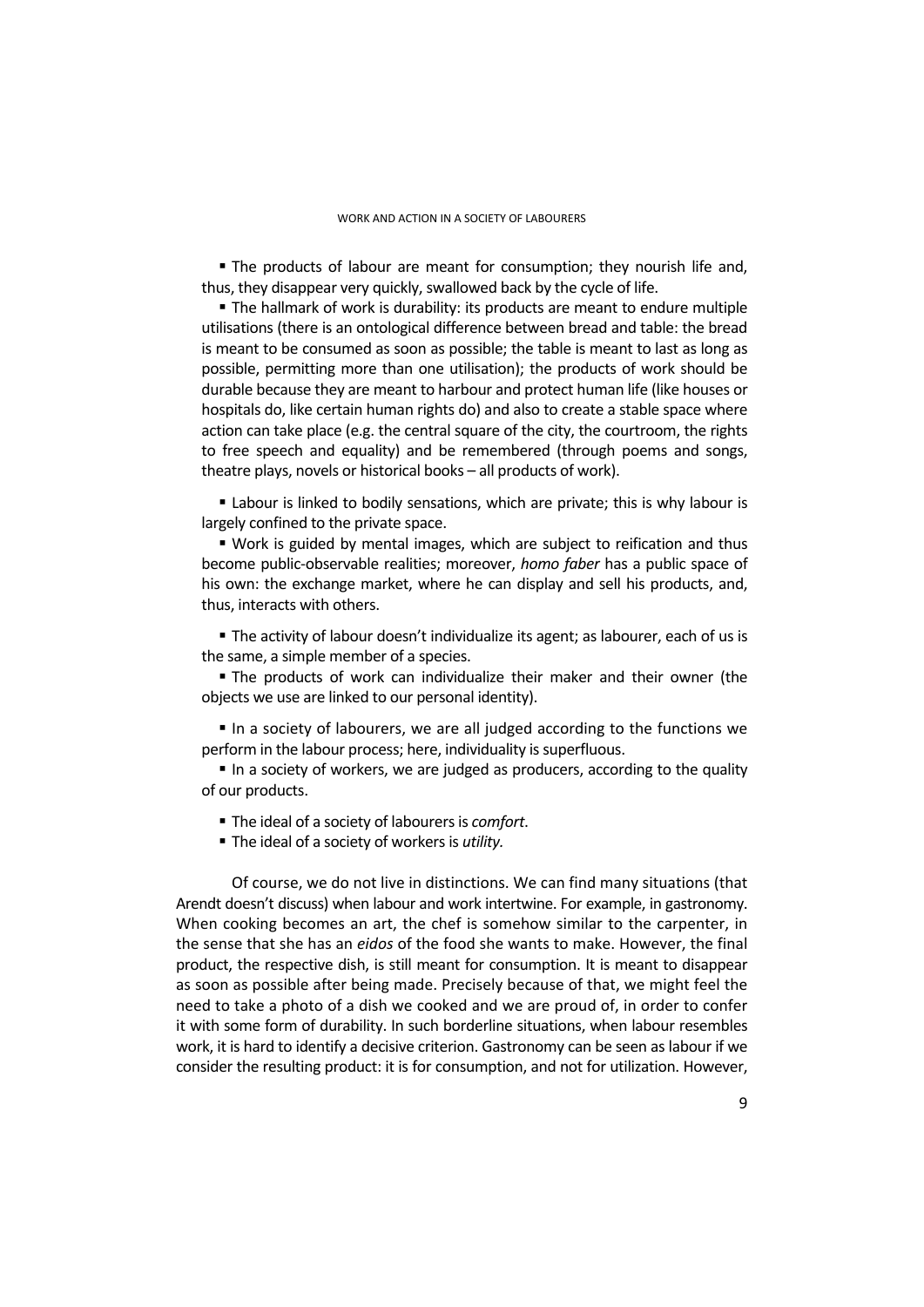#### ILEANA BORŢUN

if we consider the relationship of the chef towards the dish she's cooking, the creative freedom she has recommends gastronomy as a type of art, hence of work. Nevertheless, borderline cases are not meant to blow up the distinction. The point of the distinction between labour and work is not to force reality to enter unequivocally in these categories. I think Arendt tries to counterbalance the phenomenon of labouring increasingly overlapping work, and to signal the fact that because work tends nowadays to look more and more like labour, our world loses durability and we have fewer occasions to act.

This idea can be developed starting from the question: what is the relationship between labour and work? Well, labour is meant to save from natural decay the world fabricated by work (all man-made things have to be cleaned in order to maintain their functionality and durability). In turn, the worker helps the labourer, by fabricating tools meant to ease the toil of those who cook, who wash, who labour on the field, who raise animals, etc. In comparison to our ancestors, we do labour less and less painfully, thanks to the means of transportation, to the elevator, the agricultural devices, the washing machines, the pipe that brings the water directly into our apartments, the vacuum cleaner, the fridge and so on.

But if nowadays people labour less painfully and actually less and less, why does Arendt say that we are living in a society of *labourers*? We can extract from her analyses at least three reasons: Firstly, in modernity, via Christianity, the tendency to regard the ruler of a community as a kind of master of a big household becomes more and more dominant; in the virtue of the natural equality between men, the nation starts to be regarded as a big family, a great household. However, the private space of the household is, from the time of the ancient Greeks, the place for labour (something which was, largely, left to women and slaves). Secondly, the extraordinary productivity of the modern age made the political theorists from the seventeenth century onward to interpret the "hitherto unheard-of process of growing wealth, growing property, growing acquisition"<sup>4</sup> as a progressing process similar to the life process itself. In other words, in the modern self-interpretation, the life of the nation – despite its artificiality – is considered to be a *natural* process. Thirdly and most importantly in our context, industrialization transformed work, through automation, into a process very much like labour. The worker at the assembly line is a labourer: he doesn't have control over the beginning and the end of his work (like the traditional artisan does). He does only a part of the fabrication, always the same part, in an endless repetition (epitomized by Chaplin in *Modern Times*). Any type of work that follows this pattern becomes, actually, labour – caught not in the natural process, but in the macro-social process, seen in the image of the natural one. — Even intellectual work can become labour, through bureaucratization. This can have, as we know, tragic consequences: all totalitarian regimes have had a very important bureaucratic

<sup>4</sup> Arendt, *idem*, p. 105.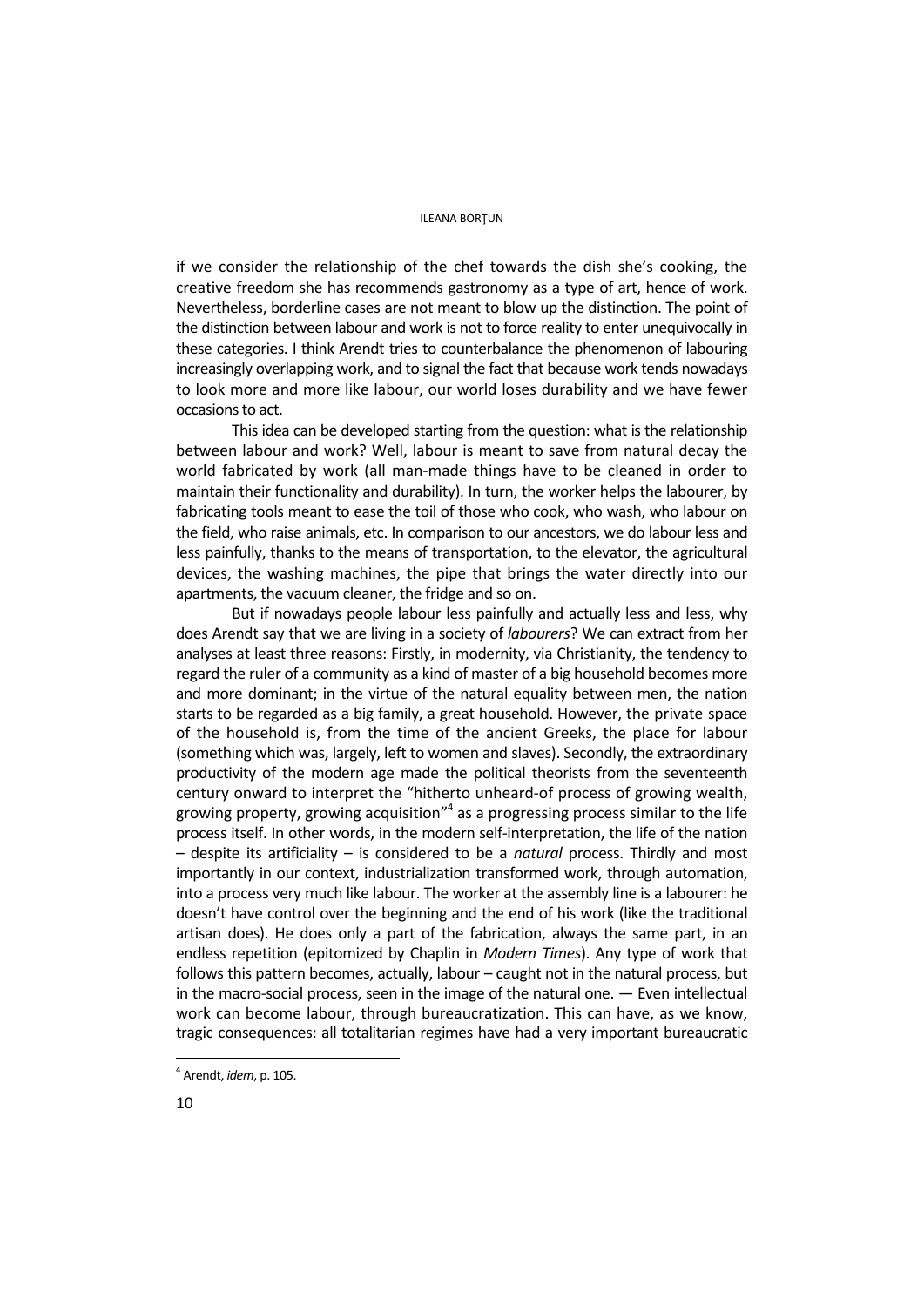dimension. The gravest problem raised by the Nuremberg trials was the immense difficulty of assessing responsibility: many criminals "had just obeyed orders", they were simple bureaucrats, working at an invisible assembly line, having no access to the beginning of the process (the decision making) and, often, neither to the end (the actual killing). Especially the crimes against humanity made by the Nazis were done in the manner of labour, with the precision of a gardener that gathers the scattered leaves in nice symmetrical piles and then burns them methodically.

Moreover, the products of industrialized fabrication are often consumption goods, in the sense that they are not to be simply utilised, but *consumed*. The excessive fabrications has altered the mode of utilisation: we either have products that are meant for a single use, or we dispense with things much too soon considering the time they could serve us (everybody wants the *new* IPhone, not the old one!). The circuit of products in our society resembles more and more the natural cycles.

In short, the main preoccupation in a society of labourers is *the standard of living*, the welfare, the income. What we do in life is judged after the measure in which it helps us "to make a living". (We ask a new acquaintance: *What do you do for living?*) Practising activities that do not bring a significant income, such as philosophy or poetry, is met with deep suspicion. Our social success is very often measured according to the things we afford to consume. Even if we try to fight against this mode of seeing things, we still live in a labouring society because the dominant view is that of *animal laborans*, who's aim is comfort, that is, to reduce the amount of labour and to increase the amount of consumption.

Nonetheless, one could ask: What is the problem? Why is it so terrible that we want to labour less and to consume more? Well, the problem Arendt points out is quite subtle. I will try to resume it in the following way: when the pain and trouble implied by labour are gone, the awareness of being subject to natural necessity also disappears; there is just the illusion of freedom, because we are actually still tied up to natural necessity, through consumption. Moreover, by losing the contrast between pain and pleasure – pleasure being in fact a relief from pain (a glass of water never brings us more pleasure than when were are very thirsty) – we actually don't fell the pleasure for which the *animal laborans* within us longs so much. This is how we enter the vicious circle of consumption: we try to overcome the lack of pleasure in consuming and the accompanying boredom by consuming even more. Of course, the solution would be to exit the sphere of *labour and consume, labour and consume, consume, consume*, to exit the logic of *animal laborans* altogether, that is, to free ourselves of its domination. But because we don't feel so much the pain of labour anymore, it is very hard for us to realise our predicament. Our free time remains *leisure* (a time meant for consumption), and not a time dedicated to the highest human activities: acting and thinking (*leisure* being very different from the ancient *schole*, the *otium* dedicated to thinking). As Arendt puts it: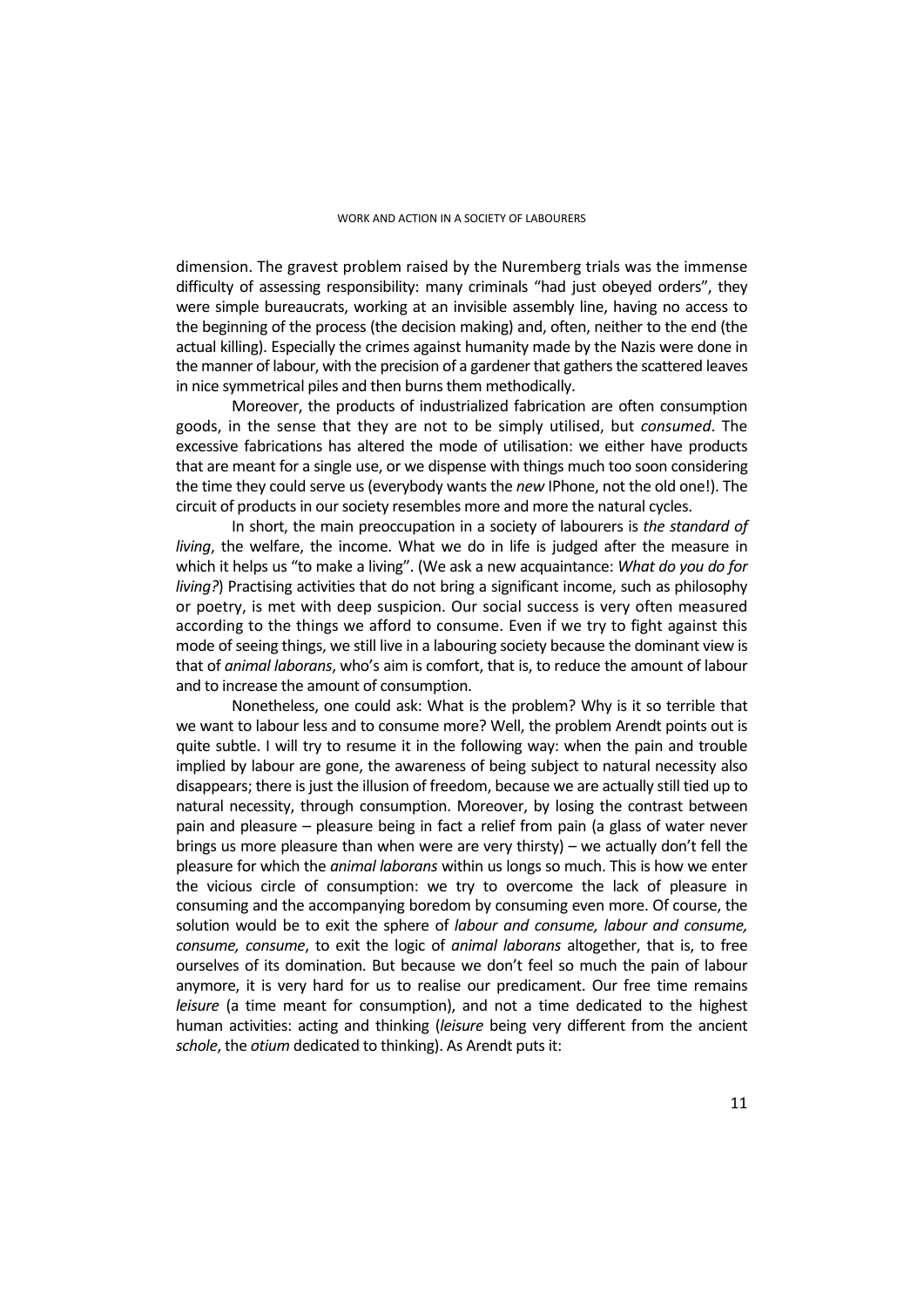#### ILEANA BORŢUN

the spare time of the *animal laborans* is never spent in anything but consumption, and the more time left to him, the greedier and more craving his appetites. That these appetites become more sophisticated, so that consumption is no longer restricted to the necessities but, on the contrary, mainly concentrates on the superfluities of life, does not change the character of this society, but harbours the grave danger that eventually no object of the world will be safe from consumption and annihilation through consumption.<sup>5</sup>

The lack of pleasure and the meaninglessness resulted from excessive consumption are harder to perceive than those resulting from painful, repetitive labour. This is why we live in a society of labourers that "does no longer know of those other higher and more meaningful activities for the sake of which this freedom [from the "fetters of labour"] would deserve to be won"<sup>6</sup> – action and thought. There is no need for demonstrating the importance of thinking. I will say only that the lack of thinking and the lack of genuine interaction are very connected, if we accept at least Plato's view of thinking as the silent dialogue between me and myself as another (*avec moimême comme un autre*, as Ricoeur would say). And when people don't practise thinking and acting together, they become alarmingly vulnerable to abuses of power and totalitarian tendencies. That is the reason why it is important to see whether the world we live in offers us enough occasions to act. As I said already, work is meant not only to ease labour, but to facilitate interaction. And this anticipates the answer to the second question regarding the meaning of work: *Why is it worthwhile to work? What is the merit of work?*

**{2}** Starting from Arendt's analyses, we can say that the meaningfulness of work resides outside itself. That is so because work functions in terms of means–ends, in the sphere of utility. And, in the world of *homo faber*, where everything must serve as an instrument to achieve something else,

meaning itself can appear only as an end, as an «end in itself» which actually is … a contradiction in terms. For an end, once it is attained, ceases to be an end and loses its capacity to guide and justify the choice of means, to organize and produce them. … Meaning, on the contrary, must be permanent and lose nothing of its character, whether it is achieved or, rather, found by man or fails man and is missed by him.<sup>7</sup>

For example, if my end today is to buy a book I saw yesterday, such an end will disappear once I will buy that book. Whereas if I want to become a philosopher, this relates to the meaning of my life: *to be a philosopher*, and this is not an end, something that disappears once it is realised. With being a parent is the same. Meaning resides

<sup>&</sup>lt;sup>5</sup> Arendt, *idem*, p. 133.<br><sup>6</sup> Arendt, *idem*, p. 5.

Arendt, *idem*, p. 5. 7

Arendt, *idem*, pp. 154-155.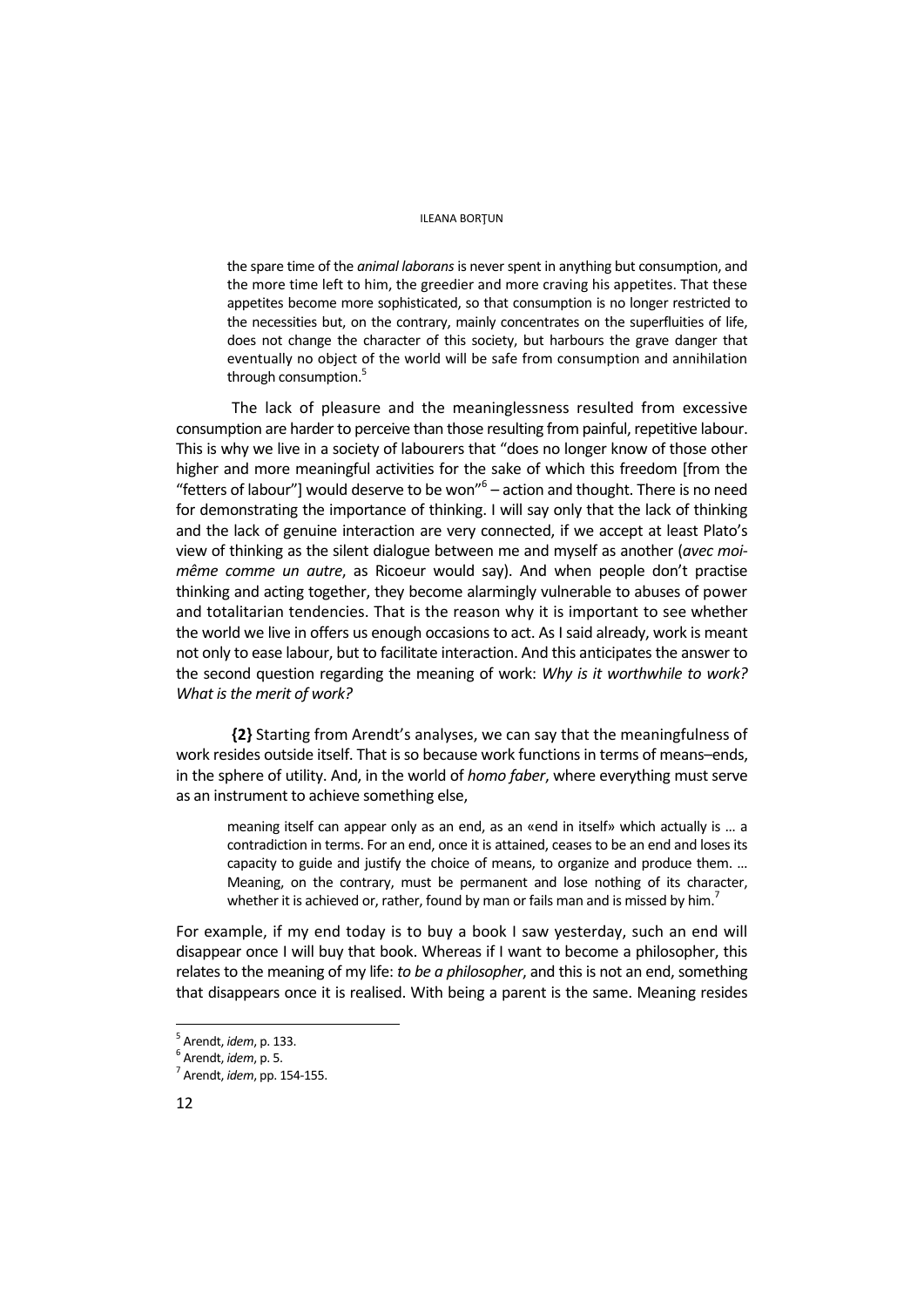in the sphere of action and thought, activities we do for their own sake. And we find our life meaningful only in so far as we are not only workers, but also men of action and thinkers.

So working is a worthwhile activity, it has a meaning only from the perspective of action and thought, at least for two reasons: Firstly, work, being driven by the means–ends category, deals only with utility, it cannot speak of its own meaning. We cannot decide through work what is meaningful and what is not. The meaning of something, including work, can be established only through thinking and acting together, through dialogue. Hence, secondly, the very products of work cannot gain meaning in the sphere of fabrication. From the perspective of the worker who makes it, the product has only utility. It gains a meaning only by serving thinking and action. A book that doesn't comprise at least some genuine piece of thinking, it is meaningless, although it still can have some utility (if its publication is, for example, a necessary step in an academic career). A bench has a meaning not as a mere product of work, but as that bench in that park where I sat and thought of something or had an important conversation with a friend; and every time I see it, it reminds me of that.

In Arendt's words, "the human artifice, … unless it is the scene of action and speech, of the web of human affairs and relationships and the stories engendered by them, lacks its ultimate *raison d'être"*<sup>8</sup>. Action is highly important, as an expression of man's spontaneity, of human freedom. Being an inter-action, action reveals to the others the being, the individuality of the agent who acts together with them through deeds and words. Nevertheless, action needs the products of work because of its frailty: the space of appearance – the immaterial space that comes into being the moment people interact, the space where each of us appears in his or her individuality, and not as a labouring animal or as a producer of certain products – well, this space disappears the moment people disperse. Action needs the world erected by work as the durable space where people can meet, interact and be remembered, commemorated – by statues, street names, poems and so on. Here, humans can aspire to immortality by way of being remembered as doers of great deeds and speakers of great words (in this sense, Achilles is immortal). Action needs the durability of the products of work, like thinking too needs work – we have to write down our thoughts in order to remember them. It is precisely this needed durability that is threatened by the fact that, nowadays, work closely resembles labour and that its products become swallowed by consumption.

**{3}** Finally, a brief look at the capacity of the virtual space to be a scene for human relationships. The internet, as a product of work, is a dominant means of interaction, considering the use of email services or Facebook or Skype and so on. So,

<sup>8</sup> Arendt, *idem*, p. 204.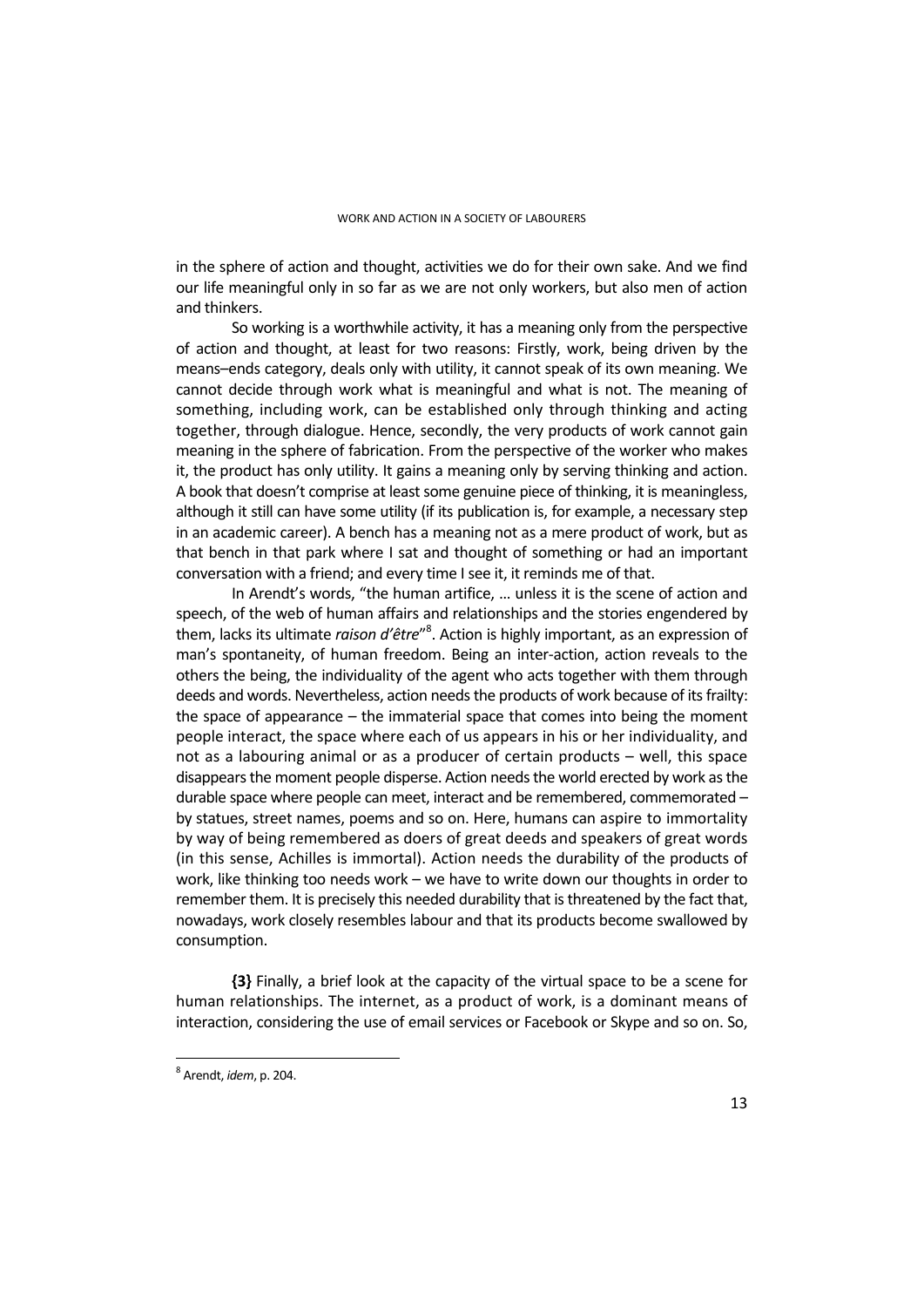#### ILEANA BORŢUN

can the internet sustain the space of appearance and memory? Arendt says that "For a society of labourers, the world of machines has become a substitute for the real world, even though this pseudo world cannot fulfil the most important task of the human artifice, which is to offer mortals a dwelling place more permanent and more stable than themselves."<sup>9</sup> Is this valid also for the internet, which is, indeed, a "world of machines" in itself?

As regarding remembrance, memory-related words are very current in the virtual space in general: "How much memory does your computer have?"; "Download canceled, not enough memory!", "Remember my password / Remember me." Well, I would say that what this space offers is just recording, but not remembering. For what it cannot really capture is the significance of what it "remembers", its meaningfulness. To be remembered doesn't mean to be recorded somewhere and in whatever form in a database, but kept alive through a story, a narrative that describes your deeds and words and, thus, shows *who* you are in such a way that they happen again and again, in immortality. With each reading of the Iliad, Achilles is again full of anger. And with each reading of the *Odyssey*, Ulysses is again tormented by nostalgia for Ithaca. Moreover, everytime a story is (re)told it captures also the view each storyteller has about what you did and said – and this no database can do.

Secondly, I would say that virtual interactions can barely reveal who somebody is and only by analogy with face-to-face interactions. No wonder Arendt defined action as "the only activity that goes on *directly* between men, *without the intermediary of things or matter*" 10. Action has a fully revelatory character not only in conditions of equality and freedom, but also when *who somebody is* can be a phenomenon, that is – according to Heidegger's phenomenological definition –, when somebody can let his *who* appear, can "let what shows itself be seen from itself, just as it shows itself from itself $n^{11}$  – without the possible disturbance brought by the mediation of a written text or a moving image. We all know how emails, for example, can be very easily the cause of ambiguities and misunderstandings. Moreover, we all know that there is a difference between what we can say to somebody in the face and what we feel free to say behind her back – the latter not being necessarily more honest than the former. Seeing the other in the flesh, seeing her face, hearing her voice is more likely to bring to light who she is and who I am. The face of the other provokes me in a genuine and unique way, it calls me into question and thus makes me show myself – to her and, as in a mirror, to myself.

 $<sup>9</sup>$  Arendt, *idem*, p. 152.</sup>

<sup>&</sup>lt;sup>10</sup> Arendt, *idem*, p. 7.<br><sup>11</sup> Heidegger, *Being and Time*, p. [34].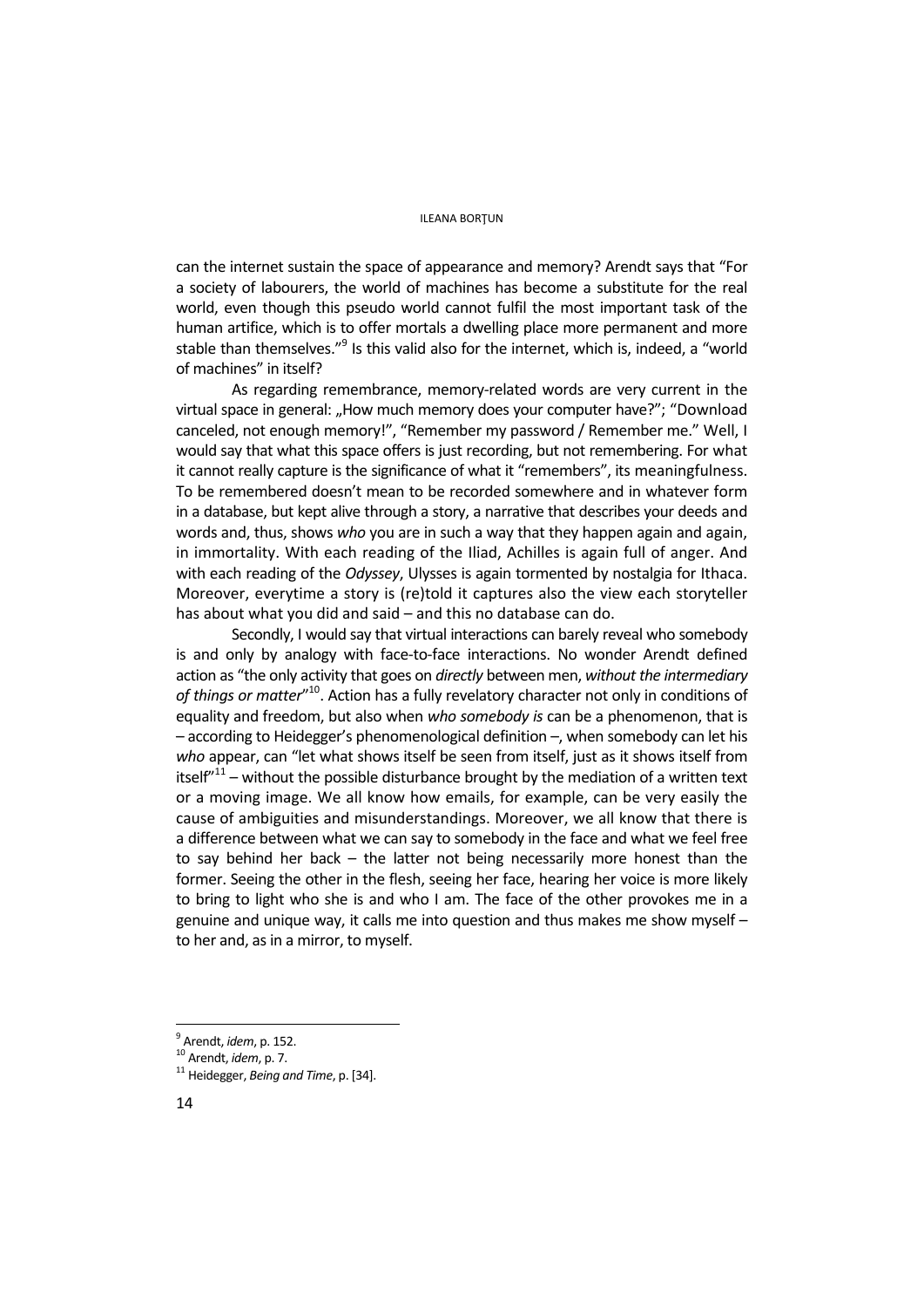# **"DAS ARBEITENDE TIER" ZU M. HEIDEGGERS AUSLEGUNG DER ARBEIT IN DEN**  *VORTRÄGEN UND AUFSÄTZEN* **(GA 7)**

## **BOGDAN MINCĂ\***

**ABSTRACT. "The Working Animal". About M. Heidegger's Interpretation of Work in His** *Conferences and Essays.* In this article, we will analyze Heidegger's interpretation of work in his volume *Conferences and Essays* (Complete Works, vol. 7), the only volume published in his lifetime concerning the phenomenon of work (*Arbeit*). Heidegger's main thesis is that man, understood in the Western tradition as the *animal rationale*, as the thinking being, has become now, in late modernity, the "working animal". Thus, work is not an activity of man, i.e. a *praxis* (in contrast to a theoretical way of being), but the accomplishment and final stage of a long lasting history of the *essence of man* in the West. Work brings to the fore the very essence of *reason*: planing, arranging, calculating, and securing of *reality*. Reality itself reveals itself in modern times as object and stock, thus respoding to a tendency inherent in reason: to dispose assuredly and everlastingly of everything. Beginning with the Greeks, reason and reality are deeply connected by the central phenomenon of *Stellen* ("bringing to stand", gr. *thesis*).

**Keywords:** Heidegger, work, essence of man, reason (*ratio*), reality, activity, object.

Wir wollen im Folgenden über die "Arbeit" bei M. Heidegger handeln, so wie er dieses Phänomen in seinen *Vorträgen und Aufsätzen* (1936-46, 1951-1954) thematisiert hat. Es ist unseres Wissens der einzige Band, den Heidegger während seines Lebens veröffentlicht hat, der explizit die Problematik der Arbeit behandelt. Unter den elf Vorträgen und Aufsätzen, die den Band ausmachen, spricht Heidegger über die Arbeit in den Texten: "Überwindung der Metaphysik" (1936-46), "Wissenschaft und Besinnung" (1953) und "Frage nach der Technik" (1953). Wir wollen sie in dieser Reihenfolge mit Blick auf die "Arbeit" untersuchen und dabei versuchen, ein einheitliches Bild daraus zu erlangen. Als Leitfaden diene uns folgendes Zitat aus der

<sup>\*</sup> Universität Bukarest, Romania. Email: *bogdan.minca@phenomenology.ro*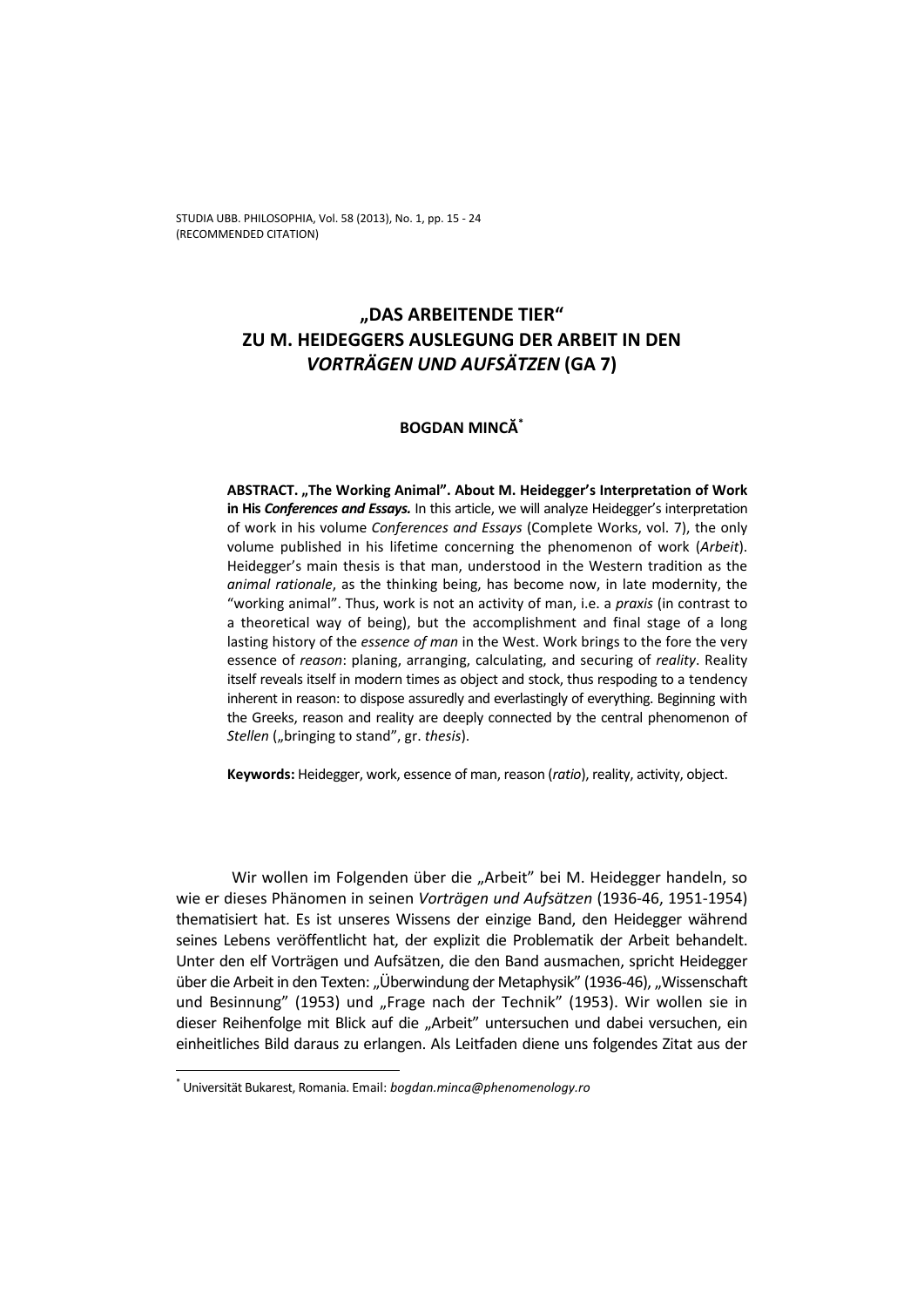"Überwindung der Metaphysik": "...der Mensch als *animal rationale*, d.h. jetzt als das arbeitende Lebewesen...".<sup>1</sup> Die folgende Auslegung möchte bei diesem Spruch Heideggers ansetzen und wieder zu ihm am Ende der Erläuterung zurückkehren.

 Es fällt auf, daß Heidegger hier die klassische Definition des Menschen als *animal rationale* neuzeitlich *über*setzt, d.h. die antike und mittelalterliche Sicht über das Wesen des Menschen in die verwandelte Realität der Moderne *über*-*denkt*. Die *ratio*, die Vernunft, wird zur Arbeit. Dies bedeutet – wie wir zeigen werden –, daß Heidegger eine wesentliche Kontinuität zwischen Antike und Moderne voraussetzt: *die ratio, der logos, die denkerische Fähigkeit des Menschen, verwandelt sich in die Arbeit*. Sollte damit eine Auflösung der *Theorie*, die in der Vernunft angesiedelt ist, in die *Praxis*, d.h. in die konkrete Arbeit, gemeint sein? Oder erlangt die Arbeit bei Heidegger einen neuen, tieferen und philosophischeren Sinn, der die klassische Dichotomie "Theorie-Praxis" hinter sich läßt und gleichzeitig tiefer, d.h. von ihren Wurzeln her, denkt?

Bevor wir auf die konkrete Auslegung der drei Vorträge Heideggers mit Blick auf die Arbeit eingehen, muß Folgendes vorausgeschickt werden: Heideggers Interpretation der Arbeit in der Moderne ist weder *soziologisch*, noch *politisch*, noch  $ökonomisch$  motiviert, sondern – wie er selbst sagt – "metaphysisch"-philosophisch. Die Metaphysik ist nach Heidegger die maßgebende Form der Philosophie im Abendland seit Platon bis Nietzsche. Damit ist eine einheitliche Sicht des abendländischen Menschen auf das Seiende im Ganzen gemeint, die das Sein des Seienden als *Substanz* (vom lat. *substantia*) versteht – und, in einem damit, das Wesen des Menschen als "das denkende Lebewesen" (vom lat. *animal rationale*) definiert. Heidegger sieht die 2400-jährige Geschichte des Abendlandes als eine Geschichte des *Seins* und dessen Auslegung durch das menschliche *Denken*. Auf einem jeweiligen Verständnis des Paares Sein–Denken basieren dann eine jeweilige Gesellschaft, Politik, Ökonomie usw. Deshalb erlangt die Arbeit bei Heidegger einen metaphysisch-philosophischen Grund: sie ist der Name für das tiefere Verständnis des heutigen, "planetarischen" Zusammenhanges Sein-Denken: 1. das Sein wird, im Horizont der Substanz, als "Gegenstand" und "Bestand" verstanden, und 2. das Denken wird, im Horizont der Vernunft, als "planende Berechnung und Sicherung" gedeutet. Gegenstand und Bestand sind wesentliche Entfaltungen der *substantia*, genauso wie Sicherung und Berechnung Entwicklungen der *ratio* sind. Die *Arbeit ist somit: Planung, Ordnung, Berechnung und Sicherung des Gegenstandes / Bestandes durch den Menschen*. *Der Mensch ist somit Arbeiter in seinem Wesen.* Dies möchten wir im Folgenden genauer untersuchen.

<sup>1</sup> Zitiert wird nach: M. Heidegger, *Vorträge und Aufsätze* (GA 7), V. Klostermann, Frankfurt a.M., 2000, hrsg. von Fr.-W. von Herrmann. Dieser Band erscheint bald in rumänischer Übersetzung beim Humanitas-Verlag, Bukarest; die Übersetzer sind Bogdan Mincă und Ileana Borţun. Hier: S. 70.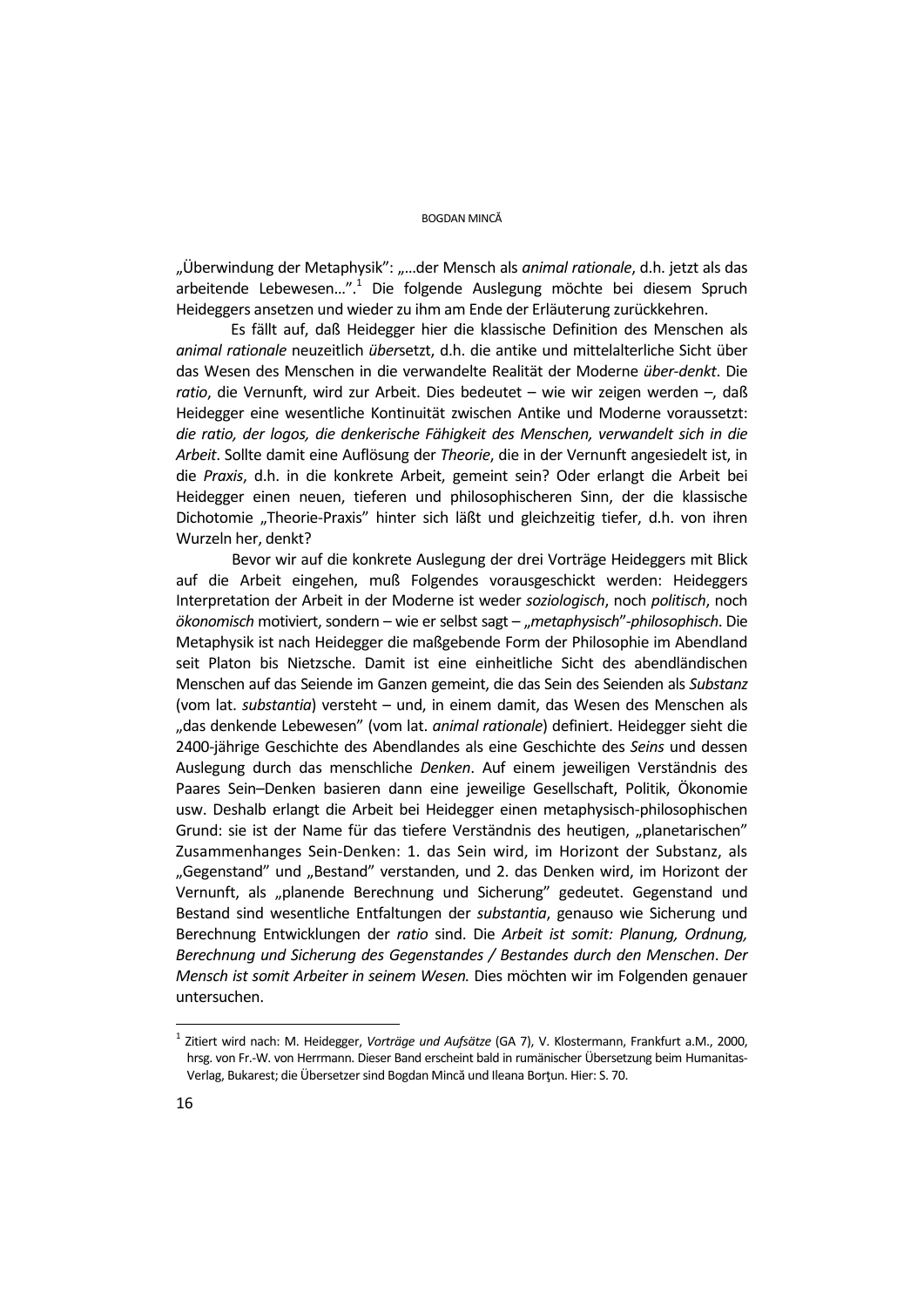\*

Gehen wir nun zum ersten Text über, "Überwindung der Metaphysik" (1936-46). Er wird uns nur die Grundlinien geben, nach denen Heidegger die Arbeit interpretiert. Erst die anderen zwei Texte werden uns helfen, diese Grundlinien tiefer zu verstehen. Heidegger schreibt: "Denn die Arbeit (vgl. Ernst Jünger, *Der Arbeiter*, 1932) gelangt jetzt in den metaphysischen Rang der unbedingten Vergegenständlichung alles Anwesenden...".<sup>2</sup> Arbeit ist demnach Vergegenständlichung des Seienden im Ganzen, und zwar unbedingte, d.h. absolute. Dies heißt, daß alles, was ist, *durch die Arbeit zum Gegenstand wird*. Heidegger weist hier auf das damals gerade erschienene Buch von Ernst Jünger, *Der Arbeiter*, das sich direkt in die Linie Nietzsches und seines Grundgedankens über den *Willen zur Macht* stellt. Wir können hier nur kurz auf diesen wichtigsten Gedanken Nietzsches eingehen, den Heidegger 1. als den *Grundzug* des ganzen Abendlandes seit Platon bis Nietzsche und 2. als die *Vollendung* der abendländischen Philosophie sieht. Denn für Heidegger vollendet sich im Denken Nietzsches die ganze Geschichte des Abendlandes – d.h. alles im Anfang noch Verborgene kommt jetzt zum Licht. Bei Nietzsche gelangt die Philosophie an ihr Ende, so daß sich der Wille als der Grundzug des Menschen *und* des Seins zeigt.

Im Wesen des Willens liegt es, alles unbedingt unter seine Macht zu bringen und nichts außerhalb seines Wollens zu lassen. Der Wille kann nur wollen und nichts außerdem. Deshalb spricht Heidegger auch über den "Willen zum Willen", der das Wesen des Willens zur Macht konstituiert. Was will der Wille?

Der Wille zum Willen erzwingt sich als seine Grundformen des Erscheinens die *Berechnung* und die *Einrichtung* von Allem, dies jedoch nur zur unbedingt fortsetzbaren *Sicherung* seiner selbst. Die Grundform des Erscheinens, in der dann der Wille zum Willen […] sich selbst einrichtet und berechnet, kann bündig »*die Technik*« heißen.3

Berechnung und Einrichtung von Allem dienen also einer Sicherung seiner selbst: der Wille ist auf die totale, absolute, unbedingte Kontrolle gerichtet. Die Tendenz zur Sicherheit, zur Stabilität und Feststellung von Allem läßt sich laut Heidegger schon in der Auslegung des Seins als Substanz erblicken: die Charaktere der Substanz (des Seins) sind Selbstgenügsamkeit, Selbstbejahung und Ewigkeit, Immer-da-sein.<sup>4</sup>

 $2$  a.a.O., S. 70.

<sup>&</sup>lt;sup>3</sup> a.a.O., S. 78, meine Hervorhebungen.

<sup>&</sup>lt;sup>4</sup> Diese "Prädikate des Seins" findet Heidegger in Schellings *Philosophische Untersuchungen über das Wesen der menschlichen Freiheit und die damit zusammenhängenden Gegenstände* (1809). In seinem Vortrag "Wer ist Nietzsches Zarathustra" (*Vorträge und Aufsätze*, a.a.O., S. 112), führt Heidegger folgendes Zitat aus Schelling vor: "Es giebt in der letzten und höchsten Instanz gar kein andres Seyn als Wollen. Wollen ist Urseyn und auf dieses (das Wollen) allein passen alle Prädikate desselben (des Urseyns): Grundlosigkeit, Ewigkeit, Unabhängigkeit von der Zeit, Selbstbejahung. Die ganze Philosophie strebt nur dahin, diesen höchsten Ausdruck zu finden".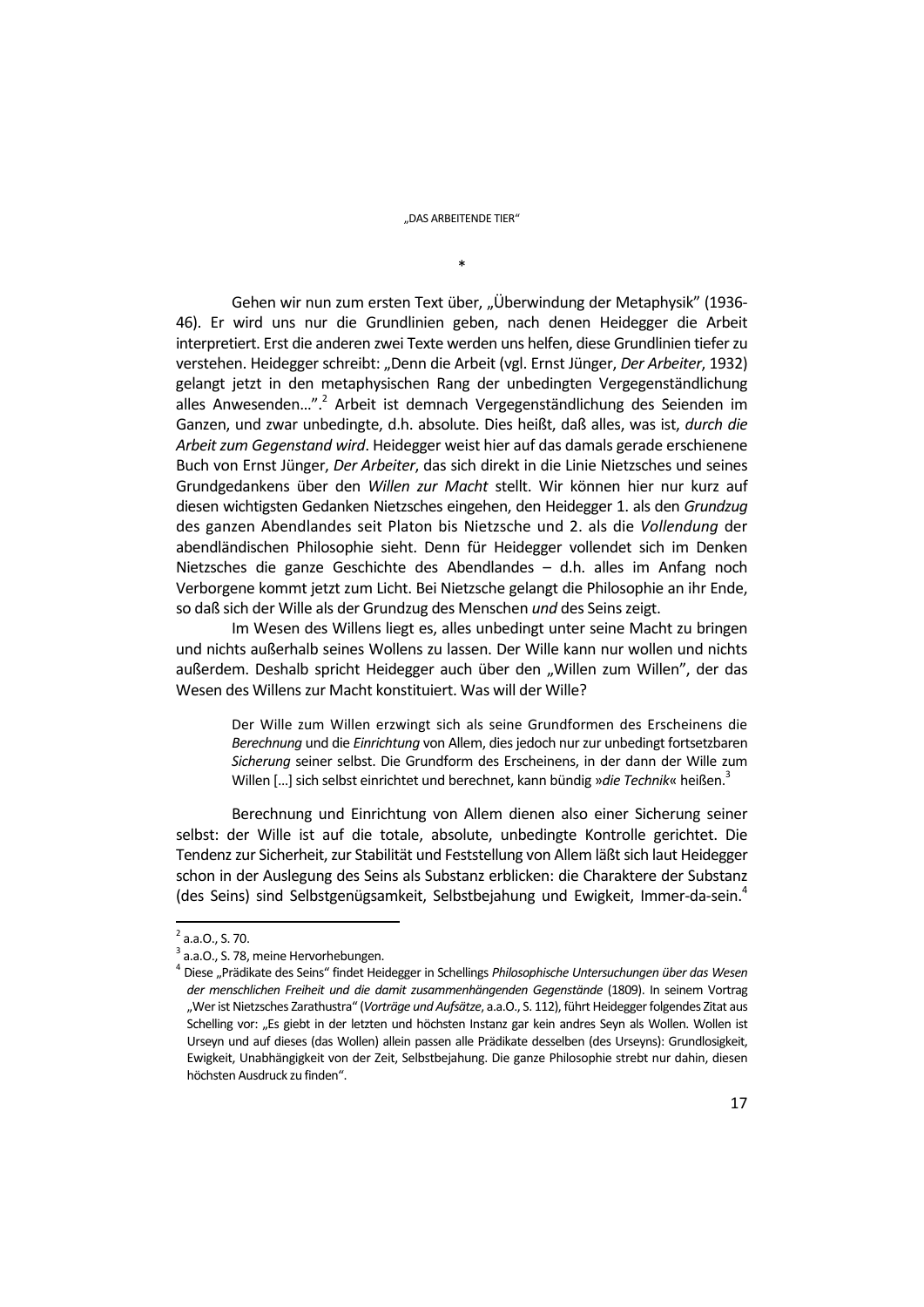#### BOGDAN MINCĂ

Der Wille bedarf der Sicherheit und der unbedingt fortsetzbaren Sicherung, weil *die Zeit*, das Vergehen, dem Willen zur Macht mit dem Verlust der Kontrolle über *alles*  droht. Deshalb richtet sich der Wille gegen die Zeit und das Vergehen.<sup>5</sup>

Indem der Wille zur Macht seine äußerste, unbedingte Sicherheit erlangt, ist er als das alles Sichernde das einzig Richtende und also Richtige. Die Richtigkeit des Willens zum Willen ist die unbedingte und vollständige Sicherung seiner selbst. Was ihm zu willen ist, ist richtig und in Ordnung, weil der Wille zum Willen selbst die einzige Ordnung bleibt.<sup>6</sup>

Der Wille schreibt also das Richtige vor, und von diesem Richtigen her bestimmt sich dann das Richtende und das Einrichtende des Willens, das nur einem Ziel dient: der absoluten Sicherheit seiner selbst. Die Wahrheit bestimmt sich demnach als Richtigkeit, *rectitudo*. Sichern – Ordnen – Einrichten: dies alles aber in einem endlosen Gang, denn die Sicherheit ist ständig vom Unsicheren, Umfallenden, Unordentlichen bedroht.7 Als solche muß die Sicherung immer *gesteigert* werden, behauptet Heidegger, damit der Wille eine ständige *Über*sicht und somit die *Über*hand über alles haben kann.

 Die Ordnung und Sicherung vollzieht sich nach Planungen, die die Realität in *Sektoren*, Kreise und Bezirke einteilt.

In dem Zirkel (Kreis) der Bezirke werden notwendig die besonderen Bereiche menschlicher Rüstung zu »Sektoren«; der »Sektor« der Dichtung, der »Sektor« der Kultur sind auch nur planmäßig gesicherte Gebiete der jeweiligen »Führung« neben anderen.<sup>8</sup>

Sektorialisierung und Umzirkung dienen der gesteigerten Selbstsicherung des Willens zur Macht. Dieser Wille wählt sich ausgezeichnete Personen aus, die besonders effektiv die Übersicht und die Überhand über alles haben: die "Führer". Sie sind nach Heidegger keine eigensüchtige und eigensinnige Persönlichkeiten, sondern sie sind die geeignetsten Arbeiter, die ihre Persönlichkeit total dem Willen zur Macht unterordnen. Es wäre ein Fehler, die modernen Führer mit der Macht selbst zu verwechseln: "Die

 $^5$  Über diese Auslegung des Willens bei Nietzsche, vgl. M. Heidegger, "Wer ist Nietzsches Zarathustra?", in: Vorträge und Aufsätze, a.a.O., SS. 113-116. "Rache ist des Willens Widerwille gegen die Zeit und das heißt: gegen das Vergehen und sein Vergängliches. Dieses ist für den Willen solches, wogegen er nichts mehr ausrichten kann, woran sein Wollen sich ständig stößt. Die Zeit und ihr »Es war« ist der Stein des

Anstoßes, den der Wille nicht wälzen kann" (S. 115).<br><sup>6</sup> *Vorträge und Aufsätze*, a.a.O., S. 86. <sup>7</sup> *"Der Widerwille gegen die Zeit setzt das Vergängliche herab. Das Irdische, die Erde und alles, was zu ihr* gehört, ist das, was eigentlich nicht sein sollte und im Grunde auch kein wahres Sein hat. Schon Platon nannte es das *mē on*, das Nicht-Seiende" (a.a.O., S. 115). 8

 $8$  a.a.O., S. 92.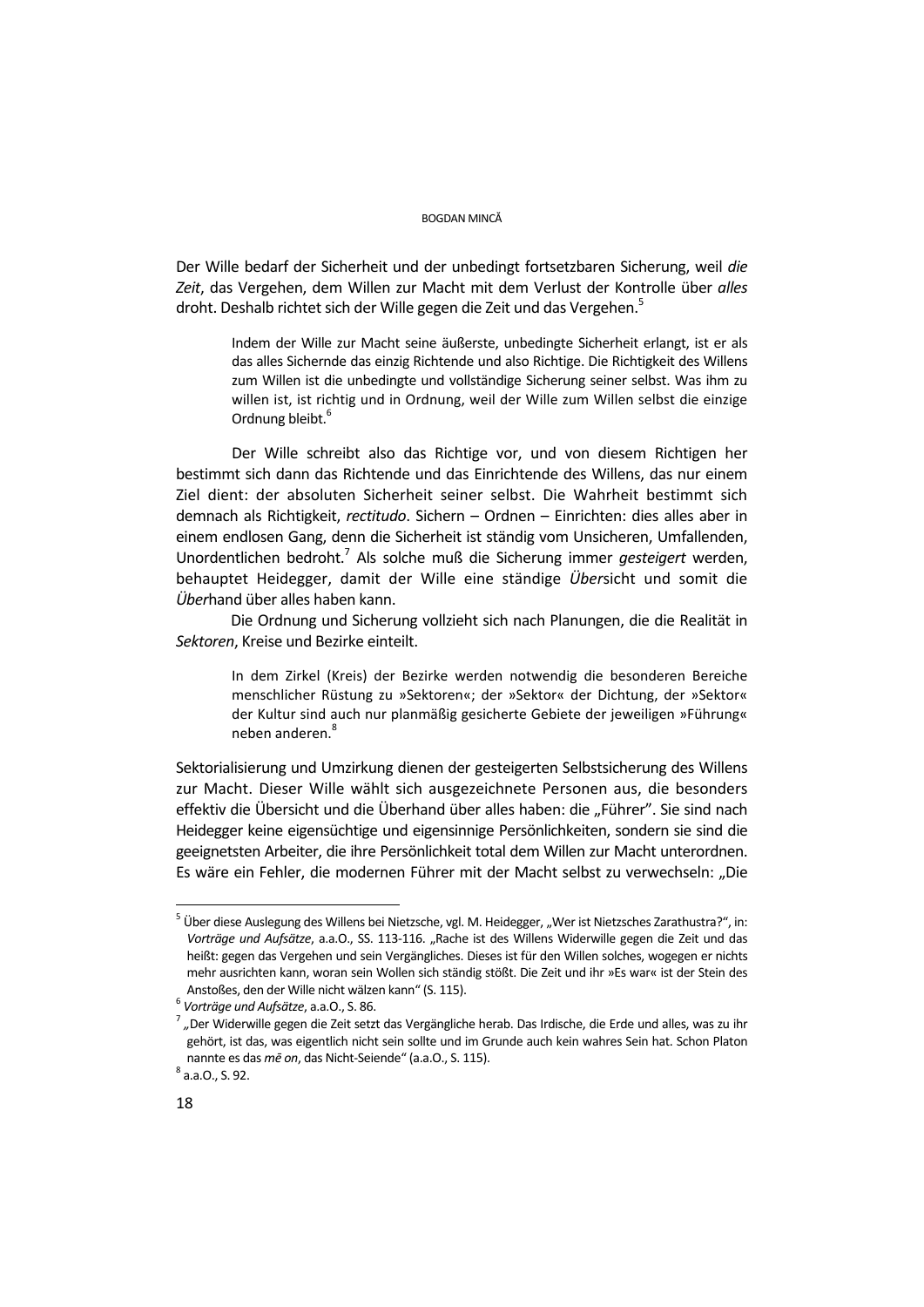»Führer« sind die maßgebenden Rüstungsarbeiter, die alle Sektoren der Sicherung der Vernutzung des Seienden übersehen, weil sie das Ganze der Umzirkung durchschauen und so die Irrnis in ihrer Berechenbarkeit beherrschen".<sup>9</sup> Der höchste und mächtigste Mensch ist also ein *Arbeiter*, er ist der fügsamste Arbeiter überhaupt, der sich der Selbstsicherung der Macht unbedingt unterstellt: "der erste Angestellte".<sup>10</sup> *Alle Menschen sind demnach Arbeiter, die für die steigernde Selbstsicherung des Willens zur Macht arbeiten, d.h. ordnen, planen, einrichten, sichern.*

Was hat damit die *Technik* zu tun, die Heidegger als die "Grundform des Erscheinens des Willens zur Macht" bezeichnet hat? "Technik" ist kein umfangreicher Name für alle wirkenden Leistungen des Menschen oder für die Gesamtheit der Apparate, sondern Heidegger versteht unter Technik "die Bestandsicherung"<sup>11</sup> des Willens zur Macht: sie ist somit der Name für sein Wesen, denn der Wille will nur seine Selbstsicherung. Als solche muß die Technik "die höchste Form der rationalen Bewußtheit"<sup>12</sup> sein. Es gilt also folgender Zusammenhang: Wille zur Macht – (Bestand)Sicherung – rationale Bewußtheit – Technik.

Wir haben oben gesehen, daß die *ratio* identisch mit Arbeit ist. Inwiefern? Wie geht Arbeit mit Bewußtheit und *ratio* genauer zusammen? Wie wird alles durch die Arbeit zum Gegenstand? Wie ist der moderne Mensch aus einem *animal rationale*  notwendig zu einem "arbeitenden Lebewesen" geworden?

\*

Der Vortrag "Wissenschaft und Besinnung" (1953) bringt mehr Licht in diese Sachen. Es geht darin um die moderne *Wissenschaft*, deren Wesen Heidegger formelhaft wie folgt zusammenfaßt: "Die Wissenschaft ist die Theorie des Wirklichen".<sup>13</sup> Der Vortrag untersucht zuerst den Sinn des "Wirklichen" und dann den Sinn der "Theorie".

1. Was ist das Wirkliche in der Moderne? Warum nennen wir die Realität "Wirklichkeit"? Das Wirkliche ist das Wirkende, das als solches sein Sein im *Wirken* vollbringt. Heidegger schildert eine lange, 2400-jährige Geschichte des Wirkens, die ihren Anfang bei den Griechen hat. Dort wurde das Wirken als "Tun", als *tithēmi*, "setzen", und als *thesis*, "Setzung", "Stellung", "Lage" verstanden – wobei *thesis* nicht nur das menschliche Tun, sondern auch die Natur selbst meinte: die Natur *stellt sich* von sich aus *her*, sie legt sich vor, nämlich ins Anwesen. "Wirken" betraf in Griechenland sowohl das sich von sich aus Her-vor-bringen (Natur), als auch die

 $12$  a.a.O.

 $9^9$ a.a.O.

 $10$  a.a.O., S. 94.

 $11$  a.a.O., S. 85.

<sup>13</sup> a.a.O., S. 40.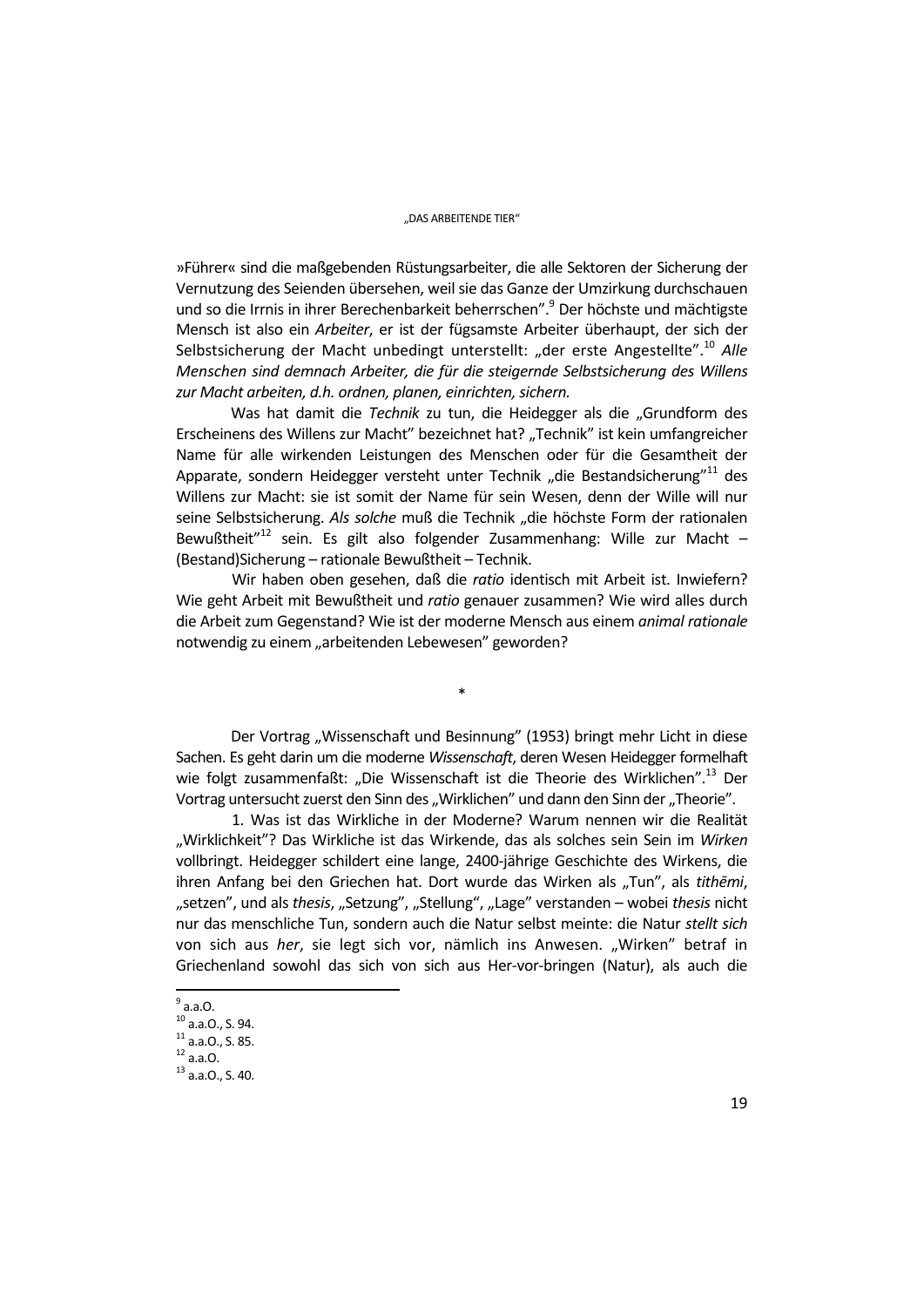#### BOGDAN MINCĂ

Weise, wie der Mensch selbst ein Her-vor-bringen durch sein Wissen vollzieht (dieses Wissen heißt *technē*, ist aber noch nicht die moderne "Technik"). Bei den Griechen war also maßgebend das (sich) Her-vor-bringen als ein (sich) *Her*-*stellen* und (sich) Vor-stellen eines Seienden in die Anwesenheit. "Wirken", "Werk" und das griechische *ergon* hängen etymologisch zusammen (auch das englische *work* gehört zur selben Familie). *Ergon* nennt das durch ein Wirken Hervorgebrachte, das im Anwesen vorliegt und so "ist". Es ist dann zur Vollendung gekommen und steht ruhig im Anwesen. Diese beruhigte und in sich ruhige Seinsweise nennt Aristoteles *energeia*, "Im-Werk-währen", dort verbleiben.

Die Römer haben diese Wirkungsweise durch *actualitas* übersetzt und somit den Weg der *actio* als eine *operatio*, "Leistung", geöffnet. Heidegger zeigt, daß die Grundidee der Wirklichkeit jetzt die *Wirkung* ist, d.h. die Kausalität, die die Ursache mit ihrer Folge verbindet. "Das Wirkliche ist jetzt das Erfolgte. […] Das Erwirkte im Sinne des Erfolgten zeigt sich als Sache, die sich in einem Tun, d.h. jetzt Leisten und Arbeiten herausgestellt hat. Das in der Tat solchen Tuns Erfolgte ist das Tatsächliche".<sup>14</sup> *Arbeit* und *Leistung* beginnen jetzt langsam aufzutreten. Das Seiende als Erfolgtes ist automatisch ein Erfolg, also etwas Festes, *Stabiles*, das durch eine Leistung so ist, wie es ist. Dies zeigt sich daran, daß im Deutschen "tat-sächlich" so viel wie "gewiß", "sicher", "wirklich" meint. Wirklichkeit ist Tat-sächlichkeit als Sicherheit und Gewißheit. Sicherheit als Versichern wird bedeutend – so wie Heidegger im Vortrag "Überwindung der Metaphysik" gezeigt hat.

Aber noch ein Schritt mußte gemacht werden: die Geburt des "Gegenstandes" (im 18. Jhr.). Das Wirkliche hält einer Sicherstellung stand und steht somit stabil gegenüber, ist also ein *ob-iectum*. "Der Erfolg ergibt, daß das Anwesende durch ihn zu einem gesicherten Stand gekommen ist und als solcher Stand dem Vorstellen begegnet. Das Wirkliche zeigt sich jetzt als Gegen-Stand".15 Die Dinge sind zu Gegenständen, zu Objekten geworden. Wirklichkeit ist *Gegenständigkeit*, Objektität. Aber *wem* steht das Wirkliche gegenüber? Dem denkenden, in seinem Wesen theoretisierenden Menschen.

 2. Jetzt stellt Heidegger die zweite Frage: was ist die Theorie? Inwiefern führt sie, in der Moderne, auch zur Objektität? Die antike *theōria* und der *bios theōrētikos* (das ruhige, schauende Leben) orientieren sich auf das *eidos*, auf den Anblick des Seienden, um bei ihm sehend zu verweilen, um es aufzunehmen und zu bewahren. Heidegger nennt die *theōria* auch "das hütende Schauen der Wahrheit"<sup>16</sup>.

Die Römer übersetzten *theōria* durch *contemplatio* und *bios theōrētikos* durch *vita contemplativa*. Die lateinische *contemplatio* bringt aber einen neuen Charakter mit sich: "das Moment des einschneidenden, aufteilenden Zusehens. Der Charakter

 $\overline{a}$  $14$  a.a.O., S. 44.

 $15$  a.a.O., S. 45.

 $^{16}$  a.a.O., S. 47.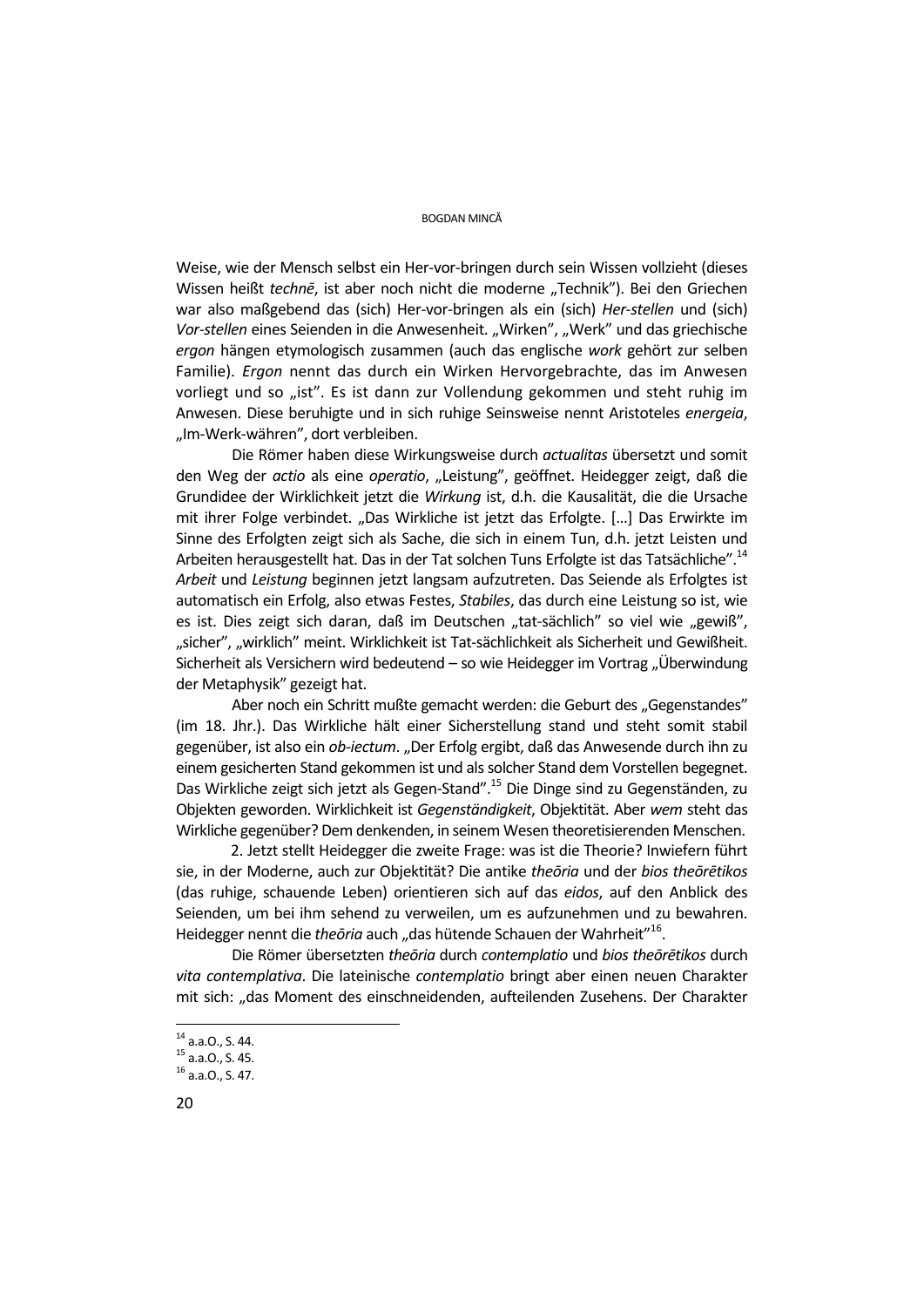#### "DAS ARBEITENDE TIER"

des eingeteilten, eingreifenden Vorgehens gegen das, was ins Auge gefaßt werden soll, macht sich im Erkennen geltend".<sup>17</sup> *Contemplatio* stammt von *templum*, das im Griechischen mit *temnō* verwandt ist, also mit "teilen" und "schneiden": die Vogelschauer teilten somit den Himmel und die Erde in Abschnitte ein, wählten einen bestimmen Abschnitt heraus und stellten dort Beobachtungen über das Fliegen der Vögel an, um daraus die Zukunft zu erraten. *Contemplatio* ist also kein träumerisches und inoffensives Grübeln, sondern ein aktives *Eingreifen* in das Seiende. Dieses "einschneidende, aufteilende Zusehen" ist, nach Heidegger, die neue Dimension des Denkens.

 Interessant ist weiter, wie die Deutschen die lateinische *contemplatio* verstanden haben, und zwar als "Betrachtung": ein Wort, das selbst vom lateinischen *tractare* kommt. Heidegger bemerkt Folgendes:

Trachten ist das lateinische *tractare*, behandeln, bearbeiten. Nach etwas trachten heißt: sich auf etwas *zu-*arbeiten, es verfolgen, ihm nachstellen, um es sicher zu stellen. Demnach wäre die Theorie als Betrachtung das nachstellende und sicherstellende Bearbeiten des Wirklichen.<sup>18</sup>

Hier fällt ein bekanntes Wort auf: "sicher stellen". Die Tendenz der modernen Theorie ist, das Wirkliche *in Sicherheit* zu bringen – und zwar durch ein Verfolgen, Nachstellen, Eingreifen, Einteilen, und Bearbeiten. Die moderne Wissenschaft ist nicht mehr "theoretisch" im antiken, griechischen Sinne (d.h. ein *hütendes* Beschauen der Wahrheit), sondern sie ist eine "unheimlich eingreifende Bearbeitung des Wirklichen"<sup>19</sup>. Mit der Geburt der modernen Wissenschaft wird auch der "Gegen-stand" geboren, der so heißt, weil er durch die Wissenschaft *gestellt* worden ist, um *vor* dem Blick der Wissenschaft sicher und fest zu stehen und somit unter Kontrolle zu bleiben. Heidegger sieht also einen wesentlichen Zusammenhang zwischen "Vor-stellen" und "Gegenstand". Der Stand des Gegen-standes ist das Resultat einer Leistung. Inwiefern? Das Seiende ist das Wirkliche, d.h. das Resultat (Erfolg) der Wirkung einer angesetzten Ursache, *causa*. Die Wissenschaft kann somit das Wirkliche verfolgen und sicherstellen, es in Gebiete einteilen und dabei die *Über*sicht behalten. Man sieht, wie Heidegger in diesem Text auf dieselbe Thematik des Willens zur Macht und seiner Bestandsicherung zurückkommt.

Wir wollen diese kurze Analyse von "Wissenschaft und Besinnung" mit dem folgenden Zitat abschließen, das explizit die *Arbeit* erwähnt:

 $^{17}$  a.a.O., S. 48.

 $18$  a.a.O., S. 49.

<sup>19</sup> a.a.O.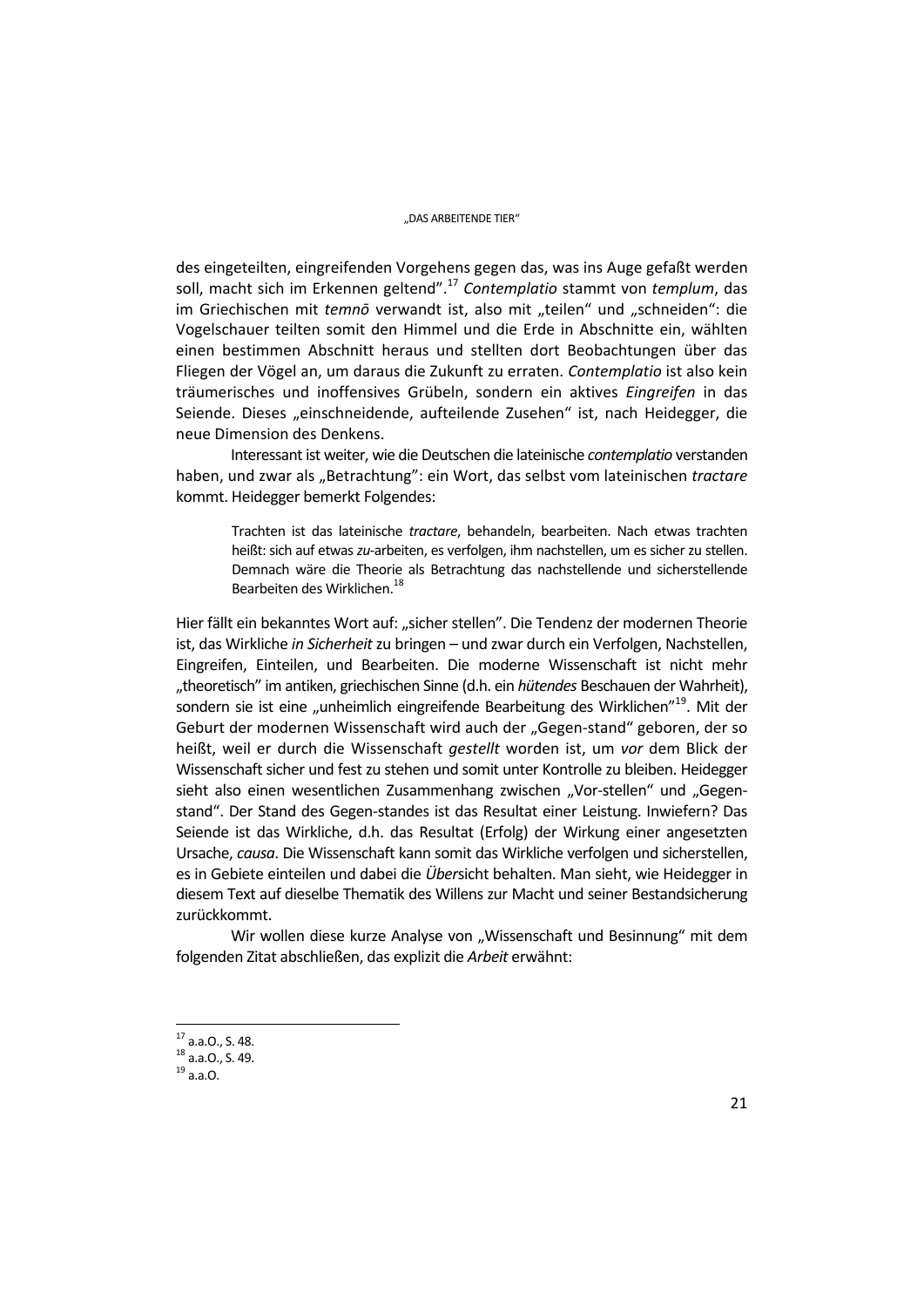#### BOGDAN MINCĂ

Die alles entscheidende *Arbeit*, die solches Vorstellen in jeder Wissenschaft leistet, ist nun aber diejenige *Bearbeitung* des Wirklichen, die überhaupt das Wirkliche erst und eigens in eine Gegenständigkeit *herausarbeitet*, wodurch alles Wirkliche im vorhinein zu einer Mannigfaltigkeit von Gegenständen für das nachstellende Sicherstellen *umgearbeitet* wird.<sup>20</sup>

In diesem komplizierten und dichten, philosophischen Satz Heideggers dreht sich alles um die Arbeit:

a. die Aktivität der Wissenschaft (moderne Theorie) ist eine *Arbeit*, nämlich ein Vor-stellen ihres Gegenstandes;

b. diese Arbeit ist genauer eine *Bearbeitung* des Wirklichen, also ein aktives Eingreifen und Einteilen;

c. ihr Ziel ist, eine Gegenständigkeit (Objektität) des Wirklichen *heraus* zu *arbeiten*, d.h. aus dem Wirklichen heraus zu fordern;

d. diese Gegenständigkeit bedeutet eine *Umarbeitung* des Wirklichen, so daß er durch die Wissenschaft gefangen und in Sicherheit gebracht werden kann. Für Heidegger sind diese Schritte der modernen Wissenschaft nur durch den metaphysischphilosophisch verstandenen Willen zur Macht verständlich. Die Arbeit ist der Name für die Art und Weise, wie der moderne Mensch (die Theorie, die Wissenschaft) das Seiende im Ganzen als Wirkliches so *zum Gegenstand verändert*, damit es kontrolliert und gesichert werden kann.

Aber noch wissen wir noch nicht, warum die *ratio* zur Arbeit werden *muß*. Die Antwort liegt in jenem *Stellen* (Nachstellen, Sicherstellen), das für Heidegger – als Wesen des Willens zur Macht – die ganze Geschichte des Abendlandes seit jener anfänglichen, griechischen *thesis* (Stellung als Her-vor-bringen) durchläuft. Die *ratio*, die Vernunft ist in ihrem Wesen ein Stellen, und ist als solche Arbeit und entfaltet sich am Ende als Arbeit.

\*

Zuletzt wollen wir kurz den Vortrag "Die Frage nach der Technik" (1953) mit Blick auf jenes *Stellen* und auf seinen Bezug zur Arbeit untersuchen. Wir zitieren nur einen Satz: "Im Ge-stell ereignet sich die Unverborgenheit, dergemäß die Arbeit der modernen Technik das Wirkliche als Bestand entbirgt".21 Diese Aussage gäbe Anlaß für ein ganzes Buch, denn sie konzentriert Heideggers Sicht auf die moderne Technik. Wir wollen hier das berühmte "Ge-stell" – d.h. die Gesamtheit aller Weise des *Stellens*, die der Mensch in der Geschichte des Abendlandes seit den Griechen (d.h.

 $20$  a.a.O., S. 50, meine Hervorhebungen.

<sup>21</sup> a.a.O., S. 22.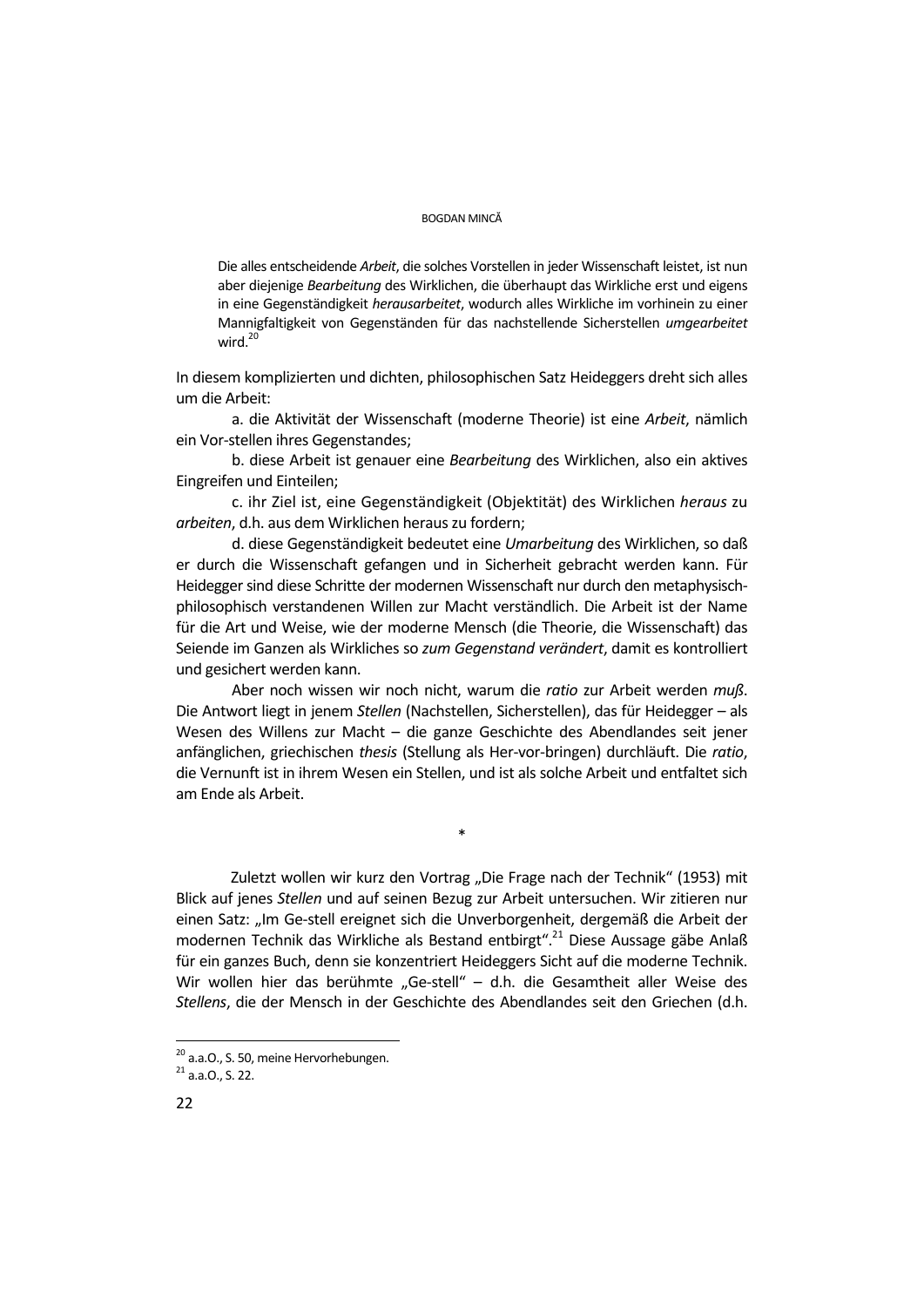#### "DAS ARBEITENDE TIER"

seit jener anfänglichen *thesis*, wodurch sowohl die "Natur" als auch die "Kunst" verstanden wurden) bis heute erfahren und vollzogen hat – beiseite lassen. Hauptsache ist, daß "die Arbeit der modernen Technik das Wirkliche als Bestand entbirgt": "Bestand" ist in diesem Vortrag eine Weiterentwicklung des Gegenstandes, wonach heute das Seiende zum bloßen Resultat jenes Stellens geworden ist. Wo das Stellen reines Stellen, reine Bestandsicherung des Willens zur Macht geworden ist, dort ist das Seiende nur ein "Bestand", *fonds* (fr.), *stock* (engl.), d.h. also "Ressource" für ein neues Stellen. Alles ist heute "Ressource", auch der Mensch ist eine Ressource.<sup>22</sup> Das Seiende steht also nicht mehr dem Vor-stellen der Wissenschaft gegenüber als Gegen-stand, sondern verschwindet total in die unendliche Reihe der Schritte der Arbeit des absoluten Sicherstellens. Die moderne Wissenschaft ist zur reinen Technik, Bestandsicherung, Arbeit, geworden. *Arbeit ist Stellen*.

Inwiefern hängt dies mit der *ratio* zusammen – so daß der moderne Mensch zum "arbeitenden Tier" geworden ist? Diese Frage heißt jetzt: inwiefern sind sowohl die *ratio* als auch die Arbeit in ihrem Wesen ein Stellen? Daß die Arbeit ein Stellen ist, haben uns die zwei Texte "Überwindung der Metaphysik" und "Wissenschaft und Besinnung" gezeigt: Arbeit ist Verfolgen, Eingreifen, Einteilen in Sektoren, Planen, Ordnen, als Zweck Bestimmen, Sichern. Daß nun die *ratio*, die Vernunft selbst, das Wesen des Menschen also, ein Stellen ist, zeigt uns "Die Frage nach der Technik".

*Ratio ist Stellen.* Heidegger hat André Préau, dem französischen Übersetzer der Vorträge und Aufsätze (1958), einen Ratschlag gegeben, wie er das "Stellen" übersetzen kann. Man sollte das Stellen wie im lateinischen Ausdruck *rationem reddere* verstehen. Stellen heißt, "jemanden auf der Straße stellen, um von ihm Rechenschaft zu verlangen, d.h. um ihn dazu zu zwingen, Rechenschaft zu geben, *rationem reddere*".23 Für Heidegger hat der abendländische Mensch seit Platon und Aristoteles ein eigentümliches Verhältnis zum Seienden und zu sich selbst: kraft seines *logos*, d.h. seiner *ratio*, d.h. seiner Vernunft geht der Mensch auf das Seiende ein, um es zu stellen, d.h. um es zu "definieren". Damit wird das naturhaft Seiende – das als Natur, als *physis*, eine

<sup>&</sup>lt;sup>22</sup> Vgl. nur die Definition der *human ressources* in Wikipedia: "Human resources is the set of individuals who make up the *workforce* of an organization, business sector or an economy. »Human capital« is sometimes used synonymously with human resources, although human capital typically refers to a more narrow view; i.e., the knowledge the individuals embody and can contribute to an organization. Likewise, other terms sometimes used include »*manpower*«, »talent«, »*labor*«, and simply »people«."

<sup>(</sup>Meine Hervorhebungen). 23 M. Heidegger, *Essais et conférences*, Gallimard, Paris, 1958, übersetzt von André Préau, Fußnote 1 auf S. 26. Eine andere relevante Stelle ist: M. Heidegger, "Zusatz" (1956) zum "Ursprung des Kunstwerkes", in: *Holzwege* (GA 5), V. Klostermann, Frankfurt a.M., 1977, S. 72. Dort geht Heidegger auf die Parallele zwischen dem lat. *ratio reddenda* und dem gr. *logon didonai* ein, zu deutsch: "Rechenschaft geben", "Gründe vorweisen". Der Zusatz gibt auch einen interessanten Einblick in die Problematik des Stellens als *thesis* und enthält (auf S. 72) einen ausdrücklichen Verweis auf die *Vorträge und Aufsätze*.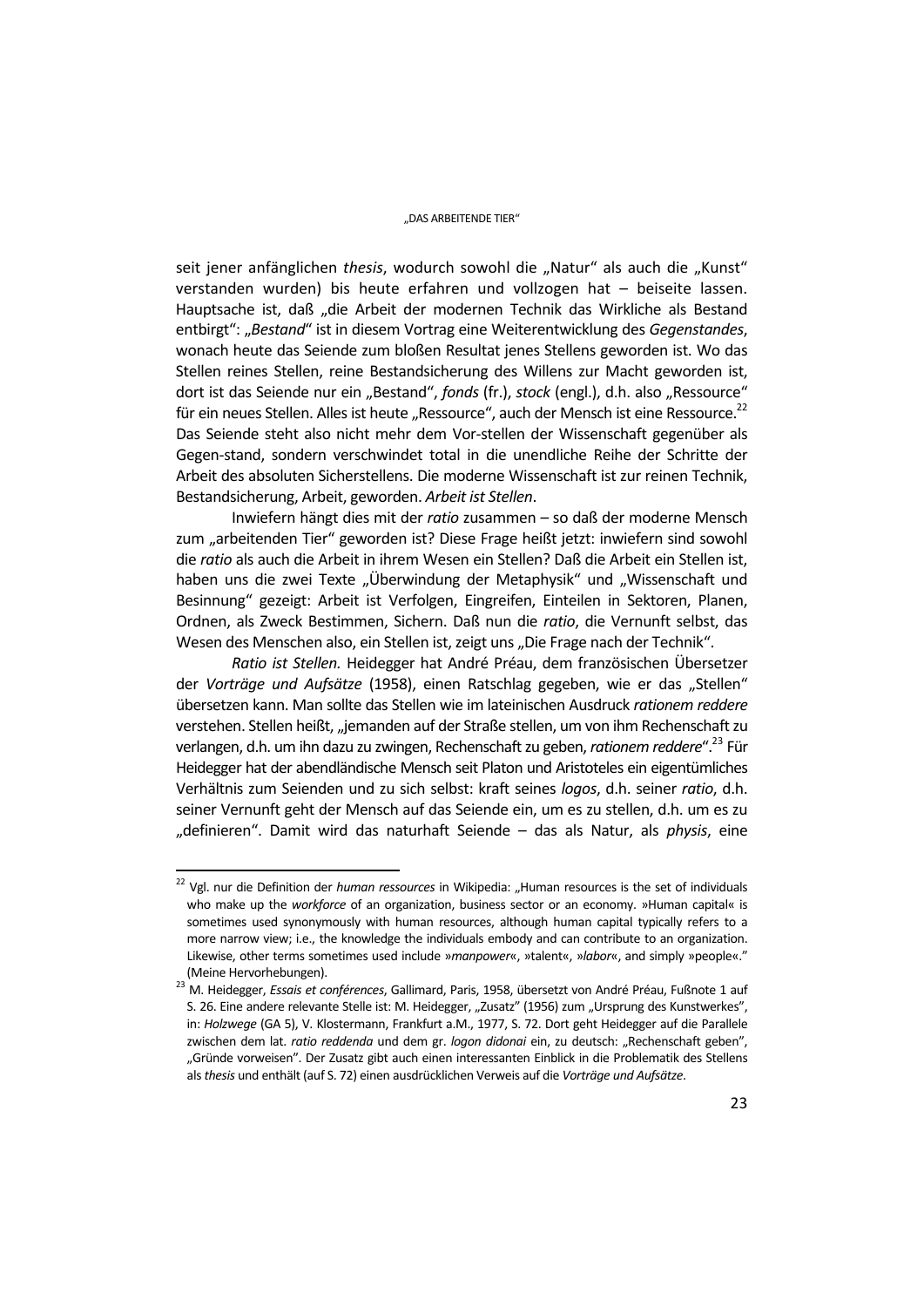#### BOGDAN MINCĂ

geheimnisvolle Unruhe und Unbestimmtheit aufweist – "gestoppt", "fest-gestellt", umgrenzt. Platon stellt das Seiende, indem er ihm ein "Gesicht", einen "Anblick" (*eidos, idea*) aufstellt und somit das Seiende fähig macht, auf die Frage *ti estin?*, "*was*  ist dies?" eine Antwort zu geben. Alles, was der Mensch tut, tut er mit Bezug auf die "Natur", die *physis*. Sie ist das, was sich stellen *läßt* – auch in dem Sinne, daß sie heute ökologisch als "unser höchstes Gut" unter Schutz *gestellt* werden muß (Naturpark, Reservat). Bei den Griechen wurde die Natur zwar nicht im modernen Sinne "unter Schutz gestellt", aber sie wurde schon (und damit bis heute entscheidend) *gestellt* in dem Sinne, daß sie als ein hervorragendes Sich-her-stellen gedacht wurde. Dieses anfängliche stellende Denken des Sich Her-stellens der Natur nahm am Anfang die Form eines "hütenden Schauens", *theōria*. Daraus entwickelte sich später das alles sichernde Stellen der Technik.

Die Frage Heideggers ist aber: kann der abendländische Mensch auch einen *anderen* Bezug zur *physis* haben? Ein Bezug also, der nicht aus dem Willen zur Macht und aus seinem sichernden *Stellen*, sondern aus einem *Lassen* und einer wesentlichen *Gelassenheit* stammen könnte? Somit entspräche dieses menschliche Lassen eher jenem ursprünglichen Lassen, wodurch sich die *physis* dem Menschen *immer schon* überlassen hat. Der Mensch wäre dann nicht mehr das *animal rationale* oder "das arbeitende Tier", sondern das die Natur sein-lassende Wesen.<sup>24</sup>

<sup>24</sup> Participarea la conferinţa *A Part of Life: The Meaning of Work Today* (Cluj Napoca, 17-19 mai 2012) a fost posibilă prin finanțarea oferită de Programul Operațional Sectorial Dezvoltarea Resurselor Umane 2007-2013, cofinanţat prin Fondul Social European, în cadrul proiectului POSDRU 89/1.5/S/60189 cu titlul "Programe postdoctorale pentru dezvoltare durabilă într-o societate bazată pe cunoaștere".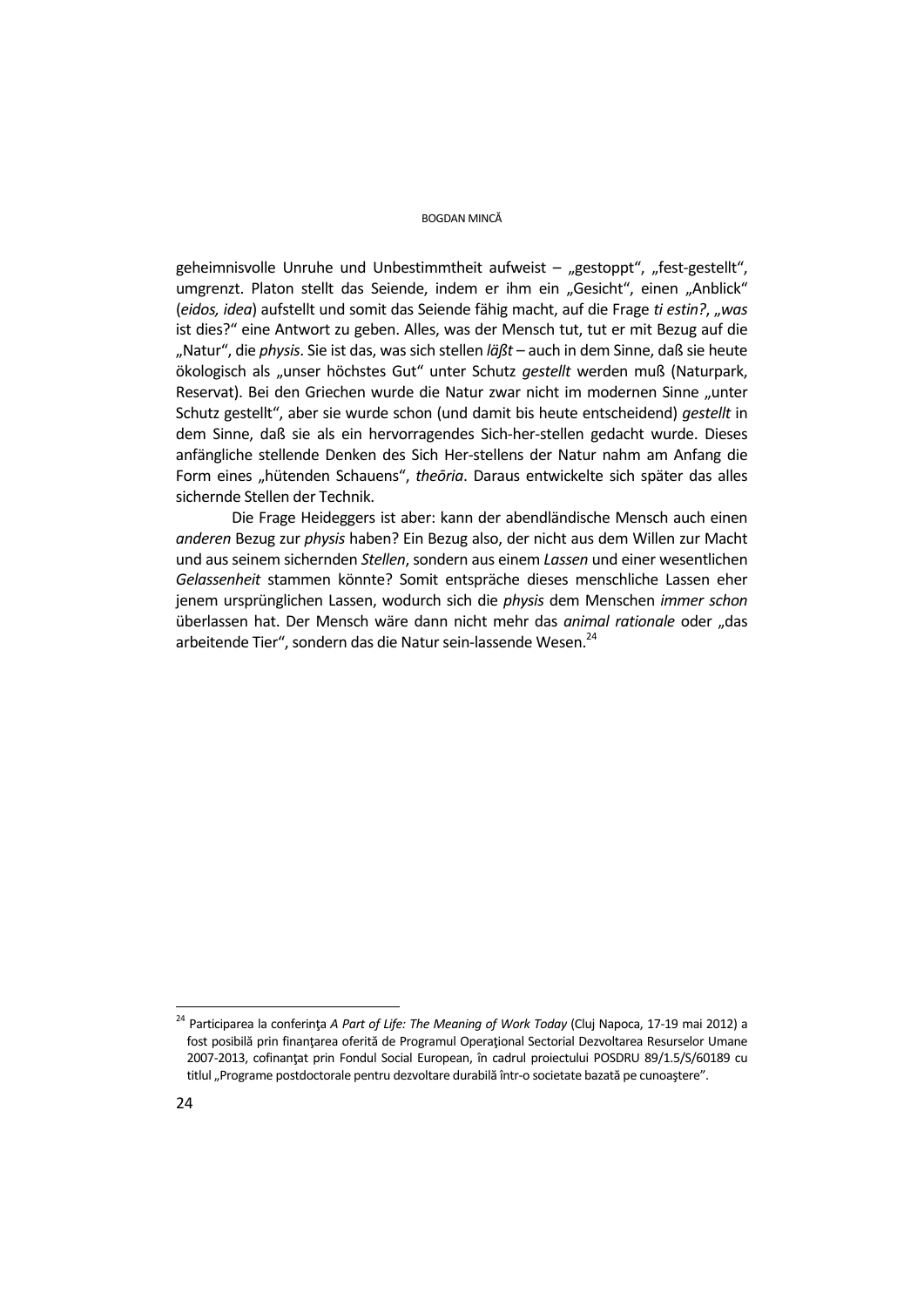# **HOMMAGE À LA PARESSE ENTRE LA PENSÉE DE L'OUEST ET DE L'EST**

# **CODRINA-LAURA IONIŢĂ\***

**ABSTRACT. Homage to the Laziness. Between Western and Eastern Thinking.** A close look on the lack of action, inactivity, generally known as laziness, could discover more different meanings, perhaps opposite, of this term. Based largely on a religious conception, for the Western Christian thought, laziness is a negative feature, a sin against the action required by the Protestant ethic as a rule of life to the heavenly kingdom on earth accomplishment.

East, however, regards inactivity with a different eye. Also, with a religious background, but sprung from oriental principles of life and world, idleness is seen very differently in the East than in the West. It is often associated to contemplation. Eastern Christianity retains traces of Oriental thought in how to relate to the world, way (fatalistic in terms of the West) for which the excitement, action or will are secondary. Philosophers as M. Vulcănescu (for which American society was suffering from hyperactivity), writers like M. Preda (who believed that active people do not understand anything in life) and artists like Philippe Ramette (who makes a work entitled Eloge à la paresse) understand laziness in its spiritual dimension associated with peace and silence accompanying the final step to overcome the materiality of the world.

**Keywords:** inactivity, laziness, hyperactivity, Protestant ethic, contemplation, silence, spiritual dimension

Dans la pensée européenne, la paresse est conçue en générale comme un trait négatif. D'autant plus, dans le monde contemporain, de plus en plus obsédé par le travail, le paresseux est exclu comme un inadapté social. Pourtant, cette conception n'est pas valable pour toutes les mentalités et pour toutes sociétés. Dans l'extrême Orient l'activité et le travail ne sont pas regardés comme qualités, et la paresse n'est pas de tout désapprouvée. Au milieu, dans l'espace du christianisme orientale, on rencontre des opinions comme celle qui considère que « les hommes

<sup>\*</sup> Facultatea de Arte Plastice, Decorative și Design, Universitatea de Arte "G. Enescu" Iași, E-mail: *lauracodrina@yahoo.fr*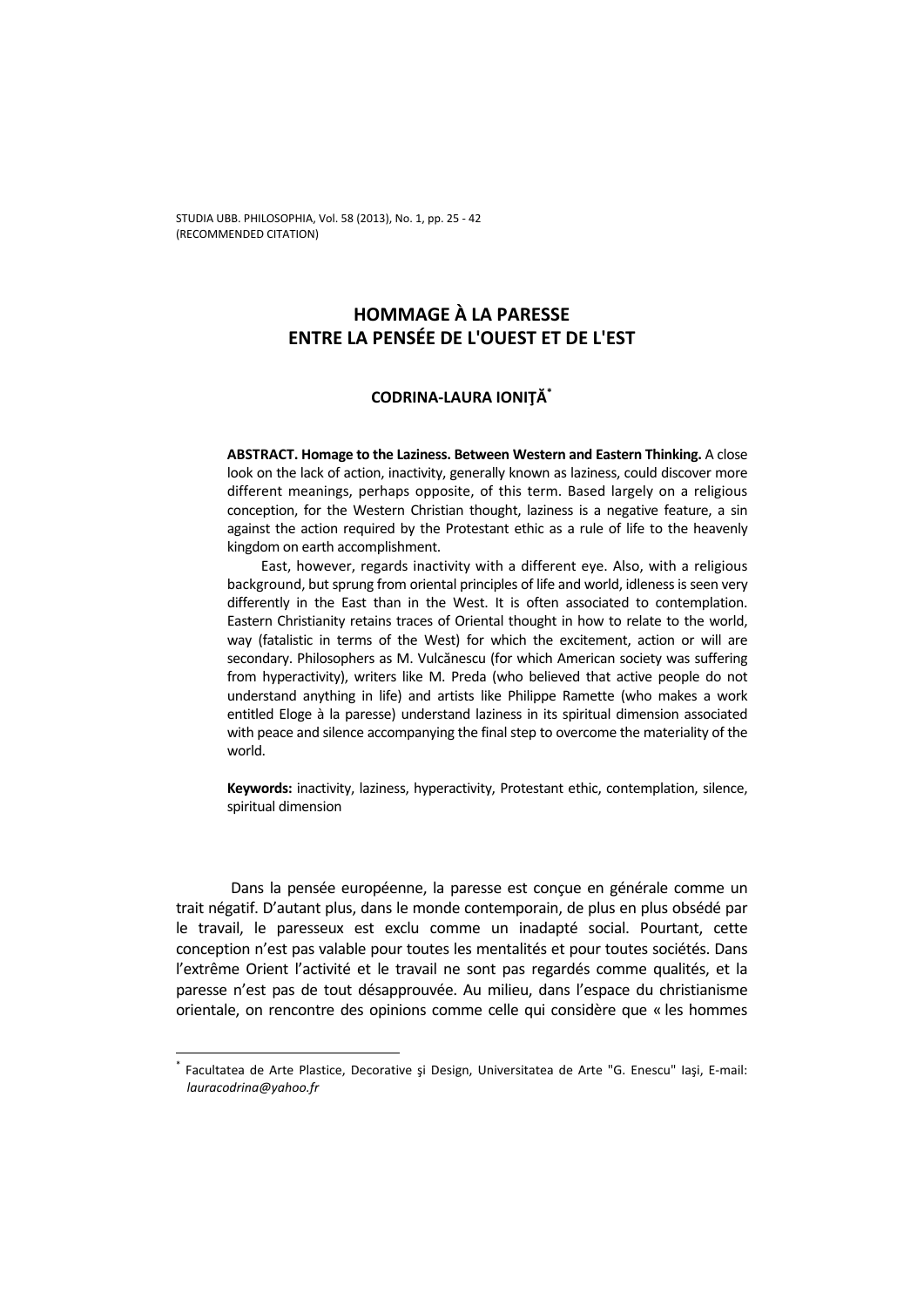#### CODRINA-LAURA IONIŢĂ

actives ne comprennent rien de la vie  $v^1$ . Comment peut-on interpréter ces différences ? S'agi-t-il des modalités distinctes de regarder la vie, de se rapporter au monde, qui déterminent des mentalités totalement opposées et des dissemblances radicales entre les formes de l'existence ? Ou c'est une différence entre l'acception du mot « paresse » qui reçoit des significations divergentes ? Ou, est-il possible qu'elles soient valables toutes les deux hypothèses ?

Une analyse attentive faite aux racines des divers conceptions sur le désœuvrement peut déceler que le rejet ou l'acceptation de la paresse – conçue comme inactivité, repos, absence de l'action ou du mouvement, silence, solitude –, tant dans l'Occident que dans l'Orient chrétien ou extrême ont un fondement religieux. La position qu'on prend vis-à-vis de la paresse est étroitement liée avec ce qui est considéré comme essence de la vie spirituelle : la rédemption chrétienne, le Salut, la grâce divine, la libération orientale de la chaîne de la matérialité. Bref, une quête de la perfection existentielle qui peut être résumée comme « reconnaissance de l'unité spirituelle [de l'homme] et réalisation de l'accord avec le reste de l'existence »<sup>2</sup>. Mais, si l'achèvement de ce but spirituel peut être comparable dans les diverses cultures, les voies d'y accéder sont, parfois, totalement différentes, même opposées. C'est à ces voies mêmes que la paresse est enracinée. Les cheminements d'atteindre le rétablissement sont si dissemblables que le désœuvrement est soit mépris comme adversité, soit honoré comme vertu. On essayera d'approfondir ces diverses modalités de concevoir négativement ou positivement la fainéantise.

Pour l'Occidental, l'oisiveté a été toujours mésestimée. Cette attitude trouve ses racines dans les Ecritures Sacrées. Nombreux des textes vétérotestamentaires témoignent sur l'appréciation du travail, en désavouant la paresse. Dès le début, l'existence de l'homme est posée sous l'ordre du labeur : « Tu travailleras six jours, et tu feras tout ton ouvrage » (*Exod.* 20, 9)<sup>3</sup>. Le travail devient l'équivalent avec la viemême. Au contraire, l'inactivité est condamnée non pas seulement comme porteuse de la pauvreté : « La paresse fait tomber dans l'assoupissement, Et l'âme nonchalante éprouve la faim » (*Prov*. 19, 15), mais aussi comme origine de la mort, de la disparition : « Les désirs du paresseux le tuent, Parce que ses mains refusent de travailler » (*Prov*. 21, 25). Elle devient un péché grave, car l'inoccupation contredit le commandement divin qui, après la chute, oblige l'homme de gagner son existence par son travail, qui devient non seulement essence et signe de la vie humaine, mais aussi chemin d'échappement de la condition mortelle pour obtenir la grâce divine. Cette idée s'esquisse de plus en plus dans l'Occident, et les témoignes de son existence se

<sup>&</sup>lt;sup>1</sup> Marin Preda, dans Florin Mugur, *Convorbiri cu Marin Preda*, Editions Albatros, 1973.<br><sup>2</sup> Nas Jonescu, *Preblema mântuirii î*n Faust al lui Ceethe / Le preblème de la rédem

Nae Ionescu, *Problema mântuirii în* Faust *al lui Goethe / Le problème de la rédemption dans* Faust *de Goethe*, préface de Mircea Vulcănescu, Editions Anastasia, București, 1996, p. 29.

 $3$ Traduction en français des textes testamentaires : [v. Louis Segond - 1910] *http://www.wordproject.org/fr/53/1.htm*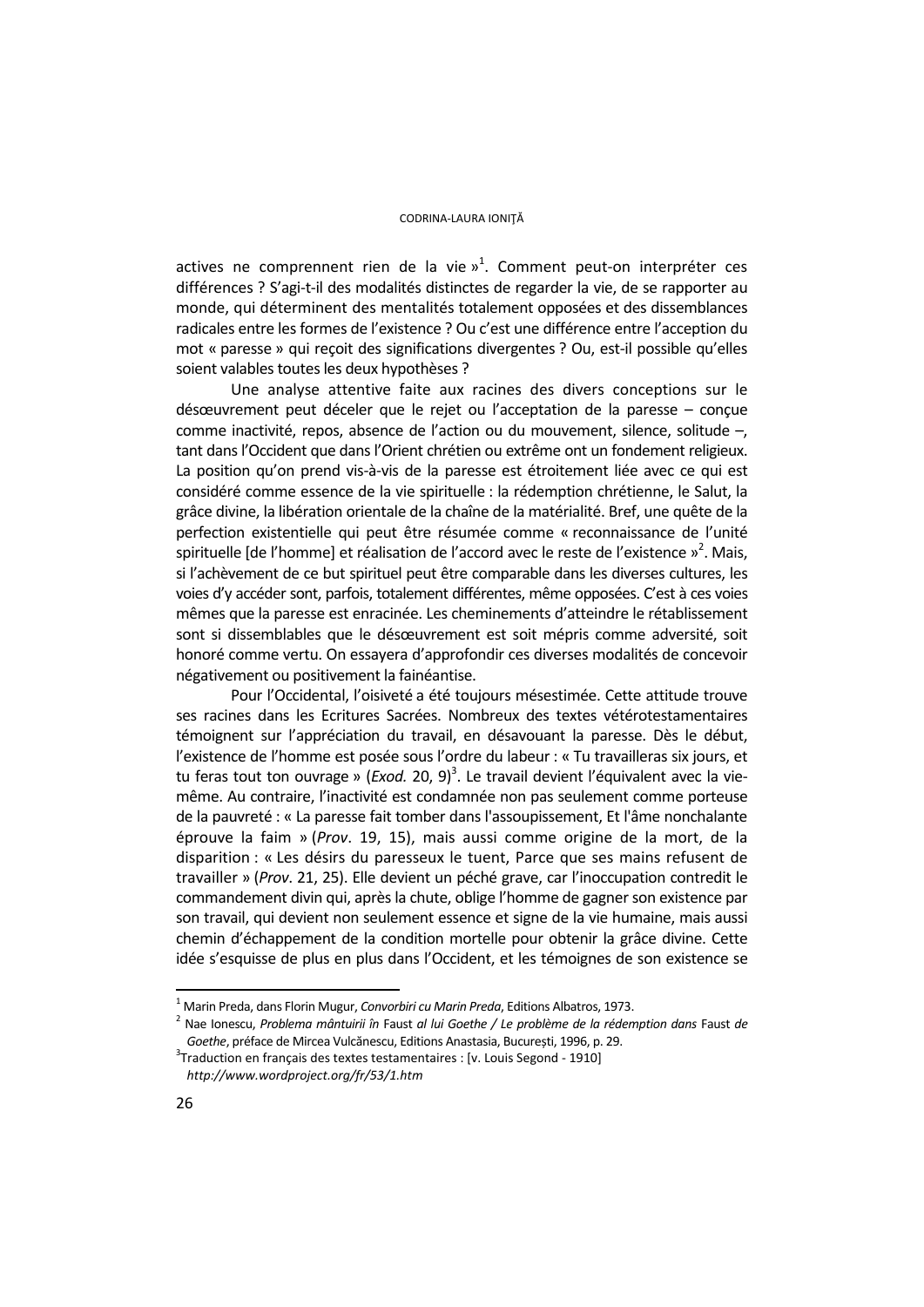dévoilent partout dans la culture ouest-européenne, tant dans les textes écrits que dans les images ou la sagesse populaire. Par exemple, dans un dessin fait en 1551 de Pieter Bruegel, intitulé *La paresse* et destiné à une gravure des Editions d'Hieronymus de Cock, on voit une montre cassée. Le temps s'est arrêté et le monde est peuplé de figures grotesques. La paresse sommeille sur un âne et le diable lui soutient l'oreiller. Un proverbe hollandais nous éclaire : « La paresse est l'oreiller sur laquelle repose le diable », car, dans la tradition nordique la paresse faisait partie de Sept péchés capitaux.

La réprobation religieuse de l'inactivité s'observe aussi dans les pratiques quotidiennes, et s'accroît davantage avec la propagation du protestantisme<sup>4</sup>. La traduction luthérienne du Bible accentue la mentalité qui conçoit la nonchalance comme une désobéissance. Le mot *Beruf*, entendu jusqu'ici dans sa connotation religieuse d'impératif divin, d'appel adressé de la part de Dieu, reçoit chez Luther encore un sens, celui de vocation professionnelle laïque. C'est à cette raison que l'équivalence apparaît seulement chez les peuples protestants, et c'est notamment ici que le travail laïc reçoit une signification religieuse : l'épanouissement des devoirs professionnels acquiert une finalité éthique, il plaît au Dieu<sup>5</sup>. Cette nouvelle conception sur le travail s'est cristallisée progressivement dans la mentalité protestante. D'emblé, sur l'influence thomiste, Luther considérait le travail comme appartenant exclusivement à la dimension charnelle, sans raison éthique. Ultérieurement l'ouvrage devient une expression extérieure de l'amour du prochain - chacun travaille pour les autres -, pour que, finalement, les devoirs accomplis soient considérés comme moyen d'obtenir la bénédiction divine. Cette conception luthérienne trouve des justifications dans la sagesse biblique. Le texte sacré affirme que « Si tu vois un homme habile dans son ouvrage, Il se tient auprès des rois; Il ne se tient pas auprès des gens obscurs » (*Prov*. 22, 13), en proposant une qualification morale de la vie professionnelle $^6$ . Le travail bien fait devient une modalité de gagner la grâce de Dieu. Et la réciproque est, sûrement, valable : la paresse est condamnée comme signe de diable.

La récompense religieuse pour le travail laïc ordonné professionnel va générer dans les régions piétistes un respect augmenté pour le labeur, et une préférence pour les domaines productifs. Cette mentalité se trouve à l'origine d'un esprit qui a marqué définitivement l'Occident. Même si les huguenotes et les puritaines ont luté contre les monopolistes et les grands commerciens, l'appréciation pour l'activité, à laquelle s'ajoute la rationalisation de tous les domaines de la vie et le développement du

<sup>4</sup> L'époque de Bruegel est bien marquée par le conflit issu du croisement entre catholicisme et protestantisme dans les Pays Bas. Autant les malheurs provoqués par la guerre, que les nouvelles conceptions religieuses qui s'imposent de plus en plus dans le nord, laissent dans l'œuvre de

Bruegel des signes évidents. 5 Max Weber, *Etica protestantă și spiritul capitalismului* / *L'Etique protestante et l'esprit du capitalisme*, traduit par Ihor Lemnij, Editions Humanitas, București, 2003, p. 64.

 $<sup>6</sup>$  Max Weber, o. cit., p. 65.</sup>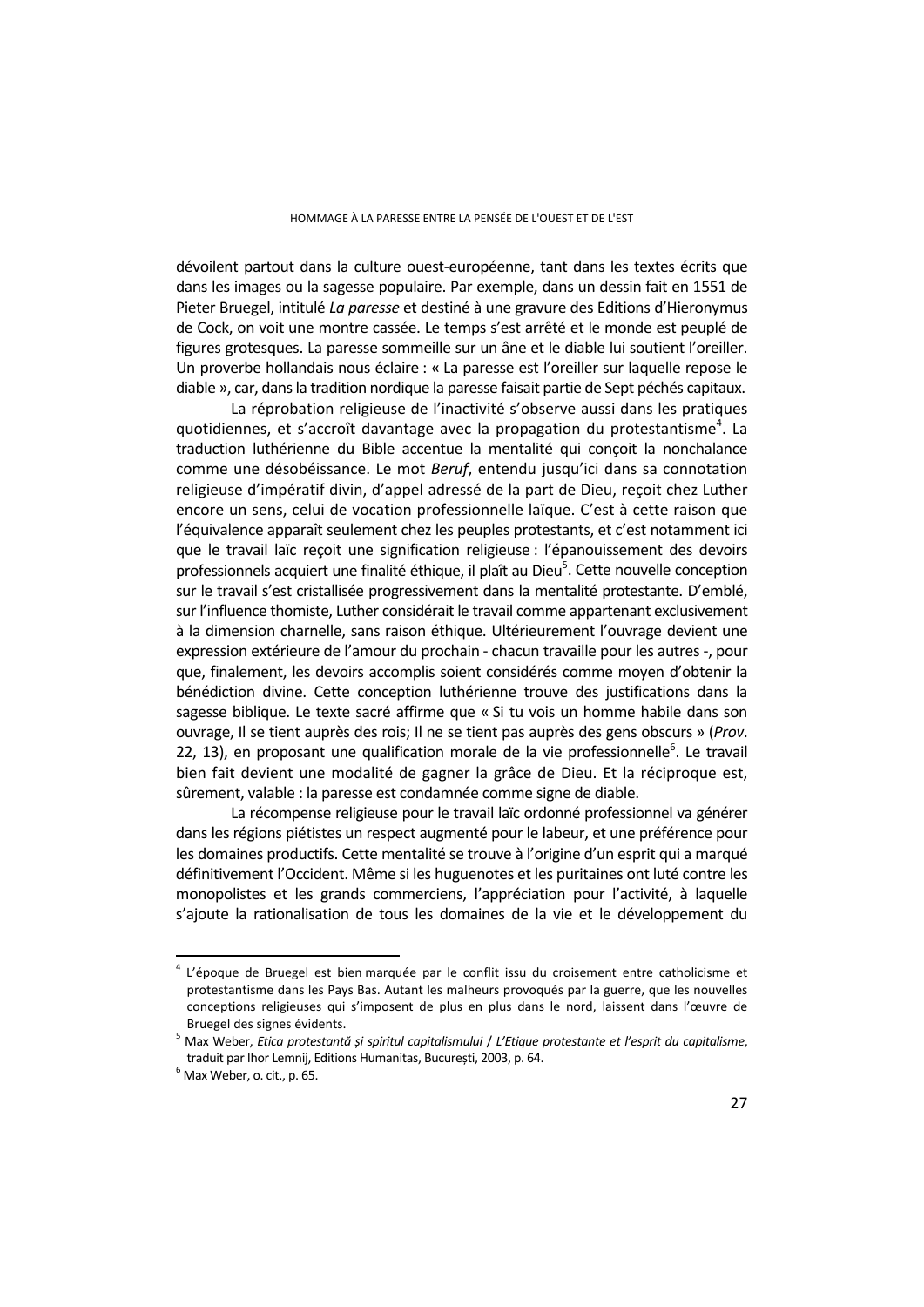#### CODRINA-LAURA IONIŢĂ

capitalisme, finira dans une obsession pour le travail qui a le gain comme seul but de la vie. La défense de cette raison économique moderne, issue de l' « ethos » protestante, descend aussi à la sagesse biblique où la richesse – le profit, en terme moderne – est considérée comme marque d'une existence consacrée et vécue dans la Loi : « Le fruit de l'humilité, de la crainte de l'Éternel, C'est la richesse, la gloire et la vie » (*Prov*. 22, 4). Si la richesse est vue comme « une couronne pour les sages » (*Prov*. 14, 24), la responsabilité professionnelle va être progressivement transformée dans la plus importante activité de la vie. Le travail n'est plus seulement le support de la vie spirituelle, comme en Moyen Age. Il devient l'essence même de la vie. Cela conduira vers une conception semblable à celle de Benjamin Franklin pour lequel le temps signifie argent et les gens n'ont pas le droit de le perdre. Son opinion, influencée par les versets vétérotestamentaires<sup>7</sup>, évoluera jusqu'à considérer l'ouvrage et le profit comme l'unique raison de vivre. Pour lui, l'homme qui peut gagner dans son besogne dix shillings par jour et traîne une moitié de jour, ne perd pas seulement les argents qu'il a dépensés pour son plaisir, mais aussi les cinq shillings qu'il aurait pu gagner. Son avis selon lequel l'argent a une nature productive  $-$  l'argent produit des autres argents – reçoit aussi une justification consacrée : « Tout travail procure l'abondance, Mais les paroles en l'air ne mènent qu'à la disette » (*Prov*. 14, 23). Cette conception, née du désir d'accomplir les mots bibliques, devient une éthique, un moyen de vivre représentative pour l'esprit capitaliste occidental : le gain de plus en plus augmenté et, en même temps, l'abandon de tous les plaisir débridés. Le profit n'a pas un but hédoniste, il devient but en soi. La paresse blâmable est entendue comme désœuvrement, nonchalance, apathie, indolence, aboulie, mollesse, léthargie, somnolence, assoupissement ou même repos ou loisir qui peuvent être remplis avec des innombrables plaisirs charnels.

Une mentalité totalement différente en ce qui concerne la paresse on rencontre dans l'Extrême Orient. Si dans l'Occident, sous l'influence de la conception protestante, l'activité quotidienne et la participation de l'homme dans la réalité matérielle arrivent d'être regardées comme but spirituel de la vie et comme possibilité du salut, dans l'Orient, au contraire, la solidarité de l'homme avec le réel et l'enracinement dans l'agitation de la vie concrète sont méprisées comme des lianes qui enchaînent l'être. Une dimension religieuse de la paresse se dévoile aussi dans la conception orientale, mais le désœuvrement est, cette fois, regardé d'une autre côté. La libération de l'esprit humain, libération qui est conçue comme accomplissement de la vie, se réalise par le rejet de toutes préoccupations pour l'existence sensorielle, par l'abandon de toutes tâches ordinaires. Ce qui, pour l'Occidental peut être vu comme paresse : le désintérêt absolu pour l'activité mondaine et la quête de la solitude, de l'immobilité et du silence, est, pour l'Oriental, l'idéal de la vie spirituelle.

<sup>7</sup> Chapitre 22 de *Proverbes de Salomon*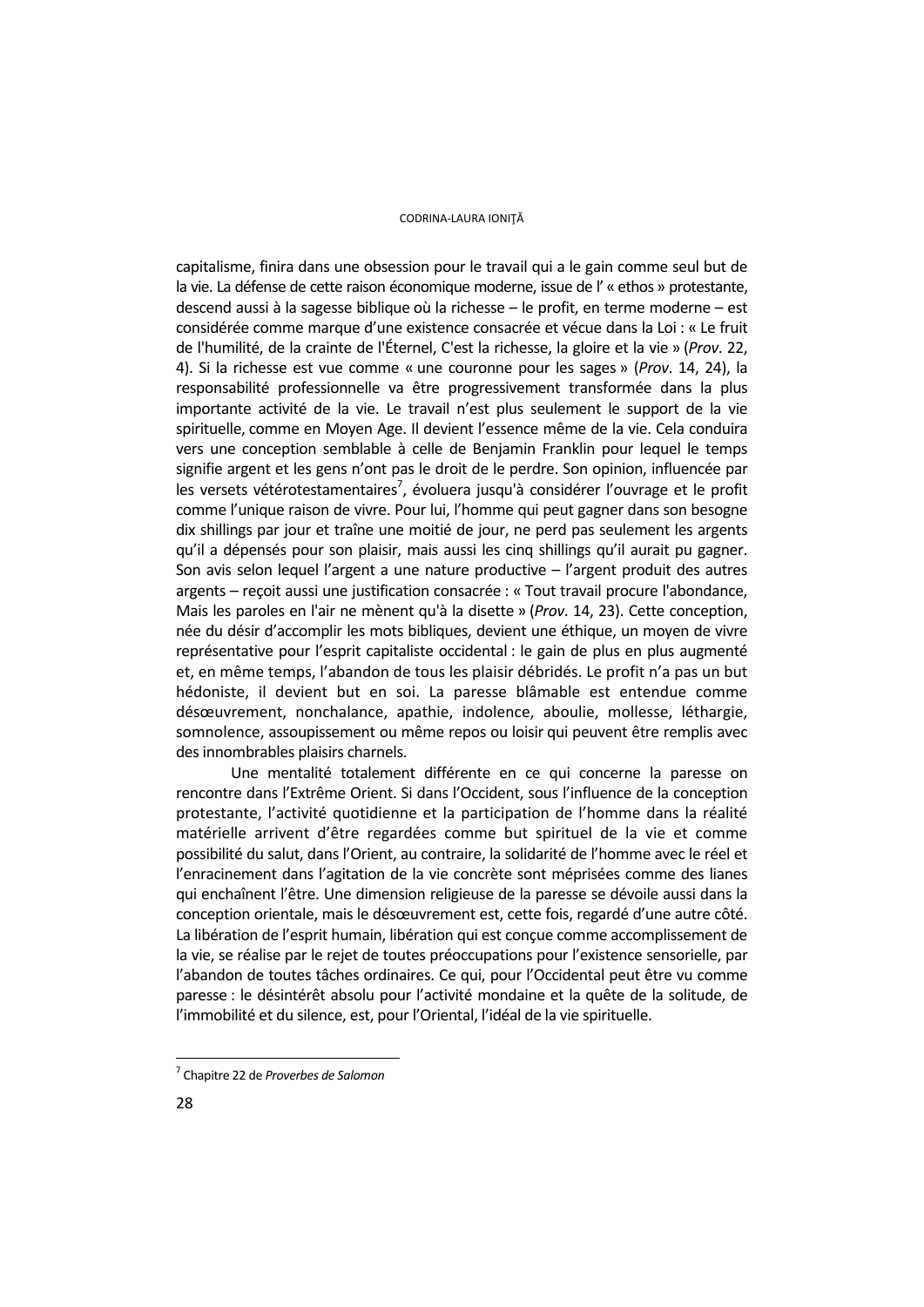Dans une des conférences radiophoniques qu'il a soutenue en 1933 à Bucarest, Mircea Eliade déploie le mystère de la survivance des cultures orientales à travers les millénaires, notamment de la culture indienne, aussi vieille que celle égyptienne. Cette énigme consiste dans le primat de la spiritualité qui marque toute existence humaine, dès la plus abaissée à la plus élevée, dans la sincère recherche de la Vérité et de l'Eternité. Si les civilisations disparues trouvaient leurs fondements dans les idées de justice, de bien, de beau, ou simplement sur l'instinct de conquérir, l'Inde vit toujours avec la croyance que l'esprit prime sur tout intérêt<sup>8</sup>. L'accent ne tombe pas sur la dimension sociale, sur les choses matérielles, et tous les Indiens ont un respect profond pour ceux qui ont abandonné les devoirs et les bonheurs du monde pour reprendre le cheminement de l'esprit. La considération accordée à la spiritualité est prouvée, aussi aujourd'hui, qu'avant, par la multitude des cas de renonciation au bonheur matériel en faveur d'une vie ascétique orientée vers la recherche de l'Eternité. M. Eliade raconte son expérience de la période qu'il habitait dans un monastère d'Himalaya, quand, au temps de la fête sacrée Puja, nombreux pèlerins venaient pour rendre hommage aux ermites. L'homme blanc qui vivait parmi eux ne faisait pas exception. Les explications selon lesquelles il n'était qu'un novice étudiant la vie ascétique et il ne méritait aucune vénération restaient sans résultat. A ses protestes, M. Eliade recevait la justification que l'adoration des gens simples n'était pas dirigée vers sa personne, mais vers le fait qu'il avait resté longtemps dans cet espace là, sanctifié par la présence des anachorètes et du fleuve sacré $^9$ .

La considération spéciale que les Orientaux, particulièrement les Indiens, accordent à la spiritualité réside dans leurs conceptions sur le sens de l'existence humaine dans le monde. Essayant de distinguer ce qui est mortel de ce qui subsiste de l'homme après sa mort, son véritable Soi, les traditions mystiques et, plus tard, les systèmes philosophiques de l'ancien Orient établissent des moyens et des techniques pour libérer l'esprit (*puru*ṣ*a*) de la matière (*prak*ṛ*ti*) 10. Ces conceptions sur la libération de l'esprit et sur le sens de la vie trouvent leur origine dans la modalité de concevoir le monde, le Cosmos et l'être humain. Le sens de la vie se déploie comme libération de l'esprit de la souffrance provoquée par l'enchaînement dans la matérialité du monde, car celui-ci n'a pas de réalité ontologique. Il est soit illusoire, comme dans le *Vedānta*, soit d'une réalité conditionnée, comme dans la philosophie Sāmkhya et dans Yoga, pour lesquelles la réalité et la durabilité du monde, les nombreuses formes et manifestations du Cosmos, existent seulement à cause de l'ignorance de l'esprit humain. Le monde est soumis à la transformation et à la désagrégation. Il existe tant

<sup>8</sup> Mircea Eliade, *Taina Indiei*, dans *50 de conferințe radiofonice. 1932-1938*, Editions Humanitas, Editions Casa Radio, 2001, p. 68.<br><sup>9</sup> Mirsea Fliede, *Intr* amînă

<sup>&</sup>lt;sup>3</sup> Mircea Eliade, *Intr-omînăstire pe Himalaya,* dans *50 de conferințe radiofonice.*, p. 27.<br><sup>10</sup> Mircea Eliade, *Yoga, nemurire și libertate,* Humanitas, 1993, p. 19.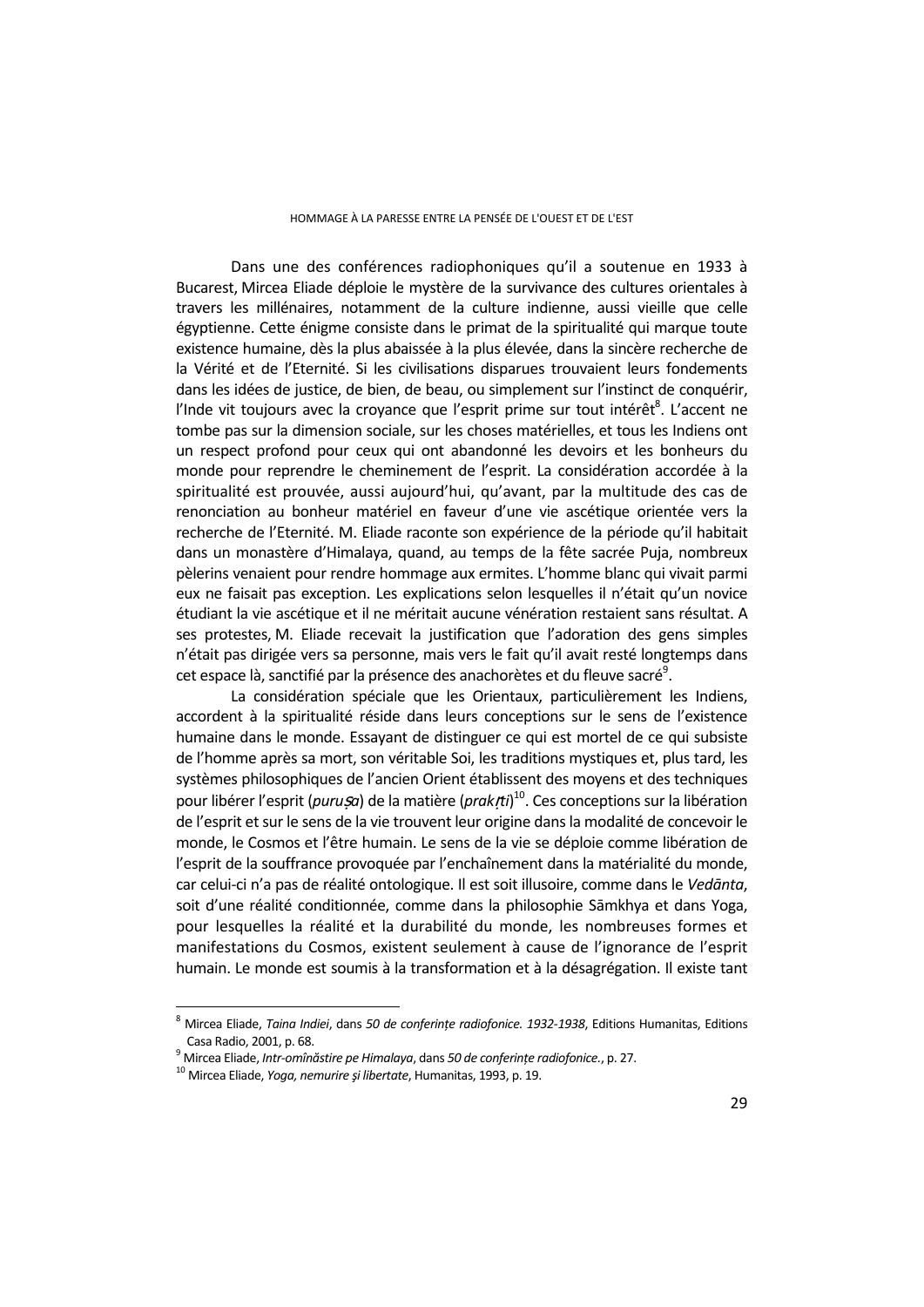#### CODRINA-LAURA IONIŢĂ

que le Soi s'ignore, tant que les esprits sont encore liés et ancrés dans la matière. Au moment même que touts les Sois seront libérés, le Cosmos sera résorbé dans la matière primordiale<sup>11</sup>. La souffrance de l'homme trouve sa source voire dans son attachement à la nature, au Cosmos, à la matière. La solidarité passive, active, directe ou indirecte de l'être avec le monde, avec le non-être, est l'origine de toute nonréalisation spirituelle. Le Soi (*puru*ṣ*a*) s'ignore comme entité spirituel, et, suit à cette ignorance métaphysique, il soufre et reste asservi. Toute la souffrance humaine, toutes les désires et toutes les insatisfactions s'expliquent par cette attirance entre l'esprit et le perpétuel et incessant monde. Pour le sage, tout est souffrance (*Yoga*-*Sūtra* II, 15), tout est douleur et éphémère. La libération, la sauvegarde de Soi et la béatitude s'atteignent par la désolidarisation du Cosmos et de la vie profane, par l'abandon du monde, par l'éloignement de biens et d'ambitions, par l'isolement radical. Cette libération devient pour l'Oriental l'accomplissement de la vie humaine $^{12}$ . Elle est une libération de tout attachement au monde qui amène à la liberté absolue (*mokṣa, mukti*) et se réalise soit par la « connaissance » des textes sacrés, *Vedānta*, *Sāmkhya* (les textes révélés assurent le contacte avec le Logos, avec la réalité absolue), soit par les différentes techniques contemplatives. Cette connaissance métaphysique (*vidyā*, *jnāñā*, *prajña*), la connaissance des réalités ultimes, la connaissance sotériologique, la seule appréciée en Inde<sup>13</sup>, se réalise exclusivement par la retraite du monde, le délaissement de toutes choses et le renoncement à la vie de la société active : radicalement opposée à la conception vétérotestamentaire, héritée dans le protestantisme, où la réalisation matérielle était considérée comme signe de l'accomplissement de la volonté divine et comme possibilité de rédemption. L'engagement affairé dans le monde, dans le travail et dans l'existence concrète (matérialisée par le profit), ainsi comme se déploie l'idéal moral dans la vie occidentale, est nettement en contradiction avec la conception orientale pour laquelle l'agitation et l'activité ne sont que des liens qui enchaînent l'existence dans une matérialité mortelle. Ce qui a véritablement valeur en termes spirituels pour l'Est extrême est le rejet du monde, avec toutes ses possessions, avec la soif de vivre, les désirs et les voluptés, avec l'attachement aux objets et aux plaisirs, rejet qui conduit, par le dépassement de la douleur, à la sérénité et à l'éternité comme achèvement spirituel et comme libération absolue du Soi.

A cette libération on arrive par isolation, par silence, par immobilité. Bref, par ce qui, regardé de l'extérieur, peut être nommé, dans la mentalité occidentale, paresse, désœuvrement, apathie, inertie, pause ou arrête. Mais cette relâche apparente, cette paresse n'est pas oisiveté ou torpeur. Elle est, pour l'Oriental, plaine d'une activité

<sup>&</sup>lt;sup>11</sup> Ibidem, p. 20.<br><sup>12</sup> Ibidem, p. 22.<br><sup>13</sup> Ibidem, p. 23.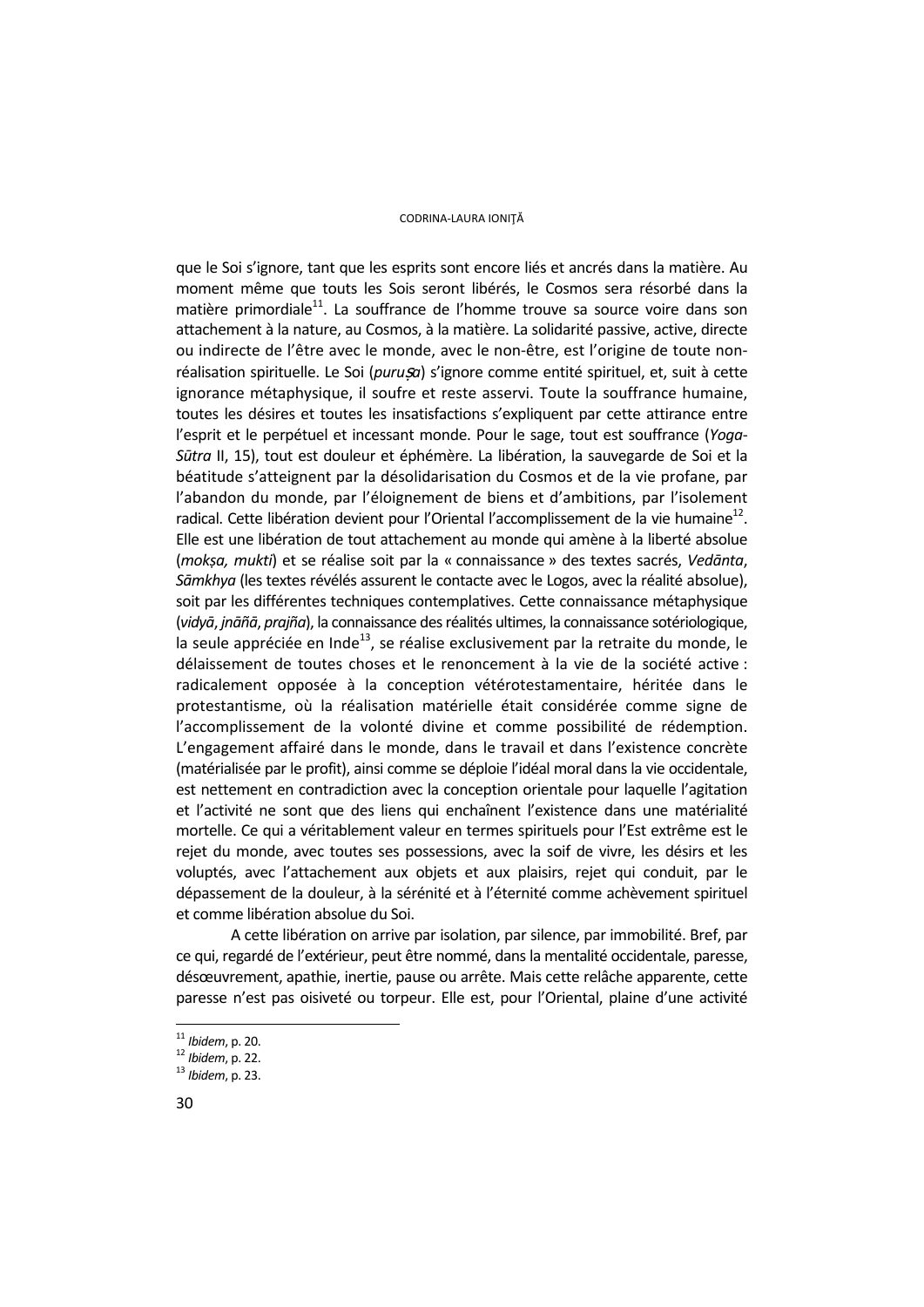intérieure qui ouvre la voie mentale et spirituelle et découvre le véritable sens de la vie à travers la méditation et la contemplation. Elle a, donc, une profonde dimension spirituelle qui dévoile l'essence même de toute la vie<sup>14</sup>.

On comprend alors l'affirmation de Mircea Eliade selon laquelle tous ceux qui renoncent aux plaisirs et aux malheurs de la vie pour s'habiller dans les vêtements orange des ermites et pour s'isoler dans les monastères himalayens pour trouver par méditation et prière le sens de la vie et de la création sont vénérés par les Indiens comme des saints. Ceux qui n'ont pas la force de s'éveiller à la véritable vie spirituelle, admirent et envient les ascètes<sup>15</sup>.

Entre ces deux modalités extrêmes de regarder la vie et de se rapporter à la paresse, l'une appréciant l'activité et méprisant l'immuabilité, l'autre révérant la contemplation et honnissant le travail, une troisième se dévoile comme pont d'équilibre. Il s'agit du christianisme oriental (en particulière de l'orthodoxie), qui tend vers un idéal contemplative sans rejeter totalement l'ouvrage et le monde. C'est un entrelacement entre la dimension active et la dimension passive, la dernière étant souvent privilégiée. Cette attitude divulgue une dévalorisation du travail dans cet espace, où il n'a pas de valeur en soi, il est seulement un moyen vers autre chose. L'ouvrage est soit un « mal nécessaire » pour survivre (mais la véritable vie est en autre part), soit une modalité de réaliser un idéal spirituel (comme la culture et l'art), soit une méthode de vaincre les passions et de soumettre le corps charnel, comme dans l'hésychasme.

Les différences entre ces trois espaces culturels en ce qui concerne le rapport entre l'activité et l'inactivité, le labeur et la paresse, ont été observées de Mircea Vulcănescu, qui remarque les façons divergentes dont ils se rapportent au temps. L'Oriental se soumet au flux incessant des choses dans la conscience et aux lois mêmes qui dirigent cet écoulement. Pour cette raison le temps est trompeur, sans valeur, sans existence réelle, et les hommes se permettent de le perdre, car les résultats des actions sont indifférents. Seulement la vie intérieure compte. Le mot qui caractérisait mieux les Orientaux serrait *la spiritualité*.

L'Occidental, en spécial l'Américain (qui devient pour M. Vulcănescu l'étalon de la mentalité de l'ouest), impose sa volonté dans le temps, qui arrive à signifier

<sup>&</sup>lt;sup>14</sup> Nae Ionescu conçoit aussi la rédemption comme aboutissement à la suite d'une rélation que l'homme entreprend avec le réel. L'achèvement spirituel se réalise par l'accord entre le Soi et la réalité. L'homme peut atteindre la libérté spirituelle soit par l'intégration et l'harmonisation avec la réalité - qui peut être attribuée aux peuples occidentaux - soit par le dépassement de la réalité, en sortant dehors - qui peut être vu comme caractérisant l'Orient (Nae Ionescu, *Problema mântuirii în* Faust *al lui Goethe / Le problème de la rédemption dans* Faust *de Goethe*, préface de Mircea Vulcănescu, Editions Anastasia,

București, 1996, p. 29) 15 Mircea Eliade, *Într-o mînăstire pe Himalaya…,12 februarie 1932,* dans *50 de conferințe radiofonice.* pp. 26-27.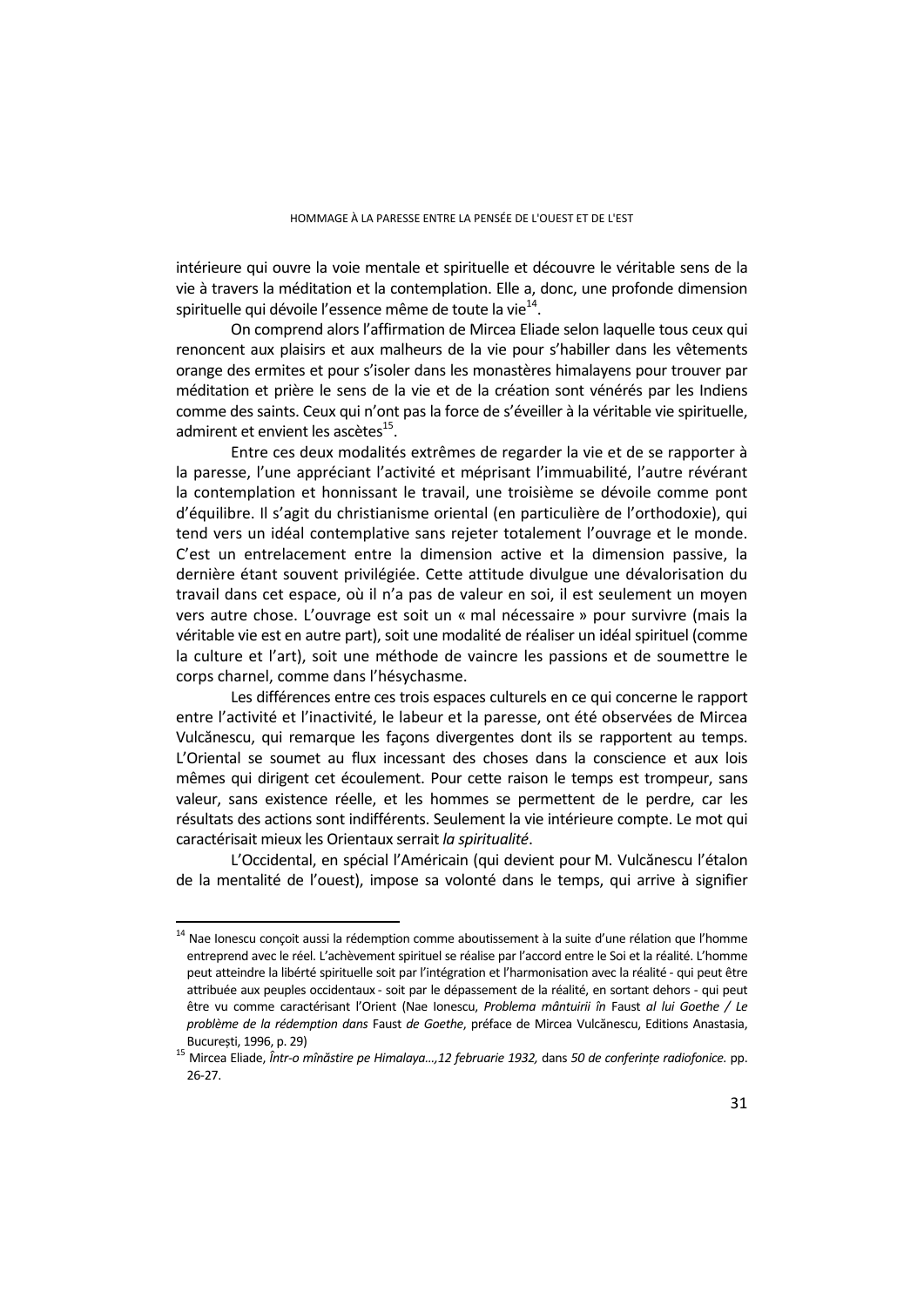d'argent, du profit, des biens. Le temps reçoit une valeur en soi. L'Américain s'efforce à gagner le temps et, pour cela, il s'enfonce de plus en plus dans l'activité, sans réaliser qu'il perd ainsi le sens même du temps. Le résultat de l'action est la seule chose importante pour cette société qui, dans un mot, se caractérise par *la civilisation*, et pour laquelle le type spécifique est le recordman, la vedette, l'étoile de  $c$ inéma, le milliardaire, le prophète social, l'humanitaire $^{16}$ .

Pour l'européen (il s'agit d'une Europe traditionnelle, conservée aujourd'hui plutôt en est qu'en ouest) le temps est durée qui a un fond intuitif vécu. Le prix du temps naît de la qualité de son contenu. L'Européen gagne ou perd le temps en fonction de ce contenu. L'homme se trouve alors entre la contemplation et le fait et il réalise « la spiritualisation du fait par le sens qui dérive de l'intentionnalité de l'effort et par l'objectivation de l'effort dans des créations culturelles »17. *La culture*, le mot clé de cet espace, dérivée de *culte*, définit la spiritualisation du monde accomplit par le Christ, Dieu incarné, le corps transfiguré par l'esprit.

Dans une analyse plus profonde de cette condition médiatrice de la *Weltanschauung* est européenne on discerne, aussi dans la mentalité traditionnelle que dans la pensée philosophique ou religieuse, une critique fait au travail pour le travail, au travail en soit, au travail qui est son propre but ou qui suit des gains et des profits matériels. Un tel travail est refusé comme une occupation absurde et inutile, qui vise exclusivement la vie « d'ici » et qui enracine l'homme dans le concret. Cette critique repose sur le fait que, dans l'obsession occidentale pour le travail, la relation naturelle s'inverse : l'homme est posé en dépendance du profit comme objectif de sa vie, et non pas le profit en rapport avec l'homme, comme moyen de subsistance<sup>18</sup>. La justification religieuse qui se trouvait à l'origine de cette inversion, justification qui considère le travail comme chemin vers le Salut, est, progressivement, oubliée. « La religion intérieure », si exaltée de Luther et des autres protestants, conduit, affirme Mircea Eliade, à l'émiettement du christianisme occidental dans une série des églises et des sectes où le fait religieux devient de plus en plus décoloré et altéré<sup>19</sup>.

Ce qui reste, donc, de la conviction religieuse dans l'espace protestant est le travail vu comme vocation, comme but en soi, et le dévouement irrationnel qui n'été pas intéressé de dépenser l'argent ni de satisfactions épicuriens. Le labeur est apporté à son efficacité maximale et l'homme arrive à travailler de manière permanente. L'activité devient incessante, en encourageant de désirer toujours un profit

<sup>16</sup> Mircea Vulcănescu, *Valorificarea culturii americane din punct de vedere european* / *La valorisation de la culture américaine de point de vuee européen*, dans *Opere II. Chipuri spirituale. Sociologie* / *Œuvres. Visages spirituelles. Sociologie*, édité par Marin Diaconu, Editions de la Fondation Culturelle pour Science et Art, Editions Univers Enciclopedic, București, 2005, p. 194. 17 *Ibidem*, p. 194-195.

 $18$  Max Weber, o. cit., p. 41.

<sup>19</sup> Mircea Eliade, *Revoluţii religioase, 9 septembrie 1932*, dans *50 de conferințe radiofonice*, p. 49.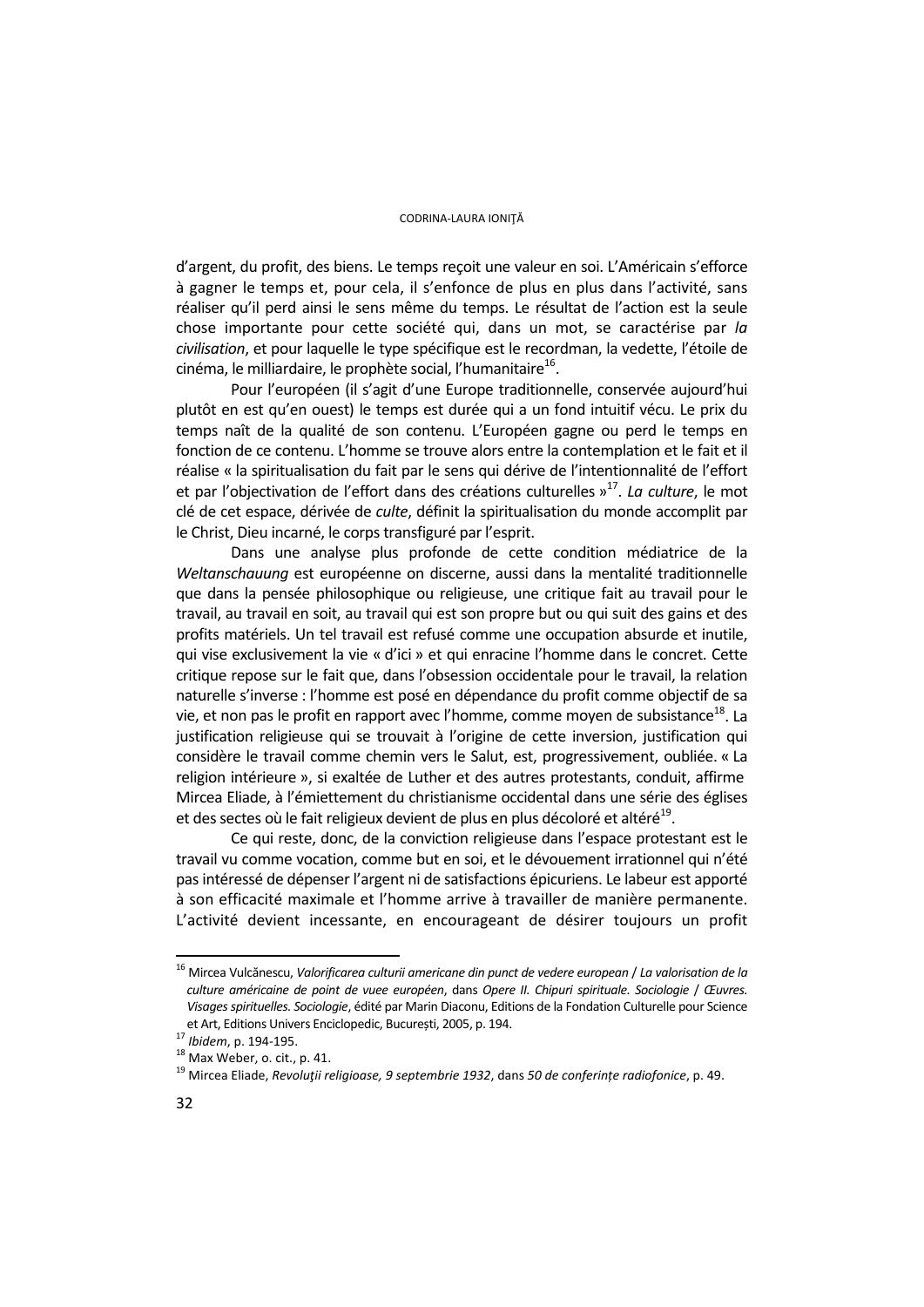supplémentaire. La conception traditionnelle selon laquelle le travail a seulement le rôle de satisfaire les besoins vitales devient caduque. Les gens sont poussés de travailler de plus en plus pour agrandir le profit et pour mettre leur travail plus efficace. On arrive ainsi à ce qu'on pourrait nommer l'*homo faber20*, l'homme occidental caractérisé par l'obsession pour l'œuvre et par l'agitation continue, l'homme pour lequel l'inactivité et la paresse sont inadmissibles, condamnables et incomprises.

Mircea Vulcănescu regard de cette perspective du christianisme oriental le désir du succès et la précipitation pour gagner d'argent caractéristique pour les protestants et néo-protestants, surtout pour les Américains. Pour le philosophe roumain, l'*homo faber* qui marque la société américaine c'est « l'homme des succès extérieurs retentissants, de la civilisation matérielle, du confort, c'est l'homme qui maitrise les forces de la nature. l'homme standard  $v^{21}$ . Pourtant, en dépit de toutes ces activités débordantes qui lui prennent tout le temps, cet homme obsédé de la vitesse et marqué d'une agitation permanente est un homme d'une pauvreté intérieure effrayante. L'importance donnée par le protestantisme à la profession laïque et au profit matériel comme substituts de la vie spirituelle s'est finalisée par un éloignement progressif et définitif de l'introspection, de la méditation, de l'exercice de la contemplation. Cet homme est « un homme chaotique qui a perdu totalement le sens de la vie intérieure et de la vie de l'intérieur  $v^{22}$ , un homme pour lequel l'extérieur devient la seule raison d'existence. La société lui dirige l'action et les réactions. Il ne réfléchit plus, car toutes ses fonctions sociales et vitales ont devenu des automatismes, des reflexes et des habitudes. Il est un homme qui « a perdu aussi le gouvernail que la boussole, n'ayant d'autre excitation et d'autre frein que la pression directe  $v^{23}$ , c'est-à-dire le groupe social. Son imagination ne réussit plus d'échapper à la pesée collective. C'est un homme pour lequel l'agitation, l'agglomération, la foule, la vitesse caractérisent essentiellement sont existence. Il évite le silence, l'immobilité et la paresse, car touts sont des formes de solitude qui donne l'occasion d'être seule avec soi-même, l'occasion d'autoréflexion et de contemplation. Cet *homo faber* fuit épouvanté de toute forme de quiétude qui lui donnerait la possibilité de dévoiler son aridité intérieure, la pauvreté de sa vie spirituelle. Etre toujours en crise du temps et fuir de la paresse sont, en réalité, des façons d'échappement de soi-même. C'est pour cette raison que M. Vulcănescu considère que, « resté seule, cet homme devient fou, tue ou se suicide  $x^{24}$ . Il est incapable de supporter sa solitude intérieure et en échappe « s'enivrant avec d'alcool, de la vitesse, des femmes, des cinématographes,

<sup>20</sup> Mircea Vulcănescu, *Valorificarea culturii americane* p. 193.

<sup>21</sup> *Ibidem,* p. 196. <sup>22</sup> *Ibidem*. <sup>23</sup> *Ibidem*. <sup>24</sup> *Ibidem*.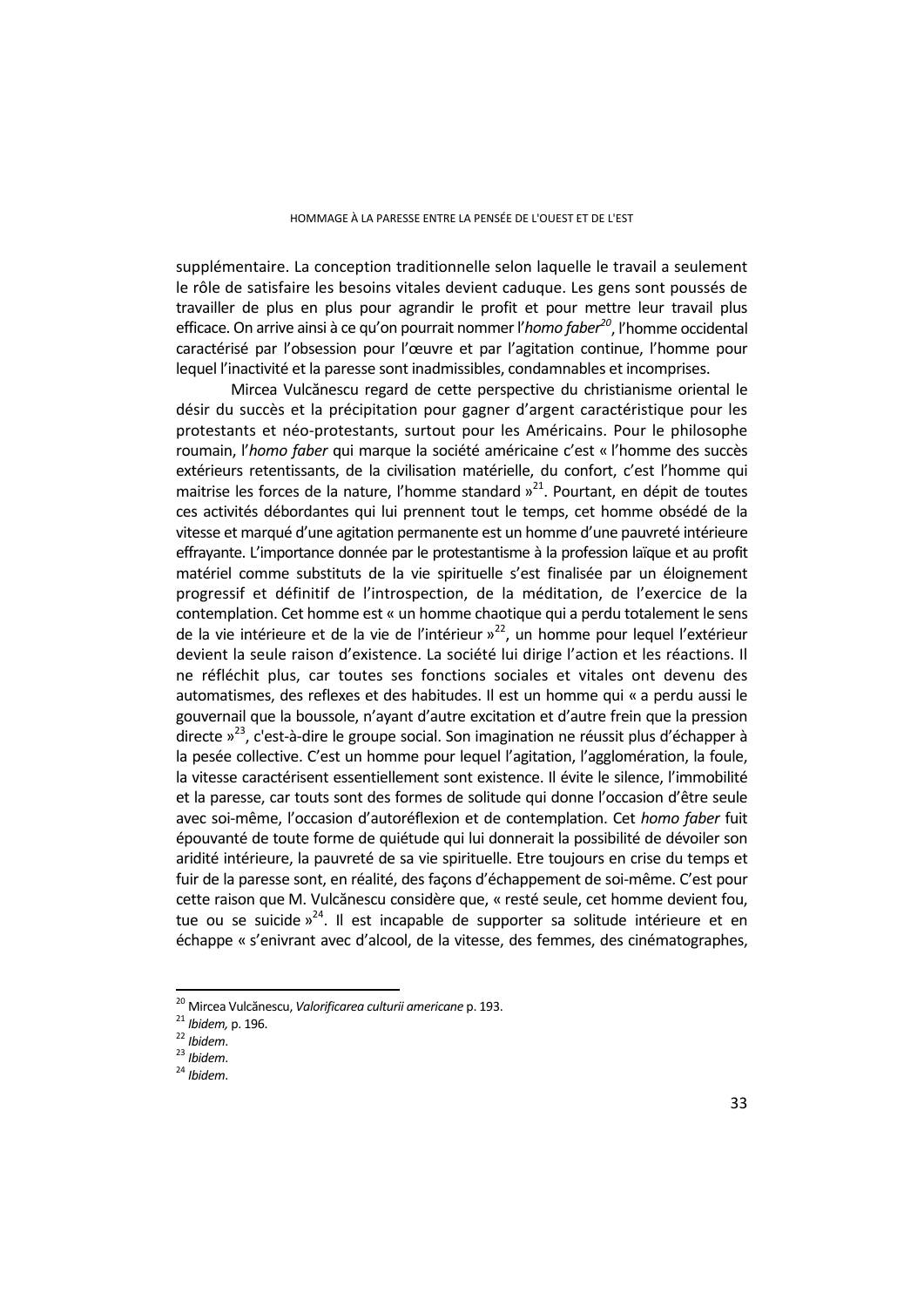du sport, des illusions humanitaristes ou avec des faux mystiques de toutes sortes  $v^{25}$ . M. Eliade observe aussi que le drame de l'homme modern est de ne pas pouvoir sortir du temps que par les distractions, du sommeil ou par narcotiques artificielles<sup>26</sup>.

Max Weber parlait d'une sorte d'ascèse dans la vie capitaliste protestante, une ascèse qui se manifestait sous la forme de l'abstinence de toutes les tentations de la vie et de toutes les dépenses d'argents. Une vie dédiée seulement à l'augmentation du profit et à l'accumulation ininterrompue du capital. M. Vulcănescu rappelle aussi l'ascèse alors qu'il parle de l'Occidental, mais dans un sens contraire. Il accuse l'Américain n'être pas capable de l'ascèse comme abstinence du fait de gagner de plus en plus. Il lui reproche la permanente tendance de parvenir, le fait de n'être pas capable d'arrêter sa course pour ses diverses victoires<sup>27</sup>.

L'activité devenue obsession transforme l'esprit d'Américain dans un esprit servile, et cette servilité se voit dans « l'éthique du travail ». M. Vulcănescu examine aussi l'inversion qui se produit dans la conception américaine. Si pour la mentalité traditionnelle, spécifique pour la pensée chrétienne orientale, mais visible encore même dans l'Europe, le travail était un mal inévitable, une nécessité abandonnée le plus souvent possible, pour le protestantisme américain il devient idéal de la vie. L'Américain se transforme en esclave de son travail. Le plus riche Américain est le serviteur de son ouvrage, il a un esprit d'esclave, car toute son existence *est* ce labeur. Cet esprit asservi crée le culte pour le travail. C'est la seule chose qu'il sait faire<sup>28</sup>. Il travaille pour le plaisir de travailler et il est convaincu que tout cela lui apporte le bonheur et la santé morale<sup>29</sup>.

Pour le christianisme oriental et pour l'Europe traditionnelle le travail n'est pas de tout absolutisé ou idéalisé. On ne travaille qu'autant qu'il est nécessaire. Premièrement, cette pensée peut être dévoilée dans la sagesse populaire, où les conceptions semblables à ceux de B. Franklin sont jugées comme une véritable philosophie de l'avidité. Un proverbe roumain dit que « l'oisiveté est une grande noble dame (*lenea e cucoana mare*) » et Mircea Vulcănescu considère que « dans le dernier prolétaire européen est un grand seigneur qui dort »30. La paresse devient alors signe de la noblesse et idéal désiré. Cette parenté de la paresse avec la noblesse dévoile une dimension particulière de la paresse dans la conception de l'Est. L'aristocratie n'était pas

 $25$  Ibidem.

<sup>25</sup> *Ibidem*. 26 Mircea Eliade, *Mai multe feluri de a pierde timpul*, *29 septembrie 1935,* dans *50 de conferinț<sup>e</sup>*

*radiofonice*, p. 163. 27 Mircea Vulcănescu, *Valorificarea culturii americane din punct de vedere european* / *La valorisation* 

*de la culture américaine de point de vue européen*, p. 197. 28 Ionel Buşe, *Democraţie în* rouge caviar / *Démocratie en* rouge caviar, Editions de la Fondation Alfa, Cluj-Napoca, 2007, p. 101. 29 Mircea Vulcănescu, *Valorificarea culturii americane,* p. 202. <sup>30</sup> *Ibidem*.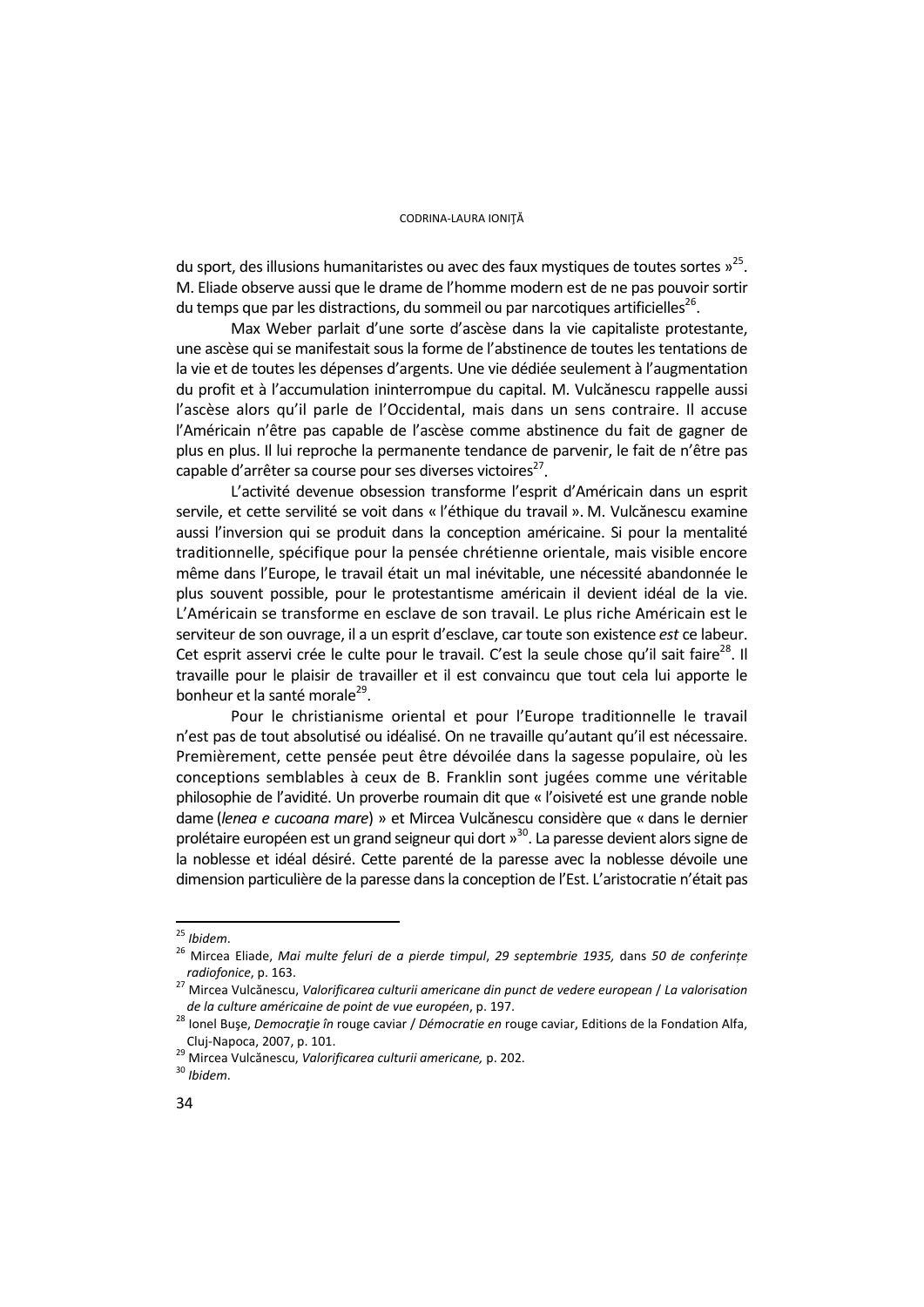obligée de gagner son existence par leur labeur, disposant entièrement de leur temps. Le manque des soucis matériels et l'absence de la nécessité d'assurer leur vie étaient perçus, de la perspective du travailleur, comme paresse. Mais, si on est plus attentif à cette paresse aristocratique, on voit qu'elle n'était pas, dans les cas les plus fréquents, une simple perte du temps. Cette totale disponibilité était dirigée vers les actes culturels et c'est pour cette raison que, pendent des siècles, les grands créateurs, les écrivains, les artiste, les philosophes, étaient nobles. Ce qui s'oppose alors au travail comme travail physique est la paresse nobiliaire, la paresse de la culture, la paresse créative.

Dans un texte qui met en question la fiction du travail, Ionel Buşe aperçoit, au-delà des apparences, la dimension créative et méditative de ce qui généralement est classifiée comme paresse. Les récits mis en discussion sont la célèbre histoire de la fourmi travailleuse et du grillon chanteur, et une narration de Ion Creangă qui raconte la condamnation à la mort d'un paresseux d'une communauté villageoise. A un premier regard, ces deux petits contes semblent prendre le parti de la civilisation obsédée par le labeur, la civilisation où, comme une réminiscence de la pensée protestante, « le seul paradis accepté dans ce monde est le paradis du travail  $v^{31}$ . Et là où la seule raison d'être est l'ouvrage, l'action ou l'activité, la paresse ne peut être qu'un manque, un moment perdu, une offense à la vie même. En ce cas, celui qui perd le temps au lieu de travailler mérite tout le mépris. Le grillon de la fable est laissé affamé à cause de n'avoir pas faire des provisions pour l'hiver, et le paresseux de la narration de Ion Creangă est pendu pour ne pas vouloir faire l'effort de vivre auprès des autres villageois.

Ionel Buşe ose pourtant de faire l'apologie de la paresse, en découvrant sa force culturelle et la multitude des angles dont elle peut être regardée. Là où les valeurs fondamentales de la vie ne reposent pas seulement – ou même pas de tout – sur le travail, la paresse reçoit des éclairs nouveaux. Si l'essence de la vie se fonde sur l'intériorité, alors la paresse devient une des possibilités d'accomplissement spirituel. Le grillon échappe de la mentalité étroite qui juge valable seulement le travail, et prend « la liberté de s'affamé, se nourrissant avec la fiction de son art ». De même, le paresseux se permet « le pointe de la paresse, faire de la métaphysique  $v^{32}$  en refusant se préoccuper de satisfaire l'insatiable estomac. L'exclusive obsession pour les soins matériels lui semble voire plus dangereuse pour l'esprit que la mort physique, car c'est de la mort spirituelle. L'artiste et le philosophe sont les paresseux qui ouvrent la voie vers l'au-delà, vers les mondes imaginaires et fantastiques, qui offrent aux autres le cheminement d'échapper aux contraintes matérielles pour découvrir la fascination de la culture.

<sup>&</sup>lt;sup>31</sup> Ionel Buşe, *Democrație în* rouge caviar / Démocratie en rouge caviar, p. 99.<br><sup>32</sup> *Ibidem.* p. 100.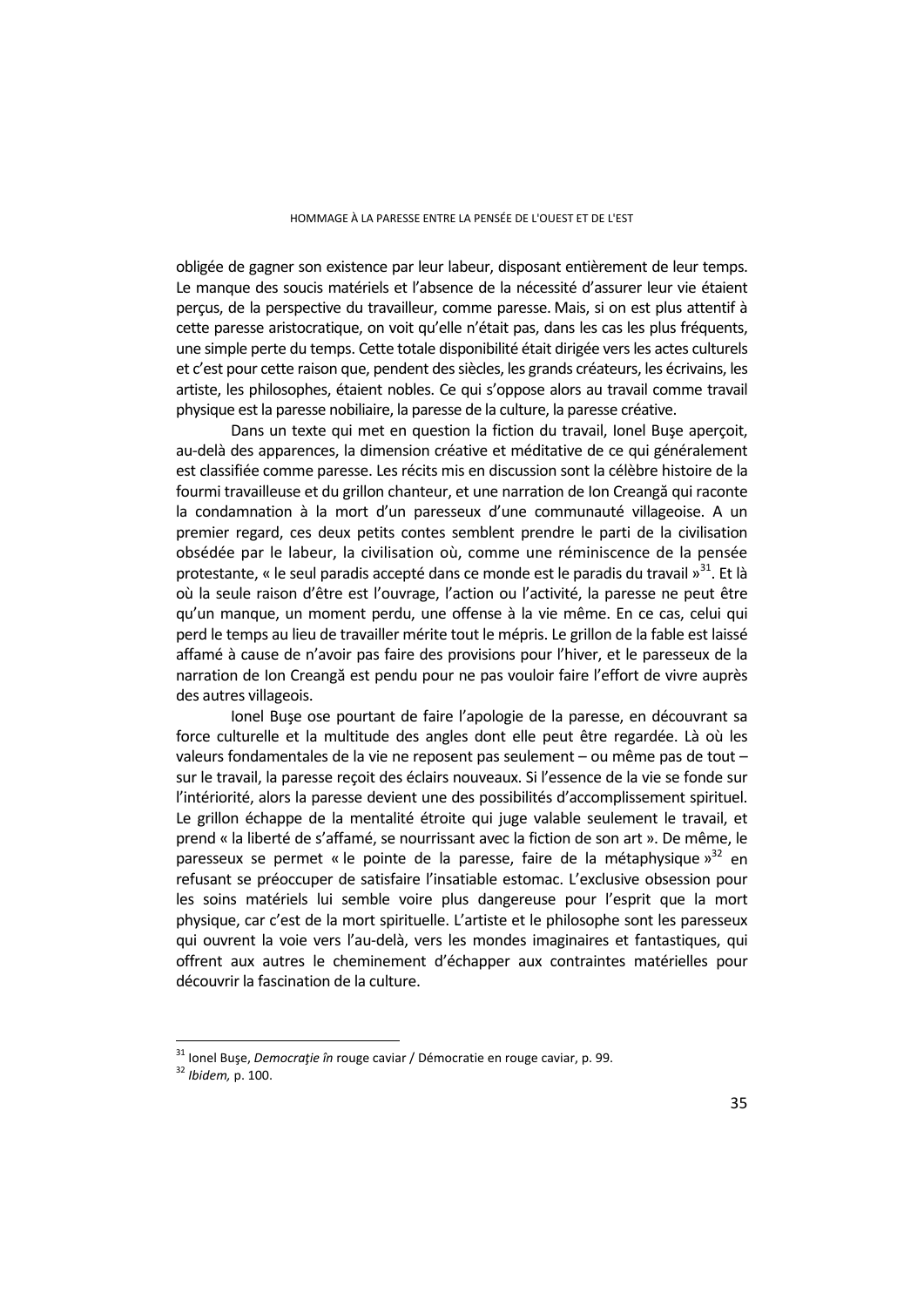On entrevoit que la notion de la paresse cache des différentes acceptions et peut être comprise d'une manière diverse. Pour les esclaves de la fiction du labeur, elle signifie tout simplement l'absence de l'activité, le repos ou l'arrête, relâche qui peut être rempli avec des plaisirs hédonistes et des distractions. La paresse des communautés attirées par la maladie du travail n'est qu'une forme de la paresse aliénée, atrophiée, mutilée. Le confort, les plaisirs charnels, les simulacres des jeux, les mondes virtuels<sup>33</sup> ne sont que des fiascos qui tentent de masquer l'impossibilité d'accéder à la véritable paresse, qui vit encore dans les mentalités traditionnelles et dans l'acte culturel. Pour les espaces où l'expérience intérieure est importante, la paresse, voie d'accès vers le soi, s'oppose au travail comme la noblesse s'oppose à l'ouvrier. Il s'agit d'une forme de la paresse que s'empare avec la fantaisie et le rêve, découvrant des mondes imaginaires qui envahissent l'esprit humain comme des arbres miraculeux. Elle réalise un fuit culturel et spirituel qui relève une dimension essentiel pour l'existence.

Pourtant cette forme de la paresse « authentique » a été signalée en Occident aussi dans les siècles passés que dans les temps actuels. La nature contemplative de Blaise Pascale rejette avec mépris l'appréciation de l'activité dans le monde, jugée avoir comme cause soit la vanité, soit la ruse. Dans l'espace de l'Est, l'écrivain Marin Preda croit que « l'individu qui est exclusivement actif consume sa vie sans en comprendre quelque chose, car il devient l'esclave de l'action  $v^{34}$ . En opposition avec M. Eliade, moins balkanique de tous les autres intellectuels de sa génération, Emil Cioran défend la volupté de l'abandon d'un projet, le plaisir du nihilisme, le charme de la paresse et de l'ennui<sup>35</sup>. Mais ce vide du travail recoit chez E. Cioran une dimension créative et devient essaie sur l'existence. Le poète Lucian Blaga témoigne aussi que « fils de l'acte je ne suis pas », mais « ami des ténèbres », « camarade du silence », dans l'immobilité<sup>36</sup>. Philippe Ramette, un artiste contemporain, réalise dans l'année 2000 une *performance* intitulée *Eloge à la paresse*. Debout, au bord de la mer, l'artiste contemple l'immensité aquatique ayant attaché à sa tête un énorme ballon

<sup>&</sup>lt;sup>33</sup> Ibidem, p. 105.<br><sup>34</sup> Marin Preda, dans Florin Mugur, *Convorbiri cu Marin Preda*, Editions Albatros, 1973.<br><sup>35</sup> Emil Cioran, « În sfârșit o existență împlinită », dans *Mircea Eliade în conștiința contemporanilor* 

*săi din exil,* Criterion Publishing, p. 85.<br><sup>36</sup> « Fără de număr sunteți, fii ai faptei, / pretutindeni pe drumuri, subt cer și prin case. / Numai eu stau aici fără folos, nemernic, / bun doar de-necat în ape. / Totuși aștept, de mult tot aștept / verun trecător atotbun și-atotdrept ca să-i spun : // O, nu-ți întoarce privirea, / O, nu-mi osândi nemișcarea. / Cresc între voi, ci umbrit de mâinile mele / misticul rod se rotunjește în altă parte. / Nu mă blestemați, nu mă blestemați! // Prieten al adâncului, / tovarăș al liniștei, / joc peste fapte. / Câteodată prin fluier de os strămoșesc / mă trimit în chip de cântec spre moarte. // Întrebător fratele mă privește, / mirată măntreabă sora, / dar încolăcit la picioarele mele / m-ascultă și mă pricepe prea bine / șarpele cel cu ochii de-a pururi deschiși / spre-nțelepciunea de dincolo », Lucian Blaga, « Fiu al faptei nu sunt », dans *Opera poetică*, Editions Humanitas, 1995, p. 140.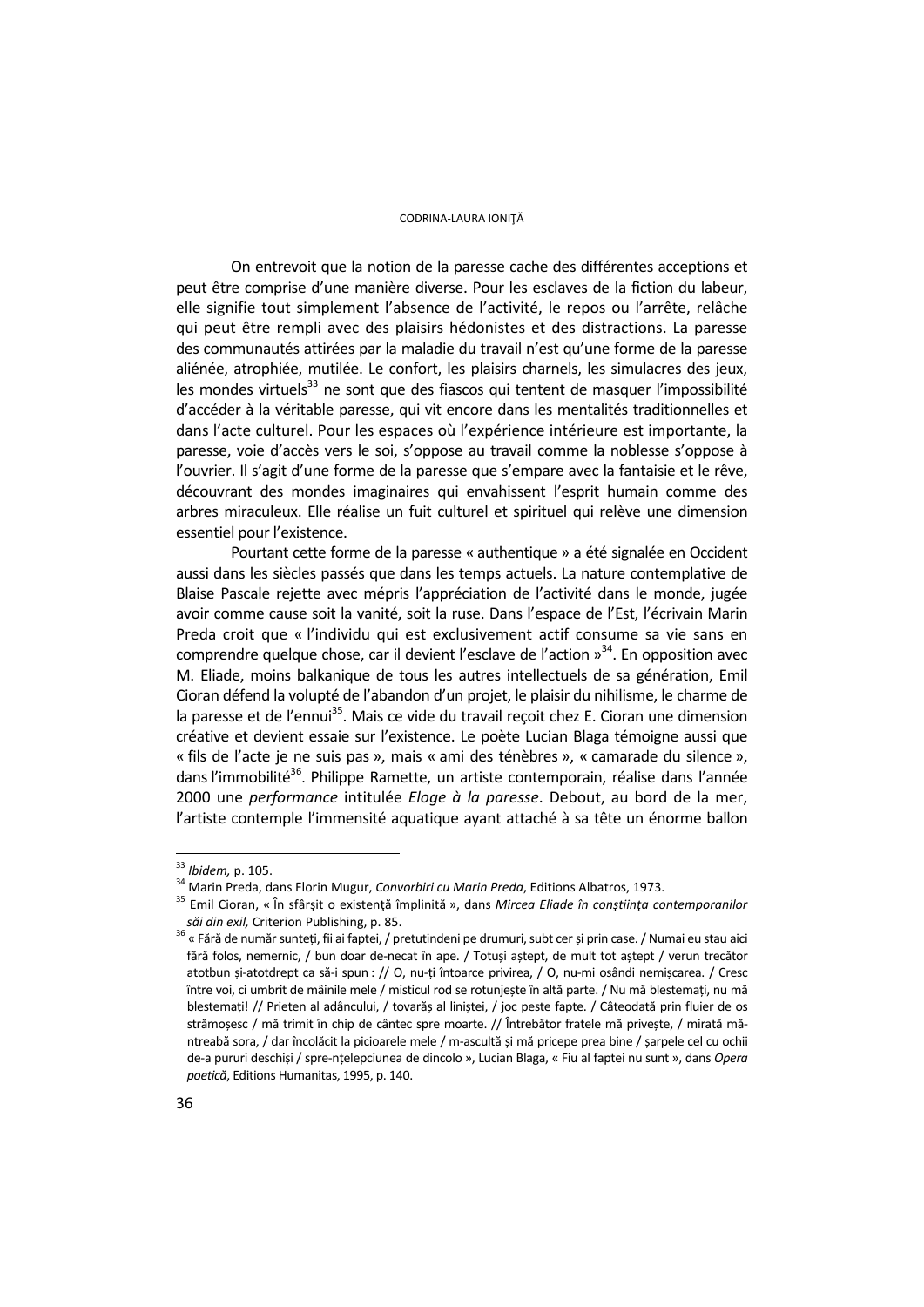rempli à un gaz moins lourd que l'air. Le ballon arrache l'artiste de la terre en détachant ses pieds du sol, et le retire vers les nouages. Ce soulèvement vers les hauteurs du ciel peut être lu comme une justification et une sauvegarde de la dimension culturelle de la paresse, une modalité de s'éloigner du monde.

Auprès de ces deux modalités de concevoir la paresse comme trace de la noblesse et comme source de la culture, l'espace de l'Est connait encore une, celle du christianisme orientale, des Pères Grecs, de l'hésychasme où, du nouveau, les acceptions du terme peuvent être divergentes. Il y a « des paresses » méprisées, refusées, et il y a « des paresses » acceptées, ou même recherchées. La paresse comme abandon au plaisir hédoniste, comme inactivité vide et rêverie chaotique, comme amusement ou vagabondage est bien défendue. Mais la condamnation de cette paresse ne présuppose pas une acceptation du travail pour le travail. L'obsession occidentale pour le labeur est aussi répréhensible, comme l'oisiveté. Paradoxalement, à la paresse comme divertissement s'oppose aussi une forme de paresse, de l'inactivité, de l'immobilité. Mais cette dernière, née d'une conception religieuse, présuppose une différence radicale visà-vis de la première forme évoquée, car l'inertie extérieure cache une activité intérieure intense, mentale et affective. Elle ouvre la voie de la prière, de la méditation et de la contemplation, et joint la mentalité chrétienne de celle extrême orientale. Il s'agit d'une forme de travail du cerveau et de l'esprit qui transforme l'homme intérieur et le rapproche de ce qui, dans les termes religieux est connu comme Salut.

A cette paresse extérieure qui ouvre la voie vers le travail intérieur de l'hésychasme s'oppose une autre forme de paresse, une sorte de paresse intérieure, connue sous le nom d'*akedia*, et détestée des moines, aussi comme la paresse hédoniste et l'obsession pour le travail. *Akedia* (άκηδία), *acedia* en latin, est jugée dans l'Est comme péché. Elle est une forme complexe de la paresse mentale et comprend des états d'âmes et des dimensions différentes. Dans les écritures des Pères Grecs elle est définie comme tristesse, oisiveté<sup>37</sup>, ennui, engourdissement, insensibilité, indifférence, assoupissement ou léthargie, mais aussi inquiétude, angoisse, insatisfaction<sup>38</sup>, manque du sens et agitation. Cette forme de la paresse mentale ne se définit pas comme inactivité. Au contraire, les Pères disent que ce péché pousse dehors, car l'homme ne peut plus trouver son silence et il sorte pour rencontrer les autres. L'agitation, l'activité et les relations ne sont que des formes de manifestation de cette paresse intérieure. Ce qui s'oppose à cet état de paresse spirituelle, ce qui guérit l'*akedia* est le silence, la solitude, l'immobilité, c'est-à-dire exactement ce qui, dans la conception occidentale, peut être nommé comme

<sup>37</sup> Sf. Ioan Casian, *Convorbiri duhovniceşti*, V, 16, în rom. Ioan Casian, *Scrieri alese. Așezămintele mănăstireşti şi Convorbiri duhovniceşti*, col. PSB (Părinţi şi Sciitori Bisericeşti), 57, trad. Vasile Cojocaru et David Popescu, Editura Institutului Biblic şi de Misiune al Bisericii Ortodoxe Române, Bucureşti, 1990 38 J.-C. Larchet, *Thérapeutique des maladies spirituelles*, Ed. Du Cerf, Paris, 1997; tr. roum. de

Manuela Bojin, *Terapeutica bolilor spirtuale*, Ed. Sophia, Bucuresti, 2001, p. 167.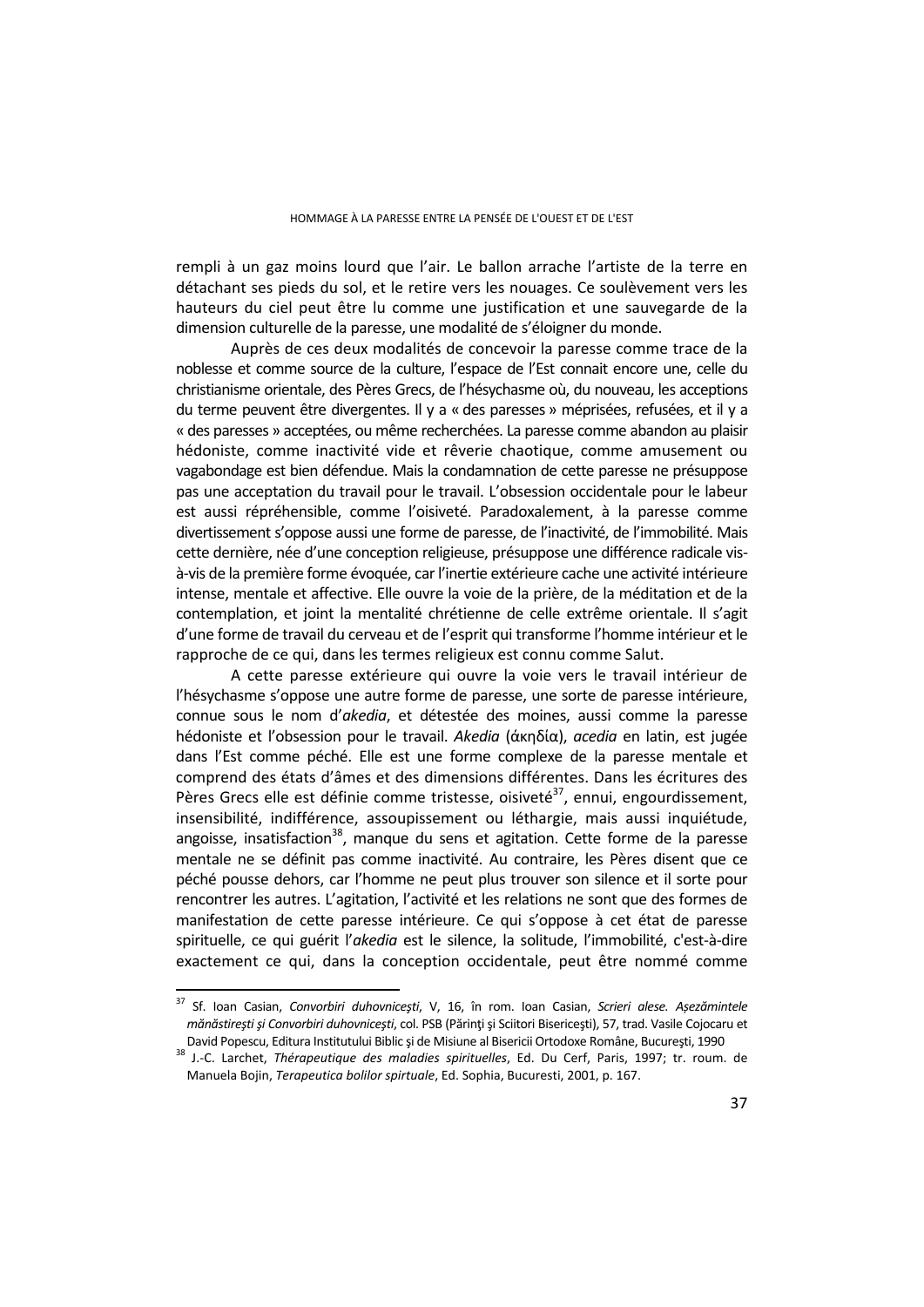paresse. Mais cette claustration et cette fixité physique ne sont pas des états vides. Elles doivent être accompagnées d'une activité mentale et affective intense. L'assiduité intérieure présuppose repentir, pénitence, humilité, souvenir de la mort, prière, méditation et contemplation.

Dans cette démarche de purification intérieure, le travail, entendu dans le sens du labeur physique, trouve un certain rôle dans les degrés initiaux de purification et libération des passions du corps. Pour l'hésychasme, l'ouvrage extérieur est la modalité de soumettre les pulsions corporelles, de les contrôler et d'amener le corps vers l'abstinence. Le travail n'est qu'un moyen, il n'est pas un but en soi. Il ordonne et diminue les instincts et les obsessions de la chair en libérant l'esprit. On découvre cette conception même dans le texte du Nouveau Testament. Des appréciations faites au travail et des rejets de la paresse semblent rapprocher cette mentalité à celle vétérotestamentaire : « Nous apprenons, cependant, qu'il y en a parmi vous quelquesuns qui vivent dans le désordre, qui ne travaillent pas, mais qui s'occupent de futilités » (*2 Th* 3,11), et encore « Si quelqu'un ne veut pas travailler, qu'il ne mange pas non plus » (*2 Th* 3,10). L'Apôtre ajoute aussi que « nous nous fatiguons à travailler de nos propres mains » (1 Cor 4,12)<sup>39</sup>.

Pourtant, même s'il s'agit d'un éloge fait au travail, cet ouvrage ne doit pas être entendu dans le sens des anciennes. Le fil conducteur qui nous éclaire sur cette perspective est la conception des Evangiles sur la richesse. Si l'Ancien Testament, adopté dans les conceptions protestantes, voyait dans la fortune un accomplissement du travail et un signe de Dieu, le Nouveau considère, au contraire, la richesse comme empêchement pour celui engagé dans le chemin christique. Nombreux passages qui condamne la richesse témoignent sur cette croyance : « Je vous le dis encore, il est plus facile à un chameau de passer par le trou d'une aiguille qu'à un riche d'entrer dans le royaume de Dieu ». (*Matt.* 19, 24 et *Luc* 18; 25) et aussi « Jésus, voyant qu'il était devenu tout triste, dit: Qu'il est difficile à ceux qui ont des richesses d'entrer dans le royaume de Dieu! » (*Luc* 18; 24). Même si, à une première vue, à un premier niveau d'interprétation, on peut découvrir ici (*2 Th* 3,11) un refus de la paresse comme désœuvrement, comme oisiveté ou comme désordre, pourtant, une analyse attentive nous relève que le travail qui s'oppose à cette forme de la paresse méprisée n'est pas du tout le travail de la conception protestante, le travail qui amène à la richesse. Un passage néotestamentaire nous dévoile un sens mystique du mot *travail* : « Il faut que je fasse, tandis qu'il est jour, les œuvres de celui qui m'a envoyé; la nuit vient, où personne ne peut travailler » (*Jean* 9, 4) et nous invite de lire ces versets d'une manière anagogique. L'œuvre qui doit être réalisée est le chemin du Christ, la voie mystique, l'accomplissement de la parole divine. Les richesses qui réclament d'être accumuler ne sont pas les biens matériaux, mais les vertus : « Ne vous amassez pas

<sup>39</sup> Traduction en français : [v. Louis Segond - 1910] *http://www.wordproject.org/fr/53/1.htm*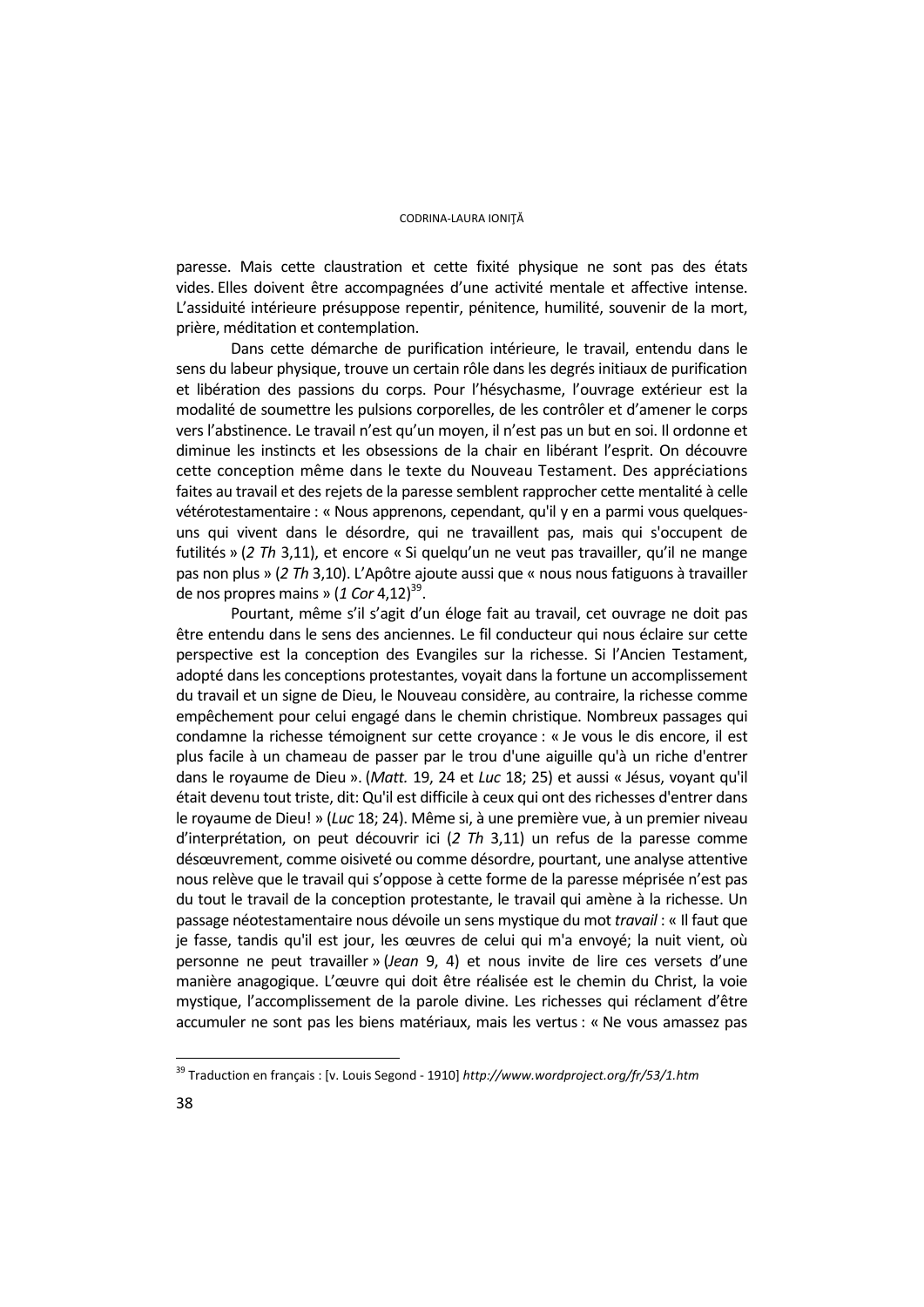des trésors sur la terre, où la teigne et la rouille détruisent, et où les voleurs percent et dérobent, mais amassez-vous des trésors dans le ciel, où la teigne et la rouille ne détruisent point, et où les voleurs ne percent ni ne dérobent. Car là où est ton trésor, là aussi sera ton cœur » (*Matt.* 6, 19-21).

Le travail qui est apprécié dans le christianisme oriental est le travail spirituel. La paresse qui est méprisée est la paresse de l'esprit. Une épreuve pour cette mentalité est apportée une fois de plus d'une invocation de Saint Ephrem le syrien : « Seigneur et maître de ma vie, ne m'abandonne pas à l'esprit d'oisiveté, d'abattement, de domination et de vaines paroles. Mais accorde-moi l'esprit d'intégrité, d'humilité, de patience et d'amour, à moi ton serviteur. Oui, Seigneur Roi, donne-moi de voir mes fautes et de ne pas juger mon frère, car Tu es béni dans les siècles des siècles. Amen »<sup>40</sup>. Dans cette petite prière on peut voire qu'à la paresse, à l'oisiveté ne s'oppose pas l'ardeur pour le travail, mais « l'esprit d'intégrité, d'humilité, de patience et d'amour », des vertus chrétiennes qui ne visent pas de tout une démarche extérieure, mais une intérieure, anagogique, de purification et d'ascension. L'oisiveté qui doit être rejetée est l'oisiveté de l'esprit, car le travail le plus important est le travail dans le champ de l'âme, et non pas dans le plan charnel. Et, disons de nouveau, ce travail final de l'esprit ne s'accomplit que dans la prière, dans la méditation et dans la contemplation, états qui nécessitent silence, inactivité et immobilité – marques de la paresse pour la conception occidentale.

Nae Ionescu souligne toujours cette différence en parlant des doctrines de la rédemption. Pour l'espace oriental, le péché et la chute ont besoin d'un Sauveur extérieur dans la personne du Christ, et le Salut s'accomplit par la révélation, la prière, la contemplation. Pour l'autre, occidental, l'homme se sauve seul, par son propre effort, par son propre travail $41$ .

La différence entre l'Ouest et l'Est, entre le christianisme occidental et le christianisme oriental est marquée aussi avec la distinction entre le moralisme et le mysticisme. Partant de deux interprétations différentes, d'Origène et d'Augustin, données à l'impérative biblique d'aimer le prochain, M. Vulcănescu observe que le moralisme favorise, à la suite des conceptions catholiques et protestantes à la fois, les relations horizontales entre les gens et l'amour du prochain, en temps que le mysticisme défende les rapports verticaux, entre l'homme et Dieu. Pour l'Ouest, l'accent posé sur la morale transforme Dieu dans « un gardeur de l'ordre publique ». L'homme est encouragé d'accomplir sa propre rédemption respectant la Loi, ordonnant la vie « d'ici » et réalisant le mieux possible sa profession laïque. L'intervention directe de Dieu peut être exclue. Le mystique de l'Est, au contraire, connaît le contact avec les

<sup>40</sup> *http://orthodoxedenantes.free.fr/doc/archives/prieres/stephrem.htm* 41 Nae Ionescu, *Problema mântuirii în* Faust *al lui Goethe / Le problème de la rédemption dans* Faust *de Goethe*, préface de Mircea Vulcănescu, Editions Anastasia, București, 1996, p. 47.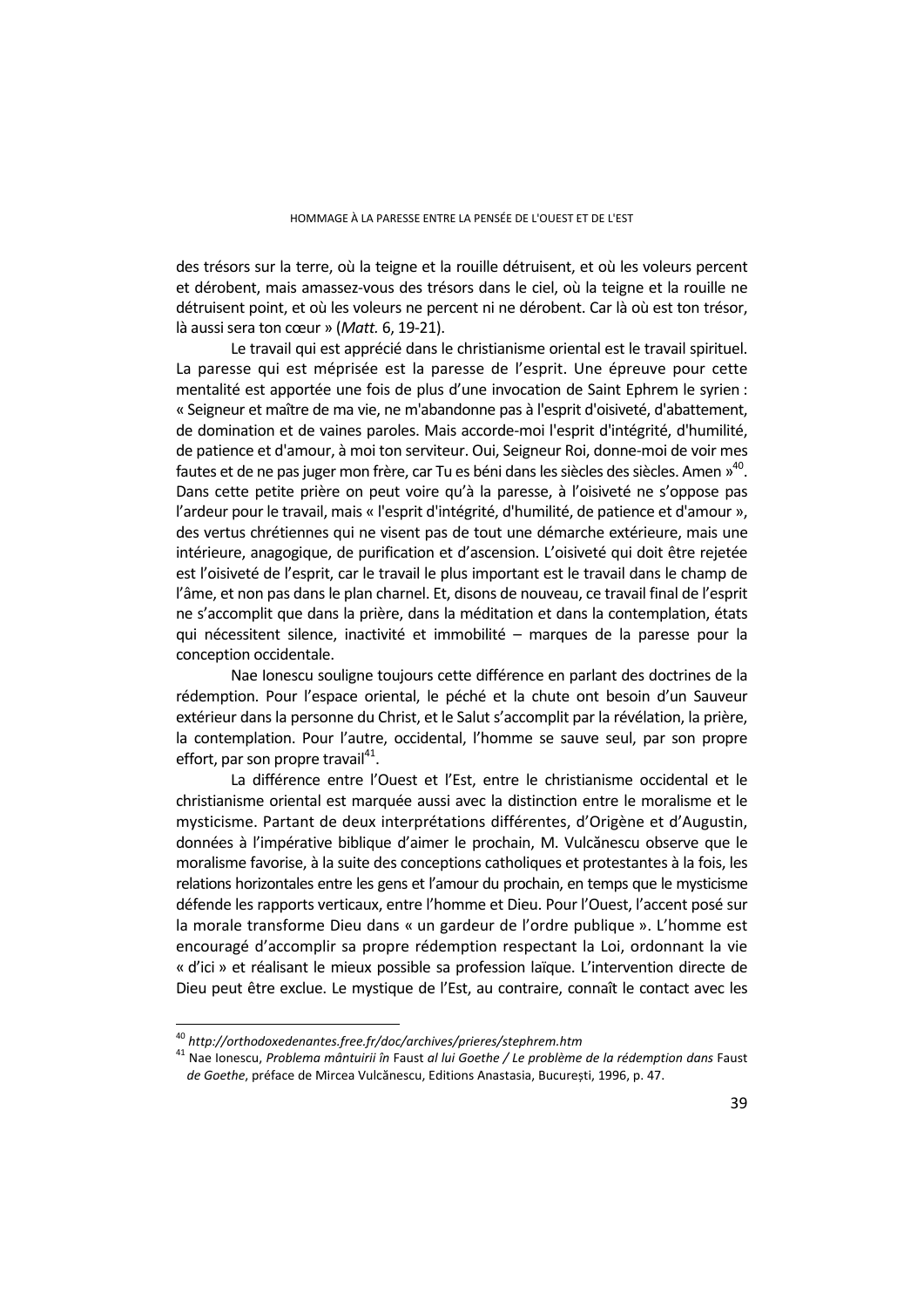#### CODRINA-LAURA IONIŢĂ

réalités d'au-delà et la loi de l'amour qui n'est pas obligation, mais appel à revenir à la réalité spirituelle. Le christianisme orthodoxe n'est pas, croit M. Vulcănescu, ni moral ni imoral, mais a-moral, car il ne se préoccupe pas du bonheur terreux, mais de la vie éternelle. Les tendances moralisantes éloignent le christianisme de son but authentique qui est le contact avec les réalités transcendantes, et non pas l'accomplissement de la vie « d'ici »42. L'accès à la transcendance n'est pas possible à l'aide d'une activité liée à l'existence terrestre.

Une justification pour cette opinion offre le texte sacré même. Un passage évangélique (*Jean* 12, 3) raconte que, pendant le repos de Jésus dans la maison de Lazare, Maria Lui a lavé les pieds avec de l'huile sacrée. Aux reproches de Juda de ne pas avoir vendu l'huile sacrée pour donner les argents aux pauvres, Jésus répond que les pauvres sont toujours dans le monde, Lui non. Ces mots témoignent le fait qu'il faut d'abord réaliser la relation verticale, entre l'homme et Dieu, et puis celle horizontale, entre l'homme et l'homme. Même si l'homme se définit autant par l'existence extérieure, sociale, que par l'existence intérieure, introspective, contemplative, la dernière se dévoile comme essentielle pour la vie. Il faut chercher d'abord le Royaume de Dieu, et toutes autres choses s'y ajoute (*Luc* 12 ; 31). A peine après avoir accomplir la quête intérieure on peut se diriger vers les autres. Considérer la dimension philanthropique comme prioritaire dans l'existence humaine, ainsi comme Juda le fait, c'est une erreur grave que Jésus souligne une fois de plus dans la maison de Marta et Maria. La relation avec l'autre ne peut pas s'accomplir qu'après la relation avec L'Autre. Ce n'est que l'amour pour Dieu qui fait possible l'amour pour l'homme.

Cette primauté de la vie spirituelle sur l'existence quotidienne est soulignée par M. Eliade qui considère que l'essence et la vérité de la vie ne peut pas être connue que par la prière, la joie, la solitude, le silence, la méditation ou la contemplation<sup>43</sup>. L'isolation authentique est source de la vie et donne la possibilité de connaitre le monde. La peur de l'isolement est une peur de soi-même<sup>44</sup>. La méditation est un exercice spirituel qui réalise « le contact avec la réalité » et conduit « au-delà du filet des illusions », vers la connaissance de la « condition humaine et du sens de la vie » 45. La contemplation est la connaissance par l'expérience, « la connaissance concrète, réelle des réalités ultimes »46. Par la contemplation l'homme comprend d'une manière globale le miracle de la vie et se rappelle de l'autre miracle, de la mort, car la contemplation n'est pas une connaissance fragmentaire, comme toutes les autres sciences, mais une

<sup>42</sup> Mircea Vulcănescu, *Préface* à Nae Ionescu, *Problema mântuirii în* Faust *al lui Goethe / Le problème de la* 

rédemption dans Faust de Goethe, pp. 6-14.<br>
<sup>43</sup> Mircea Eliade, *Tehnica și educația culturii spiritului*, dans 50 de conferințe radiofonice, p. 123.<br>
<sup>44</sup> Mircea Eliade, *Singurătatea. 15 septembrie 1935*, dans 50 de conf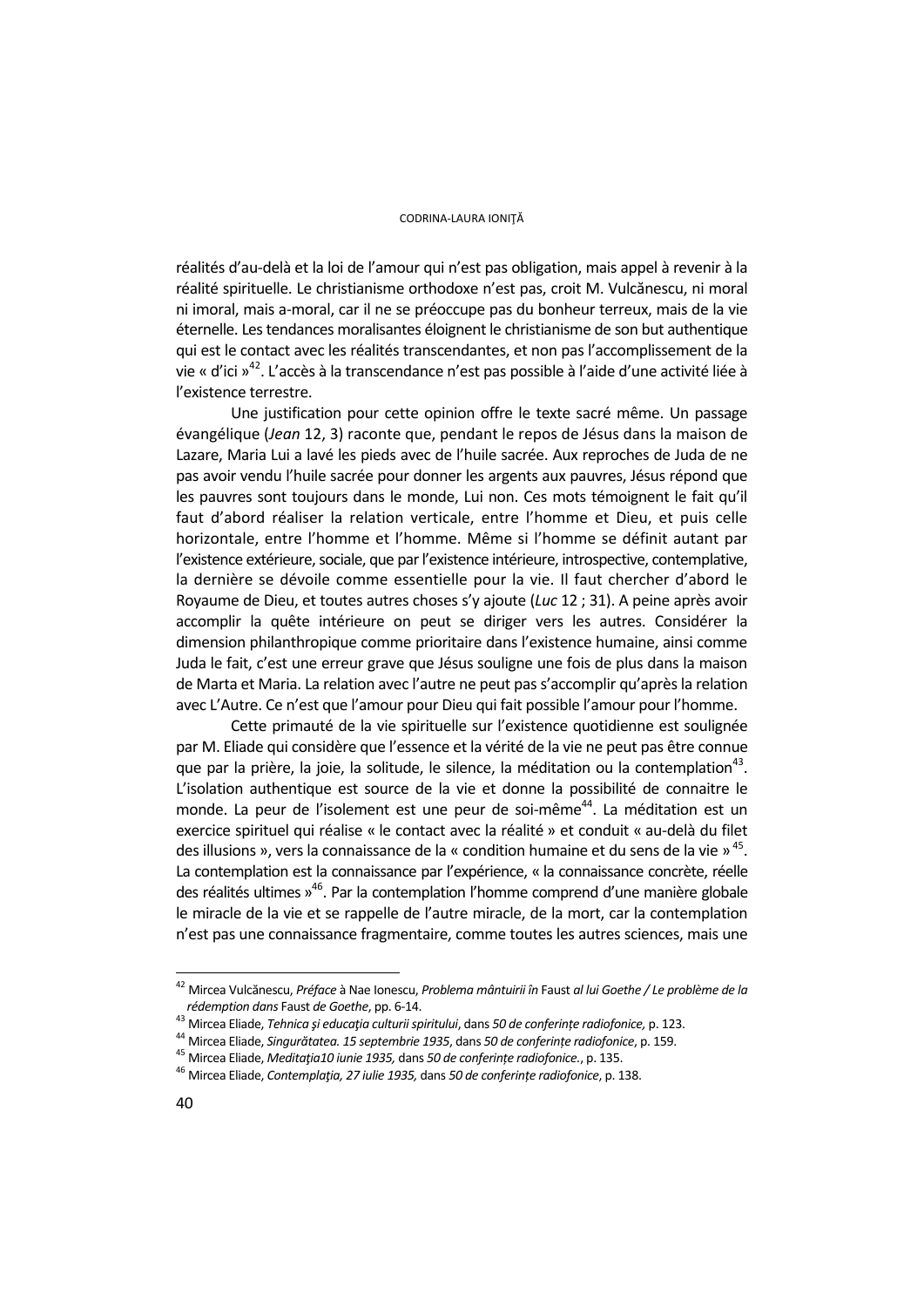connaissance de l'être humain total, $47$  une compréhension de la vie non pas à travers des faits, mais comme fait<sup>48</sup>. La dimension contemplative qui considère l'action, l'agitation ou même la volonté comme des formes secondaires et sans importance pour l'existence authentique de l'homme, et qui, pour cette raison, est souvent jugée comme fataliste et comme paresseuse de la perspective occidentale, se dévoile pourtant comme essentielle pour toutes relations avec le monde. A peine dans cette contemplation peut s'établir la relation avec l'autre, car elle seule donne la connaissance authentique du monde et des hommes.

Dans l'hésychasme, la contemplatin est la connaissance de Dieu. Cette contemplation présuppose des différents degrés, qui sont, à leur tour, précédés de la purification du corps de toutes tentations, de la libération des passions et de l'obtention de l'amour<sup>49</sup>. Après toute cette démarche, la contemplation survient comme un don. Les Pères de l'Eglise racontent qu'il s'agit d'un grade inférieur de la connaissance contemplative, qui est la contemplation naturelle, et un grade supérieur, la connaissance de Dieu. Le premier donne la connaissance des êtres de la nature. On parle d'abord du monde créé, des êtres corporels et des êtres incorporels, visibles et invisibles. Auprès de cette connaissance des êtres, le premier niveau apporte aussi la connaissance du jugement divin relevé dans la création. Le monde sensible se dévoile comme symbole du monde intelligible<sup>50</sup> et « les perfections invisibles de Dieu, sa puissance éternelle et sa divinité, se voient comme à l'œil, depuis la création du monde, quand on les considère dans ses ouvrages » (*Rom* 1, 20)51. Le degré supérieur de la contemplation est la connaissance de Dieu, qui est, en effet, l'inconnaissance. Elle n'est pas une connaissance comme la connaissance des choses créées. Elle est une connaissance paradoxale qui arrive alors quand « la connaissance disparaîtra » (1 *Cor*. 13, 8), car il s'agit d'une connaissance supérieure de toute connaissance humaine, il s'agit d'une non-connaissance, d'un manque de connaissance qui apparaît avec la cessation de toute activité de la raison.

La contemplation, cette forme d'inactivité extérieure est, en effet, une intense activité intérieure. La « paresse extrême » devient le sommet de la vie spirituelle. Donc, pour la mystique de l'Est la paresse comme péché condamnable n'a pas le sens qu'elle reçoit dans l'Occident. Pour l'Orient, plus grave semble être le péché de la paresse intérieure, l'absence de l'état de veille de la raison et du cœur,

<sup>&</sup>lt;sup>47</sup> *Ibidem,* p. 139.<br><sup>48</sup> *Ibidem,* p. 141.<br><sup>49</sup> Evagre le Pontique, *Traité pratique*, Prologue, dans *Sources chrétiennes*, nr. 171, Paris, 1971; tr. roum. dans *Filocalia* 1, Sibiu, 1947, p. 71. 50 Maxim le Confesseur / Maxim Mărturisitorul, *Răspunsuri către Talasie*, tr. Roum. Dumitru Stăniloaie,

Filocalia, vol. 3, Sibiu, 1947, pp. 100-101. 51 Traduction en français : [v. Louis Segond - 1910] *http://www.wordproject.org/fr/53/1.htm*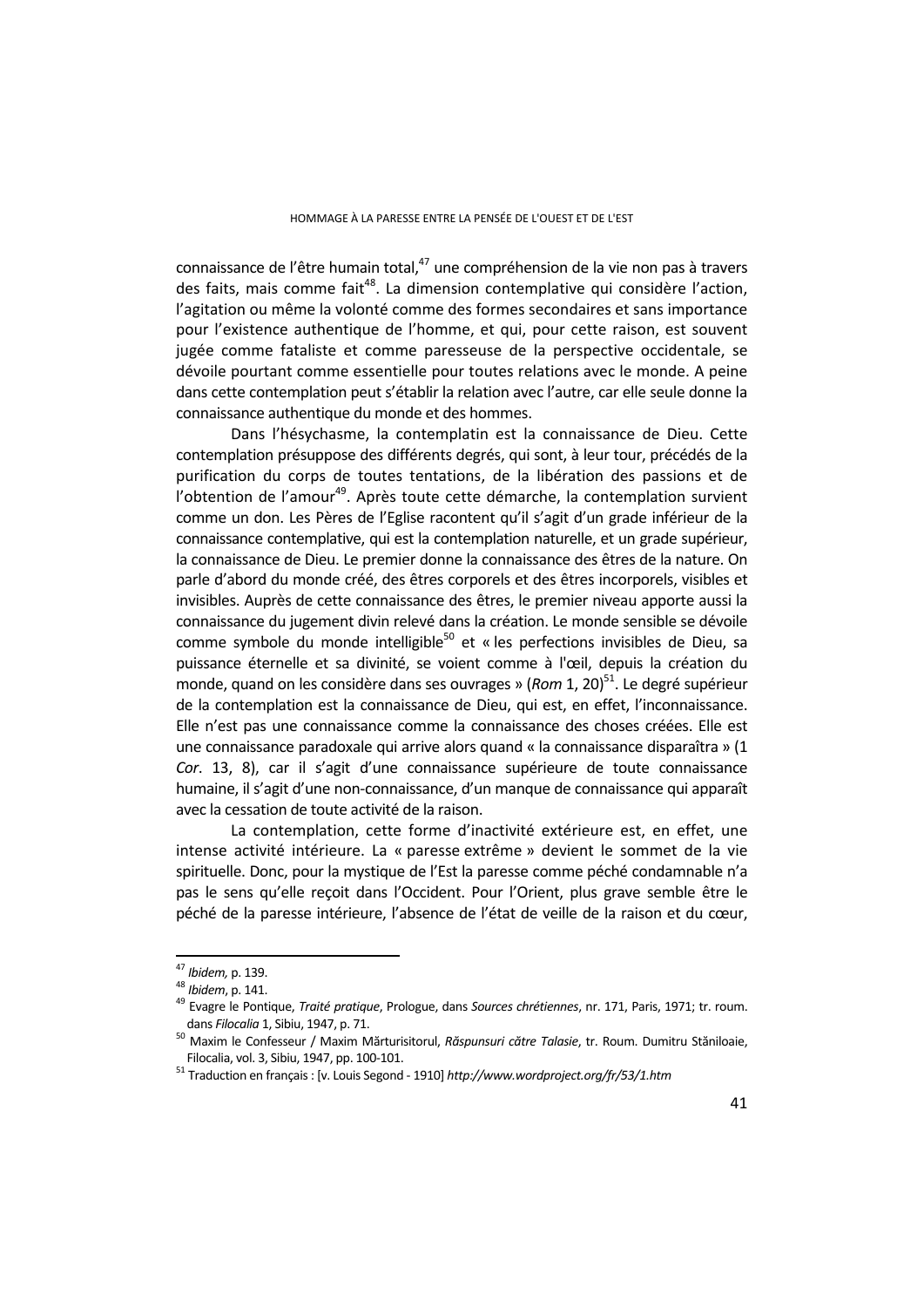l'insuffisance de l'ordre dans le plan de l'esprit, de la pensée. Regardé de l'Est, l'homme occidental n'est plus capable de la paresse authentique, car il ne peut plus quitter le monde visible pour l'invisible. Seulement l'achèvement intérieur doit être cherché.

En conséquence, faire l'apologie de la paresse peut paraître une démarche inactuelle. Pourtant, la philosophie, l'art ou la littérature le font. L'hésychasme aussi. Ces domaines pensifs par excellences entendent la paresse dans sa dimension spirituelle associée à la sérénité et au silence qui accompagnent le dernier degré vers le dépassement de la matérialité du monde.

#### **BIBLIOGRAPHIE**

Blaga, Lucian, *Opera poetică / Œuvre poétique*, Editions Humanitas, 1995.

- Buşe, Ionel, *Democraţie în* rouge caviar / *Démocratie en* rouge caviar, Editions de la Fondation Alfa, Cluj-Napoca, 2007.
- Cioran, Emil, "În sfârşit o existenţă împlinită", în *Mircea Eliade în conştiinţa contemporanilor săi din exil*, Criterion Publishing.
- Eliade, Mircea, *Yoga, nemurire şi libertate*, tr. de Walter Fotescu, Humanitas, 1993.
- Eliade, Mircea, *50 de conferințe radiofonice. 1932-1938*, Editions Humanitas, Editions Casa Radio, 2001.
- Evagre le Pontique, *Traité pratique*, tr. roum. de Dumitru Stăniloaie, *Din capetele despre trezvie*, dans *Filocalia* 1, Sibiu, 1947.
- Ioan Casian, *Convorbiri duhovnicești*, V, 16, tr roum. dans la col. PSB (Părinti și Sciitori Bisericeşti), 57, trad. Vasile Cojocaru et David Popescu, Editions Institutului Biblic şi de Misiune al Bisericii Ortodoxe Române, Bucureşti, 1990.
- Ionescu, Nae, *Problema mântuirii în* Faust *al lui Goethe / Le problème de la rédemption dans*  Faust *de Goethe*, préface de Mircea Vulcănescu, Editions Anastasia, București, 1996.
- Larchet, J.-C., *Thérapeutique des maladies spirituelles*, Ed. Du Cerf, Paris, 1997; tr. roum. de M. Bojin, *Terapeutica bolilor spirtuale*, Ed. Sophia, Bucuresti, 2001.
- Maxim le Confesseur / Maxim Mărturisitorul, *Răspunsuri către Talasie*, tr. Roum. Dumitru Stăniloaie, *Filocalia*, vol. 3, Sibiu, 1947.
- Mugur, Florin, *Convorbiri cu Marin Preda*, Editions Albatros, 1973.
- Vulcănescu, Mircea, *Opere II*. *Chipuri spirituale. Sociologie / Œuvres. Visages spirituelles. Sociologie, édité par* Marin Diaconu, Editions de la Fondation Culturelle pour Science et Art, Editions Univers Enciclopedic, București, 2005.
- Weber, Max, *Etica protestantă și spiritul capitalismului*, tr. roum. Ihor Lemnij, Editions Humanitas, București, 2003.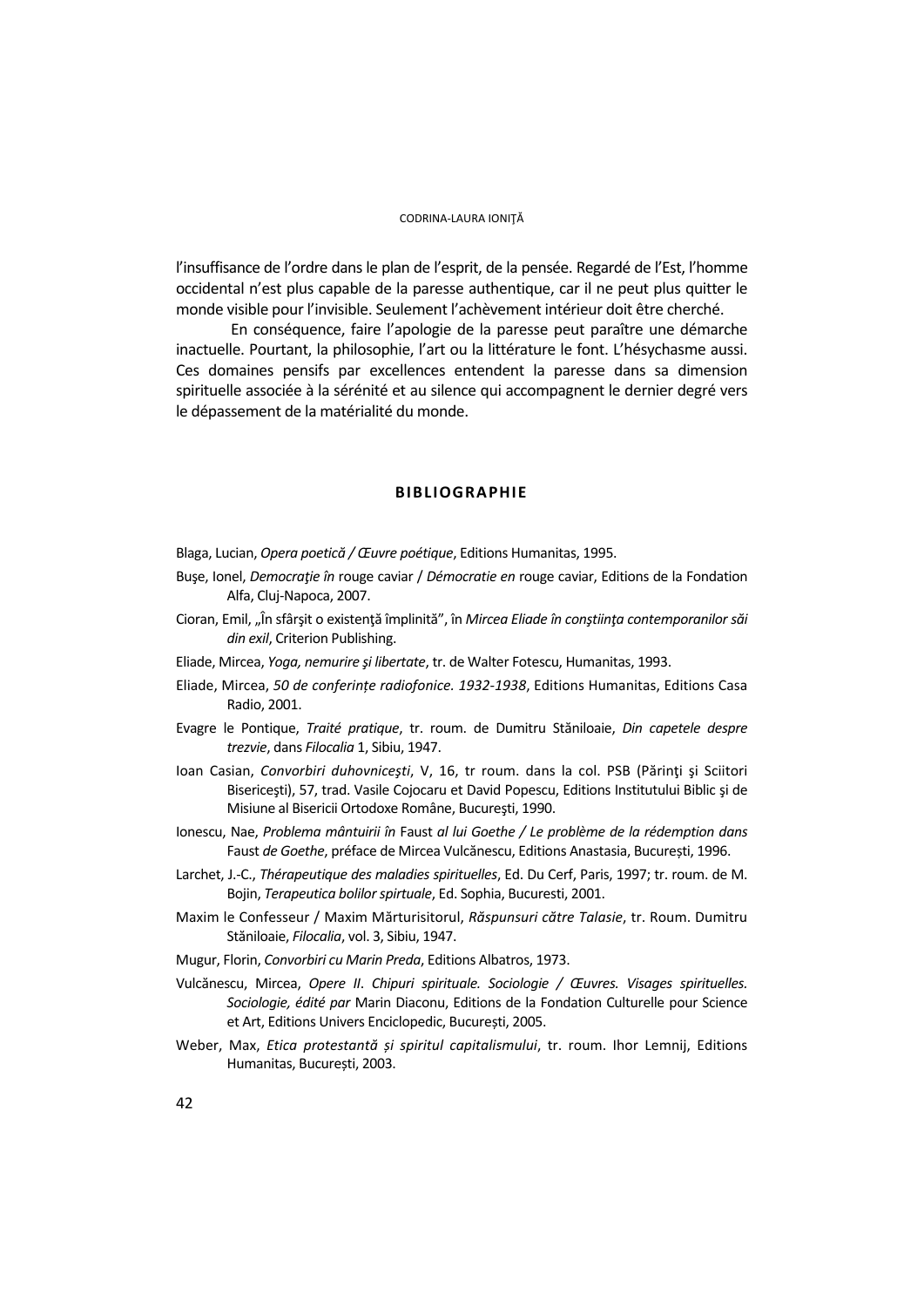# **ETHIQUE, SANTÉ ET CONFLITS DE VALEURS1**

# **CĂLIN SĂPLĂCAN\***

**ABSTRACT. Ethics, Health and Value Conflicts.** Complexity has become a paradigm of health as well as of our societies. The plurality of our theories concerning the health and of ethical orientations and rationalities that are at their bases constitutes a source of value conflicts. How can we find consensus in adopting and implementing decisions that are acceptable from an ethical point of view despite these recognized divergences? This article tries to offer some discernment criteria.

**Key words:** complexity, plurality, ethics, health, public health, value conflicts.

Soit qu'il est question des conceptions ou des visions de la santé et du système de santé, soit qu'il est question des formes de décisions et modalités d'action, ou encore des pratiques ayant comme référence l'éthique, personne ne peut contester que dans tous ces domaines nous assistons à un double choc : celui de la complexité des situations et celui du pluralisme éthique.

# **1. La complexité – paradigme de la santé et de la société**

La complexité est devenue un paradigme de la compréhension du monde.

*Le problème crucial de notre temps est celui d'une pensée apte à relever le défi de la complexité du réel, c'est-à-dire capable de saisir les liaisons, interactions et implications mutuelles, les phénomènes multidimensionnels.*<sup>2</sup>

 $^{\rm 1}$  Cet article a été réalisé dans le cadre du Projet "Etudes postdoctorales dans le domaine des éthiques de la santé" POSDRU/89/ 1.5/S/61879 cofinancé par le Fond Social Européen du Programme Opérationnel Sectoriel pour le Développement des Ressources Humaines 2007-2013. Le thème 3: "Perspectives éthiques et déterminants de l'accès des personnes et des groupes vulnérables aux services de santé ". \*

Université de Médecine et de Pharmacie « Gr. T. Popa », Iasi, Centre d'Ethique et des Politiques de Santé, Iasi, Romania; Université « Babeş-Bolyai », Faculté de Théologie Greco-Catholique, Cluj-Napoca, Romania. E-mail: *calinsaplacan@hotmail.com* 2

Edgar Morin, *Le grand dessein*, Le Monde, 22/9/1988.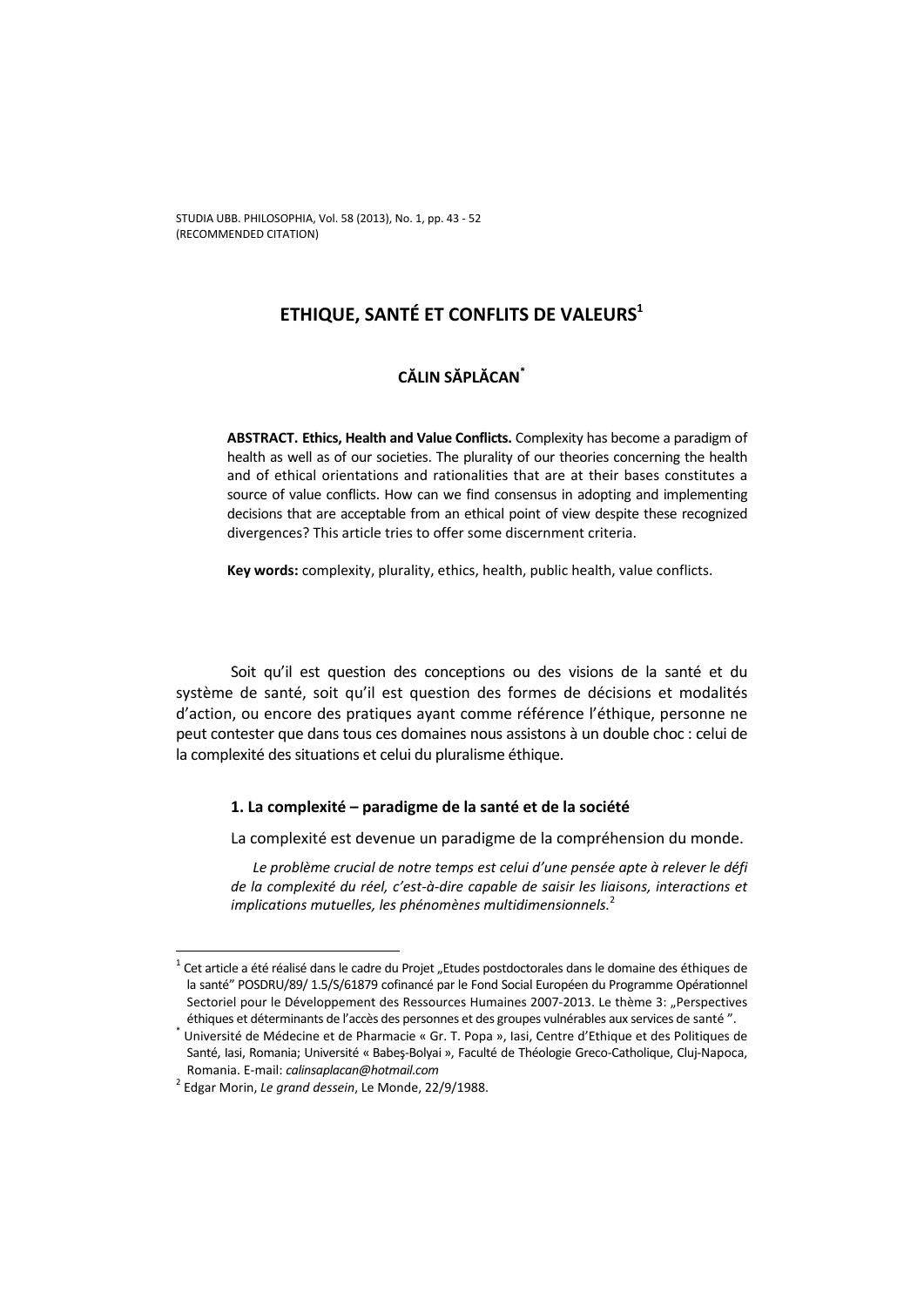#### CĂLIN SĂPI ĂCAN

La santé, comme tout le champ social, n'en fait pas exception.

Les nouvelles approches pour expliquer les systèmes complexes naturels et *sociaux dans divers domaines des sciences pures et appliquées prônent une ouverture et une créativité qui permettent d'accomplir un passage du simple au complexe et un transfert de la structure au processus. Une telle évolution marque un changement de paradigme dans la pensée scientifique.*<sup>3</sup>

Cela signifie qu'en santé (médecine familiale, recherche bio-médicale, santé publique, etc.), les décisions doivent se prendre souvent dans un contexte de faible certitude. Comment justifier cette approche qui intègre la complexité ? Tout simplement, par le fait que la santé doit faire part à d'autres réalités (économiques, politiques, sociales, géographiques, culturelles, etc.). Cela n'est pas sans conséquences quant à l'action au niveau de la santé et au niveau de l'éthique. Désormais, lorsqu'on parle du (des) système(s) de la santé, il ne s'agit pas de penser un (des) système(s) fermé(s), mais ouverts à d'autres réalités.

### **a. Passage du simple au complexe**

Nous voulons souligner ce passage d'une pensée simple à une pensée complexe, en abordant la corrélation entre les trois piliers de l'éthique médicale - le pacte de soins, la recherche biologique et médicale et la santé publique - telle qu'elle a été décrite par Paul Ricœur<sup>4</sup>. Ainsi, dit l'auteur, au fondement de l'éthique médicale il y a le pacte des soins entre une personne qui souffre et qui demande l'aide, et une personne qualifiée qui peut la guérir ou soigner. Le pacte de soins peut être défini comme une alliance entre le médecin et le patient, basée sur la confiance, qui est consignée dans la prescription médicale. Ce pacte est lié au deuxième pilier de l'éthique médicale, la recherche biologique et médicale, du fait que les découvertes biologiques et médicales, de même que les méthodes de diagnostic, influencent l'acte thérapeutique. Les découvertes scientifiques du dernier siècle autant au niveau thérapeutique (les découvertes pasteuriennes, les techniques chirurgicales, les médicaments très efficaces, le progrès dans le diagnostic) qu'au niveau biologique (la découverte de l'ADN, la possibilité de maîtrise de la reproduction, maîtrise de l'hérédité, maîtrise du système de nerveux) ont permis aux médecins de traiter des maladies redoutables et donner espérances à nombreuses personnes. Le troisième pilier est la santé publique. Si la souffrance est spécifique à chaque individu, les maladies concernent aussi bien l'individu que la communauté. La santé publique met l'accent sur l'ensemble des populations et des collectivités à travers des activités

<sup>3</sup> Ghislaine Cleret de Langavant*, Bioéthique. Méthode et complexité*, Presses de l'Université du Québec, 2001, p. XI. 4

Cf. Paul Ricœur, *Le Juste 2*, Ed. Esprit, 2001, p.246-249.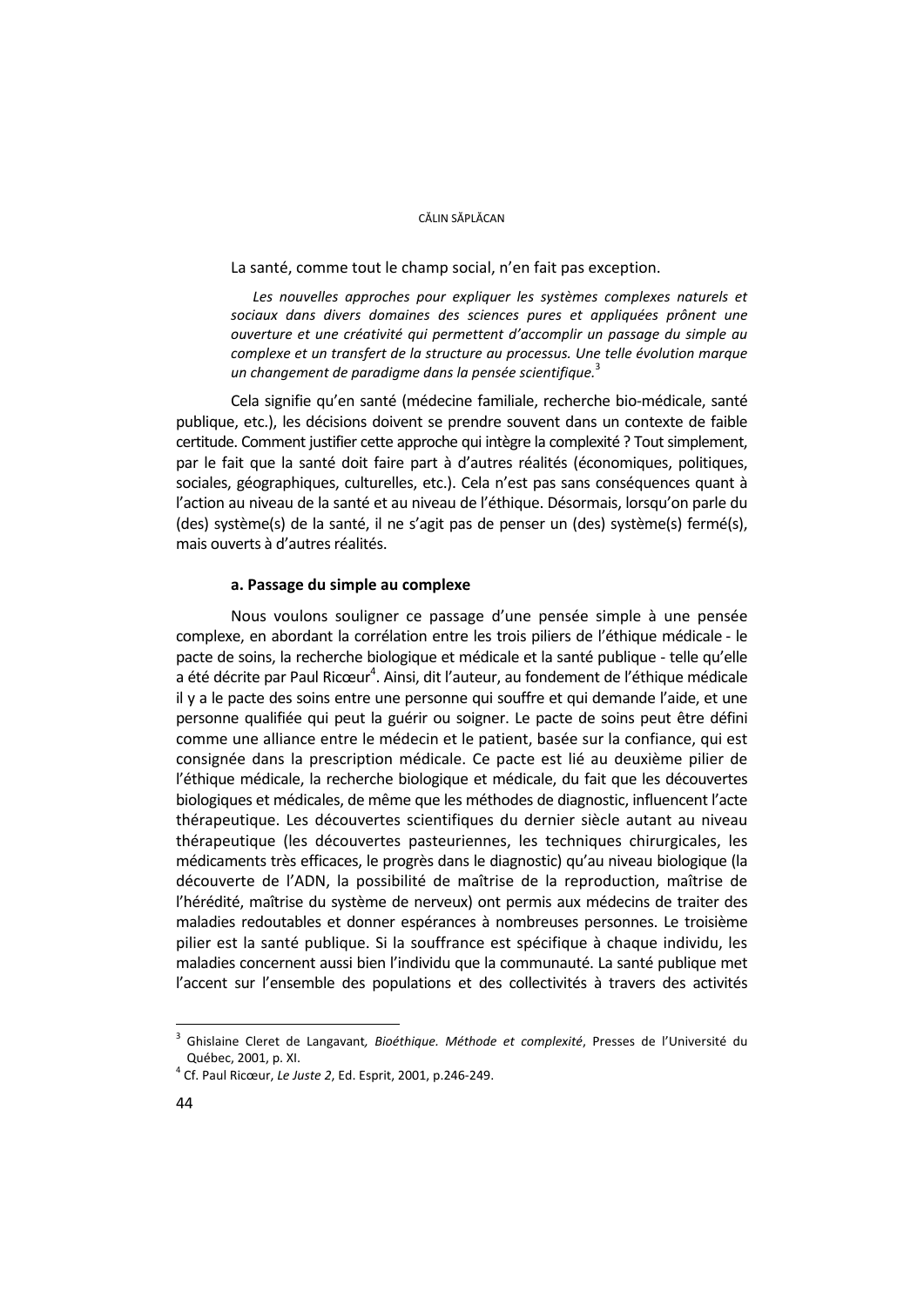pratiques qui ne nécessitent pas un grand investissement technique (exceptions font les cas d'urgence publique ou les pandémies). Les interventions visent des changements au niveau social et politique. Si pour le pacte de soins l'enjeu est le traitement des maladies en utilisant des instruments biologiques, pour le pilier de la santé publique l'enjeu est la promotion de la santé en utilisant des instruments sociaux. Il faut reconnaître que les personnes et la communauté sont interreliées.

*Le pacte des soins.* Le contexte actuel médical met en valeur la complexité des situations :

*[…] on pourrait évoquer la complexité croissante des connaissances médicales, la complexité liée à la forte prévalence de polypathologies chez les patients âgés (maladie thromboembolique veineuse et hémorragie intestinale chez un sujet «inopérable», que faire ?…)[…]*<sup>5</sup>

Aborder de manière classique les soins, à partir des systèmes clos (simples), c'est les réduire à des relations linéaires. Dans cette perspective, soumise à une pensée proportionnelle de cause à effet, la pratique médicale établit ce qui perturbe le système (le corps) et les remèdes qui s'y imposent pour rétablir l'ordre. Le plus souvent, le médecin généraliste (surtout en ville) connaît très peu ses patients et il joue souvent un rôle de distributeur auprès des spécialistes et des institutions capables d'investigations poussées. Ce contexte met souvent en lumière *« […] la complexité liée aux polymédications et aux interactions médicamenteuses […] »*<sup>6</sup> Cette approche classique a des limites importantes. Extraire un objet de recherche pour l'isoler comme un compartiment de la discipline, serait l'isoler dans sa relation avec les autres perspectives, le soustraire au contexte et finalement compartimenter la connaissance. Cette perspective présente une vision de la connaissance réduite à une somme d'éléments, une perspective qui est réductrice, déterministe et décontextualisée<sup>7</sup>.

Si les connaissances et les compétences médicales sont nécessaires, elles ne sont pas suffisantes. En plus des pathologies complexes s'ajoutent souvent des situations sociales, le réseau de soins, les déterminants contextuels, culturels, historiques qui influencent les décisions médicales :

*[…] la complexité des liens qui définissent les nouvelles familles éclatées/ recomposées, la complexité liée aux médias et aux sources multiples d'informations sur internet pour les patients, la complexité de l'éthique médicale, singulièrement en médecine palliative, la complexité de la douleur […]*<sup>8</sup>

<sup>&</sup>lt;sup>5</sup> Jacques Aubert, Médecine générale : incertitude et complexité, in *Revue Médicale Suisse*, 5, 2009, 1680.<br><sup>6</sup> Jacques Aubert, Médecine générale : incertitude et complexité, in *Revue Médicale Suisse*, 5, 2009, Jacques Aubert, Médecine générale : incertitude et complexité, in *Revue Médicale Suisse*, 5, 2009,

 $1680 - 1681.$ <sup>7</sup> Edgar Morin

Edgar Morin, *L'intelligence de la complexité*, L'Harmattan, 2000, p. 137-138. 8

Jacques Aubert, Médecine générale : incertitude et complexité, in *Revue Médicale Suisse*, 5, 2009, 1681.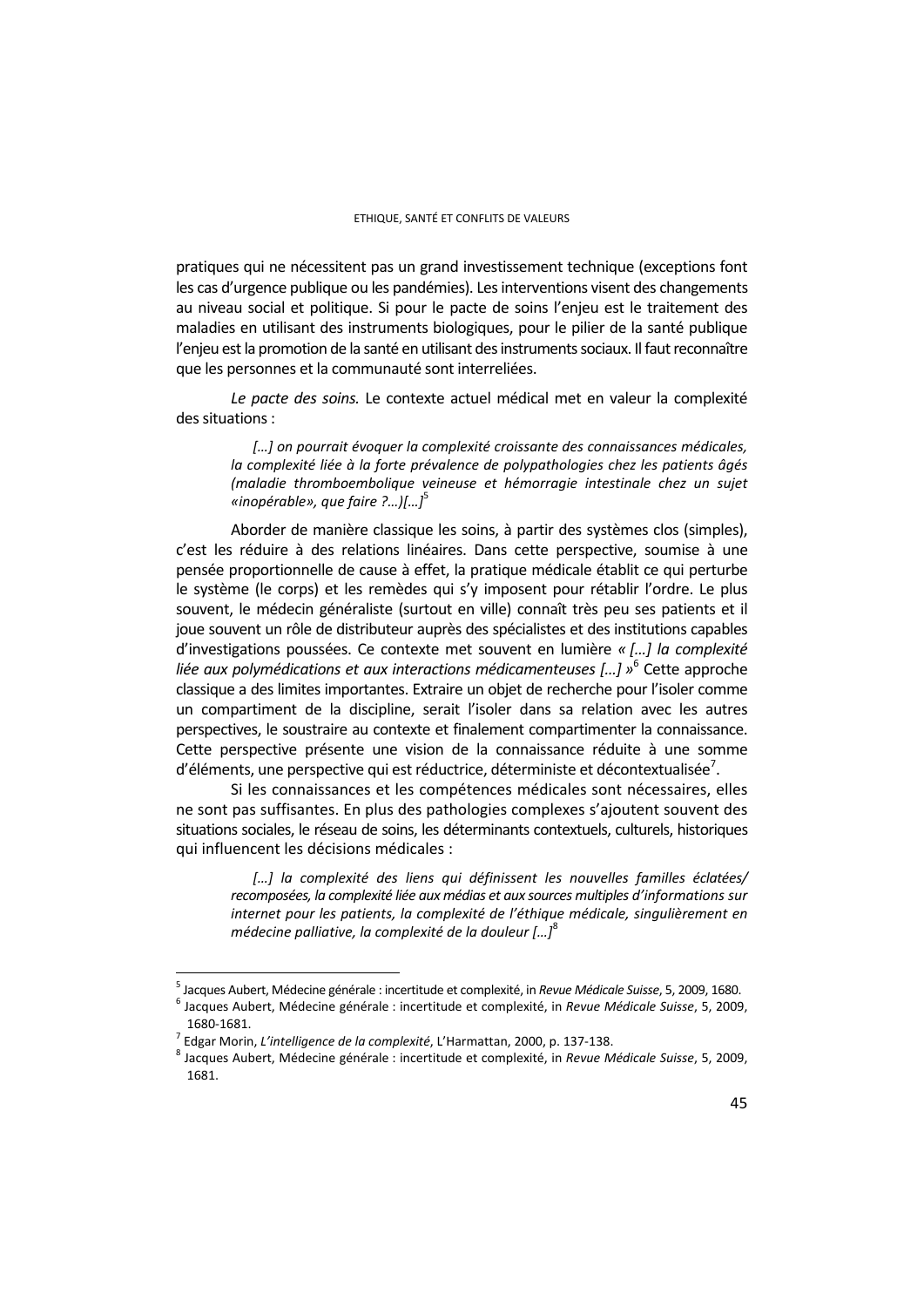#### CĂLIN SĂPI ĂCAN

Ces quelques aspects de la médecine primaire, soulignent l'importance qu'ont dans la prise en charge du patient les approches somatique, psychologiques, sociales. Plus encore il y a une ouverture vers d'autres réalités avec des multiples connexions interdisciplinaires et professionnelles : économie, géographie, médecine, sociologie, politique, philosophie, droit … et la liste peut continuer.

Pour le médecin, confronté à cette complexité, c'est-à-dire à une situation d'incertitude, de manque de consensus, prendre une décision s'avère être difficile. Le médecin doit faire preuve d'inventivité, de curiosité, pour résoudre ces problèmes.

*La recherche biologique et médicale.* Nous n'allons pas nous attarder sur la complexité de la recherche. Si, classiquement, elle était l'apanage des médecins et des biologistes (prédominance du corps physique sur l'esprit), aujourd'hui d'autres disciplines qui interviennent dans son champ (mathématique, physique, chimie, éthique, etc.). Plus encore, pour étudier les causes d'une maladie il faut tenir compte de ses conséquences sur le plan social, économique, affectif. L'intervention en temps de crise, la lutte contre les maladies chroniques, le développement des techniques, les nouveaux médicaments sont les lieux de son intervention. Les problèmes éthiques ne manquent pas. Par exemple, le choix de la recherche pour une maladie ou pour une autre. Ce choix n'est pas neutre, car en choisissant telle maladie, l'autre est laissée de côté. C'est bien le cas des maladies dites orphelines.

*La santé publique* était souvent comprise comme une orientation biologique. Les programmes de santé publique visaient généralement : la surveillance, la protection, la prévention, la promotion de la santé<sup>9</sup> qui se faisait uniquement dans une perspective médicale. Aujourd'hui, la santé publique ajoute à cette vision d'autres éléments, qui relèvent de la complexité:

- des systèmes sociaux. Nous rappelons simplement la relation délicate entre la santé personnelle et la santé publique, entre l'individu et la famille ou la communauté, où médecins, assistants sociaux et sociologues œuvrent ensembles.

- des aspects politiques. Si la souffrance est un aspect privé qui appartient à la singularité de la personne, les maladies tiennent aussi bien de l'aspect privé que de celui public (par exemple les épidémies). C'est pour cette raison que la santé de la population trouve un intérêt au niveau du politique et des citoyens. Le développement des politiques de santé publique vont dans ce sens.

- des aspects multi et interdisciplinaires. Les méthodes d'investigation se font dans un partenariat multidisciplinaire.

<sup>9</sup> Raymond Massé et Jocelyne Saint-Arnaud, *Ethique et santé publique*, Les Presses de l'Université Laval, 2003, p. 6.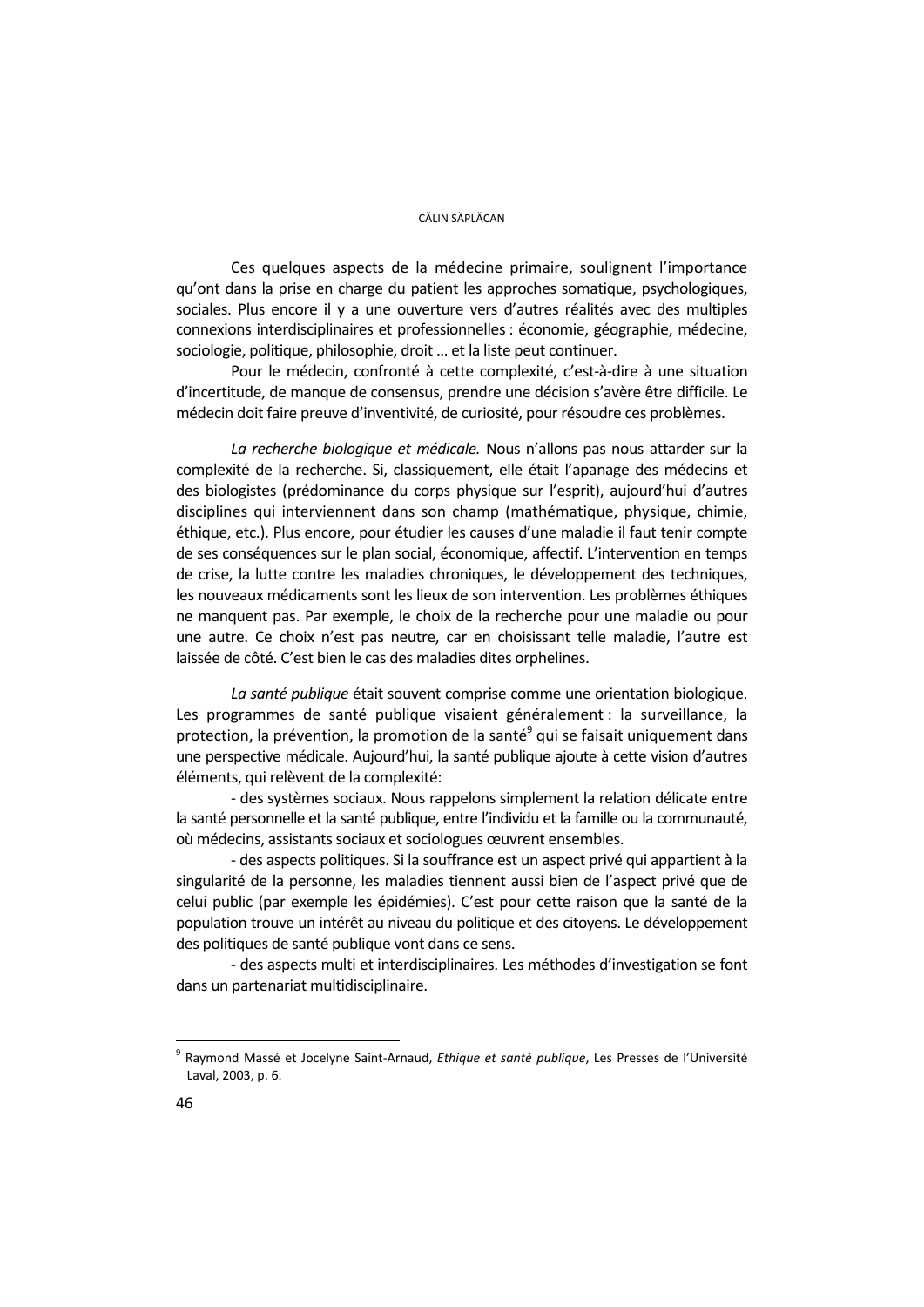- des aspects internationaux. La propagation des maladies (la maladie de la vache folle par exemple), ne relève pas seulement de la santé publique nationale. Elle implique des organisations, des systèmes de contrôle et surveillance internationales, des solidarités qui dépassent les frontières des pays.

Les systèmes complexes surprennent. Ce qui les caractérise, c'est la difficulté d'identification/détermination des paramètres et l'interdépendance de ces derniers. Un système complexe réunit des acteurs ayant des intérêts souvent opposés : le patient et le médecin doivent souvent faire face à des assureurs, des administrateurs, des économistes, des politiciens. Le cas de la fermeture de l'hôpital de Sulina, montre bien l'opposition entre la demande de soins et les contraintes budgétaires auxquels se confronte le système de santé.

### **b. Un passage de la structure au processus**

A titre d'exemple, considérons la relation entre la santé et la géographie en référence avec la décision du Ministère de la Santé concernant la clôture ou la fusion des hôpitaux de Roumanie (2011). Cette décision, a été prise dans le contexte d'une économie fragile du pays et s'inscrit dans un processus d'évaluation et de restructurations du système de santé, en occurrence des hôpitaux. Mais cette décision a suscité des nombreux débats.

D'abord, cette décision posait des questions d'iniquités quant à l'accessibilité aux services de santé. Elle interrogeait le rapport entre la santé et la géographie. L'établissement d'une géographie de l'accessibilité qui puisse rendre compte des déterminants de l'accessibilité (distance jusqu'à l'hôpital, la qualité des routes, les moyens des transports, le prix des transports, etc.) devrait être une composante importante dans les décisions politiques concernant la réorganisation ou la fusion des hôpitaux ou de certaines unités de soins.10 Le cas de l'hôpital de Sulina est éloquent, car la fermeture de celui-ci rend l'accessibilité aux soins médicaux plus difficile à cause des barrières géographiques : non seulement les patients doivent parcourir en bateau 80 kilomètres jusqu'à Tulcea, mais si les conditions météo se dégradent (gel du Danube, fortes tempêtes), les moyens de transport ne fonctionnent plus et la ville se voit isolée. De même, les régions montagneuses peu peuplées, les villages éloignés et difficilement accessibles, etc. se trouvent dans une situation similaire. Ce rapport entre la santé et la géographie peut être élargi à d'autres perspectives géographiques comme : la géographie économique, la géographie sociale, la géographie des transports, etc.<sup>11</sup>

<sup>&</sup>lt;sup>10</sup> Nous avons suivi l'étude bibliographique du dossier de DEA GEOS Université Paul Valéry, Montpellier 3 de Pascal Bonnet, *Le concept d'accessibilité et d'accès aux soins. Etude bibliographique sur l'accessibilité et le problème de l'accès aux soins, aux services de santé. Place particulière des concepts en géographie* 

*et en économie de la santé*, in *http://epe.cirad.fr/fr/doc/accessibilite\_soins.pdf*. 11 Voir Pascal Bonnet: *http://epe.cirad.fr/fr/doc/accessibilite\_soins.pdf*.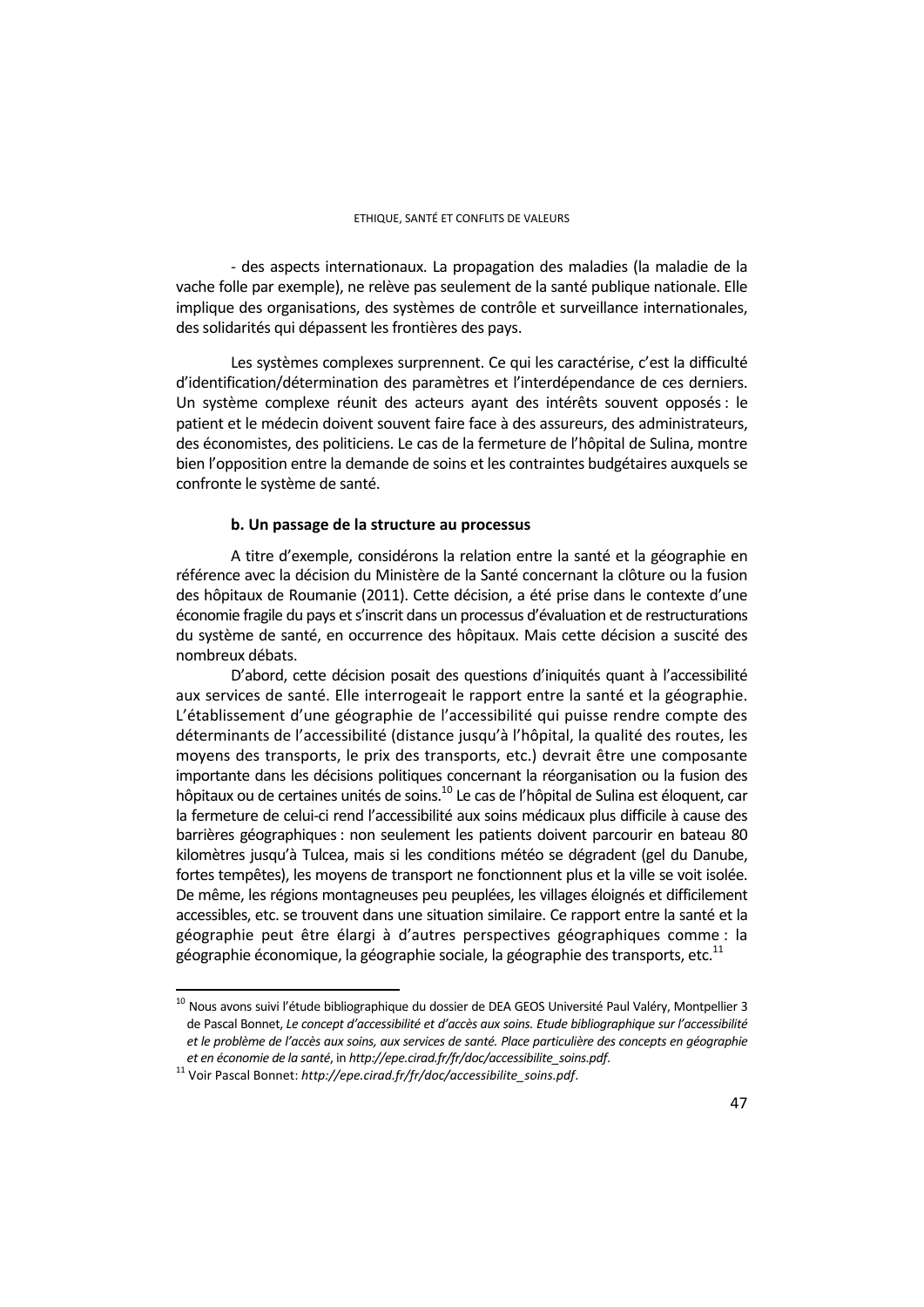#### CĂLIN SĂPI ĂCAN

Ensuite, cette décision a suscité des débats par le fait que le gouvernement l'a prise en s'assumant la responsabilité, sans engager un débat public concernant la clôture des hôpitaux et le processus de restructuration du système de santé. Les aspects économiques ont pris le dessus. Si le choix des restrictions budgétaires est nécessaire dans le système de santé, une subordination stricte de celui-ci à l'aspect économique ne peut être qu'erronée, car la réorganisation du système de santé doit suivre davantage ce qui tient aux interactions et à une vue d'ensemble.

 Cette interdépendance disciplinaire et professionnelle permet de saisir non seulement la complexité des situations<sup>12</sup>, mais aussi le fait que les frontières entre les disciplines sont transgressées. Au choque de la complexité s'ajoute celui des pluralités des visions concernant la santé et celui des éthiques.

# **2. La pluralité éthique – source des conflits des valeurs en éthique de la santé**

# **a. Au niveau des conceptions de santé : les normes et les valeurs**

i. Souvent les problèmes sous-jacents à la santé sont liés à la définition des normes. Depuis Canguilhem<sup>13</sup> il est difficile d'établir une frontière ferme entre normal et pathologique. Certainement les critères normatifs médicaux constituent des éléments importants dans la délimitation du normal et du pathologique, mais ils restent très relatifs lorsqu'on parle à la limite de leurs frontières. Et cela aussi bien lorsqu'on parle de la santé physique que lorsqu'on parle des critères normatifs au niveau psychologique et social. Aujourd'hui, en santé par exemple, il est impossible de restreindre les problèmes de normativité aux seuls critères de définition de la santé, étant donné que la prévention des risques constitue un de ses éléments principaux. Cela suppose de trouver des critères normatifs relatifs aux comportements à risque, aux facteurs de risque et aux groupes à risque. A une perspective individuelle de la santé, il faut articuler une perspective sociale, qui tient compte des inégalités, des réseaux sociaux de la personne, des groupes vulnérables.

Pour cette raison il faut prendre en compte des aspects normatifs qui justifient une intervention. Le contexte législatif est une des portes d'entrée de l'éthique, lorsqu'on parle de la complexité en santé. Il va permettre l'évaluation des procédures et du cadre législatif qui règle le système de santé.

ii. Le rapport aux principes est indispensable lorsqu'un conflit apparaît dans les critères de normativité. Les principes pourront jouer non seulement un rôle d'arbitre aux conflits des normes, mais permettrons d'orienter les normes et de leur donner un

<sup>&</sup>lt;sup>12</sup> Les choses deviennent plus complexes si nous pensons à l'échelle planétaire.<br><sup>13</sup> Georges Canguilhem, *Le normal et le pathologique*, PUF, 2009.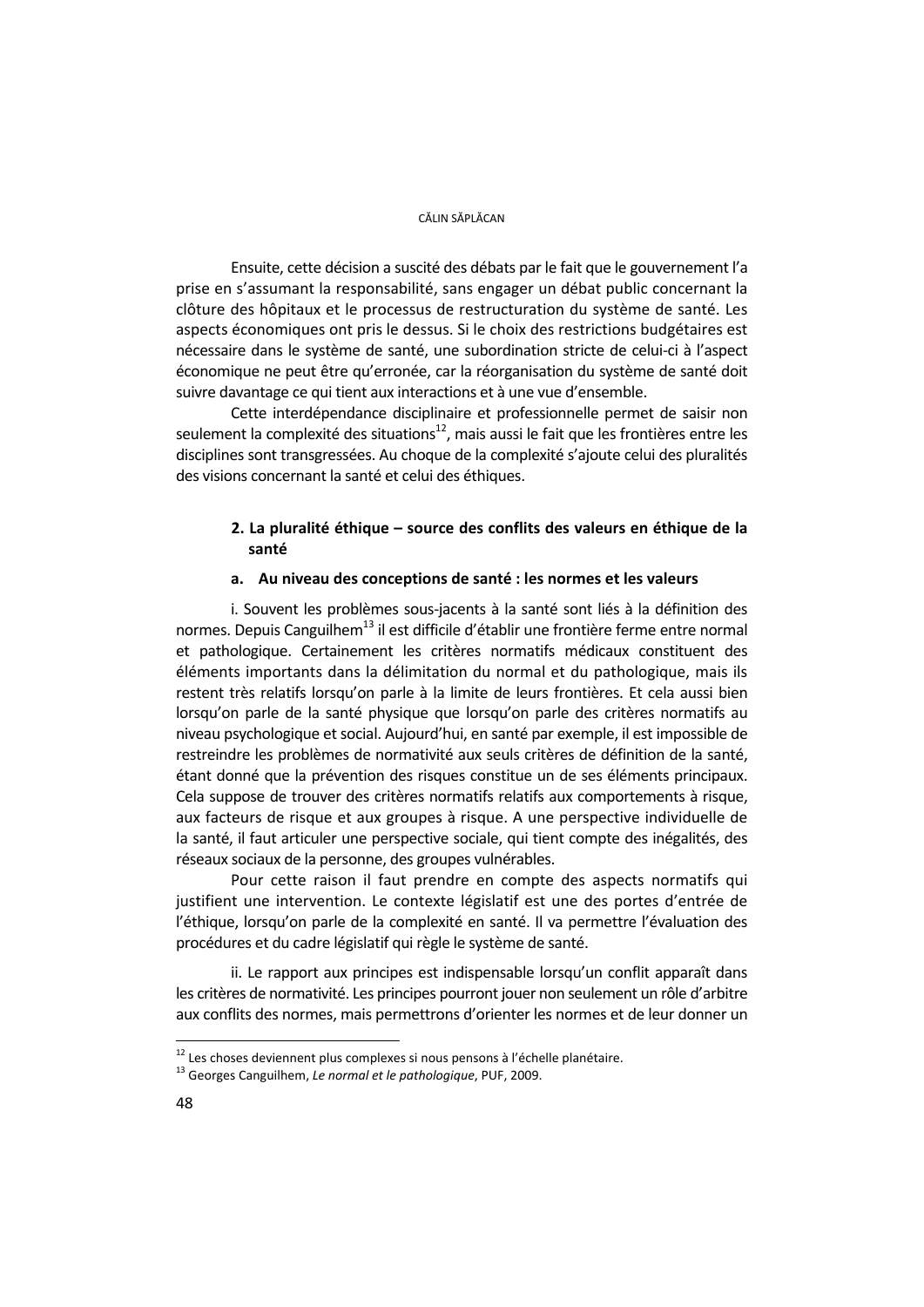#### ETHIQUE, SANTÉ ET CONFLITS DE VALEURS

sens. Finalement le rapport des normes aux principes permettra de faire un choix au niveau des actions. Mais selon la manière de se rapporter aux principes personnels ou sociaux, les principes eux-mêmes peuvent entrer en conflit. Ce n'est pas la même chose de développer une éthique qui promeut les valeurs personnelles (autonomie, responsabilité personnelle quant aux risques, préjudices, bienfaits) ou une éthique qui prend la personne comme inscrite dans des réseaux relationnels (groupes qui influencent la personne, dans des interdépendances). Une hiérarchisation des principes s'impose, malgré la difficulté d'un tel choix. Un cadre relationnel des responsabilités semble plus approprié qu'un cadre des responsabilités des personnes indépendantes. Les enjeux d'un tel choix peuvent être de nature médicale, mais aussi économique, religieuse, sociale, politique. Ils doivent tenir compte des personnes et des groupes les plus vulnérables. Il s'agit de mettre en évidence une autonomie relationnelle.

iii. Dans les sociétés modernes d'aujourd'hui la santé ne constitue plus un « état », elle doit être administrée, et pour cela il faut administrer les risques. Les calculs des risques doivent définir ce qui est normal et ce qui est déviant (pathologique). Pour faire cela il faut désigner des personnes et des groupes sociaux à risque. Certainement, une réflexion éthique s'impose dans l'établissement des critères de santé et de la construction sociale du risque, parce que toute construction de la notion de santé implique aussi un jugement moral.

### **b. Pluralité des éthiques**

La pluralité éthique surprend ce clivage entre la personne et la société, en développant différents approches éthiques : libérales ou sociales.

i. Les perspectives libérales (néo-libérales) s'appuient sur une vision qui présente l'homme comme individu atomisé, avec des intérêts propres antérieurs aux intérêts de la société et avec des suspicions concernant la capacité du politique de gouverner. Dans le contexte actuel de l'exacerbation de l'autonomie et de la liberté promues par la société néolibérale, le contrôle de la santé passe par la surresponsabilisation du sujet (qui peut inclure le sentiment de la culpabilité ou celui de la peur), exprimée par l'autocontrôle, par la puissance de la volonté. Ce modèle est en fait une éthique de la construction de soi, présentée comme un art de vivre. Plus les appartenances communautaires et traditionnelles disparaissent, plus les individus sont envoyés à leur responsabilité concernant la santé et la relation aux autres. Dans cette perspective de l'homme, la santé est survalorisée en engendrant une nouvelle religion qui se traduit par le fait d'être en bonne santé et par la qualité de la vie. L'homme devient sa propre mesure, sa finalité ultime. Comparable à Atlas, l'homme porte sur ses épaules la responsabilité de sa santé qui se manifeste dans l'obligation vis-à-vis de soi-même, des autres et de la société.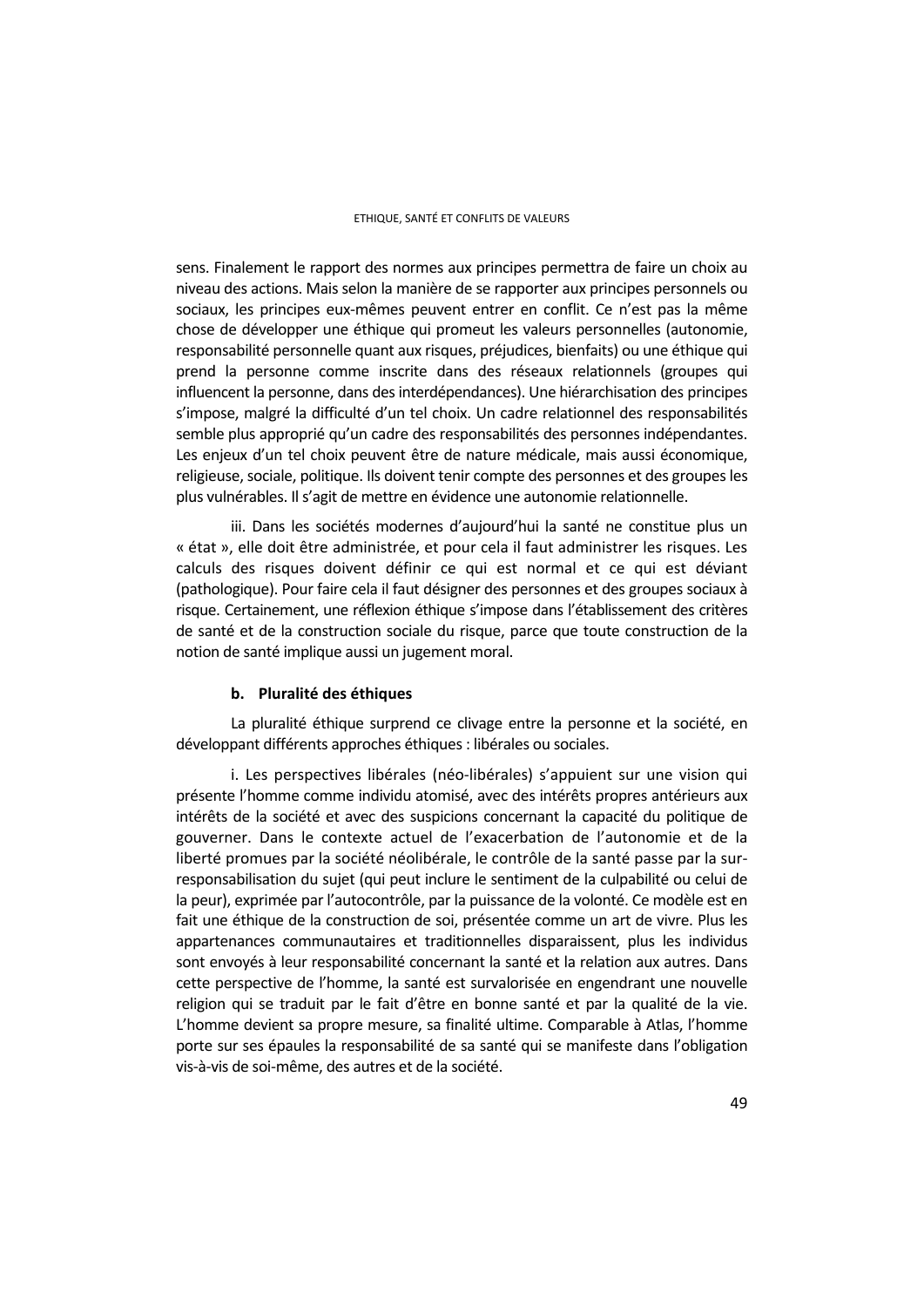#### CĂLIN SĂPI ĂCAN

ii. Dans la perspective sociale, l'agir humain doit se conformer à certaines valeurs et codes. Par exemple, l'institutionnalisation de la santé – qui vise la protection contre les épidémies, l'hygiène des populations et des conditions de travail $14 - 1$ est vue par beaucoup d'auteurs comme une perspective moralisatrice soutenue par des discours scientifiques masqués, nous dit Raymond Massé. L'auteur cite des auteurs<sup>15</sup> qui font un rapprochement entre la santé et la religion, entre l'Etat providence et l'Eglise, entre la morale séculaire et la morale religieuse. Le rapprochement de plusieurs concepts concernant les comportements humains – qui appartiennent à la morale chrétienne (comme le péché, la conversion, le salut) de ceux qui appartiennent à la morale séculaire et que soutient la santé (comme la maladie, les règles de vie, bonne santé) - est frappant.

Ces rapprochements, relatifs au mélange des différents langages et des rationalités utilisées, posent de gros problèmes s'ils sont soumis à une critique analytique.

iii. Dans la construction d'une éthique des soins il est important d'articuler les deux perspectives : celle qui présente une société de l'insertion et une société de la prescription. A cela s'ajoute le fait que pour des comportements à risque sont utilisés plusieurs types de rationalités : utilitaristes (coûts - bénéfices, rendement maximal), symboliques (par exemple, des individus qui refusent la transfusion en raison de leur appartenance à une religion ; des individus qui ont des relations sexuelles non protégées, pour souligner l'appartenance symbolique à la communauté gay), irrationnelles (rendre maximal le bien-être par rapport aux conséquences des gestes, le rapport au plaisir).

### **3. La méthodologie – critères de consensus et de discernement éthique**

En Roumanie nous sommes aujourd'hui les témoins d'une société qui ne fournit plus un enracinement unitaire et des finalités communes capables d'orienter le système de santé et des décisions éthiques. En fait, il n'y a plus un pôle, un centre à partir duquel tout s'intègre, mais des pôles multiples qui peuvent avoir des degrés différents quant à leur capacité d'organisation et qui entrent en tension les uns avec les autres. Ainsi le consensus en santé est rare, et le simple modèle d'une action éthique isolée est mis au pied du mur. Le discernement éthique se voit complexifié, relativisé, étant pris au milieu des relations systémiques soutenues par des rationalités multiples et ce qui le caractérise c'est l'incertitude.

<sup>&</sup>lt;sup>14</sup> Raymond Massé et Jocelyne Saint-Arnaud, *Ethique et santé publique*, Les presses de l'Université Laval, 2003, p. 17. 15 Raymond Massé et Jocelyne Saint-Arnaud, *Ethique et santé publique*, Les presses de l'Université

Laval, 2003, p. 18-22.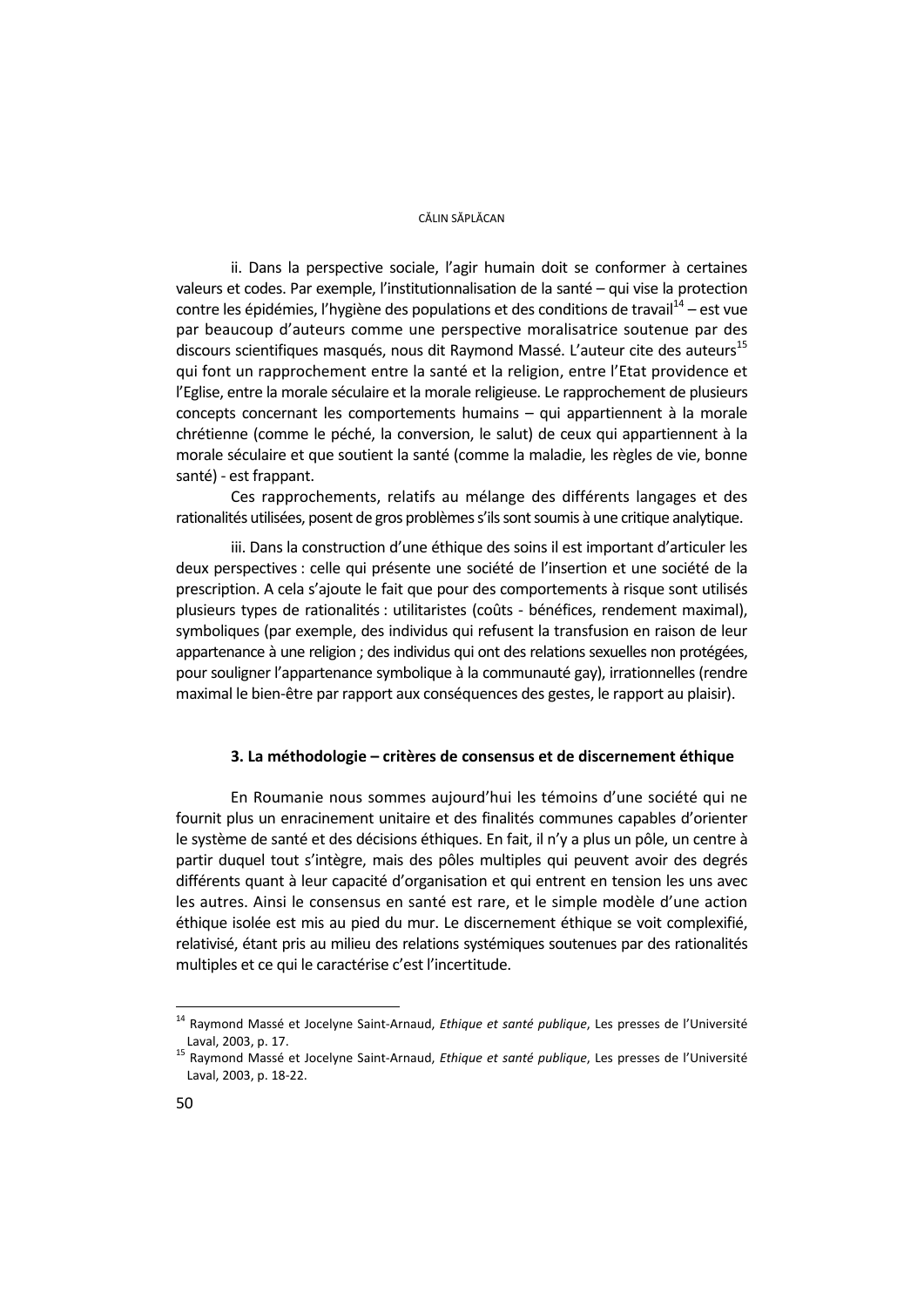#### ETHIQUE, SANTÉ ET CONFLITS DE VALEURS

Face à la complexité du champ de la santé, au pluralisme éthique et aux rationalités qui les sous-tendent, la construction d'une méthodologie est essentielle. Il ne s'agit plus de décomposer la réalité, pour réagir sur chaque discipline. Le réductionnisme méthodologique ne fonctionne pas, car il ignore les relations entre les éléments, les interdépendances. De plus « le tout » n'est pas la somme des parties. Pour développer une pensée complexe, voilà quelques critères :

*« La pensée complexe est la pensée qui relie. L'éthique complexe est l'éthique de reliance. »<sup>16</sup>*

 a. Face à la complexité du champ de la santé et à l'internationalisation de celle-ci (due aux échanges humains et économiques), qui attire des disciplines et des professionnels de domaines multiples, l'éthique développée doit être à la mesure de la complexité. Autrement dit, il est question de développer une éthique de la responsabilité partagée. Pour cela il nous semble indispensable une clarification concernant :

- les tâches et les responsabilités des disciplines et des acteurs impliqués dans la santé (professionnels de la santé, économistes, sociologues, philosophes, théologiens, etc.)

- les rationalités qui sous-tendent les discours

- les légitimations qui sous-tendent les positions

La perspective analytique semble nécessaire. Elle permet d'abord une compréhension des concepts utilisés et une délimitation des domaines de recherche.

b. Deux axes s'offrent à nous quand on parle de l'éthique en ce qui concerne la santé :

Un axe de la discussion, capable de :

- rendre compte du cadre législatif, afin d'arbitrer et de justifier l'une ou l'autre des interventions en santé, en impliquant les acteurs responsables (patients, médecins, administrateurs, économistes, politiciens, etc.) et les structures MICRO, MEZZO, MACRO correspondant à la médicine de base (médecine primaire, clinique), à l'administration (management des institutions) et aux structures politiques de gouvernement (cadre législatif et politique de santé).
- rendre compte des théories de la justice (principes, valeurs), qui relèvent les iniquités du système de santé et veillent à la juste répartition des biens et des ressources.

 $\overline{\phantom{a}}$ 16 Edgar Morin*, La Méthode*, t. 6, *L'Ethique*, Ed du Seuil, 2004, p.269.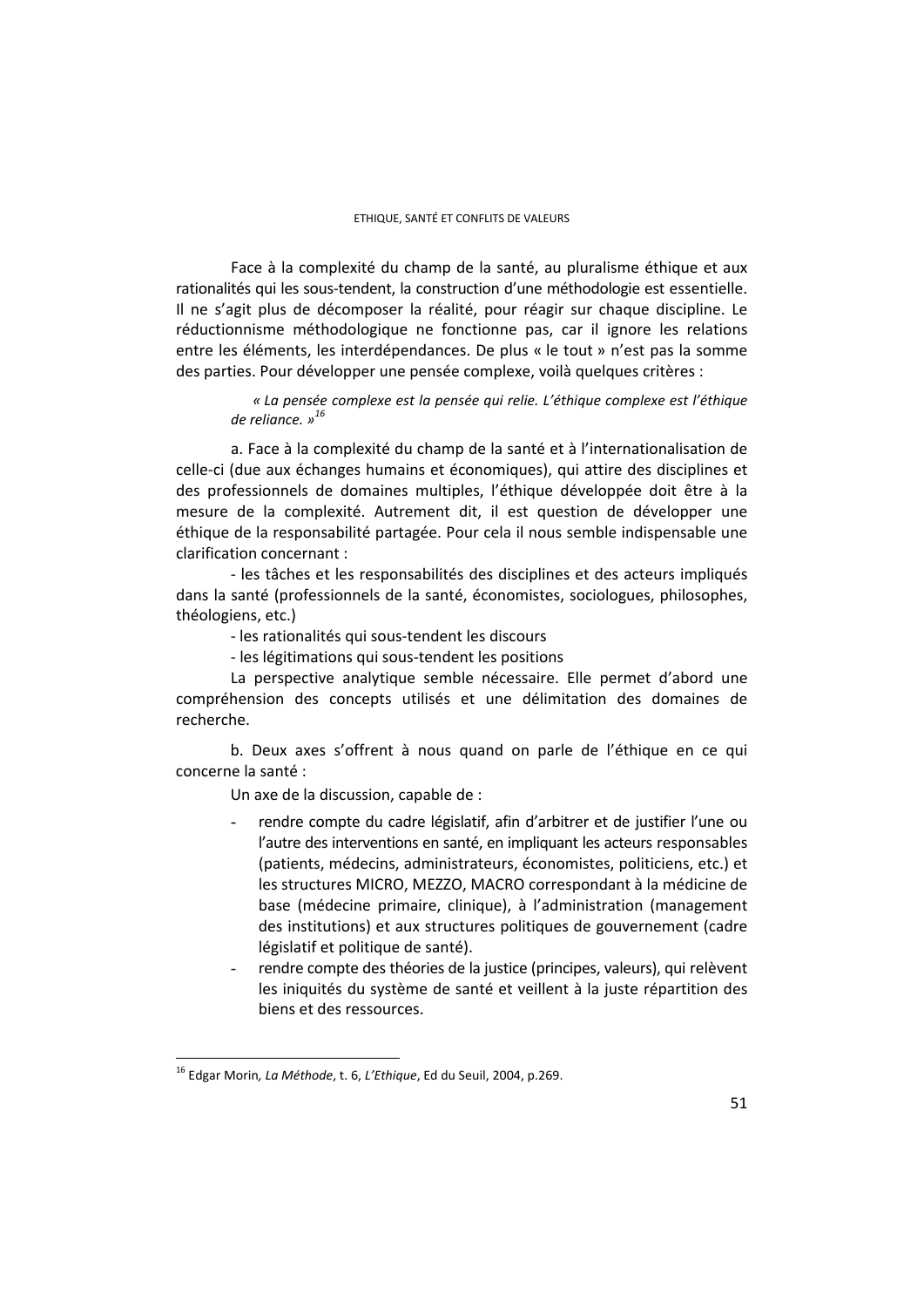#### CĂLIN SĂPI ĂCAN

Un axe de la compréhension, capable de :

- rendre compte des limites factuelles auxquels se confronte le système de santé (déterminants géographiques, économiques, etc.).
- rendre compte des valeurs que partagent la société, les groupes et les individus (le concept de santé est fortement lié à celui de valeurs culturelles).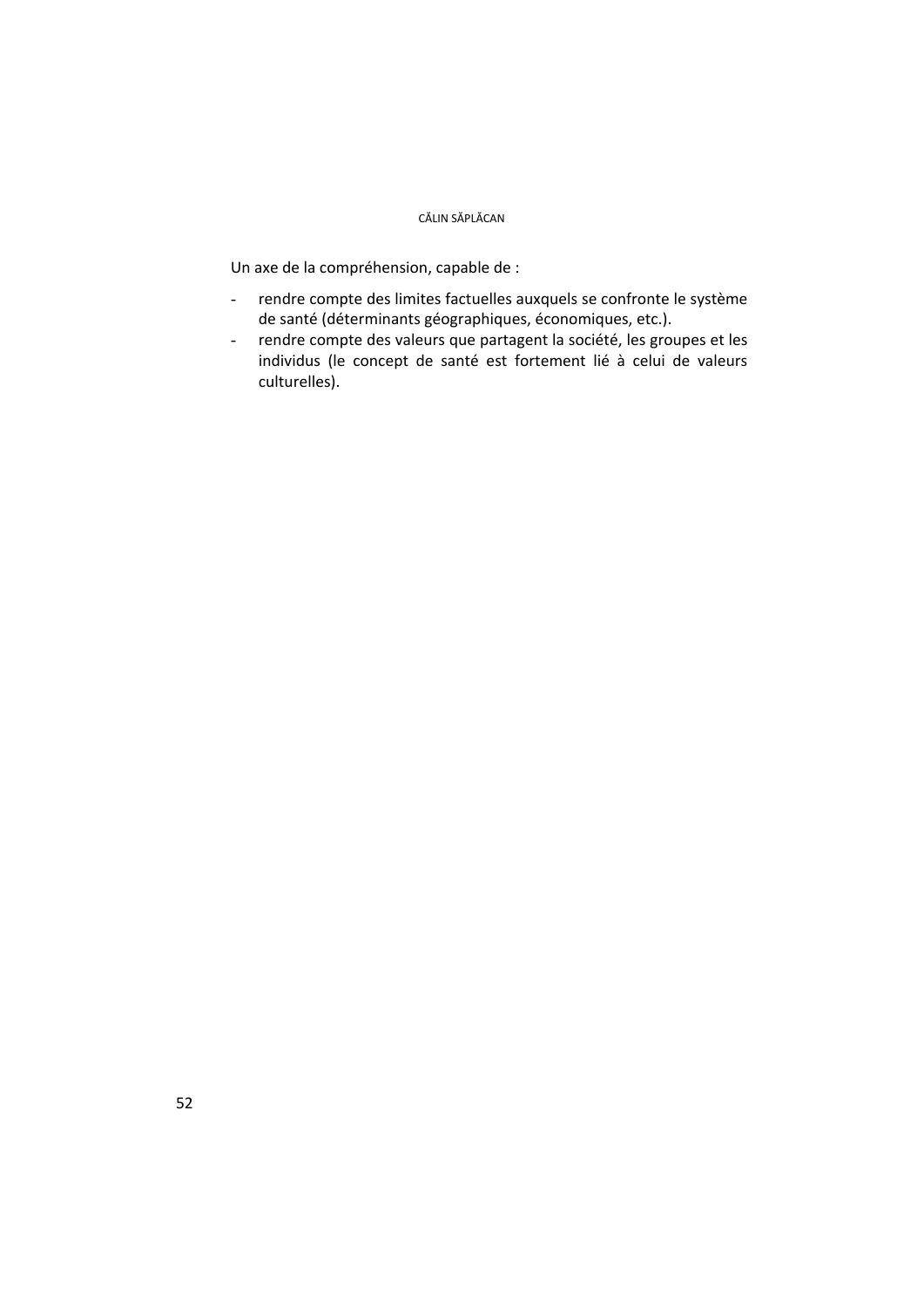# **NORMALITY. A WORKING PROGRESS**

# **CRISTIAN BODEA\***

**ABSTRACT.** Starting with Husserl and continuing with Heidegger and Merleau-Ponty, phenomenology has regarded humans as being non-normative, that is, as beings-inthe-world, where "world" is to be understood as world of life (*Lebenswelt*). This nonnormativity concerning humans implies that human beings cannot become a "subject" (in the proper sense of the word) of science, a fact that changes in a way our relation with our own humanity.

If it cannot be known what being human means, then what keeps us in relation to one another, namely our humanity, is not just a matter of knowledge but also a matter of what is beyond this so called "essential" quality of being human. It is not just a matter of political, social or cultural construct, but a question of a certain state of normality which results from a conglomeration between *ethos*, *pathos* and *logos*. Greek rhetoric already had such a view of humanity, when trying to persuade and to change people's mind. But inasmuch as science has become more and more explanatory, i.e., more directed towards the normative, this conglomeration has been broken.

The aim of this paper is to recuperate in a way the lost pieces resulted from this implosion, although not to recreate an old understanding of what being human is, but to reopen an horizon of human knowledge in what concerns the state of normality. For this to be acquired, we are going to make use of phenomenology and psychoanalysis in that particular way in which they are conceived by Marc Richir and Jacques Lacan, a conception which is primarily non scientific.

**Keywords:** Marc Richir, Jacques Lacan, normality, institution, ethics

#### **Norm and normality**

 $\overline{a}$ 

 Often, when talking about normality, the notion of "normality" is conceived as self-explanatory, by virtue of which one can take a stand for or against a matter of facts. Things are judged to be right or wrong in accordance with this implicit and intrinsic reference which in many cases is valued as a "truth", so it is not to be put into question. While such a way of thinking can be accepted in matters regarding nature, it

<sup>\*</sup> Babes-Bolyai University Cluj-Napoca, Str. M. Kogalniceanu, 1, 400804, Cluj-Napoca, Romania, E-mail: *cristibodea@yahoo.com.*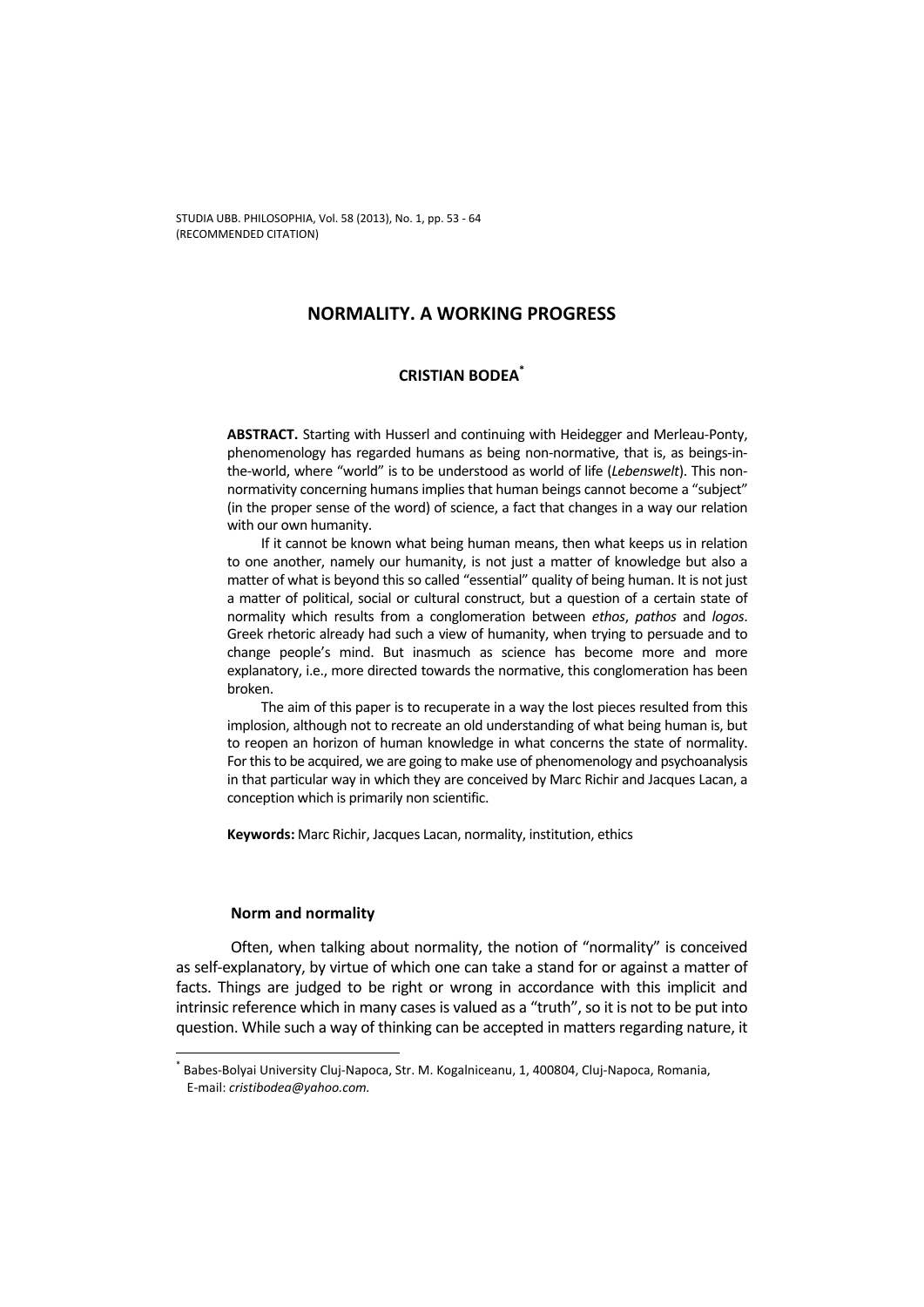#### CRISTIAN BODEA

is not so easy to accept it in what concerns human "nature". Despite the fact that statistics are struggling to show us that there are patterns governing human behavior, it cannot be shown why and how can be extracted from them what we call "normal behavior". In what concerns humans, normality is not a resultant of mathematical data, but is a cultural construct that in a way oversees and precedes human behavior. Thus, setting aside all the sociological studies which are in fact driven by the belief in a "real nature" of humans, we could say that normality becomes more or less problematic only in the fields of ethics and psychopathology.

 When in the fields of ethics, normality is regarded mainly from the point of view of the norm. As a result, one who transgresses or disregards a well established norm may be seen as in a state of ab-normality, which causes a more or less violent conflict with the others and even with the otherness. Insomuch as, when not in exceptional cases of anomy, the State is the one who possesses the monopole of violence, any transgression can perturb the state of "normality" within the society and therefore has to be confined.

 The State, after all, being an abstract entity, but despite of that, having means to directly affect one's life, can be easily seen as an institution of Otherness, whose norms are not to be disputed – as is the obvious case of a totalitarian state. The relation to Otherness is a philosophical problem only in the limits of theoretical thinking, because in what concerns lived experience, it becomes a psycho-logical problem.

 Psychoanalysis shows that there is a state of ab-normality whose "cause" is not in direct relation with norms, and not even with the others, but is relative to the *institution* of Otherness. The "logic" of the psyche cannot be grasped by theory but can be reached only in a tangential way, and this is in fact the objective of psychoanalysis. So, normality is not a question of norm anymore but of a particular "logic" regarding the *institution* of the norm, meaning its initiation or its instauration, on one hand, and its role and purpose, on the other hand. In dependence of how this "logic" is structured, someone could enjoy the relation to himself and to others. This imply that, in a sense, enjoyment *is* regulated by an institution – which is not to be understood as a particular social, cultural or political one (as ethics might think), but an institution in a broader sense, meaning the institution of language. At this point, institution becomes a conjunction between ethics and psychoanalysis.

 Due to this problematic aspect of the institution, neither ethics, nor psychoanalysis can go further in what regards normality: ethics is too much orientated towards the meaning of the institution as an ideated structure, while psychoanalysis is too much orientated towards the symbolical "nature" of the institution.

### **Institution as a world of wor(l)ds**

 It appears like normality is "regulated" too by the different meanings that the institution itself might get. Depending on how it is seen, one can make normality an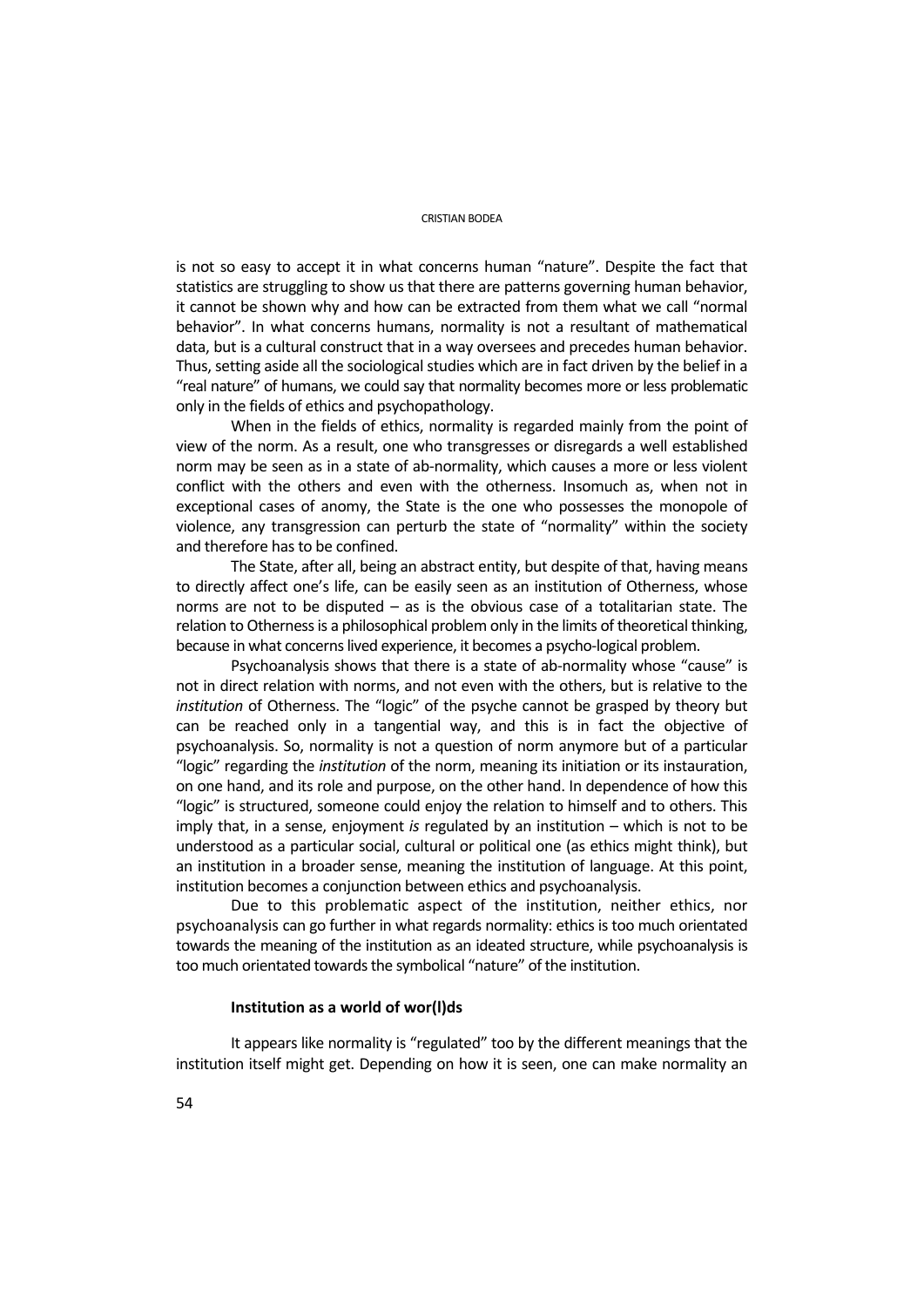ethical or a psychological problem. Nevertheless, the way of how things are "seen" or, in a broad sense, are experienced equally concerns a particular branch of philosophy, namely phenomenology.

 Recuperating an old understanding of ethics, phenomenology can emphasize this nodal point between individual experience and shared experience of the world. When talking about ethics, Aristotle, who may honestly be considered as a "protophenomenologist", is saying that it represents "those characteristic means that human beings have by which to act in the world or to behave in relation *to one*  another or to themselves<sup>"1</sup>. Only that, we now know, those means are not entirely at our disposal, some are hidden, are "invisible" and thus we are not aware of them. That's why a new kind of phenomenology and a new kind of psychoanalysis can interact, producing what is in fact a new understanding of what being human means.

 From the side of phenomenology, Marc Richir understands the "meaning" of being human as the chiasm of two major types of phenomenon, namely the phenomenon of world and the phenomenon of language. First of all, this changes the way we "see" the world, in the sense that it is always a distorted way because, as Marc Richir puts it, we are condemned to a *diplopic view*, a two way view, one upon the surface of things and the other one upon their center; in other words, one upon what things are in our factual, immediate experience of them and another one upon what things represent, i.e., what they are in a transcendental manner. As a consequence of this diplopic view, one might believe that what appears are only "superficial fragments of thing in itself"<sup>2</sup>, a simulacrum of "true" reality which can be accessible to some kind of spiritual eye who can decide if something is or is not. We should not fall into the trap of this diplopic view, and for that we should regard our experience as a phenomenon of phenomenons. Because of that, Marc Richir can say that, after all, we are not dealing with *a* world, but world*s*; worlds who are interacting with one another, and consequently there isn't from the point of view of non standard (as Marc Richir calls his approach of phenomenology) phenomenology, a transcendental intersubjectivity (as Husserl believed), but a *transcendental interfactuality*.

 If we talk about worlds, then we can see that there is not a question about one's true ethics, but there is a multitude of ethics, in other words, particular ways of acting for each individual according to his conscious and unconscious drives. What still makes possible a certain synchronization of this action of ours is language, which for Marc Richir is not limited to spoken word, but extended to any form of manifestation that may create a meaning for others. Thus, the formation of meaning is not "contained" only in our thinking, but is a free movement in the field of aesthetics. That's why a work of art, for

<sup>1</sup> Marc Richir, *Ethics of Geometry and Genealogy of Modernity*, Graduate Faculty Journal, vol.17, no. 1-2, 1994, p. 315. 2

Marc Richir*, Phénoménalisation, distorsion, logologie. Essai sur la derniere pensée de Merleau-Ponty*, Textures, no. 72/4.5, Bruxelles / Paris, 1972, pp. 63-114, p. 78.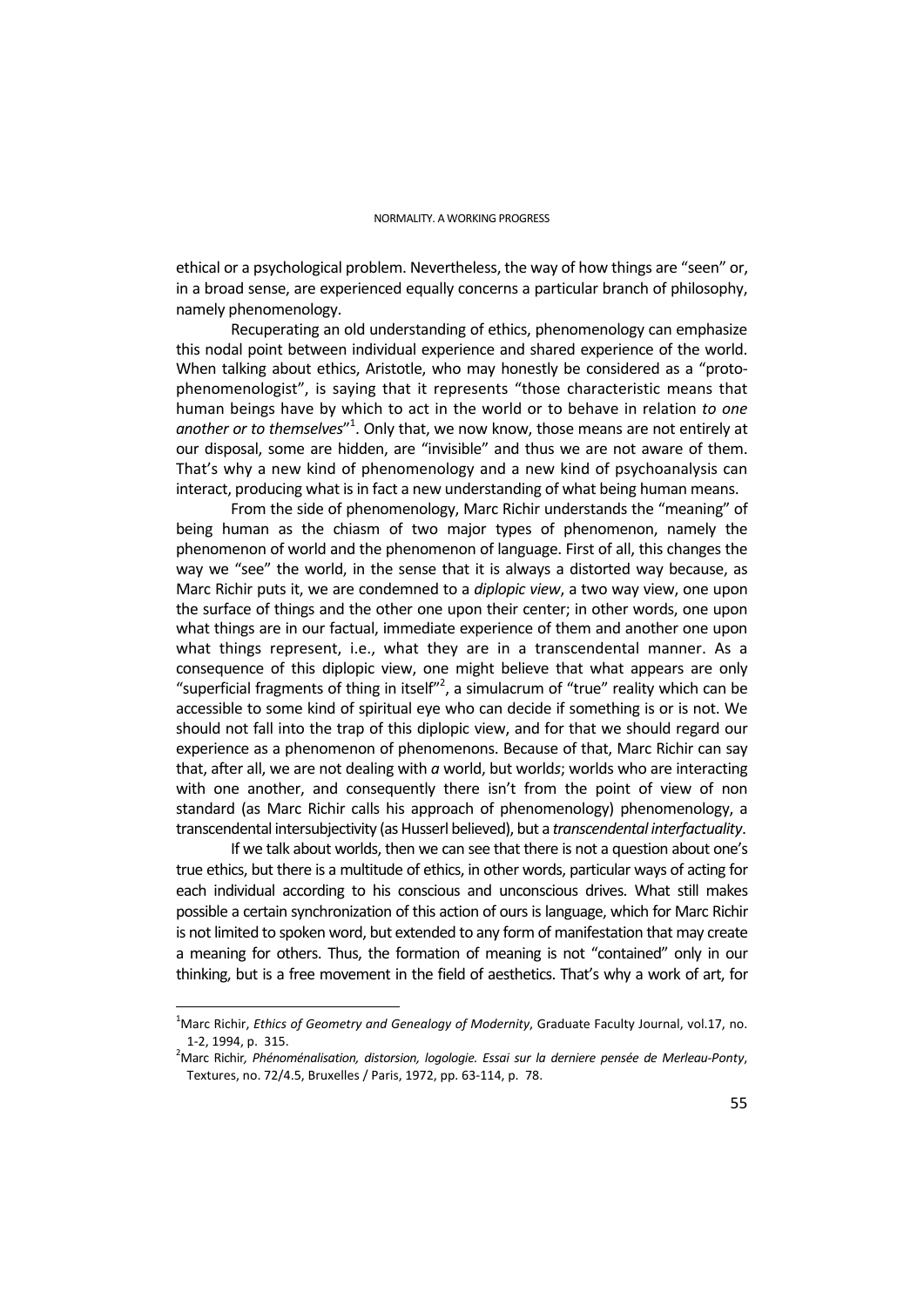#### CRISTIAN BODEA

example, has a meaning, even though it cannot be reproduced entirely in spoken words, a meaning that is a condensation of such an extended language. If is to find a meaning of normality, we must first re-think the way meaning gets a form of its one, or re-think the meaning of meaning starting from the experience of thinking.

### **Thinking about normality**

 As we spoke about works of art, maybe it is familiar to you the painting of Rembrandt called "*Philosopher in Meditation*". This picture, Marc Richir claims, is a very good representation of what thinking means from a traditional perspective. There you have the philosopher, who is sitting by the window, and from there he contemplates the world. He is a silent observer whose job is to "produce" knowledge, after being inspired by a divine illumination (you can see in the painting the light who is resting on the thinker`s head), for the world from which he is apart of. Being illuminated he must be, in return, an illuminator, he has a specific purpose, that of transmitting the light to others. He sees himself only as a reflective mirror, like he doesn't exist otherwise than for the sole purpose of thinking in the benefit of the others. "I think therefore I am" he is saying while sitting by the window and watching the other selves who are out there. "How come they are, and is it enough just by thinking, to be?" we should ask him just seconds before we defenestrate him. By throwing him out the window, we are forcing him to acknowledge that what he sees as being a world is in fact a very complex interlocking of worlds.

 First one who did this defenestration of the philosopher and of the thinker in general was Husserl. Only that in his case, the thinker doesn't land on the ground, but is suspended above the world, were he may find others subjects like him, in a transcendental intersubjectivity. What keeps him hanging is the same problem of the relation between thinking and existence, or to put it in other words, is the conviction that by thinking we experience our existence, and thinking is a proof of one's existence. But, there are no possible proves of existence, and by thinking we can only create meanings about our existence. That's why to be assured that such meanings that we produce regarding our existence are not pure phantasies we must constantly check them out with others and their produced meanings (in a transcendental interfactuality). But, this so to speak production of meaning is not entirely at our disposal, because we do not master the tools by which they are produced. As previously said it is not only a question of spoken (or written) language and not even just about a language in general but there are this unruly sense formations called, first by Merleau-Ponty before being adopted by Marc Richir, *wesen sauvages (wild essences)* who are beyond language, but nevertheless affect us, and thus have a certain role, and in the same time are a part of a meaning which is created. Because of these *wesen sauvages*, the entirely affair should be an *adventure*, as Marc Richir puts it, and ultimately thinking should be an adventure in itself. Since *wesen sauvages*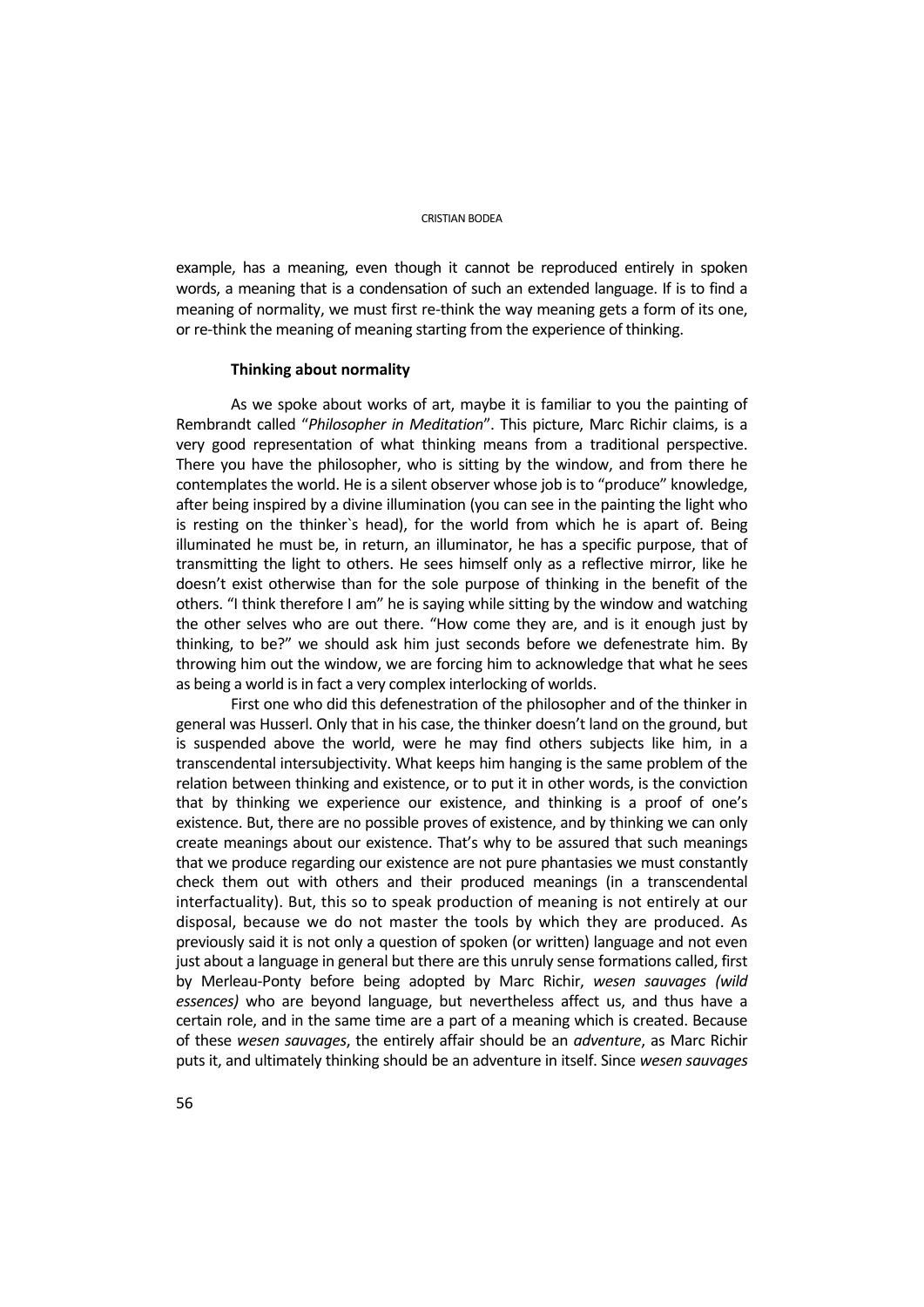are completely indeterminable, one can never predict entirely how or what the meaning will be for him and for others, and that's why creating meanings is an adventure. After all, what counts is not creating meanings but the meaning which is working its way out, making itself visible because of the phenomenons of language.

 In the same way, the meaning of normality is the meaning of any other concept emerging from the collisions of a multitude of worlds, being not de-coded, but *re-coded* by phenomenons of language, all this taking place, as Laszlo Tengely puts it, by the back door of consciousness. So, if is to find a meaning of normality we should acknowledge that there is such a door which is not simply to be open as we please, and that's why we are free only to jump out the window.

# **Speaking about normality**

 But isn't a little bit crazy to do such a thing? Well, maybe it is. As a matter of fact, from the point of view of psychoanalysis, it really is. But paradoxically, this sort of "craziness" is a normal thing, meaning this is our normal state of mind. Why is it so? It is simply just because of language. The difficulty one might have when trying to speak his mind, is what makes him, in a more or less degree of consciousness, unhappy, unsatisfied and thus *neurotic*. The fact that by speaking we can never say exactly (because as said, what takes place is in fact a re-coding) what we actually want to say, is in normal cases, a continuous source of dissatisfaction which is to be ultimately sublimate, meaning to be displaced in actions, like works of art or, work in general.

 It is a curious thing to say that we work because we are, in an unconscious way, unhappy or unsatisfied, as it is to say that work, as action, is what in some degree make us enjoy ourselves and our life, and not the absence of it or, as we call it, free time.

 If we think now about the classical Marxist interpretation of the Hegelian dialectic regarding master and slave, we will say that enjoyment is not a question of free time, of time for reflection, for thinking, as much as a matter of action. Although the slave works for the master, it is paradoxically a non action that stops him in his enjoyment, namely him being non- engaged in life and death struggle. Fearing of this one radical action, he refuses to be a master himself, a master who, in his view, must know something about death, since he is not afraid of it. The truth is that the master is only supposed to know, but in fact he knows as little as the slave knows.

 We can see that there is a problem regarding thinking and acting. The slave doesn't act towards death because he is afraid of what he doesn't know, while the one who is acting is seen as one who knows. It's like only those who know, should act, this presupposing an a priori knowledge which may be, or may end up, in the possession of some.

 This difficulty in what concern thinking and acting is, from psychoanalytical perspective an *obsessional neurosis* symptom. It is a "sign" of a "special" kind of neurosis, the one who doesn't "accept" the gap between language and world, or who sees the phenomenons of language as the same thing as those of the worlds. For him thinking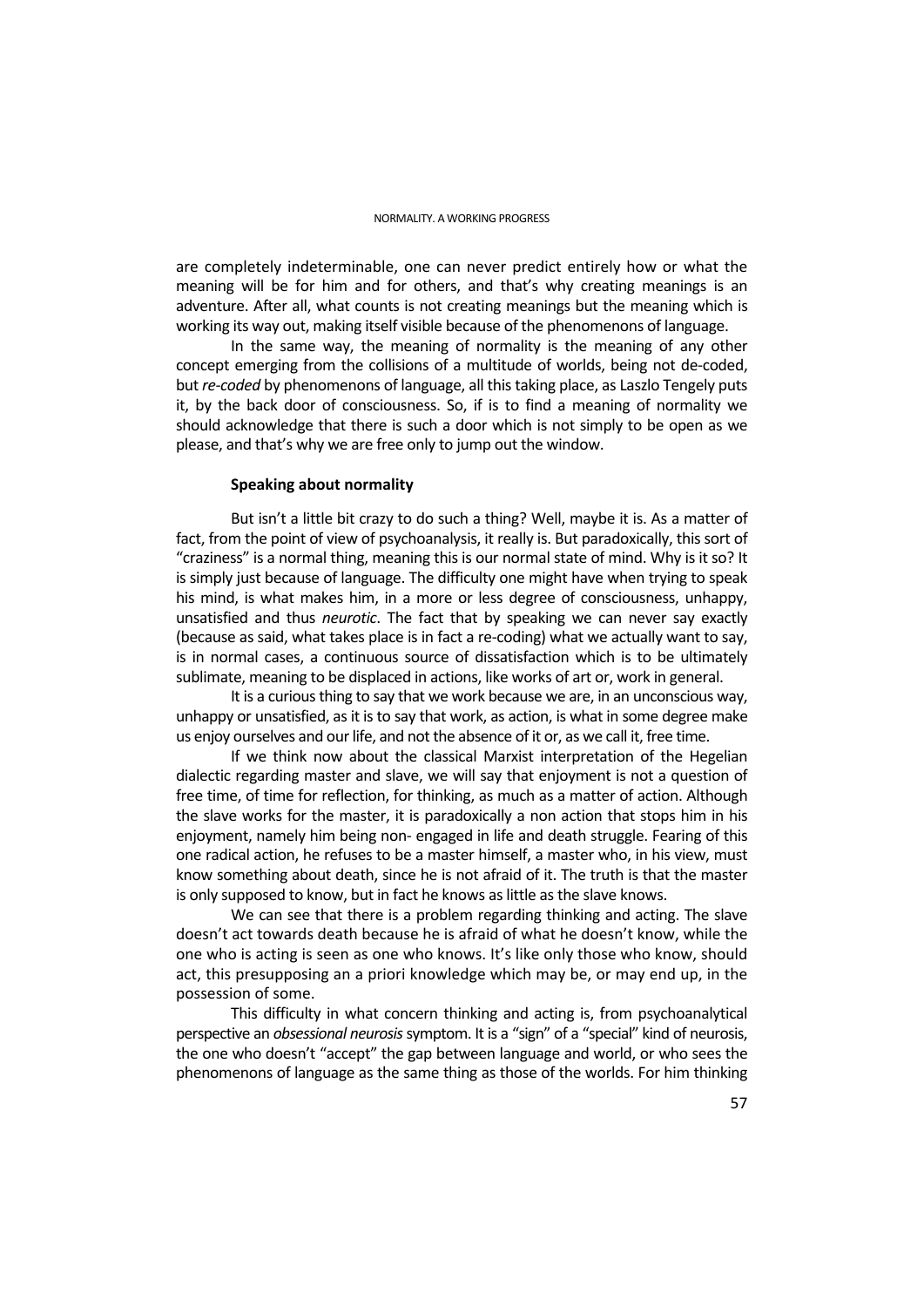#### CRISTIAN BODEA

and acting are the same thing, thus he my say: "If I don't think, I am not" - a formula which is proposed by Jacques Lacan, starting from the Cartesian ego. We see that it is the same case of *sitting by the window* of the philosopher who is assured of its own existence by his own thoughts. We may ask now not the question of sufficiency regarding thinking and existence but also that of necessity. And exactly that is what the analyst should prove to the obsessional, namely that by not thinking one doesn't cease to exist.

 He does so by assuming the role of the "dead" man, in the sense that he doesn't express any of his thoughts during the analysis but nevertheless he is acting by his very presence, thing that is proven by the fact that the one who is analyzed feels compelled to speak, and even more, to *speak his mind*. But it is not enough for one to "see" that thinking is not a necessity for one to exist, to see for himself that, despite the fact that the analyst does not know anything, he is still a presence. One must also assume what is called castration. This means, in psychoanalytical terms, to assume the fact that the phallus is a symbolical one and therefore no one can *have* it or *be* it. In other words no one can possess knowledge or to "incarnate" it, but just to make use of it (or better said to accompany it) in what we called earlier the making of meaning.

 From Marc Richir's point of view, we should properly understand this as a meaning which is being made, and for that we should be passive (although in an active way). This may look like a nonsense, but in fact what it tries to say is that we have to act, to try to create a meaning, but in the same time to remain open to the possibilities that something unpredictable may always occur – this being said in a simple way. That's why thinking should be an adventure, namely because not only that the unpredictable could occur, but the *telos* itself cannot be predicted. This unpredictable element is what is called, bluntly said, the unconscious (which is a world phenomenon, in fact). Being unpredictable means that something or some "things" are escaping our thinking but, in spite of that, we are acting because of them – of those some-"things" that are making holes in our thinking.

 Speaking as an act and a proof of existence is only partly true because we should not forget that when we speak we are silent too. The silence between words is a silence that is making or enabling us to be understood, in other words, enables our speech to have a meaning. Due to silence, we can have notions like "ethics", "normality" or "institution". Silence or blank space (in written language) and words are part of the same phenomenon, namely the phenomenon of language. This means that when speaking we could be neurotics about it, but we should not be too obsessive and reject silence.

### **Institution as a word of worlds**

 As said at the beginning of this paper, normality is "regulated" in concordance with various ways of seeing institution. From the point of view of phenomenology, at least phenomenology as Marc Richir sees it, an institution is the institution of language in speech.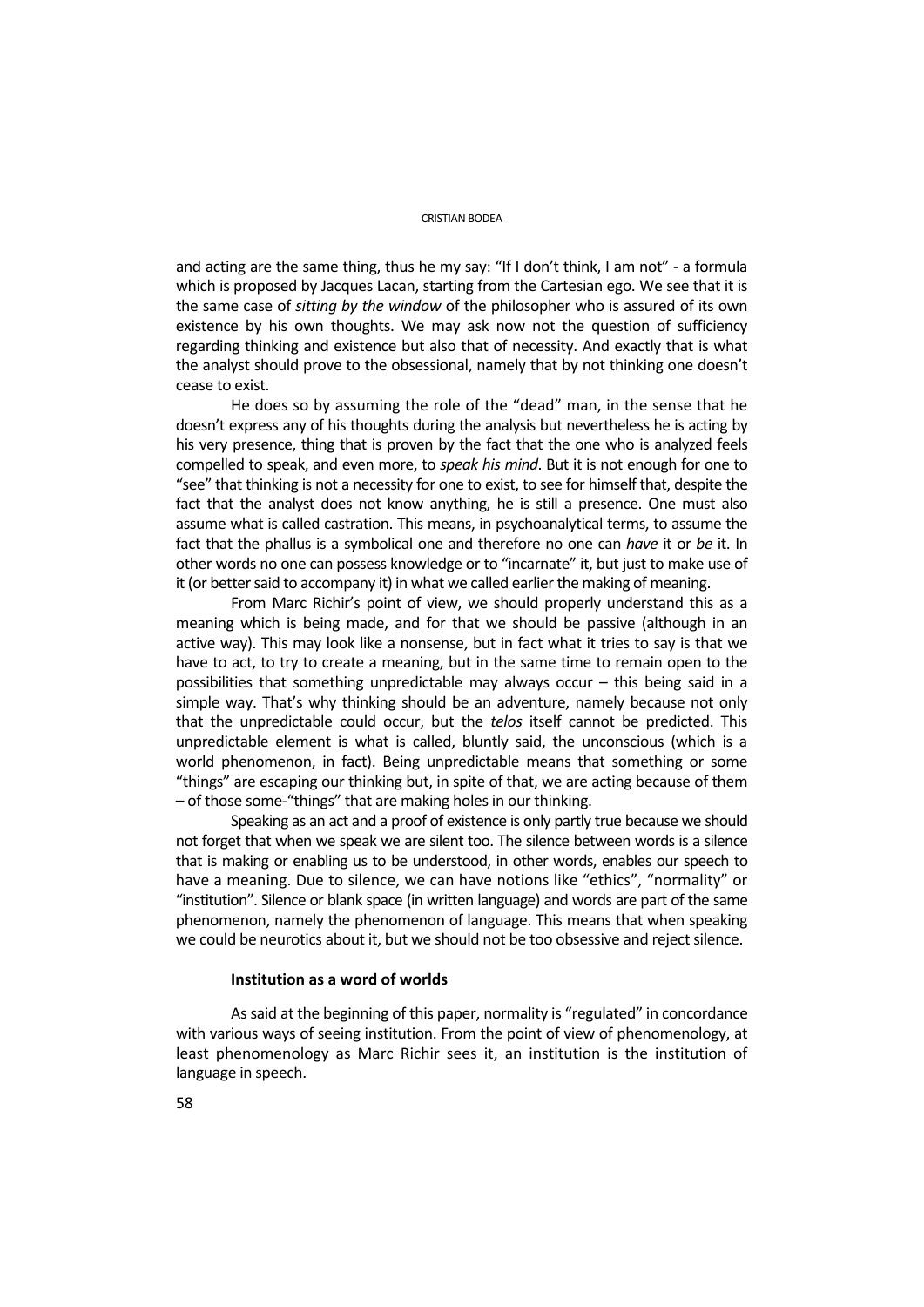Speech doesn't necessarily reduce itself at spoken words. Spoken or written words are only one of many ways that can make visible, what Marc Richir calls, a feeling of meaning. So, before a meaning being as such, it is a feeling or, a sentiment that is to be communicated, or in other words it is an intention to speak. This intention is already situated in language, even if it cannot be articulated in a certain chain of signifiers. But things are more complicated, because the meaning as an intention is not the same as the meaning who is said or, to be more explicit, we intent to say something about some-"thing", but what is said is something else about some other-thing. So, the meaning is "incorporated" in a language as phenomenon, or a phenomenon of language, in which it is not to receive a form, but to blink (*clignotement* is the word used by Marc Richir). When blinking is stabilized we have to do with an institution of *a* meaning. This being the case, institution is thus only an instance of a meaning not a meaning as a whole.

 With the help of Marc Richir we can go even "deeper" in this problematic of institution, where is to be find the "meaning" before it becomes some-"thing" to say, when it is just about (to) a-rise. At this point it is, in a classical way, called an "idea" as "ideal identity, already reflected, timeless, a determinate illumination, who is sitting there to be translated or, expressed in speech"<sup>3</sup>. If this would be the case, then it would be possible a "pure" language which can present exactly that idea, to designate it by a "pure" x, for example, thus a perfect synchronization between the idea and its symbol. But, as it is more obviously in spoken word for example, there is no such "pure" symbolic, because spoken word contain in itself variations of rhythm, intensity, measure, all those variations linking him to the phenomenons of world, thus with an phenomenological unconscious.

 This requires a certain modesty of language, as Marc Richir puts it, that would respect the rhythm of meaning's temporalization, or else it would fail in a "premature implosion" of the "meaning". In a sense any institution is such an implosion, so any instituted meaning is an abortion of a "meaning" who is about to mature. But even in best cases, when language doesn't try too much to bring out a meaning (thus doesn't induce such an implosion), mainly in artistic works, the meaning cannot be maturated. This would be the case only in illusion or, in transcendental illusion, as said by Marc Richir. If is to escape such an illusion, a certain innocence of the unconscious must be taken into consideration, an innocence that always leave room for immature.

 Even though the meaning who is about to be instituted, the "idea" as we call it earlier, has a temporalization, it cannot be enrolled in time. It remains a presence without having a present, so it is without *arche* and without *telos* also, thus is *anarchic* and *ateleological*. It may refer to an origin, or a past, but only as a requirement, and to a future only as a promise.

<sup>3</sup> Marc Richir, *Des phénomenes de langage*, Perspectivar o Sujeito et a Racionalidade, M.J. Cantista (coord.), Campo das letras, Porto, 2006, pp. 95-107, p. 96.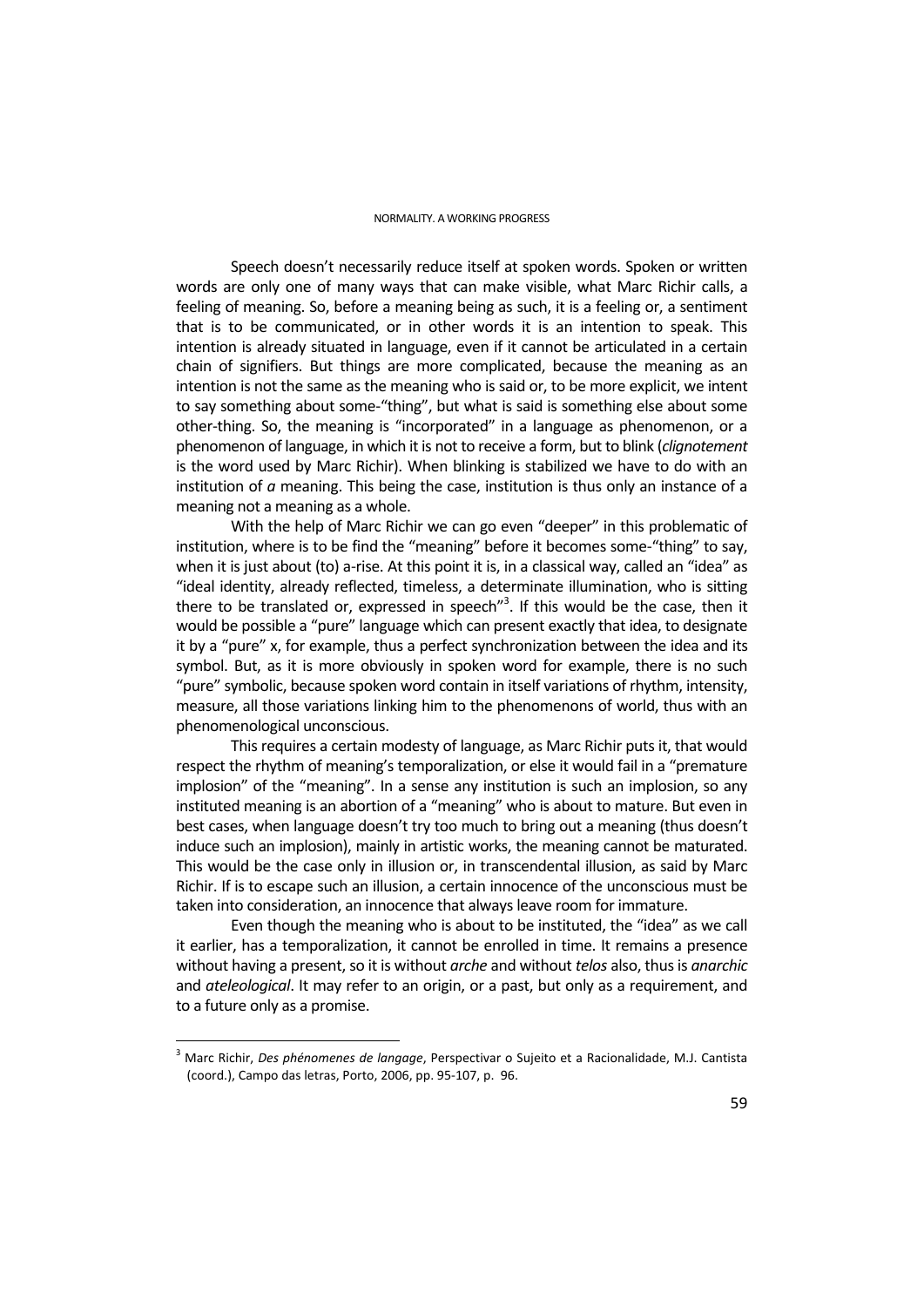#### CRISTIAN BODEA

 The "idea" has no present because it is not a thing that can be grasped, it is not an intentional object, but nevertheless it is something that makes possible the deployment of meaning because of its requirements and its promises - or expectations, in other words.

## **I the symbolic**

 So, "having" an "idea" is above all having such requirements and promises, or having, as Marc Richir puts it, an "intimate motivation", which may be linked, in our opinion, with the psychoanalytical term of desire.

 Earlier we have found that institution is a conjunction point between ethics and psychoanalysis, now we find another conjunction point between phenomenology and psychoanalysis, this time, in desire.

 When identifying this conjunction point, we have in mind a particularly kind of psychoanalysis, the Lacanian one. Jacques Lacan was the one who pointed out that desire is without object, or to be more precisely, it is without knowable object, an interpretation that gave a new enforcement to Freudian psychoanalysis, in the same way as Marc Richir gave a new enforcement to phenomenology when pointing out that meaning, who came from an "idea", doesn't have an determinable origin or source.

 We don't know actually, despite of believing the opposite, what we desire, and this is proved by the fact that once we have what we thought we want, we are quickly dissatisfied by it and consequently desire something else. On the other hand "knowing" what a meaning is in his fullness, as *having* a fix "idea", or at least *believing* this "idea" as being stable, rooted in an origin that can be grasped by our mind, is the same thing as condemning the meaning to an premature death, and along with it the thinking too.

 This kind of difficulties takes us back to the problematic of thinking, of an "I" who thinks about himself and about the world. As we saw before it is not about a thinking "eye" that sits by the window and watch the word but is about an "I" who is situated in an transcendental interfactuality. Thus it is an incarnated "I", meaning it is an "I" who "is an internal *Leib* that exteriorize itself in what is still a *Leib*, even though it is external, and not an *Korper,* an body separated from mind"<sup>4</sup>. So, there cannot be an "I" and a "self" only if we think of "I" as being a symbolical one, and the self as the mystery of this "I" who is instituted. The well known saying "know yourself" is, in this context, an absurdity who is based on the assumption that there is such a thing as an *arche* of one's self.

 If the institution of I (or ego) doesn't remain a mystery, from a phenomenological perspective what is happening is a disincarnating act. By thinking that the self can be subjected to knowledge, one presupposes that the self is a datum as in analogy with the sense data. This make the sense (as meaning), and even the sentiment (as affect)

<sup>4</sup> Marc Richir, *Passion du penser et pluralité phénoménologique des mondes*, Epokhe no.2: Affectivité et pensée, Jérôme Millon, Grenoble, oct. 1991, pp. 113-173, p. 128.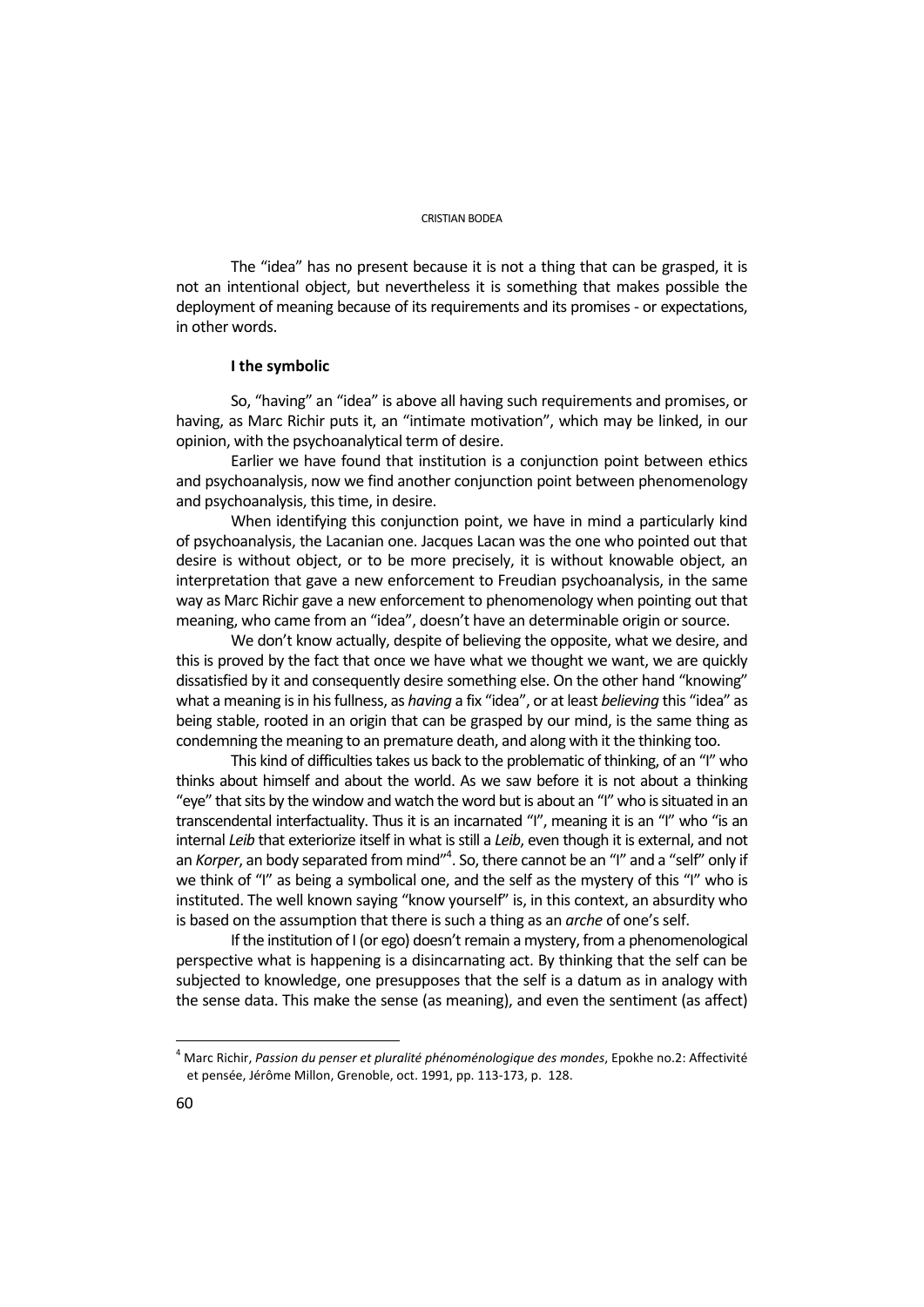also a datum. But, the ego doesn't have just *a* body that can collect sensitive data, but *is* a body, a living body, or a body of flesh sharing the flesh of the world. The effect of this disincarnating act of thinking is that the intimate motivation or desire in other field is also left apart. This means an acceptance, in what regards humans, of normative being, a being that can thus be absolutely regulated by the means of science. What is done in this case by science is to get dress a *Korper*, as a thinking machine, with some ideal clothes made from ideas knotted in an illusionary network of data. As a result, there is nothing about being human but a good management of data, ethics and normality requiring both such a *good* management.

 If we take the body as a living body, a bleeding flesh, normality is not about management of data anymore, but is about a certain distance between the thinking subject and datum. At extremes, a lack of distance can make the subject a psychotic subject, trapped in his illusion, reducing exteriority to his interiority, and on the other hand, a distance to great, that practically dissolve the interiority, can lead to schizophrenia. A normal distance, which has place on the ground of phenomenology, is supported only because of a *phenomenological anonymity*, as Marc Richir puts it, in what regards the encounter of otherness. This imply that the other is always in a certain degree anonym to another, there is a certain degree of indetermination in every determination, if we may say so. That's why we can accept a certain management of normality and a certain normative side of being only if it remains open to a horizon of ab-normal.

 As said before, the encounter with the other takes place in a transcendental interfactuality between bodies of flesh, bodies who are the phenomenological organs of sensations. Because of this phenomenological organ, a sense data is never a pure internal or external one, an observation already made by Husserl. What Marc Richir wants to add by the formula "transcendental interfactuality" is that the encounter "is not so much the encounter between an immanence of an primordial ego and a transcendence, as much as encounter, in chiasm, of two original chiasms of external and internal *Leiblichkeiten*"<sup>5</sup>. In other words there are not two egos who recognize each other in a transcendental intersubjectivity, but egos who can never *fully* recognize each other, since "original spatiality related to one's self can never exactly match the original spatiality of other's self $"^6$  – and this is due to the mystery of the self. The encounter of the other is always an event that must be let open to this mystery, an openness that can allow a *pathic* dimension of event, and through which we can tune in with the world. Being open to the mystery of the self is to accept the surgical cut made by the body of flesh in our consciousness (*con-science*, is the French formula used by Marc Richir) which shows that the ontological-existential possibilities are linked to the "fundamental anonymity of potency to be"<sup>7</sup>.

<sup>5</sup> *Ibidem*, p. 132. 6 *Ibidem*, p. 132. 7 *Ibidem*, p. 132.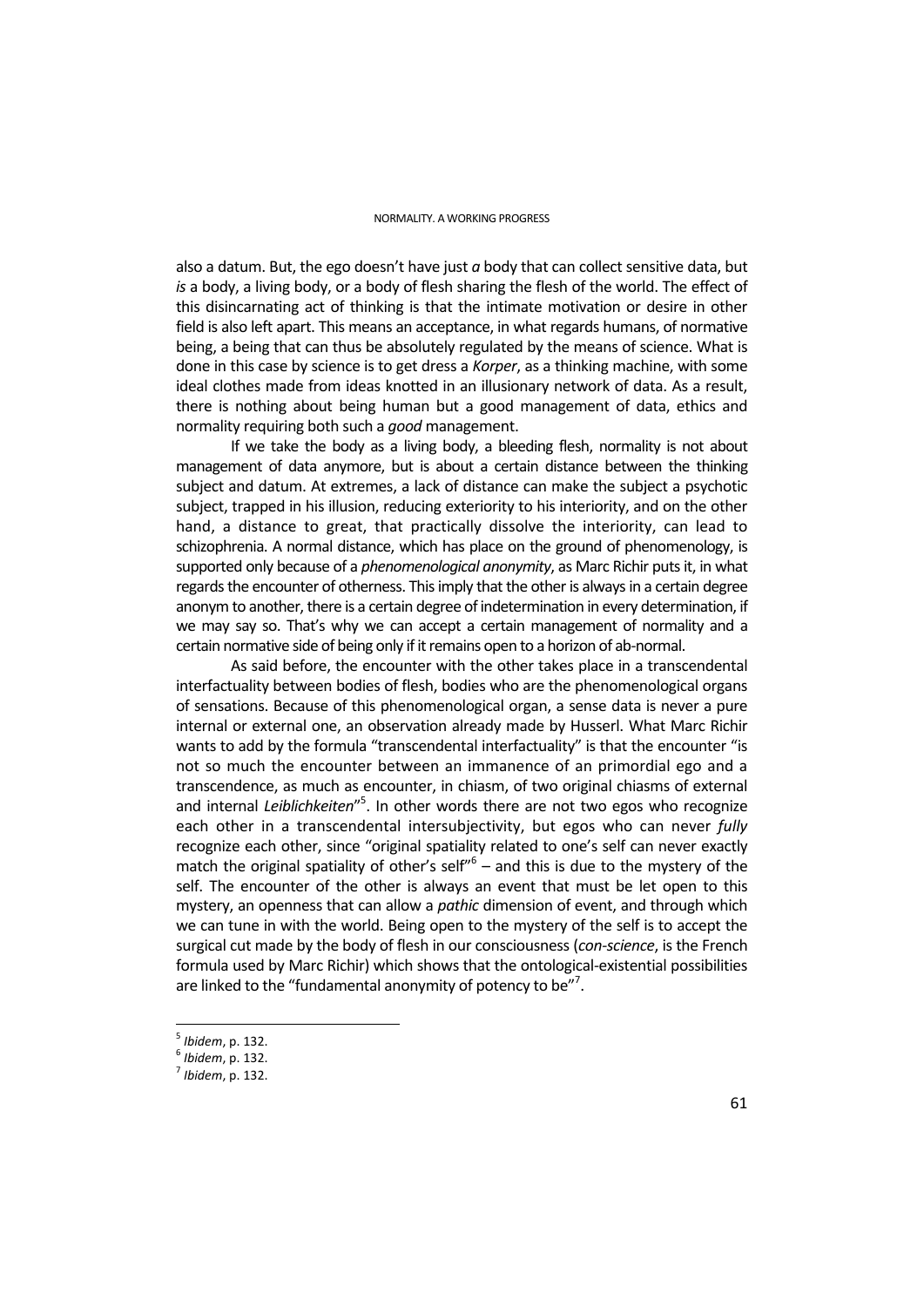### **Potency and desire**

 From the point of view of Lacanian psychoanalysis, the ego - which is formed because of a verbal nucleus, is a spoken "I" - is, in relation with otherness, frustration. This frustration results from a desire directed not towards another subject, thus it has nothing to do with love, but towards an object.

 So the "I" from the symbolical institution of language is one whose desire is alienated in an object, who is to be known by one's conscious mind or to be recognized by another. The "I" *thinks* that there *is* an object of desire, which is called by Lacan *object a*, who can be reached, but in fact this "object" is forever lost for our mind and the lack of object is what keeps desire moving and stops the subject from fading away. In other words, desire cannot be objectified and *object a* is just an objection for such attempt, this giving him a kind of subversive role.

 We can say that there is a mystery too in this problematic of desire, because in its dialectical move is "hidden" an object that in fact is not there, but nevertheless it is necessary for desire's own preservation.

 It is because our thinking that desire is in act, but in the same time thinking can "kill" desire if is too obsessed of catching the *object a*. That's why the movement must be a dialectical one, a movement of suppression and conservation, or in other term, of sublimation. In the same way relation with otherness, must be based on such sublimation. Without sublimation, the dialectical search, which is a frustrating one, can be even ignored (in pathological neuroses) or sometimes can be brutally stopped (in psychoses). Of course, relation with the other cannot be sublimated without residue, without something always being remnant - that's another reason why being human is being neurotic, however in a moderate way.

 The dialectic of desire takes place in the field of imaginary, the field of thinking, but desire itself, desire without object, or desire with an unknowable object, is placed in the real. It is not here the place to insist about the three fields that are groundwork for lacanian psychoanalysis namely the Real, the Imaginary and the Symbolic but is important to emphasize the fact that these fields imply a huge difference between real and reality. It is important because the Real is something that always escapes our thinking even though it is there, forming together with the other two dimensions our reality. If we exclude the Real, the move of thinking is a "symbolical tautology", as Marc Richir calls it.

 Excluding the Real is the same as excluding the "fundamental anonymity of potency to be", it would be an im-potent and sterile thinking. This explains why ethics and all the "human" sciences are ignoring human desire, on one hand, and the fertile land of artistic work, on the other hand. The exclusion of the Real is made by reducing it and identifying it with the ideal, thus reducing it to the grounds of imaginary so, if is to talk about normality as an ideal we should be aware of this fact. This means to acknowledge that all the ideated, and symbolical thinking is just to keep the dialectical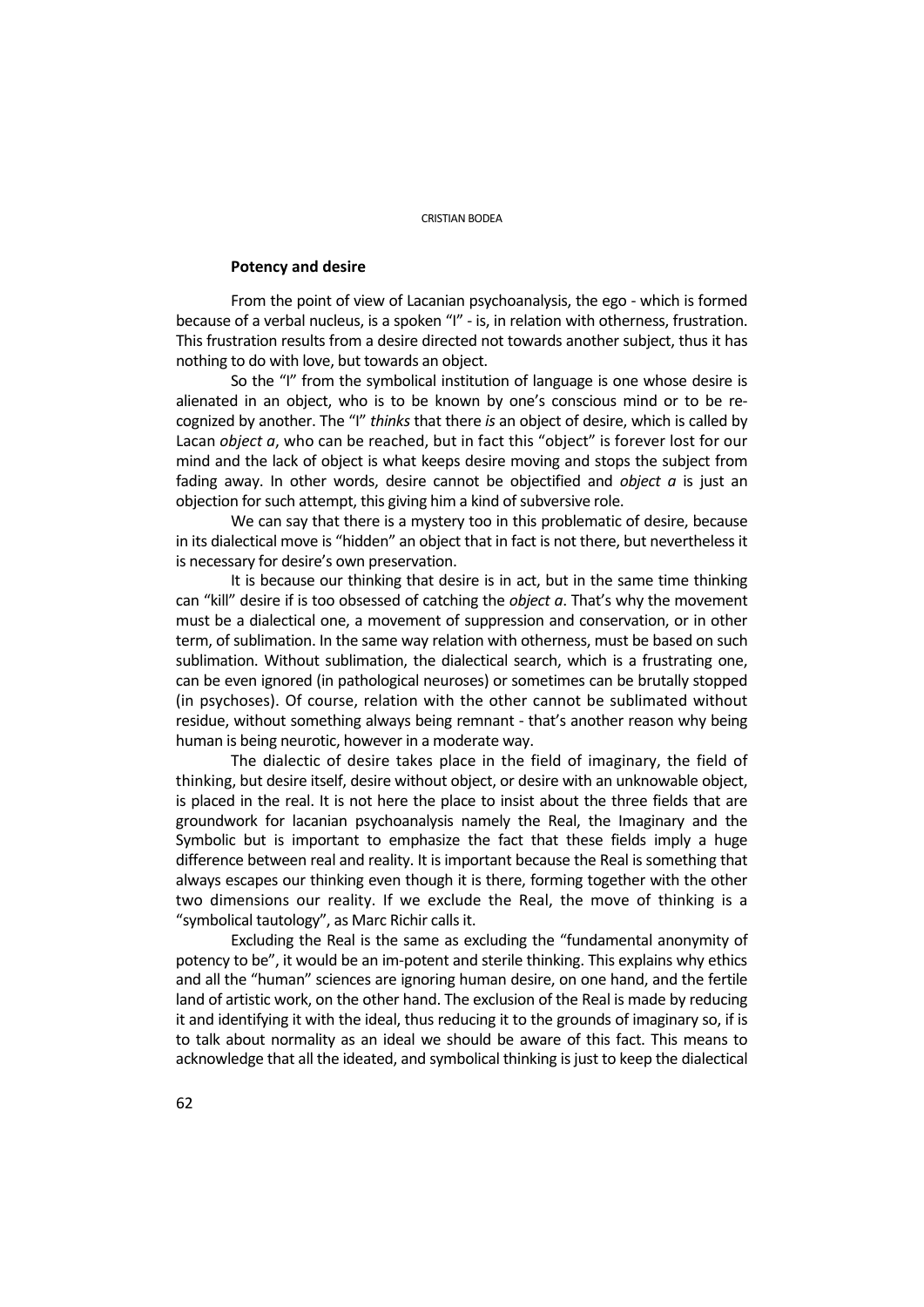move of desire, in which the Real can always occur so, is to consider every thinking as an event that contain in itself the eventuality of surprise - it is understood that any kind of institution is the subject of an element of surprise which may came from the adventure of thinking.

 "I" as an institution, as a symbolical institution of language, must then keep this potential of being subverted by the dialectic of desire. This means to be free, but not in a negative way as is the case in madness, when ego is free in the sense of an act of renunciation, giving up his desire to be recognized by the other.

# **Conclusion**

 To form a speech about normality is to give a meaning to a word that already have meanings in a multitude of perspectives. It is also to give meaning to a word that has a certain sensitive touch for each participant to the speech, being in a way an intimate part, or an intimate question regarding each human being. It is a question about how to relate to the world, how to relate with a norm, and ultimately how to relate with the Law.

 Kant was the first one to point out that in relation with Law, there is a problem of consciousness, a relation being not a "real" one if there isn't a disinterest in respecting its imperatives. If one respects the law only to avoid punishment, and is in everyone's interest not to be punished, then the Law is only a coercive one, without a recognized legitimacy, so it is not a relation *per se* with it.

 However, not everyone seek to avoid punishment, as it may be so obvious for Kant, but there are subjects, as psychoanalysis shows, who are in fact seeking for punishment, as is the most obvious case in masochism. So, what is then their relation with the Law, or the norm, and how about their normality? Are their actions good, or bad if they respect the Law not because to avoid punishment, but because to avoid being deprived of freedom to obtain pleasure from being punished? This interrogations imply already a difference between being punished by an juridical institution and being punished by another as an institution of otherness, and this imply also that juridical institution is not necessarily an institution of Otherness. Then, how is the relation of such a subject with Otherness, and how is seen the relation between Otherness and Law? Isn't there just a question of recognition and of desire of Other?

 These are only a few questions from an example chosen to demonstrate that, while there is a question of consciousness regarding the Law, there is also a matter of more subtlety, pointed out by psychoanalysis because of its concept of unconscious. Thanks to this subtlety, there cannot be *a* normal relation with the other (as ethics seek), but instead there is abnormality if there isn't any relation, meaning if there is a renunciation to be recognized (in any way).

 All this, seen from a phenomenological point of view, may take place in what are called phenomenons of language. More exactly, is about institution of language in speech, an fact that brings out the question of normality in relation with thinking and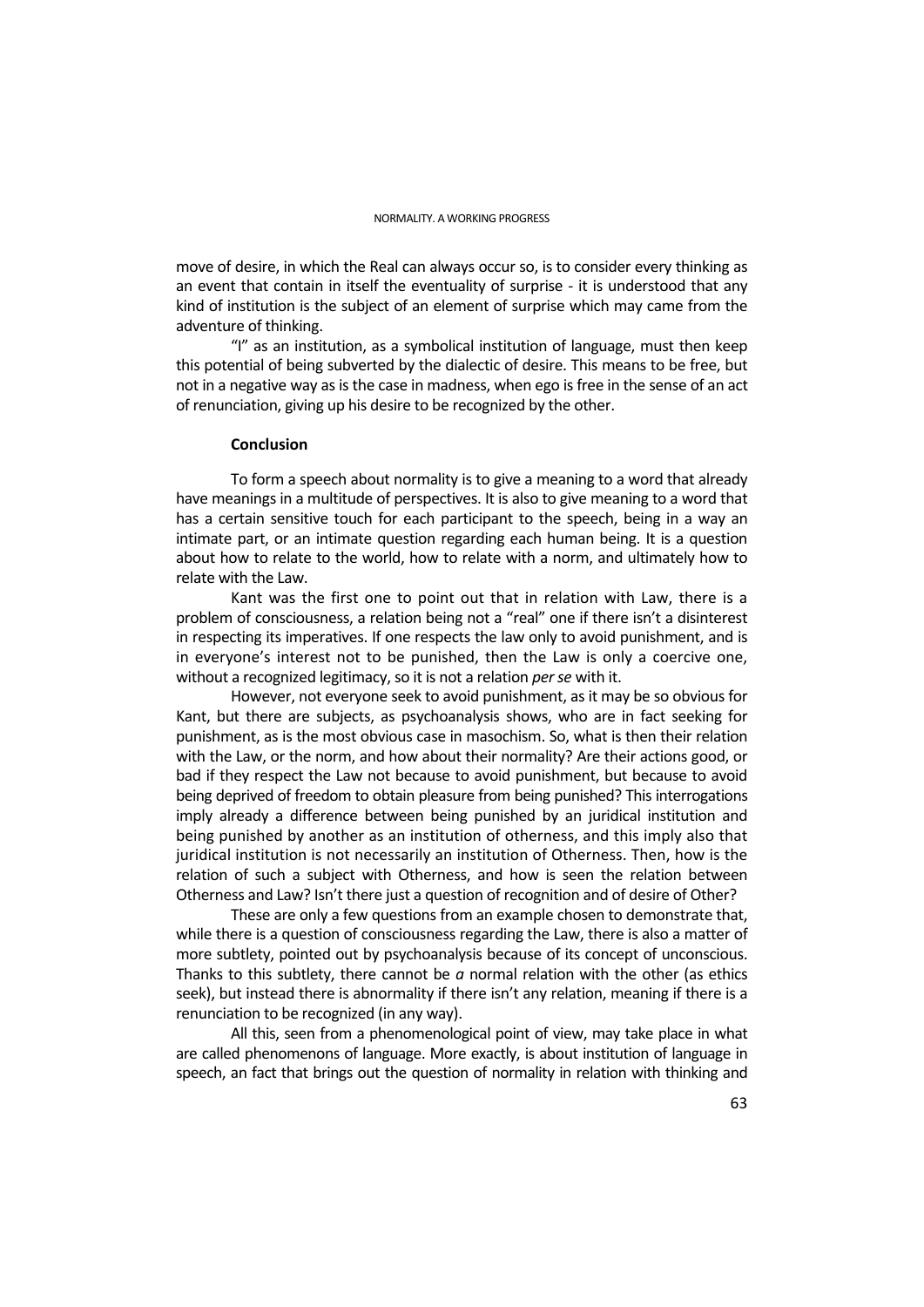#### CRISTIAN BODEA

being (an relation described as being neurotic by psychoanalysis), or in another words, of what is thought about a "thing" which is as such, or a phenomenon of phenomenons, as Marc Richir formulates. A datum is such a phenomenon as phenomenon, and because of that it is required a normal distance from it, in the light of the fact that there is an anonymity in being.

 What we have tried to do in this paper was not to give a meaning to normality, but to isolate some sedimented meanings which are to be avoided in order to keep normality as a living meaning. From the beginning we have eliminated the meaning of normality as normatively because of its rigid constrain to the realm of "real". Even though we have found that Marc Richir talks very briefly about a normal distance, this doesn't mean that it is about something measurable, or if it would be so, it would be as "measurable" as an artistic experience is - this normal distance being the attribute of an interior tact or subtlety, as Marc Richir said, or of what Kant has indicated by the concept of "faculty of reflective judgment" (with its four possible judgments: the agreeable, the beautiful, the sublime and the good). Because of this internal, intimate tact, thinking is guided in its adventure of creating meanings and is not as free as one might think in creating associations.

 Phenomenology, as Marc Richir conceives it, is more related to art than to science. That's why we are more willing to accept its insinuated meanings of what normality is, in as much as we ourselves relate to the meaning in the same manner and thus we remain open to new possibilities of what normality means. Because of this kind attitude, that is, an esthetic attitude, normality is in progress, as done because of a work that is not to be exhausted but to be sublimated.

### **BIBLIOGRAPHY**

### **A. Books**

- RICHIR Marc, *Phénoménologie et institution symbolique. (Phénomenes, temps et ętres II)*, ed. J.Millon, Grenoble, mars 1988;
- LACAN Jacques, Ecrits, translated by Bruce Fink, W.W. Norton&Company, New York/London, 2006;

## **B. Articles**

- RICHIR Marc, *Ethics of Geometry and Genealogy of Modernity*, Graduate Faculty Journal, vol.17, no. 1-2, 1994;
- RICHIR Marc*, Phénoménalisation, distorsion, logologie. Essai sur la derniere pensée de Merleau-Ponty*, Textures, no. 72/4.5, Bruxelles / Paris, 1972, pp. 63-114;
- RICHIR Marc, *Passion du penser et pluralité phénoménologique des mondes*, Epokhe no.2: Affectivité et pensée, Jérôme Millon, Grenoble, oct. 1991, pp. 113-173;
- TENGELYI, László, *La formation de sens comme événement*, Eikasia, vol. 6, no.34, 2010.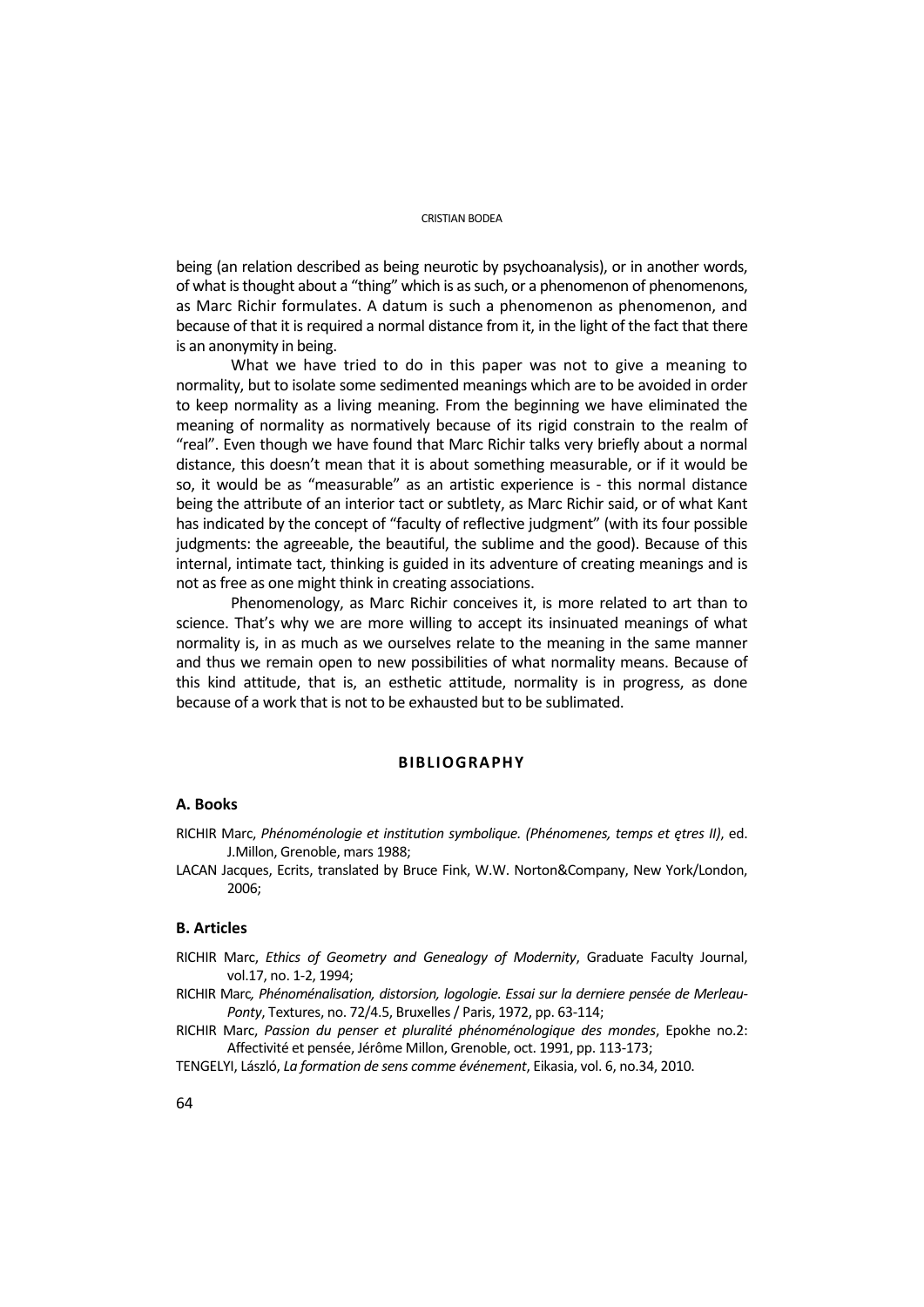# **UNDERCOVER WORK IN POLICE INVESTIGATIONS: ETHICAL AND LEGAL ASPECTS**

# **ALEXANDRINA-AUGUSTA BORA**\*

**ABSTRACT.** Undercover investigators can be used to collect data on the existence of the crime and to identify persons alleged to have commited an offense. It was argued that preceding acts performed by undercover investigators represent a "special investigation procedure, derogatory in several respects from the common law". We discuss, beyond these legal issues, the reasons that led to the the regulation of this institution in the Romanian Criminal Procedural Law and other ethical issues facing undercover police officers. A delicate problem remains that of the commission of offenses by undercover investigators in the exercise and also the question if it is justified to break the law to enforce it.

**Key words:** undercover work, police investigation, legal regulation, ethical issues

### **Introduction**

 $\overline{\phantom{a}}$ 

The undercover work was named "authorized criminality" and it was described as the practice of permitting covert police officers to engage in conduct that would be criminal outside of the context of an investigation.

Preceding acts regulated by article 224 of Criminal Procedural Code may be performed only after the notification the investigating authorities in order to gather necessary data for the prosecution, *in personam* or *in rem*.

As analyzed in the literature<sup>1</sup>, the text of the law sustains the ideea that preceding acts are optional. If the notification contains sufficient information for the prosecution to begin criminal investigation, the preceding acts are not necessary.

<sup>\*</sup> General Anti-Corruption Directorate, associate lecturer at "Babeş-Bolyai" University, Cluj-Napoca, *dr.augustabora@yahoo.com* <sup>1</sup> <sup>Ț</sup>uculeanu Alexandru, *Actele premergătoare efectuate de investigatorii sub acoperire*, in "Dreptul"

no.12/2008, p. 204;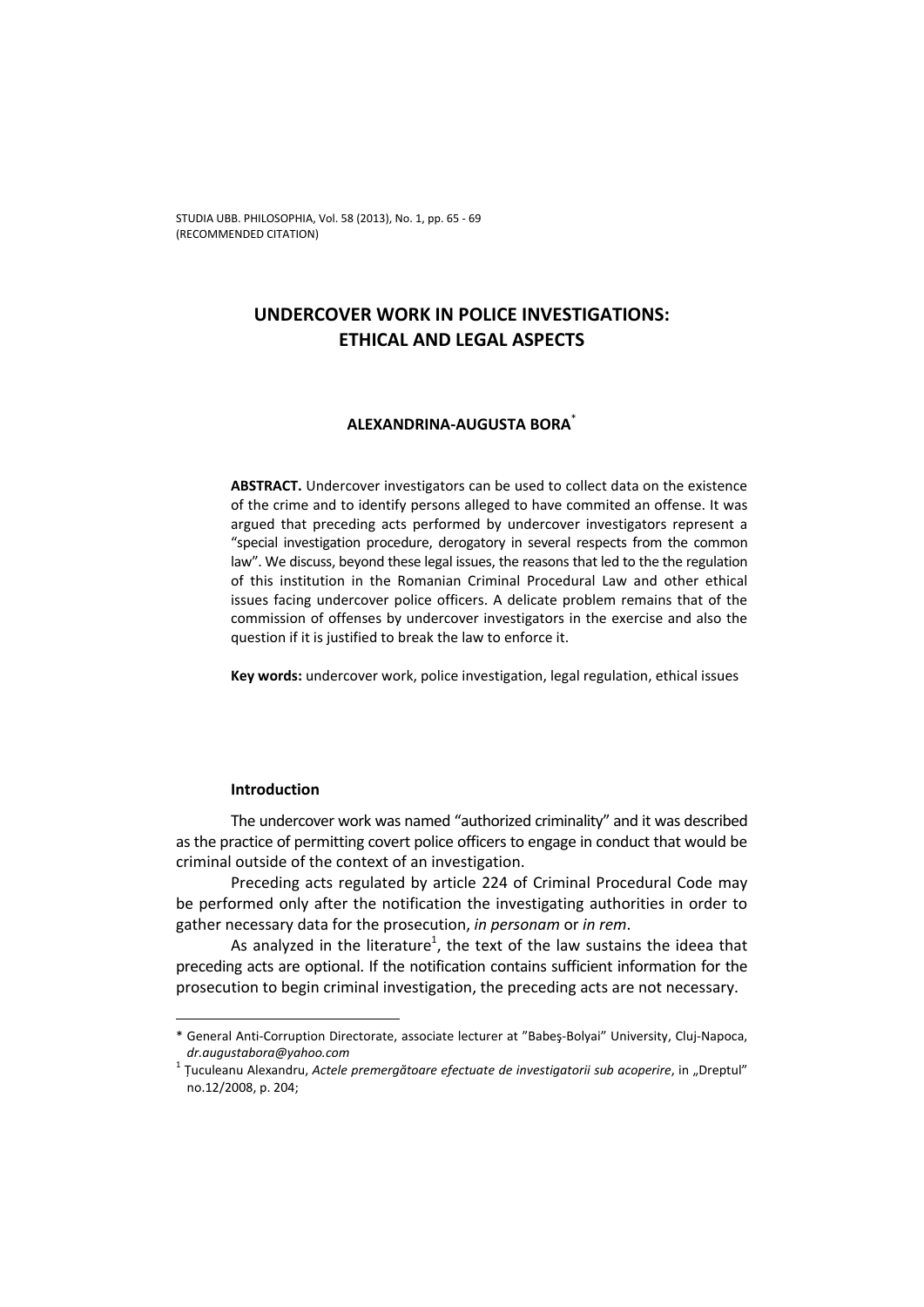If the preceding acts are considered necessary, the measures taken are limited to the fulfillment of objective pursued. Once that goal was achieved, preceding acts can not be carried further, as they circumvent the procedural guarantee provided for the participants in the criminal trial<sup>2</sup>.

The acts performed before the initiation of criminal proceedings (including the acts performed by undercover investigators, art.224<sup>1</sup> Criminal Procedure Code) acquire relevance in the criminal procedure and may be used as probation only if the results of those activities are recorded in the minutes prepared by the approved authority of law according to the last paragrapf of art. 224, Criminal Procedure Code.

# **Legal issues concerning undercover work**

The use of undercover investigators to obtain evidence of crimes and identify perpetrators was originally regulated in investigating trafficking offenses and illicit drug use (Law 143/2000), later being extended to combat human trafficking (Law nr.678/2001), preventing and combating organized crime (Law 39/2003).

By the Law no. 281/2003 the undercover investigator was regulated in the Criminal Procedure Code (Article  $224^4$ - Article  $224^4$ ), extending the area of offenses which can be investigated by undercover investigators: if there is probable cause and concrete evidence that an offense has been committed or that an offense is being prepared against the national security, as mentioned in the Criminal Code and special laws, as well as drug trafficking offenses and weapons trafficking, acts of terrorism, money laundering, counterfeiting, or of an offense under Law no.78/2000 on preventing, discovering and sanctioning corruption, as amended and supplemented, or of any other serious crime that can not be found or whose perpetrators can not be identified by other means than undercover investigators, that this measure (investigators under a different identity than the real one) can be taken, in order to collect data about the existence of the crime and identifying persons against whom there is the an assumption that they committed a crime (art. 224 $^1$  Criminal Procedure Code).

So, the crimes for which can be autorized an undercover investigator are: crimes against national security, offenses of drug and weapons trafficking human trafficking, acts of terrorism, offenses of money laundering, corruption offenses, other serious crimes (that can not be found or whose perpetrators can not be identified by other means).

 $\overline{\phantom{a}}$ 2 Volonciu, N., *Tratat de procedură penală*, vol.II, Paideia Publishing, București, 2001, p. 60;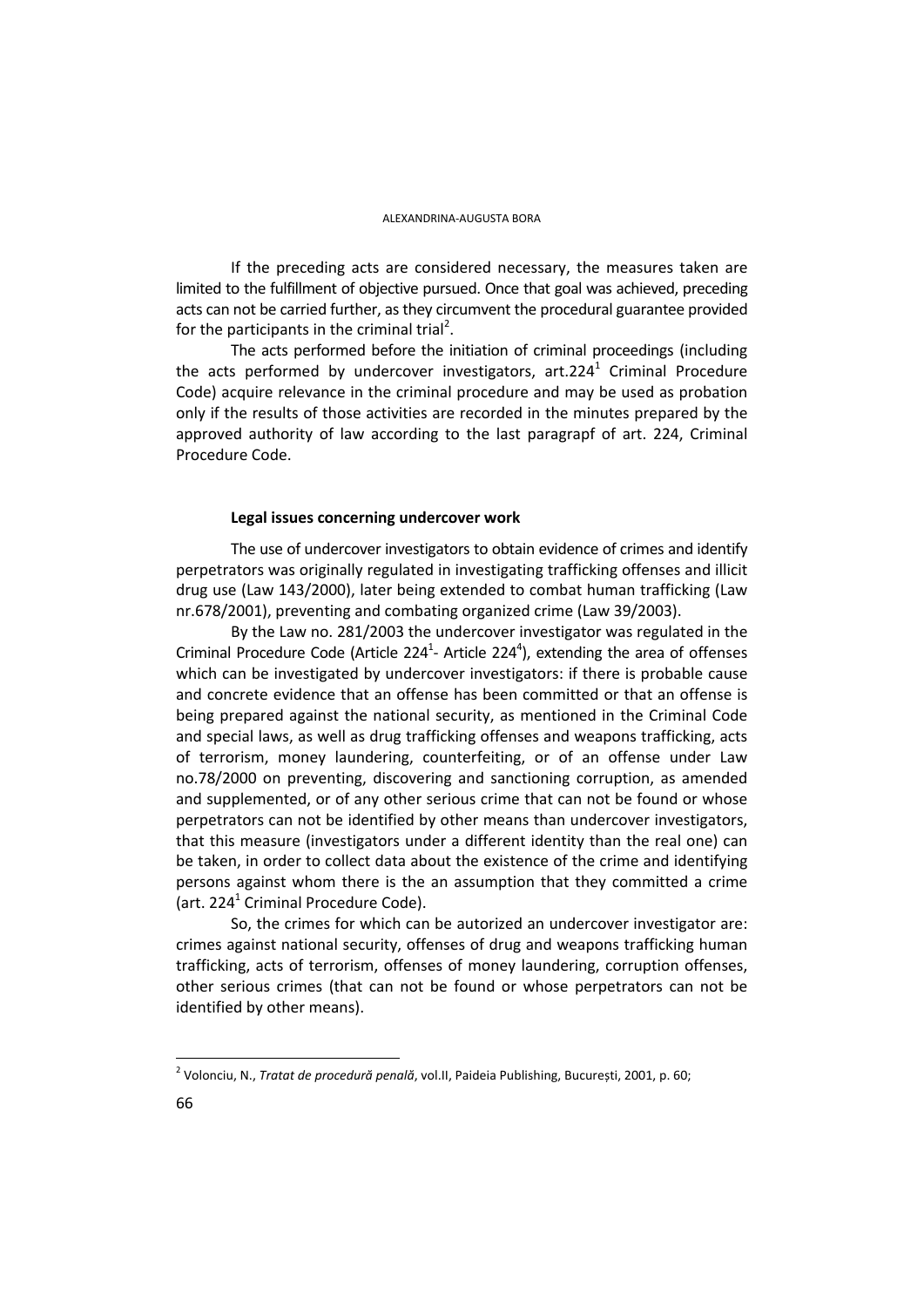Undercover investigator has been defined in paragraph 2 and 3 of the  $224<sup>1</sup>$ Criminal Procedure Code: employee of the judicial police force that can only be used for a specified period (as specified in art. 224<sup>2</sup> and 224<sup>3</sup>) to collect data and information and to make them available to the prosecutor, based on the authorization issued according to the provisions of art. 224<sup>2</sup>. Undercover investigators can be used to collect data on the existence of the crime and to identify persons alleged to have committed an offense.

It was argued that preceding acts performed by undercover investigators represent a "special investigation procedure, derogatory in several respects from the common law"<sup>3.</sup> It is also emphasized that even if, by the law, the undercover investigator may act only at the stage preliminary acts, it should continue after the onset of penal procedure operating *in rem* (for discovering authors and other participants)<sup>4</sup>.

European Court of Human Rights rules for the first time on the conformity of the infiltration practices, commonly called "undercover" with that Convention provisions in Ludi against Switzerland on June 15, 1992 $^5$ .

An undercover operation, as alleged, has three essential characteristics: secrecy (concealment of quality), cunning (building a scenario to gain the confidence to gather information) and interaction (direct contact between the agent and potential author).

# **Legal conditions to use undercover investigator**

 $\overline{a}$ 

In academic writings were analyzed the cumulative conditions needed in order to be undercover investigator: to have the status of judicial police worker, to be specially designated to carry out this activity, to agree in this respect, to be authorized by the prosecutor (which means: to have probable cause and concrete information that it has been committed or that a crime is about to be committed (one of those presented in art.224 $<sup>1</sup>$  of the Penal Procedure Code) and it can not be</sup> discovered or perpetrators can not be identified by other means, the aims pursued should be those of collecting data on the existence of the crime and to identify persons who have supposedly committed the crime, and finally to respect the authorization procedure provided by law.)

<sup>3</sup> Mateuț Gheorghiță, *Investigatorii sub acoperire. Utilizarea lor în timpul actelor premergătoare. Comentariu asupra noilor texte procedurale introduse în codul de procedură penală prin Legea nr.281/2003, in "Dreptul" no. 1/2005, p. 165;* 

Voica, Daniel, *Investigatorul sub acoperire, o nouă instituție a dreptului procesual român,* in "Dreptul" no. 5/2004, p. 10;

<sup>&</sup>lt;sup>5</sup> Curtea Europeană a Drepturilor omului, Hotărârea from 15 iunie 1992, Cauza Ludi contra Elveția, in "Revue trimestrielle des droits de l homme", no.14/1993, p. 313, observations par Ch. De Valkeneer;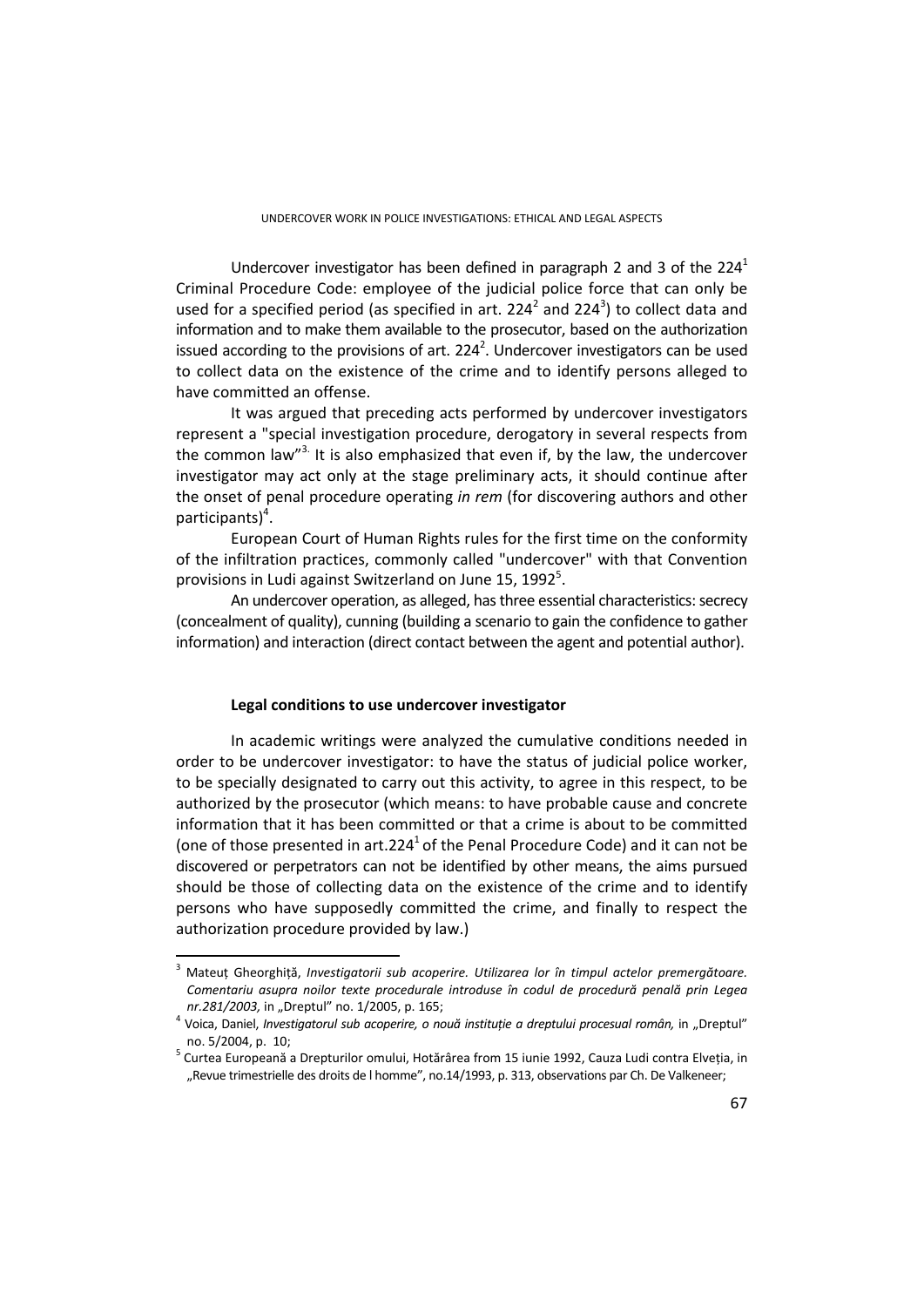# **Authorization procedure**

There are specified a few conditions to accomplish in order to use un undercover investigator. First af all, there is need for a written request which should come from the judicial police investigation institution. Second, the document of authorization, in writing, should contain all the following information: the prosecutor issuing, file number, date and place of issuance, the proposal of the judicial police investigation officer, motivating the need to use undercover investigator, the institution of belonging and the identity under which it operates, the duration for which authorization was given, not exceeding 60 days, the admissibility, which depends on the necessity of using this work, the opportunity and urgency of it<sup>6</sup>.

# **Ethical aspects of undercover work**

There were discussed, beyond these legal issues, the reasons that led to the the regulation of this institution in the Romanian Criminal Procedural Law. Thus, among the arguments supporting the need for regulation and the functioning of this procedure were mentioned the next ideas: the offenses for which the law allows the use of undercover agents represents a very serious threat by their effects, these criminal activities are generally carried out in the most perfect secret inaccessible to state agencies places and environments and, not least, the fact that public opinion is, for the most part, agreed to temporarily restriction rights and freedoms to prevent and combat such offenses<sup>7</sup>.

# **The issue of "provocation" in undercover investigation of crimes**

There was argued in academic writings<sup>8</sup> the need for express consecration of a fundamental principle regarding the use of undercover investigators, namely the prohibition of police provocation, especially since the Criminal Procedure Code provided the next text in a general application: "It is forbidden to cause a person to commit or continue a criminal offense to obtain an evidence" (art.68 paragraph 2).

It was also expressed<sup>9</sup> the need to define "provocation" and the Belgian Court of Cassation saw it as substantial means either to determine the decision for the criminal action to enforce or strengthen it. So, "provocation" could be consistent means of determining the initiation of a criminal resolution in the mind of the person who is to perform the act, or means of strengthening that decision.

<sup>&</sup>lt;sup>6</sup><br>Mateuț Gheorghiță, *op.cit.*, p. 162;<br><sup>7</sup> Veica, Daniel, en cit., p. 11;

Voica, Daniel, *op.cit.*, p. 11; 8

Mateuț Gheorghiță, *op.cit*., p. 172; 9 *Ibidem*;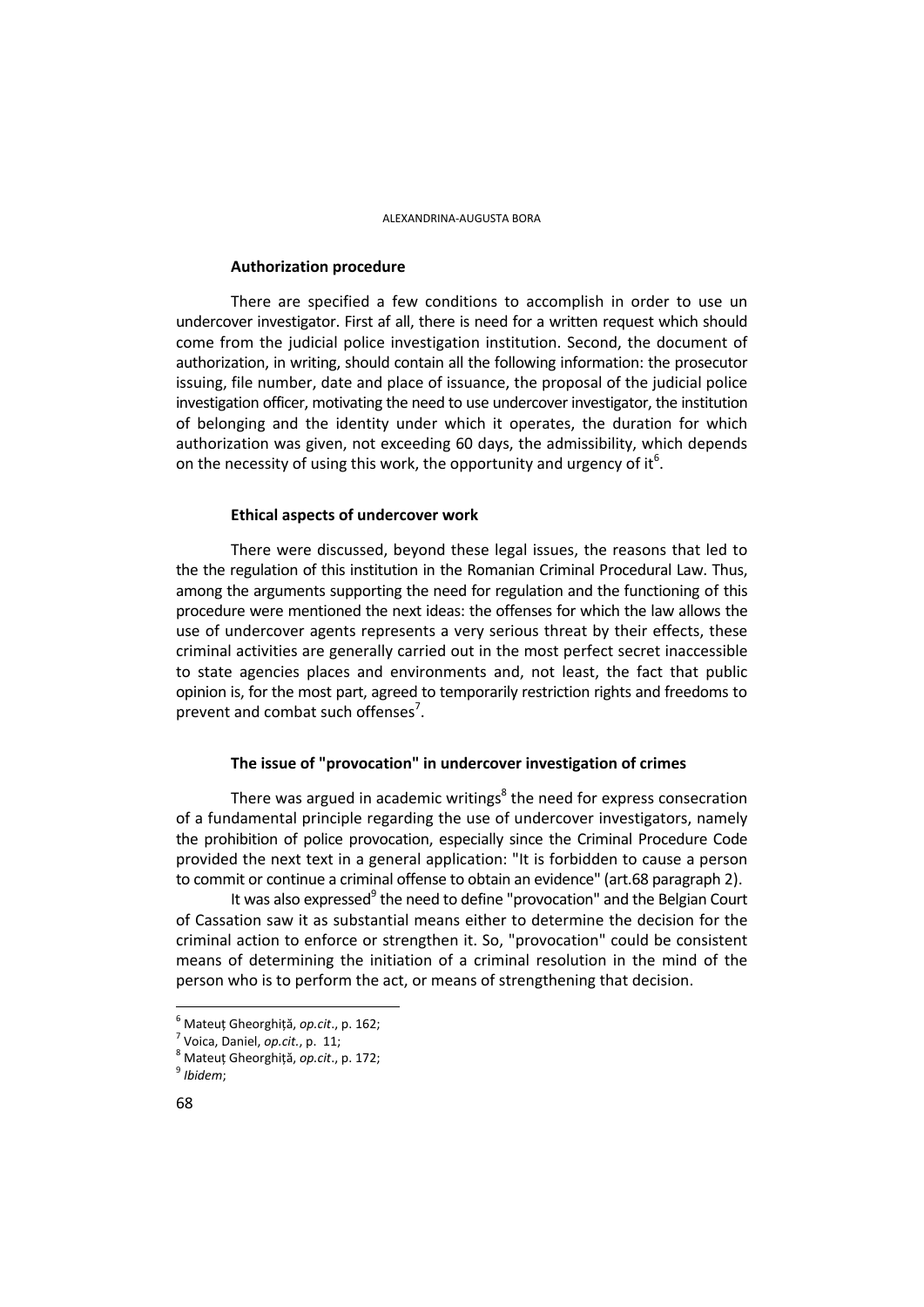There are conditions established for the existence of provocation: it should precede the offense, there should be a direct or immediate causal link between the investigator provocation and the offense.

A few question raise from these ideas. First of all: do we have a "schizofrenic" law? It is clear that we have covered in the law this instrument of undercover work for investigating serious crime, and at the same time, in the same law we say that it is forbidden for anyone to cause a person to commit or continue committing a criminal offense to obtain an evidence.

Should undercover work be prohibited or justified on ethical grounds?

There were suggested possible criteria: crime seriousness, clarity of targeted crimes, alternative means, spirit of the law, democratic decisionmaking, prosecution, crime occurrence, grounds for suspicion, prevention

There are other ethical issues facing undercover police officers.

First of all, there could be the case of betrayed relationships. For undercover officers, building cases means forming close relationships to suspects they will eventually betray. We could speak also about corruption risks: one of the oldest undercover conflicts is having to impersonate criminals without crossing the line. An important psychological aspect is the identity issue. Isolated from family and friends, undercover officers struggle to balance their real and assumed identities.

A delicate problem remains that of the commission of offenses by undercover investigators in the exercise. The Belgian model proposed the prohibition of crimes committed by undercover investigators, with certain exceptions: when an offense is absolutely necessary for the success of the mission or for a security guarantee of the police officer or other person involved in the action.

Could we speak regarding the present law about the lack of an explicit moral judgment concerning this issue? In the end, we should answer the question: can we break the law to enforce it? Begining from this answer we could write an ethical coherent regulation on undercover work.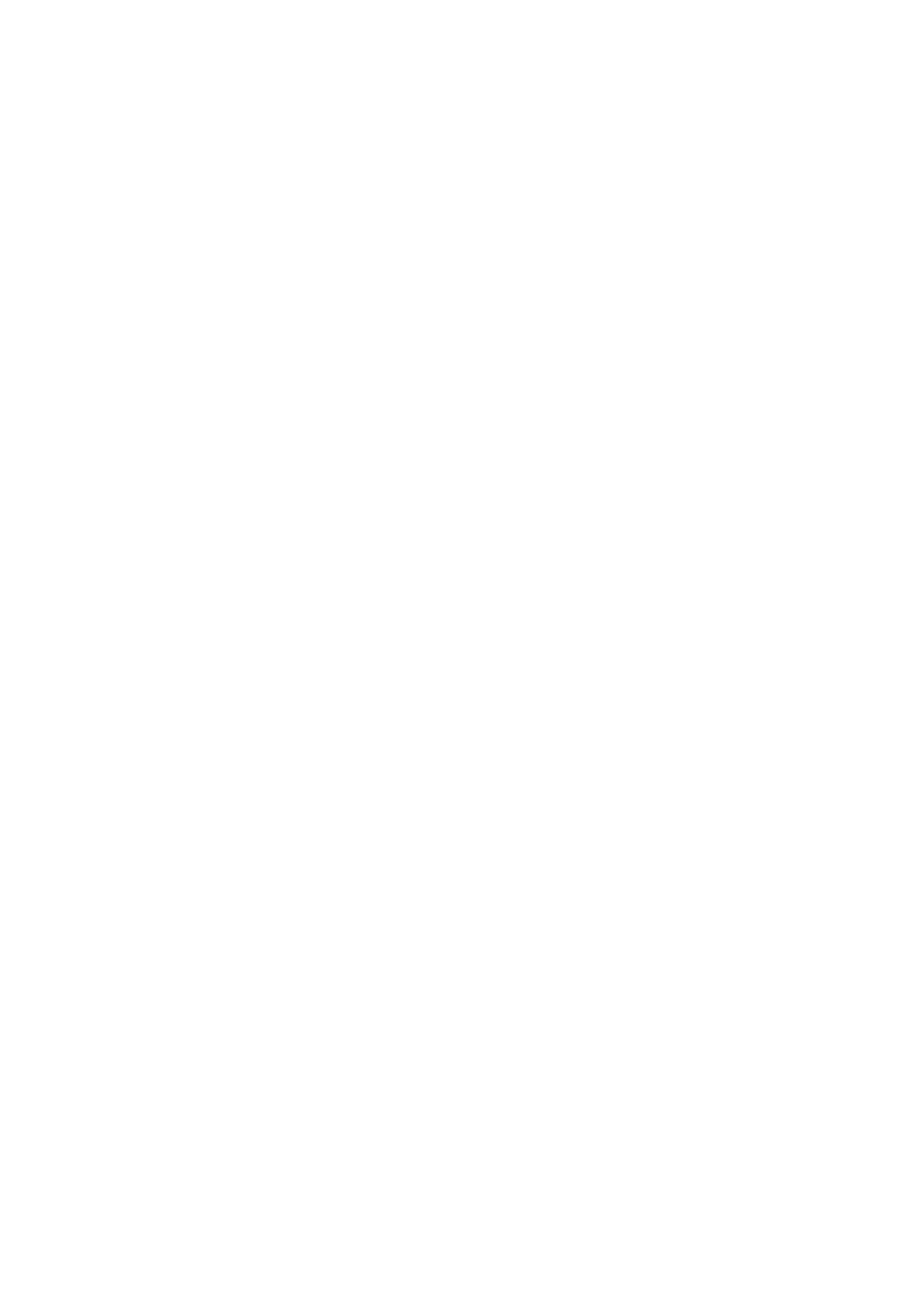# **CONSTRUCTION OF THE MEDICAL CAREER AND THE PROFESSIONAL IDENTITY OF DIABETOLOGISTS**

# **OVIDIU GAVRILOVICI\***

**ABSTRACT.** A multidisciplinary team – philosophers, psychologists, sociologists, social workers, theologians and physicians – investigated in a narrative qualitative study, using focus groups and interviews with medical doctors specialized in diabetes in one University Diabetes Clinic in a County of Romania. The study unveiled multiple trajectories of professional identity development in relationship with the contextual dynamic in time – legislative turns, health sector policies, and human resource policies relative to the medical profession in the last 20 years and more. The results suggest particular ways of individual and professional group identity forging processes with respect to diabetologists. The identity stories approached in an Interpretive Phenomenological perspective propose foundational events or series of events of at the core of professional meaning making processes that justify career decisions and judgments about the meaning of work as a diabetologist.

**Key words:** professional identity, medical career, meaning of work

A multidisciplinary team – philosophers, psychologists, social workers and physicians embarked on a research journey exploring interpretatively-phenomenological they construction of meaning of the persons surrounding the experience of diabetes. For the purpose of this study, the focus is on the medical doctors specialized in diabetes who care for the acute and chronic condition patients. The respondents, all from a major university clinic in Romania, participated in focus group followed by individual interviews.

# **Diabetes (the medical view)**

 $\overline{a}$ 

The diabetes is the most frequent endocrine illness and it comprises metabolic anomalies, complications on the long run affecting the eyes, kidneys, nerves and blood vessels. To date, there is no homogenous population of sufferers of diabetes and there a several distinct diabetic syndromes (Foster, D. W., 2002).

<sup>\*</sup> Centrul de Etică şi Politici de Sănătate, UMF Iaşi; Departamentul de Psihologie, Universitatea "Alexandru Ioan Cuza" din Iaşi, România. Email*: gavrilov@uaic.ro*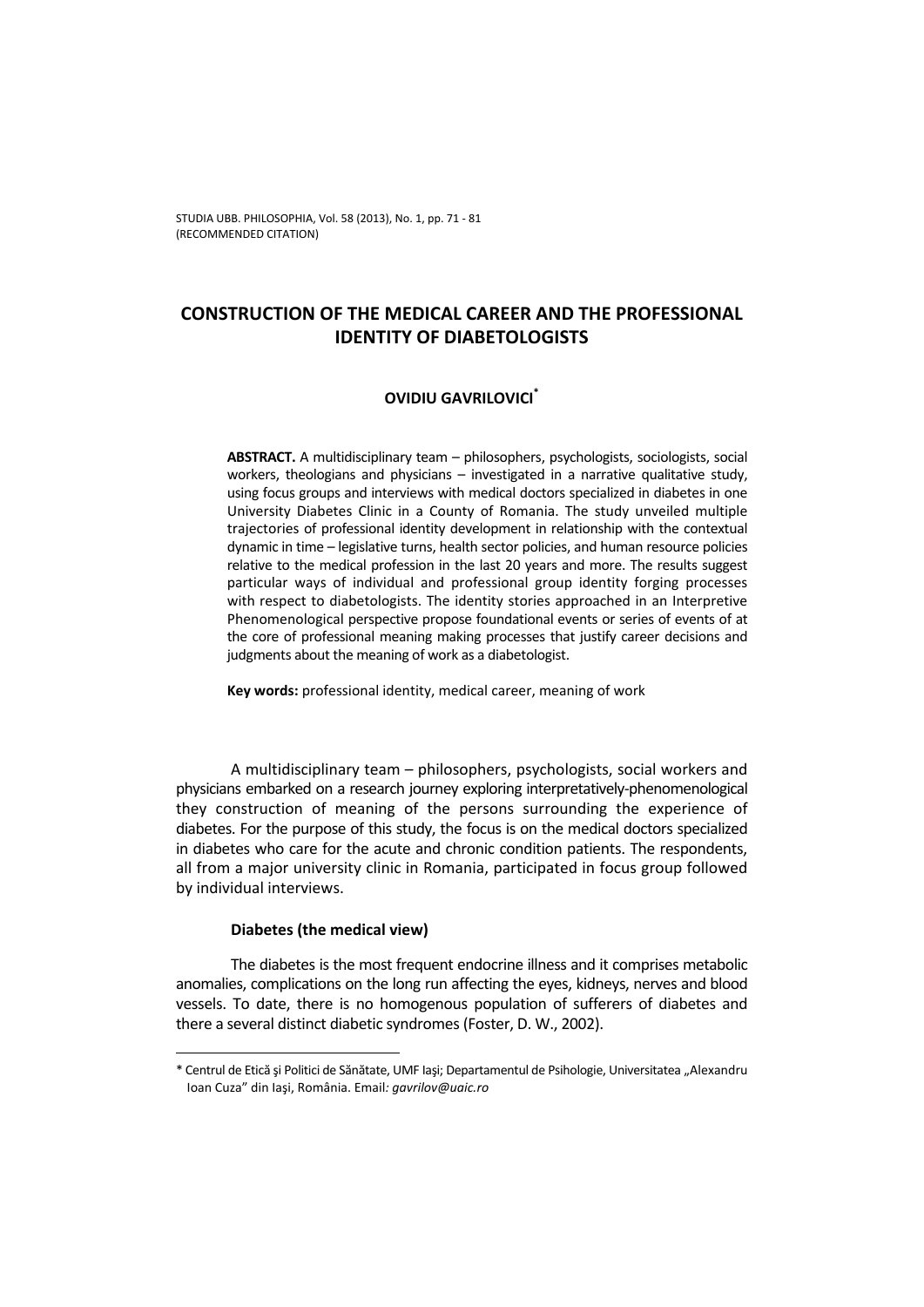# **An alternative scenario for Diabetes**

We can imagine this descriptive scenario: "In order **to live** one of the species in this universe needs to eat (intake); among crucial substances, "Y". In order **to live**  the inner workings of such a species need a certain substance "X" to be produced in their body by a certain specialized organ. But something goes "wrong" and there is a serious imbalance – too little or none "X". There is a **serious threat to life**: without "X" one cannot metabolize a substance "Y", which arriving in too high concentration into the body fluid system can have damaging effects to tissues of different parts of the body and can cause ultimately death."

Using the same scenario, a "healthy" (medically functional) person would be described as it follows: "Eating (..., Y, ...), Detection/monitoring of Y in body fluid system; Producing "X"; Releasing "X" into the body fluid system; Monitoring the level of Y".

Setting the research context around the experience of diabetes and how the people surrounding the suffering from diabetes structure and develop their career the present study represents a preliminary report in a narrative approach using 11 respondent's voices – 10 participants in a focus group and one follow-up interview. It is a narrative autobiographical component of a larger study on styles of life of persons suffering from diabetes in interaction with the physicians, priests, and family members.

# *How is meaning (of work) developed and assigned??*

*The only element that reconciles its multiple meanings is a purposeful activity according to Brief and Nord (1990). W*ork must not only involve relationships based on technical and economic requirements, but must also involve relationships based on **the human and social necessities** without which the healthy development of society is jeopardized Firth (1948). Brief and Nord (1990) arrive at the same conclusions: if work is defined solely as an activity the individual performs to earn pay, this has harmful consequences, both personally and institutionally

# **What is "the meaning of work"?**

The word "meaning" has two roots: a Latin root *sensus -* the faculty of experiencing impressions, the faculty of knowing and of judging, and a Germanic root *sumo -* the direction or orientation something takes. In phenomenological terms it may be conceived as the effect of coherence between the subject and the work he performs, between his expectations, his values and the actions he performs daily in the work environment.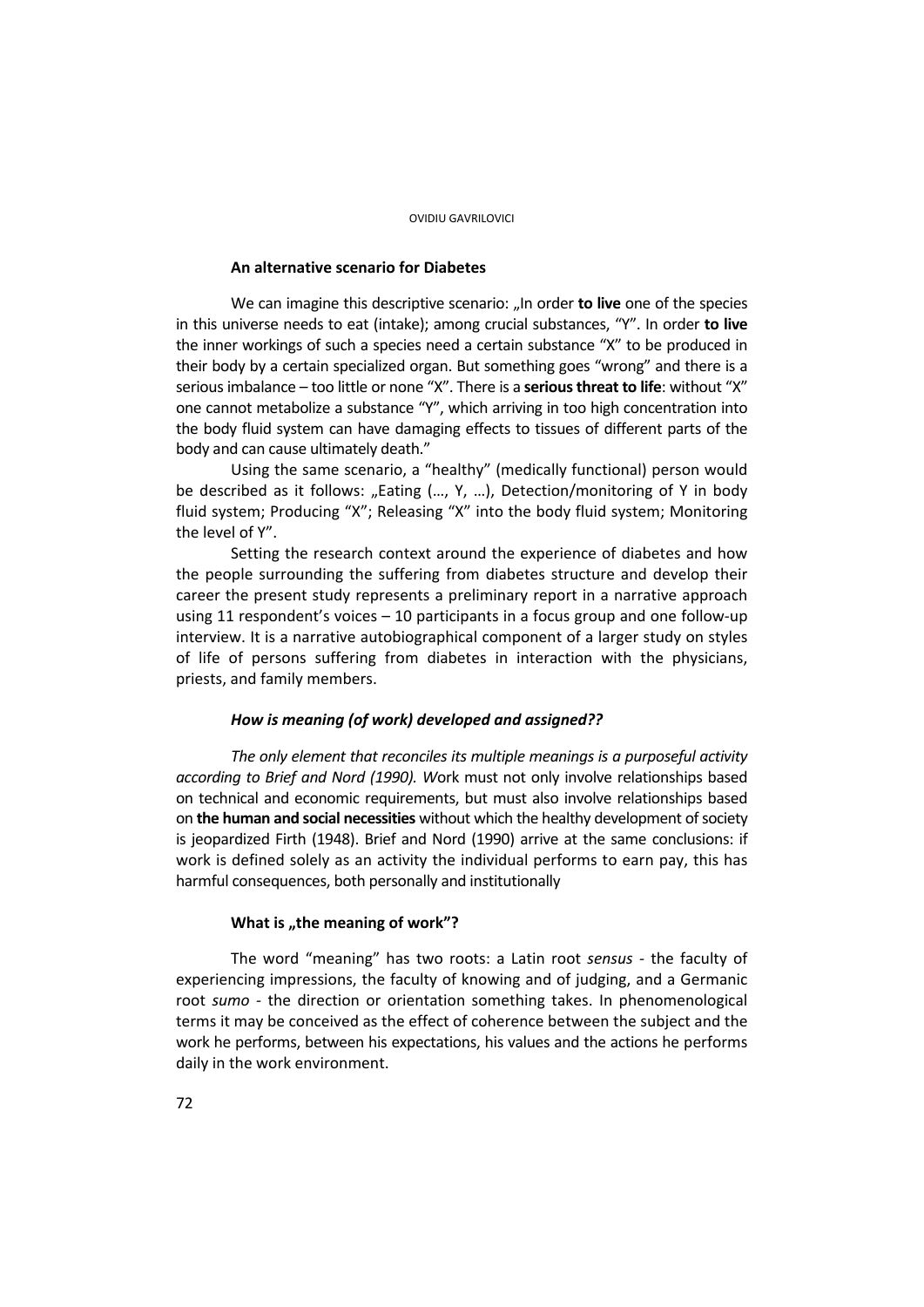Frankl (1967) explains that meaning is not only an attribute of people, objects and experiences; it is first and foremost a discovery. Although there is thus an objective component, subjectivity remains the principal core aspect. The quest for meaning is manifested by a state of anxiety that is not abnormal or pathological component of meaning.

Baumeister (1991) describes four needs that give meaning to life (pp. 6-7)

1. have a purpose, a reason for living,

2. have a feeling of control over one's destiny and effectiveness in one's projects,

3. have the feeling of being a morally correct person whose conduct is morally justifiable, and

4. have a feeling of dignity and self-worth.

Refining the context around "the meaning of work" Pratt and Ashforth (2003) make a distinction between meaningfulness "of work" and meaningfulness "at work": identity is also influenced by the meaning the individual finds in his work and in his work environment. Thus, work and the work environment are meaningful for an individual when he perceives a fit, a match or an alignment between his identity, his work and his work environment. "It would be possible to have meaningful work in an environment that is not meaningful, and vice versa". (p. 9)

Ros, Schwartz and Surkiss (1999) present a theory of work values, describing four axes: conservation, self-enhancement, openness to change and self-transcendence. Their tenets suggest the deep roots of the process of assigning meaning being related to the inner values held precious by those involved.

# **Location of the study**

The focus group reunites the physicians specialized in diabetics in Iasi city, a large university town, about 400 000 inhabitants. Iasi city has the largest cluster of universities in Eastern Romania (Romanian Moldova region): University "Alexandru Ioan Cuza" of Iași (the first modern university of Romania, founded in 1860), a comprehensive university initially formed of Faculties of Law, Medicine and Theology, now comprising 15 faculties in Science, Humanities and Social Sciences, Economics, etc. University of Medicine and Pharmacy "Grigore T. Popa", Technical University "Gheoghe Asachi", University of Arts "George Enescu", and the Agricultural Sciences and Veterinary Medicine University "Ion Ionescu de la Brad". Along with a few small private universities, the academic student community in Iasi is around 100.000.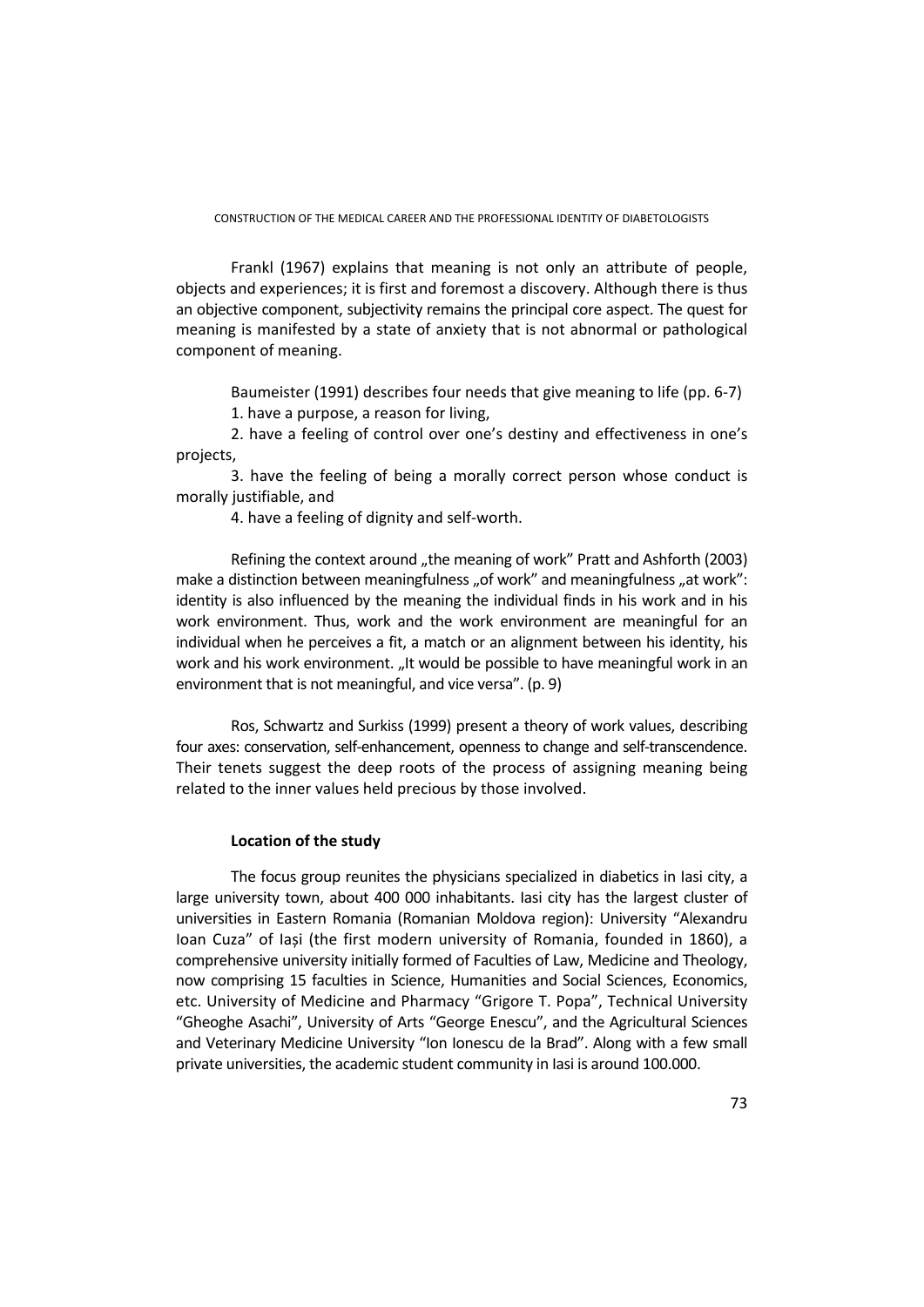# **Aims and theoretical grounds**

The core aim of the general study is to recuperate the voices of the actors involved in the caring of the persons suffering of diabetes. This is informed of a twofold theoretical lens the interdisciplinary group started from: A) a systemic chronic care model *(initially, and gradually aligning towards) B)* a social constructionist narrative autobiographical identity-shaping perspective.

# **Penetrating the impenetrable (identity formation)**

An expression of the position that the interdisciplinary team took here it is Brian Richardson's statement: "Now, narrative is everywhere"… Narrative psychology is concerned with the structure, content and function of the stories that we tell each other and ourselves in social interaction but, rather recently, Bruner (1986) – described the two ways of knowing – the paradigmatic and the narrative, each distinct and irreducible to each other. Gergen, Polkinghorne, Sarbin – also argued that narrative is a central human means of making sense of the world (Murray, 2003). Aligning to these perspectives, Ricoeur (1991) proposes, on the centrality of narrative in human thought and action:

*"We live in a sea of time. Narrative provides a map of that sea, it brings order to disorder. A central feature of this narrative process is emplotment, whereby we derive "a configuration from a succession" We derive "meaning" through storying The telling of narratives is closely intertwined with the shaping and maintenance of personal identity".* (Murray, 2003)

McAdams (1985) deriving narrative ways of describing personality describes two axis: stability and transformation. **Identity stability** is longitudinal consistency in the life story. **Identity transformation** - identity crisis, identity change – is story revision… concluding with "Identity is a life story" - shaping our personal narratives is closely connected with how we connect our social narratives (Murray, 2003).

# **Results: Do you want to be a diabetologist?**

This presentation reveals these narrative pathways of forging personal and professional identities of physicians specialized in diabetics. The different contributions from the participants in the study are considered as narrative threads delineating an exploratory space in the personal-professional development including the context of this development.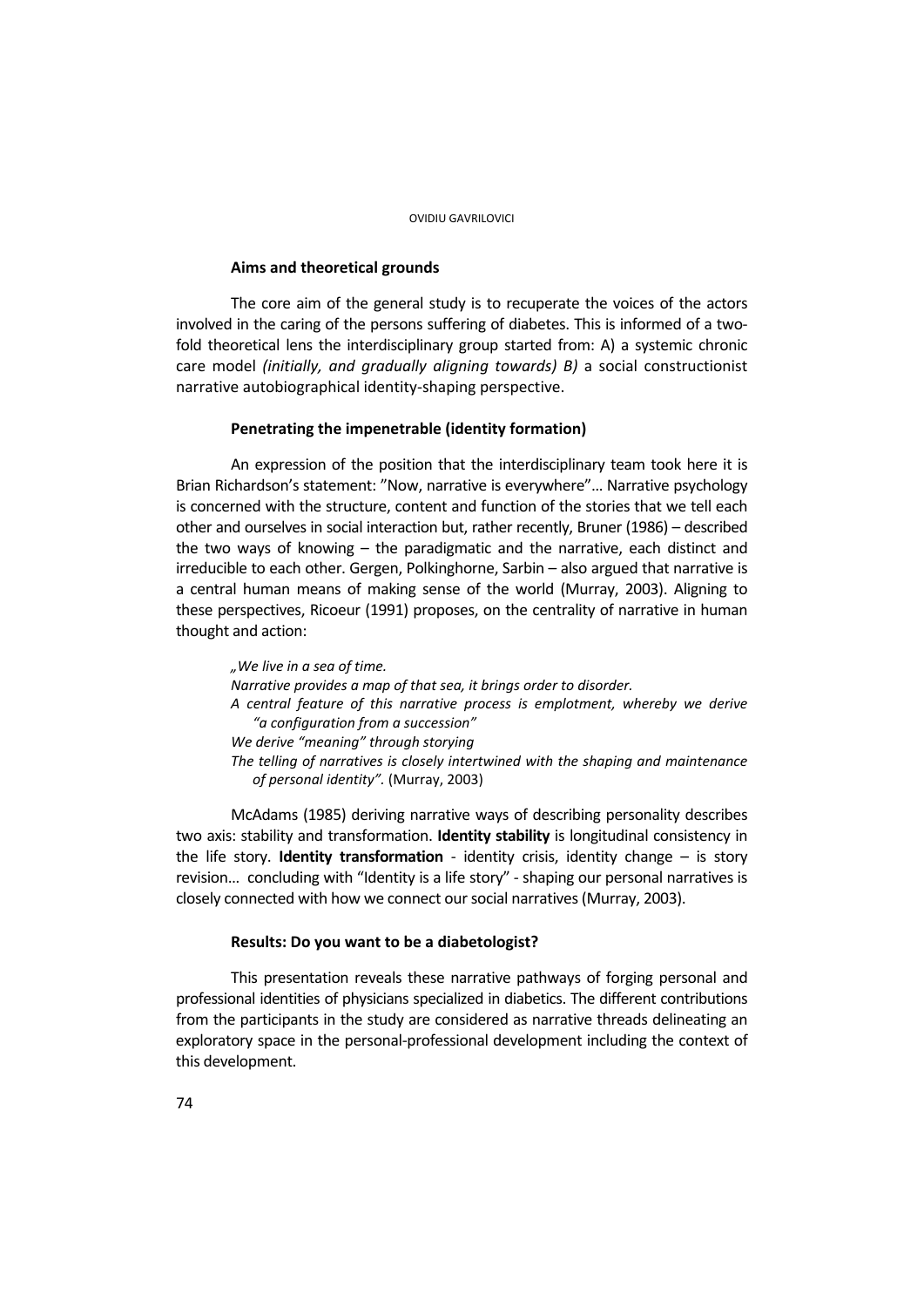### **Growing up together…**

The medical doctors specialized in diabetes share the experience of becoming doctors as students of the same medical school or (with one exception, of another major medical university of Romania). Even if in different cohorts (spread apart in 20 years or so, before and after the historical threshold of December 1989, the sudden regime change of actual Romania), the participants were trained in the same residency program and some had the chance of specializing in the Capital's diabetics clinic while a very few benefited of international placements not so long ago. Most of this job was learned by doing, during the professional practice as diabetologist. A shared conviction: "of course, the training is the same for everybody".

How do you "arrive" at a medical doctor position and professional role? A major role is attributed to "chance". Asking overt questions upon the possible explanations we found that there is a general lack of reflection upon the sources of influence for the career decisions until now.

To most of the respondents, becoming medical doctors specialized in diabetics was not a rational choice but the selection of opportunities unveiled in time. Their careers seem to describe successful "adaptations" to opportunities generated by the fast development of medical knowledge and technology, arriving in Romania some 20 to 30 years later, but impacting medical training and life in a dramatic and intensive way.

*"For me "medicine" was clearly written on my forehead* 

*For me my mother, being a doctor, motivated me from as young as I know me to become a doctor* 

*Selecting medicine? It was in trend!* 

*For me becoming a doctor was not something I wanted from high school, I could become a physicist, for example: but the competition in high school was decisive: you "are less" if you don't register for medicine!* 

*I loved playing "doctor" with my dolls. But I became diabetic during high school; and I graduated first MD!* 

*I selected a medical career BEFORE knowing what this is"* 

### **Residency (specialization): self-selection**

As from the autobiographical accounts of the participants, before 1991 there was a focus on internal medicine, as a whole. Residency and internship were possible only in Bucharest (not existing at the time in Iasi).

*Residency for me was a change from general to detail, and I discovered diabetology later as a surprise*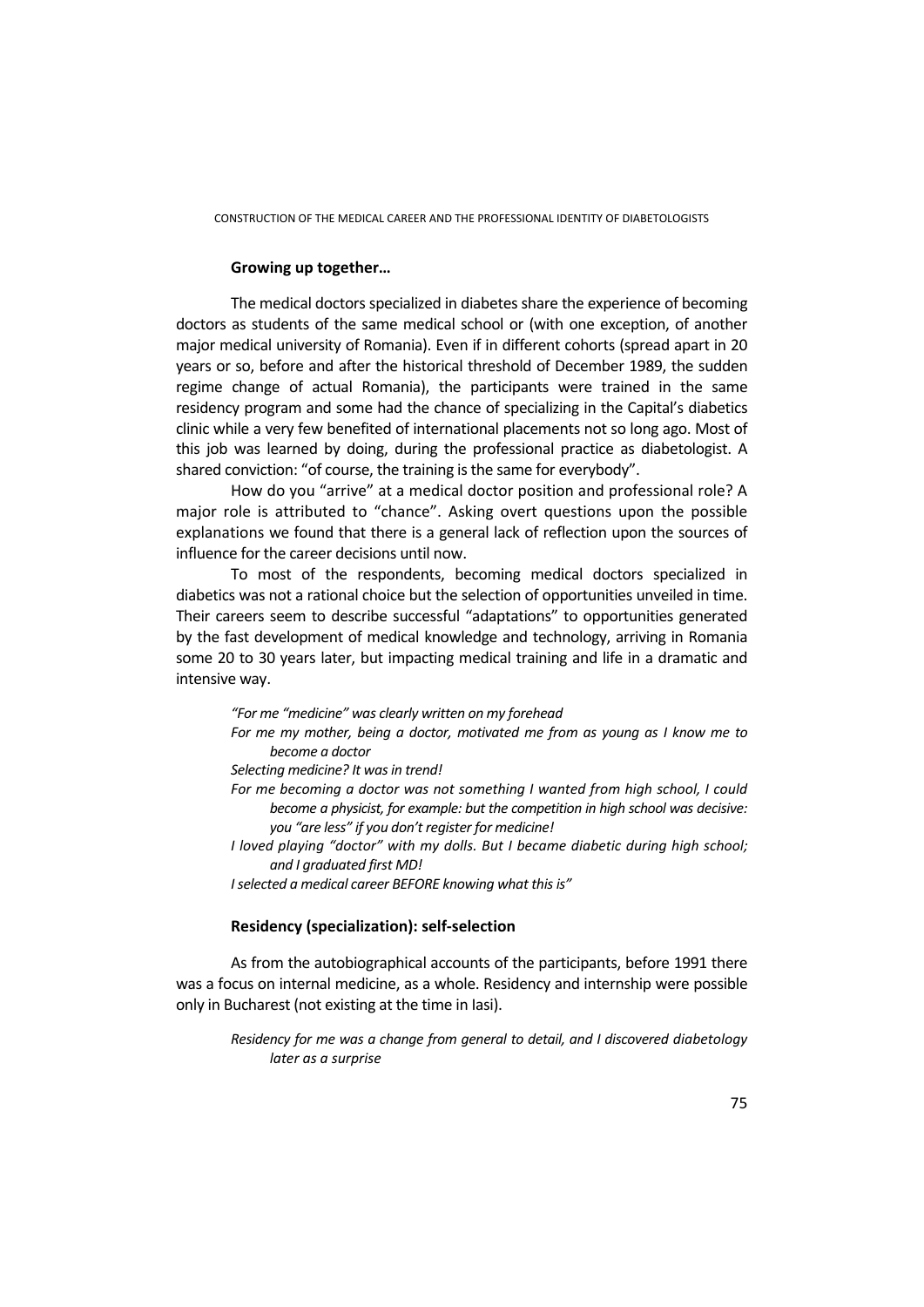### OVIDIU GAVRILOVICI

- *Internal medicine offered a context of a variety of cases and pathologies; diabetology is the closest to internal medicine affecting the whole organism*
- *For me specialization in diabetology was a challenge: it is not ONE disease but a set of correlated illnesses*
- *A major kick was for me the association between diabetology and nutrition; I always loved aspects of nutrition!*
- *I have no idea how come I selected diabetology as specialization the most important factor was the team at the Clinic; and after one year a visit abroad was CRUCIAL to me - It was a validation that I can really practice what I knew (theoretically), having all the diagnostic means to reach a sound and fast diagnostic; the medical team was full day on your side and the professors relate with you as with a (full) doctor – contrasting harshly to the previous experience, in Romania: "you are a 1st year resident, go talk to a 1st year resident!")*

The comparative experiences – visiting other medical clinics in Romania (Bucharest or Timisoara, more advanced in the 1980s) and abroad (after 2000), permitted uncovering and exposing local knowledge:

*I left with a lot of inhibitions I am not allowed to do that I cannot ask somebody to diet since he/she is so poor I cannot ask somebody to perform self-testing, not having enough money for food (at that time there were no free tests in Romania) The fear of unknown The fear of the language barrier The fear of mistakes Now I encourage all my younger colleagues to go abroad, to see something else (not to emigrate, to return, but to have a different view)*

And, on the same comparative reflection:

*A professional visit abroad gave me the possibility to see what comes next, I was blocked at the time, In Romania as resident you have very limited power, lots of constraints Abroad you are left on a clinic floor and you have to manage; you are left what YOU CAN DO "alone" It was as a completely new RE-START* 

That is, returning to local practice was felt, and shared as a "*re-boot" / an alternative experience,* inducing alternative self-story developmental trajectory, or, in a narrative therapy verbiage, an experiential rich story development.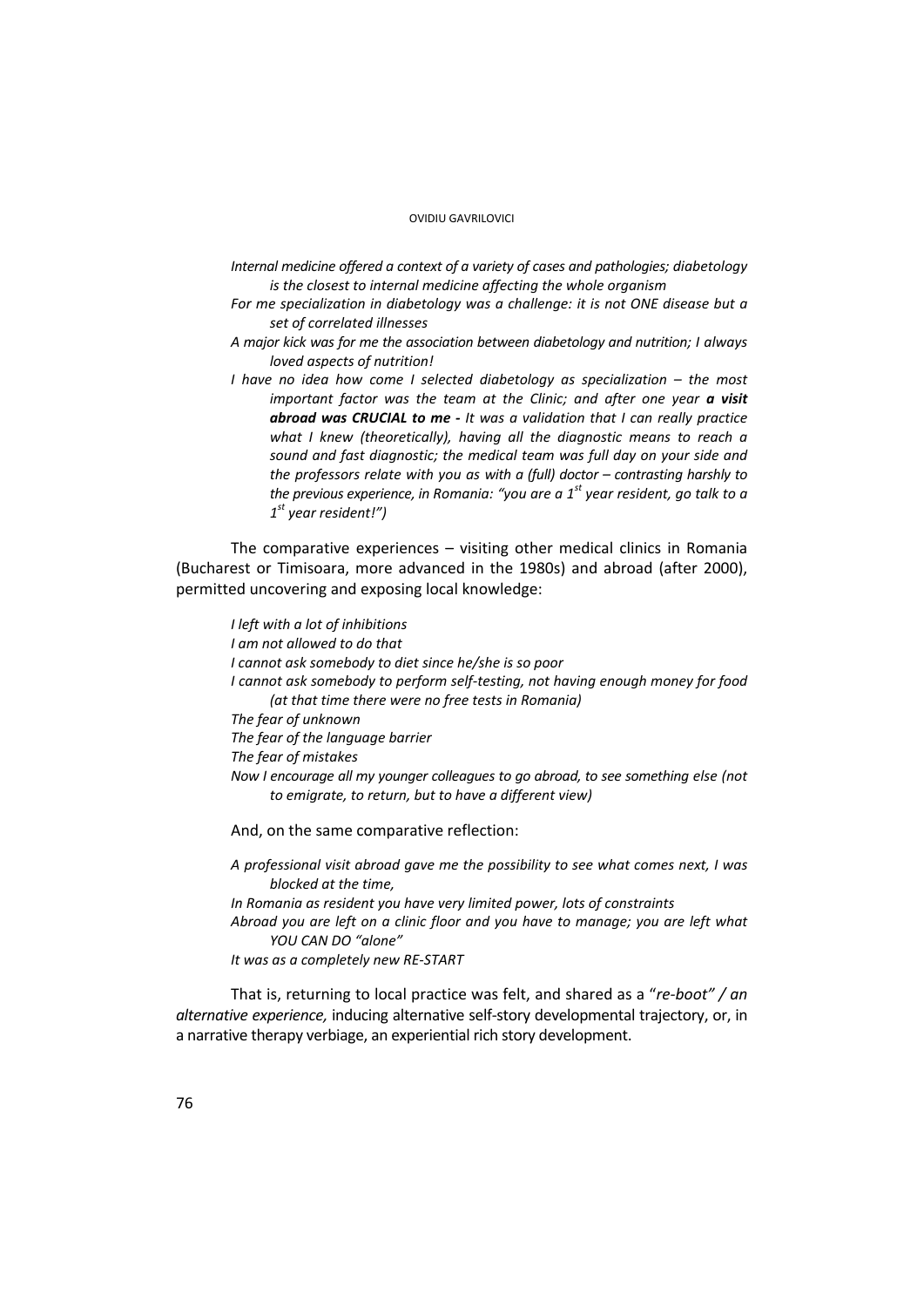CONSTRUCTION OF THE MEDICAL CAREER AND THE PROFESSIONAL IDENTITY OF DIABETOLOGISTS

# **Professional practice as diabetologist**

The stories of heroism, resembling to Termopile's, are striking.

*You find yourself with the "stamp" in your hand and you start deciding for people Imagine we have to say "good day" 300 times a day We have to develop a rapid assessment competence Saving a patient (in clinic) makes your day, you forget of all the tiredness and you get a kick! Following up a case in ambulatory and managing to convince him to participate in his disease control provides you with lots of satisfaction; BUT huge responsibility of deciding for somebody you may never see again. You have 15 minutes We learned our competencies by doing A diabetologist HAS to be also a psychologist Some arithmetics: 150 patients a day. 7 hours. 21 patients/hour … that makes 3 minutes/person. During 1990s… and 2000s. But now we benefit from new detection/monitoring devices, and tests…* 

### **Crucial moments**

*Crucial moment of my career - when after 20 years in a state health service I "went" to a private clinic. I lived through extreme emotions: Forgetting my car, not sleeping for three days… (It is) not easy to change what you have worked for a lifetime (job stability, lack of job mobility, Health Ministry blocking health positions)* 

### **What is new? A new approach!**

*A new approach, no, not a new, a DIFFERENT approach of the patient; the physician-patient and patient-physician relationships are different. I congratulate myself for my decision now. I had lots of courage* 

We could hear a distinct language of duty and responsibility – conducive to a failure of the patient to assume it. The normative internalization of the unique responsibility and the absence of any other resources (services or other types of support) creates a fracture between the interaction physician – patient (and the family representatives) as it appears from the physicians' discourse.

(Although!) *Each patient is unique … if you know (how) to speak to a patient … you can OFFER him/her a higher standard of life*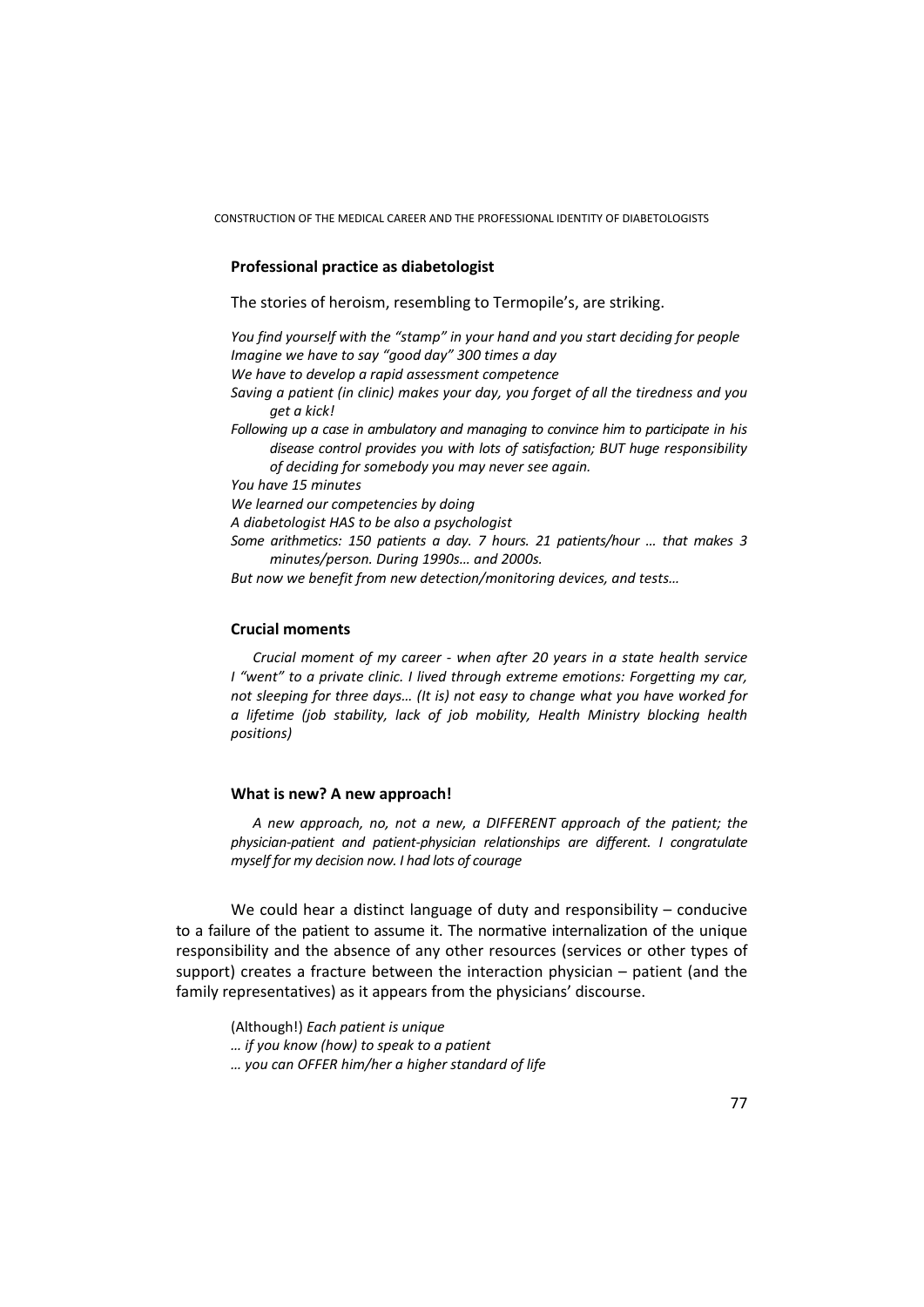### OVIDIU GAVRILOVICI

*It is a great ART to know how TO CONVINCE him/her to take care of his/her own health and TO COLLABORATE … patient participation is fundamental to REACH A COMMON FUTURE.* 

Such contradictions abound in the physicians' discourse indicating the dramatic tension they have to live with: on one hand, the recognition of uniqueness of each patient and his or her situation, and, on the other, the power differential that is evident in their description of role and relationship, ending with the "must" of "patient participation". In the same line of speech:

*You need to train and educate the patient: knowledge about the illness, knowledge about self-care, better monitoring and maintaining balance, and keeping the patient out of hospital care…* 

# **The "professional story"**

The different storylines aggregate in certain themes in the larger and interconnected **"professional story"** emerging from individual contributions (using an Interpretative Phenomenological Analysis – IPA):

The timeline of **health care differentiation** (specialization) The **normative environment** development The **organizational structuring** and refinement The **human resource and professional practice**  The **intertwining of personal and professional identity**

### **Towards a conclusion: Context – career pathway interaction**

Chronologically, we can perceive a staged evolution of medical career: Education  $\rightarrow$  Professionalization  $\rightarrow$  Professional action (professional goal setting, objectives selection, and actions)

Taking a postmodern, social constructionist narrative stance, we can describe two "forging" avenues: a) the interactional professional identity process and b) the professional recognition process (which can be seen as a special case of the more generic stance):

a) Interactional professional identity forging - initial academic training, intervision and supervision, mentoring; and,

b) professional recognition as a multiple source identity forging process personal, organizational, community, and societal.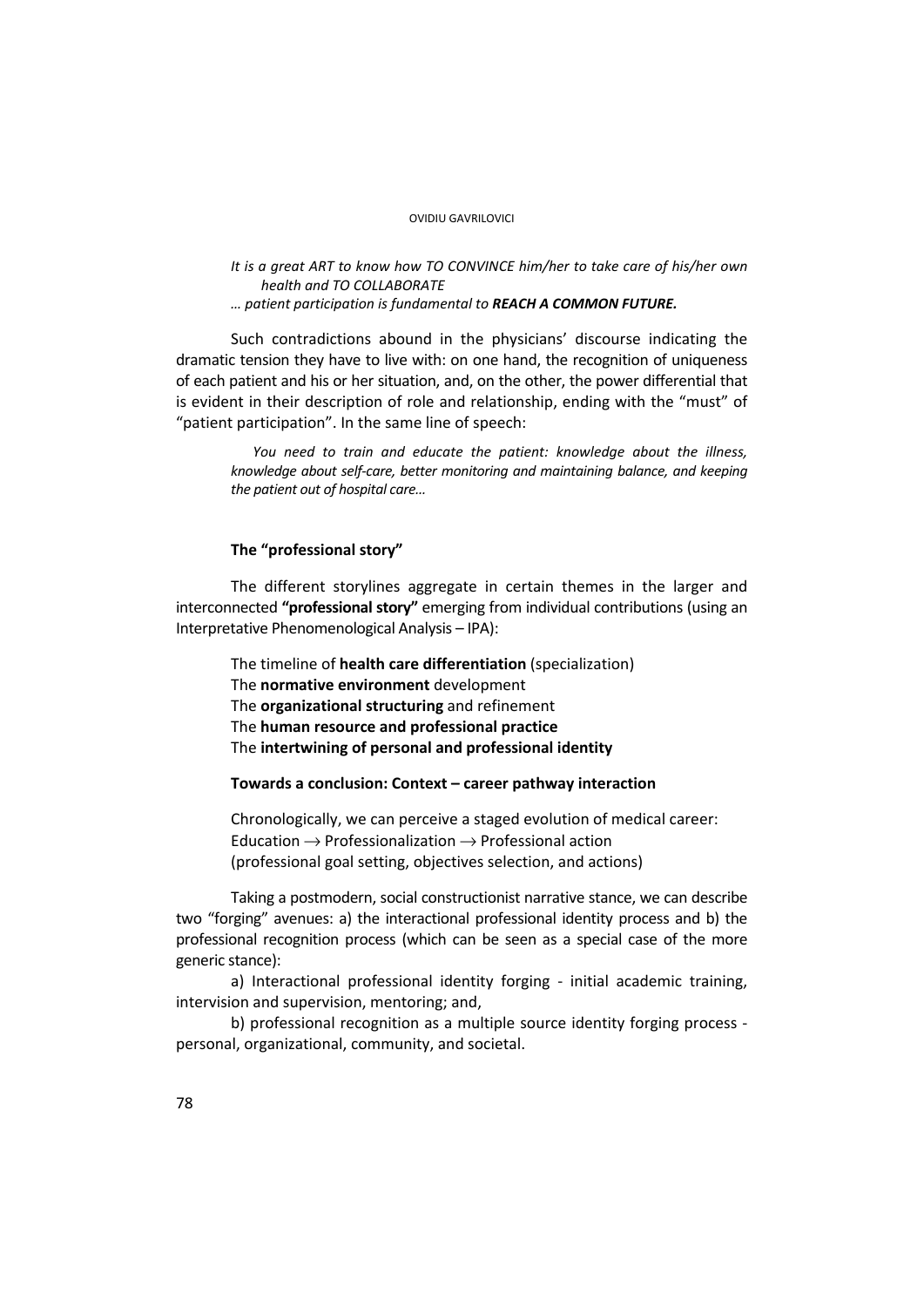Taking into account these sources of stories relating to professional identity of the medical doctors we can observe a chronic **lack of systematic reflection on professionalization** during all their professional career. ("*it is the first time when somebody asks us such questions, in our professional life!"*).

# **Professional positioning conducive of identity challenges**

The apparent "dance" between the professional learning and development context and the career pathway appears closely knit, a system of action(s) and meaning(s) that unveil in the narrative systematic conversation. The doctors are "put" in powerful positions and, in the same time, are "frustrated" of the resources they may orchestrate – due to lack of funding, and difficult technology transfer, in time -. Doctors are "forced" to impose unto their patients in directive ways and asking (complete) compliance while, puzzling, demanding "autonomy", "involvement", "participation". It is as though, being subjects of the "system's" requests upon themselves, they replicate the normative structure (in a Foucauldian way), and they are not well equipped to deconstruct (in a Derridian way) the fracture which is at the center of their profession. The paradoxical professional positioning impinges upon the professional and personal identity: the professional positioning - in directive and expert-only ways – constructs difficult identity challenges that each physician is surpassing in an unique and personal way.

# **Multidisciplinary context – care complex**

The central feature of diabetes suffering is its complexity of changing the functional aspects of a person into a position where the sufferer himself or herself has to re-engineer their identities, roles, attitudes and actions. In light of such striking or soft changes, the physician only is left redundant, not being able to respond to the complexities of each unique case and situation to "cure", but, in a chronic disease, more to "alleviate" or "ease", than "cure" or "treat". Diabetes *par excellence* requests a multidisciplinary approach and so, the paternalistic structuring of the medicalpatient encounter with heavy traits in the discourse of actual specialists, is describing this tension not yet solved in the Romanian health care system.

Using the framework of Morrin (2008) on the meaning of work, the following work characteristics are positively correlated to each other:

social purpose, moral correctness, learning and development opportunities, autonomy,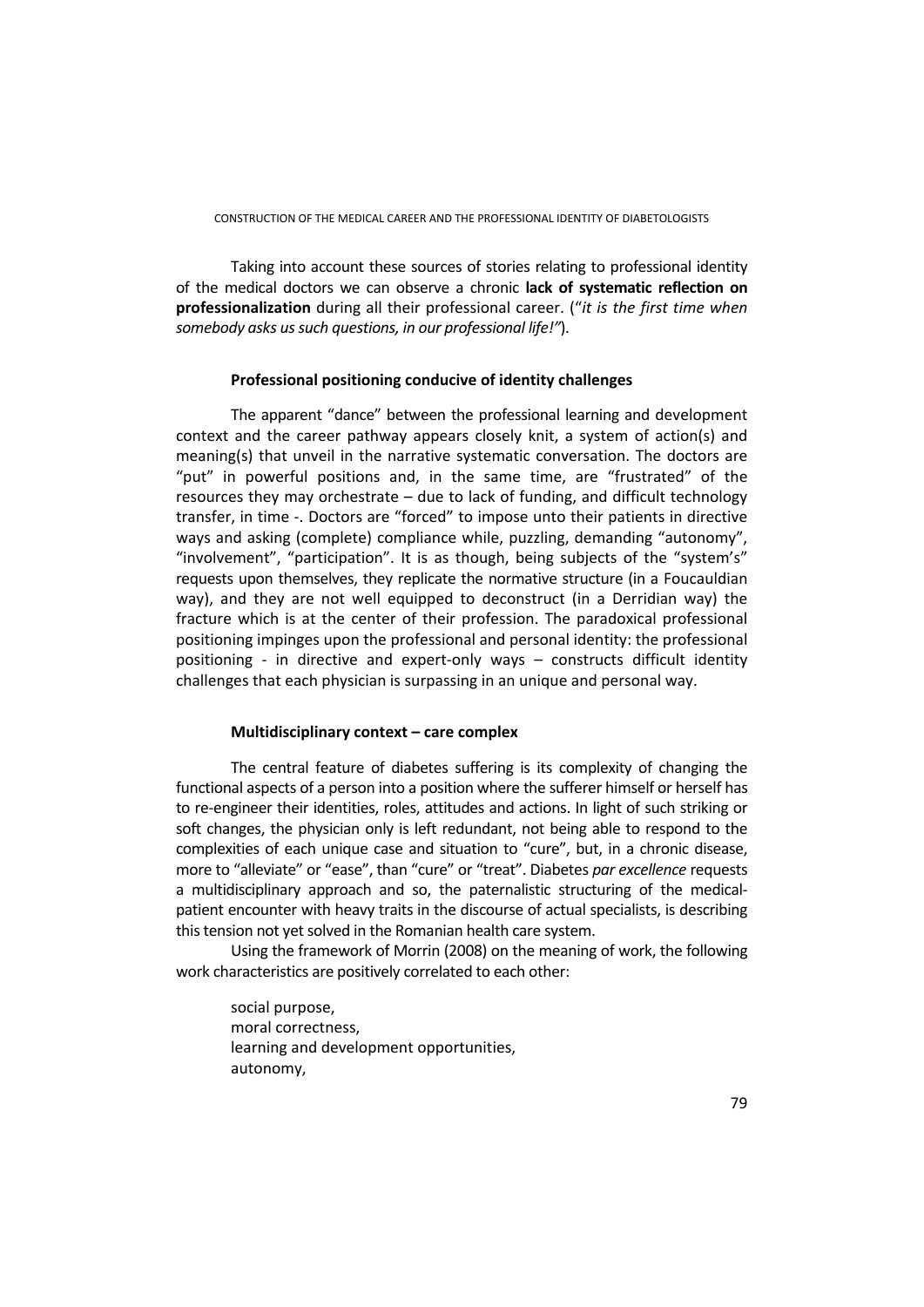recognition and positive relationships.

That is, for work to be meaningful there should be opportunities to check and have proofs for its usefulness - meaningful work is useful for society or for other people - . At the same time, organizations in which the prevailing logic is excellence and the search for new challenges (or correctness and administrative compliance!) seek to strengthen the values of competition and individualism, detaching themselves from the values of cooperation and community processes (Freeman and Rogers, 1999; Morrin, 1996 – in Morrin, 2008) – supporting pragmatic "de-humanizing" (not-reflective processes).

The recommendations proposed by Morrin in 2008 are strikingly attaching to the conclusions we derive in our local study:

**For work to be meaningful,** individuals tend to look for work that allows them to feel useful, fulfil themselves as human beings and participate in a common effort. The symptoms of having expressions of cynical attitudes in professional environment may reflect the employees' disappointed expectations and desires. Work is meaningful when it is performed responsibly, not only in its execution, but in the products and consequences it generates – sustains Morrin – but the case of diabetologists shows plenty of opportunities for frustrated responsibility of experts of care lacking the means of acting according to their acquired technology. Work is meaningful when it is performed in a context that respects human values, in an environment that respects and celebrates the desired values – such as justice, equity and human dignity. Meaningful work would be constructed in organizational spaces and interactional actions that stimulate trust development. The special role of a leader in this context would be to foster and care for an environment where core values are recognized, preserved and promoted. It is rather difficult, in such a turbulent and scarce environment to allow professional autonomy and to permit personal judgment in selecting the sources of influencing the professional action.

As in a narratively informed perspective, where the systems of meaning interact via the dialogues and interactions of all sorts, apparently, the medical doctors specialized in diabetes present and conceptualize a pathway of self-selecting their niche, while detaching ourselves from this autobiographical discourse, we can see "between the lines", the selection process being "applied" – almost in a Foucauldian sense, to the young residents in medicine and early career internists. Is their career constructed, in a sense, by the medical doctors themselves, or, as in a puppet-theatre, they are unknowingly forced into professional trajectories that allow little room for manifestation? In effect, each and every participant describes in its mini-stories of career development both sides of the forging process of becoming.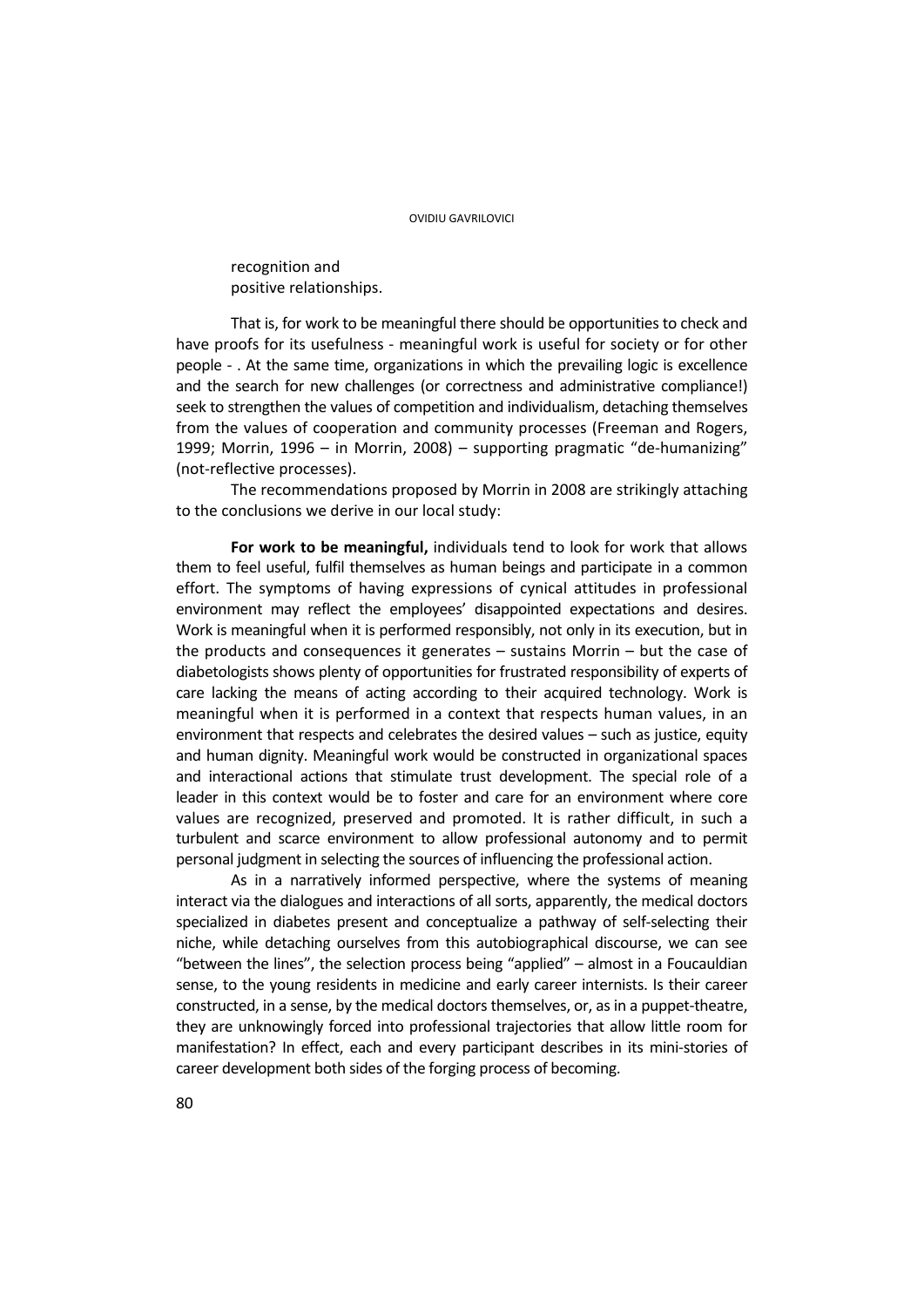CONSTRUCTION OF THE MEDICAL CAREER AND THE PROFESSIONAL IDENTITY OF DIABETOLOGISTS

# **BIBLIOGRAPHY**

- Foster, D.W. (2002). Diabetul zaharat. In Fauci et al. *Harrison Principiile medicinei interne.*  (XIV edition; 2nd edition in Romanian) (pp. 2265-2288). Bucuresti: Editura Teora.
- Morrin, E. (2008). *The meaning of work, mental health and organizational commitment. Report R-585.* Montreal: Institut de recherche Robert-Sauvé en santé et en sécurité du travail (IRSST).
- Morrin, E. (2004). *The meaning of work in modern times*. Presentation at the 10th World Congress on Human Resources Management, Rio de Janeiro, Brazil, August, 20th, 2004. (pdf file)
- Murray, M. (2003). Narrative psychology and narrative analysis. In Paul Camic, Jean E. Rhodes and Lucy Yardley (Eds.). *Qualitative research in psychology. Expanding perspectives in methodology and design.* (pp. 95-112). Washington, D.C.: APA.
- Ros, M., Schwartz, S.H. and Surkiss, S. (1999). Basic Individual Values, Work Values and the Meaning of Work. *Applied Psychology. An International Review*, *48(1)*, 49-71.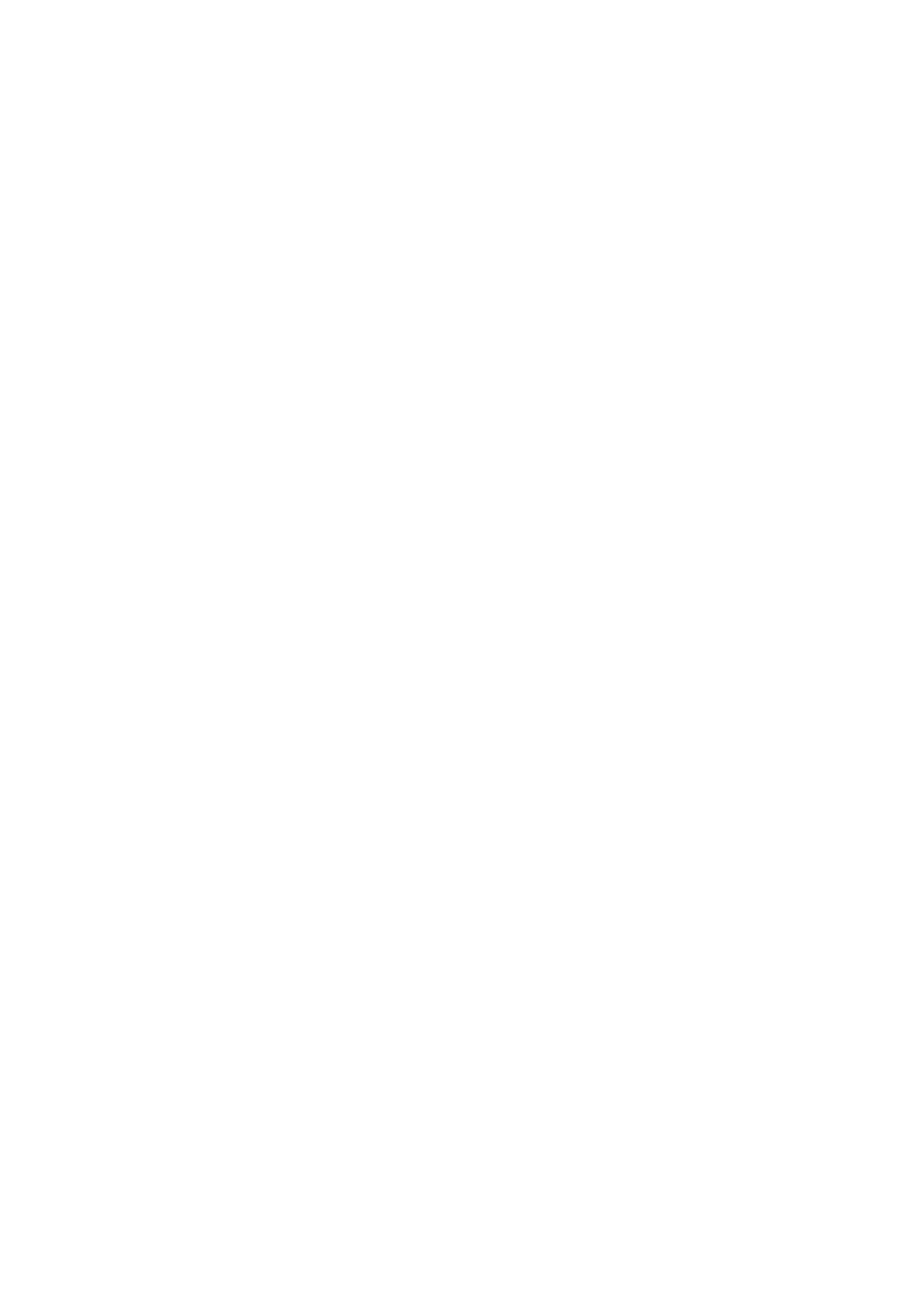STUDIA UBB. PHILOSOPHIA, Vol. 58 (2013), No. 1, pp. 83 - 96 (RECOMMENDED CITATION)

# *VARIA*

# **BERGSON'S TWO SOURCES OF MORALITY AND RELIGION AND THEIR PERTINENCE FOR US TODAY**

### **CIPRIAN JELER\***

**ABSTRACT.** This paper uses a hermeneutical strategy that allows it to turn our contemporary and subjective reading of Bergson's *The two sources of morality and religion* in a sort of a symptomatology of our present. Two of our immediate reactions towards Bergson's theses on religion and morality are thus analyzed in order to give us a sense of Bergson's inadequacy to our times *and* of his actuality. Following some indications from Paolo Virno, I attempt to stage an opposition between a Bergsonian notion of "moral institution" and a contemporary generalized ethics of self-modulation. At the same time, this paper briefly shows that the two opposing terms are philosophically linked and are denouncing the same fallacious ways of attempting to escape from the challenges of our times. A deeper connection between Bergson's relationship to our present and our present itself seems to emerge and the ambiguous nature of the two elements is thus prefigured.

**Keywords:** Moral institution, self-modulation, pure belonging, closed morality and religion.

Trying to set up a comparison between Henri Bergson's theses on morality and religion, on one side, and certain social contemporary aspects, on the other side, would, without a doubt, seem strange. Indeed, what could possibly relate a theory proposed 80 years ago by a philosopher and a socio-politico-economical situation that belongs to an entirely different historical context, one that has emerged from events that were unimaginable in Bergson's time (like the cold war, its ending and, at the same time, its global economical consecration after the fall of the Berlin Wall, and, finally, the techno-informatical advancements that pervade all the other social domains today, be they economical, political, mediatic, scientific etc.)?

<sup>\* &</sup>quot;Alexandru Ioan Cuza" University of Iași, Romania. E-mail: *ciprianjeler@yahoo.com*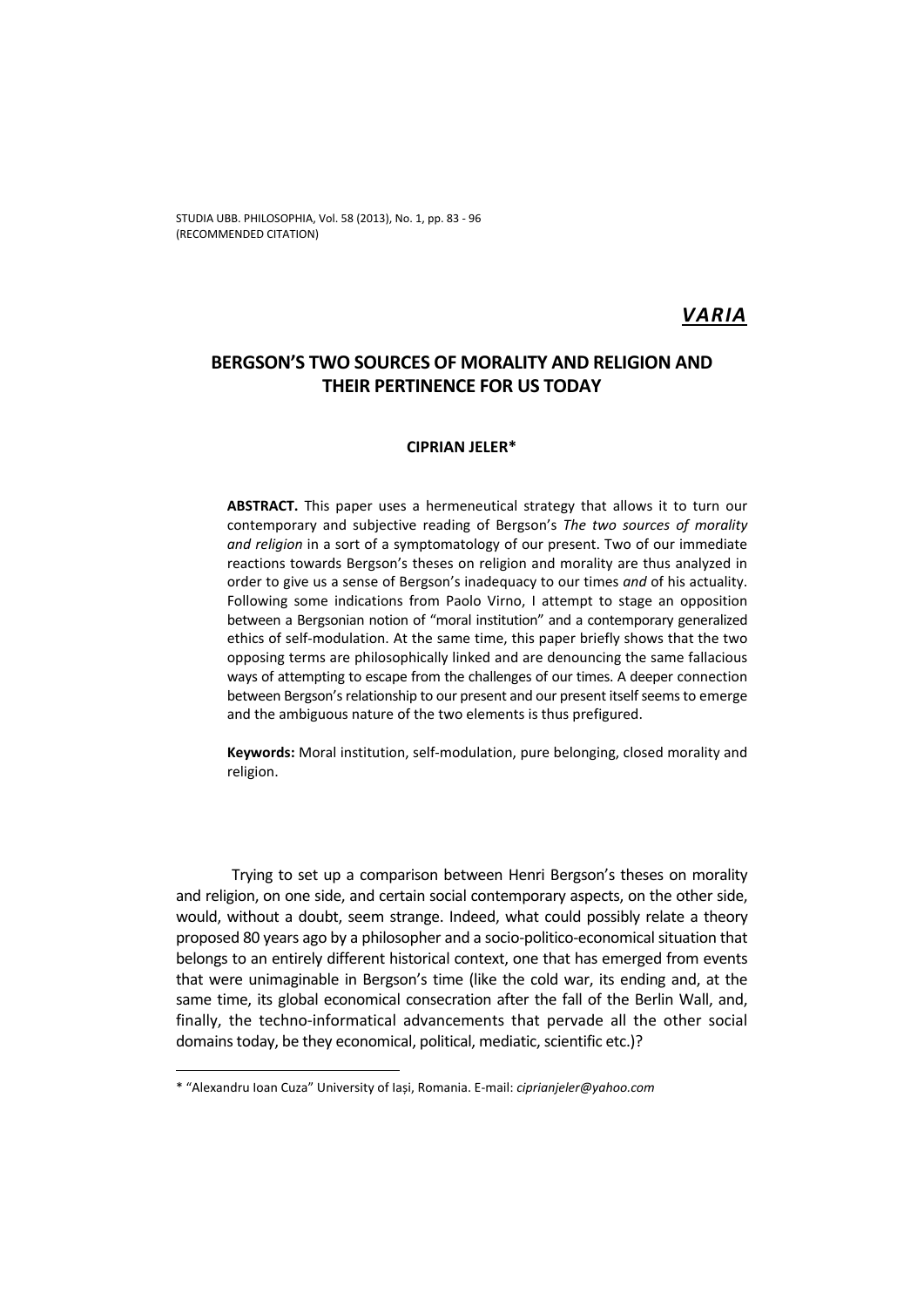However, it is precisely this distance between us and Bergson that I will try to put to work here. The aim of this paper is to attempt to use a reading of Bergson's philosophy as a developer – in the photographical sense of the word  $-$ , trying to transform our reading, here and now, in a kind of symptomatology of our present. Our own reading of Bergson, today, that which we now feel as being strange or distant, outdated and obsolete in Bergson, or, on the contrary, that which we feel as being *still* pertinent, still right, still our own in Bergson, all this could be taken as an inventory of symptoms of our own present situation. The feelings we have regarding Bergson's actuality and inadequacy to today could therefore be used as signs, as marks of our present, or, to be more precise, as signs of our own manner of relating to our own present. To the subjectivism of our reading of Bergson therefore corresponds the subjectivism of our manner of relating, today, to our present. With, however, a decisive specification: that the present of a historical period – our own – is not separable from the manner in which it is lived; a historical period doesn't exist in itself, it is rather the precipitate or the coagulation of our way of relating to that very period. Consequently, our subjective reading of Bergson doesn't lead to a total subjectivism in our approach of our times, but to a reliable – even though partial and non-exhaustive – symptomatology of our present. This constitutes the properly methodological position of the paper: our subjective reading of Bergson today can uncover our manner of relating to our own times and therefore can – because there is no being-in-itself of a historical period – give us a reliable, quasi-objective image of the tissue of relations that constitutes our present.

That being said, and getting to the heart of the matter, this paper constitutes a detailed analysis of two immediate and almost automatic reactions that we have today while reading Bergson. These two reactions combine familiarity and strangeness, forming a mixture of feelings of Bergson's actuality and his inadequacy to today.

I will begin with the first of the two, the one that seems to be mostly dominated by inadequacy. It is given by a certain perplexity that we experience when we are trying to capture the status of morality and the way in which it relates to religion in Bergson's last major work, *The two sources of morality and religion*. What strikes every contemporary reader, what we seem to almost instinctively reject in reading this work is the idea that morality would be a sort of an *institution* and, above all, an institution *in progress*. Today, we find this idea of a progress of the moral institution almost repugnant, we reject it automatically as being a sort of positivistic *naïveté* that, we think, has long since been deconstructed and that the disenchanted world we now live in prevents us from accepting. This constitutes our intellectual honesty today, and, we think, it is always best to be honest, above all to ourselves. I certainly don't intend to silence this honesty, and even less to criticize it. But what I wish to ask here is whether this honesty uncovers only a negative reality, an ancient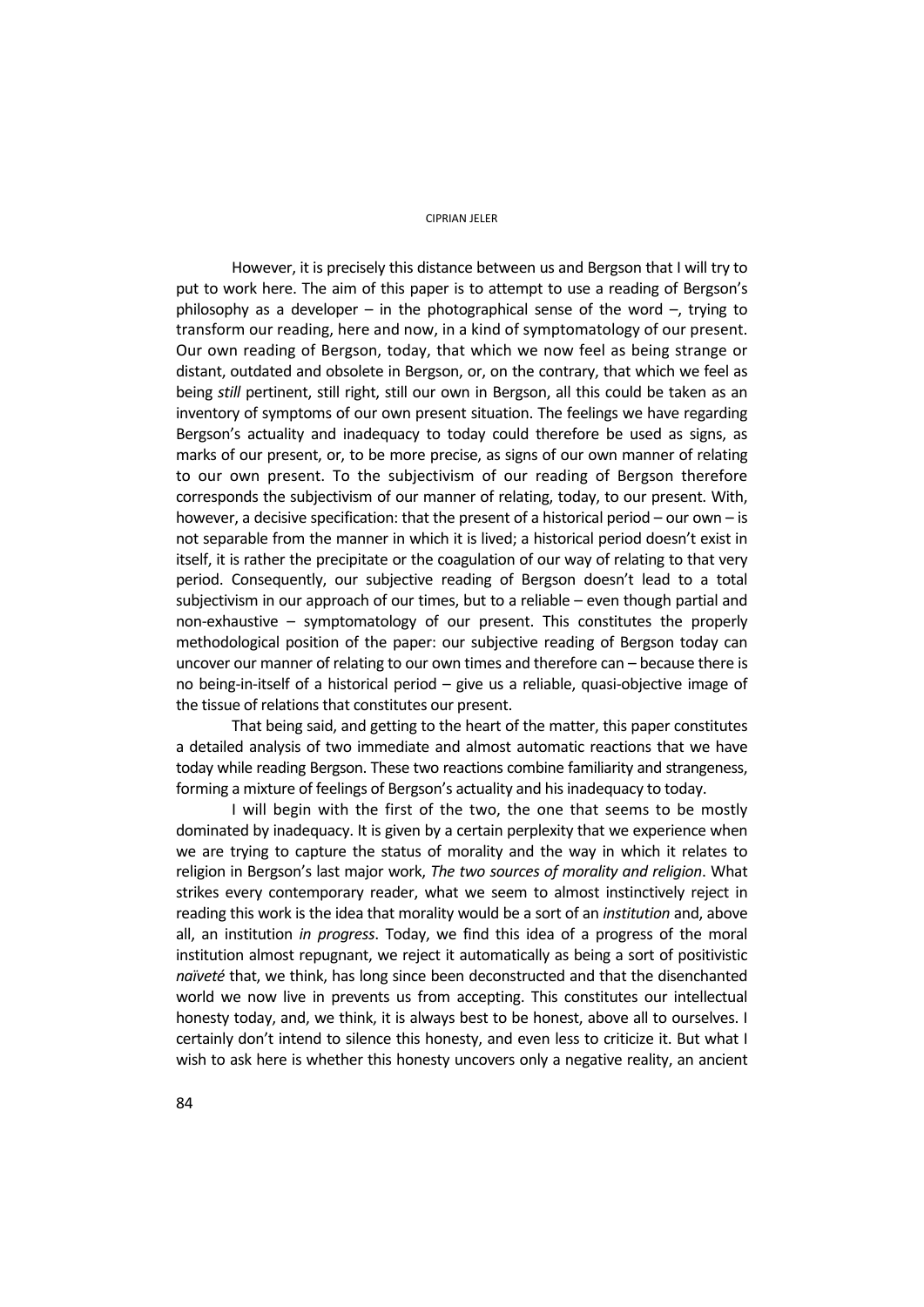and already vanished reality – that in which the idea of progress was still acceptable – or if, on the other side, this honesty also points towards a positive reality, one in which the idea of progress has been replaced by something altogether different, something *in whose name* we must exhibit this very honesty today. It's not in the name of a disenchanted reality that we are honest today, but rather – and this is my hypothesis – it is in the name of something positive that we feel as being at work in our times, that we cannot precisely name, but that prevents us nonetheless from deceiving ourselves with ideas of progress, of progressions and other positivistic eschatologies.

A short philosophic-philological detour will help clarify this hypothesis. What is this "moral institution" that I've named above, with an expression that Bergson himself never uses, and that possibly goes beyond the limits of a certain Bergsonian "orthodoxy"? To understand it, one has to begin with the fact that, just like religion, morality has two sources in Bergson's view, and, to go one step forward, that these sources are the same for religion and for morality. On one side, there is the closed morality, the morality of small communities that define themselves precisely by this closure: closed morality constitutes a society  $-$  an inside  $-$  by the exclusion of an exterior, by the exclusion of others that are not part of that community. Closed morality acts by its limit or through its limit. But, at the same time, this closed morality is man's original morality, or, to be more precise, it is the original morality of the human species itself. And it is essentially a morality of obligation, but of a non- or anti-Kantian obligation. This is so because these obligations are met by us in a "natural" manner, we are spontaneously respecting them, without any mediation by duty. Obeying these obligations is therefore an initial given or fact that doesn't need any effort from our part, that doesn't involve any struggle for self-forming, but consists, on the contrary, in our plain and simple abandonment in the arms of the society we live in. Closed morality is therefore essentially conservative, what it aims at is the perpetuation of the given society.

On the other side, this closed morality is constantly opposed by another source of morality and religion, a source that is properly religious in its principle – up to the point where Bergson can state that "democracy is evangelical in essence"<sup>1</sup> -, but a source that doesn't cease to be moral in its functioning and in its results because it implies the opening of the given society not towards another society or other societies, but towards humanity in general or humanity "itself". This second source therefore pulls the closed morality out of its closure and enlarges its obligations in order to integrate certain practices that are not reducible to our obligations towards the empirical society we live in.

<sup>1</sup> H. Bergson, *The Two Sources of Morality and Religion*, Macmillan and Co., 1935, p. 243.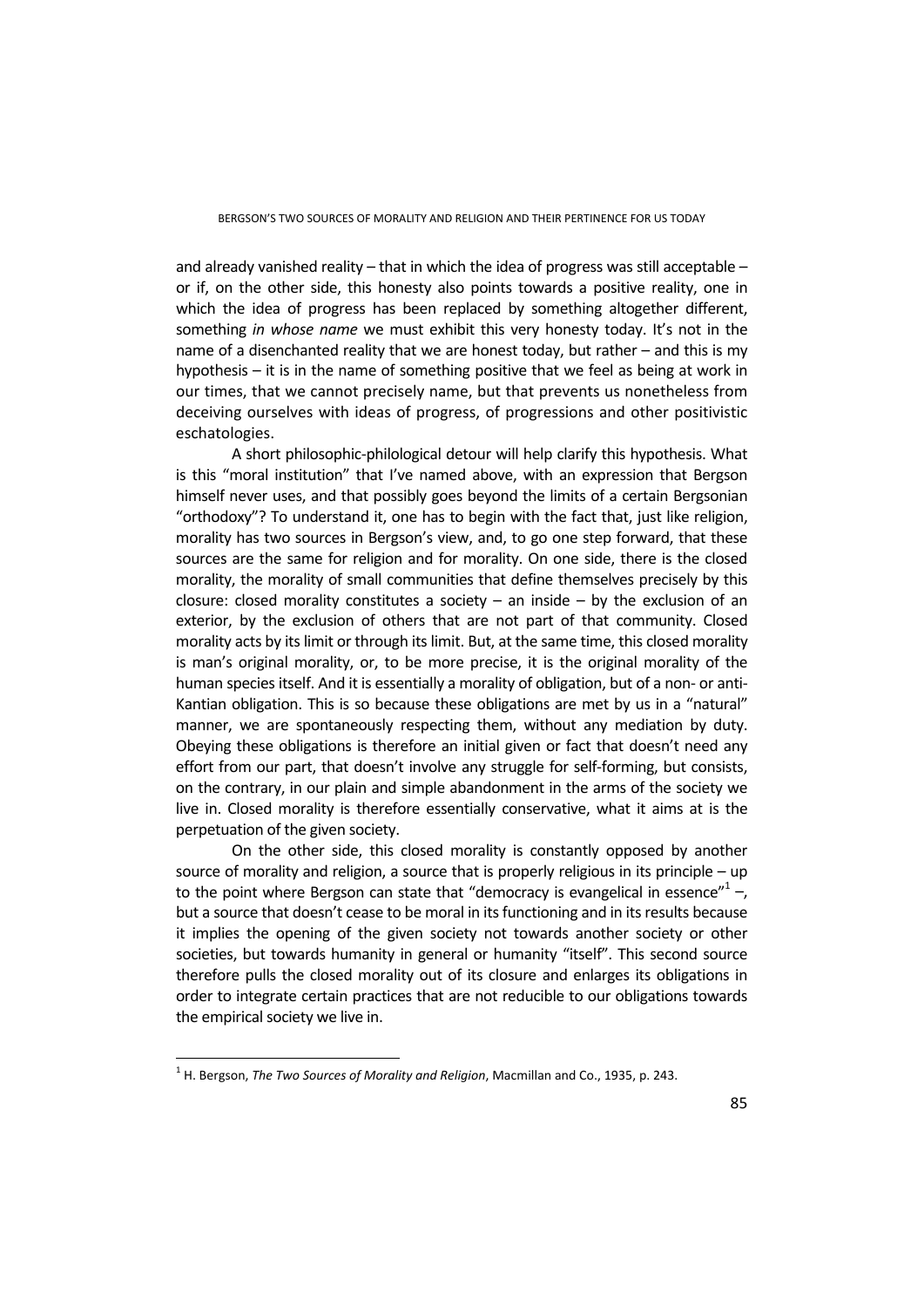This is, without a doubt, a very schematic and simplifying image of the two sources of morality and religion in Bergson's thought. But even this quite disfigured image allows us to make a few less trivial remarks:

**1.** The two sources don't exist in a pure state, they are never given in isolation from one another, "in themselves", so to speak. They are always combined within the given historical societies and they form, in Bergson's terms, "mixed states". But what needs to be emphasized is the fact that closed morality is *at the same time* the human species' original morality and the concrete mixture that is given by the two sources in the various historical societies. $^2$  Even if the mixed state engulfs tendencies towards openness from the second source, the fact itself that the mixture is fixed in a concrete configuration of moral habits, practices, customs, feelings or principles turns this mixed state in an instance of closure. (This, in fact, derives from the fact that no open morality can exist in and by itself, in a pure state, because this would entail nothing less than the transformation of the human species itself. In other words, if open morality existed in and by itself, it would exist in a non-human or superhuman society<sup>3</sup> or in a society of gods or "complete mystiques"<sup>4</sup>). In conclusion, this signifies that closed morality is the original human morality (and we can always find it at work within ourselves) and, at the same time, it constitutes the concrete situation, the concrete configuration that a given society has at a given moment under the impulses of the modifications and rearrangements requested by the other source, open morality.

What I've designated with the term of "moral institution" is precisely this mixed state that marks a progress with respect to the original closed morality and is, at the same time, a configuration, itself closed, taken by this original morality under the influence of the alternative source of openness. Therefore, the moral institution remains closed even though it drives away from or progresses with respect to its original form.

**2.** It now becomes easier to situate this notion of moral institution with respect to our current or common notion of morality, by stating that the moral institution doesn't deal with the moral dilemmas of the individual, nor with any abstract system of moral principles. The first difference needs clarifying here. That the moral institution remains closed, this fact signifies that it remains a concrete configuration of obligations; it remains a disposition of dispositions, so to speak. For Bergson, what is moral is not the individual facing a situation where he must make a moral choice and where he would be alone exposed to the enormity of the moral

 $\overline{a}$ 

<sup>&</sup>lt;sup>2</sup> Cf. J. Mullarkey, *Bergson and Philosophy*, Edinburgh University Press, 1999, pp. 88-104.<br><sup>3</sup> U. Bergson, *L'évolution exéctrice*, PUE, 2007, p. 257.

H. Bergson, *L'évolution créatrice*, PUF, 2007, p. 267. 4

H. Bergson, *The Two Sources of Morality and Religion*, Macmillan and Co., 1935, p. 188.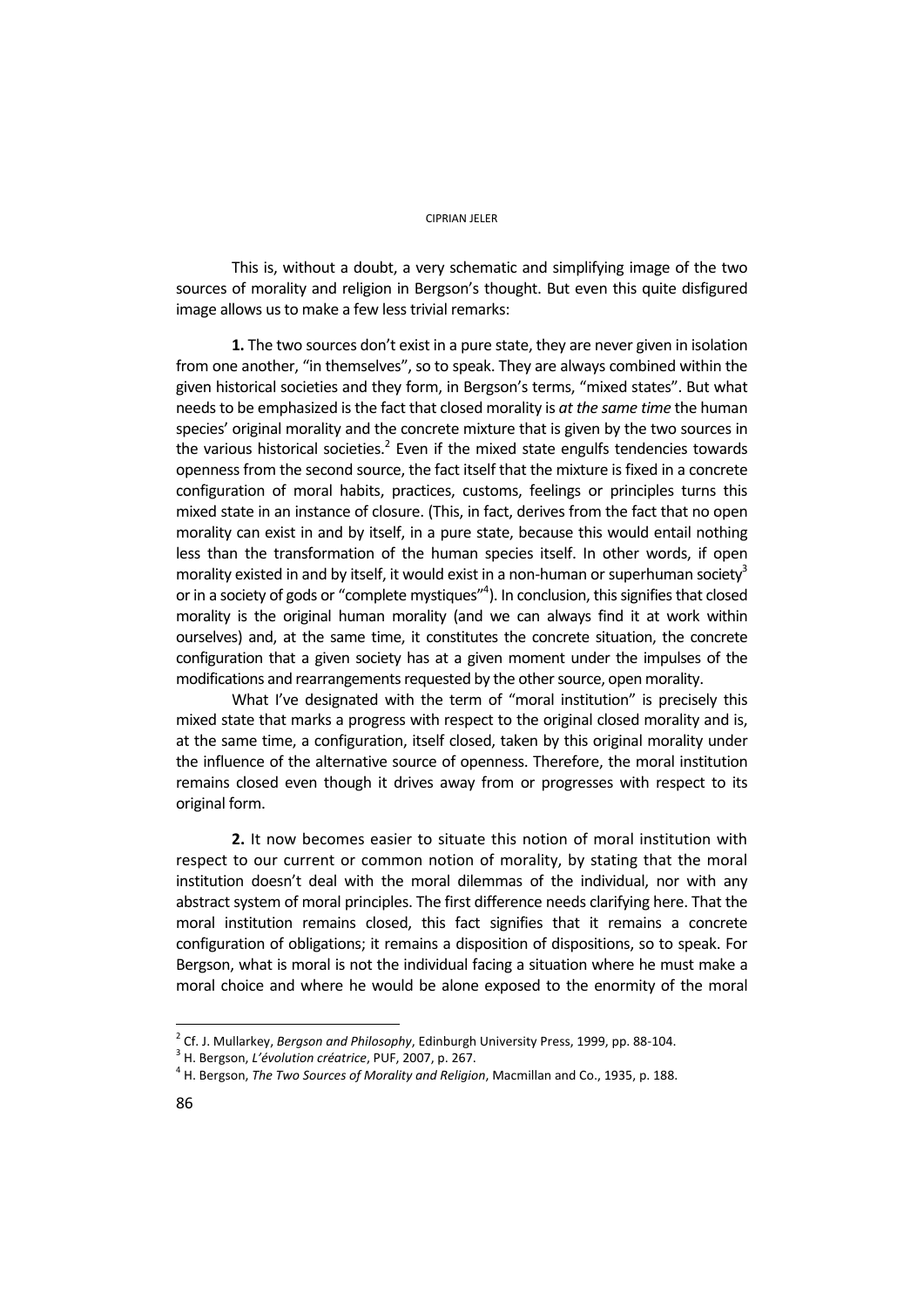costs of his choice. On the contrary, that which is moral always regards a concrete distribution of practices, customs and habits that we obey almost without thinking. It is therefore not the individual that is exposed, alone with himself, to a moral dilemma; but, on the contrary, if we conceive it as a moral institution, it's the society that is moral and not the individual. $5$ 

**3.** It becomes almost useless to add that the moral institution is not a system of interconnected statements or a structured system of moral principles, because, as we've already seen, it designates a sum of practices. But that doesn't mean that the moral institution ceases to concentrate itself on a system of duties, and limits itself to merely describing facts, or simple ways of being. On the contrary, it designates "what's done and what's not done" in a given society. It defines the limits of normality, it describes what is intolerable and unbearable (and not the "intolerated" or the "unbeared") in a certain society. To put it another way, it delineates ranges of normality, describing not the existence of certain *abstract* principles, nor their subjective pertinence, but rather the practical and effective instances that ensure  $$ first and foremost – the relationship between these principles and their subjective pertinence or weight. In short, we are first inscribed in a certain moral institution, and it's only after this initial inscription that we gain access to a set of theoretical moral principles *as well as* to moral feelings.

This is what becomes obvious if we take a look at a properly *contemporary* reading of Bergson that is offered by Derrida in his book *Foi et savoir. Les deux sources de la morale et de la "religion" aux limites de la simple raison*. In Derrida's reading, the closed becomes the sense of the sacred as safe, as immune or unscathed, as that which has to be kept safe and immune. On the other side, the open (morality or religion) becomes the faith (*foi*) that is inherent in all performative act, the trust (*croyance*) in the other that we mobilize and to which we appeal in every performative act or in any act of attesting or addressing<sup>6</sup>. What marks the difference here between Derrida and Bergson is not the subjectivity of this pre-supposed belief in the other or of this belief in general, beyond any "good conscience" (*bonne foi*) – it would, on the contrary, be reasonable to conjecture that subjectivity itself already supposes or presupposes a belief of this kind. Rather, what really marks the difference between the two authors is the instantaneity of this abstract gesture that is indefinitely reiterated,

 $\overline{a}$ 

<sup>&</sup>lt;sup>5</sup> This may well indicate a conceptual connection between Bergson's notion of closed morality and the Nietzschean distinction between morals and the morality of custom, as was already indicated by Deleuze (see G. Deleuze, *Nietzsche et la philosophie*, PUF, 1962, p. 153). Without dwelling here on this point, let's just state that this distinction is most clearly visible and effective in the Nietzschean corpus in *Daybreak* (§ 9-10), *The Gay Science* (§ 143, § 149 et § 296) and *On the Genealogy of* 

*Morals* (First Essay, § 17). 6 J. Derrida, *Faith and Knowledge*, in *Acts of Religion*, Routledge, 2002, pp. 69-70.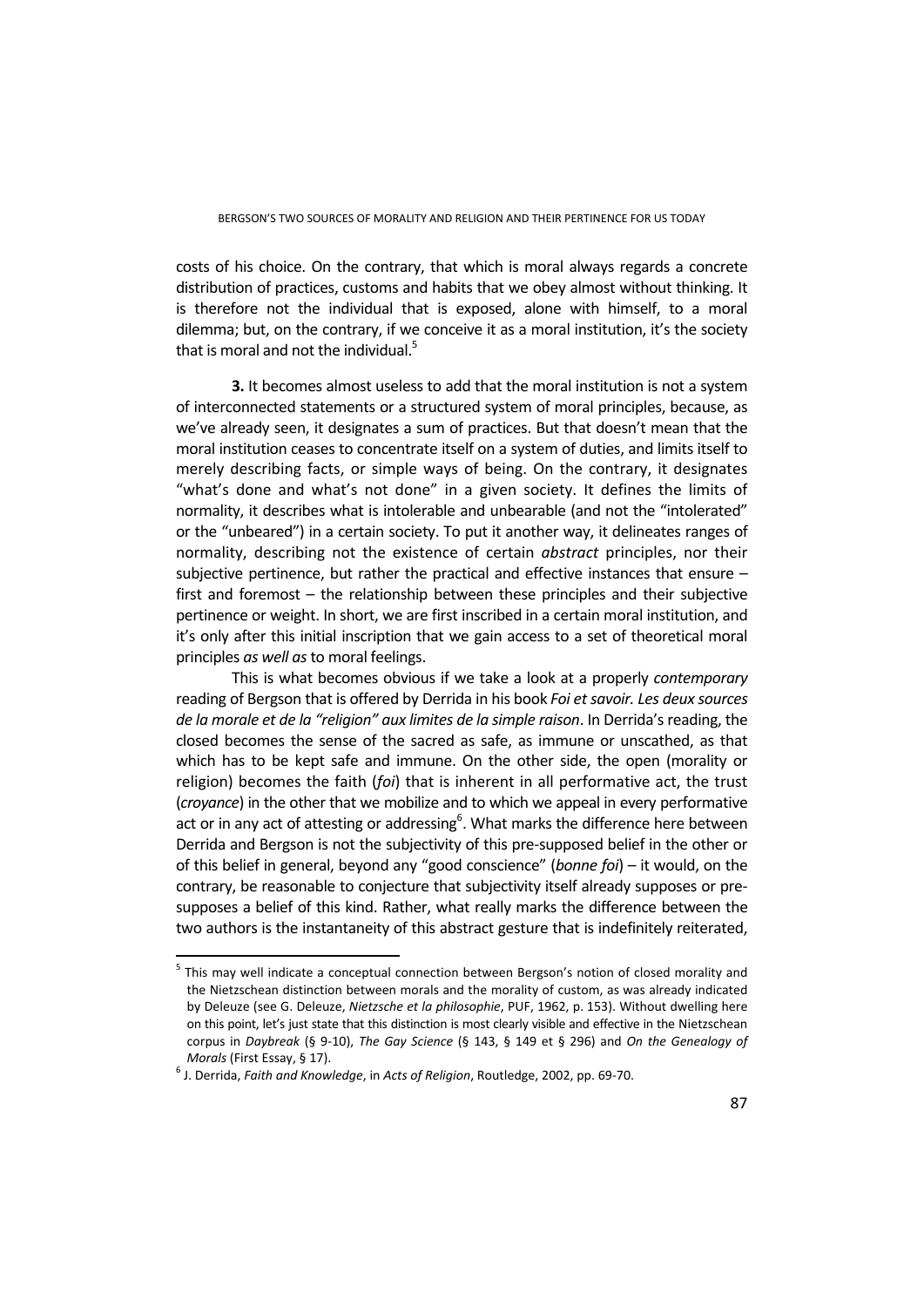that is at the same time necessary, but whose only role is that of instituting any kind of exchange (economical, dialogical, scientific etc.) without however leaving any room for a social progress, without giving a "right of speech" to social progress, so to speak. On the contrary, in Bergson's relationship between the closed and the open, by the simple fact that it is the modification, itself closed, of an original morality under the influence of the open, the moral institution constitutes the place of inscription of those modifications and of the progress registered with respect to that original morality. The moral institution thus constitutes a place of inscription of the effort of self-forming done by a concrete society.<sup>7</sup>

The question that we need to ask is therefore the following: what has happened during the interval between Bergson's text and his reading by Derrida? What sort of theoretico-historical event could have had the effect of silencing the vocabulary of the moral institution and, above all, that of its progress? Given, of course, that we do recognize ourselves in this Derridian reading, that we feel this implicit rejection of progress as being properly ours.

Bluntly put, our hypothesis on this point is that this modification can be identified by stating that we have moved from what Bergson called "the habit of contracting habits" $8$  to what Paolo Virno – himself a commentator, in a different context, of Bergson's work<sup>9</sup> – calls "the habit of not developing lasting habits", or the fact that we've "become accustomed to the lack of established habits" $10$ . Of course, this mutation can seem trivial, and it is, without a doubt, trivial in its enunciation. Nevertheless, its effects seem to have infused our society up to the point where, even though we have no difficulty in admitting it in an abstract way, this very admittance, this so easy and almost "by default" adherence tends to make us blind to the results that such a mutation can – and does – imply. What this abstract or merely intellectual admittance of the fact that we have the habit of not contracting any habits obscures, what it actually hides from our view is the fact that the new or the inhabitual is today not only the soil of our experience, but also its main resource.

 $^7$  A relationship between what I've termed "moral institution" and what Bourdieu calls "the habitus" might be attempted with some success, in as much as Bourdieu's description of the habitus is "the durably installed generative principle of regulated improvisations" (P. Bourdieu, *Outline of a Theory of Practice*, Cambridge University Press, 1977, 78). The first chapter of Bergson's *The two sources of morality and religion* begins in fact with a detailed analysis of habit, one that completely guides his description of the moral institution. However, there are several essential differences between the two positions that separate these authors, the discussion of which would go beyond the scope of this paper.<br> $8 + 8$ 

<sup>&</sup>lt;sup>e</sup> H. Bergson, *The Two Sources of Morality and Religion,* Macmillan and Co., 1935, p. 17.<br><sup>9</sup> Cf. D. Virne, Le couvenir du précent. Essai sur le temps historique. Editions de l'éclat. 19

<sup>&</sup>lt;sup>9</sup> Cf. P. Virno, *Le souvenir du présent. Essai sur le temps historique*, Editions de l'éclat, 1999.<br><sup>10</sup> P. Virno, *A Grammar of Multitude: For an Analysis of Contemporary Forms of Life, Semiotext(e),* 2004, pp. 85, 93.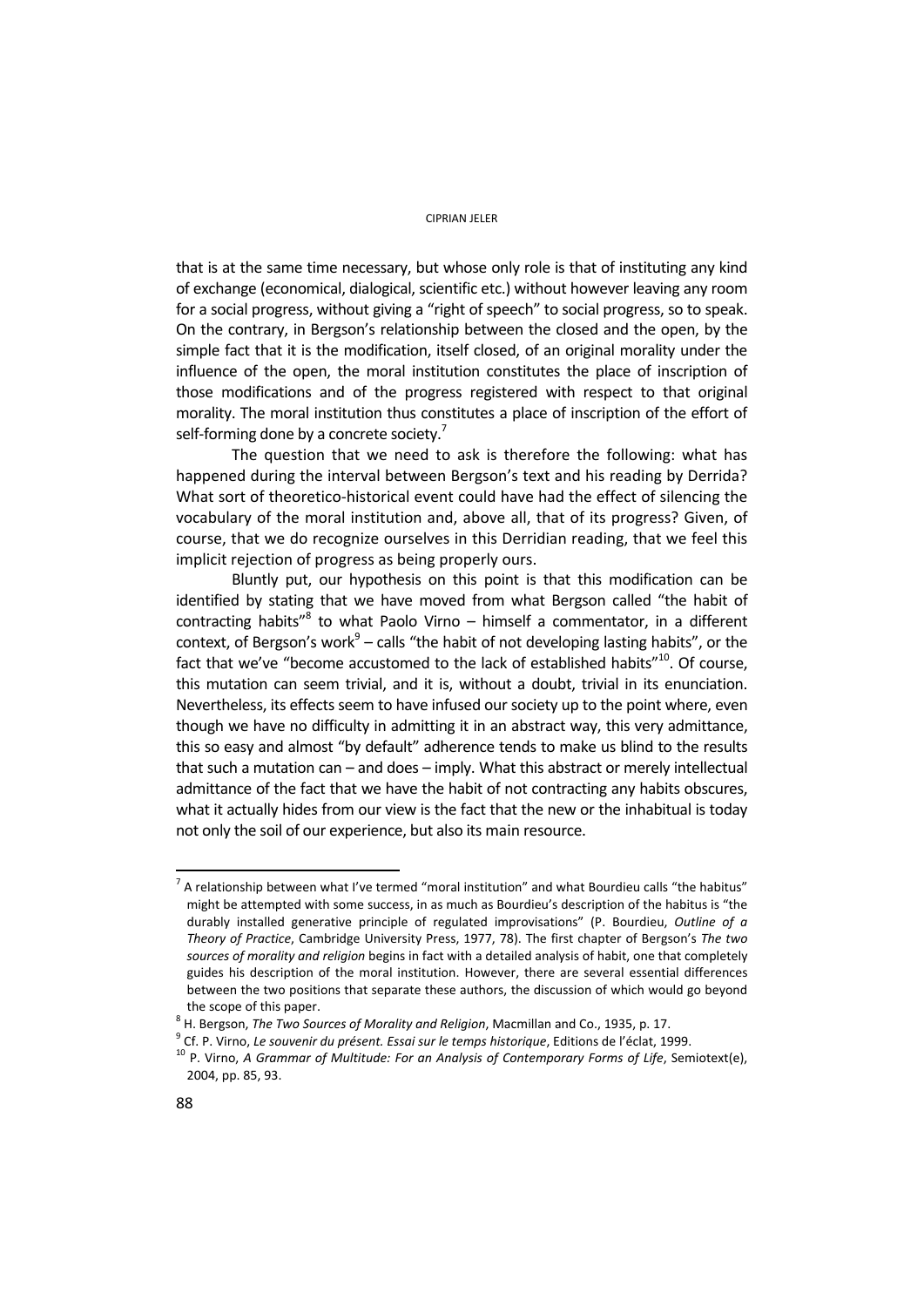BERGSON'S TWO SOURCES OF MORALITY AND RELIGION AND THEIR PERTINENCE FOR US TODAY

We are today very eager to accept the first part of the above statement: we admit without difficulty that we're constantly assaulted by the new, that we're bombarded by novelty at any step and moment, thus becoming disoriented in our own world, incapable of finding solid grounds on which to set roots for ourselves in the world and on which, in the old Bergsonian way, we could measure a progress or the progress within the world. We're thus eager to admit that novelty is the soil of our experience today, since our horizon is constantly surpassed by something that we don't master, since our reality is no longer addressable by a given set of habit mechanisms that would allow us to feel at home and to confidently act within it. We are eagerly accepting this, and it is precisely this acceptance that prevents us from taking one theoretical step forward, that of accepting novelty as the main resource of our experience.

A common example could help us clarify this point. What are the qualities that employers look for in their employees today? The answer to this question has become almost self-evident and unquestionable: flexibility, adaptability, creativity. Without insisting here on this aspect, let's just say that it is the great merit of Paolo Virno's analysis (both in *A Grammar of Multitude* and in some older essays<sup>11</sup>), to have shown the three main characteristics of today's work abilities or qualities: a) that these qualities are not formed during the working (or educational) process itself, but are themselves essentially quotidian qualities formed and cultivated in our spare time; b) historically these qualities, that were essentially opposed to the fordist way of production during the 1960's and 1970's, have become engulfed within the production process itself, becoming not only a support for this process, but also its main resource; c) that this integration of the quotidian qualities marks a mutation within the work field itself, contributing to the blurring and even to the disappearance of a classical Aristotelian distinction revived in  $20<sup>th</sup>$  century language by Hannah Arendt, namely the distinction between labor, politics and thought (work, action and thought). Work or labor thus gets impregnated with all the requisites for the other human endeavors, engulfing the creativity of thought as well as the fact of being exposed to the others or the essential sociability of politics or *praxis*.

These are, without a doubt, essential points, and it is a pity that, within the confined limits and scope of this article, we cannot dwell on them. However, even though these points that belong to Paolo Virno are integrated in my approach, there is another aspect I would like to insist on here. If flexibility, adaptability, creativity are the main qualities that employers demand today of their employees, and if, as Virno shows, they mark a significant mutation – namely, the post-Fordist one – in the history of labor, one also has to emphasize the fact that these qualities are also the

<sup>11</sup> Cf. P. Virno, *Opportunisme, cynisme et peur*, Editions de l'éclat, 1991.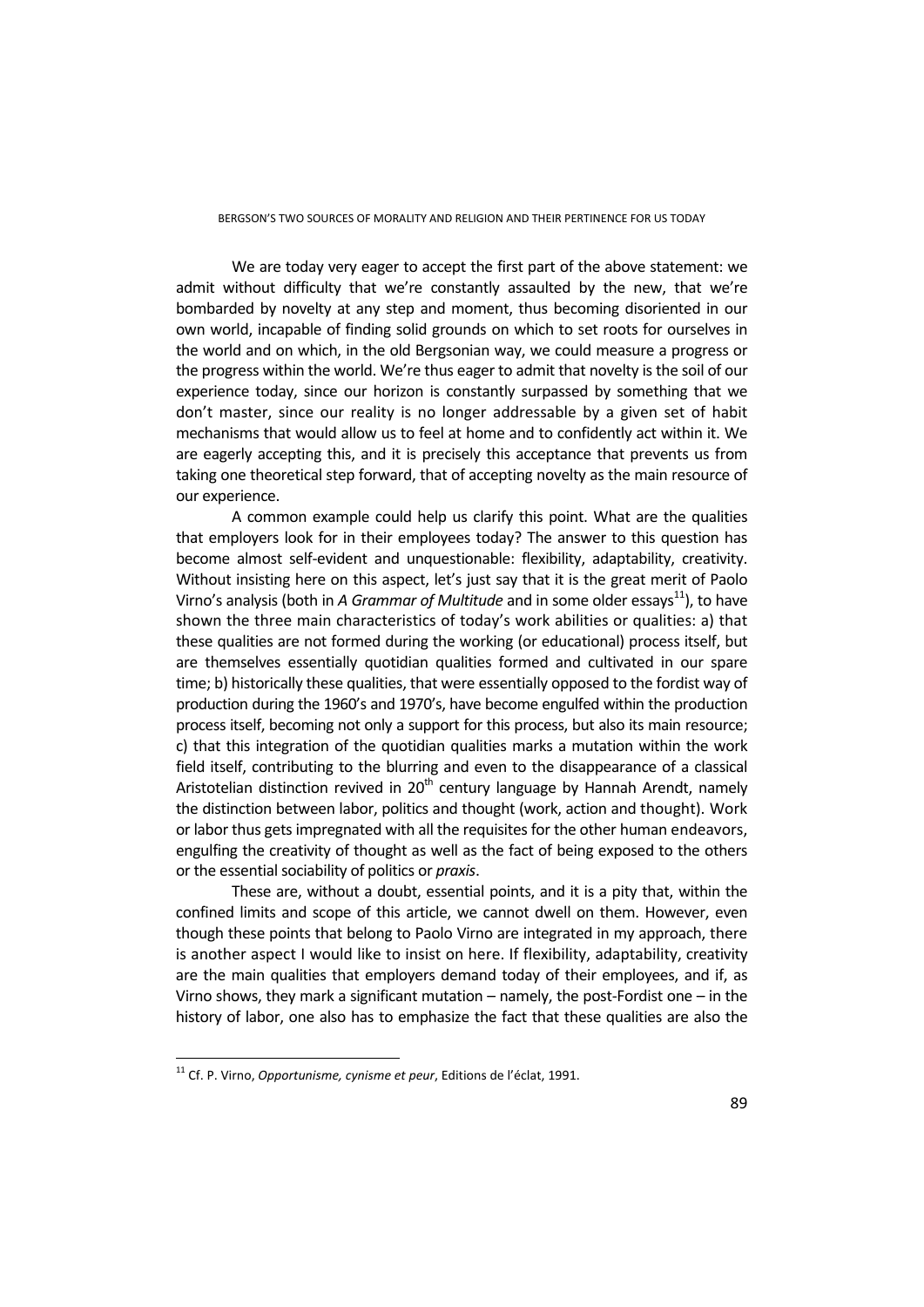ones that the employees themselves demand from their employers. The employers themselves need to build a working environment for their employees where flexibility would be allowed, and where adaptability and creativity would not only be asked *of* the employee, but also granted *to* the employee. As if through a pre-established harmony, the employers and the employees seem to ask the same things from one another, and it is on precisely this "harmony" that my hypothesis concerning novelty – creativity etc. – is based on. And my hypothesis is the following: instead of seeing novelty only as that which surpasses us within our own reality, we should also regard it as being our own way of metabolizing what happens to us, our own way of reacting to and of re-appropriating what we cannot master. Since the new or the novelty that surrounds us is stranger to us, we react by integrating ourselves in the production itself of novelty. This is, it seems to me, what the fact that we ask of our employers to ensure an appropriate frame for our own creativity and adaptability actually means: we don't pretend to be specialists that could distance themselves with respect to what happens and that could afterwards draw theoretical conclusions on the events and, later still, act according to the directions given by those theoretical conclusions. On the contrary – and this is clearly shown by today's dissolution of the division of labor – our way of metabolizing what occurs, our way of reacting to it is the production itself, i.e. a reaction without any theoretical substrate that could guide us through novelty.

This is a crucial point, and it can engulf Virno's points about the qualities needed for today's labor field. It shows us not only, as Virno's analysis indicates, that the entire *persona* of the employee gets absorbed in the work process, but also that this absorption is itself a metabolic reaction, one by which the employee ensures his own belonging to the world he lives in, to the reality that surrounds him. (One can, of course, think here of Freud's example from *Beyond the pleasure principle* where a child reenacts his mother's – frequent – departures using a toy he throws away and then "finds" again, in order to obtain a sense of being himself in control of this event $12$ . But, as Freud's analysis deepens, he gets closer and closer to a position where not only reenacting, but producing the dreaded event becomes the welcomed solution to this very dreaded event  $-$  it is a solution since it both produces the dreaded event and, by the fact itself of producing it, keeps it at bay. My notion of integrating oneself in the production process of the very novelty that one is trying to adjust to is not very different from this latter position.) This metabolic reaction, by which we assimilate the novelty that we cannot master simply by integrating ourselves in the process of its production shows us that there is an essential sociability in this reaction. Certainly, we're not talking about the sociability or the belonging that

<sup>12</sup> Cf. S. Freud, *Beyond the Pleasure Principle*, W. W. Norton & Company, 1961, pp. 8-11.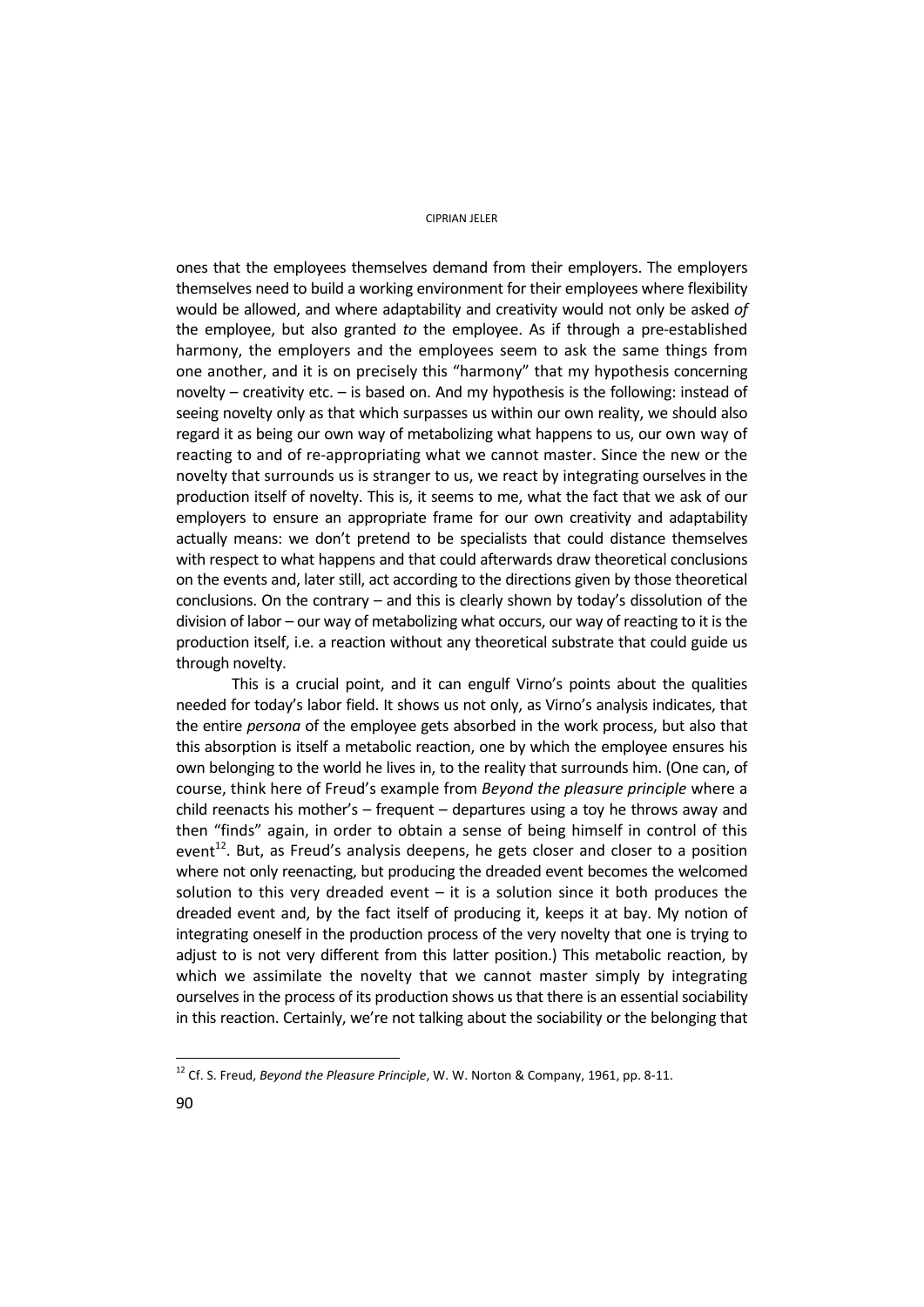characterized traditional communities, but this sense of belonging has definitely not become useless or obsolete, and whoever treats our times as individualistic times misses this particular sociability that infuses our times. What singularizes this sociability is its disparate character: if we're trying to adjust to the novelty that surpasses us simply by integrating ourselves in the production of novelty – that will, just as well, surpass us, obviously –, this will obviously create bonds between individuals not through their sense of belonging together to something else, but rather through their sense of being together in a situation where nothing is bonding them. Their belonging to one another is the belonging given by the fact of being equally lost. If we were to indulge in a play of words, we would say that today's so-called individualism is not well described by "solipsism" but, as the above analysis indicates, by what we might call "polipsism".

However, moving away from this play of words, we need to emphasize this particular way of belonging as being a type of "pure belonging". Here again I borrow an expression from Paolo Virno (who uses the expression "l'appartenance comme telle $^{\prime\prime}$ <sup>13</sup>), even though I slightly alter it in order to let it serve the above hypothesis. Pure belonging or belonging as such doesn't mean belonging to something, but the simple fact of belonging without the higher-order reality or entity to which one could belong. The description of novelty not only as the soil of our experience, but also as its main resource  $-$  i.e. as our way of metabolizing that very novelty  $-$  can certainly tolerate only this type of belonging. But it doesn't just tolerate it, it also requires it, as our notion of disparate sociability already indicates. What we produce today, what our societies produce today are exactly this type of pure belonging or, to put it another way, the main effect of production today is not the producing of goods but the production, the modulation and the intensification of this pure belonging (or this belonging as such without a belonging-to moment). This is, without a doubt, a strong statement, and in order to avoid confusions we need to make a distinction between the different levels at which the production process and pure belonging communicate. In my view, there are three such levels: the production process makes, modulates or intensifies pure belonging at three different levels, that of *the way* of producing, that of *the products* themselves and finally that of *the fact* of producing.

**a)** *The way* of producing is related to the production of belonging in a direct way that we've already briefly encountered: if the qualities that are required of today's employee are not acquired in schools or in other work places but are the qualities that our social and quotidian lives help generate (creativity, adaptability, flexibility, communication skills etc.) then the mere fact of putting those qualities to

<sup>13</sup> P. Virno, *Opportunisme, cynisme et peur*, Editions de l'éclat, 1991, p. 36.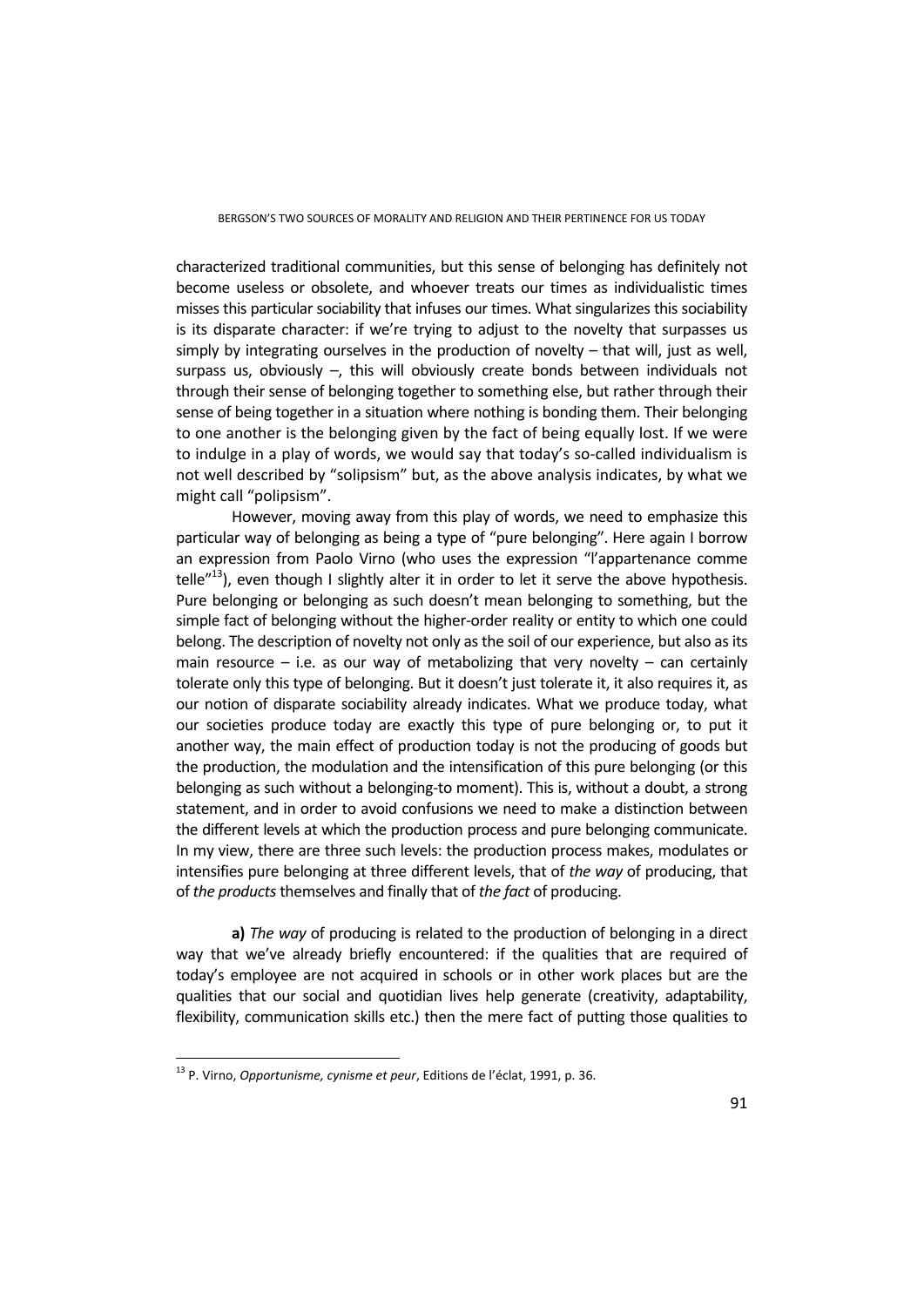work in a professional environment ensures that, retrospectively, what the work place creates, is a "plus-value" of these qualities themselves or rather, a place where this plus-value becomes obvious. Social skills don't remain social skills; they become the essential ingredient of production, whereas the production process acts merely as a sort of developer – again, in the photographical sense – that brings out the merits of social skills. This also becomes obvious in the fact that, in today's enterprises, the division of labor tends to be effaced in favor of other means of organizing production, in more modular ways, where individual and singular projects tend to replace the monolithic hierarchical and specialized organization. However, in such situations, organizing labor becomes itself a labor, one that has to be completely re-done with every individual project. In such a case, producing means modulating the conditions of production themselves more than producing certain products, just as, in the case of the work qualities discussed above, it is the modulating of those qualities to suit a production process that ensured the success of the process. Producing thus comes to signify the modulation of the conditions of production themselves.

**b)** It comes as no surprise then that *the products* of this way of producing are themselves figures or faces of the pure belonging or of belonging as such. Without even detailing the almost trivial aspects that it involves, it is clear that the contemporary publicity and media based economies are cooperation or belonging producers. Publicity creates a sense of belonging, without, obviously, any real belonging or any belonging to something (otherwise it would not be called publicity, but probably sociology), and an economy based on publicity obviously produces, as it's main product, pure belonging or belonging as such. This is even more obvious today with the merging between the internet social networks (themselves a successful product of the process of producing pure belonging) and publicity (every firm, show or project having a social network account). There is nothing separating private and public communication, cooperation or belonging: both private and public belonging merge into a disparate sociability, or into belonging as such.

**c)** *The fact* of integrating oneself in the process of novelty production as a way of metabolizing novelty is itself a production of pure belonging: we relate to that which surpasses us by contributing to this very surpassing, we belong to it simply by contributing to the fact that we do not belong to it. We produce pure belonging not by keeping the initial condition of the process (the strangeness of novelty), nor by modifying those initial conditions (the strangeness doesn't become known), but by modulating ourselves to fit those very initial conditions, by modulating ourselves to turn those very initial conditions (the strangeness) into the resource itself of the production process. One therefore produces less by "inventing" certain products, but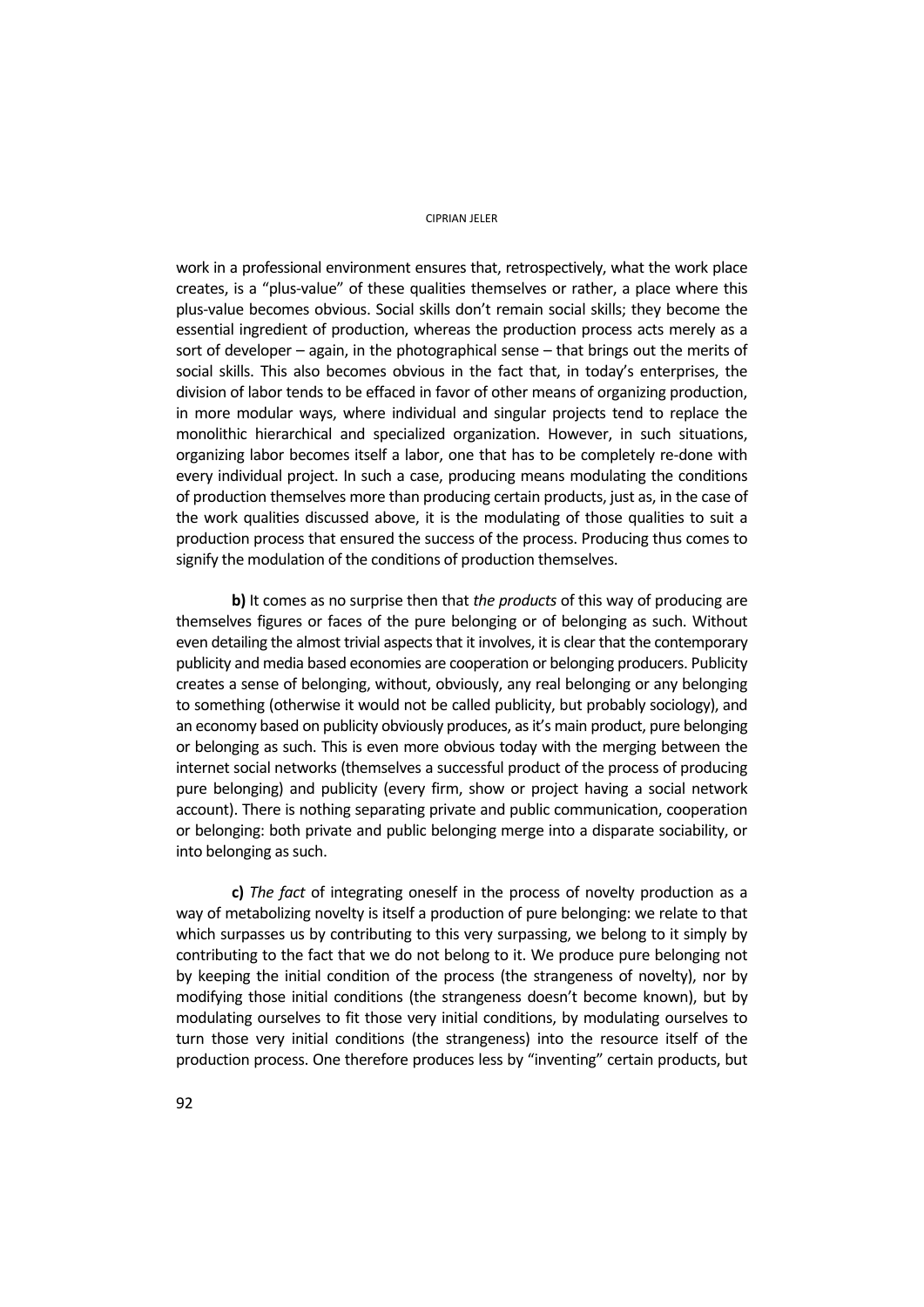by modulating oneself to turn those initial conditions into the very resources for the production of a pure belonging (both at the level of the way of producing and at that of the product). *The fact* of production as producing of pure belonging is therefore the fact of a society that functions by a continuous self-modulation, by this working on oneself in order to modify a situation out of which a production should become possible.

This describes a society in which the notion itself of progress becomes impossible. Not because progress is effaced or eliminated, but because it is generalized. In Bergson's context, a given configuration of new habits gave us the possibility of measuring our progress with respect to an original morality. The habits system was therefore at the same time that which was given and the etalon with which to judge that which was given. On the contrary, for our contemporary experience it is the lack of habits that is that which is given, and our only way to receive this absence or this lack of habits is to integrate ourselves in the production of the new. If, therefore, we are unable today to speak of a "moral institution" or of a social progress, it is not because we've lost all belief in progress, but because this progress has become constitutive for us, because it is now obvious that in order to simply be we have to be constantly in advance of ourselves. In order to be – no more, no less –, in order to just be we have to modulate ourselves as to be able to integrate our inadequacy to our reality in the process itself of the production of this very reality. And this selfmodulation is nothing more than the production of pure belonging starting from the initial condition of complete strangeness. Finally, if I should give a name to this selfmodulation or to this production of pure belonging, it would be impossible to call it progress or progression, but I would baptize it "ingression", i.e. the manner of being in which being is dependent on a constant self-modulation, or the manner of being in which, in order to simply be, one has to constantly self-modulate. The moral institution has thus been replaced by a generalized ethics of self-modulation and by the generalized production of pure belonging.

Finally, instead of concluding remarks, I will have a quick look at the second natural reaction that we have today while reading Bergson, the second reaction that I've announced at the beginning of this text and that is, this time, dominated by a sense of Bergson's actuality and not by his inadequacy. But a brief clarification should be made here. The first reaction that I've amply commented above, the one that opposes Bergson's moral institution to our contemporary generalized ethics of selfmodulation was, as I've announce at the beginning, dominated by the discrepancy between Bergson's progress and our "ingression", dominated therefore by Bergson's inadequacy to today. However it is only *dominated* by inadequacy, and is not "all inadequacy", because it seems to me there is a profound philosophical complicity between the two positions, between Bergson's view of the relationship between the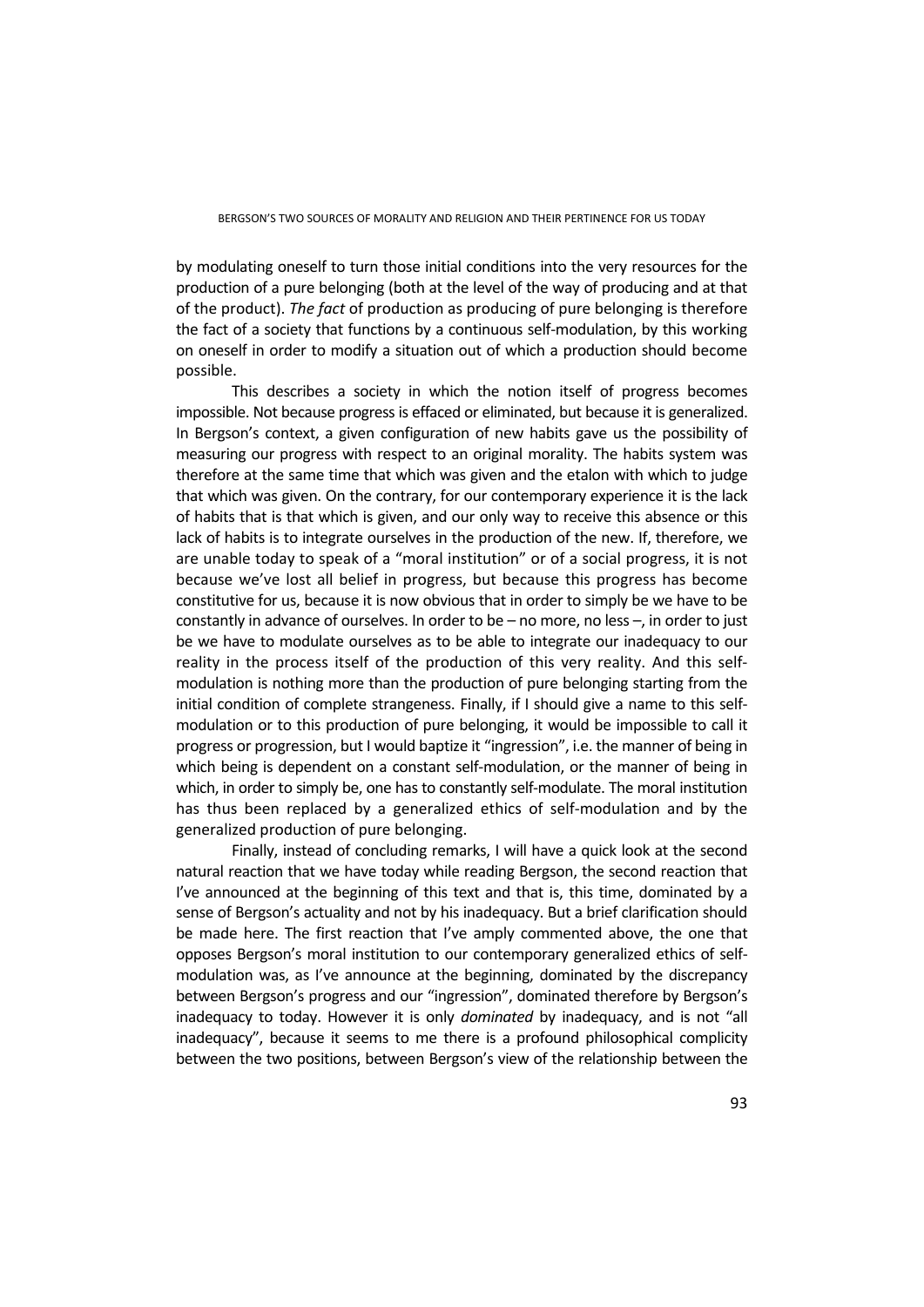closed and the open, on one side, and what I've theorized, extending a direction set forth by Virno, as our way of metabolizing the novelty that surpasses us by integrating ourselves in the production of novelty. In both of these positions we are dealing with a peculiar relationship between two terms, given that one of the terms (the closed and, respectively, the novelty) is not only a term in the relationship, but also ensures the relationship itself between it and the other term. This similarity may seem abstract, but its role is probably a deeper one that we would suspect. I cannot however engage here in its clarification, since this would entail a detailed discussion of Michel Foucault's *Les mots et les choses*, as well as, maybe, of the more recent book signed by Quentin Meillassoux, *Après la finitude*.

That being said, we can now turn to the second reaction I would like to describe here. In the above description of Bergson's inadequacy to today certain reactionary nuances might have seemed to creep up in my discourse. It was certainly not my intention, and the indication of a serious actuality of Bergson's work might support this claim. There is a certain point in Bergson's theory of morality and religion that I've already brushed upon without properly analyzing, and this point seems to have an extreme pertinence today. It is the idea that, from the two sources – closed and open – of morality and religion, the closed is the human *natural* morality, whereas open morality and dynamical religion would constitute a sort of anti-natural or counter-natural pole. Certainly, openness is anti-natural with respect to human nature and not with respect to "all nature" – Bergson even makes this openness go back to the *élan vital* itself and, therefore, to the *natura naturans*, in its opposition with the properly *naturata* human nature that is described by the closed and that is constituted precisely as a series of protections of this human nature itself. Closed morality and static religion are just as many protections of human nature against the inherent dangers that are brought about by the intelligence itself that occasions the apparition of this human nature.

But in this human nature that is constantly resisted by an anti-nature (that is however not exterior to it) we find at the same time a very original philosophical idea and a description of our current social situation. What Bergson actually tells us is that for us, today, the real danger is that of trying to go back to an alleged human nature in the attempt to protect ourselves from the novelty that surpasses us. The real threat – and it is still Virno that serves as an inspiration here<sup>14</sup> –, the real danger for us today is our own attempt to over-protect ourselves, to protect ourselves from that which surpasses us. Today, there is no extra-social danger that is more threatening and more damaging than the extreme forms of intra-social protections that we see appearing here and there. And this superposition between danger and protection,

<sup>&</sup>lt;sup>14</sup> P. Virno, A Grammar of Multitude: For an Analysis of Contemporary Forms of Life, Semiotext(e), 2004, pp. 31-35.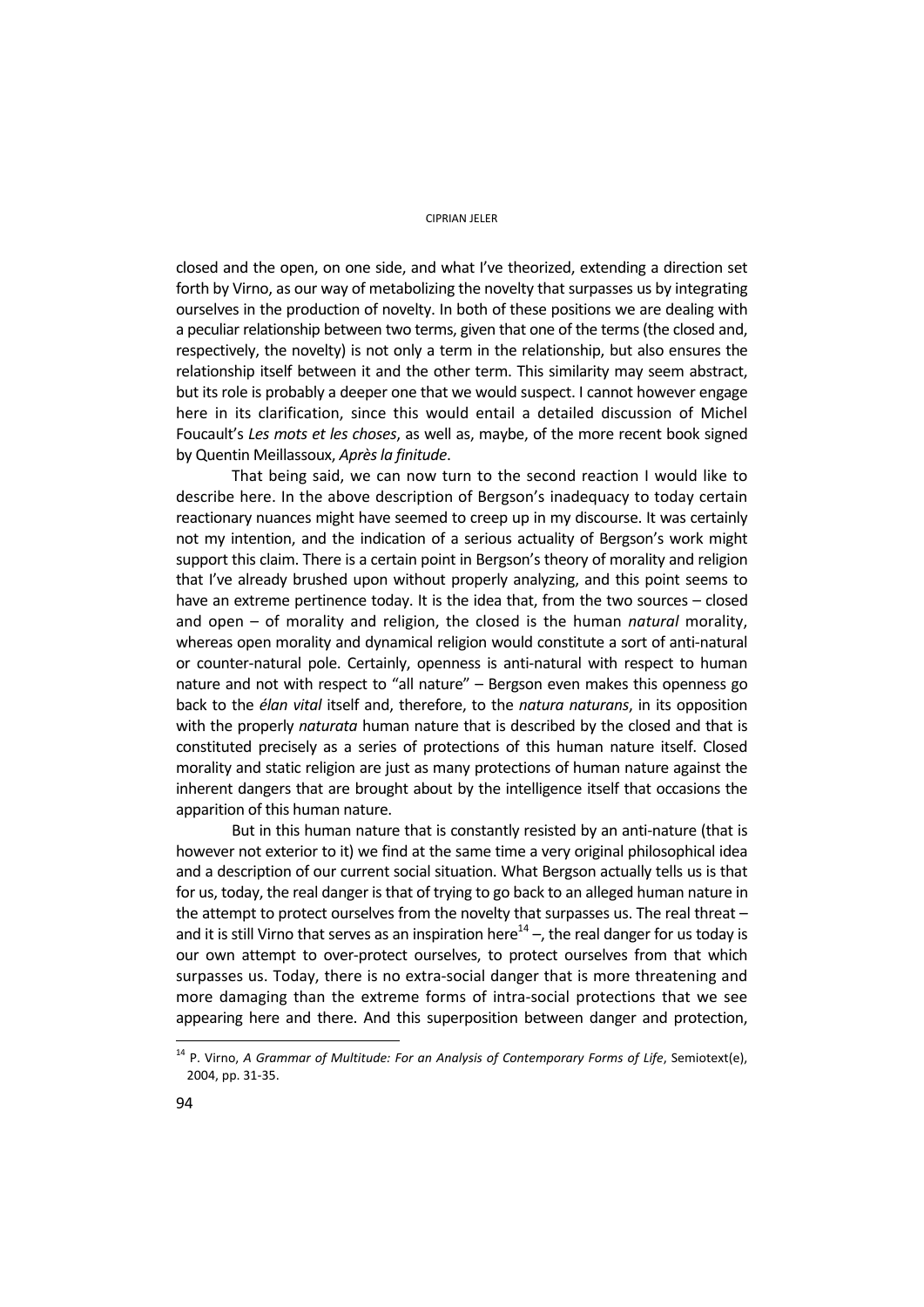BERGSON'S TWO SOURCES OF MORALITY AND RELIGION AND THEIR PERTINENCE FOR US TODAY

this *identity* between what we need to protect ourselves from and the protection itself, we see it today appearing under different forms like the attempts to find a tyrant that could save us, like the return to certain extreme forms of religiosity, or like the different waves of xenophobia that don't cease to appear. It's in the name of a pretended "nature" that this type of dangers/protections appear, in the name of a certain nature to which we could return, thus pretending to escape from what I've called the "ingression", the metabolizing of the new or the habit of not having any habits.

Therefore, Bergson's actuality would be that of having shown us that it is from these protections that we have to protect ourselves. The real contemporary danger lies precisely in these natural protections of the human nature  $-$  this is one profound insight that, from the 1930's, Bergson has passed on to us. In other words, or in our words, it is within the field of what I've called here the generalized ethics of self-modulation that we need to invent contemporary ways of being.

### **Aknowledgements**

This study is the result of a research activity financed by The Sectoral Operational Program for Human Resources Development under the project POSDRU/89/1.5/S/ 49944 ("Developing the Innovation Capacity and Improving the Impact of Research through Post-doctoral Programmes").

### **REFERENCES**

Henri Bergson, *L'évolution créatrice*, 11<sup>th</sup> edn., PUF, Paris, 2007.

Henri Bergson, *The Two Sources of Morality and Religion*, Macmillan and Co., London, 1935.

Pierre Bourdieu, *Outline of a Theory of Practice*, Cambridge University Press, 1977.

Gilles Deleuze, *Nietzsche et la philosophie*, PUF, 1962.

- Jacques Derrida, *Faith and Knowledge*, in *Acts of Religion*, Routledge, New York and London, 2002.
- Sigmund Freud, *Beyond the Pleasure Principle*, W. W. Norton & Company, 1961.
- John Mullarkey, *Bergson and Philosophy*, Edinburgh University Press, Edinburgh, 1999.
- Friedrich Nietzsche, *Daybreak. Thoughts on the Prejudices of Morality*, Cambridge University Press, 1997.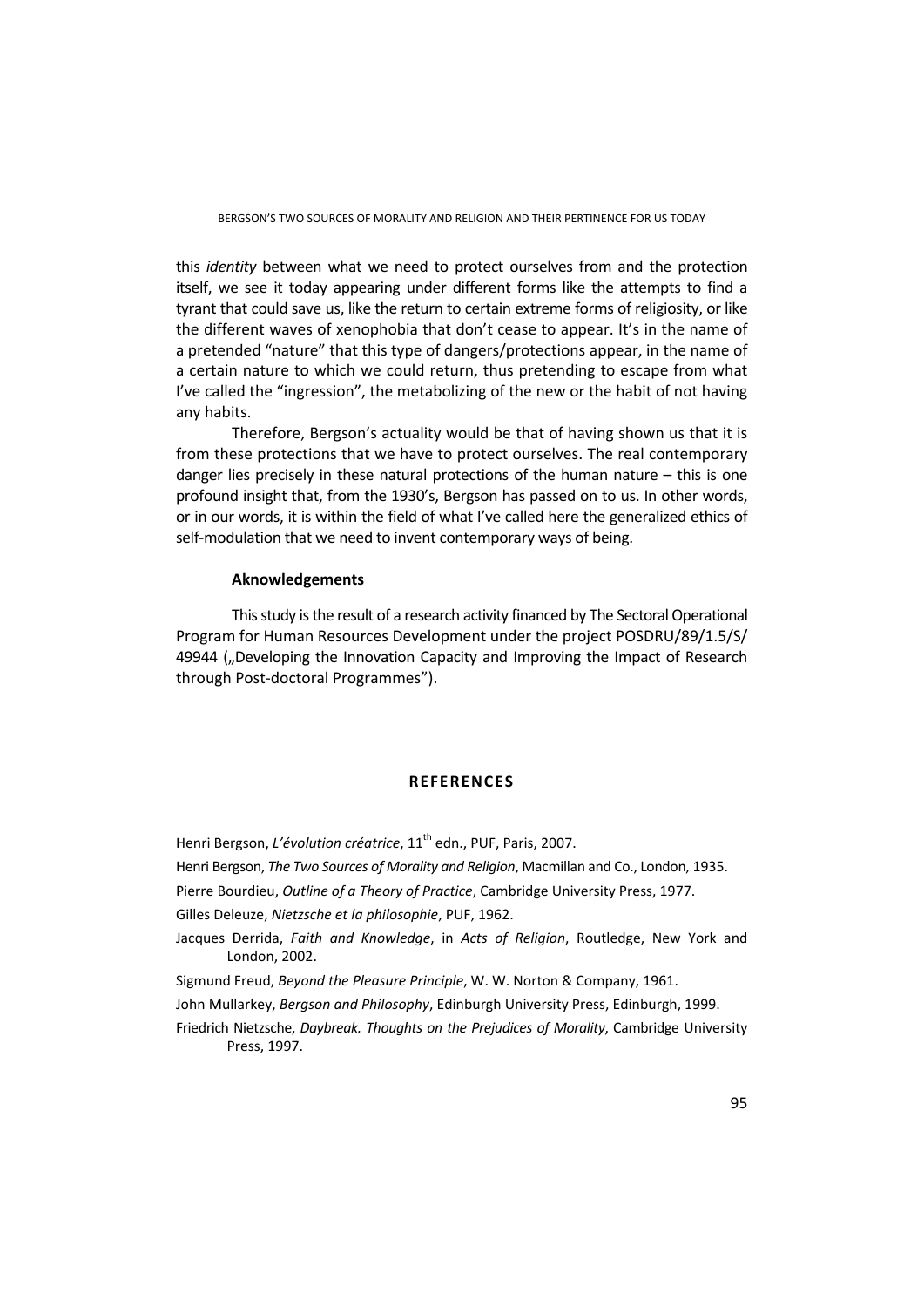Friedrich Nietzsche, *On the Genealogy of Morals. A Polemical Tract*, Richer Resources Publications, 2009.

Friedrich Nietzsche, *The Gay Science*, Cambridge University Press, 2001.

Paolo Virno, *A Grammar of Multitude: For an Analysis of Contemporary Forms of Life*, Semiotext(e), Los Angeles, New York, 2004.

Paolo Virno, *Le souvenir du présent. Essai sur le temps historique*, Editions de l'éclat, 1999. Paolo Virno, *Opportunisme, cynisme et peur*, Editions de L'Eclat, Combas, 1991.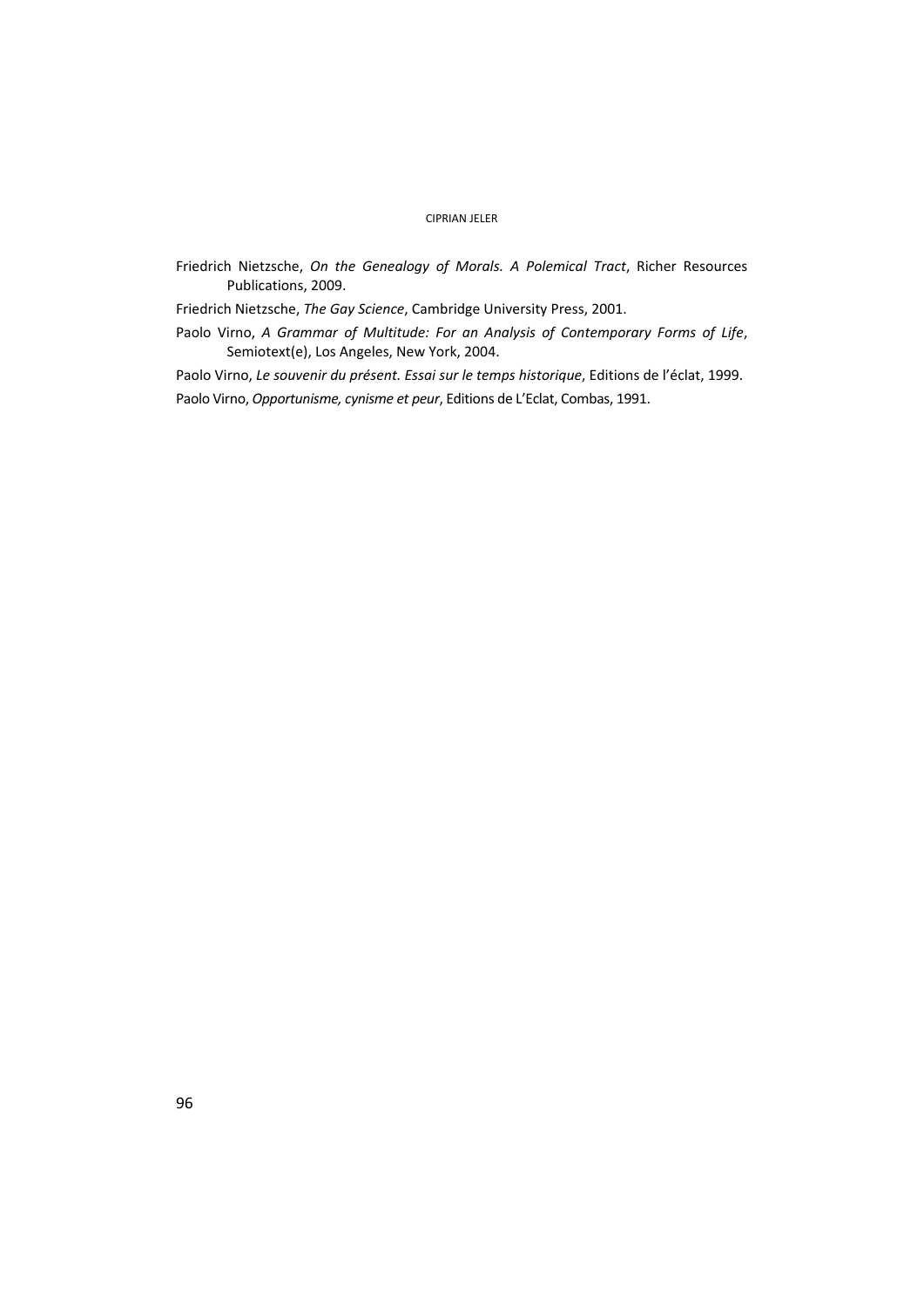# **LA VIE ET L'ŒUVRE. VECU ET IDEOLOGIE A LA TELEVISION ROUMAINE, 1970-1980**<sup>1</sup>

# **ALEXANDRU MATEI\***

**ABSTRACT. "Life and Work": Living Ideology at the Romanian Television, 1970- 1980.** In the 70s, some European scholars in the field of humanities, exceeded by the vogue of structuralism vulgate which was preaching the integration of particular facts into large systematic patchworks, decided to put a stake on the very experiences that those facts are. He distinguished between the "culture of the meaning" and the "culture of the presence", to disinter the "authentic" being-to-being contact and the immediacy of experience. One of them, Hans-Ulrich Gumbrecht, has recently explained this cultural shift in the humanities, in a book called "Production of Presence". At the same time, Romania's communist propaganda was trying hard to "authentify" the new media language, given the raise of the Television at the beginning of the 60s, in a freer post-stalinist society. The new goal of the audiovisual media was to create synthetic "moral immediacies" or "ideological feelings": that is, to merge the two types of culture into a new totalitarian one, in which Television could create and signify at the same time and through a single process "enthusiasm" and its moral signification.

**Key words:** Ideology, presence, immediacy, Romanian Television (history of), Nicolae Ceausescu

Les recherches sur l'histoire de la télévision roumaine sont très rares<sup>2</sup> et aucune n'ose une interprétation phénoménologique. Ce n'est pas la faute aux chercheurs, mais peut-être en premier lieu les obstacles qu'ils se voient obligés d'affronter les découragent-ils : la Filmothèque de la TVR est très difficile d'accès, alors que les matériaux à trouver dans les Archives de la Radiodiffusion le sont

 $^1$  This work was supported by the strategic grant POSDRU/89/1.5/S/58852, Project "Postdoctoral programme for training scientific researchers" cofinanced by the European Social Found within the Sectorial Operational Program Human Resources Development 2007-2013.

<sup>\*</sup> Faculté de Lettres de l'Université *Spiru Haret* de Bucarest, str. Ion Ghica, nr. 13, sector 3, Bucureşti, cod

postal: 030045, *amatei25@yahoo.com*<br><sup>2</sup> Nous renvoyons le lecteur sur ce point à notre article « The Golden Stag Festival in Ceausescu's Romania », *Journal of European Television History and Culture*, volume 1, issue 2, 2012.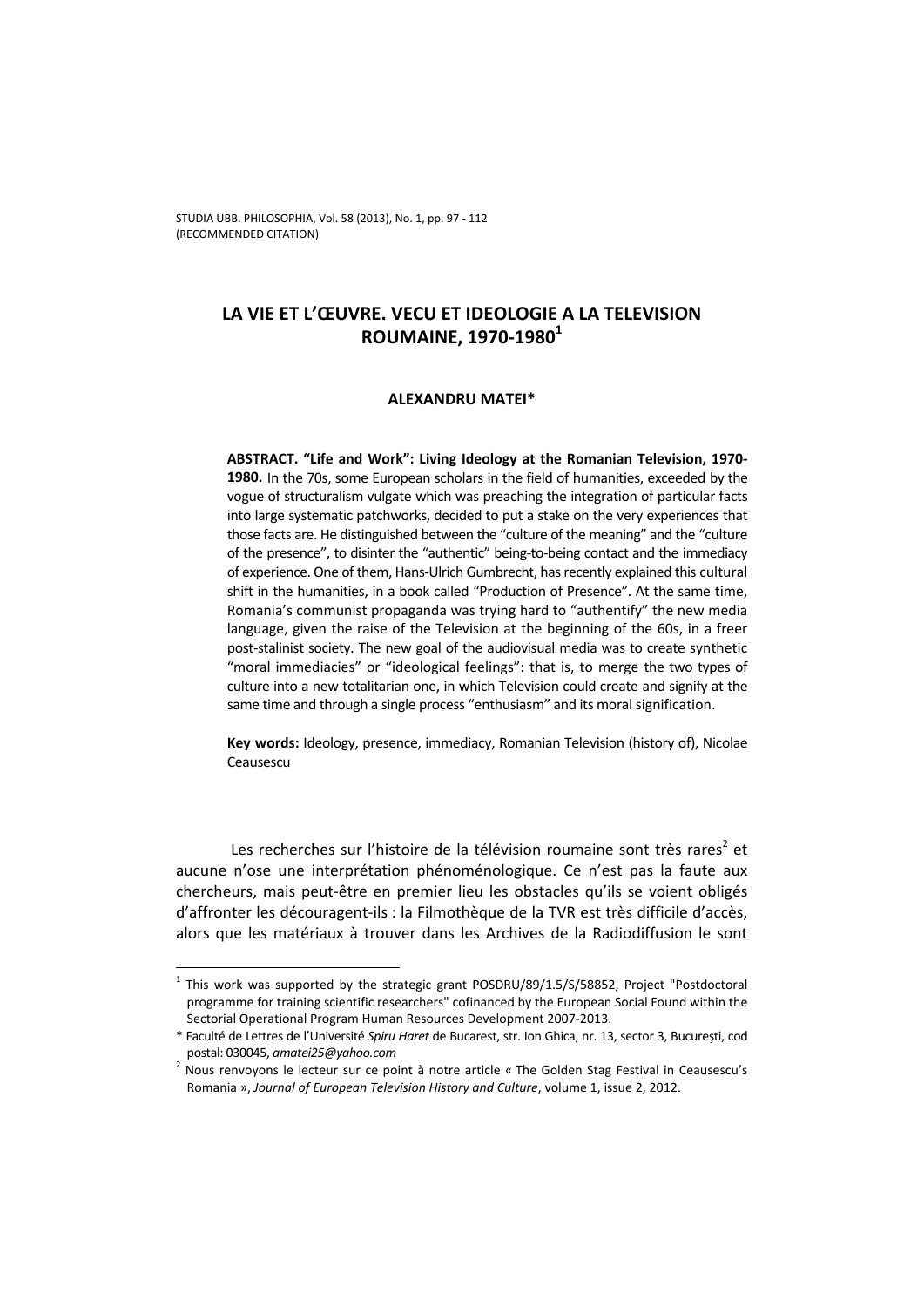également. Notre recherche s'est étendue sur plus de deux années d'insistances auprès des responsables des archives mentionnées, et de dépouillement des matériaux, parfois très lacunaires, auxquels nous avons pu arriver.

Les années 1960 et 1970 ont ceci de particulier dans l'Europe de l'Est que, par rapport aux décennies antérieures, elles voient se développer une culture de masse (au sens de Christopher Lasch<sup>3</sup>, c'est-à-dire une culture médiatique) qui n'est plus imposée, sauf accident, par la force des armes. En plus, c'est le moment de l'entrée dans la société adulte d'une nouvelle génération, des jeunes gens qui n'ont pas connu la guerre ni les exactions du régime stalinien d'après. Afin de disposer de cette énorme main d'œuvre afin d'accélérer la « construction du socialisme » en Roumanie, dans un contexte politique moins tendu, le parti communiste roumain et, en particulier son *leader*, Nicolae Ceausescu (lui-même premier chef de l'Union de la Jeunesse Communiste, entre août 1944 et 1945), tendent à s'emparer des médias de masse et, à partir de 1968, réalisent l'importance de la télévision. Certes, les médias avaient toujours été utilisés pas les pouvoirs politiques à des fins de propagande, mais l'apparition de la télévision à l'Est coïncide avec le début d'un régime communiste moins violent, le post-stalinisme. Cette fois-ci, la propagande devait s'en remettre avant tout à la télévision, car c'est elle, au cours des années 1960 et après, qui devient le média le plus populaire.

En outre, la propagande devait maintenant tenir compte de l'ouverture culturelle qu'elle-même avait permise après 1962 (lorsqu'à la tête de la Télévision est installé l'ancien ambassadeur à Washington, Silviu Brucan) et, dans un contexte économique encore favorable, se donnait plus de peine à persuader qu'à imposer. Les années 1960, années où la culture des jeunes prend un essor sans précédent, aux Etats-Unis et puis en Europe, notamment par la diffusion de la musique enregistrée et par la diffusion de l'image via la télévision, les valeurs de la « vie » étaient devenues trop importantes pour ne pas en tenir compte : les nier eût été pris très mal par les jeunes consommateurs des médias. Ainsi fallait-il surenchérir le « vécu » sans renoncer à l'activisme idéologique ouvert : la solution fut celle de créer un « vécu idéologique », un régime affectif ambivalent, fait d'enthousiasme et de jugement moral, d'encouragement pour le sentir-ensemble et de contraintes envers le sentir-égoïste, un « vécu » qui exclue le poids de l'inconscient pour s'attacher à caractériser la « conscience socialiste », toujours à l'affût, sans répit.

A la télévision, la propagande avait du mal à franchir le cap de la « tribune captivante » (Ceausescu) qu'on exigeait qu'elle devienne, dès 1969. Avant qu'elle n'en vînt à ignorer sa propre nature de spectacle vivant et dynamique pour se muer dans un festival d'images arrêtées au centre desquelles trônait le couple présidentiel, la

<sup>3</sup> Voir Christopher Lasch, *Culture de masse ou culture populaire?*, Castelnau-Le-Lez, Climats, 2001.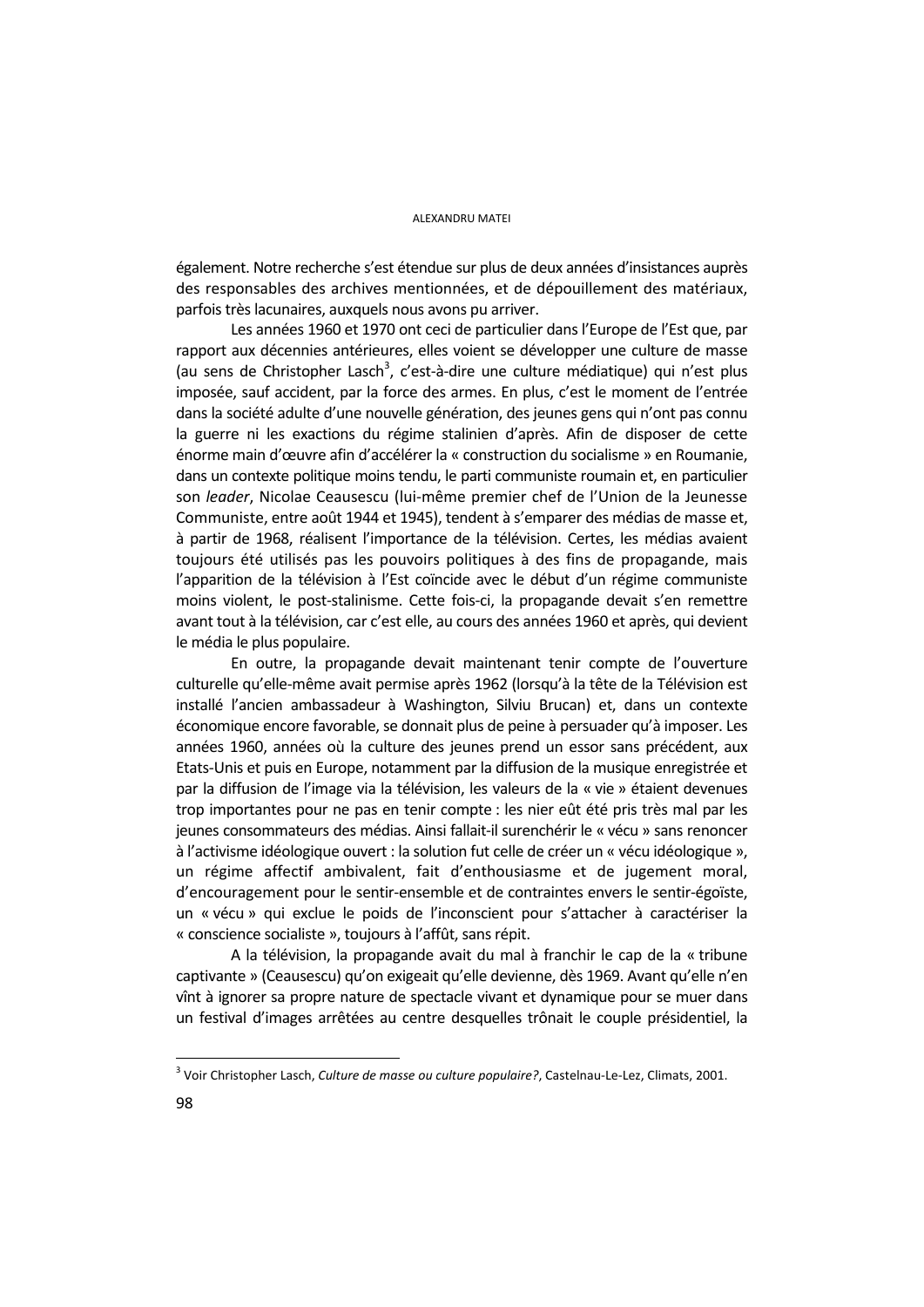télévision roumaine s'est efforcée d' « internaliser » la propagande, de la revêtir d'ornements et de la dompter dans des fictions cinématographiques dramatisées, de la rendre crédible à travers la mise en avant de « tranches de vie » mi vraies mi faussées.

### **La présence versus l'interprétation**

Il y a deux manières de décrire ce que avons appelons « internalisation » de la propagande. La première est sémiologique et appartient à Roland Barthes. Elle décrit une manipulation opérée dans le langage et a été baptisée, avec un terme marxien, « naturalisation ». La théorie de la « naturalisation » a, dans le cas particulier de notre étude, l'inconvénient de décrire un phénomène universel et capillaire à la fois, de plus en plus manifeste dans le capitalisme médiatique montant, dans la France de l'aprèsguerre par exemple. La « naturalisation » s'adresse avant tout au « consommateur » dirait-on de nos jours – individuel, et c'est lui qui apprend à reconnaître la part de « construction » dans les phénomènes dont il est entouré pour ne pas s'en laisser piégé. La naturalisation est le fait de la télévision en général – tout au plus est-elle capable à manifester à son tour le signe d'une sorte de « conscience » du statut des constructions qu'elle offre en pâture au téléspectateur, soit par l'ironie (du type « ce n'est qu'un spectacle »), soit par la surenchère (du type « nous sommes la télévision »), soit par les deux. Un début de cette « mauvaise conscience » de la télévision qui sait que tout ce qu'elle diffuse est à la rigueur elle-même, la télévision roumaine l'avait déjà fait avec des émissions telles que *Reflector*, où l'autoréférentialité avait sa place, avec l'ironie (il suffit de citer cette phrase : « *Reflector* s'est fait infracteur, pénétrant pendant la nuit dans votre dépôt pour vérifier la vigilance des gardes »<sup>4</sup>). Mais on y a coupé court et, en 1973 déjà, la télévision ne pouvait plus parler en son nom propre.

Il y a une seconde description de l'internalisation des « idées » par la manipulation sur les affects des spectateurs, que nous allons privilégier, tout en changeant le cadre référentiel dans lequel elle apparaît : cette description est phénoménologique et c'est elle que nous baptisons « présentification », empruntant ce terme à Hans-Ulrich Gumbrecht. Il ne s'agit pas d'une « actualisation » ou d'une « présentification » par rapport au passé (au sens que donne Yves Citton à la « lecture actualisante »<sup>5</sup>), mais de faire recours à la construction des messages qui incarnent l'immédiat et manifestent la « présence » vivante avant qu'elle ne devienne objet de la conscience réflexive. Dans *Production on presence. What meaning cannot convey*<sup>6</sup> Gumbrecht propose – sous une approche croisée, venant des *cultural studies* et de la

a<br><sup>4</sup> Cité dans *Reflector* du 08 décembre 1969, réalisé par Stefan Dimitriu, no inv 68834, Filmoteca TVR.<br><sup>5</sup> Vice Citton, Lise, interprétes, estudiese Reurquei les études littéraires? Paris, éditions Amsterdam, 2007.

Yves Citton, *Lire, interpréter, actualiser. Pourquoi les études littéraires?*, Paris, éditions Amsterdam, 2007 6

<sup>&</sup>lt;sup>6</sup> Stanford University Press : l'édition française porte le titre trop populaire *Eloge de la présence* (Paris, Libella, Maren Sell, 2010), tout en gardant le sous-titre originel : « Ce qui échappe à la signification ».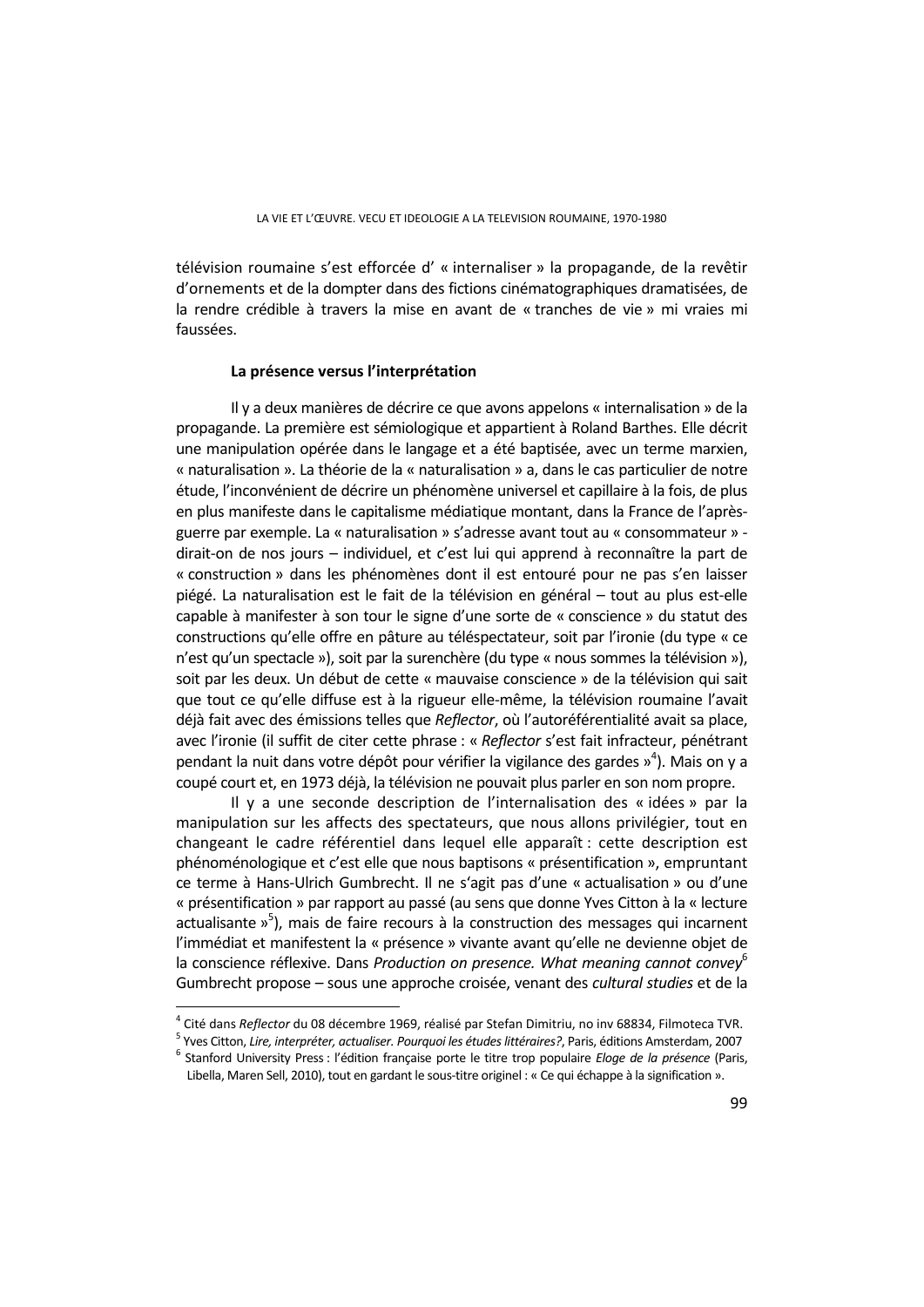#### ALEXANDRU MATEI

phénoménologie heideggérienne – une typologie culturelle binaire : il y aurait des cultures de « l'interprétation » ou bien de la « signification », et des cultures de la « présence », soumises à l'expérience plutôt qu'au déchiffrement intellectuel ou à la systématisation structurale. En d'autres termes : des cultures de la médiation et des cultures de l'immédiat. Cette théorie – au-delà de son présupposé axiologique (car le « vécu » vaut, du coup, plus que le « pensé », vu sa codification dans un ouvrage de réflexion) – vaut non seulement pour le théoricien de la « culture » mais également pour le critique de la télévision, pour autant que la télévision attire le téléspectateur précisément par la promesse de la mise en contact immédiat avec le « réel ». Elle jette une lumière nouvelle sur la lecture des programmes et des émissions de la télévision roumaine au tournant des années 1970, dans le contexte des mutations idéologiques et politiques ayant lieu à ce moment.

Dans les premières années d'émissions, la télévision roumaine fascinait en tant que « technologie », pour reprendre l'adage du titre de Raymond Williams<sup>7</sup>; il suffisait qu'elle émette et qu'un spectateur muni d'un appareil de télévision regarde l'émission. Or, vers la fin des années 1960, la télévision devient de plus en plus une forme à « remplir » ; on lui demande déjà plus que d'être tout simplement. C'est depuis le Xème Congrès du parti communiste et des discussions ultérieures sur la valeur idéologique des médias que l'idée d'un « vécu idéologique » nouveau prend contour. Désormais, on peut déceler un effort incessant de la télévision de convertir le discours prescriptif et disciplinaire de l'idéologie officielle, verbale (associé de plus en plus et très vite avec la figure de Nicolae Ceausescu) dans une « présence » affective, sans perdre le sens imposé du message à transmettre. La télévision – et la cinématographie en partie – sont appelées à recadrer le passé et à construire le présent, au niveau de la conscience individuelle, des représentations collectives, de la réalité matérielle et morale en tout – ce recadrage est, on le voit bien, *l'image d'une*  révolution<sup>8</sup> – selon une téléologie qui approche son point terminus. Ce que notre étude vise en premier lieu, ce sont les manières dont la télévision entreprend de « présentifier » la nouvelle idéologie national-communiste.

 $\overline{a}$ 

<sup>7</sup> Raymond Williams, *Television. Technological and cultural form*, Londres, Routledge, 1974, p.18. Le titre de l'ouvrage renvoie à une idée qu'embrassaient à l'époque tous les intellectuels qui se penchaient sur le fonctionnement du langage: il n'y a pas de contenu en dehors de la forme (Barthes, en France, partage cette idée). Mais Williams fait un pas de plus dans la voie qu'une telle idée ouvre: c'est la technologie qui crée les formes qu'un contenu quelconque « remplit » avant qu'elles ne soient diffusées. A vrai dire, pour nous ranger du côté de celui qui a mené à l'extrême la logique des nouveaux médias, Jean Baudrillard: la télévision ne fait que se diffuser elle-même.

L'illusion qu'elle doit créer pour qu'elle intéresse le public, c'est précisément l'illusion référentielle. 8 Lors d'une émission *Prim plan* de 1980 (présentation d'une personnalité culturelle, scientifique, politique auprès des téléspectateurs), le héros mis en avant, Dragu Ion, un technicien qui s'était distingué dans la « compétition socialiste », raconte une visite de Ceausescu dans son entreprise à la suite de laquelle le président a déclaré: « Je n'ai pas encore vu le saut révolutionnaire », cité dans *Prim plan*, 23 mai 1980, Réalisatrice Carmen Dumitrescu. No inv 180328 Filmoteca TVR.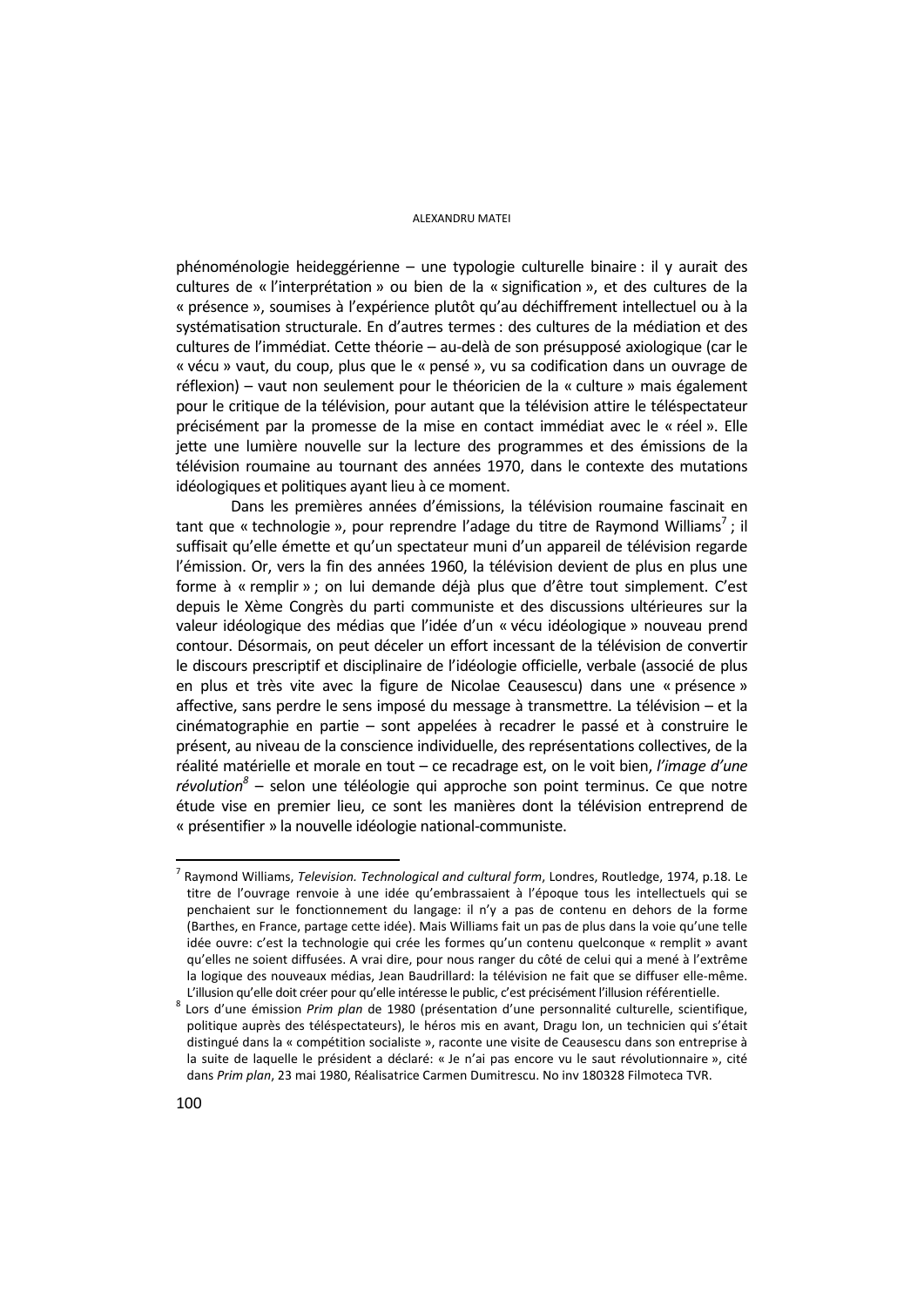#### LA VIE ET L'ŒUVRE. VECU ET IDEOLOGIE A LA TELEVISION ROUMAINE, 1970-1980

La télévision ne peut apparaître que dans une culture « de signification », puisque la représentation télévisuelle marque tout de suite la distance entre ce qui existe, matériellement, quelque part, et l'accès que nous avons à elle. Mais elle y prend son succès justement en fétichisant le direct depuis la distance infranchissable qui sépare l'endroit du « réel » où se trouve le téléviseur de celui de « derrière » l'écran où a lieu l'événement. Car, si la télévision fait partie d'une culture de la signification, elle est une invention qui apparaît précisément pour rendre supportable la « métaphysique du signe », par la promesse d'un retour au tangible à travers la seule vue. Les images télévisées sont elles-mêmes des interprétations d'une certaine référence supposée « réelle », puisqu'elles présupposent une perspective choisie, une sélection des cadres et leur montage, une musique et un commentaire qui en sont la « monture ». Tout comme pour les artefacts, l'important est de « naturaliser » le construit ou bien, ironiquement, de surenchérir le processus de construction télévisuelle dans la rhétorique du secret dévoilé. L'authenticité de la télévision ne peut conjurer le recours au spontané, à l'acte manqué, à tout ce qui relève de l'impensé – Alexandru Stark s'en rendait bien compte lorsqu'il intimait à la télévision de dévoiler « les hésitations de la parole » - puisque, par rapport à l'écrit, elle lie comme dans un seul être l'énonciation à sa source extra-verbale, vivante.

C'est devant une telle mission, de rendre aux spectateurs le monde qu'ils perdent tous les jours en vaquant à leurs boulots derrière leurs bulles de pensée, que la télévision s'est emparée de la « rue », des individus « anonymes », des détails qui passent inaperçus dans nos passages rapides vers les buts que notre conscience impose à nos actions. En agissant de la sorte, la télévision s'écartait de son « utilité » – commerciale dans une société du profit financier, politique dans une société du profit idéologique ; elle devenait une version d'acte gratuit, et c'est ce qui caractérise d'ailleurs son âge « romantique » qui, en Roumanie, s'achève à la fin des années 1960.

Ceux qui ont régi l'exploitation de la télévision dans le but d'en faire un canal de propagande avaient donc bien vu le pouvoir de la télévision, mais ils se sont fourvoyés sur les conditions de possibilité de ce pouvoir. Nous savons de nos jours combien la télévision peut aliéner notre image du « réel », et il ne s'agit pas là d'opposer bêtement une télévision de la « vérité », celle occidentale, et une télévision du « mensonge », celle du bloc socialiste et des dictatures en général. Notre propos est d'ailleurs simple : il n'y a pas de pouvoir qui puisse influencer l'imaginaire collectif via la télévision sans laisser agir le télévisuel dans la mise à profit de toutes ses ressources visuelles et dramatiques. Or, c'est tout le contraire de ce qui se produit de plus en plus manifeste dans les programmes de la télévision roumaine après 1973 : la volonté de créer, via la télévision, un vécu propice à la généralisation des conduites individuelles et sociales précises, quitte à se rendre compte, plus tard, qu'un vécu se dérobe toujours, à partir d'un certain point, à l'ornière où l'on a initialement placé.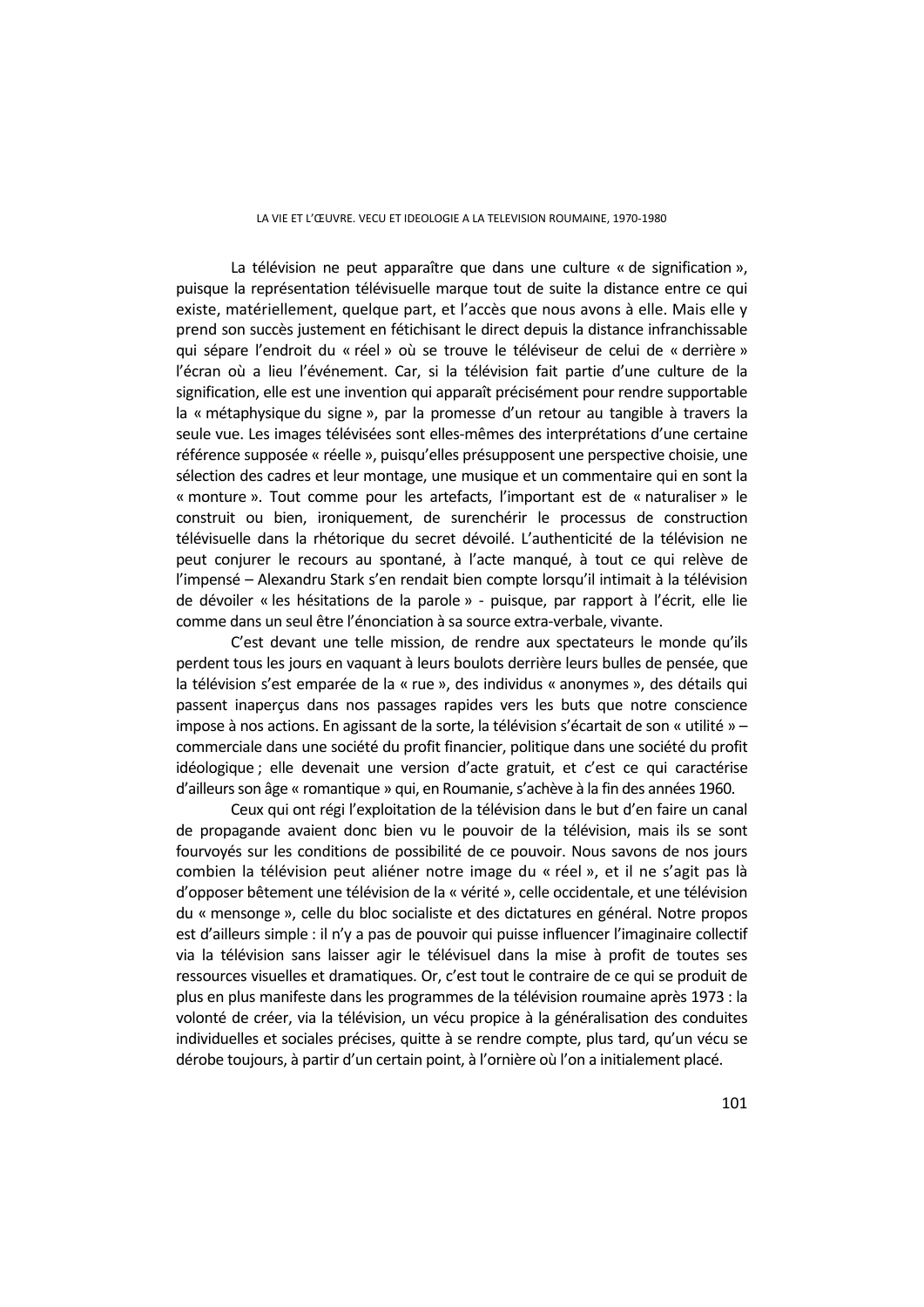#### ALEXANDRU MATEI

La théorie de Gumbrecht penche plus du côté de l'anthropologie que de la phénoménologie, pour mettre en relation l'expérience esthétique dans un certain environnement culturel et les « désirs préconscients d'une société donnée »<sup>9</sup> Il y a donc des expériences que certains moments ou périodes historiques privilégient. Ce sont les contenus de ces expériences que Gumbrecht préfère appeler « vécus », à entendre en tant qu'expérience physique et signifiante.

Or, ce que la société demande à la télévision – les études publiées par l'Office d'Etudes et de Sondages de la TVR ne se défend pas de prouver dans des statistiques mensuelles, diffusées il est vrai seulement à l'intérieur de la Radiotélévision $10 - 1$ est. comme on peut s'en douter, le divertissement et une compagnie agréable dans les moments de solitude. Or, c'est précisément la donne sociale ce que les départements de propagande du parti communiste essaient de changer. A la différence des années 1960, cette fois-ci, les causes qui pourraient mobiliser les masses manquent : le confort de la vie urbaine ne s'améliore guère après le milieu des années 1970, le spectre du danger militaire immédiat soviétique s'éloigne, alors que celui d'une guerre nucléaire était trop abstrait pour donner envie à l'enthousiasme collectif. Ainsi, les « moments d'intensité » visés par le régime ne peuvent plus être produits par la télévision à l'appui d'un discours verbal émaillé des poncifs et porté par un esprit connus et consumés depuis un siècle (celui « révolutionnaire » du XIXe siècle). C'est le moment où, à travers les médias roumains, la propagande s'efforce d'imposer un ethos romantique, mais il ne sera plus endossé que par une certaine frange sociale « d'élite » qui y verra l'occasion d'un retranchement devant l'obésité de la propagande, ou bien par un certain créneau d'âge qui avait du mal à se laisser entraîner par un discours trop mécanique et par des causes qui laissaient transparaître la volonté économique (le culte de la productivité, de l'épargne, de l'efficacité ne cadrait pas avec le revirement de l'éthos romantique). Les « grandes valeurs » au nom desquelles les nations européennes avaient combattu n'existaient plus, alors qu'au moment où leur affaissement était plus qu'évident – avec l'apparition de la société de consommation – le régime Ceausescu a l'idée de les ressusciter. Il en restait des bribes, des restes, juste de quoi nouer des solidarités temporaires lors d'une réussite sportive ou bien d'un spectacle de musique moderne (la musique rock roumaine se ressourçant à la culture populaire traditionnelle donne le genre « folk » promu par Adrian Paunescu).

 $\overline{a}$ 

 $9$  Gumbrecht, op. cit., p. 154.

<sup>&</sup>lt;sup>10</sup> Pour 1980, dans les dossiers de cet Office que nos avons retrouvés dans les Archives de la Radiodiffusion, les satisfactions les plus importantes que la télévision procure sont : le divertissement (52% des Roumains et 57% des Néerlandais), l'évitement de la solitude (30,4% R contre 43% N) et la détente (28,3% R contre 42% N). L'étude comparative montre bien que la télévision roumaine n'arrivait moins à satisfaire les désirs des téléspectateurs roumains que la télévision néerlandaise. Dossier *Legatura cu ascultatorii si telespectatorii*, 1980. Archives de la Radiodiffusion Roumaine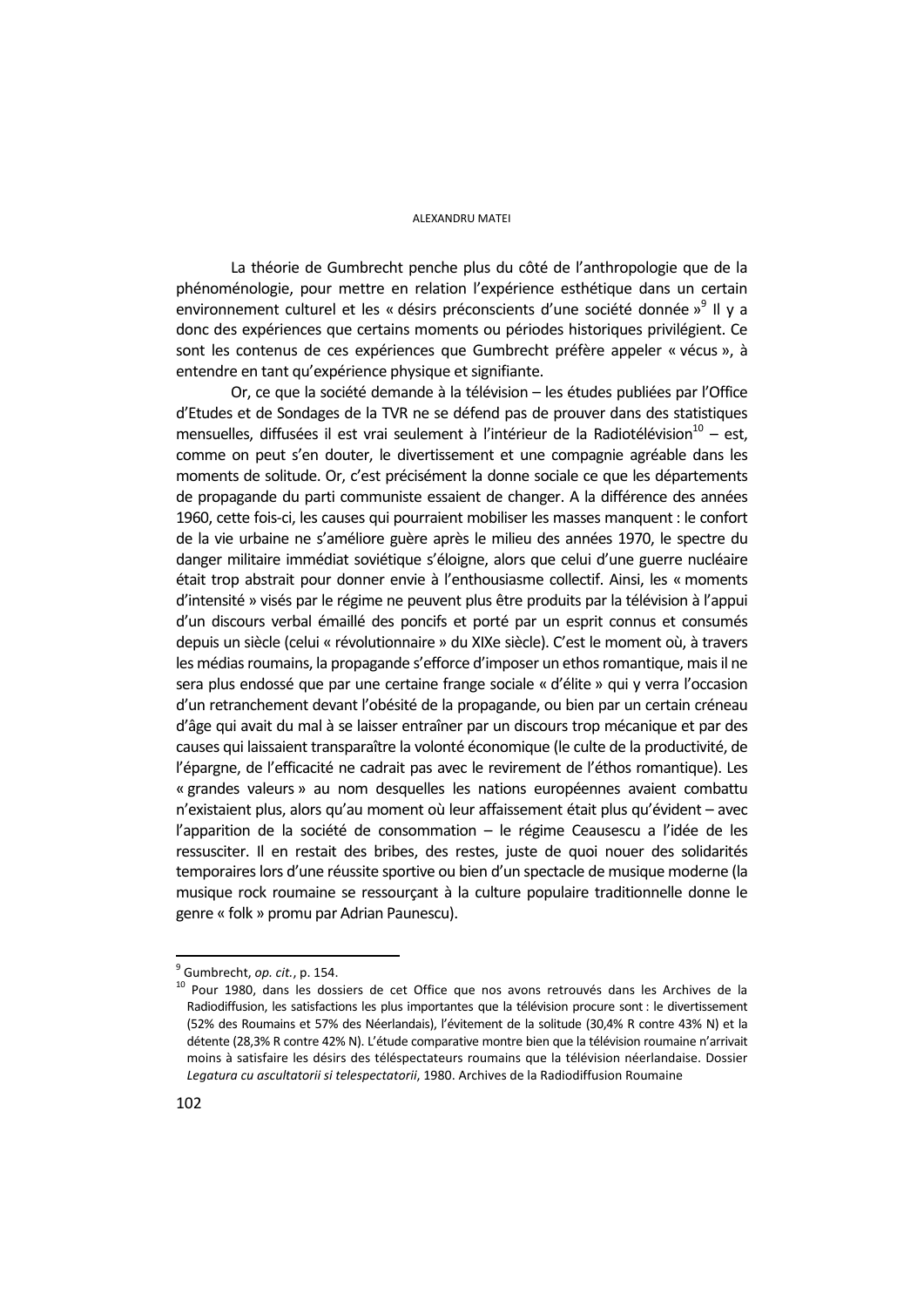# **Esthétique du quotidien et assujettissement aux normes éthiques**

A chaque fois qu'il s'agit d'introduire la variable historique dans sa théorie de l'esthétique, Gumbrecht retrace vite l'opposition entre une culture populaire, médiévale, et la modernité caractérisée par le règne du symbolique. L'esthétique s'impose alors en compétition avec une normativité éthique ressentie de plus en plus contraignante. L'esthétique est synonyme de liberté. Vu « l'insularité » du vécu esthétique, son « étrangeté » par rapport au quotidien, ce qui s'y oppose, ce sont les normes éthiques. Il s'agit des normes qui sont « fonction d'un quotidien déterminé historiquement »<sup>11</sup>. C'est ce qui amène Gumbrecht à formuler cette remarque :

On peut donc dire que la combinaison de l'esthétique et de l'éthique, c'est-à-dire la projection de normes éthiques sur les objets potentiels du vécu esthétique entraînera inévitablement l'érosion de l'intensité potentielle de ce dernier.<sup>12</sup>

Cette idée constitue bien un des pivots de notre approche de la dimension esthétique de la propagande à la télévision : bien que conscients de son potentiel esthétique, et par conséquent de la nécessité d'encourager les arts du spectacle, les idéologues du régime de Ceausescu, et en particulier Ceausescu lui-même, ont peur qu'une trop grande liberté esthétique ne subvertisse les points forts de l'éthique qu'ils veulent imposer à la « société socialiste ». C'est là une affaire de dosage, qui ne peut être gérée en l'absence du sens de l'histoire depuis lequel distinguer les différents étages de l'imaginaire collectif : celui de *l'air du temps* – élargi à l'espace européen tout entier, puisque sensible à une culture de masse que la télévision fait circuler sans cesse –, celui des *identités culturelles* propres au moment historique de la société à laquelle on veut appliquer un certain discours idéologique (nation, minorité ethnique, culturelle, sexuelle etc.) et, en fin de compte, le niveau de *l'imaginaire collectif créé par le Pouvoir* pour satisfaire ses propres exigences et projets.

L'air du temps mis à part (porté vers le spectacle et la consommation), les deux autres étages de l'imaginaire sociétal roumain entrent, peu à peu, en conflit. Les jeunes et les femmes, les Hongrois et les Allemands, les enfants et les adolescents intègrent vite, dans la propagande politique dont la télévision se fait le porte-voix, la masse indistincte des « hommes du travail », militants, supporters de toute initiative de Ceausescu, soumis et prêts au sacrifice patriotique. La figure éthique *et esthétique* de l'individu anonyme, des gens simples, se voit effacer par quantité de formules toutes faites: une pléthore de syntagmes, performatifs pour la plupart, viennent noyer cet individu anonyme, dont il ne reste que le signe idéologique : « le peuple », « la conscience socialiste », « l'héroïsme ». On aboutit ainsi à l'idée d'une « nature

 $11$  Idem, p. 158.

<sup>12</sup> Ibidem.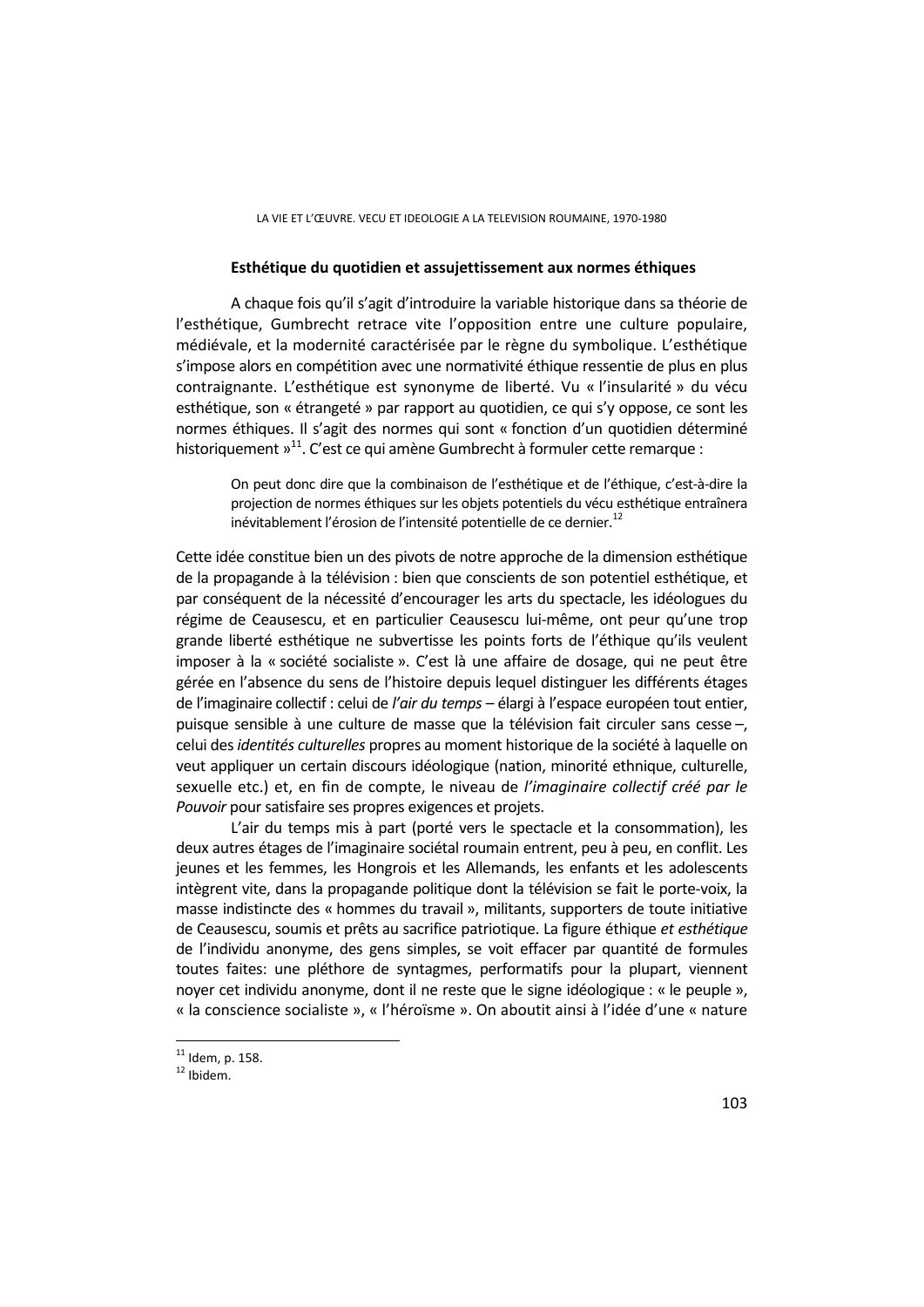culturalisée » – au lieu d'une « culture naturalisée », comme chez Barthes : c'est toute la nature qui se retrouve partie prenante au projet politique de Ceausescu – le peuple, la forme du pays, la beauté des paysages.

C'est ainsi que – revenant au tableau dressé plus haut pour mettre face à face les cultures de « signification » et celles de « présence » – le régime Ceausescu réduit la tension et brouille les cartes entre l'idée d'une nature à transformer et à rendre utile, d'un côté, (mythe prométhéen), et l'idée d'une nature intégrative, éternelle, matricielle pour l'espace mental roumain, de l'autre. (mythe des origines retrouvées) : on est devant le projet d'une synthèse qui ignore les propres des éléments qu'elle met ensemble, une synthèse hâtive et hétéroclite, que la télévision se voit chargée de rendre sensible. Cette confusion, idéologique, et fondatrice de l'ethos du régime Ceausescu, explique localement les étapes de l'évolution des programmes de télévision depuis la fin des années 1960 jusqu'à la chute du régime – et même après, avant la création des premières chaînes privées. Toute nature inassignable à ces deux mythes sera exclue de ce que la télévision donne à voir – et, par conséquent, tout vécu non assignable à ces deux dimensions idéologiques. Mais ce n'est pas tout : la télévision devra concilier les pôles d'une autre contradiction, entre la « morale » et le « matériel » de la société socialiste : quoique le régime socialiste milite pour l'amélioration des conditions de la vie des gens, on ne sait quel est le seuil au-delà duquel cette amélioration devient luxure ; on a du mal à se décider où commence le bonheur individuel et où celui collectif – et, lancée sur cette orbite, la télévision se verra contrainte à justifier tout programme dont le « contenu » pourrait être l'objet des reproches idéologiques de par son ambivalence. Pour réaliser des émissions « morales », les images ne seront que du décor (l'image d'une branche d'arbre fleuri désigne le présent heureux et effervescent du pays, par exemple<sup>13</sup>). La source de « moments d'intensité », la réalité matérielle, sera réduite aux constructions figées ou bien aux vues prises dans des usines et dans des champs, tous presque identiques (rendus abstraits encore plus par le langage technique que les techniciens, les ouvriers et les activistes interviewés emploient). On retrouve à travers ces émissions une hiérarchie fondatrice de la pensée religieuse : la supériorité de la nature morale sur la nature matérielle. Or, ce par quoi le « vécu » que la télévision réalise échappe au « vécu idéologique », c'est l'aptitude individuelle du spectateur à recadrer les images de la télévision, enlevant ainsi la destination idéologique à laquelle elles étaient vouées. Ce qu'il arrive à apprécier devient le simple fait de regarder des figures humaines communes et de juger les conflits dans lesquels elles se trouvent, lors des *Enquêtes TV* dont l'audience reste très élevée vers la fin des années 1970, par rapport à la baisse générale de l'audience des programmes de la TVR à la même époque.

 $\overline{a}$ 

 $^{13}$  Dans une émission de 1989, une des dernières que la TVR rediffuse avant la chute du régime: *Pages d'histoire glorieuse* (diffusée pour la première fois le 9 mai 1989, réalisateur Horia Vasiloni), rediffusée pour une dernière fois le 21 décembre 1989. Filmoteca TVR.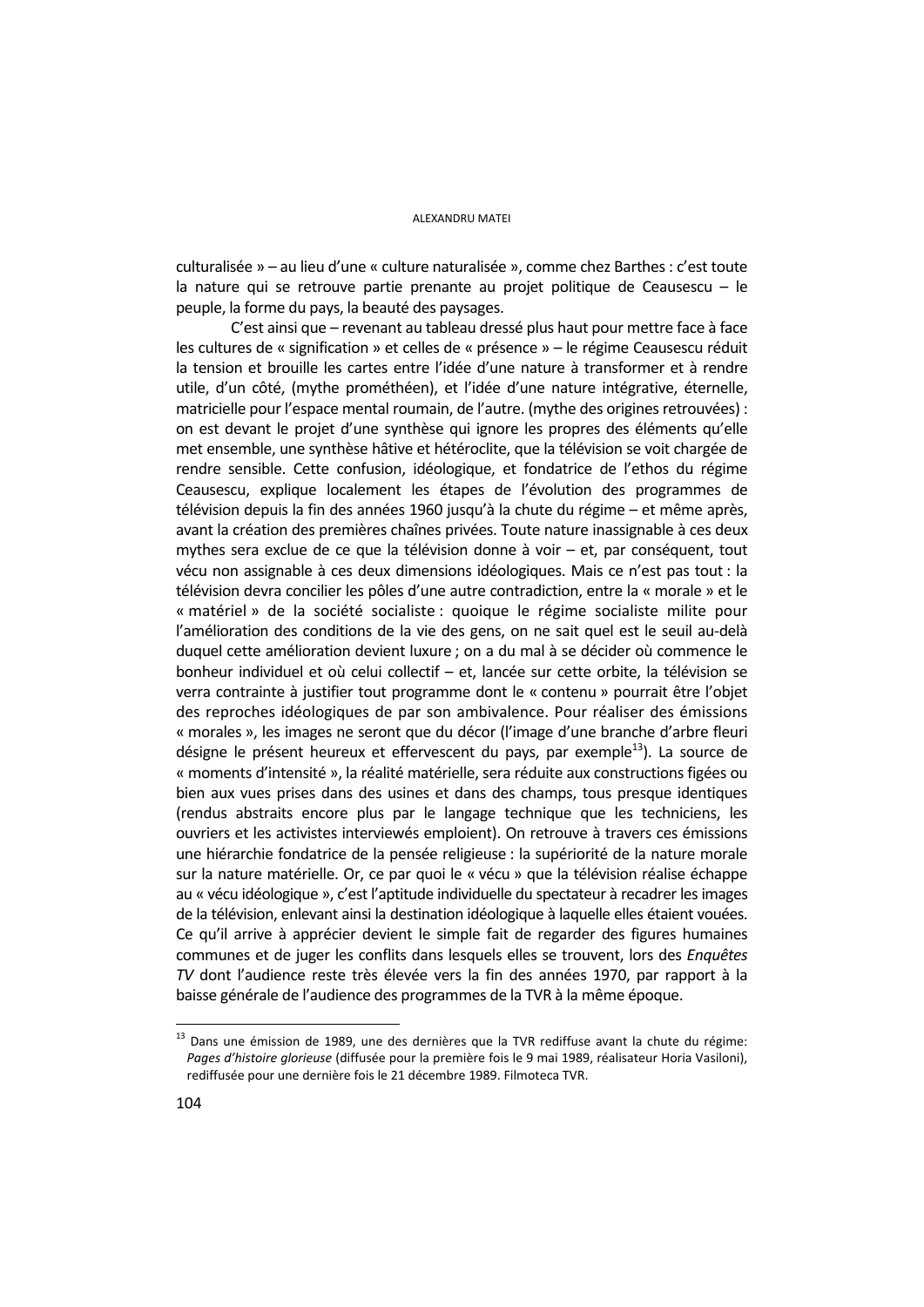### **Moments du vécu idéologique à la télévision**

Dans les années 1960, l'idéologie se voulait inductive, donc « naturelle » : on part du constat (immédiat) d'une croissance et on en arrive à considérer correcte l'idéologie qui l'a rendue possible, peu importe quelle soit, en détail, cette idéologie. Mais, comme nous l'avons vu, plus l'abondance s'installe, plus la demande de confort augmente, plus la discipline des masses diminue, car elles éclatent en autant d'atomes qu'elles comptent d'individus : c'est ce qui se passe dans le postcommunisme. Augmenter les libertés individuelles et la consommation, dans une société émergente, mène vite à l'échec du projet de soumettre cette société à une volonté d'Etat. Il est évident que les prémices d'une libéralisation politique ne pouvaient plus prendre de l'essor dans un régime dont l'ambition suprême était le « saut révolutionnaire », historique, du pays. Toute la culture de masse, et tous les médias, devront bientôt servir une seule cause : le travail pour y arriver. Comment faire pour justifier cette réduction des pluralités à un seul engagement ? Le seul recours sera, de nouveau, le discours verbal : c'est lui qui devra *dire* le « vécu » en tant qu'inscrit idéologiquement, dire d'où il vient et où il va : un vécu dont la signification devait être déclarée d'emblée. C'est cette association contradictoire, du discours explicite à l'origine de ce qui est censé surgir sans crier gare, qui tuera l'attractivité des programmes de la télévision roumaine, avec une autocensure de plus en plus évidente qui étouffera les bribes de créativité manifestées au milieu des années 1960.

Il n'est pas étonnant, par conséquent, que, au moment où la télévision roumaine ne pourra plus produire ces « attracteurs de vécu » que seules les techniques du direct et de la mise en narration peuvent engendrer, le problème du vécu en vînt à être lui-même thématisé verbalement dans quelques émissions de télévision – dont nous allons discuter celle qui nous est apparue la plus réussie : la première *Revista literara TV* (*Revue littéraire TV*) d'une nouvelle série, réalisée au début de l'année 1973 par le poète Adrian Paunescu.

Le discours du « vécu » se précise au fil des années dans les programmes de la TVR. En 1967, une *Téléchronique économique* programmée le 18 octobre annonce « un programme enthousiasmant de perfectionnement de la gestion et de la planification de l'économie nationale.  $v^{14}$  En 1968, le 2 octobre, une émission pour les jeunes est intitulée : « Une expérience de vie. Les élèves de la seconde font la moisson ».<sup>15</sup> Mais les références à un vécu idéologique sont très rares pendant ces années où, on l'a déjà vu précédemment, la télévision n'a pas encore une mission idéologique claire à accomplir. En 1969, le 4 juin, commence le « programme de fête » en vue du Xème

 $\overline{a}$ 

<sup>14 &</sup>quot;*Un program însuflețitor de perfecționare a conducerii și planificării economiei naționale*", Revue *Programul de Radio și Televiziune* nr. 830, jeudi 12 octobre 1967. 15 Revue *RadioTV* no 39, 29 septembre-5 octobre.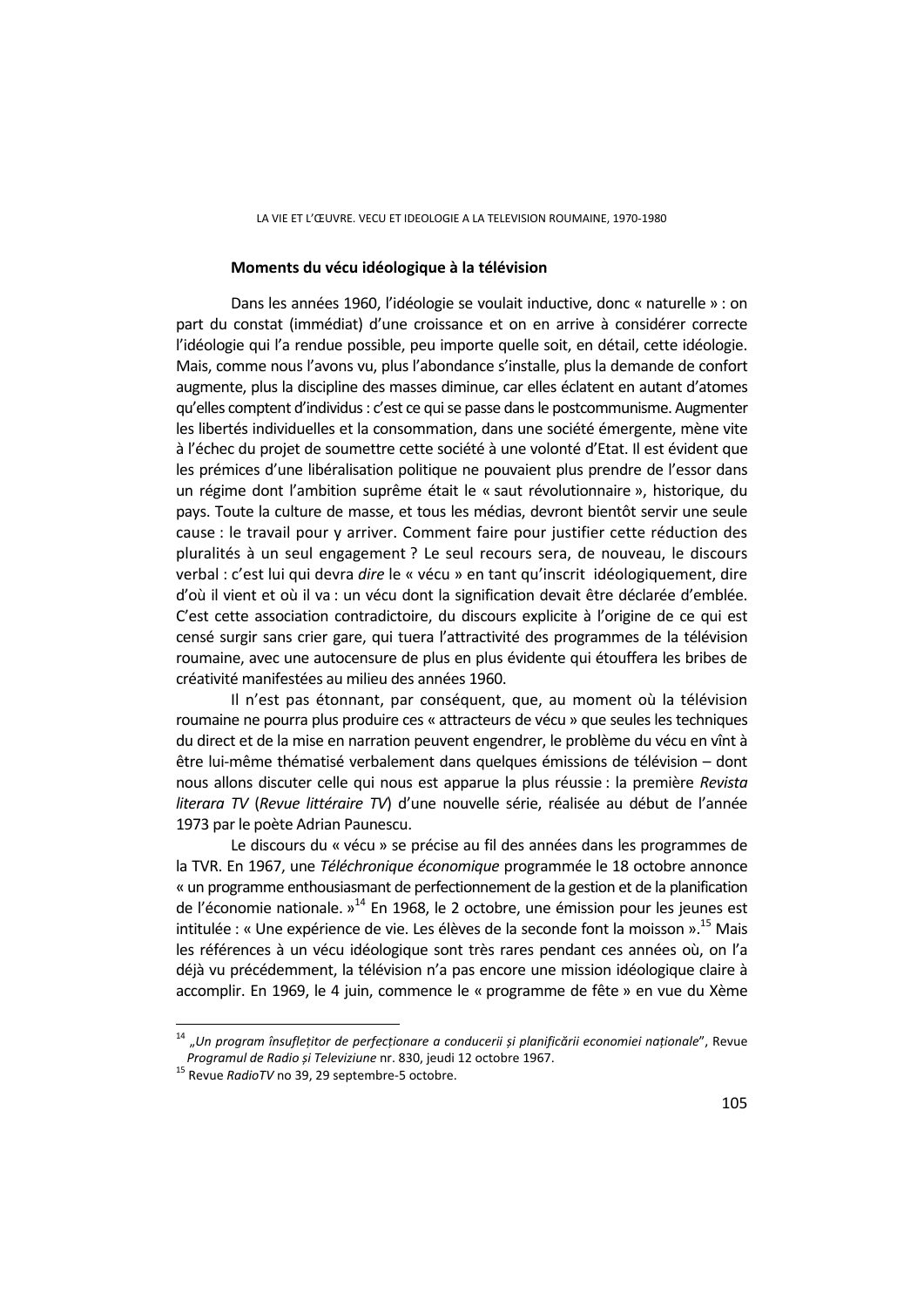#### ALEXANDRU MATEI

Congrès du PCR, qui peut être considéré le premier programme festif consacré à accueillir un événement politique dans la Roumanie de Ceausescu. Il insère émissions type « poésies patriotiques », reportages et débats pénétrés d'un certain « pathos » politique. Le 11 août, l'une des émissions spéciales dessine « le profil du jeune né en 1944 », autrement dit de ce qu'on voulait faire passer pour « l'homme nouveau ». Le Xème Congrès lance un certain nombre de syntagmes clés, que nous avons déjà rencontrés, tels « démocratie socialiste » ou « société socialiste multilatéralement développée ». Il est significatif que, deux ans plus tard, lors des premiers tentatives des médias à moraliser la société, il s'agira de forger la « conscience socialiste ». Le 2 août, l'émission *Ritmuri contemporane* (*Rythmes contemporains*) met à l'affiche « le lien entre le parti et le peuple dans le naturel de sa dialectique  $v^{16}$  Il est vrai qu'un tel titre fait partie de l'ère romantique de la propagande du régime, car le mot « dialectique » sera banni des titres des émissions plus tard (sans doute, il s'agissait d'un vocable trop abstrait pour avoir un effet quelconque en termes de « vécu »). Le temps s'accélère déjà, et on aura, lors du même mois d'août 1969, alors qu'on fête également le seuil des 20 millions d'habitants (chiffre auquel il semble que la population de Roumanie revient de nos jours, après avoir atteint 23 millions en 1989), le documentaire portant le titre 25 ans en deux millénaires<sup>17</sup> En 1970, un autre mot fait son entrée dans le vocabulaire des médias, le romantisme (il sera à l'affiche toujours, en tant que « romantisme révolutionnaire » aux années 1980). Le 11 juillet, l'émission pour les jeunes porte le titre : *Nous sommes une génération romantique*18.

On peut identifier le début de la construction du « vécu idéologique » à l'apparition dans les médias du terme « romantique », qui fait signe de manière évidente vers le mouvement de la renationalisation de la culture roumaine, dans un premier temps en rupture de ban par rapport à l'impérialisme soviétique et puis aussi par rapport à la culture de masse occidentale. En même temps, l'avènement médiatique du « romantisme » signale l'intérêt croissant de la propagande pour la jeune génération qu'il s'agit de conquérir aux valeurs nationales-communistes et garder contre la fuite vers les faux semblants du capitalisme occidental. En fin de compte, le « romantique » scelle l'engagement social que la propagande voudrait faire nouer avec l'idéal, un idéal concret d'ailleurs, celui de réaliser le « saut révolutionnaire » permettant à la Roumanie de quitter sa condition marginale. On a remarqué l'advenue des performatifs dans ce discours officiel que toutes les institutions de la Roumanie socialiste reprendront à leur compte dans les années à suivre. C'est la preuve de la tentative d'obliger en

<sup>&</sup>lt;sup>16</sup> Revue *RadioTV* no 30, 27 juillet-2 août.<br><sup>17</sup> Le film est diffusé à l'occasion de la Fête nationale, le 23 août.

<sup>18 «</sup> Sîntem o generaţie romantică », dans *Bună seara, fete! Bună seara, băieţi!,* 11 iulie 1970. Revue *RadioTV* no 27, 5-11 juillet 1970. Pour une certain laps de temps, l'émission pour les jeunes de jeudi soir portera le nom de *Romantic club*.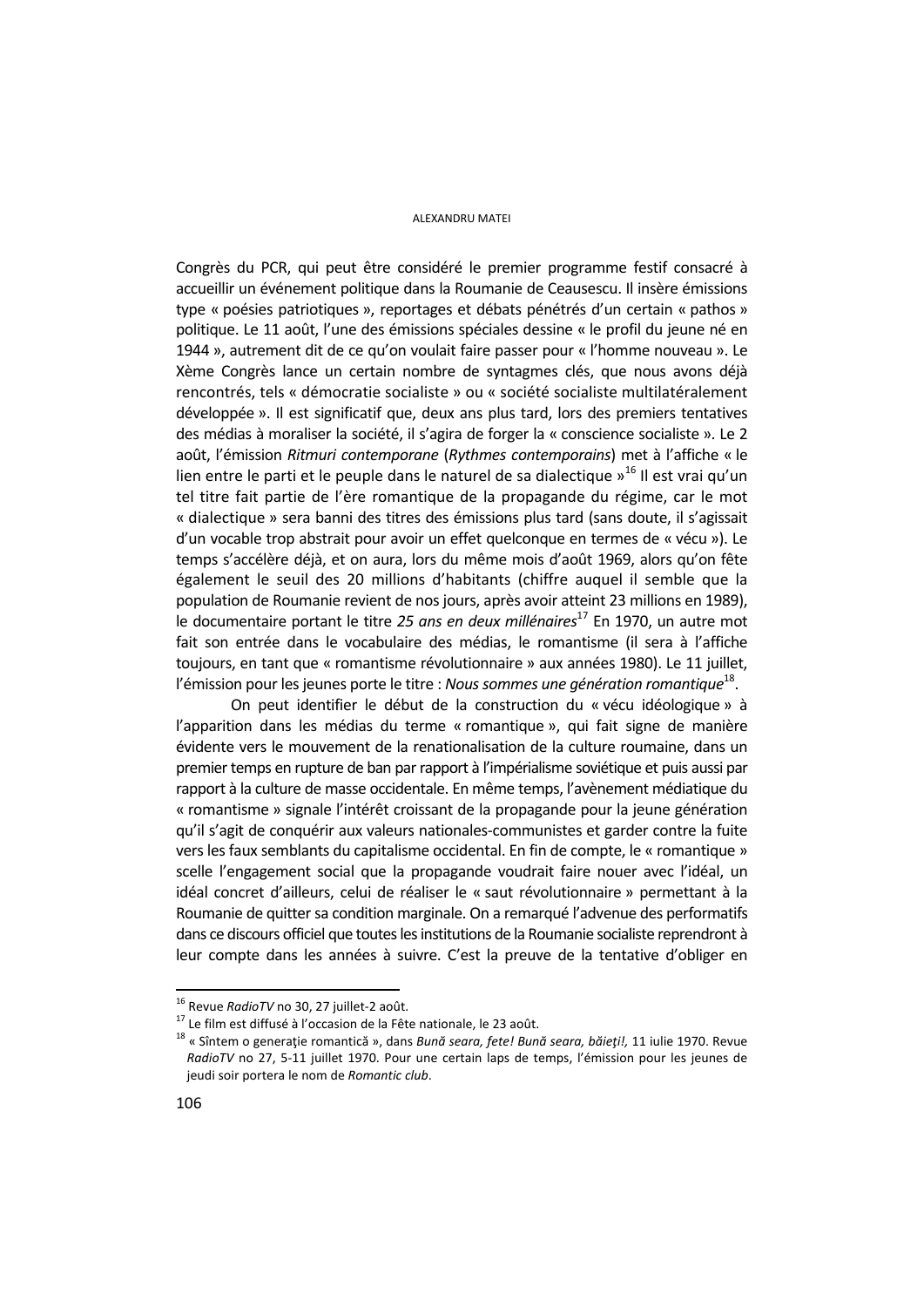quelque sorte les mots à se muer en actes, et de changer la direction des échanges de communication médiatique : ils ne viseront plus la relation entre un public et des institutions de régulation de la vie publique, mais entre « un peuple » et son leader. Ce dernier ne prendra la parole que lors d'événements officiels et ne dira jamais « je » : du coup, il sera toujours la place absente qui engloutira la quantité de plus en plus consistante de paroles la visant, sans jamais y répondre. Le « nous » du peuple, dont la télévision reprendra et amplifiera l'écho, se rend compte assez vite qu' « il » est seul. C'est le moment où le téléspectateur se sentira délaissé, abandonné par un système médiatique qui aura le visage tourné vers la place du roi, muette ou bien qui, lors des rares présences non politiques (les messages du Nouvel An par exemple) aura une manifestation mécanique, répétitive, caduque.

 En 1971, enfin, la propagande commence de façon soutenue son travail de mainmise sur le vécu à engendrer et diffuser par les médias. Lors de la Réunion plénière du novembre 1971, le chef de l'Union des écrivains, Zaharia Stancu, prend la parole :

Vous avez parlé, très cher camarade secrétaire général, au rapport entre la vie et l'art. J'oserais dire que le but ultime de notre parti, du communisme, serait de minimiser la distance qui sépare l'un de l'autre, de rendre la vie des gens aussi belle qu'un chef d'œuvre. Ce que vous nous demandez, c'est que nous vivions, dans un seul acte, nos idées et nos idéaux politiques, et nos idées et nos idéaux professionnels, d'établir un lien profond entre la littérature et la société, entre nous et notre peuple tout entier<sup>19</sup>.

C'est là le début d'une perspective esthétique que Nicolae Ceausescu a de la Roumanie, toujours plus totale et expurgée de détails encombrants, et c'est à force de la servir que la télévision agira à l'encontre de son propre pouvoir et de sa propre signification, à comprendre selon le contexte culturel et technologique de son apparition. C'est là un désir d'œuvre qui sera imposé au niveau de la sphère du visible personnelle – de Nicolae Ceausescu – et qui tracassera et torturera la télévision roumaine dans la mesure où ses programmes rentreront entièrement dans cette sphère (alors que d'autres domaines culturels seront plus libres, car le regard de Ceausescu ne s'y dirige pas avec tant d'insistance). En 1971, une nouvelle émission au programme depuis mars porte le nom *Istorie vie* (*Histoire vivante*), qui

évoquera l'histoire pleine de merveilleux exploits forgée par le peuple roumain dirigé par le parti ; l'histoire vivante, robuste, dont les chapitres brûlants s'écrivent sur les grands chantiers, sur les vastes champs coopérativisés, dans les laboratoires et dans les classes, dans les grandes usines qui portent en elles les riches traditions de la lutte ouvrière.<sup>20</sup>

<sup>&</sup>lt;sup>19</sup> Zaharia Stancu, discours lors de la Réunion Plénière du PCR, 3-5 novembre 1971.<br><sup>20</sup> *Istorie vie* (25 martie, 50 min.) R: Dionisie Şincan. Revue *RadioTV* no 12, 21-27 mars 1971.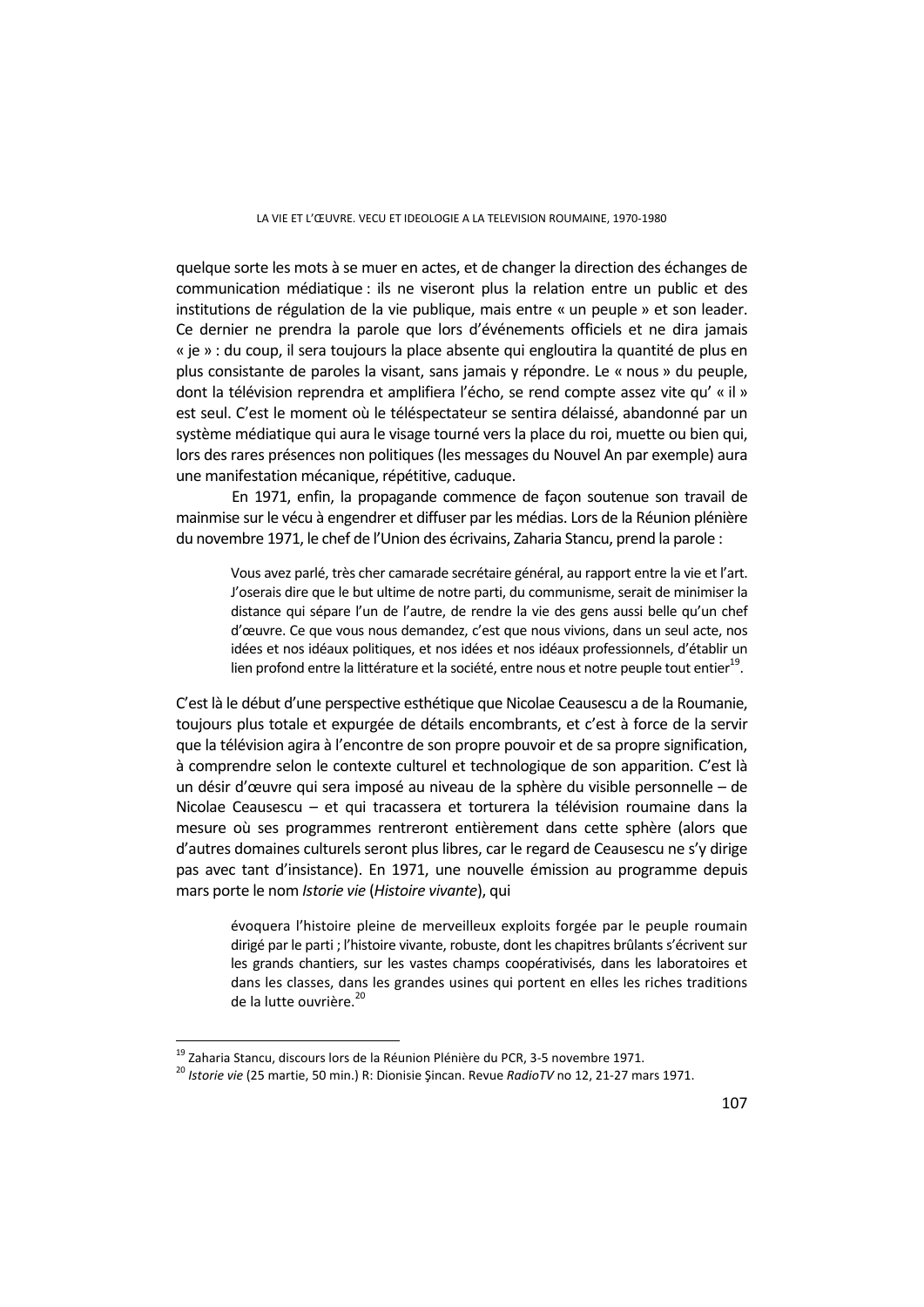#### ALEXANDRU MATEI

Le 27 novembre, cette émission aura pour sous-titre « Les Ressorts de l'enthousiasme » - reportages sur les chantiers de la jeunesse qui y font du « travail patriotique ». L'émission *Matinée pour les enfants* devient *Les Cravates rouges*, et les émissions pour les jeunes débatteront du profil moral du jeune Roumain, à distance des « mentalités égoistes » du passé. Une autre formule clé apparaît : « le programme de la réalisation consciente de l'avenir  $v^{21}$ . On dénombre des syntagmes du genre « des œuvres révolutionnaires », « vibrante actualité », le processus de la construction du pays socialiste est « dynamique »22. Dans *Viata satului* (*La Vie du village*) du 31 octobre, on convie les spectateurs à « travailler et vivre de manière socialiste »<sup>23</sup>, ce pour quoi il faut combattre « les tendances d'enrichissement ». En 1972, dans le cadre de la Radiotélévision, on crée une antenne de l'Université de marxisme-léninisme, fréquentée par 500 étudiants recrutés parmi les employés de l'institution.<sup>24</sup>

#### **La vie et l'oeuvre**

Ce qui sera étonnant au beau milieu du règne du langage de bois dans les médias roumains – la fin des années 1970 – c'est sa réception de la part de celui qui n'a de cesse qu'il ne demande son emploi. Lors du XIIème Congrès du PCR, vers la fin du Rapport du Comité Central, Nicolae Ceausescu fait ce constat :

La presse, la radiotélévision ne rendent pas encore la réalité concrète de la vie économique, sociale, politique et culturelle de notre société, les grandes transformations révolutionnaires en cours dans la Roumanie, dans toute leur ampleur. (…) En général, on peut dire qu'on peut constater un retard évident de l'activité idéologique et politicoéducative par rapport au développement général de la société.<sup>25</sup>

Le mécontentement de Ceausescu n'est pourtant pas à condamner. Il faudrait lire en entier son rapport pour s'en convaincre, pour remarquer combien la « réalité » qu'il voulait admirer davantage à la « radiotélévision » et dans les créations artistiques contemporaines était faite de chiffres et de constructions (réels, qui plus est, à l'époque). Dans la logique du fantasme qui se déploie ici, la construction matérielle (qu'absolvent toujours les chiffres) et la construction morale ne font qu'un. Or, que la seconde ne cesse d'être en retard par rapport à la première n'est plus affaire de propagande que si celle-ci continue à être régie par la métaphysique de la vérité, de la justice et du bonheur absolus. Puisque, à la même époque, Hans Enzensberger

<sup>&</sup>lt;sup>21</sup> Programul făuririi constiente a viitorului – cycle d'émissions à la veille du XIe Congrès du Parti, 1974.

<sup>&</sup>lt;sup>22</sup> Revue RadioTV no 36, 1971.<br><sup>23</sup> Viata satului, 31 oct: « Să muncim și să trăim în mod socialist ». Revue RadioTV no 44, 31 octobre-4 novembre 1971.<br><sup>24</sup> Mihai Bujor-Sion, discurs du 20 iulie 1972, publié dans Presa noastră, 6-7 (193-194), p.4.<br><sup>25</sup> Nicolae Ceausescu, dans Congresul al XII-lea al Partidului Comunist Roman, editura Politica, 1981, p.67.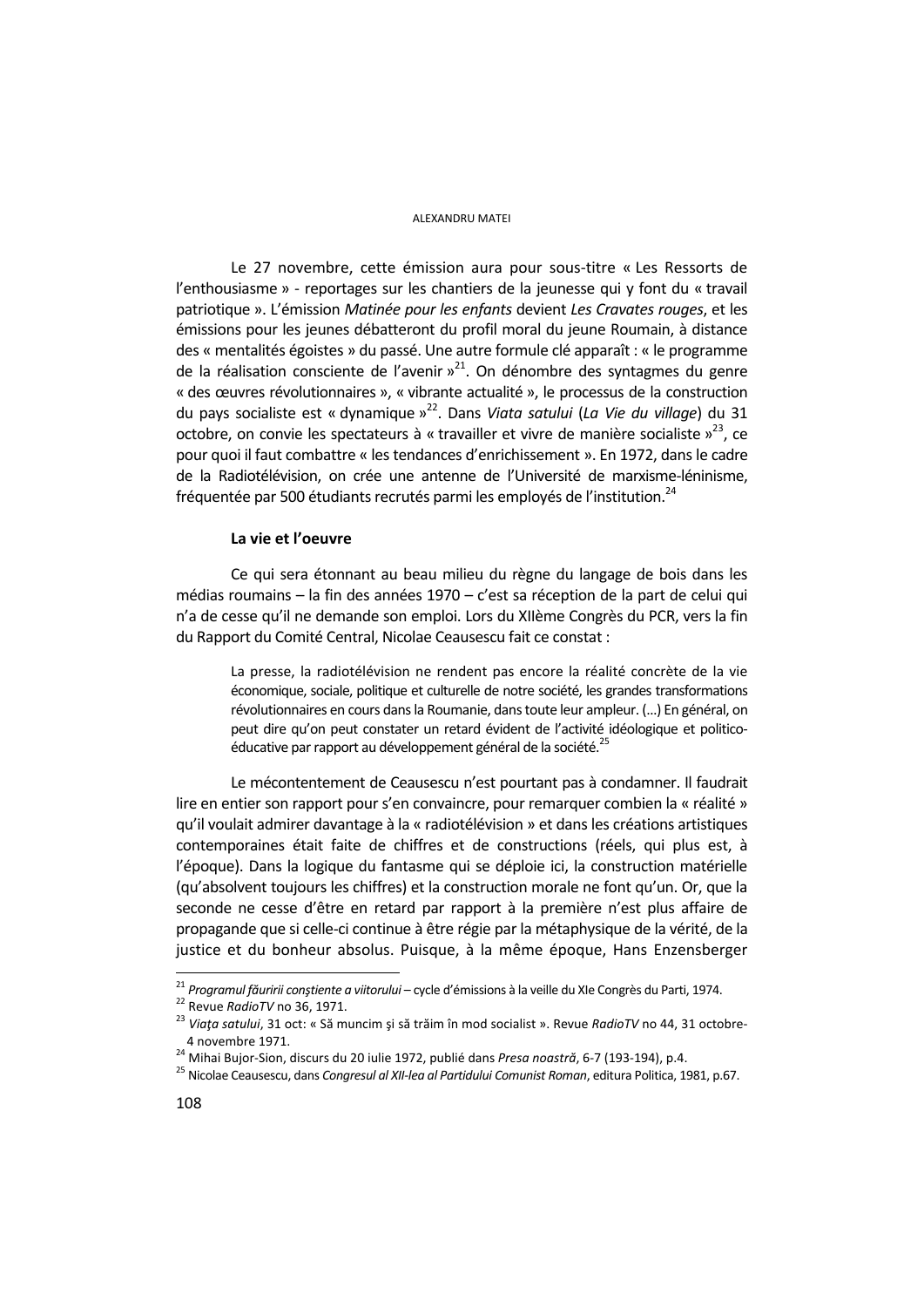constate : « Le capitalisme monopoliste développe l'industrie de la conscience plus rapidement et d'une façon plus extensive que n'importe quel autre secteur de production  $(...)$  »<sup>26</sup>. Le socialisme de monopole connaît un déséquilibre inverse, ce qui entérine un double échec : le premier, celui moral, influe directement sur celui matériel, car la mobilisation rêvée n'est pas au rendez-vous ; mais, d'un autre point de vue, l'échec moral est lui-aussi la conséquence de la mise en place, dans les pays socialiste y compris, d'une industrie culturelle spécifique au capitalisme, dans les années 1960. Plus tard, il s'agira d'en limiter les conséquences, par un travail de moralisation évidemment en porte à faux, car la libéralisation des années 1960 ne pourra jamais être effacée de la conscience des gens. L'industrie occidentale de la conscience serait impuissante si elle ne se voyait elle-même comme industrie et qu'elle n'assumât modestement la condition de « simple industrie de divertissement » – et c'est cette ruse, assumée, ce mensonge accepté en tant que vérité de l'humain qui a vaincu le discours imbu de métaphysique creuse du socialisme « humaniste » post-stalinien. Enzensberger ajoute, dans la suite de la citation, que le rôle d'une « théorie socialiste des médias » serait de résoudre la contradiction entre la vitesse de développement de l'industrie de la conscience et le besoin où il se troue à la « freiner et restreindre », pour s'imposer toujours devant elle. Or, cela a été, on le sait aujourd'hui, impossible. Le seul effet moralisant de cette industrie est celui de son excès : le point où des jeunes renoncent à posséder un poste de télévision.

 Loin de telles considérations, Ceausescu s'étonne de ne pas voir le lien causal entre les chiffres qu'il invoque (alors même que, dans certaines émissions de télévision des années 1967-1971, on méprisait l'abstraction du chiffre, en le remplaçant par les images de la « réalité ») et l'état d'âme qu'il estimait y correspondre. Les chiffres étaient en effet encourageants, car la croissance qu'ils prouvaient avait comme point de départ l'année 1938 – mais jamais les chiffres similaires rapportés dans les autres pays voisins. On ne sait pas combien enthousiasmant pouvait réellement être le constat du premier secrétaire du département de Dolj (créé lors de la réorganisation territoriale de 1968), qui affirme que, en 1979, la production industrielle du département de 1938 est réalisée en deux jours. Force est-il de remarquer, à notre tour, que Ceausescu faisait montre d'un enthousiasme contagieux en présentant dans son rapport de tels chiffres.

Le retard qu'il incrimine est juste par rapport à ce que ce « réel » apparaît en tant qu'imaginaire *de la vérité* pour le chef du parti. L'absurde idéologisation de la culture roumaine officielle aux années 1970 est la conséquence d'une crise morale qui ne se résoudra qu'en 1989, issue de l'écart creusé entre l'œuvre en train de se

 $\overline{a}$ 

<sup>26</sup> Hans Enzensberger, « Constituents of a theory of the media », in *New Left Review*, 1970, cité dans Jean Baudrillard, *Le Ludique et le policier et autres textes parus dans* Utopie *(1967-1978)*, Paris, Sens et Tonka, 2001, p. 53.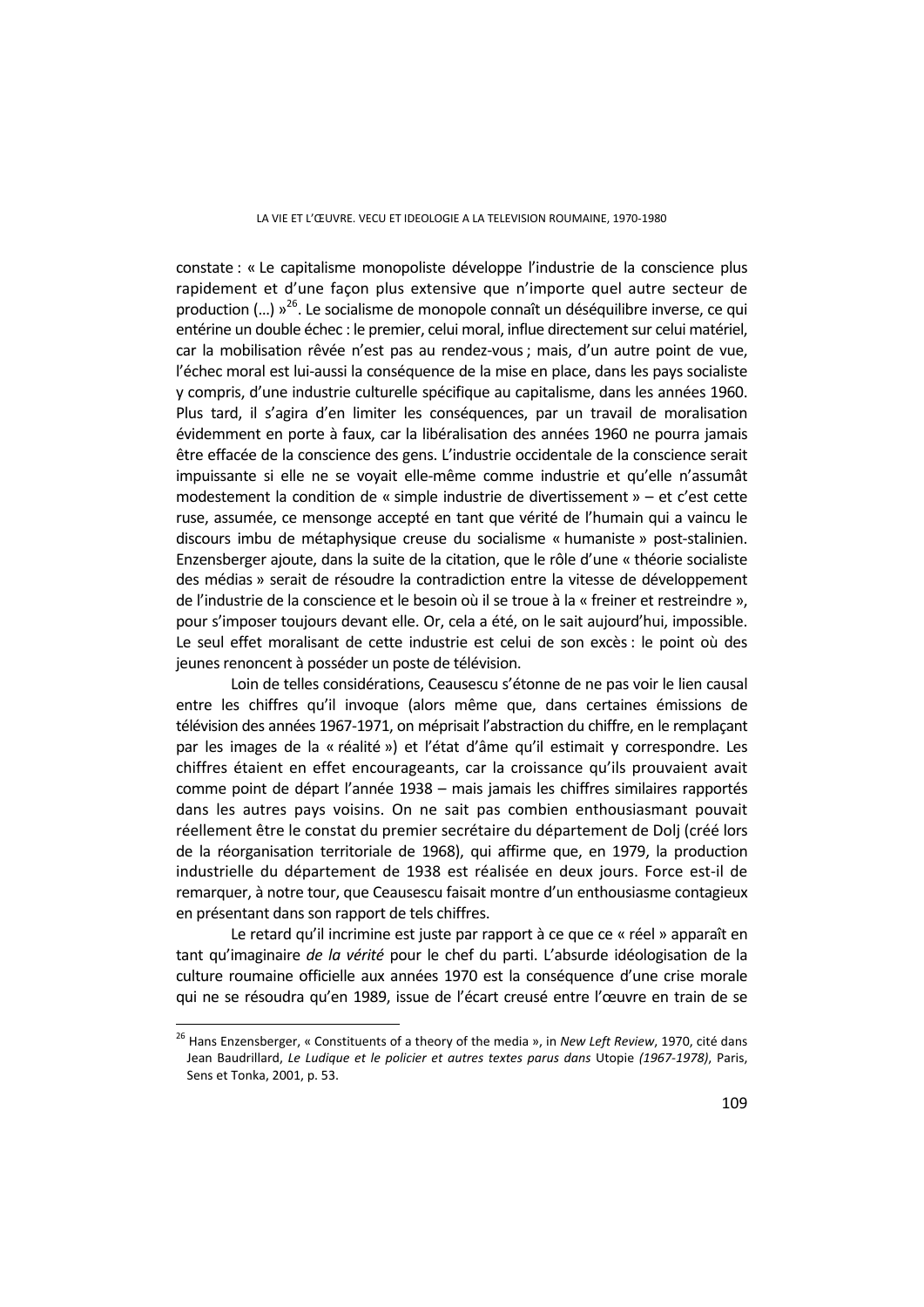#### ALEXANDRU MATEI

construire et apparaître dans le regard de celui qui l'a le plus voulue, et son image dans l'esprit des gens et des institutions appelées à diffuser cette image-là. La télévision sera de moins en moins importante, aux yeux du secrétaire général, au fur et à mesure qu'elle ne cessera jamais d'être, beaucoup plus que la presse écrite, audio, que la littérature et les arts, *un moyen de divertissement*. C'est d'ailleurs cette tension qui traverse les programmes aux années 1970 – on le verra tout à l'heure –, entre la télévision en tant que miroir de l'œuvre socialiste et la télévision en tant que média de divertissement, qui diffuse des films étrangers et des variétés (elle n'y renoncera jamais). C'est un combat entre deux « vécus », également, dont le second, variable, « préconscient », inutile, mesquin, ne pourra jamais être « exorcisé » au profit du premier.

Avant que les prétentions de Ceauescu ne torturent carrément les programmeurs de la télévision roumaine, c'est-à-dire avant que *l'œuvre socialiste* ne touche à sa fin, elle s'efforce néanmoins de mettre en œuvre des programmes qui engendrent le « vécu idéologique » apte à nourrir le développement de la « conscience socialiste ». L'émission qui met en saillie le mieux le lien entre la culture et la vie, entre l'idéologie et la vie est la première édition de la nouvelle série de *Revista literara TV* (*Revue littéraire TV*), programmée précisément le 26 janvier 1973, lors du premier anniversaire médiatisé de Nicolae Ceausescu. Cette émission, qui marque l'entrée du poète en animateur culturel et idéologue Adrian Paunescu à la télé en tant que réalisateur, porte sur « la Littérature et la vie  $x^{27}$ . L'introduction-argument de Paunescu reprend deux des slogans de l'époque – le lien entre la littérature et la construction de la « société roumaine multilatéralement développée », d'un côté, et « l'éthique et l'équité socialiste » de l'autre. Il souligne également les deux principes que la propagande voudrait imposer aux médias : répondre *concrètement* à ce que la Roumanie socialiste était en train de devenir par le processus d'industrialisation et d'urbanisation intensives, et, plus particulièrement, dans le cas des arts, refuser l'évasionnisme propre aux tenants de l'esthétisme et rendre dans son essence sensible la « réalité nouvelle ».

Le premier entretien de l'émission, entre Paunescu le célèbre romancier Eugen Barbu, est naturel: le romancier critique les écrivains qui se rendent dans des usines ou à la campagne après avoir touché mille indemnités qui font que la perception des réalités des lieux visités se teigne de rose, et Paunescu insiste sur le besoin de l'artiste de considérer à nouveaux frais la réalité du travail, la vie des travailleurs. Il cite à ce propos, mais il le fait dans un contexte familier et par conséquent persuasif, Ceausescu qui demande à l'écrivain un « grand effort de la pensée » pour obtenir la révélation de cette nouvelle réalité qu'est la réalité socialiste. Ainsi convoqué au

<sup>27</sup> *Revista literara TV*, 26 ianuarie 1973, « Literatura si viata », no inv. 116402/2, Filmothèque de la TVR.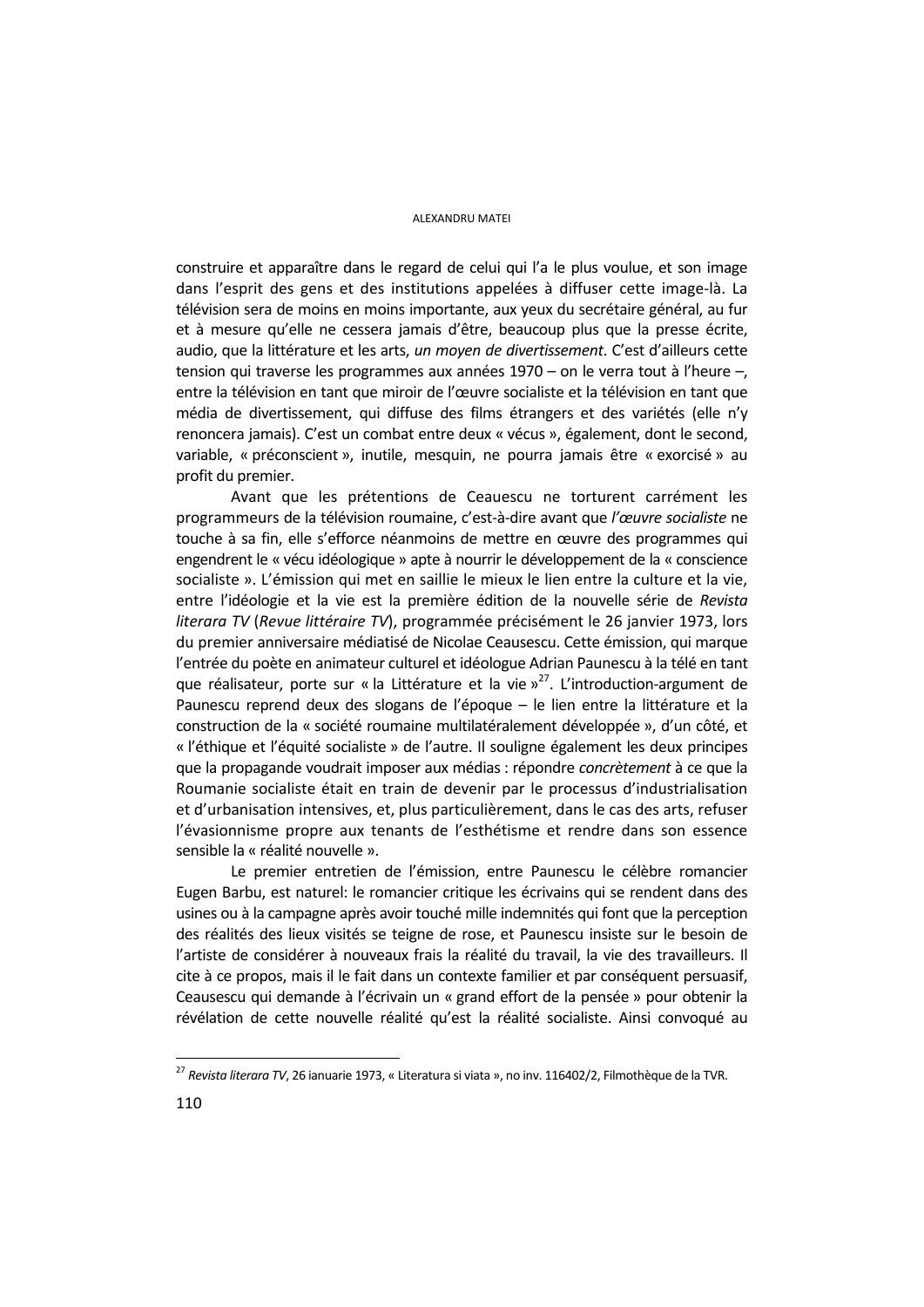milieu de la discussion, le discours de Ceausescu devient lui-même vivant, authentique et pourvu d'une certaine majesté. L'effort de la pensée requis par Ceausescu est, ici, un objectif noble, un seuil à atteindre par la conscience individuelle de chacun de nous, dans une logique du vivant quasi bergsonienne, qui préside à la vie en tant que création. Ce n'est certes pas un effort de la pensée critique, mais comme une surchauffe cérébrale générée par un vécu intense, « révolutionnaire ». Mais, pour reprendre le très juste propos d'Eugen Barbu, l'art, la télévision, le film sont surtout, pour l'homme moderne, des formes de divertissement et on a beau vouloir leur nier cette fonction dont la société les investit. Là-aussi il y a la vie ; et c'est en effet la vie de la télévision. Il vaut la peine de remarquer la présence à la télé de Paunescu : présence physique massive, voix gutturale, tonitruante parfois, une diction claire mais suffisamment rapide pour ne pas laisser l'impression de l'effort, intelligence vive, narcissisme, fatuité, insistance, ironie, en plus d'un sens émoussé du kitsch, ce qui lui permet de mêler formules figées et trouvailles originales dans un tout rythmé, dynamique ; appel aux valeurs « hautes » fait à la faveur de formules parfois creuses. Pourtant, il n'était pas un professionnel de la télévision. Il avait la qualité du modérateur qui sait parler la langue officielle tout en l'escamotant derrière une présence persuasive, loquace et tenace. Grâce à toutes ces qualités, il était à la fois utile et dangereux à la propagande : utile, certes, car il savait mettre en œuvre les requêtes de Ceausescu, mais dangereux, car sa personnalité, dominatrice, s'imposait.

L'idée de Gumbrecht se révèle en fin de compte une illusion: forgée dans les années 1970, son origine réactive au régne du structuralisme dominant dans les sciences humaines est indéniable: désireux de bâtir des systèmes à partir de tout phénomène vivant particulier, et tout en ignorant la valeur du phénomène pris en luimême, les coryphées des sciences humaines marqués par l'anthropologie de Lévi-Strauss et par une volonté plus générale de rendre leurs discours mieux étayés avaient délaissé les faits isolés, avaient négligé tout ce qui était difficilement intégrable aux systèmes rendant compte du point de vue scientifique des rapports constituant le monde vivant.

La télévision est, à ses débuts, un des moyens qui arrive plus qu'aucun autre média, plus que le cinéma parfois, à faire voir la « réalité » au plus près de son apparition quotidienne, dans ses manifestations immédiates. Sauf que, dès qu'il s'agit de rendre cette réalité, soit par la parole qui "raconte" ou qui « reprend », soit par l'image qui "enregistre", la présence immédiate est remplacée par celle du média qui s'emploie à la rendre. La télévision manifeste sa vérité, tout comme le cinéma ou la littérature, qui n'est pas la vérité du monde pris pour cible. La culture de la présence ne peut donc être, de nos jours, que la culture des médias. Ce sont les médias qui, médiant des présences, se présentent eux-mêmes jusqu'à naturaliser leur présence, à la rendre insaisissable, comme vraie. Ou bien, s'il s'agit d'une culture de la présence à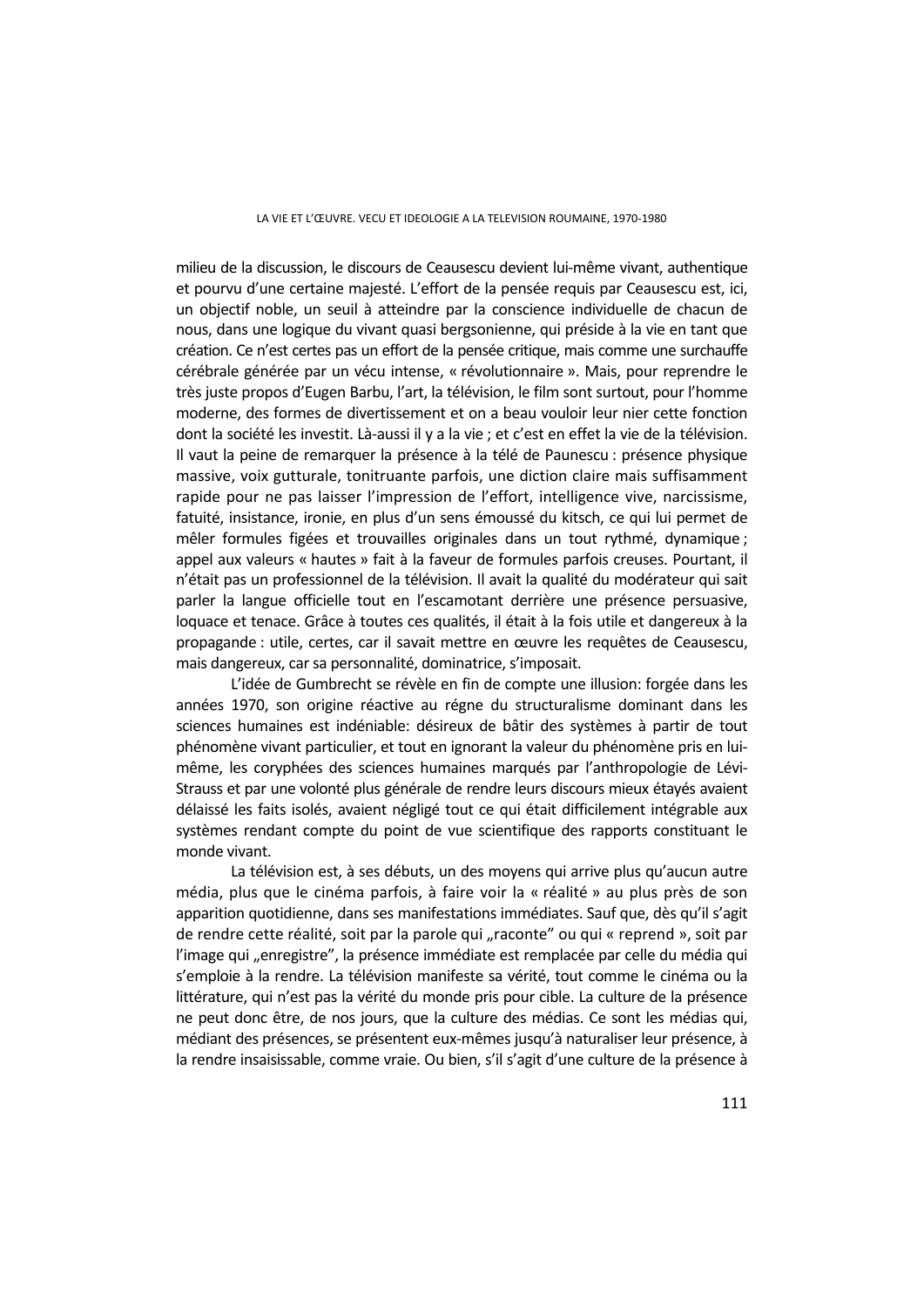#### ALEXANDRU MATEI

conquérir individuellement, mieux vaut se fier aux récits du « développement personnel » qu'à la théorie. L'échec du « vécu idéologique » voulu par la propagande politique en Roumanie n'est pas indifférent à l'avènement de la société médiatique contemporaine, seule détentrice et productrice de présence publique.

### **BIBLIOGRAPHIE**

Jean Baudrillard, *Le Ludique et le policier et autres textes parus dans* Utopie *(1967-1978)*, Paris, Sens et Tonka, 2001.

Hans Ulrich Gumbrecht, *Eloge de la présence. Ce qui échappe à la signification*, Paris, Libella, Maren Sell, 2010.

Christopher Lasch, *Culture de masse ou culture populaire?*, Castelnau-Le-Lez, Climats, 2001. Raymond Williams, *Television. Technological and cultural form*, Londres, Routledge, 1974.

#### **Ressources documentaires**

Archives de la Radiodiffusion Roumaine Filmoteca TVR, Télévision Roumaine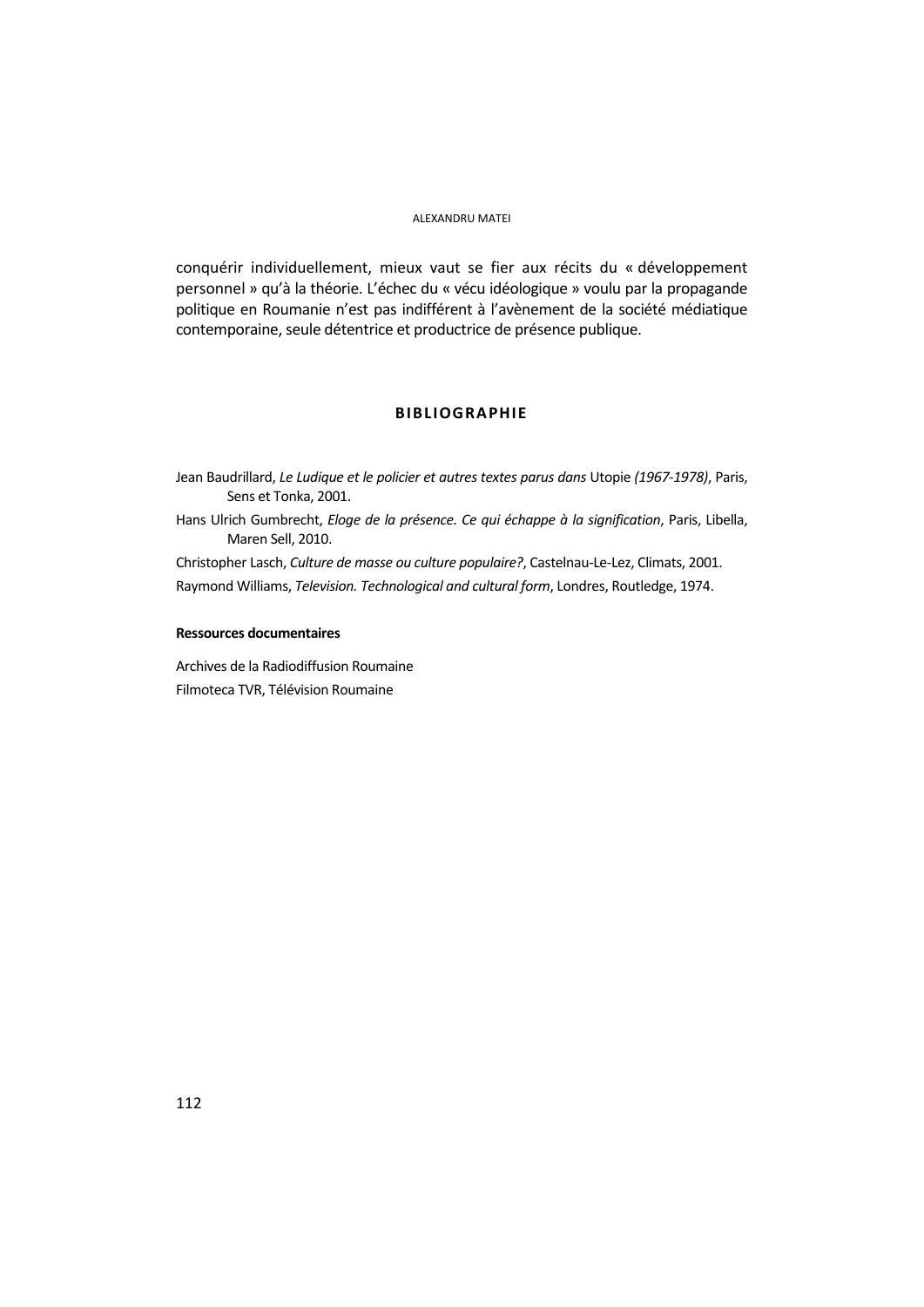# **MORAL DILEMMAS IN SOCIOLOGICAL RESEARCH**

# **ESTERA ROXANA HETEA\*, CIPRIAN RĂZVAN LICĂ\*\*, RALUCA MARINELA SILAGHI\*\*\***

**ABSTRACT.** The hypothetical case discussed in this paper deals with a situation in which a researcher, working for a research institute, publicly disclosed scientific results affecting negatively a political party, that was an important client of the institute, and thus brought the economic integrity of the institute into peril. After analyzing the case from the divergent perspectives of the main stakeholders involved (the institute's management, the researcher in question and the political party), we conclude that autonomy of research in the field of social sciences is possible only if political practices assume the conditions of moral responsibility.

**Key words:** Autonomy of scientific research, Political instrumentalization, Conflict of interests, Professional responsibilities, Analysis of stakeholders decision-making

### **1. Introduction**

### *a. Setting up the problem*

The field of social sciences, due to its specific object giving them the ability to supply justifications for policies, is susceptible to political instrumentalization, and because of this, the researcher's position becomes precarious, affecting the scientific objectivity of his endeavor. Although the case that will be discussed here seems to belong to the realm of deontology, a mere question of respecting formal procedures, it is about something more: the results of scientific work concern not only the practitioners from the scientific community, or the relationship between the research institution and its client, they concern the whole society. The case scenario highlights a point of intersection between politics and the domain of morality, resulting in the corruption of the latter. But why shouldn't the latter becomes the first, why shouldn't we corrupt politics, by determining it to become more concerned with the ethical?

\*

Masters degree student, Babeș-Bolyai University, Cluj-Napoca, Romania. Email: *esteraroxana@yahoo.com*<br><sup>\*</sup> Masters degree student, Babeș-Bolyai University, Cluj-Napoca, Romania. E-mail: *ciprian\_lica@yahoo.com*<br>\*\* Masters

*raluca\_marinela14@yahoo.com*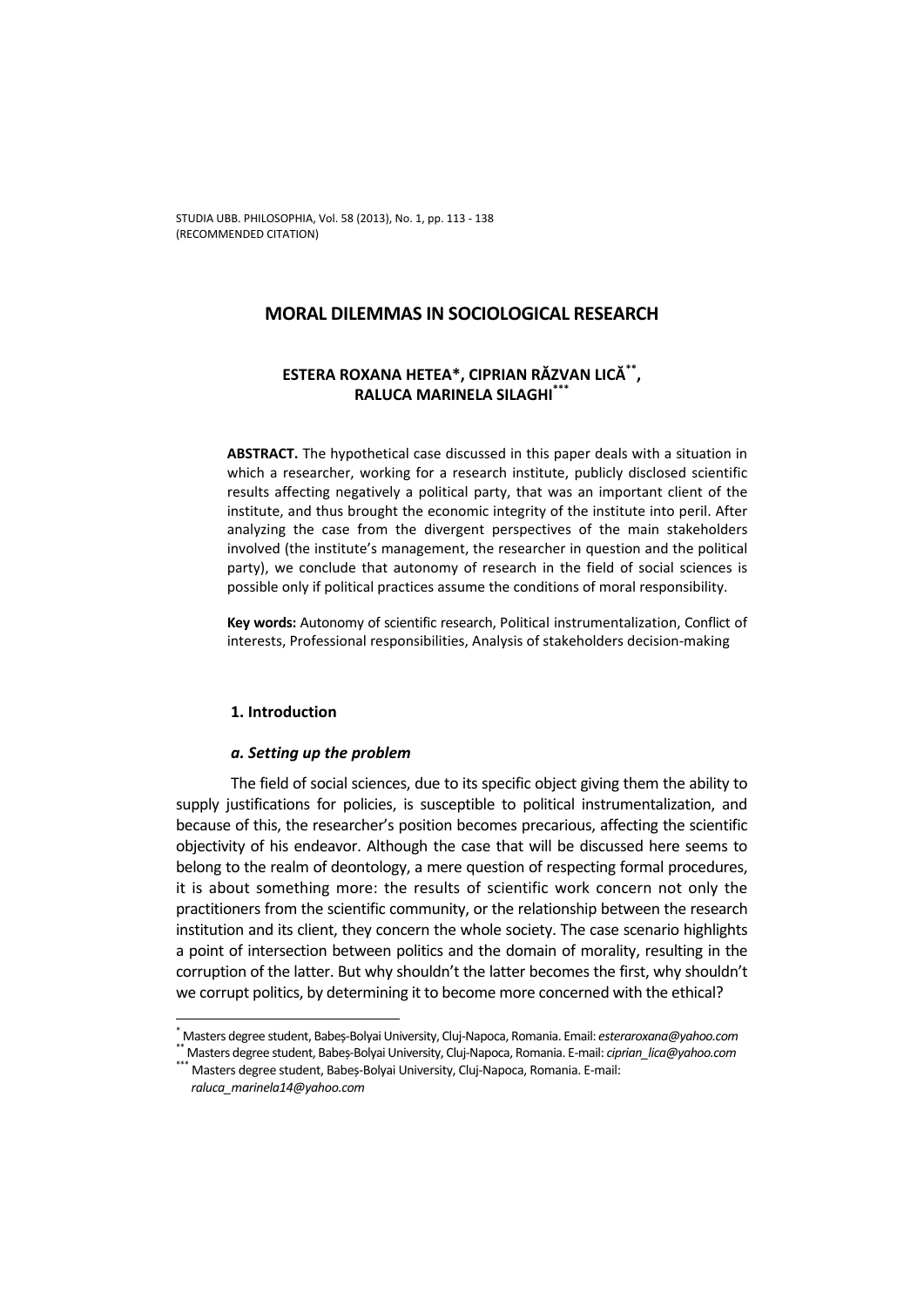The relevance of the question of conforming to the socially accepted moral principles by the actors from the political sphere, public persons and associations that wield societal power, to the field of research ethics is supported by the moral conflict situation described in our present case study. Although the case, on which the further discussion is based, has the nature of a fictional construct, it nevertheless helps to reveal such an interference between the political sphere of power and the domain that, in the tradition of modern scientific practices - and relevant legislation - should be one of the freedom of the pursuit for truth.

# *b. The data of the case*

Suppose that a Romanian, privately owned, market research institute has developed a study on the behavior of Romanian women. The research was carried out under a project financed by a private non-governmental organization. Among other fields, a set of questions concerned the attitudes and behavior of women concerning politics. Analysis and interpretation of the results revealed that a large proportion of women believe that political parties didn't represent their interests. One of the political parties which received the worst ratings in confidence scores is an old and important customer of the institute, meaning that, on several occasions, it has contributed significantly to the institute's revenues. At the public presentation of the research report, that was requested explicitly by the organization that had financed the realization of the respective study, the coordinating researcher discussed also the information on the behavior of women in politics. This section has sparked the interest of the press representatives present, and they directed their questioning on this topic.

The next day, after the subject has received wide coverage in mass media, the political party's representatives expressed their dissatisfaction with the public presentation, without contesting the results. The manner of the presentation was the problem (since it affected the party's image) and not the truth-value of the results. The party warned the institute's director that if the company does not find a solution to repair the damages done to its image, it will interrupt their collaboration. This action would seriously affect financially the functioning of the institute.

Suppose, again, that the director had no previous knowledge on the topic of the confidence ratings received by the parties, prior to the press conference. He didn't inquire the research coordinator on the specific details of the results obtained, possibly due to a habit of not interfering with the scientific activity of his researchers.

In order to clarify both the internal dynamic of the institution, at play during the event of the press conference, and the possible outcomes of the scenario, it is helpful to provide a more detailed description for this institution.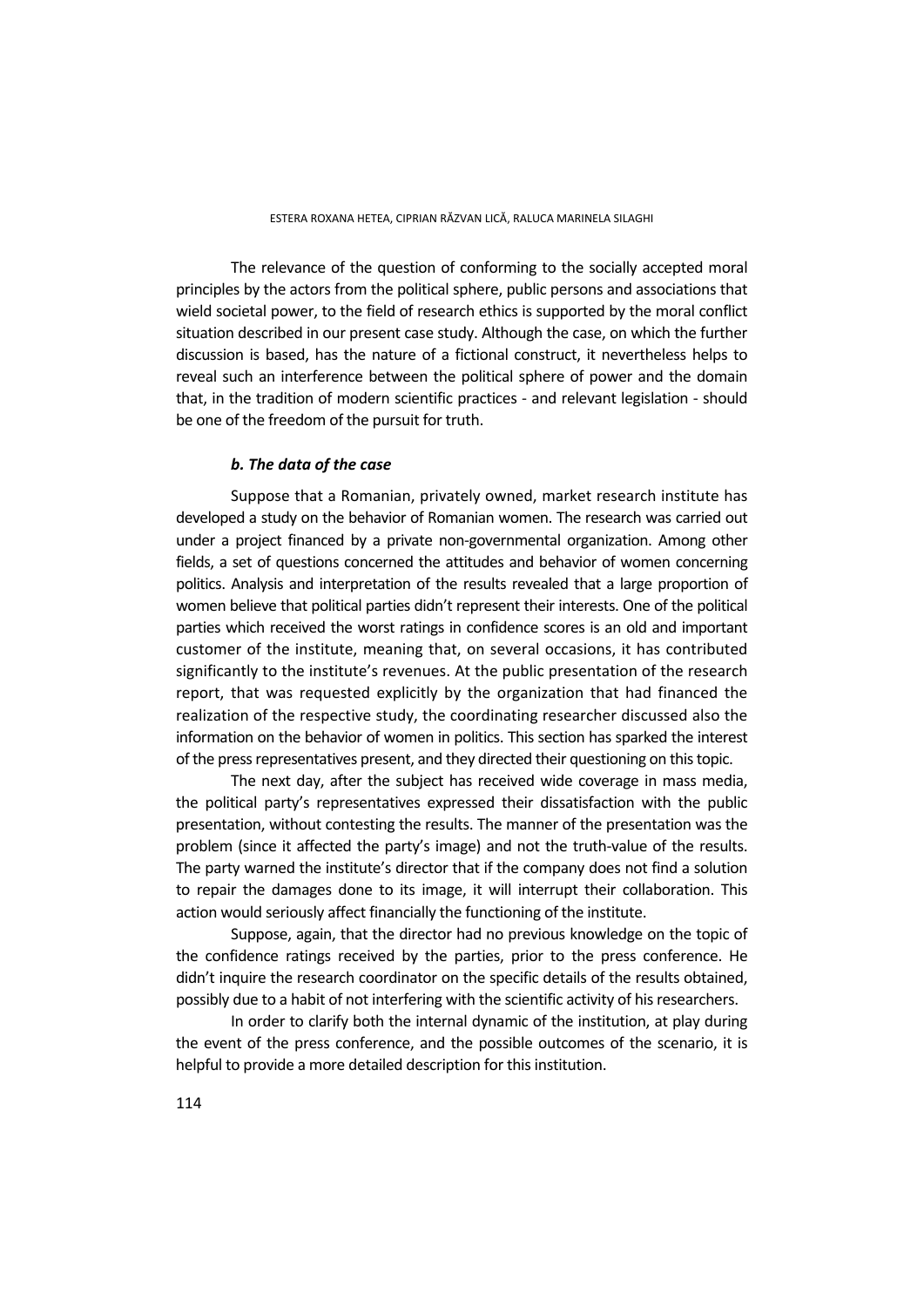#### *c. The description of the institution*

The research institute is a successful one, with a good reputation on the market. Its activity lies in the field of market research, the institute taking an advisory position towards its clients and assisting them in making correct decisions pertaining to the problems for which the market research is requested. The research institute undertakes the following types of studies:

 quantitative research (questionnaires, surveys, investigations, interviews – studying consumer behavior, product demands, brand notoriety, client's fidelity, the identification of optimum pricing; opinion surveys - being a system of information gathering useful for describing, comparing, and explaining attitudes, knowledge, behavior, as well as anticipating reactions are its most asked for type of market research).

 qualitative research (market tests for products, brands, commercials, services – their purpose being that of discovering the consumer's preferences, suggestions, opinions, expectations towards a product.)

The institute's motto emphasizes its fidelity towards the client as being an important part of its business plan*.* The institute's history is one of high excellence, combining success with scientific and business integrity, this making it to be one of the top research institutes in the field.

Its personnel is formed of a director and ten researchers, all highly skilled professionals, from the fields of marketing, statistics and sociology. The research activity consists of identifying the problem to be solved, establishing a purpose, the objectives, the hypotheses, choosing the methods to be used, calibrating the instruments, defining the test samples, realizing the data gathering activity, processing and analyzing the data, interpreting it and elaborating the research report.

The institute's organizational chart also has an ethics committee, its purpose being to help solve moral conflicts and to investigate possible breaches of its code of ethics.

### *d. Methodology*

In order to reach a better understanding of the ethical implications of this case for the field of social sciences, it is necessary to consider the case from the perspective of every major stakeholder actively involved in the generated moral conflict.

From the series of rightful stakeholders involved by the event described in the case scenario - civil society, scientific community, mass media, the research institute's management, the coordinator of the research group and, respectively, the political party - only the perspectives of the last three entities are chosen to be further elaborated in this paper, as having the most direct, non-mediated effect on the outcomes of the respective research effort. The fate of the respective research study rests on the decisions and actions of these three moral agents.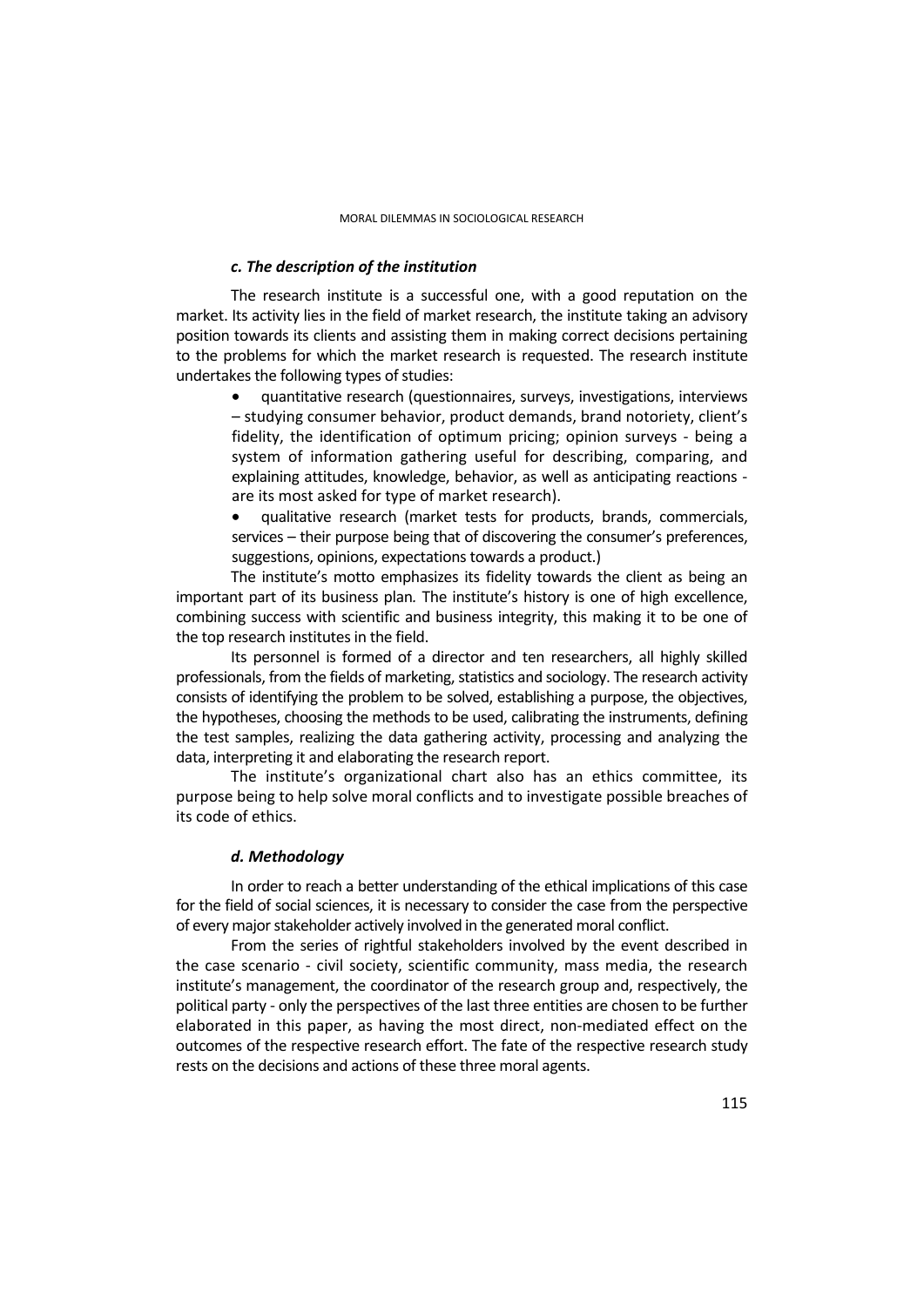Given the hypothetical nature of the case, these perspectives, that will be analyzed further on, also belong to the ontological category of fiction, used as a tool of mental experiment (with the notable exception of the materials provided with explicit references). As such, they will be constructed as plausible modes of decision chosen by the respective moral agents.

# *e. Acronyms and abbreviations used*

ICC-ESOMAR= International Chamber of Commerce - European Society forOpinion and Market Research.

N.G.O.= non-governmental organization.

P.R.= public relations.

# **2. The perspective of the institute's management**

# *a. The institute's director position in the context of the moral conflict*

The research institute's management is represented by the person of its director. His position as leader of the institution entails the duty of both to promote the institute's performance (both scientific and economic) and to uphold the right of freedom of scientific research of the individual researchers working there.

But, as Alasdair MacIntyre argues, the primary role of any institution is the channeling of goods external to the practice itself (money, power, status), necessary in order to sustain the ongoing practice institutionalized there; the secondary effect of this fact would be that the practice itself, that by definition only aims for acquiring goods internal to it (skills, knowledge etc.) may become corrupted, thereby changing its aim towards valuing only the external goods. $1$ 

If this argument is correct, then the managerial role itself, occupied by the director, may determine him to favor more the interests of the organization as a whole *versus* scientific freedom in general. This outcome becomes even more probable, taking into account the possibility that the coordinator's actions that led to the event of the press conference may have been determined by a personal antipathy of the coordinator either towards the director or towards the political party.

<sup>1</sup> Alasdair MacIntyre, *After Virtue. A Study in Moral Theory*, third edition, University of Notre Dame Press, 2007, p. 194.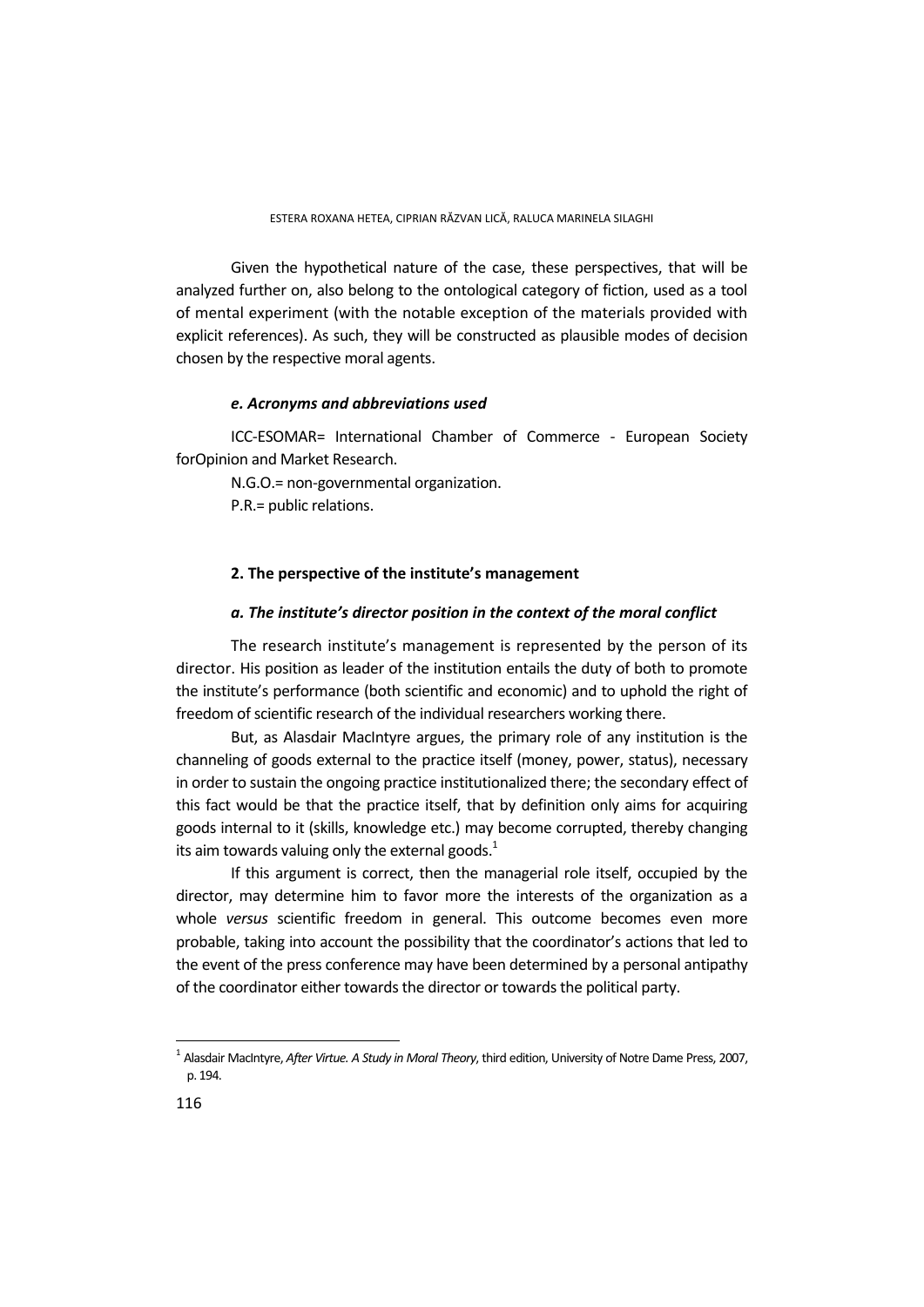#### *b. Legislation*

The *ICC-ESOMAR international code of deontology for social and marketing research*<sup>2</sup> (1976) states the ethical principles of scientific research in the field:

 General rules: The marketing research must be conducted in an objective manner, in accord with the acknowledged principles of sound scientific practice, and it must always conform to the relevant national and international laws, applicable in all the countries involved in the respective research project.

 $-$  The respondent's rights: their participation in the research must be voluntary, they must be able to protect their identity and they must be informed be the researcher on the scope and beneficiary of the research.

 $-$  The professional responsibilities of the researchers: they must not bring discredit upon the profession of marketing researcher or affect negatively the people's trust in the profession; they must not make false statements about their identity, qualifications and expertise; the research activity must be kept free from other influences (publicity, direct marketing etc.) that can alter the results; they must be able to prove the validity of the published results and also be able to discriminate between the raw data, its interpretation and the made recommendations.

- The mutual rights and responsibilities of researchers and clients (the researcherclient relationship): the researcher must inform the client if there are also other clients involved in the respective project, but without disclosing their identity, thus assuring that no conflict of interests shall develop between them; the researcher must not disclose any information to parties not involved in the respective project; the researcher must allow the client to be able to check the quality of the field operations, of the data processing and the technical details of the research. For the documents that are being kept unilaterally by either the researcher (research proposals, pricing invoices, the content of the research report) or by the client (instructions, specifications, data and the result of the project) to be shown at parties foreign to the research project, it is required the informed approval of all the parties involved in the project, with the form and content of the information to be disclosed being specified in advance.

- The application of this code of ethics at the institutional level is implemented by a local organism (the ethics commission) responsible for the elaboration and development of the code for that organization, for the periodical appraisal of the institution's policies, for the establishment and maintenance of organizational culture, for offering counsel and arbitration in case of moral conflicts, for sanctioning against those in breach of the code, for protecting the rights, safety and welfare of the institution's members.

 2 "ICC-ESOMAR international code of deontology for social and marketing research", *World association for market, social and opinion research - ESOMAR*, 2008, web

*<sup>&</sup>lt;http://www.esomar.org/uploads/public/knowledge-and-standards/codes-andguidelines/ICCESOMAR\_Code\_English\_.pdf*>, 7-XI-2012.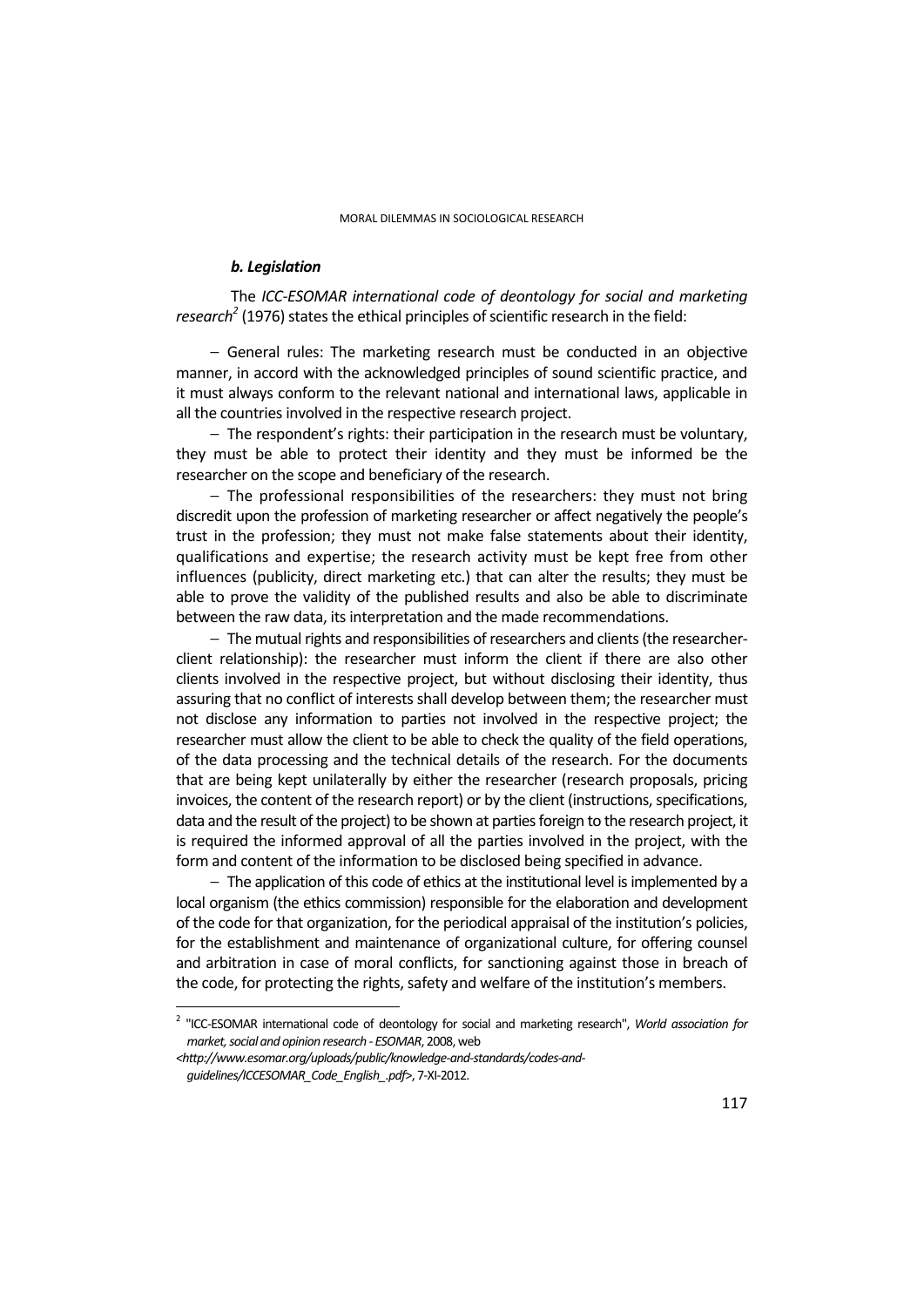According to the *European directive on the protection of individuals with regard to the processing of personal data and of the free movement of such data<sup>3</sup>, the activity* of collecting personal data records is legitimate if it is deemed necessary for concluding a contract, for fulfilling a legal obligation or a public duty. The subject whose data is being recorded has to expressly give his free consent. The subject must be informed of the identity of the controller, of the receiver of the data, of the purpose of the data collection and of the exact nature of the data that he is required to give. He can oppose the collecting of his personal data if he deems such action to be harmful. The controller must protect the data from destruction, accidental erasure, alterations and unauthorized access.

In the Romanian legislation, the *Law pertaining to the good conduct of scientific*  research, technological development and innovation<sup>4</sup> states the fundamental principles, the responsible authorities and the procedures required for conducting an ethically sound scientific research. According to it, the members of the organization must respect both the legal norms being in force that concern the social relations manifested in the domain of scientific research, and the rules set in the code of ethics. The integrity and responsibility of the researcher, the non-involvement in situations of conflict of interests, respect for the well being, dignity and freedom of the human being are some of the ethical rules required for research practice to be ethical. The research activity must not lead to social or individual damages. In every institution there must function an ethics commission, having the task of investigating reports of fraud and improper conduct, delivering its findings and suggested sanctions to the management.

The last and most specific set of pertinent rules is that of those embedded in the code of ethics and in the set of internal procedural norms of the respective institution. In our case, these highlight the researcher's responsibility for the information and data being published, the necessity of protecting the personal data of the respondents, and the prevalence of the organization's interests over those of the employees.

# *c. Identifying the problems in the present case*

The present case involves a private research institute that has carried out, financed by a non-governmental organization, an investigation, including an opinion poll, about the Romanian women's attitude towards politics. The gathered data clearly indicated that most women don't trust the political parties, believing that

<sup>3</sup> "Directive 95/46/EC of the European Parliament and of the Council of the European Union of 24-X-1995", *EUR-Lex — Access to European Union law*, EUR-Lex, no web date, web *<http://eur-lex.europa.eu/LexUriServ/ LexUriServ.do?uri=CELEX:31995L0046:EN:NOT>*, 8-II-2012. 4

<sup>&</sup>lt;sup>4</sup> "Legea privind buna conduită în cercetarea științifică, dezvoltarea tehnologică și inovare" (Legea nr. 206/2004), in *Monitorul Oficial*, Part I nr. 505 from 04-VI-2004.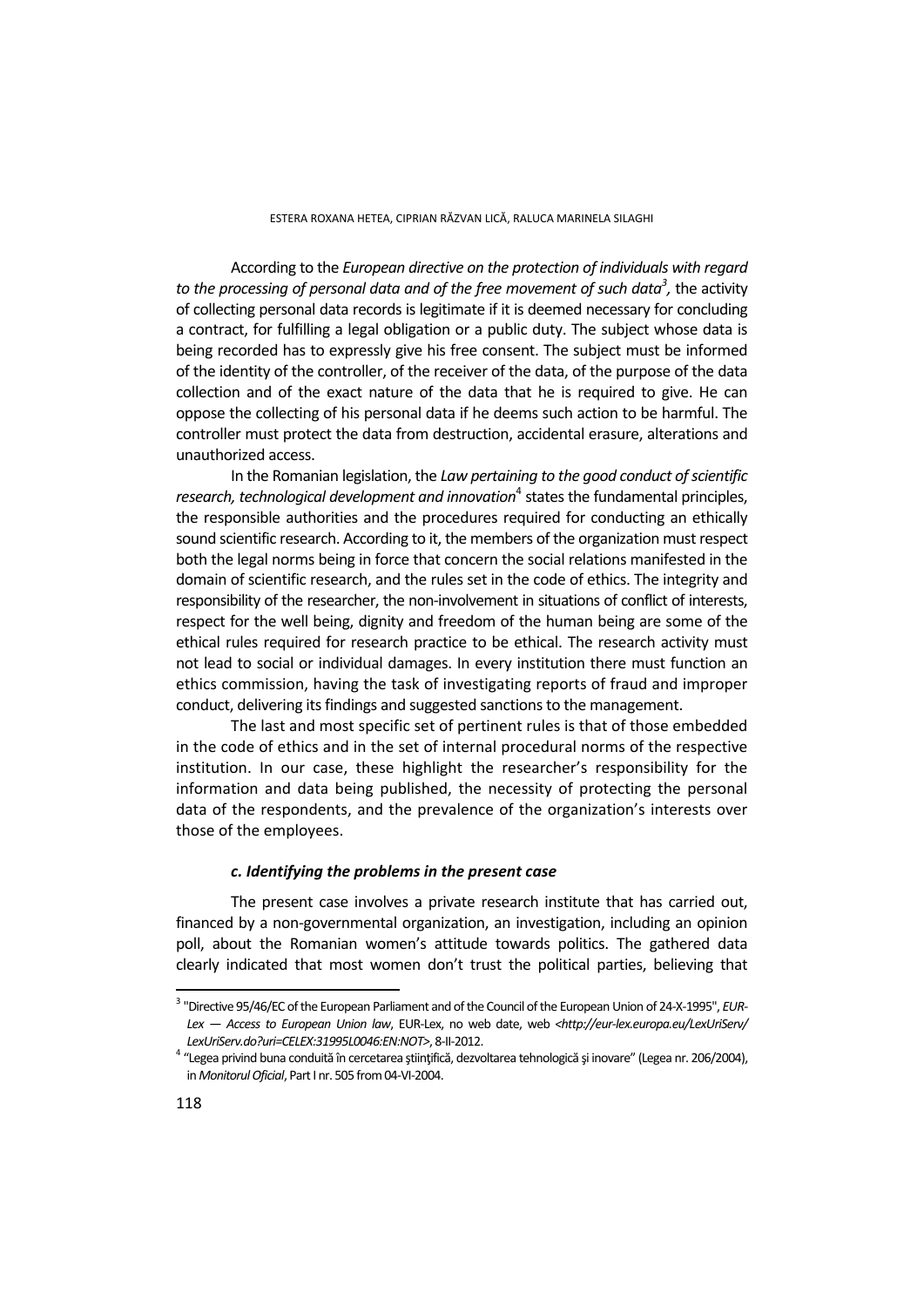these parties don't represent their interests. The worst ranked party happened to be an old and important client of the institute, a client that was an important source of income for the institute. The results were presented publicly at a press conference, by the group of researchers that realized the project.

The first and main problem, the one that had triggered the conflict, is the fact that the research group's coordinator did not present a complete and detailed report to the director, prior to the press conference. This leads to the second problem: at the press conference, the results presented by the researchers were received, both by the political party and by the institute's director, as an unexpected attack on the party's image. The director reasonably may suspect that the research group's coordinator had deliberately failed to mention the extremely low trust score received by the respective party, either from a personal antipathy towards that party or with the malicious intent to harm the institute's management by making the institute loose one of its main backers. The third problem also follows from the first one: the party's reaction was to reproach the institute, without contesting the validity of the results, on the mode in which these results were presented to the public, blaming the mode of presentation used as being detrimental to its image. The party asked the institute to find a way to fix the problem that, in the party's opinion, it had helped create, and to distance itself from the research group's coordinator, threatening otherwise to interrupt any further collaboration with the institute, thus effectively bringing it to the brink of collapse.

Faced with these problems, the director has to reach a decision: who has wronged and how? What are the institute's priorities: the contracts, the employees, the clients? How to proceed to settle the conflict?

# *d. Analysis of the situation and of the existing problems*

To find a morally defensible solution to the identified problems, given the possibility that the coordinator had deliberately withheld from the director the results of the research, the director should convene the ethics commission of the institute, in order to proceed with an analysis of the situation.

Such an ethical analysis proceeds in two main stages: the inquiry and the investigation.

The inquiry implies the identification of the stakeholders, of the pertinent rules and regulations, and of the transgressions committed against these.

The main stakeholders involved in the conflict are: the coordinator of the research group, who has withheld information from the management of the institute, and the political party, that accuses him of deliberately bringing damage to its public image.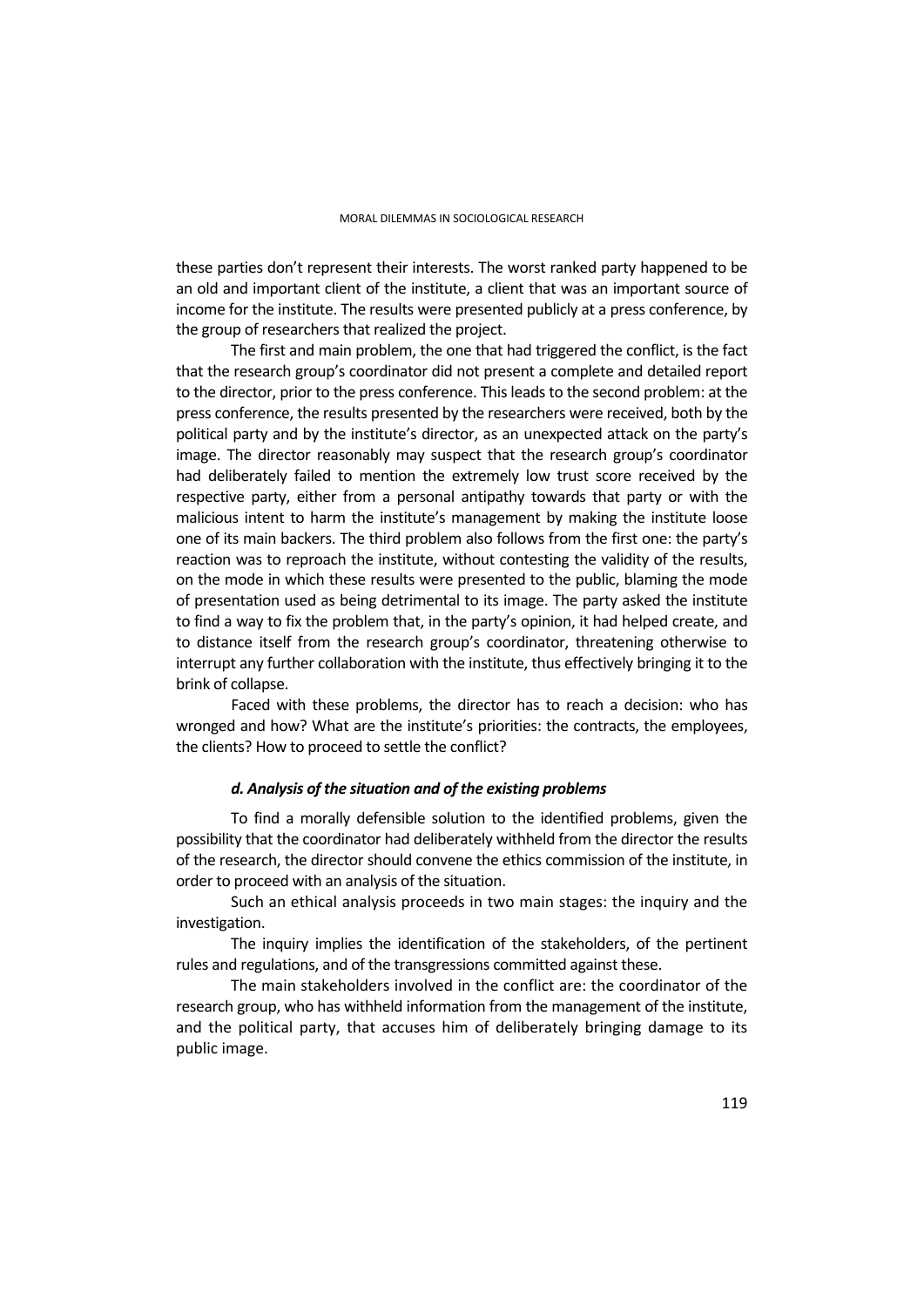The appropriateness of the coordinator's demeanor has to be checked with reference to the pertinent legislation and to the internal regulations of the institute. Such a procedure would show that the coordinator has acted appropriately on the following points:

 $-$  Pertaining to his relationship with the institute and his fellow researchers: he did not bring discredit on the profession, on the institute or on the other researchers.

 $-$  Pertaining to the interviewing of the respondents: he hadn't made false statements about his profession or qualifications, he gave the respondents all information required (his own identity, the purpose of the research, the identity of the beneficiaries of the research), he did not infringe upon their rights: the right to anonymity, to not have their personal data recorded against their consent, etc.

 $-$  Pertaining to the research activity itself: it is to be considered as being of quality, the final report being accompanied by relevant data and valid arguments. During the research activity, the coordinator was dedicated to the ongoing project, having no involvement with other parallel activities. He has respected the principle of confidentiality of the data and of the documents. His analysis of the gathered data was both quantitatively and qualitatively well founded, and his presentation during the press conference was correct, without inexactitudes, reporting exactly the results derived from data analysis.

In the proposed *General Code of Ethics in Scientific Research<sup>5</sup>, which until the* date of redaction of the present case study was still not yet approved<sup>6</sup>, ch. 4, art. 16, it is affirmed that "Scientific research should not lead to social or individual damages." In the present case, such damage may be considered to be the harm brought to the political party's image, since the party was an old and steady client of the institute. The coordinator, knowing the results of his research, and also the importance of the institute of a good relationship with the party, should have communicated this concern to the institute's management prior to the realization of the press conference, allowing the management to take steps towards avoiding or diminishing the damage. The lack of this action from the coordinator's part can be considered as resulting either from irresponsibility or from ill will towards the party or the institute's management. It involved the institute in a situation of conflict of interests, between the political party, requiring that no information liable to damage it should reach the public unmitigated,

 $\overline{a}$ 

<sup>5 &</sup>quot;Codul general de etică în cercetarea științifică", *Academia Română*, 13-IX-2007, web *<http://www.acad.ro/consiliuCercetare/doc2007/ccc2007-0913-IEI-CodEtica.doc>, 9-II-2012.* <sup>6</sup>

As stated on [No title], *Consiliul Național de Etică - ANCS,* no web date, <*http://cne.ancs.ro/codul-national-deetica/>*, 16-XI-2012.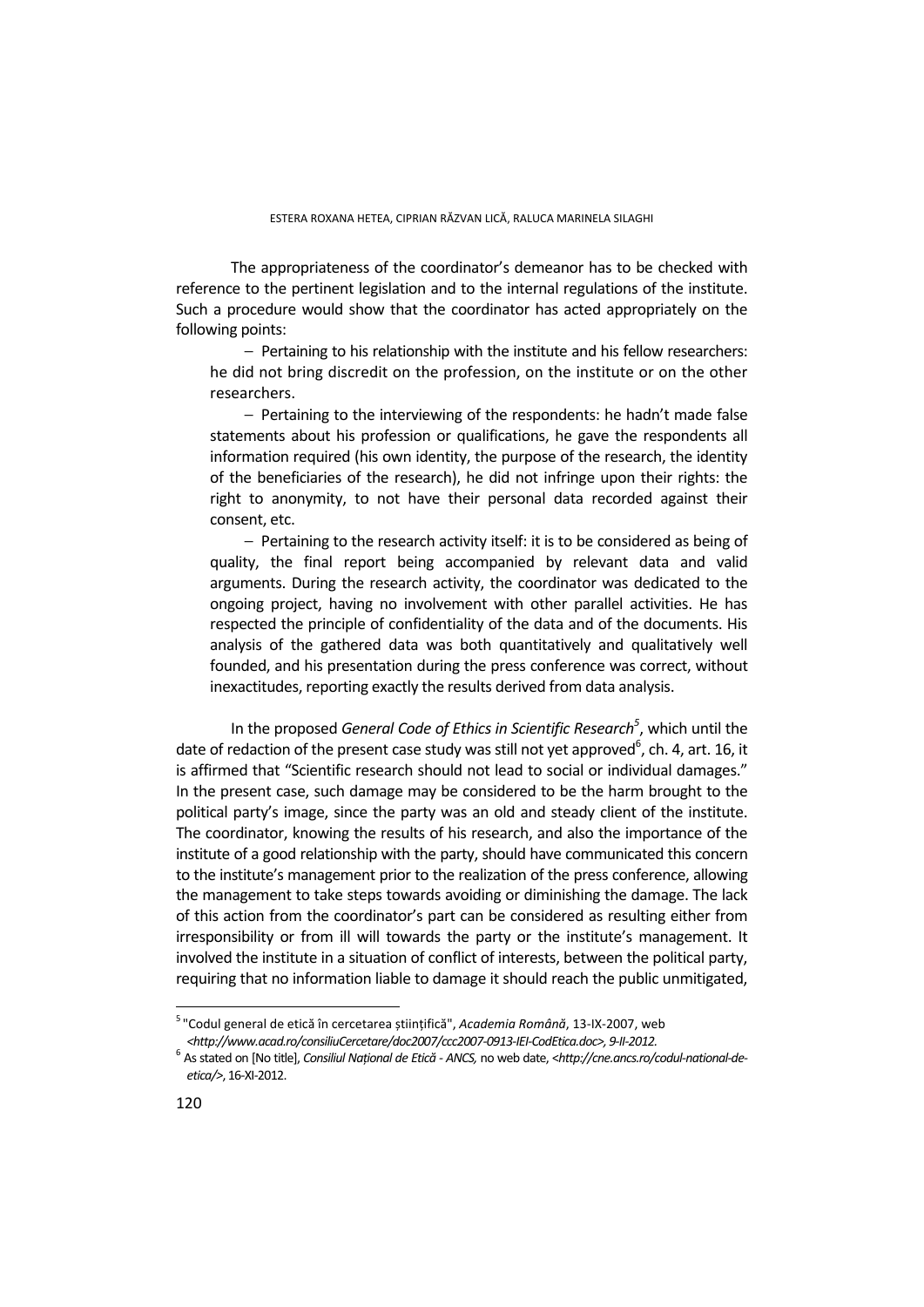and the non-governmental organization that has paid for the realization of the study, expressly requiring all relevant information obtained during the course of the study to be publicly disseminated.

Acting from his own private agenda, instead of acting in behalf of the institute, the coordinator may be accused of having forgotten that scientific objectivity also implies setting his personal sympathies aside during his function as an employee of an organization<sup>7</sup>, especially one dedicated to the pursuit of scientific truth.

Because of the coordinator's deed, the institute is put in the position of not being able to live up to its core value, stated in its motto, that of fidelity to all its clients, old and new alike. By transgressing against the trust put into him by the institute's management and endangering the organizational framework of his own and his fellow researchers activity, the coordinator can be accused of lack of professional integrity.

During the course of this hypothetical investigation (composed of hearings and evidence gathering), when the coordinator's position was recorded, he motivated his demeanor, his lack of regard for the possibility of damaging the party's image and the institute's finances, by recourse to the values of fidelity and truthfulness as applied to the relation to the public, to the principle of the freedom of scientific research, and to the professionalism of his team. He stated that he did not mention the low score received by the party to the director because the scope of the research project was not set on investigating the perception of a specific party, but on the whole political scene. Also, he argued that the research results were to be exposed truthfully, without being tampered with, from respect for the client that had commanded the study and from respect for the public.

### *e. The management's decision towards solving the problem*

The ethics commission, basing its judgement on the relevant findings made during its activity, has to reject the coordinator's defense.

The coordinator is found to have transgressed against the trust the management has given him as leader of a research team, by the fact that he didn't inform, prior to the realization of the press conference, the director on the exact trust score received by the respective party. The coordinator has no right to justify his action as being truthful to professionalism, since professional integrity necessarily implies having regard for the well-being of the organizational framework in which the respective profession functions, and an organization cannot function properly if vital information is being withheld from the management.

 $\overline{a}$ 

 $^7$  "The flawless functionary is as an absolutely trustworthy tool, fulfilling without any deterrence the objectives established by the organization and never involving his personal values in the process of realizing the tasks received." - Ion Copoeru, *Etică şi cultură profesională,* Editura Casa Cărţii de Ştiinţă, 2008, p. 29.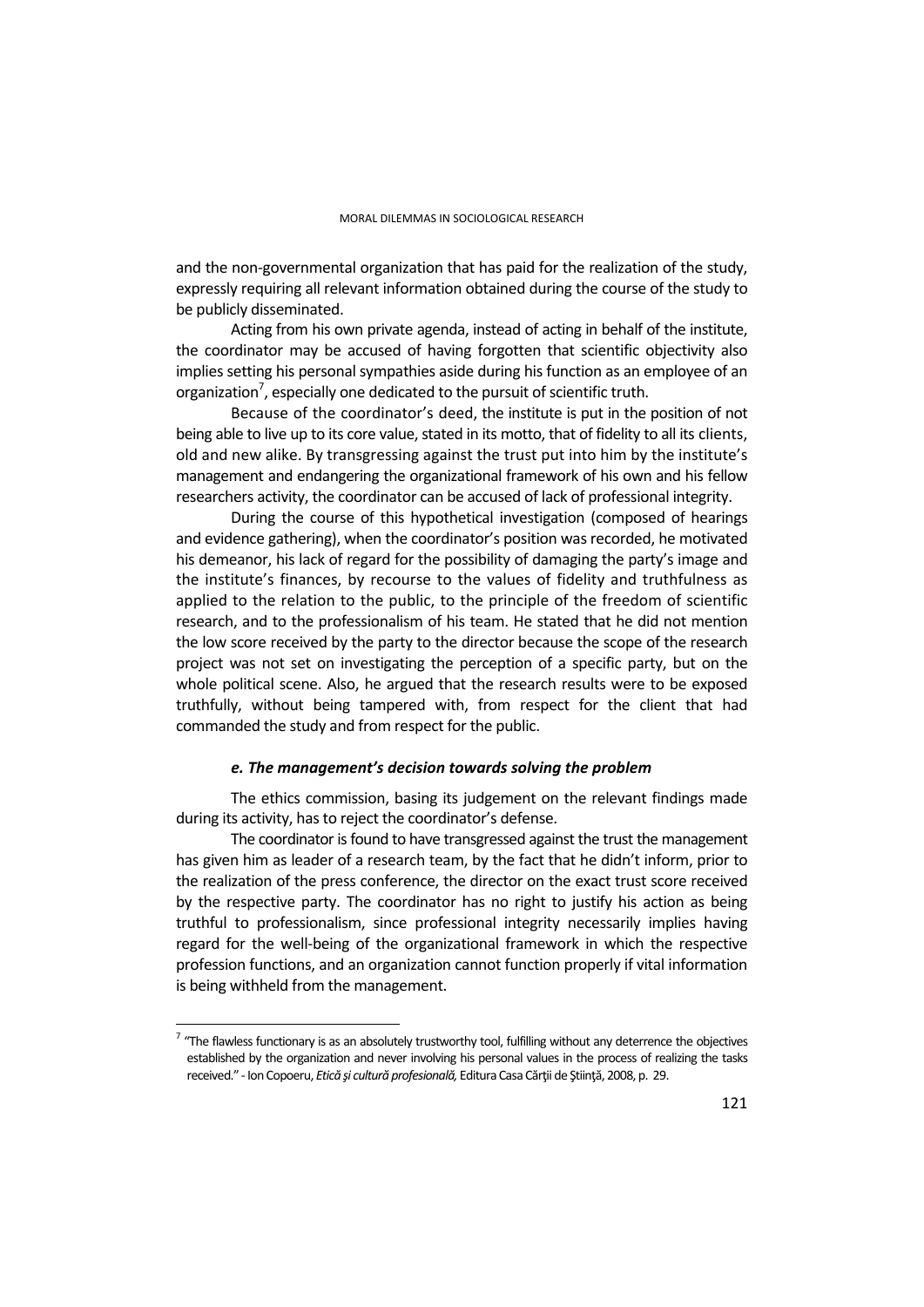If not derived from a lack of professionalism, i.e. from incompetence, the coordinator's action must be attributed to ill will, to maleficence, since it can be clearly foreseen as damaging to stakeholders, both to the political party and to the institute itself. Abstention from any action that may willfully harm others is an ethical principle that must be upheld, and arguing that caring of the possibility of harming others (the party's members and sympathizers, the other employees of the institute, etc.) would be irrelevant to research forms an indefensible position.

The public is valued certainly as a fundamental stakeholder by the management of the institute, but so are also the institute's clients, without whom it can't fulfill its function, that of providing decision makers with feedback from society and simultaneously supplying the public with accurate information, necessary for any healthy democratic society. In this regard, the coordinator's argument also fails, since the party didn't ask for the information to be falsified in its favor, but merely that the information be presented in such a way as to diminish the harm done to its public image, a goal that doesn't interfere neither with the public right to information, nor with the requirements of the contract for the respective study.

The report of the ethics commission is delivered to the director, who decides the disciplinary sanctions required against the coordinator. His activity would have to be closely monitored in the future, and he will not participate in any further projects involving the respective party.

As for the party's request that its image be repaired, the management may privately apologize for not having thoroughly verified the research report before it went public, and not informing the party on the sanction given to the research coordinator. Having to respect a high ethical standard, the institute can't lie the public by falsely denying the validity of the opinion poll's results, an act that would be both immoral and detrimental to the trust in the institute's competence. The management of the institute must guard the principles and values at the heart of its organization, because the maximization of profits cannot be the sole guiding light of an institution that affirms that it searches for truth.

### **3. The perspective of the researcher**

### **I. Analysis of the situation**

# *a. An evaluation of the degree of awareness of moral conflicts - The point of view of the researcher*

The research and development activity, from the point of view of the researcher, must be carried out with respect to human beings and human dignity according to the text of *Law number 206 from 2004 with regard to good conduct in scientific research, technological development and innovation.* According to this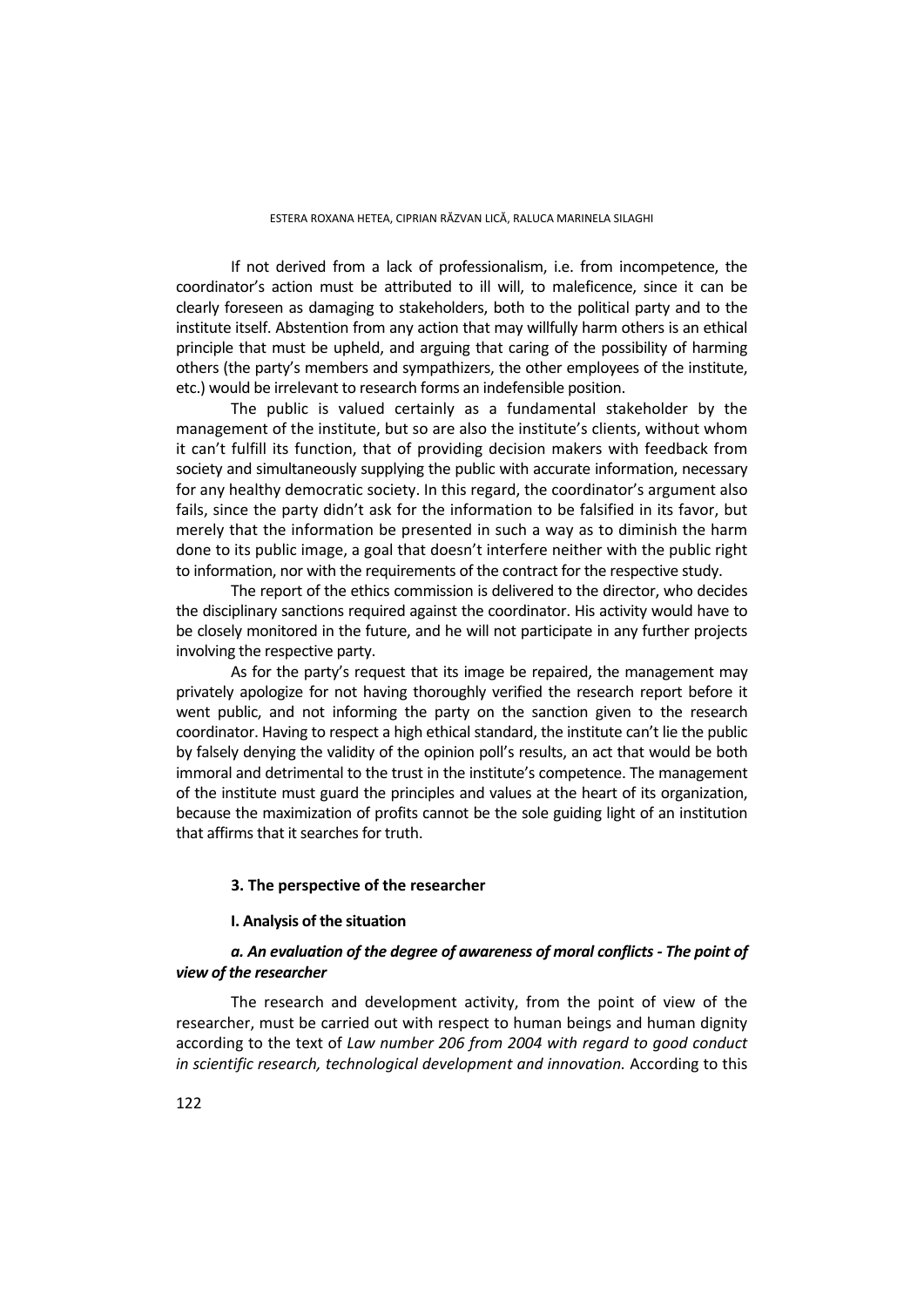statement, the public is entitled to correct and good-quality information and the commitment to society is one of the ethical principles which ensure the transfer of science from researchers to society.

The direct commitment to the public enables researchers to better understand its interests, preoccupations and priorities.

According to article 3 of the same law, good conduct in research excludes:

- Hiding unwanted results,
- Tampering with the results,
- Using fictional data,
- Deliberately distorting results and conclusions.

According to the *General Code of Ethics in Scientific Research*, which every institution of research-development and its employees should have the obligation to respect, the progress of knowledge is based upon the freedom of scientific research, ensured by: free access to information sources, free exchange of ideas, lack of involvement of the political factor in research-development and innovation activities and lack of censorship of scientific products.

The *European Charta of the Researcher*<sup>8</sup> enhances the freedom of research, but underlines the fact that the researcher must not be in conflict with acknowledged ethical practices and principles to which every researcher must adhere. The researcher makes clear in his view point that freedom of research cannot be limited by the financial interest of the research institute nor by the election interest or image interest of a political party.

The *General Code of Ethics in Scientific Research* promotes integrity, honesty, and professional responsibility of the researcher towards the scientific community, his predecessors, partners, financers, clients and towards his employer.

Scientific research must not cause social damages; on the contrary, researchers must ensure that their activity is useful for society. Manufacturing results or deliberately distorting the interpretation of results would cause significant damage in the long run to the beneficiary client of the study regarding the behavior of women from Romania, in the sense that present research creates the base for future long term social, economic, cultural and political interventions.

The conflict of interests perceived by the director, oscillating between honesty to his present client and loyalty to the old client, which may influence the impartiality and the objectivity of his actions, must not influence the research. There is no duty to the old client, not in the sense understood by the director. The researcher admits that

 8 "The Recommendation of the European Commission from 11 March 2005 regarding The European Charter for Researchers and the Code of Conduct for the Recruitment of Researchers", *European Comission - Europa*, European Comission, no web date, web <*http://ec.europa.eu/euraxess/index.cfm/rights/recommendation>*, 20-VIII-2012.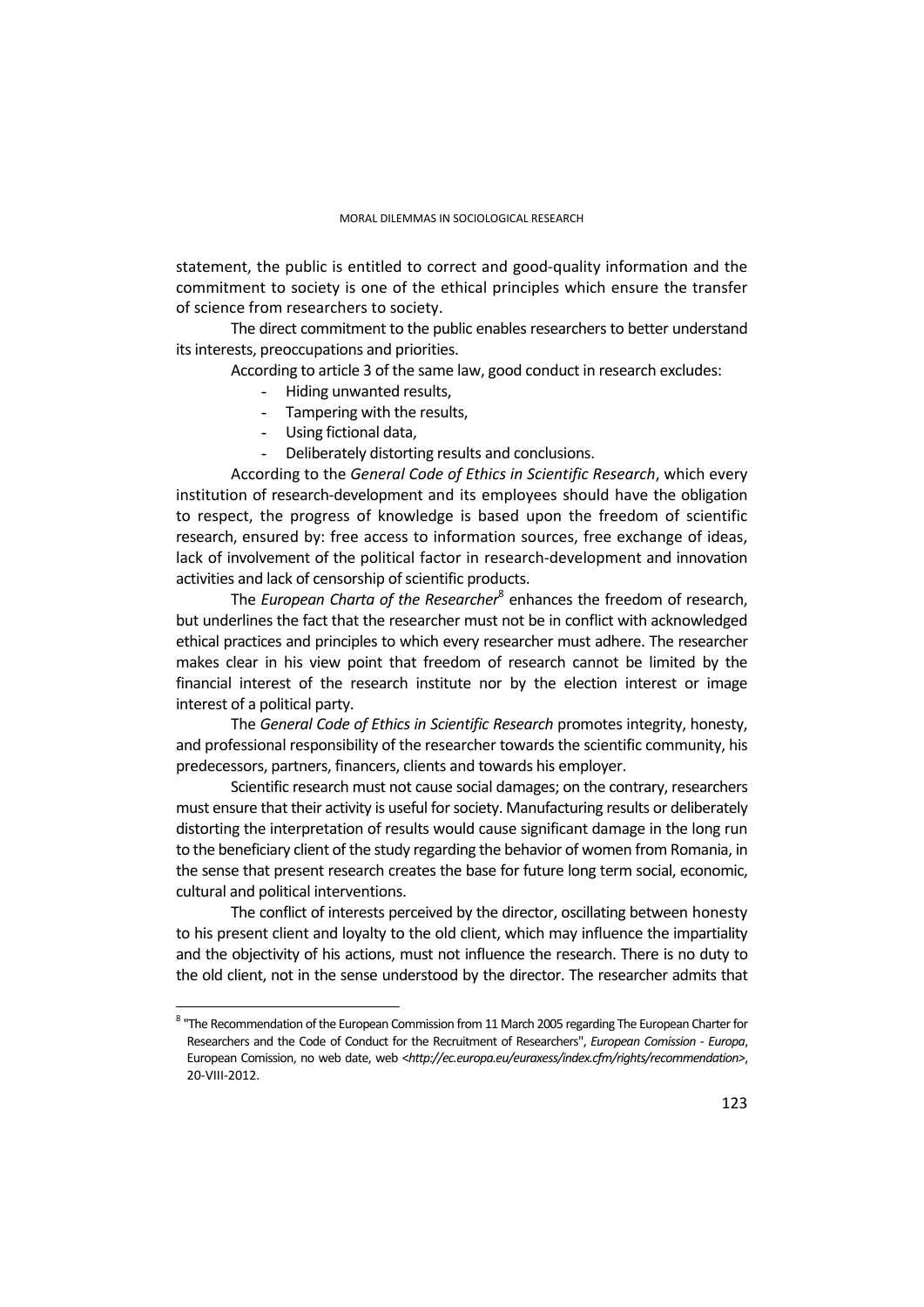one of the legitimate reproaches is the fact that he did not insist on presenting the results of the researchers to the director before the public presentation, but it is not a new practice. This is a usual practice because of lack of time from the part of the director. The director showed confidence in the professionalism demonstrated by the researchers from the team in previous research, used to be present at the public launching events of the research reports, but did not usually interfere with the dissemination of the results. Also the researcher admits to have omitted to report to his superior, to the director, the results of the research, according to his contractual obligations, and to his responsibility towards his employer and co-workers.

### *b. Ethical instruments and institutions that they can recourse to, an evaluation of the degree of expression of the actors*

The internal administrative inquiry and investigation:

In the first stage, the director has the possibility of soliciting an internal administrative investigation in order to analyze the provisions of the documents which regulate the status of every employee (contract of employment, job description, internal rules, rules for organizational and functioning, operational procedures for various activities of the organization).

Depending on the answer received from the president of the discipline committee, the ethics committee will be notified or the services of a counselor on professional ethics issues will be contacted for analysis and recommendations.

For the analysis of the situation described in the case study from the perspective of the coordinator, the "**Ethics Matrix and solution of moral dilemmas"** will be used, in order to verify the moral validity of the coordinator's actions. This is a method that facilitates moral evaluation and was created by Ben Mepham at the Centre of Applied Bioethics of the University of Nottingham with the purpose of encouraging public debate with regard to the ethical acceptability of certain biotechnologies from the field of agro-alimentary industry. Afterwards its applicability was developed and extended to other fields. The ethics matrix does not claim to be a decision procedure but a framework of ethical analysis.

# *Stage I. The map of the moral dilemma, identifying the parties*

What is the moral thing for the researcher to do? If the researcher adheres to the principle of data correctness, he will have to tell the truth about the results of the research, thus violating the principle of the welfare of his own organization; if he adheres to the principle of welfare of his organization, he violates the principle of data correctness.

Interested/Involved parties:

- The director of the institute
- Researcher, research group coordinator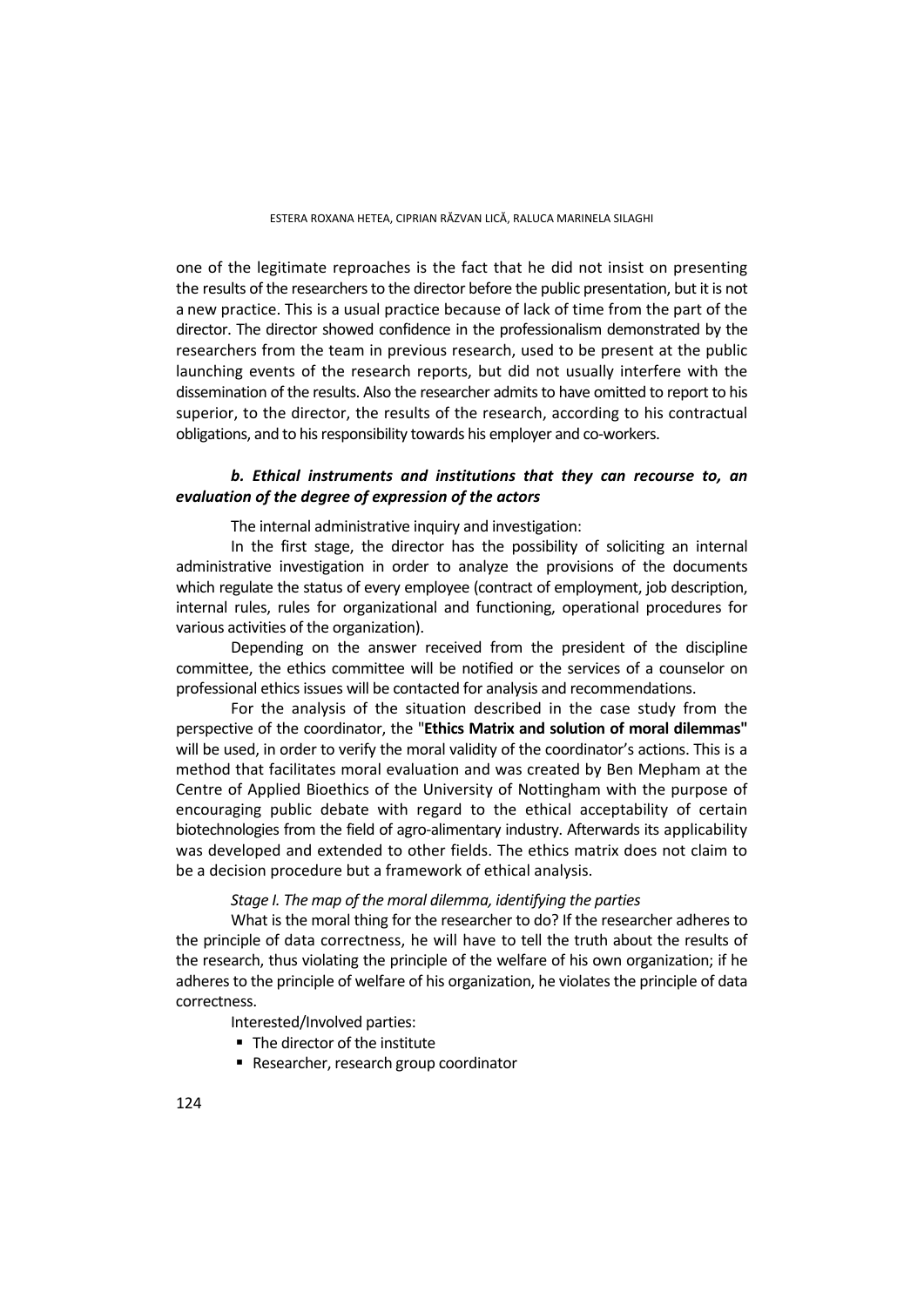The non-governmental organization, financer for the research on women's behavior

- Political party, old client (loyal) of the institute
- Public, media

### *Stage II. Establishing principles*

According to the Ethics Matrix method, two principles relevant for the case are chosen. We have considered that the three basic principles of autonomy, charity and justice, identified by the committee founded by the American Congress in 1974, with the purpose of guiding research in the field of biomedicine and behavioral sciences (published in the Belmont Report), were not relevant for the case. Thus, from the researcher's and the director's point of view we selected the principle of welfare of the organization/institution and the principle of correctness. The value Matrix generated presents a quantification of the concrete sense of the two moral principles for each interested party. What is the significance of each principle for each interested party?

| Interested/Involves parties            | <b>Principle of data correctness</b> | Principle of welfare of the<br>institute |
|----------------------------------------|--------------------------------------|------------------------------------------|
| Director of the research institute     | Positive image and credibility for   | Sustainability of the institute          |
|                                        | himself and his institute            | increased stability and motivation       |
|                                        |                                      | for the employees, good                  |
|                                        |                                      | reputation, competitiveness.             |
| Researcher/research group              | Credibility, professional prestige,  | Stability as an employee, financial      |
| coordinator                            | freedom of research                  | motivation, professional affiliation     |
| The N.G.O., financer for the           | Correct portrayal of women's         | Good service provider, credible,         |
| research on women's behavior           | behavior, target group for their     | indicator of an efficient                |
|                                        | intervention project. Efficient      | collaboration and efficient              |
|                                        | identification of their needs,       | financial management                     |
|                                        | relevant projects and                |                                          |
|                                        | investments.                         |                                          |
| Political party, old client (loyal) of | Damaged image, reduced               | Good service provider, credible,         |
| the institute                          | confidence from the part             | solvent                                  |
|                                        | of the public                        |                                          |
| Public, media                          | Correct information, respect for     | Efficient financial management,          |
|                                        | human dignity, social utility        | professionalism                          |

In solving this dilemma a decision must be made on what principle, that of correctness or that of welfare of the institute/organization, has to be given priority.

# *Stage III. Determining consequences and Stage IV. Evaluation*

The Matrix of the consequences of the evaluated action on each involved party from the perspective of each moral principle will be built. In order to simplify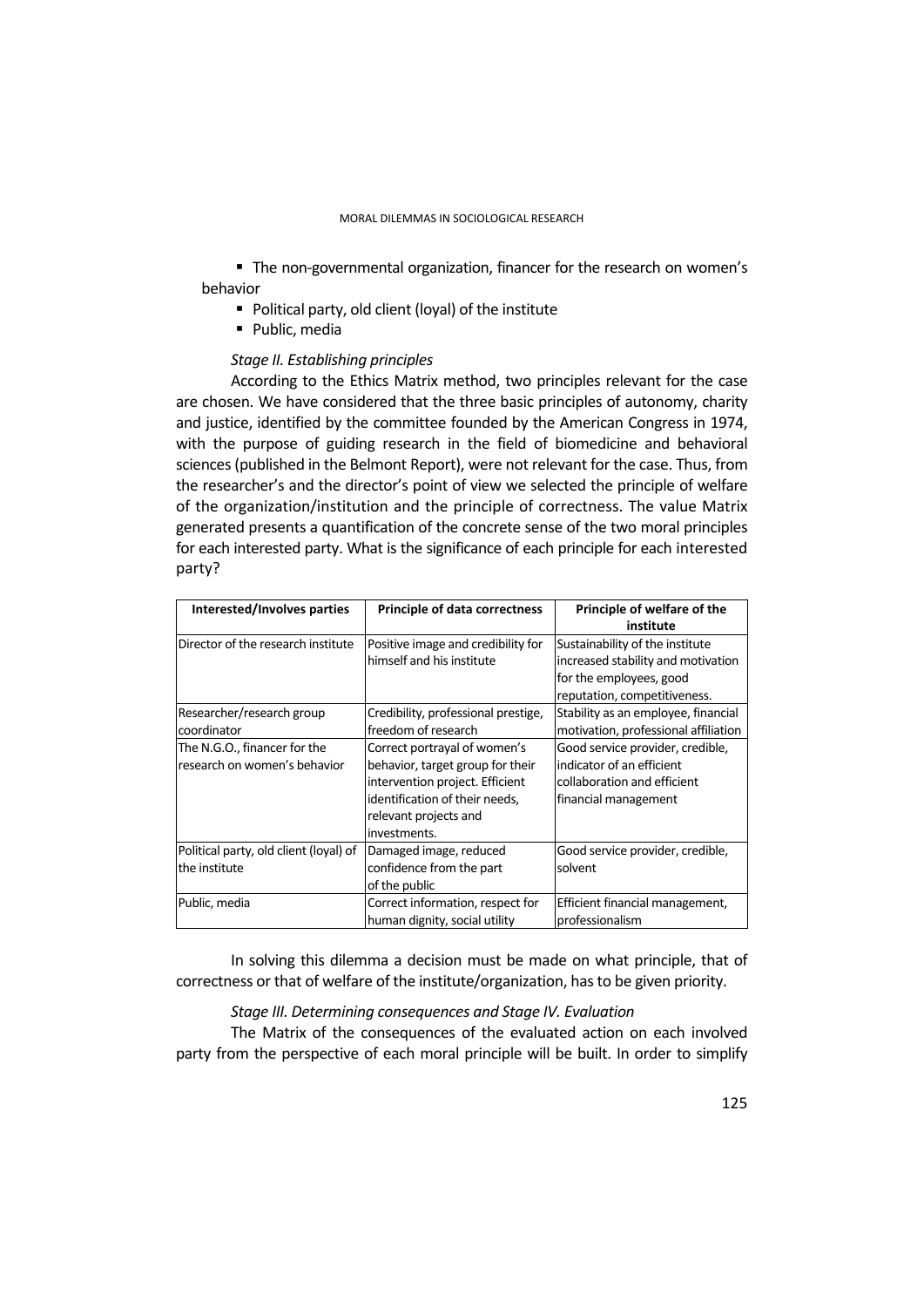the matter and to have a clear portrayal of the situation, each cell previously defined will be divided in two sub-cells, and the consequences of the two actions will be identified in each of these cells.

The  $4<sup>th</sup>$  stage will consist of a quasi quantitative evaluation of this comparison on a scale from -2 to +2, representing a scale of the degree of respecting the two principles by telling the truth versus not telling the truth.

If we appreciate that adopting a decision respects to a great extent a principle versus not adopting it, than the score will be  $+2$ . If we appreciate that adopting a decision violates a principle, versus not adopting it, the score will be -2. The lack of serious effects will be given 0 points, and weaker effects will be given +1 and -1 points.

| Interested/                      |                    | <b>Principle of data correctness</b> | Principle of welfare of the institute   |                                            |  |
|----------------------------------|--------------------|--------------------------------------|-----------------------------------------|--------------------------------------------|--|
| <b>Involves parties</b>          |                    |                                      |                                         |                                            |  |
|                                  |                    | The researcher is The researcher is  | The researcher is                       | The researcher is                          |  |
|                                  | telling the truth  | not telling the                      | telling the truth                       | not telling the truth                      |  |
|                                  |                    | truth                                |                                         |                                            |  |
| Director of the                  | Increased chances  | Risk to the                          | Risk to cease                           | Collaboration with old                     |  |
| institute                        | for positive image | credibility of the                   | collaboration with                      | clients is possible and                    |  |
|                                  | and credibility    | institute and to its                 | the old client, loyal                   | sustainability,                            |  |
|                                  |                    | employees                            | unsatisfied with the                    | development and                            |  |
|                                  |                    |                                      |                                         | damaged image, risk stability of employees |  |
|                                  |                    |                                      | to the functioning of can be maintained |                                            |  |
|                                  |                    |                                      | the institute and                       |                                            |  |
|                                  |                    |                                      | letting go                              |                                            |  |
|                                  |                    |                                      | employees                               |                                            |  |
|                                  | $^{+1}$            | $-1$                                 | $-1$                                    | $+1$                                       |  |
| Researcher/research Professional |                    | Risk of loosing                      | Risk to cease the                       | Increased chances of                       |  |
| group coordinator                | prestige, freedom  | professional                         | employment                              | stability as an                            |  |
|                                  | of research, self- | prestige,                            | contract                                | employee, financially                      |  |
|                                  | esteem,            | frustration, feeling                 |                                         | motivated (the entire                      |  |
|                                  | satisfaction       | of guilt, not                        | collective)                             |                                            |  |
|                                  |                    | fulfilled                            |                                         |                                            |  |
|                                  |                    | professionally                       |                                         |                                            |  |
|                                  | $+2$               | -2                                   | $+1$                                    | -1                                         |  |
| N.G.O., financer for             | Relevant           | Funding spent                        | Good service                            | Bad service provider,                      |  |
| the research on                  | intervention       | without the                          | provider, credible                      | will not be given any                      |  |
| women behavior                   | programs based     | expected                             |                                         | research in the future                     |  |
|                                  | on real needs      | efficiency,                          |                                         |                                            |  |
|                                  |                    | confusion, bad                       |                                         |                                            |  |
|                                  |                    | investment                           |                                         |                                            |  |
|                                  | $+2$               | $-2$                                 | $+2$                                    | $-2$                                       |  |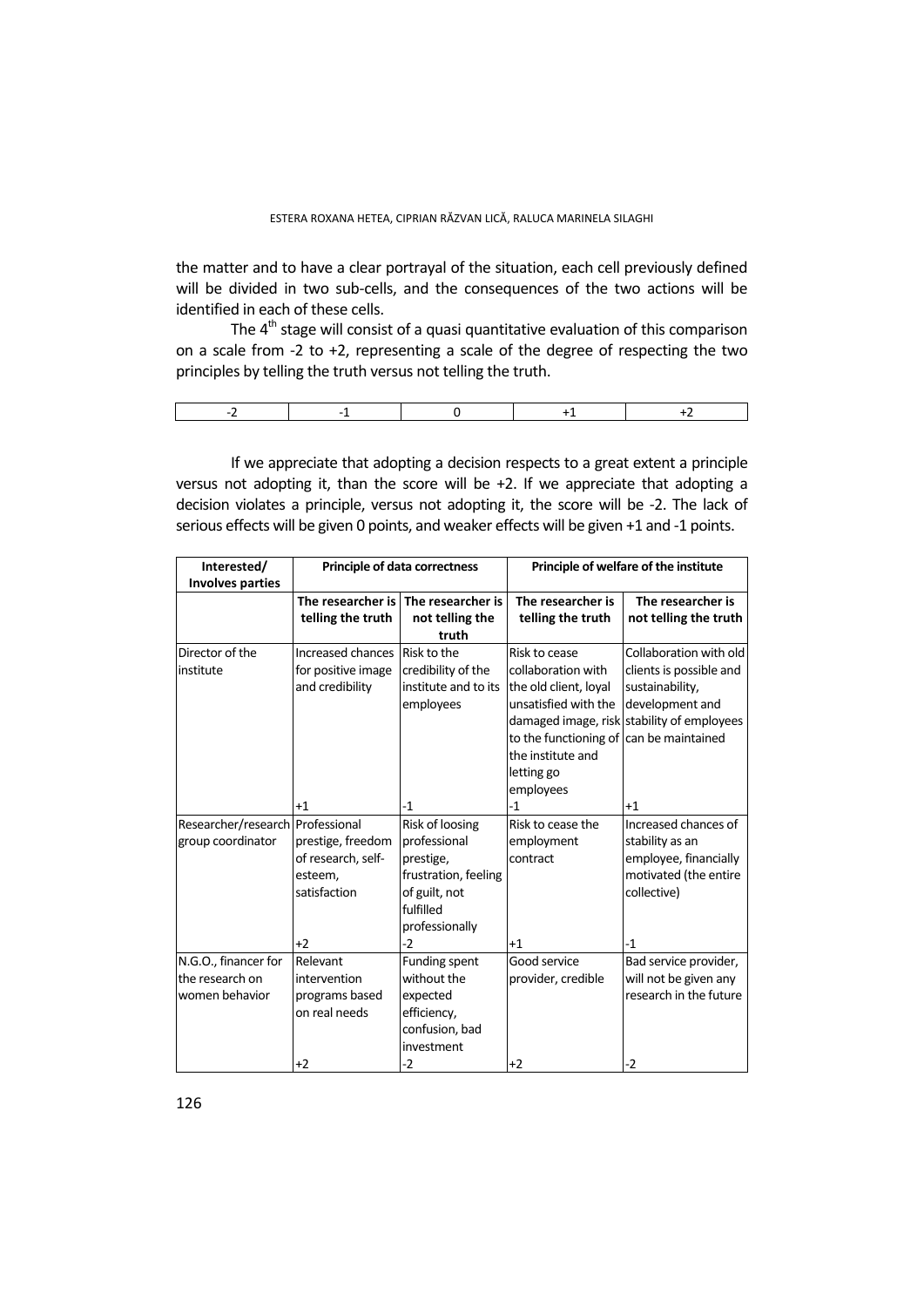| Interested/<br><b>Involves parties</b>                     |                                                                                                                        | <b>Principle of data correctness</b>                                                                                                                                                   | Principle of welfare of the institute                                                                                                                                             |                                                                                                                                                                                  |  |
|------------------------------------------------------------|------------------------------------------------------------------------------------------------------------------------|----------------------------------------------------------------------------------------------------------------------------------------------------------------------------------------|-----------------------------------------------------------------------------------------------------------------------------------------------------------------------------------|----------------------------------------------------------------------------------------------------------------------------------------------------------------------------------|--|
| Political party, old<br>client (loyal) of the<br>institute | Damaged image,<br>but with chances<br>to initiate activities of a low degree<br>for recovering the<br>lost credibility | The image crisis is The collaboration<br>avoided, the issue will be interrupted<br>credibility will not financial<br>be in the public's<br>attention but will<br>remain<br>unaddressed | with significant<br>consequences for<br>the institute                                                                                                                             | The collaboration is<br>continued, further<br>research and surveys<br>are offered:<br>substantial financial<br>income for the<br>institute                                       |  |
|                                                            | -2                                                                                                                     | -1                                                                                                                                                                                     | -1                                                                                                                                                                                | $+1$                                                                                                                                                                             |  |
| Public, media                                              | Respect for human Lack of credibility,<br>dignity and right to confidence,<br>information<br>$+2$                      | insecurity and<br>suspicion<br>-2                                                                                                                                                      | Increased chances<br>of continuing his<br>activity; maintaining<br>credibility but on a<br>short term with<br>financial problems<br>until finding new<br>and more clients<br>$+1$ | Increased risks of<br>being isolated and<br>avoided by their<br>partners, they will<br>work with a certain<br>type of clients, whose<br>professionalism is<br>questionable<br>-2 |  |
| Total score                                                | +5                                                                                                                     | -6                                                                                                                                                                                     | $+2$                                                                                                                                                                              | $-3$                                                                                                                                                                             |  |

#### MORAL DILEMMAS IN SOCIOLOGICAL RESEARCH

#### *Stage V. Judgment*

 $\overline{\phantom{a}}$ 

The meaning of the result of the quantitative comparative evaluation is that by adopting the decision that the researcher should tell the truth, the principle of correctness is respected to a great extent (+5) vs. not telling the truth (-6). With regard to the principle of the welfare of the institute, if we adopt the decision that the researcher should tell the truth, the principle is respected to a great extent (+2) vs. not telling the truth (-3).

The Ethics matrix facilitates the process of reaching a decision, it does not offer the final decision. However, if by this stage the elements which support the final decision wouldn't have been clearly configured, another ethical principle could be used as an additional criteria, in order to tip the balance, in addition to these which were discussed above.

# **Ethical** *opis* **(D. Wallace and J. Pekel)9**

Test number 4 will be used, in order to evaluate the degree of confidence in the final ethical decision configured after applying the ethical analysis.

The awarded scores, respectively 3 and 4, signal the fact that for each of the 8 tests there are uncovered some problematic aspects, that is to say, not all the

<sup>9</sup> D. Wallace and J. Peckel, apud. Valentin Mureşan, *Managementul eticii în organizații*, Editura Universității București, 2009, no page.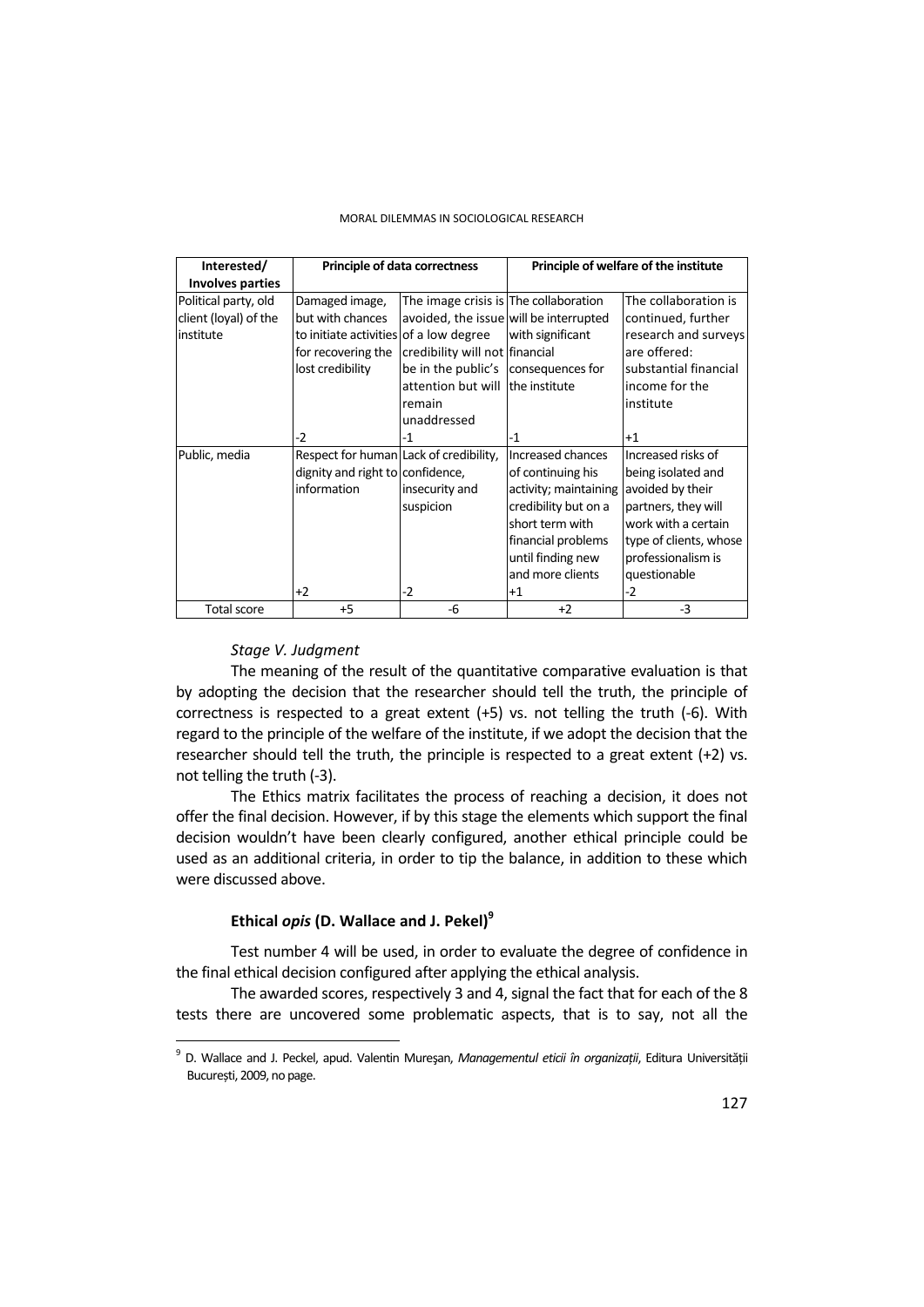information were accessible, not all the parties were involved in making the decision and in elaborating an action plan, not all elements of subjectivity attached to people's professional role were set aside, and that there are hesitations with regard to the universalizing of the decision due to the complexity of the particular situations involved.

|                | Ethical opis                                                      | Circle the correct answer      |                |                |                |   |
|----------------|-------------------------------------------------------------------|--------------------------------|----------------|----------------|----------------|---|
|                |                                                                   | on a scale from 1 to 5, where  |                |                |                |   |
|                |                                                                   | 1 means not at all, 5 fully in |                |                |                |   |
|                |                                                                   | agreement                      |                |                |                |   |
| $\mathbf{1}$   | The test of the relevant information. Did I have access to the    | $\mathbf{1}$                   | $\overline{2}$ | $\overline{3}$ | $\overline{4}$ | 5 |
|                | entire information in order to reach an informed decision and     |                                |                |                |                |   |
|                | to elaborate an action plan for this situation?                   |                                |                |                |                |   |
| $\mathfrak{p}$ | Test of involvement. Did I involve everyone who has a right to    |                                |                |                |                |   |
|                | influence or to participate in reaching this decision and in      |                                |                |                |                |   |
|                | elaborating this action plan?                                     |                                |                |                |                |   |
| 3              | The test of consequences. Did I anticipate and try to compare     |                                |                |                |                |   |
|                | the consequences of this decision and this action plan on all the |                                |                |                |                |   |
|                | people involved?                                                  |                                |                |                |                |   |
| 4              | The test of impartiality. If I were in someone else's shoes, any  |                                |                |                |                |   |
|                | party involved in this situation, would I perceive this decision  |                                |                |                |                |   |
|                | and this action plan as being impartial (fair), taking into       |                                |                |                |                |   |
|                | consideration all the circumstances?                              |                                |                |                |                |   |
| 5              | The test of enduring values. Are my enduring values, which are    |                                |                |                |                |   |
|                | relevant in this situation, reinforced by my decision and my      |                                |                |                |                |   |
|                | action plan?                                                      |                                |                |                |                |   |
| 6              | The test of universality. Would I be interested in this decision  |                                |                |                |                |   |
|                | and this action plan to become a universal law applicable to all  |                                |                |                |                |   |
|                | similar situations, even to myself?                               |                                |                |                |                |   |
| $\overline{7}$ | Test of day light. How would I feel, and how would others         |                                |                |                |                |   |
|                | perceive me (colleagues, family) if the details of this decision  |                                |                |                |                |   |
|                | and this action plan were to be revealed?                         |                                |                |                |                |   |
| 8              | Total score for the degree of confidence resulted after applying  |                                |                | 25             |                |   |
|                | the ethical analysis.                                             |                                |                |                |                |   |

The total score for the degree of confidence resulted after applying the ethical analysis is estimated intuitively at reaching 25 points, out of the 40 possible points, representing a confidence rating of over 62,5%.

# **II. Proposals**

In order to avoid future occurrences of such situations of moral conflict as the one described in this paper, and thus to help relieve the activity of the researchers from the ambiguities that burden it presently, the following steps are considered, by the authors of the present paper, as being necessary to be taken by the pertinent entities (on the national level and, respectively, on the level of the management of the relevant research institutes):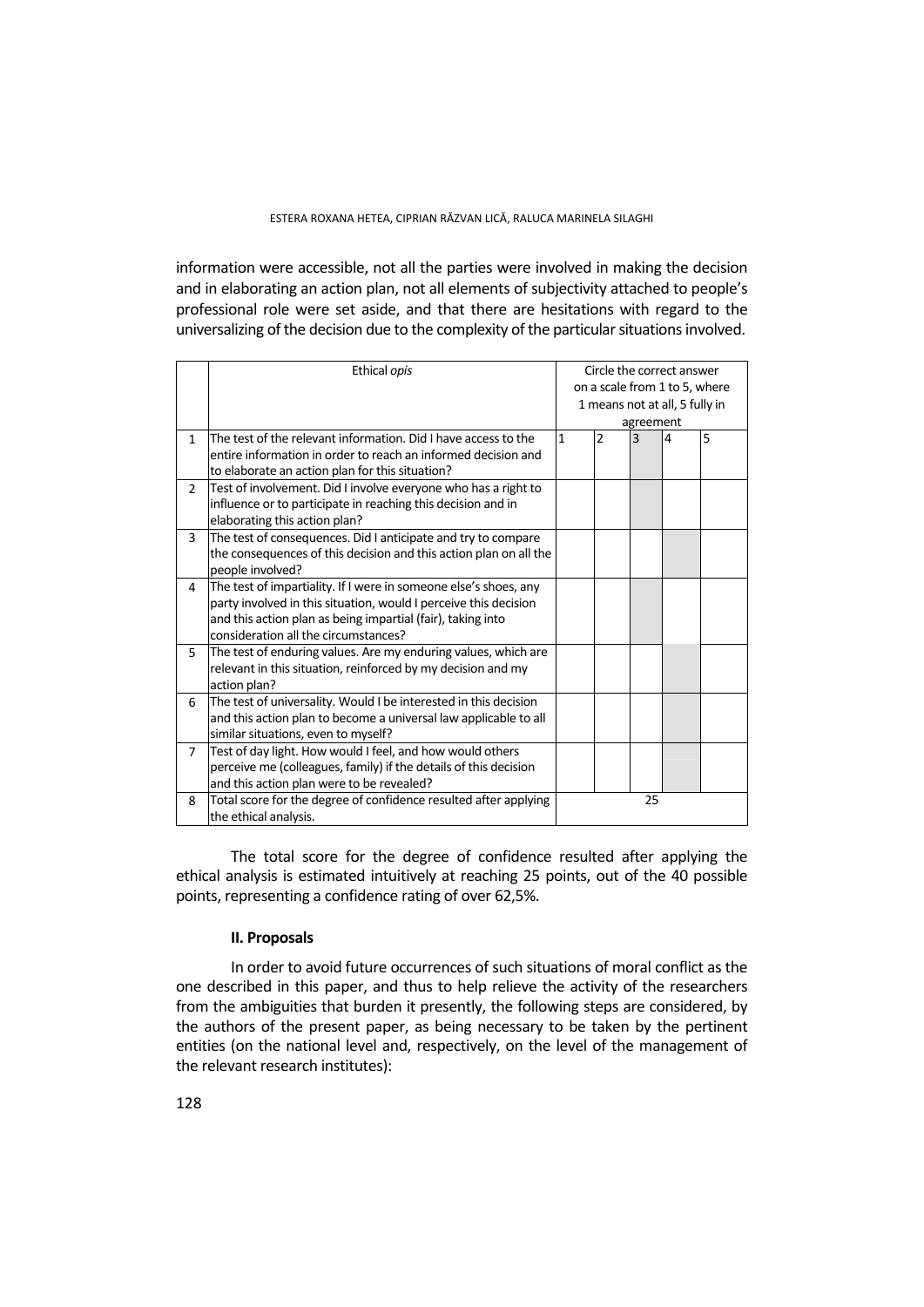MORAL DILEMMAS IN SOCIOLOGICAL RESEARCH

1. Elaborating an internal control system (program, instruments and methods) to ensure that all procedures, standards and rules are respected - institutional level

2. Measures to organize a professionals ethics committee - national level

3. Elaborating a code of ethics in scientific research or adopting the existent one at a national level

4. Clear specifications in the job description and contract of employment in order to avoid ambiguities - institutional level

5. Elaborating an operational procedure regarding the research activity, beginning with the projecting stage of the research, elaborating instruments, collecting data, elaborating reports, studies, and presenting the results at public events - institutional level

6. Clear specifications of various clauses in contracts with clients, stating clearly the limits of confidentiality, loyalty - institutional level

7. Diversifying financing sources to avoid creating dependence on certain clients and in order to prevent the conflict of interest, lack of objectivity and impartiality - institutional level

8. Selecting clients depending on the relevance of the required services and field of activity /the expertise of the institute - institutional level

9. Defining priorities, clarifying the mission of the organization - institutional level

# **4. THE POLITICAL PARTY'S PERSPECTIVE**

### *a. Introduction*

The political party's standpoint is relevant for the present case inasmuch as the party's interests are being affected and because it has at its disposal the means (financial etc.) to actively influence the evolution of the case's parameters. By having at its disposal diverse possibilities of intervention, the problem of choosing between them becomes pertinent. In this respect, a guiding criterion for a responsible decision in matters of political practice must also conform to the moral principles and practices considered as valid in the given society. A flagrant infringement of these principles and practices cannot but undermine the public opinion's trust towards the party.

For determining the optimal possibilities of action being open for the party, it is opportune to undertake an analysis of the ethical implications of the case, for which the party should recourse to expert opinion in the field.

The purpose of such an analysis would not be that of guilt distribution, since that doesn't serve the party's needs. A constructive resolution to the problem at hand is to be found, a resolution that doesn't risk to bring further damages to the party's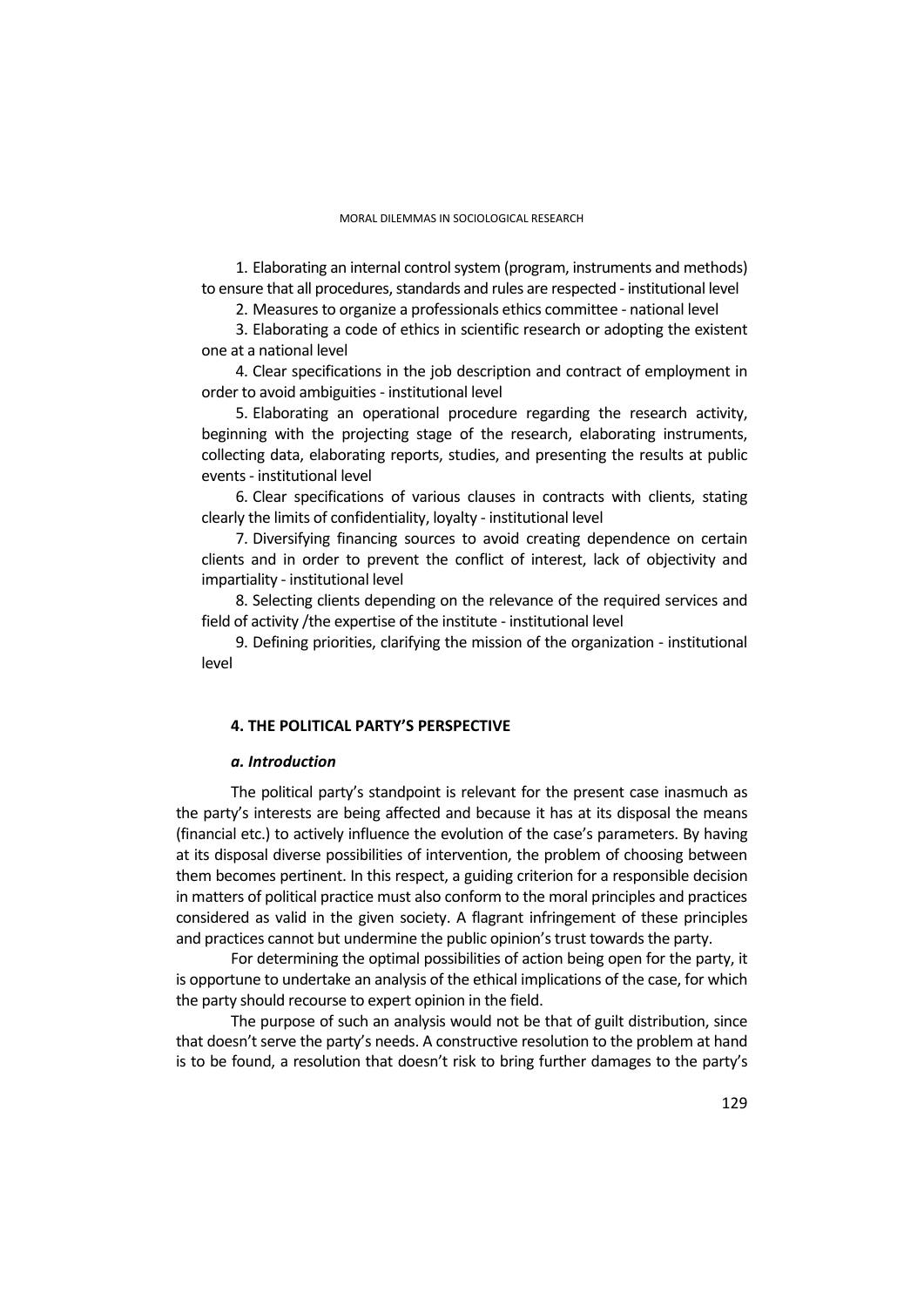image, being necessary, on the contrary, it's consolidation. In searching for ways towards both assuring the success of the consolidation of the public image, and of maintaining an effective moral integrity of both the party as a whole and of its members (involved by their membership), it is necessary for all the actions undertaken by the party to be based on an analysis of the ethical implications of the case and of the moral consequences deriving from the outcomes of the possible actions.

The ethical problems pertaining to the case, that such an analysis can reveal (and that will be discussed more further on) are:

 $-$  a dilemma of fidelity, in which the institute is caught, between the party's claim as an old client, and the expectations of the third party, the one that has contracted the study in question; this dilemma must be overcome, lest it involves the institute in a conflict between two antagonist duties.

 $-$  to this it's added the institute's duty to maintain the integrity of scientific research, which the party has no moral right to infringe upon.

 $-$  and also the problem of identifying modes of action for the party in accord with the accepted moral principles and practices.

# *b. A factual interpretation of the case: political implications of the sociological aspects of the problem*

The political party has interests in the evolution of the outcomes of the event described in the present scenario, i.e. the press conference held by the researchers of the institute, due to the conference's mass media impact, that can adversely affect the party's public image, by demotivating it's potential electorate.

The negative influence of announcing in press a downward trend of public support for the party can be explained by recourse to the concept of the "bandwagon effect" from the theoretical *corpus* of political sociology. In a primordial sense, this concept refers to the public opinion's trend to shift towards supporting the opinion perceived as being dominant, mainly due to the inherent mobility of the non-partisan component of the public, formed of individuals whose political affiliations aren't strongly oriented towards supporting a certain party's ideology or political agenda.<sup>10</sup> There are some theoretical opinions sustaining that this effect is affecting mainly the voting turnout, more so than the act of choosing between the candidates or parties inscribed on the voting-paper, by disheartening potential supporters of the party perceived as loosing: in the voter's angle, if the respective party is going certainly to loose, the effort required for the exercise of the right to vote becomes wasted for nothing.<sup>11</sup> In the present case, this effect can be manifested as an augmentation of the trend of loosing support from the feminine part of the electorate (or a generalization

<sup>&</sup>lt;sup>10</sup> Elizabeth M. Perse, *Media Effects and Society*, Lawrence Erlbaum Associates, 2001, p. 115.<br><sup>11</sup> *ibid.*, p. 118.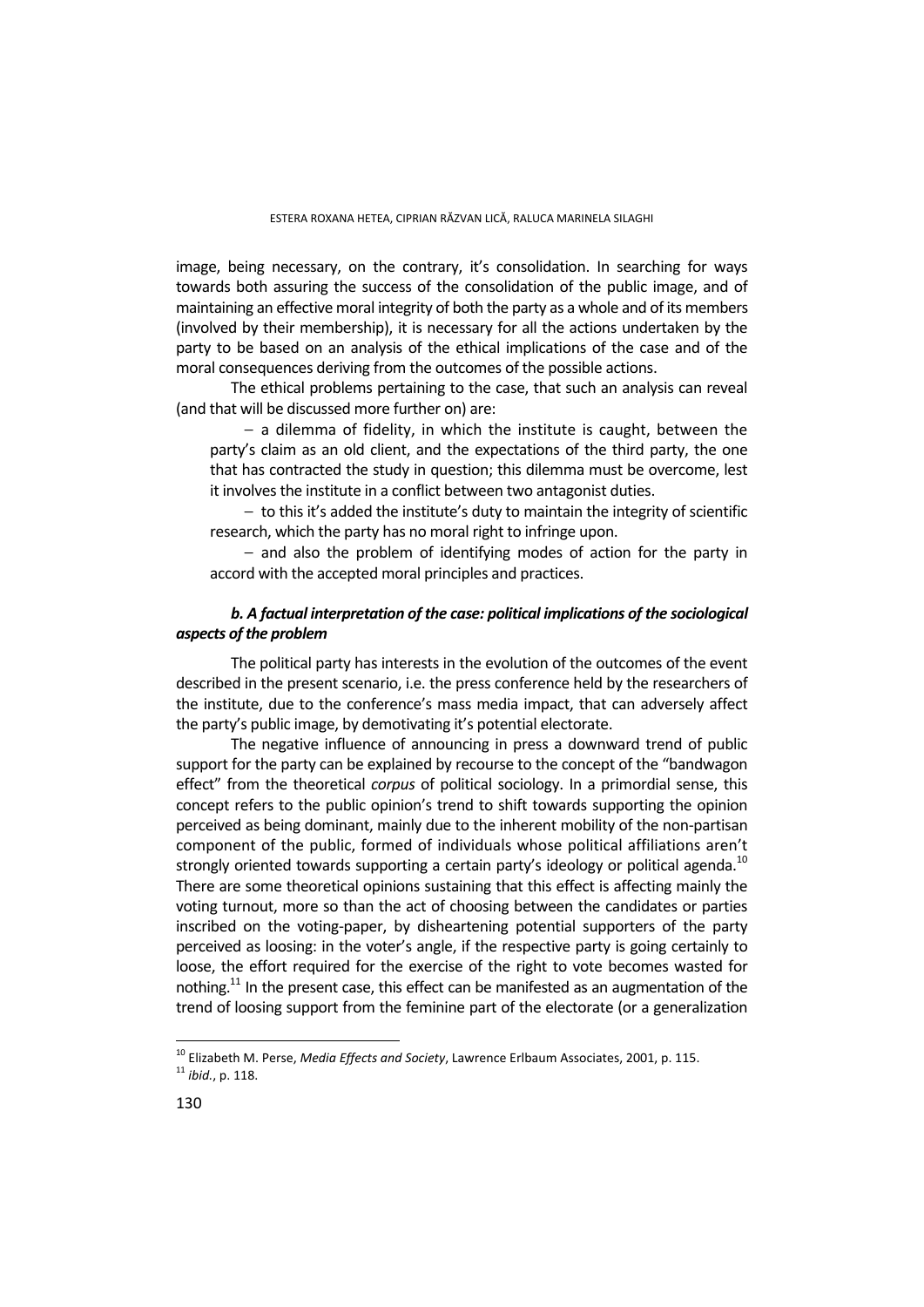of this trend on the scale of the whole of the party's electorate), trend described in the public report presented by the team of researchers involved in the project (or, if the results of the research are erroneous, the public report would be the actual cause triggering such a tendency).

A determinant factor of the public interpretation of an information presented in mass media is formed by the mode itself in which the respective information is presented, depending upon the choice of terms used in the narrative (terms with positive or negative connotations) and respectively upon the presence or absence of other contextual information pertinent to the described phenomena. This last aspect, pertaining to the accessibility of contextual information, is termed in mass media theories as framing, and is considered as being of two types, episodic and thematic. Episodic framing shows events only superficially, without offering contextual information necessary for reaching a more profound understanding, and it's mainly used in such means of mass communication where the length of the transmissible message is strictly limited – for ex. in the case of news shows or of short articles in the written press. On the contrary, thematic framing involves the transmission of a significant quantity of contextual information, permitting the receptor (the public) to reach a substantially more informed opinion. Because episodic framing doesn't offer contextual information, its usage usually leads to the impression of the described main actor's exhaustive responsibility, omitting to mention the possible involvement of other factors (structural factors at the level of society etc.). $^{12}$ 

It may be assumed with enough certainty that the mode in which the conference was represented in the mass media made use of the method of episodic framing, leading to (further) damage to the party's image.

# *c. The institute's dilemma – between the duty of fidelity owed towards the party and the duty due to the client that ordered the research project*

The long collaboration relationship between the party and the institute justifies the party's injured quality, the party being able to accuse the institute of not respecting the moral duty of fidelity, by the fact that the institute didn't take any measure to diminish the negative media impact upon the party's image, and moreover, didn't prevent the party on the findings of the research, so it could be able to establish, in timely manner, a coherent action strategy for diminishing the damage. But simultaneously, the institute owes to present its research results objectively, as required by the contract ordering the realization of the study.

Both these demands of the party are morally legitimate, because they don't involve the institute in a conflict of interests. Simultaneously, the party cannot rightfully ask for the research results to be altered in its favor, because this would constitute an

 $\overline{\phantom{a}}$ <sup>12</sup> *ibid.,* p. 96.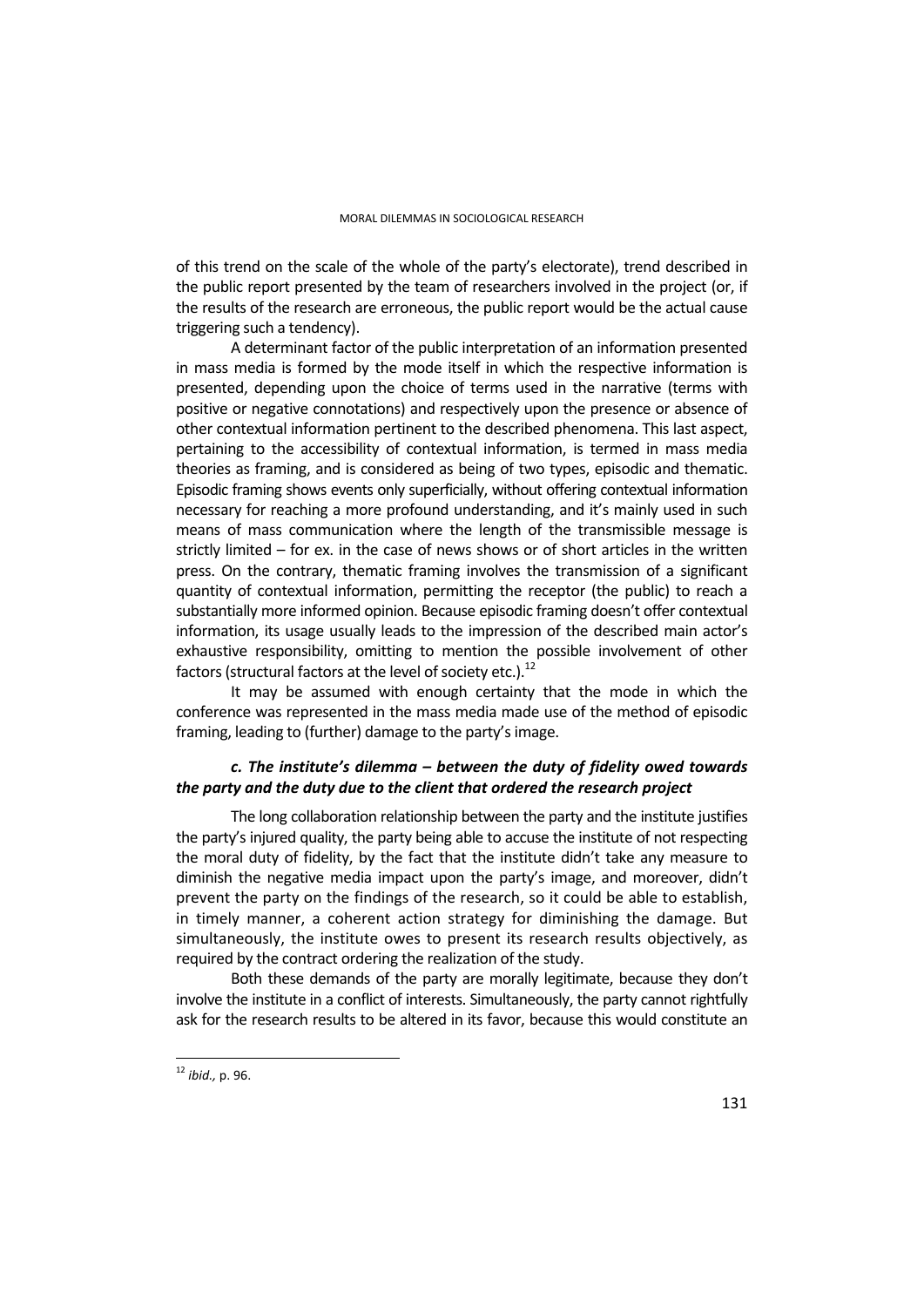attempt both against the autonomy of scientific research, and an infringement upon the right of the entity that ordered the realization of the study, whose implicit intention was to obtain correct results. The immorality of such demands can be argued by recourse to the test of universalizability, solicited by the observance of the kantian categorical imperative: "Act only according to that maxim by which you can at the same time will that it should become a universal law" $^{13}$  Thus, if anyone has the right to arbitrarily alter scientific results, then no research would be done. Likewise, the practice of making contracts would become meaningless if it's generally allowed for an object of a contract to be usurped from it's legitimate beneficiary towards another.

Nevertheless, the party has the right to claim, in accord with the principle of non-maleficence, that the objective results of the research be presented in such a way as to diminish, as much as possible, the image prejudice inflicted upon itself.

# *d. The problem of the scientific validity of the study elaborated by the institute*

A decisive factor for elaborating the party's response strategy is constituted by the problem of the objectivity of the study elaborated by the institute, i.e. it concerns the question whether the research results faithfully reflect the social reality, this being a pertinent concern mainly due to the manifest conflict from inside the institute, between the management and the group of researchers actively involved with the realization of the study.

An erroneous study could be explained through involuntary human error, either at the level of the methodology design or at the level of it's implementation, for instance by choosing a non-representative segment of population.

The other possible cause that could have led to an erroneous conclusion would be the case of voluntary error from the researchers, i.e. the possibility that the results were willfully falsified to gratify some personal interests – as would be to discredit the management of the institute through the removal of the party from between the institute's usual (and major) financial backers, a loss that would show the management's skill in a bad light. But this would be a clear breach of the standards for good scientific practice, as are these defined in the *Law pertaining to good behavior in scientific research, technological development and innovation*. 14

The involuntary error also raises a problem of an ethical nature, that of not fulfilling the duty that the institute assumed towards the client that has ordered the study, i.e. to deliver the results of a scientifically valid study, results that correctly describe it's

 $\overline{\phantom{a}}$ 13 Immanuel Kant, "Critica rațiunii practice" in *Critica rațiunii practice. Întemeierea metafizicii moravurilor*, Ed. IRI, 1995, p. 62.<br><sup>14</sup> "Legea privind buna conduită în cercetarea științifică, dezvoltarea tehnologică și inovare" (Legea

nr. 206/2004), in *Monitorul Oficial*, Part I nr. 505, published in 04-VI-2004.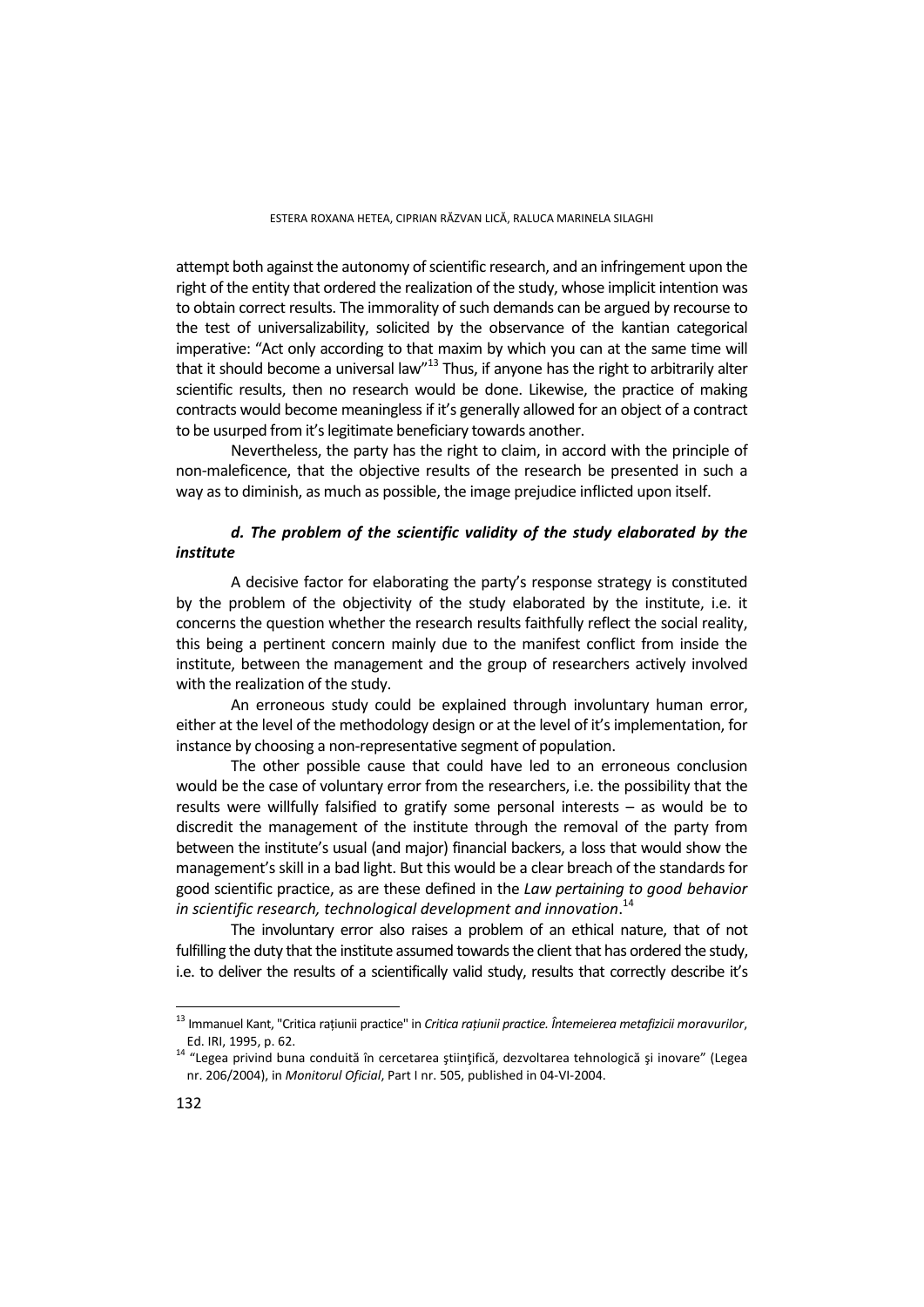research object. An interested part in the realization of a valid study is the institute itself, for in the case of a subsequent finding of a possible error, its scientific credibility stands to loose. On the other side, a public announcement from the institute, acknowledging an error in its research results would not damage so gravely its credibility.

Moreover, the society as a whole has a stake in getting a correct and objective description, needing the presence of a feedback loop that would allow it to adapt to the reality. The lack or the incorrectness of such feedback damages its adaptive capacity.

Consequently, if the study is erroneous, the interest of the party converges with that of the client that had ordered the study – wanting to obtain valid results -, with that of the institute that any erroneous results be corrected, as well with the public interest of having access to valid information about the social reality.

So that in case of the institute discovering an error in the realization of its study, the moral duty of the institute's representatives demands that any false information be publicly corrected, this leading also to the repair of the image prejudice done to the party's image.

Alas, due to the time constraints imposed by the competitive structure inherent in any democratic and pluralistic political system, the pressures from public opinion and from the competing political parties doesn't permit the respite of delaying the adoption of an action strategy while waiting for the elaboration of another independent study, one that could determine the validity of the institute's research. The interest of the party demands that the damage suffered by its image be urgently fixed.

If, on the contrary, the results already obtained are valid, then the image problem that the party suffers from in the perception of the female gendered electorate is from before the negative publicity owed to the press conference held by the institute. The conference's influence is in this case reduced to be only the augmentation of a prior tendency, through bringing the problem under public scrutiny. The action undertaken by the institute, although having the negative outcomes already described, presents also the positive secondary aspect of bringing the problem to the knowledge of the party's decision-makers, allowing them to take measures to remedy it.

# *e. Possible solutions from the standpoint of the party*

 $\overline{a}$ 

Apparently, the most easy solution, one that lays in the spirit of the "dirty hands" theory<sup>15</sup>, that considers the political domain as being necessarily amoral (at least in choosing and using the means to conquer and keep the power – as shown in

<sup>15</sup> Michael Walzer, "Political Action. The Problem of Dirty Hands", in *Philosophy and Public Affairs*, Vol. 2, No. 2/1973, Princeton University Press, pp. 160-180, accessed at *JSTOR*, no web date, web *<http://www.jstor.org/stable/2265139?origin=JSTOR-pdf>*, 30-X-2008.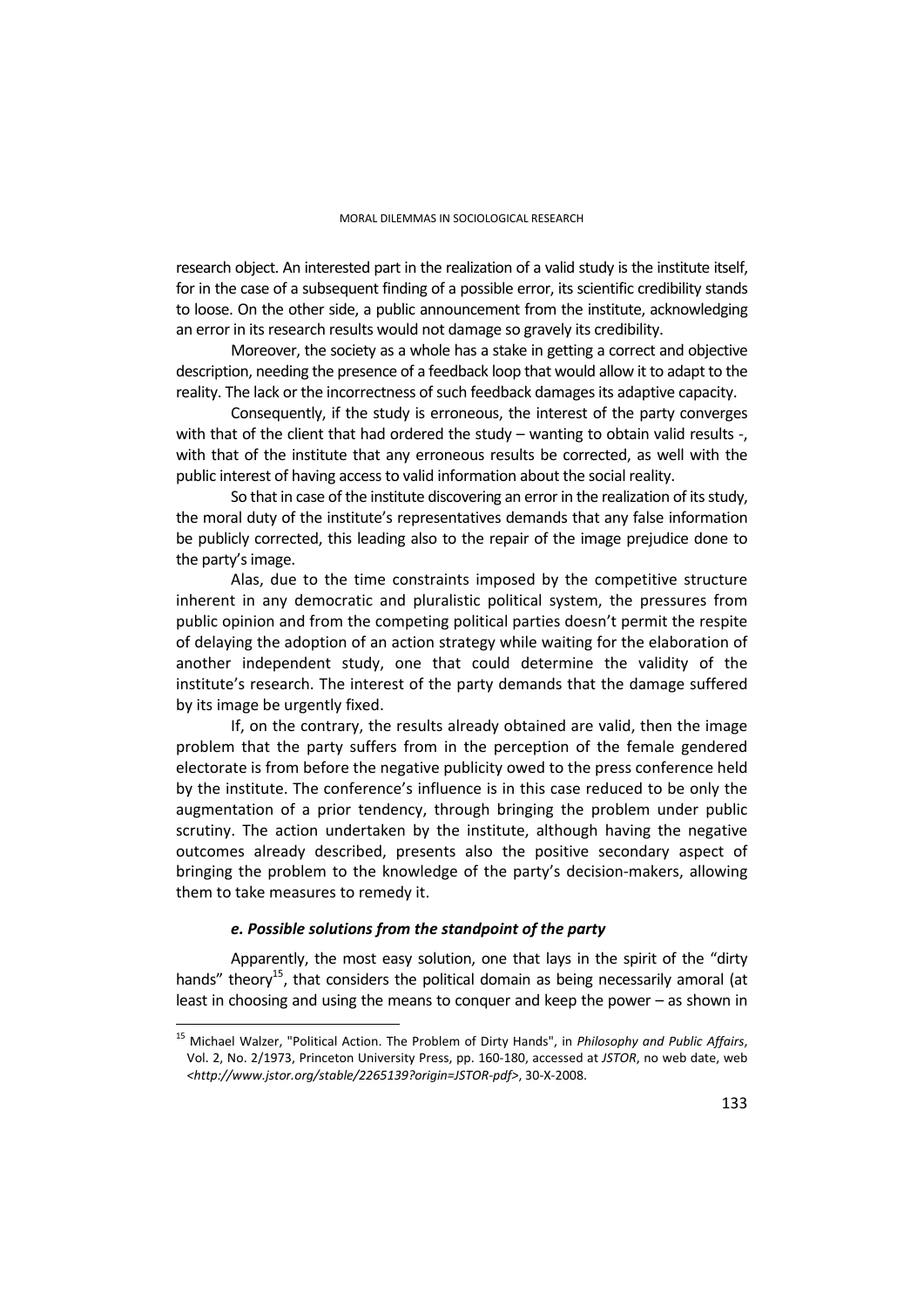the political doctrine of Machiavelli, who cautioned men about the political need of learning how not to be good – argued on basis of the distance between "is" and "must be" $1^{16}$ , consists in denying the scientific validity of the study (without investing the time and means needed for the elaboration of an alternative study that could justify such denial) and in making pressures on institutes management in order to bring it to retract the results of its research. A comparative analysis of the possible benefits and the risks of adopting such an action strategy will show that in this instance the price of amorality is too high, the risk outweighing any possible benefits. It is much too improbable that public opinion will accept the retraction, bearing in mind the reaction that can be anticipated from the competing parties, who are going to publicly uphold the study's validity. Also, in the case that the party would try to pressure directly the institute, it emerges the unacceptable risk of the institute's management joining in with the researchers involved in the study and disclosing to the press the party's action as an attempt to determine the institute to perpetrate scientific fraud. So the party, in considering any action to undertake for fixing its image deficit, should not miss to take into account also the moral aspects raised by the problem.

Nevertheless, the party has the right to contact the institute's management in order to get informations about its opinion about the study's objectivity, with the reservation that it must abstain from exerting any form of pressure towards determining it to make arbitrary alterations, lacking scientific grounding, to the study's conclusions. The decision to sustain or infirm the study's validity must rest with the institute's management in complete freedom.

In lack of any temporally expedient mode of deciding on the study's validity, the party cannot ignore or postpone fixing its image problem, and as such it is advisable that, in planning it's response strategy, the party should start from the premise of accepting its validity.

This implies that any remedy that limits itself to applying public relations methods would be insufficient. The practical efficacy of P.R. techniques cannot be contested, nor the pertinence of these in such a case, where the symptoms are being manifested in the public perception upon the party, but it must be considered that the P.R. techniques operate solely at the level of the image, of the symptom, which may be effective on short therm, but they don't cure the sickness, not reaching into the depth of the problem, at the level of the societal context (the party in question isn't the only one to register such a diminishing electoral support, and the fact that the party is on the last place can also be attributed to the influence of contingent factors) nor at the level of a possible failure from the party to answer to the expectations and desires of a significant part of its electorate, pushing it away and

 $\overline{a}$ 16 Niccolo Machiavelli, *The Prince*, Oxford University Press, 2005, cap. XV, p. 53.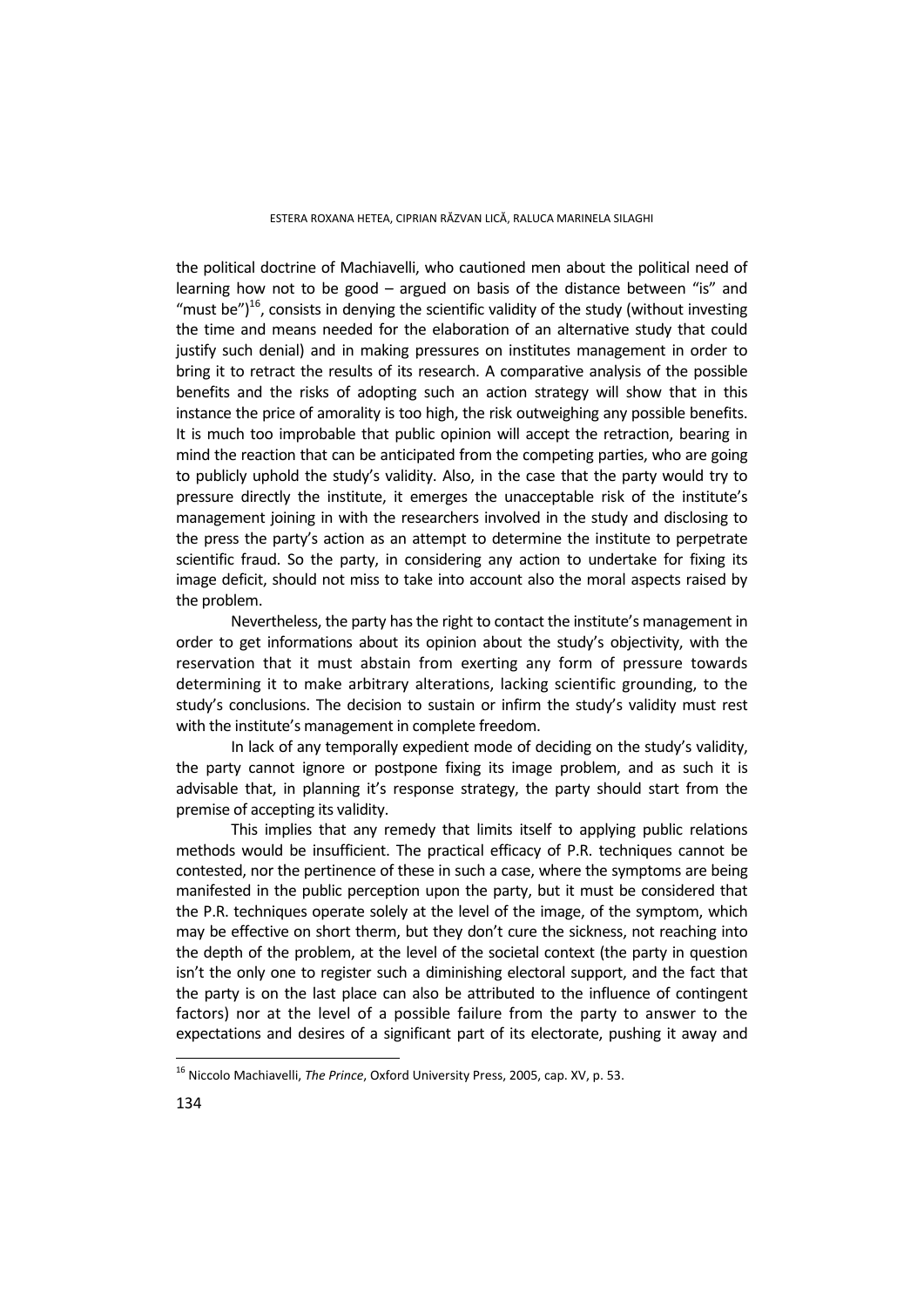determining it to alienate its previously given support. It is desirable that besides a press campaign for reestablishing its image, the party should undertake a new study to clarify these troubling aspects.

But the party is in need to act swiftly, without having at its disposal the results of such a study. In this sense it could rely on the action directives from the text of the *Beijing Declaration and Platform for Action*, adopted in 15-XI-1995, during the fourth world conference on the status of women, held under the aegis of the United Nations – the following points being pertinent to this case:

 [Political parties should] Consider incorporating gender issues in their political agenda, taking measures to ensure that women can participate in the leadership of political parties on an equal basis with men.<sup>17</sup>

- Develop mechanisms and training to encourage women to participate in the electoral process, political activities and other leadership areas.<sup>18</sup>

By following these directives, an *ad interim* strategy would consist in bringing into the political agenda the questions being considered as closely affecting the interests of the feminine electorate, and a P.R. campaign targeting to empower this electorate and also to transmit pertinent information that would lead to a greater capacity of informed decision about the involvement in offering support to the party. Motivation and assuring the conditions of possibility for informed political choice are the basis on which the *habitus* of a political action aware of its own effectiveness can be nurtured, and only such an electorate presents the required solidity not to fall to attempts of demagogic manipulation from political enemies.

### **5. Conclusions**

The problematic situation described in our hypothetical scenario cannot be resolved by purely formal, institutional means. Indeed, the conflict between the director of the research institute and the coordinator may very well be normalized from an institutional standpoint, by a decision of the ethics commission. taken against the self-assertion of the moral validity of his position by the coordinator, but such an act would not resolve the fundamental issue that generated the conflict: the intervention of political interests (belonging to the party, and, possibly, to the coordinator) in the field of scientific practice.

 $\overline{a}$ 

<sup>17 &</sup>quot;Beijing Declaration and Platform for Action", *Welcome to the United Nations: It's Your World*, United Nations, no web date, web <http://www.un.org/womenwatch/daw/beijing/pdf/BDPfA%20E.pdf>, 25-I-2012, Strategic

Objective G.1./191/c. 18 *ibid.*, Strategic Objective G.1./195/e.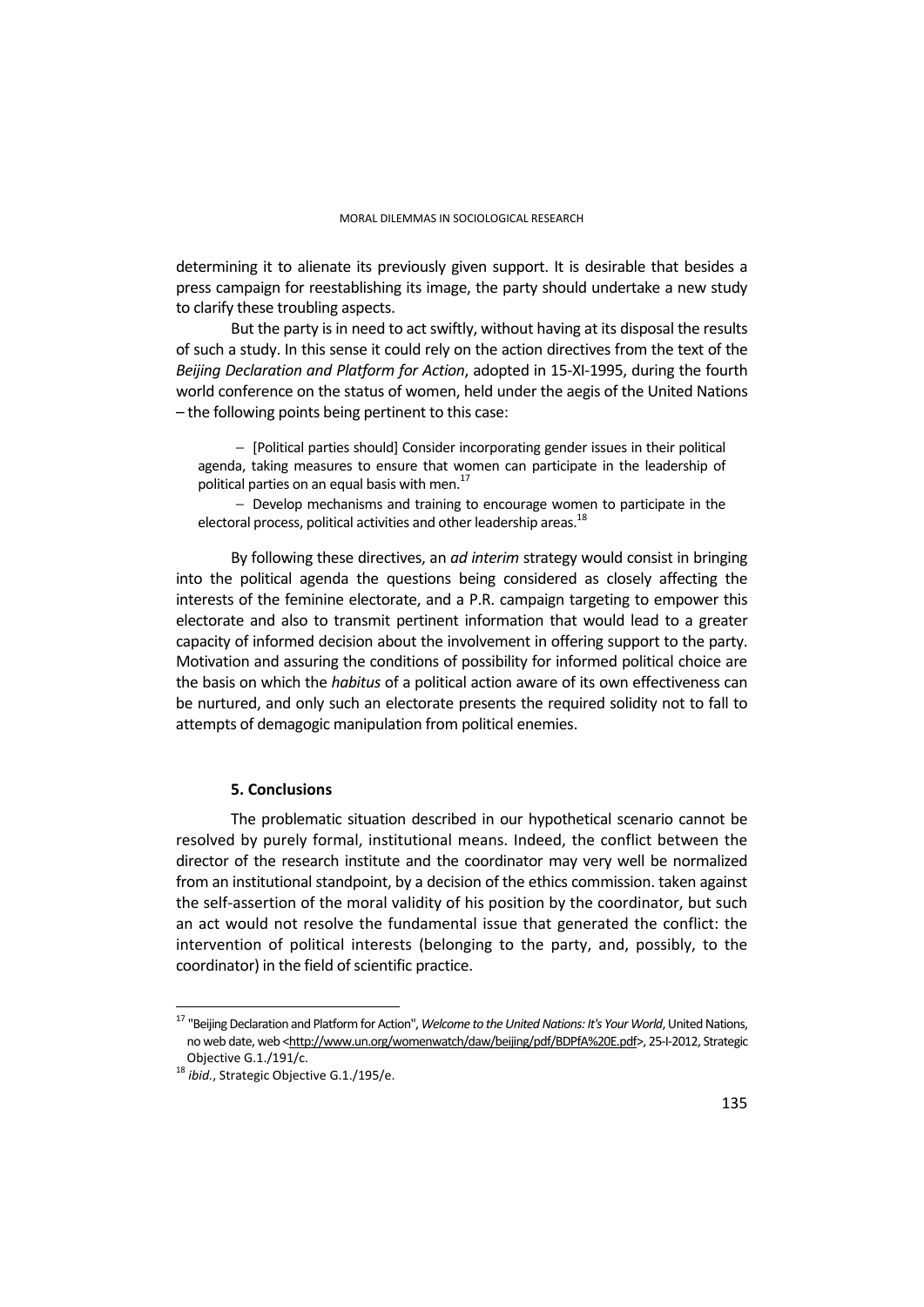Given the permeability of the research practices from the field of social sciences to political influences, due to the utility of the arguments that may be supplied by these sciences for the justification of various political decisions, the principle of autonomy of scientific research cannot but remain an unfulfilled ideal, in the absence of consequent public policies implemented for this express purpose, policies that have to move beyond just the declarative level. But an effective implementation of such policies would be necessarily conditioned by the prior existence of a political climate in which the personal integrity of the political actors is a factual, and not just a declarative value.

On the politics incompatibility with ethics, considered as an obvious fact by cynical thought, it may nevertheless be noted the utility of ethical analysis for domains that are considered, mainly by those acting inside them, as lying outside the scope of ethics and morality. In our case, if the moral concerns are brushed aside, the party's most probable action will take the form of a solution falling under the category of the "dirty hands": denying the validity of any uncomfortable opinion, the throwing into disrepute of the adversaries (including cutting across any claim to autonomy of scientific research), and in general using any available means (sometimes even para-legal ones, as could be seen, for instance, in the Watergate case, to give a less autochthonous example), the sole criterion of their choice being their usefulness. But then it's absurd to talk about sustainable economic and social development, with the exception of the case in which the intended durable world to be built is that of the state of nature as envisaged by Hobbes (or a morally analogue world that would keep an appearance of precarious legitimacy, its precariousness plainly readable in the electorate's absenteeism at the voting-booths).

Only a political power sensible to the realm of morality may offer the necessary guarantees of respecting the freedoms of any of the agents that act in a given society, including the autonomy of those working for the progress of knowledge.

Some of the parties from the Romanian political scene (but possibly not all of them) already have some ethical tools at their disposal: codes of ethics (P.N.L.<sup>19</sup>, P.D.L. $^{20}$ , etc.) and ethics boards (under various designations), but these are exclusively directed towards the interior of the respective party, having as their scope the arbitration of possible conflicts between members, the approval of members assuming public office, the settlement of disciplinary sanctions etc. (all these representing certainly very beneficial initiatives). But it lacks any mention of an advisory role from the part of a commission (internal or external to the respective party) to give advice on the ethical

 $\overline{a}$ 

<sup>19 &</sup>quot;Codul etic al P.D.L.", (Code of Ethics of the Democratic Liberal Party), *Partidul Democrat Liberal*, Partidul Democrat Liberal, no web date, web <*www.pdl.org.ro/Date/codetic.pdf*>, 26-I-2012. 20 "Codul etic al P.N.L.", (Code of Ethics of the National Liberal Party), *PNL - Partidul National Liberal*, Partidul

National Liberal, no web date, web <*www.pnl4.ro/coduletic.php*>, 26-I-2012.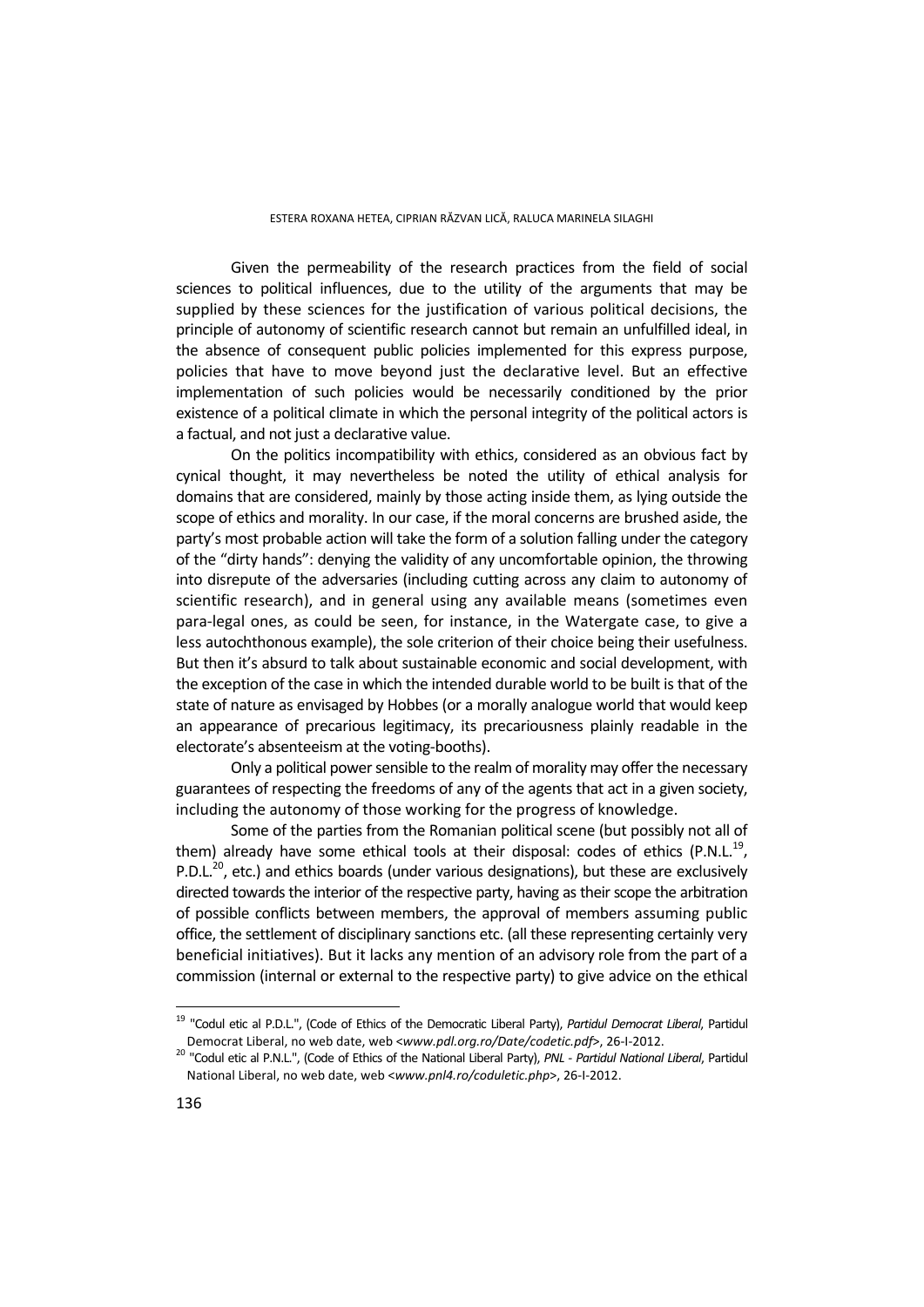implications of the intended public policies. And considering the cultural gap (including of political culture) of which the Romanian society suffers, due, without doubt, to the vicissitudes of its troubled history, it is regrettable that the specific instruments of ethics don't get to be used also in this potentially beneficial role.

### **REFERENCES**

- "Beijing Declaration and Platform for Action", *Welcome to the United Nations: It's Your World*, United Nations, no web date, web *<http://www.un.org/womenwatch/daw/beijing/pdf/BDPfA%20E.pdf*>, 25-I-2012.
- "Codul etic al P.D.L.", (Code of Ethics of the Democratic Liberal Party), *Partidul Democrat Liberal*, Partidul Democrat Liberal, no web date, web <*www.pdl.org.ro/Date/codetic.pdf*>, 26-I-2012.
- "Codul etic al P.N.L.", (Code of Ethics of the National Liberal Party), *PNL Partidul National Liberal*, Partidul National Liberal, no web date, web <*www.pnl4.ro/coduletic.php*>, 26-I-2012.
- "Codul general de etică în cercetarea științifică", *Academia Română*, 13-IX-2007, web <*http://www.acad.ro/consiliuCercetare/doc2007/ccc2007-0913-IEI-CodEtica.doc>, 9-II-2012.*
- "Directive 95/46/EC of the European Parliament and of the Council of the European Union of 24-X-1995", *EUR-Lex — Access to European Union law*, EUR-Lex, no web date, web <*http://eur-*

*lex.europa.eu/LexUriServ/LexUriServ.do?uri=CELEX:31995L0046:EN:NOT>, 8-II-2012*.

- "ICC-ESOMAR international code of deontology for social and marketing research", *World association for market, social and opinion research - ESOMAR*, 2008, web <*http://www.esomar.org/uploads/public/knowledge-and-standards/codes-andguidelines/ICCESOMAR\_Code\_English\_.pdf>, 7-XI-2012*.
- "Legea privind Statutul personalului de cercetare-dezvoltare" (Legea nr. 319/2003) (Law no. 319/2003, regarding the status of research and development personnel), in *Monitorul Oficial,* no. 530, published in 23-VII-2003.
- "Legea privind buna conduită în cercetarea științifică, dezvoltarea tehnologică și inovare" (Legea nr. 206/2004), in *Monitorul Oficial*, Part I, no. 505, published in 04-VI-2004.
- "The Recommendation of the European Commission from 11 March 2005 regarding The European Charter for Researchers and the Code of Conduct for the Recruitment of Researchers", *European Comission - Europa*, European Comission, no web date, web <*http://ec.europa.eu/euraxess/index.cfm/rights/recommendation*>, 20-VIII-2012.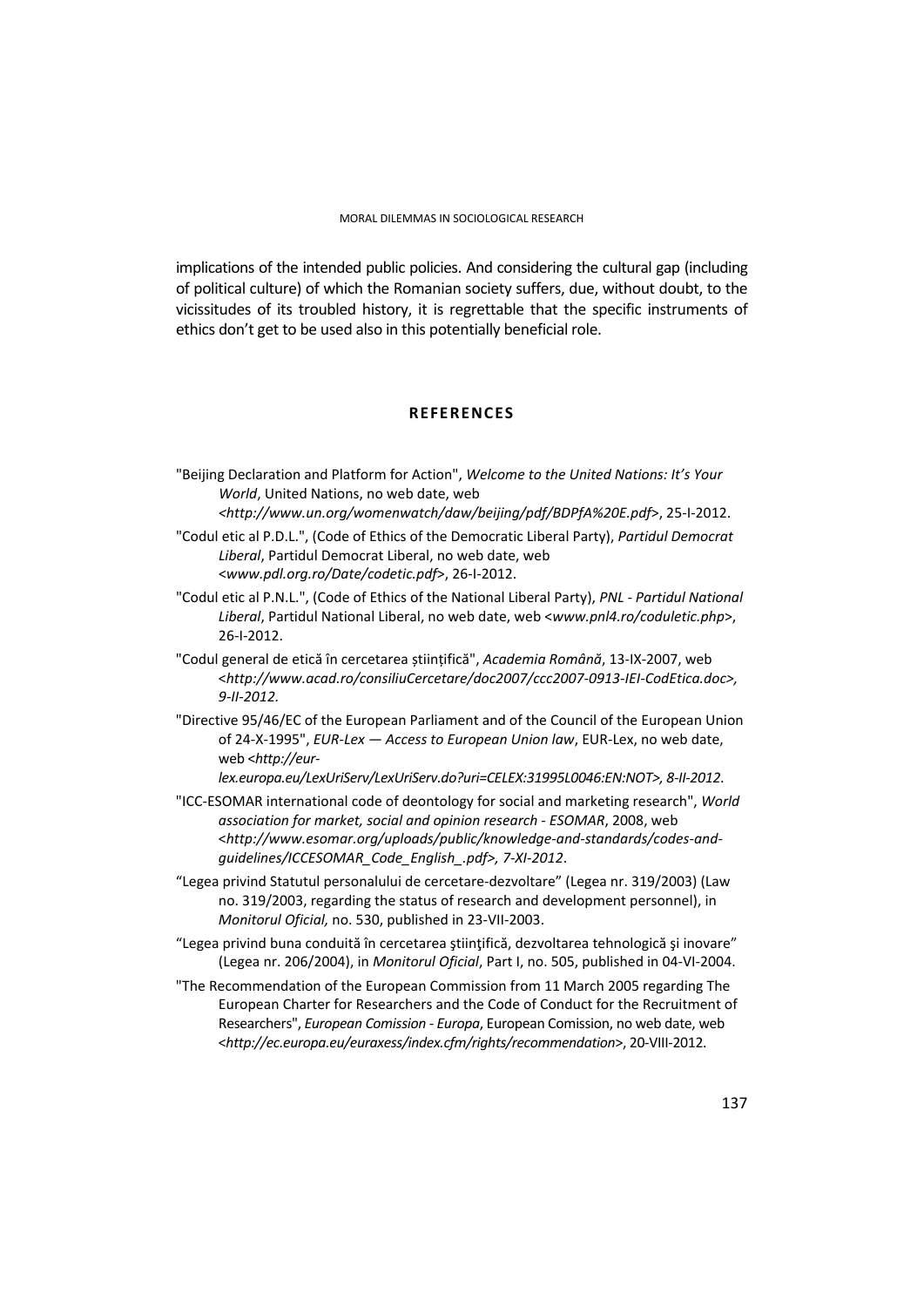- [statement on No title], *Consiliul Național de Etică ANCS,* no web date, <*http://cne.ancs.ro/codul-national-de-etica/*>, 16-XI-2012.
- Copoeru, Ion, *Etică şi cultură profesională,* Editura Casa Cărţii de Ştiinţă, 2008.
- Kant, Immanuel, "Critica rațiunii practice" in *Critica rațiunii practice. Întemeierea metafizicii moravurilor*, Ed. IRI, 1995.
- MacIntyre, Alasdair, *After Virtue. A Study in Moral Theory*, third edition, University of Notre Dame Press, 2007.

Machiavelli, Niccolo, *The Prince*, Oxford University Press, 2005.

Mureșan, Valentin, *Managementul eticii în organizații*, Editura Universității București, 2009.

Perse, Elizabeth M., *Media Effects and Society*, Lawrence Erlbaum Associates, 2001.

Walzer, Michael, "Political Action. The Problem of Dirty Hands", in *Philosophy and Public Affairs*, Vol. 2, No. 2/1973, Princeton University Press. pp. 160-180, accessed at *http://www.jstor.org/stable/2265139?origin=JSTOR-pdf* in 30-X-2008.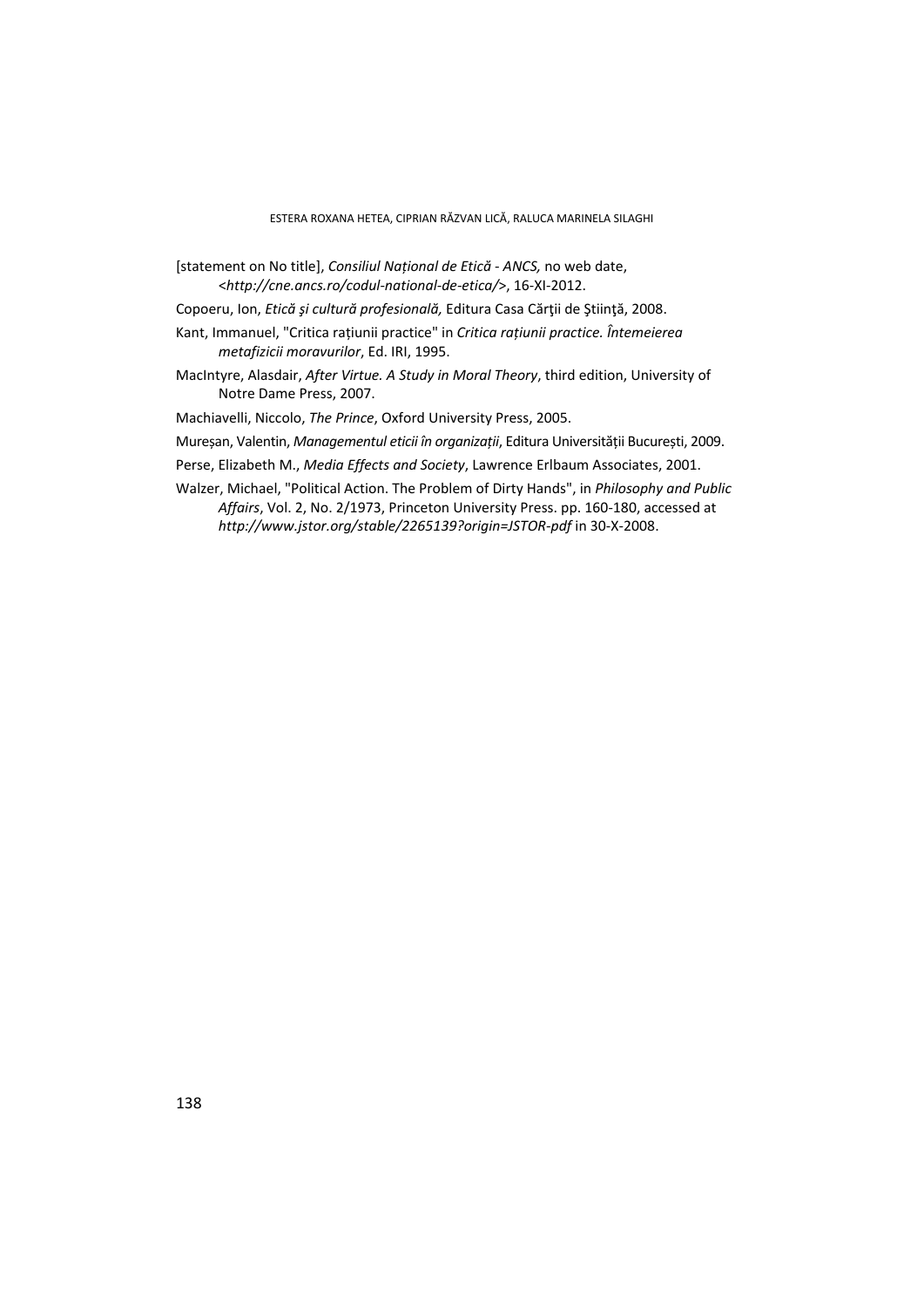# **NIETZSCHE ET LA CRISE EUROPÉENNE**

# **ŞTEFAN MELANCU\***

**ABSTRACT. Nietzsche and the Crisis of Modernity.** One of the major lines of Nietzsche's philosophical discourse is given by the critique of modernity. A critique as such concerns especially the critique of European values and thus the critique of morality, a morality interpreted within the metaphysical thinking as it is represented within a long tradition. Thus, the European culture is subjected by Nietzsche to a severe analysis, the conclusion of its whole approach being that modernity has lost its fundamental lines, precisely as a result of the disintegration of all values, and finds itself, as such, in a crisis. An emergence out of such a state is for Nietzsche an interrogation and, consequently, a reevaluation of all values, believing that only thus can decadence and nihilism, that configure the European culture of its time, be overcome.

**Key-words**: Nietzsche, modernity, values, crisis, decadence, nihilism.

Le discours sur la crise européenne est une présence constante dans l'œuvre de Nietzsche, à partir de ses premiers textes (*La naissance de la tragédie* et les études consacrées à la littérature et à la musique éline de la même période), jusqu'aux ouvrages de la dernière année de création du philosophe, 1888 (« le grand an », comme Gilles Deleuze le nomme, précisément pour cette raison), lorsque Nietzsche élabora *Crépuscule des idoles, Ecce homo, Le cas Wagner* et *L'Antéchrist*, à quoi l'on ajoute l'œuvre posthume de 1901, *La Volonté de puissance*. Une telle démarche de la part de Nietzsche peut cependant être localisée même plus tôt, vers son adolescence, et en parallèle avec la crise morale européenne, si l'on prend en compte deux de ses textes écrits lorsqu'il était étudiant (en 1862), intitulés *Fatum und Geschiscte (Destin et histoire)* et *Willensfreiheit und Fatum (Liberté et destin)*, où, autour de certains thèmes majeurs, comme *le destin, l'histoire* et *le libre arbitre*, le très jeune auteur déclare « la tentative de découvrir un *point de* 

 $\overline{a}$ 

**<sup>\*</sup>** Babeş-Bolyai University, Faculty of European Studies, Emm. de Martonne Str. No. 1, Cluj-Napoca, Romania. E-mail: *stefan.melancu@euro.ubbcluj.ro*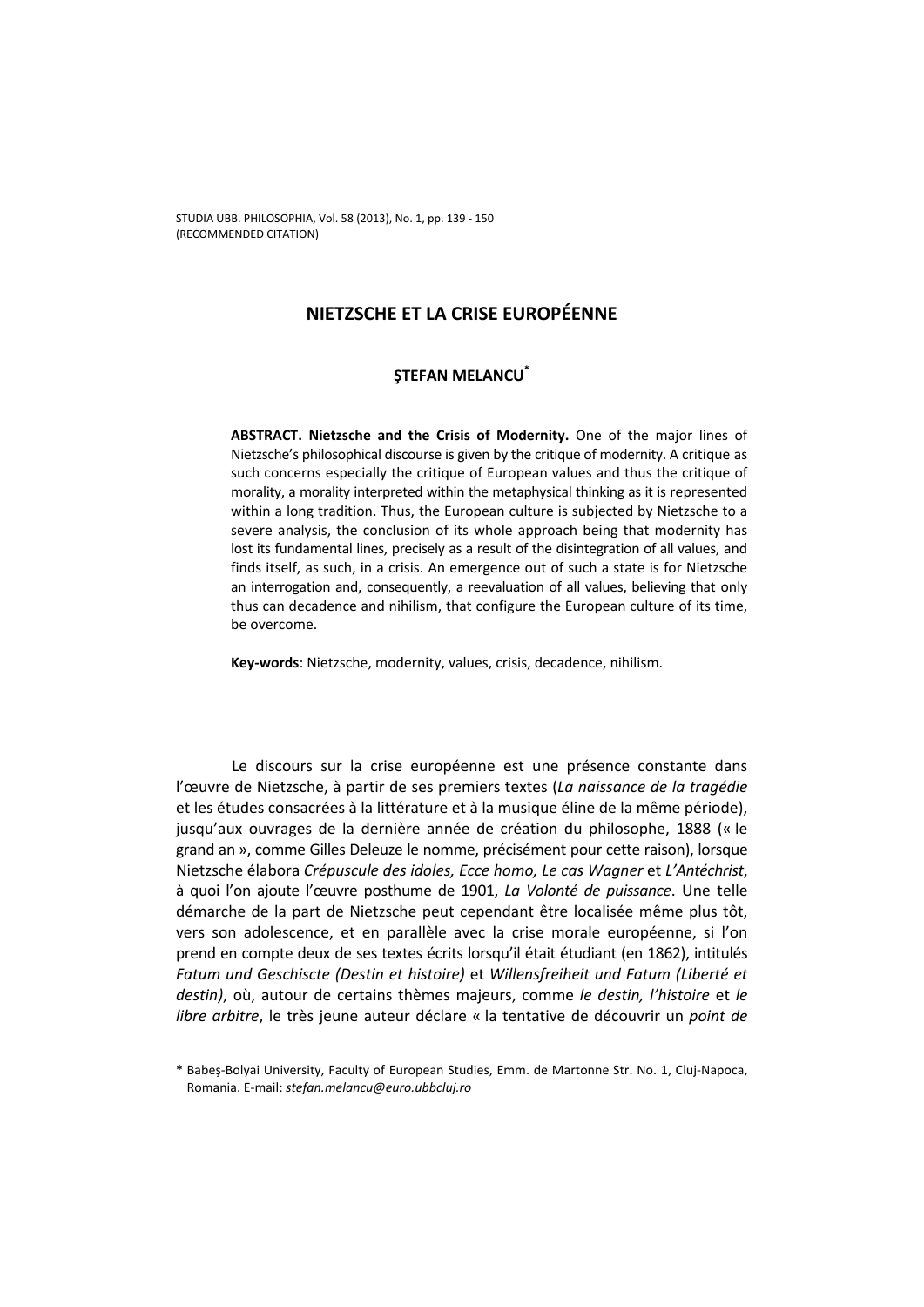#### STEFAN MELANCU

*vue plus libre* dans le jugement de l'expérience chrétienne, de l'existence et de ses conséquences morales » 1. Ainsi, il est évident que le discours sur la crise européenne ne peut pas être regardé, chez Nietzsche, comme un segment séparé ou linéaire de sa philosophie, mais, au contraire, un tel discours fait partie d'une démarche beaucoup plus complexe et plus ample, dont les repères tiennent, à la fin des fins, à la tentative de Nietzsche de restructurer l'existence humaine entière par ce qu'il a appelé lui-même une « réévaluation de toutes les valeurs ». Par la suite, le discours nietzschéen sur la crise européenne est centré autour du terme « moral », autant dans la spécificité qu'il acquiert finalement dans la vision de Nietzsche – l'autonégation d'une vie authentique – que dans un sens beaucoup plus général, car « sous ce concept il repense la *ratio* platonicienne et chrétienne dans son ampleur, en tant que *totalité de vie sociale et individuelle* (s. n.), qui englobe des aspects multiples, et qu'on peut tous percevoir comme des phénomènes moraux, soit par leurs liens avec cette totalité, soit parce que tous partagent le caractère essentiel de cette totalité, celui d'opposer un monde réel à un monde faux ». Ainsi, « l'art, la religion, la philosophie au sens propre, sont autant de ses moments et de ses aspects, qui peuvent être étudiés seulement en se référant à la totalité et à son contenu fondamentalement moral  $\frac{1}{2}$ .

Jugeant de la sorte, la critique de la modernité européenne sous laquelle Nietzsche place la crise européenne doit être perçue comme l'une des lignes majeures de son discours philosophique, une direction dans laquelle se sont prononcés d'importants exégètes de l'œuvre du philosophe, comme Karl Jaspers, Eugen Fink, Karl Löwith, Heidegger, Gilles Deuleuze, Jaccques Derrida, Pierre Klossovski, aussi bien que Michel Haar, Gianni Vattimo, Richard Rorty ou Jürgen Habermas. Sans entrer dans trop de détails (ce que nous avons fait à une autre occasion<sup>3</sup>), il faut mentionner ici seulement Jürgen Habermas, qui, dans *Le Discours philosophique de la modernité*, voit en Nietzsche « la véritable provocation pour le discours de la modernité », Nietzsche marquant ainsi « l'entrée dans le postmodernisme » et, par la suite, modifiant le discours de la modernité et l'argumentation philosophique « d'une façon essentielle ». En outre, Habermas parle, dans le cas de Nietzsche, d'un rejet « total de la modernité, qui a perdu son sens par le nihilisme. Avec Nietzsche – continue Habermas – la critique de la modernité renonce, pour la première fois, à l'idée de garder son contenu émancipatoire. La raison centrée dans le sujet se confronte à l'altérité pure de la raison. Et comme instance opposée à la raison,

<sup>1</sup> Voir Karl Löwith, *Nietzsche et sa tentative de recuperation du monde*, în *Cahiers de Rayamont*, Paris, Les Editions de Minuit, 1967, p. 45-84.<br><sup>2</sup> Voir Gianni Vattimo, Subjectul si massa, traduna

Voir Gianni Vattimo, *Subiectul şi masca*, trad. par Ştefania Mincu, Constanţa, Ed. Pontica, 2001, p. 111. 3

Voir Ştefan Melancu, *Singurătatea moralei. O analiză a crizei modernităţii*, Cluj, Editura Fundaţiei pentru Studii Europene, 2007, chap. *Diagnoza lui Nietzsche*, p. 75-109.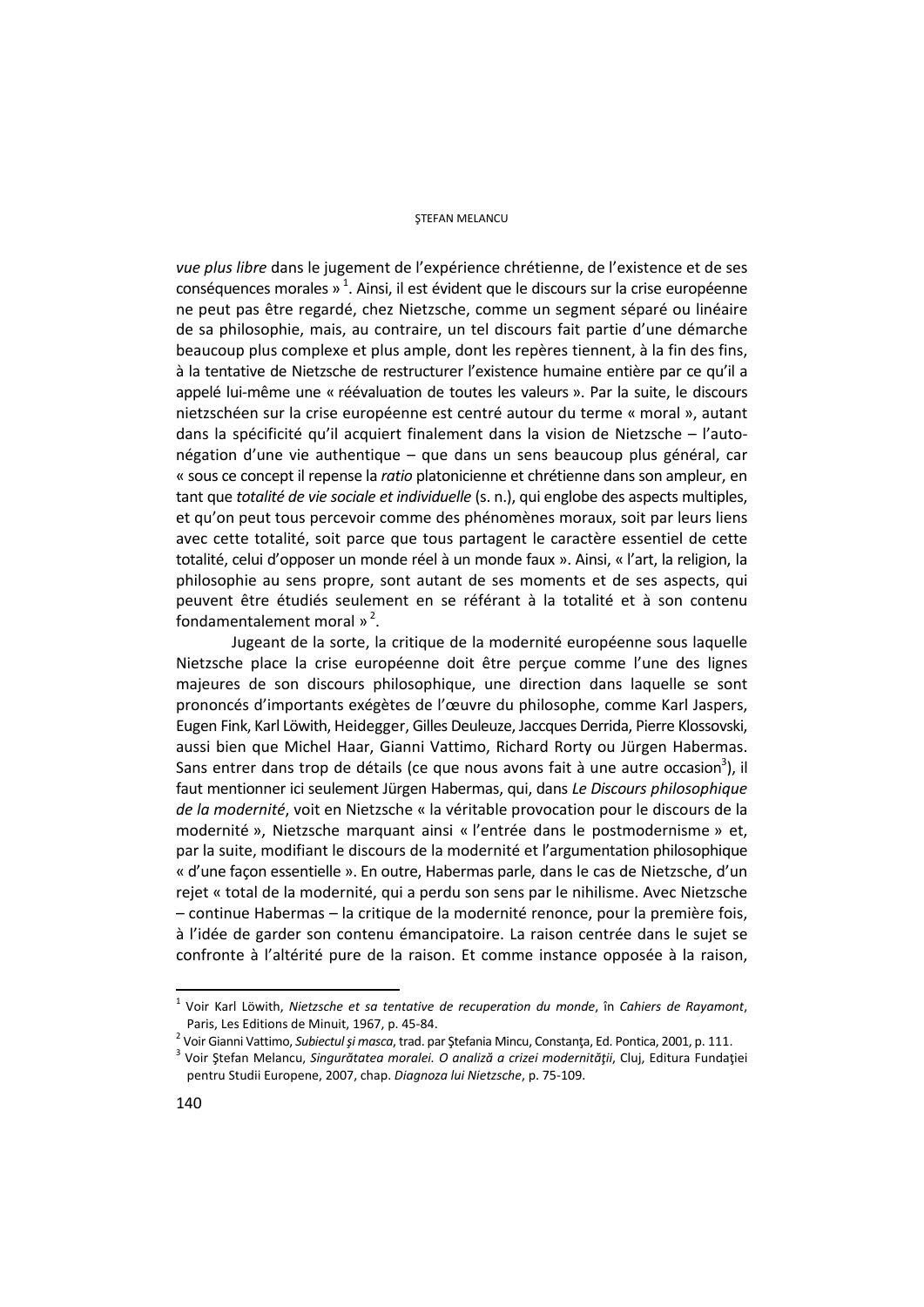Nietzsche invoque les expériences, ré-transposées à l'époque archaïque, de la révélation du soi, d'une subjectivité décentrée et libérée de toute limitation de la cognition et de l'activité orientée vers un dessein, de tous les impératifs de l'unité et de la morale. Cette *déchirure du principe de l'individuation* devient la voie de sortir de la modernité ».<sup>4</sup> Pour synthétiser, il faut ajouter, à propos de la vaste exégèse centrée sur l'œuvre de Nietzsche, qu'à la longue, deux directions interprétatives se sont imposées – un fait souligné par Gianni Vattimo, dans son étude *Introduction à Nietzsche* (premier chapitre et sous-chapitre, *De la philologie à la philosophie / Comment lire Nietzsche*) : une direction suggérée par Wilhelm Dilthey, dans *L'essence de la philosophie* (parue en 1907, seulement quelques ans après la mort de Nietzsche), selon laquelle Nietzsche est interprété comme l'un de ces « philosophes de la vie » (*Lebensphilosophen*), annulant ainsi « toute relation avec la philosophie systématique » et se constituant « en une interprétation de la vie fondée sur l'expérience de vivre »<sup>5</sup>; une autre direction est celle qui a été « prescrite » plus tard par Heidegger, dans *Nietzsche* (1961), aussi bien que dans d'autres études, comme *Was ist Metaphysik?*, *Holzwege*, *Einführung in die Metaphysik*, *Vorträge und Aufsätze* ou *Was heisst Denken?* (parues auparavant, entre 1949 et 1954), par lesquelles l'interprétation de Nietzsche reçoit une tournure décisive, car Heidegger élimine l'image du philosophe-artiste (ou bien celle du « philosophe-poète »), le philosophe étant mis en relation avec la tradition aristotélique, c'est-à-dire il était perçu comme un penseur fondamentalement métaphasique, ayant au centre de sa réflexion le problème le plus ancien et essentiel, celui de l'être<sup>6</sup> – sans reconnaître cependant la relation spéciale de sa pensée avec la poésie et la littérature, ce qui est étonnant, selon Gianni Vattimo, si l'on considère le fait que c'est la pratique philosophique heideggérienne qui « se développe, pour la plus grande partie, comme un dialogue entre la pensée et la poésie, à tel point que Dilthey n'aurait certainement pas hésité à placer Heidegger dans la même *catégorie* où il a placé Nietzsche ». Vattimo propose, précisément pour cette raison, l'élimination du contraste entre ces deux directions (dilthéyenne et heideggérienne), dominantes dans l'interprétation de Nietzsche, par le placement de la lecture de l'œuvre nietzschéen à l'horizon de « l'ontologie herméneutique » - sur un itinéraire qui inclut « des conclusions principalement ontologiques » et « des suggestions importantes visant le sens de l'être », mais non pas avant de passer, chez Nietzsche, « d'une façon ni fortuite, ni marginale, par la critique de la culture, la réflexion du type *moraliste*, l'analyse des préjugés, l'observation et l'auto-observation psychologique ». Autrement dit, il

 $\overline{a}$ 

<sup>&</sup>lt;sup>4</sup> Voir Jürgen Habermas, *op. cit.*, chap. II et III, p. 40-113.<br><sup>5</sup> Voir Wilhelm Dilthey, Esenta filosofiei, trad., étude int

Voir Wilhelm Dilthey, *Esenţa filosofiei*, trad., étude introductive et notes par Radu Gabriel Pârvu, Bucarest, Ed. Humanitas, chap. III., p. 68-76.

Voir Heidegger, *Nietzsche,* I, p. 15-26.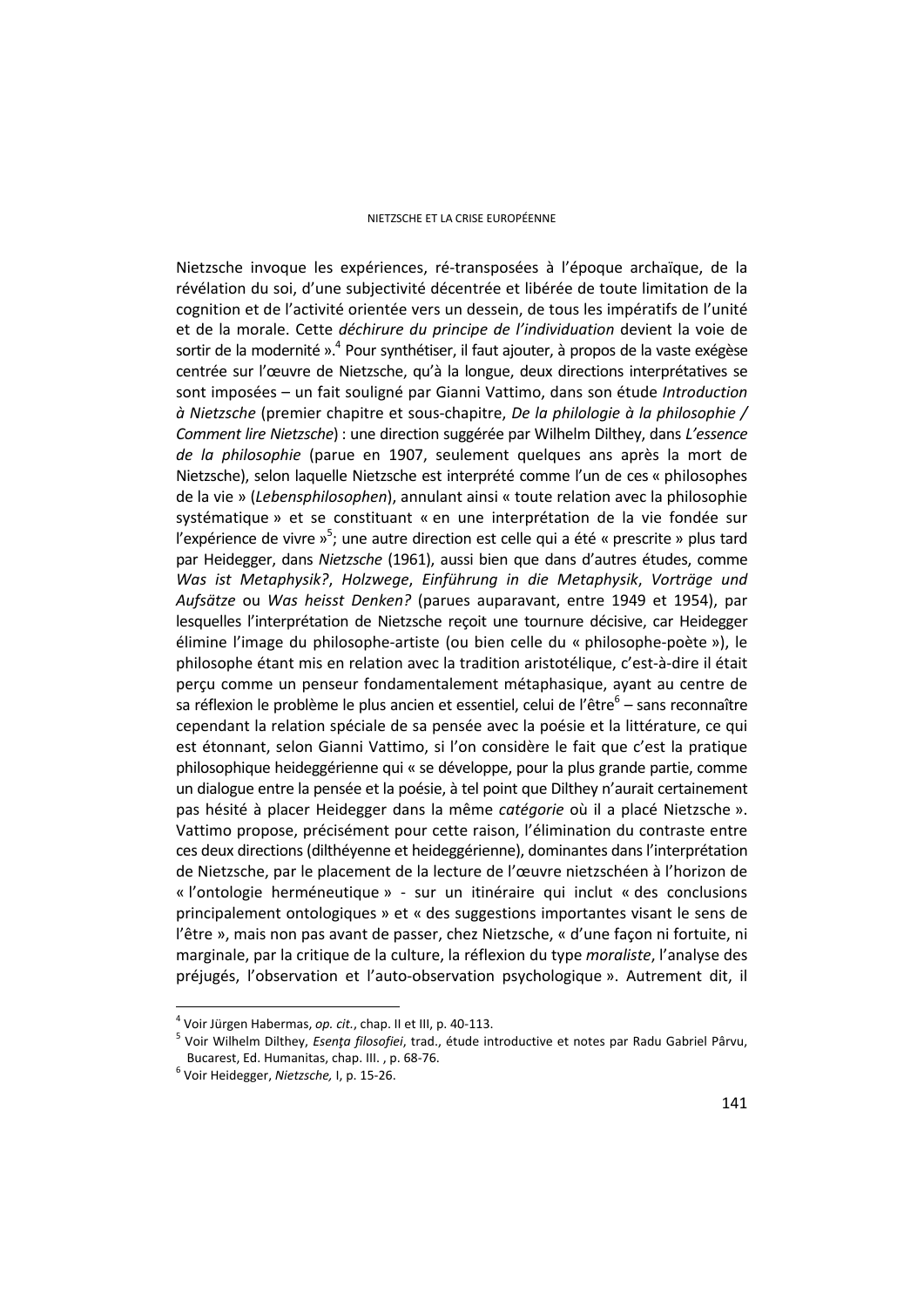#### STEFAN MELANCU

s'agit de comprendre, auprès d'une « ontologie herméneutique » de cette œuvre, « la liaison particulière qui se profile dans sa pensée, d'une part, entre *la critique de la culture* ou, encore plus, la philosophie sur la vie ou la méditation sur la décadence (c'est-à-dire la pensée qui a en vue l'existence dans son aspect concret et historique) et, d'autre part, la réévaluation du problème de la vérité et de l'être »<sup>7</sup>.

L'affirmation ci-dessus, de Gianni Vattimo, marque, en fait, la difficulté de placer sous une formule unique la pensée de Nietzsche, une difficulté affirmée également par Heidegger, lorsque, dans *Was heisst Denken?*, en commentant la partie finale de *Ainsi parlait Zarathoustra*, il souligne le « paradoxe » et la mobilité de l'idée nietzschéenne, qui n'est pas « en pleine vue », mais « se développe dans des espaces divers », c'est pourquoi un « dialogue » avec la pensée de Nietzsche se situe « entre des dimensions qui deviennent toujours d'autres ». D'ici, la nécessité qui découle du fait que pour être capable de « rencontrer la pensée de Nietzsche, il faut tout d'abord la chercher », car « confrontées à sa pensée, toutes les étiquettes et toutes les dénominations sont, dans un sens particulier, autant d'impossibilités ». Toujours là, Heidegger effectue deux autres mentions, vouées à placer l'œuvre nietzschéen dans une compréhension plus adéquate : l'affirmation « dans la pensée de Nietzsche on retrouve tous les motifs de la pensée occidentale, mais tous sont transmutés », « une transmutation qui rend impossible *la détermination de ces thèmes* ». Ainsi, « à la pensée de Nietzsche, qui est une transition, on ne peut répondre que par un dialogue qui, au fur de son propre parcours, prépare une transition », rapprochant ainsi « la pensée entière de l'Occident ». L'autre affirmation de Heidegger accentue le fait que Nietzsche a compris (« dans l'espace de la pensée essentielle, plus clairement que n'importe qui avant lui ») non seulement « la nécessité d'une transition », mais aussi, en même temps, « le danger que l'homme traditionnel s'installe avec une obstination encore plus grande dans la commode superficialité et l'unique apparence de son essence traditionnelle, préoccupé seulement par ces surfaces aplaties comme par le seul espace de son séjour sur la terre » - un danger qui est « d'autant plus grand qu'il menace à un moment historique, que Nietzsche a été le seul à reconnaître très précisément, notamment « le moment où l'homme se prépare pour la domination intégrale de la terre »<sup>8</sup>.

« L'homme traditionnel », visé ici et auquel se réfère Heidegger, est, dans les paroles de Nietzsche, « l'animal encore indéterminé » (*Au-delà du bien et du mal*), « le dernier homme », incapable de regarder au-delà de lui-même, de transcender son destin et de le prendre à ses propres mains. C'est l'homme « moderne », défini, entre autre, par « déchirement » et « esprit de vengeance », et

<sup>&</sup>lt;sup>7</sup> Gianni Vattimo, *Introduction à Nietzsche*, Ed. Universitaires De Boeck, 1991, p. 9-13.<br><sup>8</sup> Veir Martin Heidegger, *Ou'annelle Len nenser*?, Paris, Quadrige ( BUE 1950, p. 47-1

Voir Martin Heidegger, *Qu'appelle-t-on penser?*, Paris, Quadrige / PUF, 1959, p. 47-123.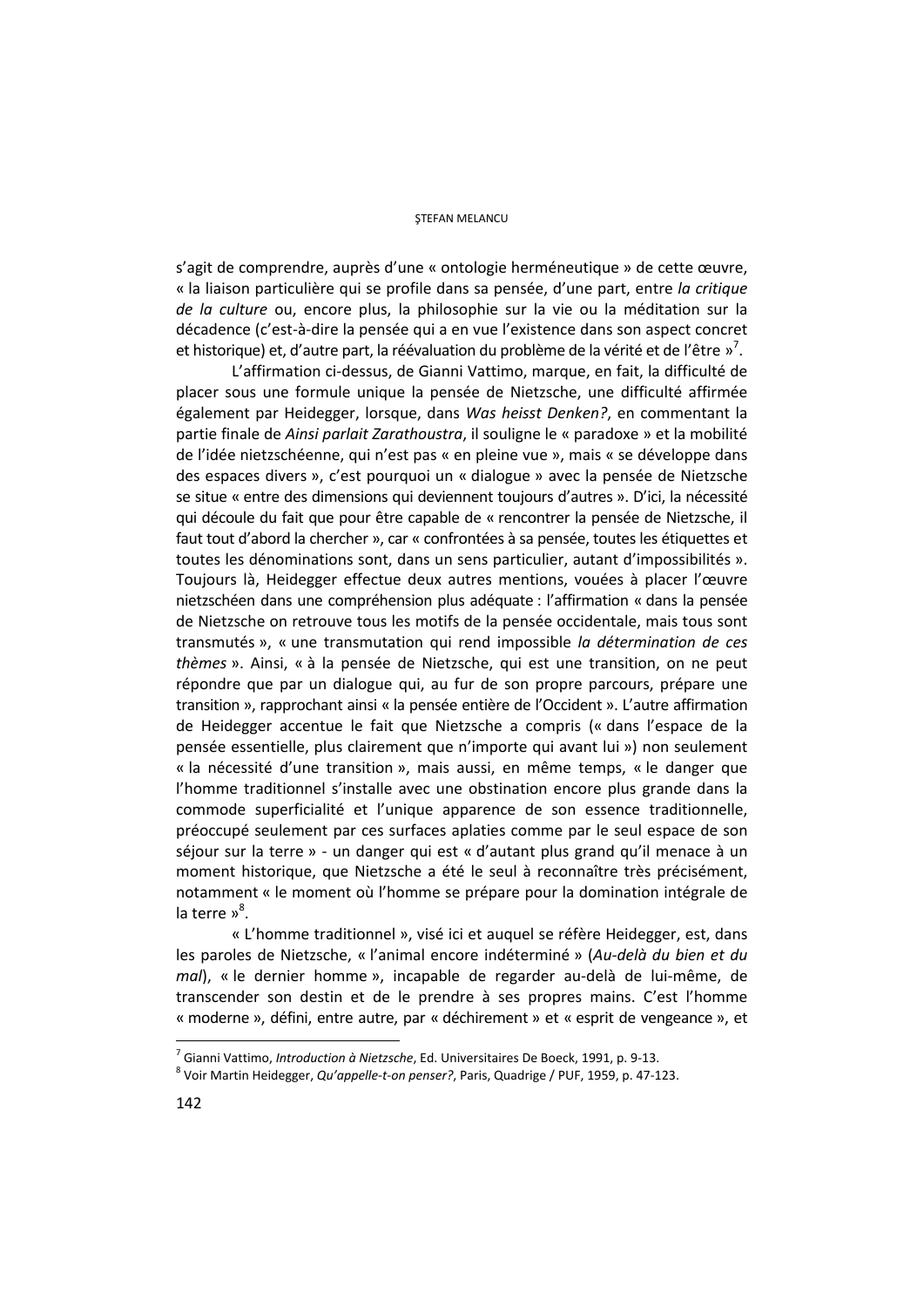ce que Nietzsche poursuit, c'est justement « la libération » de celui-ci, afin de rendre possible « le passage du dernier homme au surhomme ». À ce propos, « les développements de Nietzsche, à la lettre du texte et des titres, circulent dans les domaines de la représentation traditionnelle de la morale et de la psychologie. Malgré tout cela, en profondeur, tient à préciser Heidegger, Nietzsche pense toujours à tout ce qui est placé sous les rubriques *Morale* et *Psychologie*, en partant de la Métaphysique », les deux étant « fondées sur la métaphysique »; c'est pourquoi la psychologie en soi est « impuissante » et la morale « en tant que pure doctrine ou pure exigence, ne peut rien faire si l'homme n'a pas atteint tout d'abord une autre relation fondamentale par rapport à l'Être »<sup>9</sup>.

Ces mentions de Heidegger et des autres interprètes de l'œuvre de Nietzsche inscrivent sans doute le discours philosophique nietzschéen dans l'espace de la *crise* de la modernité européenne. Or, c'est précisément dans un tel espace que la critique de Nietzsche sur la morale se présente, tandis que les ressorts de celle-ci se constituent, en fait, comme une partie indissoluble de la crise dans laquelle se trouve la modernité. La compréhension de cette crise, ses repères et sa symptomatologie et, implicitement, la représentation de la morale dans le discours nietzschéen, c'est ce que nous essaierons d'analyser ci-dessous. Il faut souligner, tout d'abord, le fait que Nietzsche initie, en fait, dans le discours philosophique européen, l'aspect de crise de l'humanité européenne, un discours positionné dans une ample ramification – par rapport à la tradition culturelle européenne, de la modernité de la civilisation bourgeoise et des idéaux de celleci. La symptomatologie de cette crise est déterminée par toute une série de fractures apparues dans l'espace de la modernité européenne, visant justement ses repères constitutifs. Pour Nietzsche, cela signifie que l'homme *moderne* (un mot que le philosophe calligraphie presque tout le temps, ironiquement, d'une manière péjorative, en le soulignant ou en le mettant entre guillemets) a perdu ses points de sécurité, ses références, ses valeurs – compris par ce qui signifiait jadis l'éternité de son existence (« Dieu est mort », proclame de façon prophétique Nietzsche – une affirmation qui marquera le destin même du discours philosophique après lui), la stabilité et la confiance en soi (« L'image de l'homme nous fatigue maintenant », avertit le philosophe, dans un paragraphe célèbre de *La Généalogie de la morale* – une « fatigue » synonyme au « dégoût » ou à la « maladie de l'homme en soi  $v^{10}$ ), la centralité et la vérité de son existence (« Présupposant que nous voulons la vérité : *pourquoi non pas plutôt* la non-vérité? »<sup>11</sup>), l'écroulement

<sup>9</sup> *Ibidem*

<sup>10</sup> Friedrich Nietzsche, *Despre genealogia moralei*, trad. par Horia Stanca et Janina Ianoşi, Cluj, Ed. Echinox, 1993, p. 184-185. 11 Friedrich Nietzsche, *Dincolo de bine şi de rău*, trad. par Francisc Grunberg, Bucarest, Ed. Humanitas,

<sup>1991,</sup> p. 9.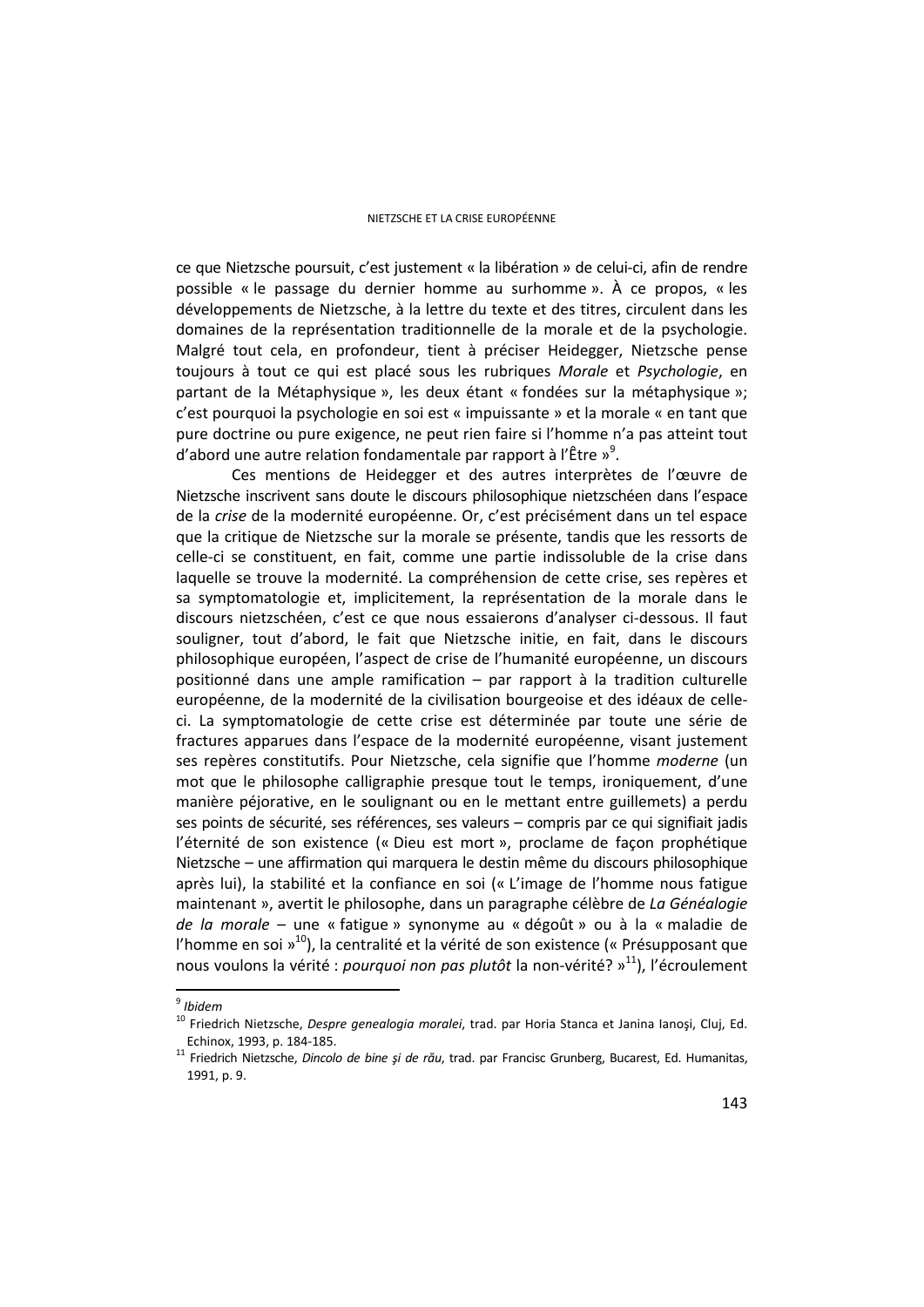### STEFAN MELANCU

de son monde intérieur (« Le monde intérieur est plein de fantasmes et de lumières erratiques... » <sup>12</sup>) –, la décadence, la décomposition, la désagrégation de ces valeurs le projetant dans un espace de l'aliénation, de la maladie, de la dissolution. Le discours nietzschéen appliqué à la crise de la modernité européenne et, implicitement, à la crise de la morale, est centré notamment sur ces dislocations de la modernité, sur ces pertes du sens de ses lignes constitutives, tout en se concrétisant en une critique radicale (« le plus grand critique de la modernité que nous connaissons », opine Gianni Vattimo<sup>13</sup>), synonyme, à la fin des fins, d'un « rejet total » de celle-ci (Habermas).

Il est à remarquer, à ce propos, le fait que Nietzsche critique d'une manière extrêmement véhémente notamment le fondement du monde moderne, la raison dominante – le tout d'une façon aussi explicite que possible, comme il le fait, par exemple, dans *Préface* à *Aurore* (le texte de 1881, ayant pour sous-titre : *Réflexions sur les préjugés moraux*), où, après avoir exprimé son scepticisme foncier à l'égard de la « *confiance* en la morale », il souligne sans équivoque l'idée que la « confiance en la raison », dont la validité de nos jugements dépendrait « intégralement », « est, en tant que confiance, un phénomène moral ». Autrement dit, « la confiance en la raison » appartient au même espace des « erreurs » modernes (voir aussi le chapitre *« La Raison » en philosophie* de *Crépuscule des idoles*), des « préjugés moraux », de la « séduction morale », sous le charme de laquelle s'inscrit la démarche philosophique même à présent (« tous les philosophes ont construit sous la séduction de la morale »), une raison pour laquelle Nietzsche fait appel à une opposition catégorique à l'égard de celle-ci – opposition qu'il justifie « par le fait que nous ne voulons pas revenir à ce que pour nous passe pour périmé et putride, à quelque chose qui n'est pas *plausible*, qu'on le nomme Dieu, vertu, vérité, justesse, l'amour d'autrui; par le fait que nous ne nous permettons pas d'avoir de ponts mensongers vers d'anciens idéaux; par le fait que nous sommes fondamentalement hostiles à tout ce qui serait disposé en nous de s'interposer et de mélanger; hostiles à n'importe quel type actuel de croyance et de christianité; hostiles à l'égard des demi-mesures de tout romantisme et esprit patriotard; hostiles à l'hédonisme, au manque de conscience typique pour les artistes – car nous sommes des artistes –; hostiles, en bref, au *féminisme* européen entier (ou idéalisme, si cela ne sonne pas bien), qui *nous élève toujours dans des flatteries* et, juste par cela, *nous baisse* toujours» 14.

Il est à remarquer, également, dans le même positionnement que Nietzsche a dans l'espace de la crise de la modernité européenne, le fait que ses reflets critiques

<sup>12</sup> Friedrich Nietzsche, *Amurgul idolilor*, trad. par Alexandru Al. Şahighian, Bucarest, Ed. Humanitas,

<sup>2001,</sup> p. 56.<br><sup>13</sup> Voir Gianni Vattimo, *Nietzsche și moartea lui Dumnezeu*, dans *Secolul 21*, ed. cit., p. 71.<br><sup>14</sup> Voir Friedrich Nietzsche, *Aurora*, dans *Opere complete*, 4, ed. cit., p. 12-15.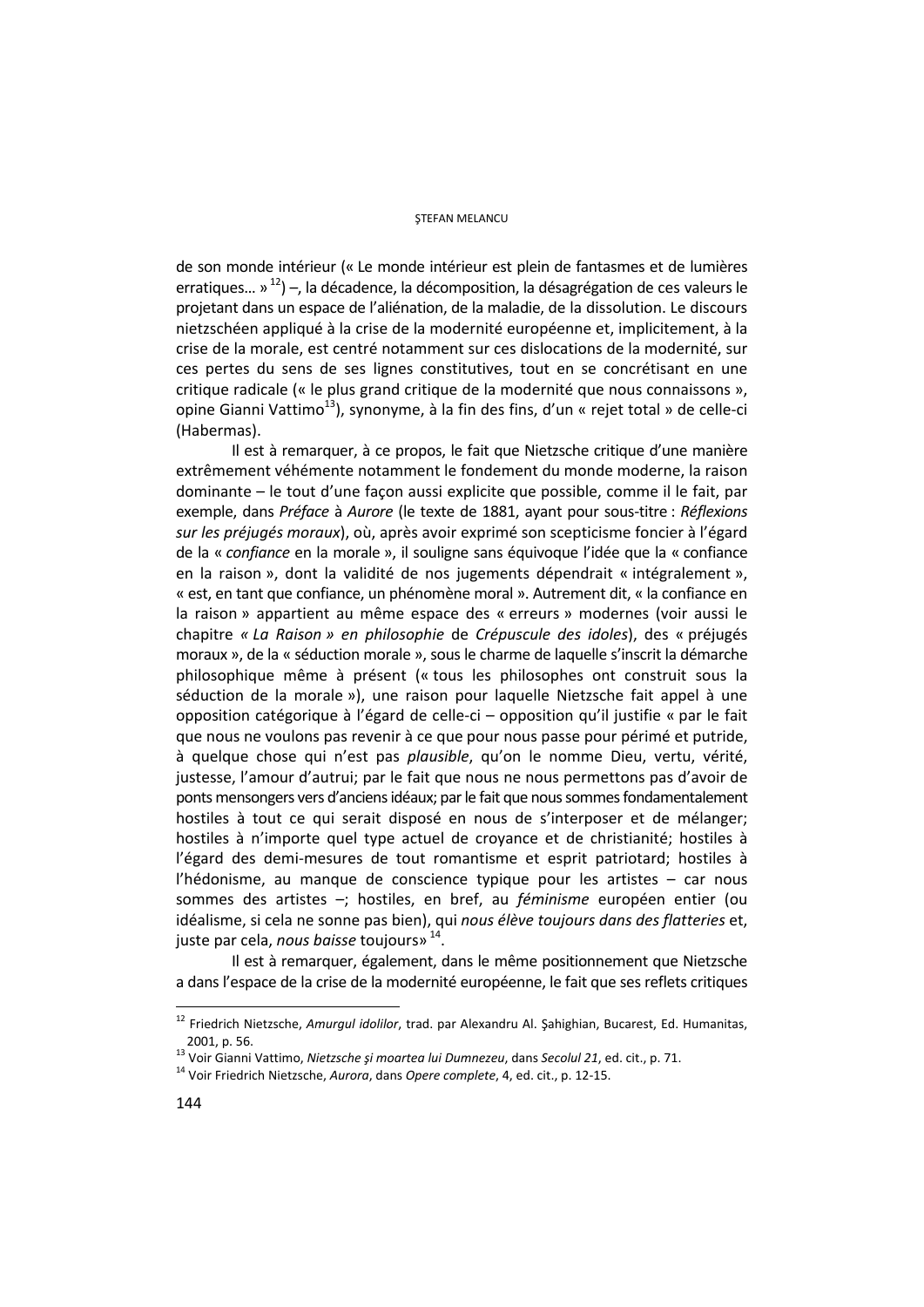### NIETZSCHE ET LA CRISE EUROPÉENNE

commencent très tôt, dès ses premiers écrits, acquérant ensuite, au fur de l'évolution de son œuvre, de la diversité, de la profondeur et du radicalisme. Ainsi, pour exemplifier à ce propos, à la conférence organisée en 1869 à l'Université de Basel, intitulée *Homer et la philologie classique*, Nietzsche souligne déjà « la peur de l'idéal en soi » de la part de ses contemporains, étant donné que « l'homme moderne tombe devant lui-même dans une heureuse admiration de soi » 15; dans la même période des premières années de création, dans *La Naissance de la philosophie à l'époque de la tragédie grecque*, il manifeste, contrebalançant son admiration pour la pensée présocratique, son désaccord envers la fausse « érudition » de l'acte philosophique moderne (« La philosophie moderne entière est limitée… »). C'est pourquoi « la philosophie a perdu sa raison d'exister » et « l'homme moderne, s'il avait du courage et qu'il soit honnête avec lui-même, devrait la répudier » <sup>16</sup>; dans la préface à *La Naissance de la tragédie*, sous l'impulsion de la même ressuscitation de l'existence et de la culture présocratique, il accentue « le pessimisme » posé sous « le signe du déclin, de la décadence, de l'échec, des instincts fatigués et accablés » qui seraient des caractéristiques, « selon toute apparence, chez nous, les hommes modernes et européens » <sup>17</sup>; il parlera après, dans ses textes ultérieurs, de la bouffonnerie de la culture moderne (*Humain, trop humain18*); de « la dévastation de la race européenne » (*Au-delà du bien et du mal<sup>19</sup>*); de « la diminution et du nivelage de l'homme européen » ou, dans la même parallèle avec les « Grecs anciens », d'un "*hybris"* à l'égard de « nous-mêmes », qui caractériserait l'agression par l'homme moderne de sa propre nature<sup>20</sup>; finalement – pour conclure ses références, visant l'un des derniers écrits publiés par le philosophe, *L'Épilogue* au *Cas Wagner* – Nietzsche dénoncera « *la conscience tranquille* dans le mensonge » du présent, ou une autre, « *moderne* par excellence », devenue « presque une définition de la modernité »; c'est pourquoi « l'homme moderne représente, du point de vue biologique, une *contradiction des valeurs* » (*Le Cas Wagner*<sup>21</sup>). Le verdict que Nietzsche donne sur cette sévère radiographie de la modernité est lié en effet à « l'auto-désagrégation » dont il parle dans son long article intitulé *Le Nihilisme européen*, de *Volonté de puissance*, la perte définitive du « centre », la certitude que « la culture européenne entière se dirige depuis longtemps » vers

 $\overline{a}$ 

<sup>15</sup> Voir Friedrich Nietzsche, *Noi, filologii*, trad., étude introductive et notes par Vasile Muscă, Cluj-Napoca,

Ed. Dacia, 1994. 16 Friedrich Nietzsche, *Naşterea filosofiei*, trad. et notes par Mircea Ivănescu, étude introductive par

<sup>&</sup>lt;sup>17</sup> Friedrich Nietzsche, Nașterea tragediei, dans Opere, 2, ed. cit., p. 11.<br><sup>18</sup> Friedrich Nietzsche, Omenesc, prea omenesc, dans Opere, 3, ed. cit., p. 14.<br><sup>19</sup> Friedrich Nietzsche, Dincolo de bine și de rău, ed. cit.,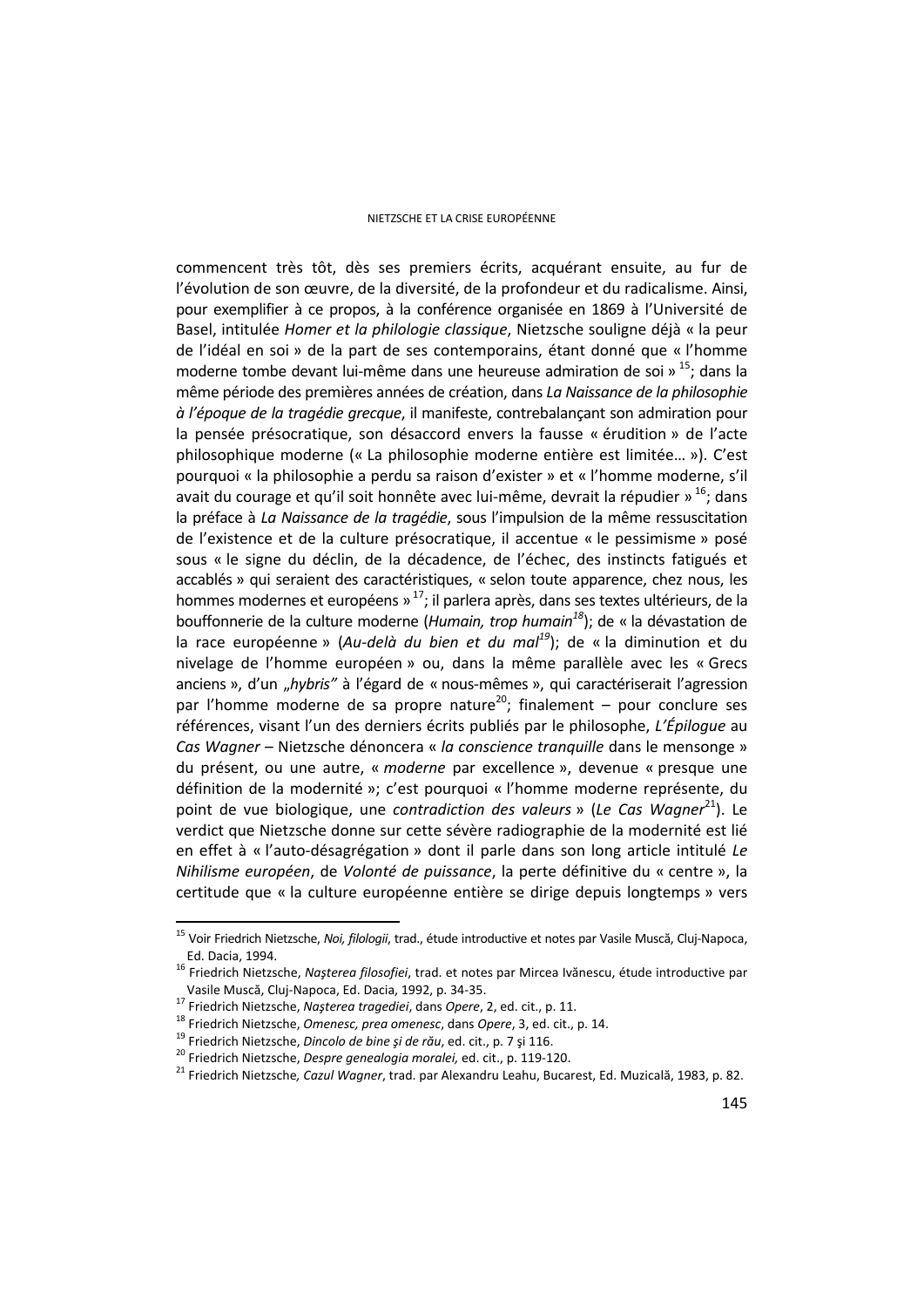### STEFAN MELANCU

« une catastrophe », en même temps que le sentiment irrémédiable d'écroulement et d'incertitude, « du déclin et de l'énergie vitale en déclin  $v^{22}$ .

La position que Nietzsche manifeste à l'égard de la modernité européenne trouvée en crise prend ses repères les plus évidents dans l'ample espace de la critique de la morale. Voir, à ce propos, premièrement, l'un des textes tardifs de Nietzsche mentionnés ci-dessus, *L'Épilogue* au *Cas Wagner* (un texte qui se propose, selon Nietzsche, dès le début, d'achever un regard sur *la modernité*), fondé sur plusieurs idées majeures visant la dégradation de la vertu, « l'esthétique décadente », l'hypocrisie et la volonté instinctive (illustrées notamment par le « cas » Wagner, devenu ainsi « un Cagliostro de la modernité… ». La fin du texte impose, en conclusion, une interrogation et, en même temps, une réponse : « Un *diagnostic* de l'âme moderne, par quoi devrait-il commencer? Par une incision décidée dans cette agglomération d'instincts contradictoires, par une extirpation des valeurs opposées, par une vivisection opérée sur le cas le plus *riche d'enseignements* ». Le contenu de cet *Épilogue* au *Cas Wagner* comprend ainsi quelques éléments définitoires pour une représentation de la crise de la morale, sous des rapports multiples – à l'espace de la crise de la modernité, à une configuration des implications qui en résultent et, pas dernièrement, aux ressorts qui tiennent à une structure interne particulière du discours philosophique nietzschéen. La compréhension de ces rapports doit cependant être accompagnée par quelques mentions. Tout d'abord, le fait que ce texte appartient à la dernière année de création de Nietzsche (1888), constituant, dans ce sens (tout comme ses autres écrits de la même année), un bout de chemin, donc le point final du discours nietzschéen. Ensuite, le fait que par celui qui est visé ici, Wagner, on est déterminé de revenir aux débuts de l'œuvre nietzschéen – plus précisément à *La Naissance de la tragédie*, un écrit dédié par sa *Préface* (1871) à Wagner, aussi bien qu'à la dernière des *Considérations inactuelles* (*Richard Wagner à Bayreuth*, 1876), nourrie justement par la personnalité de l'idole de la jeunesse de Nietzsche. Le texte de l'*Épilogue* au *Cas Wagner* lie ainsi les deux pôles de l'œuvre nietzschéen, son début et sa fin : le premier est représenté par la perspective dionysiaque du monde (comme justification esthétique de l'existence), par le plongement dans le monde présocratique et l'évitement, par la suite, du nihilisme menaçant instauré en même temps que la morale socratique et son héritier, le christianisme, mais aussi par la conviction que « le temps de l'homme socratique est passé » et que son illustration, « la culture théorique » (dans laquelle s'inscrivent maintenant le *philistine* et « la maladie historique du présent », par leur représentation de la première et la deuxième des *Considérations*), doit être remplacée par la « culture tragique », déterminée par

<sup>22</sup> Voir Friedrich Nietzsche, *Voinţa de putere. Încercare de transmutare a tuturor valorilor*, trad. et étude introductive par Claudiu Baciu, Bucarest, Ed. Aion, p. 5-45.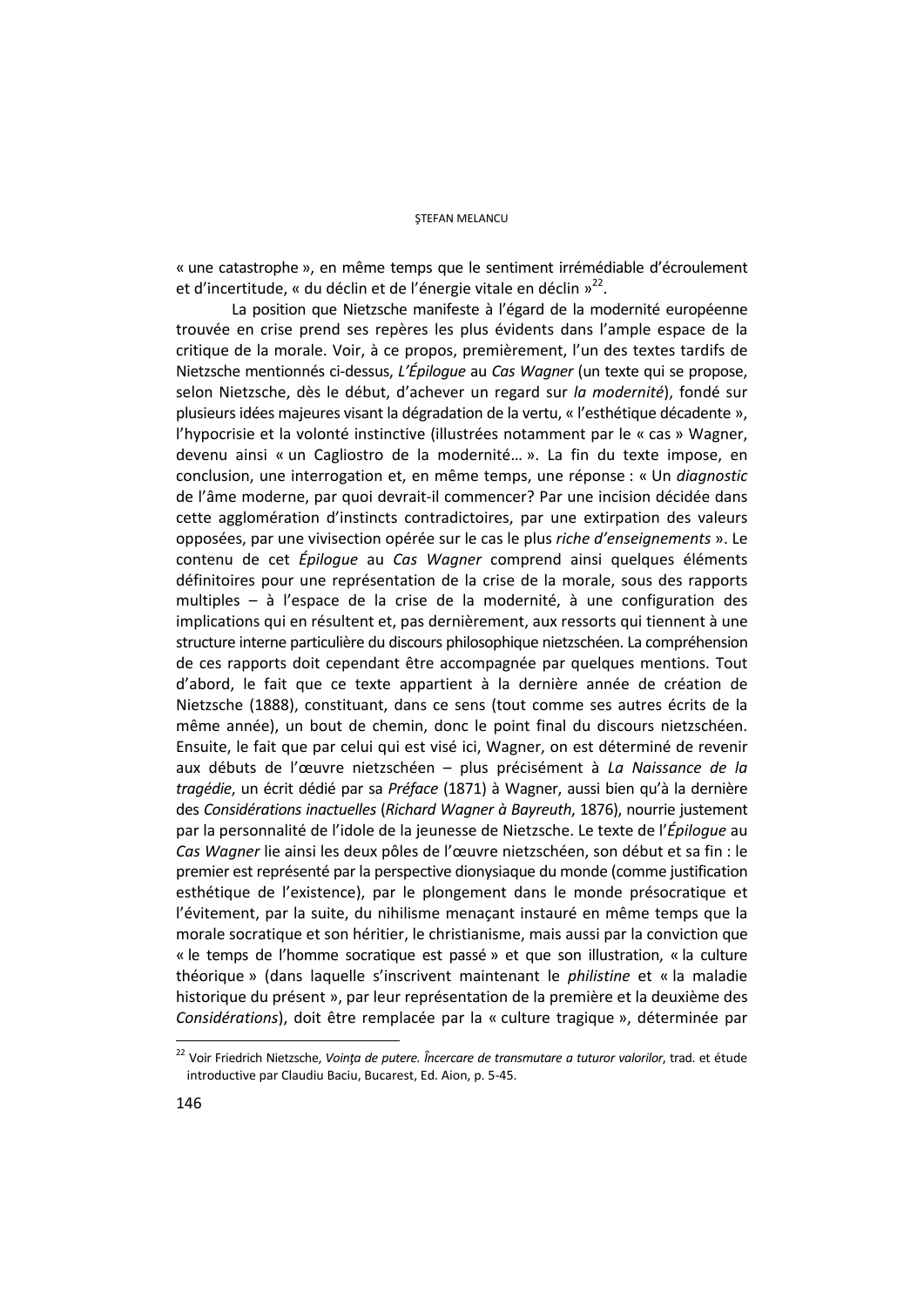de « fortes natures » comme Schopenhauer ou Wagner; ce dernier pôle consacre soit « une *grande déclaration de guerre* dirigée contre des « idoles éternelles » (la morale socratique, platonicienne et chrétienne, et ses fondements – « la raison » et « la vérité », avec la conviction « qu'il arrive la fin de l'ancienne vérité »), à côté des idoles de la période de jeunesse (Schopenhauer et Wagner), « atteintes ici par le marteau comme par un diapason – *Crépuscule des idoles<sup>23</sup>*), soit le rejet définitif du christianisme, en tant que « morale antinature » dirigée *contre la vie même*  (*L'Antéchrist*) 24, soit, enfin, « la reconsidération de toutes les valeurs » constituée en une « conséquence ultime de nos valeurs précédentes » (*Volonté de puissance*) 25.

Entre ces deux pôles, le discours sur la modernité européenne et sur sa morale reçoit la diversité et l'ampleur connue, que nous résumons ici justement afin de prolonger le contenu de *L'Épilogue* lié au *Cas Wagner* : « la vie n'est pas conçue par la morale », puisque « l'histoire des sentiments moraux est l'histoire d'une erreur, de l'erreur sur la responsabilité », c'est pourquoi la morale constitue une « auto-fragmentation de l'homme – dans la morale, l'homme ne se traite pas comme individum, mais comme dividum » (*Humain, trop humain*); la morale « s'est avérée la plus grande maîtresse de la séduction », étant « la vraie Circe des philosophes », car « tous les philosophes ont construit sous la séduction de la morale », la confiance « en la raison » étant « un phénomène moral », d'où la devise : « Sans foi en raison, on revient à la vie », à côté de la conviction que « Dieu est mort » et d'une nouvelle compréhension de soi de l'homme (*Aurore*); « Rien n'est vrai, et tout est permis »; « La vie est une résurgence de la joie » imposée par une « nouvelle morale », incarnée par Zarathoustra, une fois que l'homme connu jusqu'à présent aura été dépassé (« L'homme est quelque chose qui doit être dépassé »), qu'il aura été libéré de la tutelle de la morale chrétienne et la volonté du « Surhomme » (« Les morts sont tous des dieux. Maintenant nous voulons que le Surhomme vive », *Ainsi parlait Zarathoustra*); « La pire, la plus tenace et la plus dangereuse de toutes les erreurs a été celle d'un dogmatique, c'est-à-dire l'invention par Platon de l'esprit pur et le Bien en soi » (une erreur « inoculée » par Socrate), « et à partir de Platon, tous les théologiens et les philosophes parcourent le même chemin – affirmant donc que jusqu'à présent, en matière de morale, l'instinct ou, comme les chrétiens l'appellent, *la croyance* ou, comme je l'appelle, *le troupeau* a été victorieux »; « Il n'y a pas du tout de phénomènes moraux, mais seulement une interprétation morale des phénomènes », d'où « le faux du monde dans lequel nous prétendons de vivre », le fait que « ce n'est pas vraiment l'homme qui est *la mesure des choses* et la mention que « nous devrions finalement nous

<sup>&</sup>lt;sup>23</sup> Friedrich Nietzsche, Amurgul idolilor, ed. cit., p. 9-11.

<sup>&</sup>lt;sup>24</sup> Voir Friedrich Nietzsche, Antichristul, trad., notes et postface par Vasile Muscă, Cluj, Ed. Biblioteca Apostrof, 1996. 25 Voir *op. cit.,* pag. cit.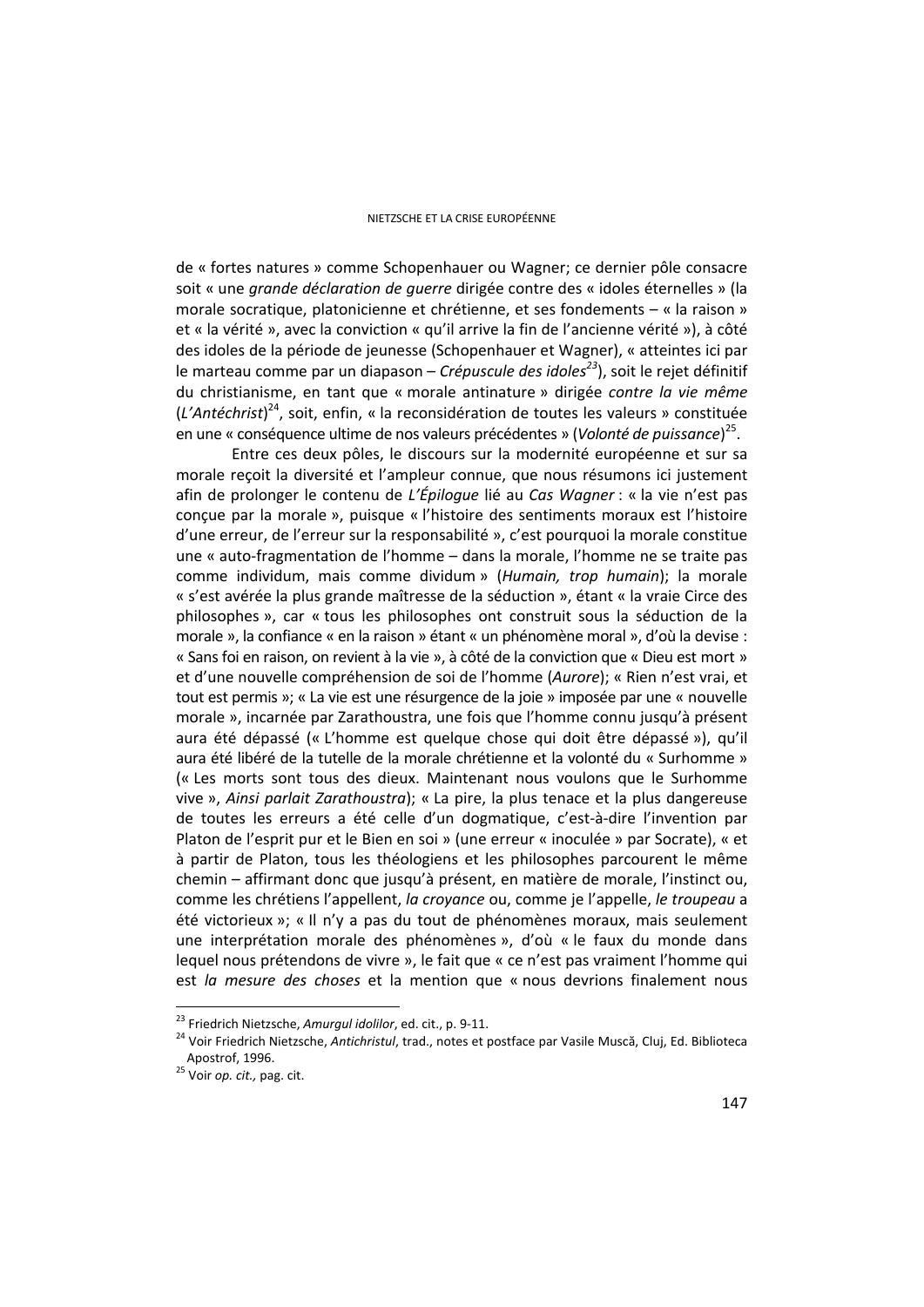### STEFAN MELANCU

libérer de la tentation des mots », puisque « la croyance en *les certitudes immédiates*  est une naïveté morale »; et « l'idée que la vérité a une valeur plus grande que l'apparence est un simple préjugé moral »; c'est pour cela qu'il s'impose « la préparation d'une typologie de la morale » - « les morales » ne sont qu'une « *sémiologie des affects* », toute morale prêchant « l'étroitement de la *perspective* » et se constituant en une « action tyrannique contre *la nature* » (*Au-delà du bien et du mal*); « nous avons besoin d'une *critique* des valeurs morales, *la valeur de ces valeurs doit être elle-même questionnée* – et pour cela il devient nécessaire de connaître les conditions et les circonstances dont elles se sont érigées, une connaissance inexistante jusqu'à présent et ni même désirée »; ainsi, les gens ne sont pas égaux, il y a « des maîtres » et « des esclaves » et, par conséquent, une « morale des maîtres » et une « morale des esclaves »; pareil à la défaite des présocratiques par Socrate et d'Eschyle par Euripide, les judéo-chrétiens vaincront eux-aussi leurs « maîtres », « *l'instinct de troupeau* » prenant ainsi sa revanche contre les élus – d'où, la nécessité de nous interroger à propos de « quelle *valeur* a l'un ou l'autre des camps de valeurs ou *morales* » et la préparation de la « tâche des philosophes pour l'avenir : cette tâche consiste pour les philosophes à solutionner *le problème de la valeur*, à déterminer *l'ordre hiérarchique des valeurs* »; sa moralité s'appuie sur la juridiction et la psychologie, puisque « la conscience chargée » est fondée précisément dans « cette sphère, c'est-à-dire à côté des obligations, elle a l'univers des notions de *culpabilité*, *conscience*, *devoir*, *sainteté du devoir* » (*Sur la généalogie de la morale*).

De telles précisions renvoient à l'une des lignes majeures du discours philosophique nietzschéen, liée au rapport établi, dans l'espace de la modernisation européenne, entre la morale et les notions de *décadence* et *nihilisme*. En interprétant la seconde des *Considérations inactuelles* (*Sur les usages et les dommages de l'histoire pour la vie*), G. Vattimo entend, entre autres, partant de la substance de ce texte, en tant que définition « générale » de la décadence, « l'absence d'une unité stylistique », qui réside dans « le manque de cohérence » institué dans les rapports contenuforme, intérieur-extérieur, essence-apparence, un manque par lequel « la forme devient travestissement », autrement dit, un « *masque* » *26.* L'expression de la décadence implique également ce que Gilles Deleuze associe au nihilisme nietzschéen : « la dépréciation de la vie, la négation de ce monde », donc l'institution de « la dévalorisation des valeurs », dont Heidegger parle dans son chapitre sur le nihilisme, de la monographie dédiée à l'œuvre de Nietzsche. « Le processus de dévalorisation des valeurs » implique, de façon fondamentale, *le nihilisme*, qui doit être compris – dans la conception de Heidegger – comme « la cause de la décadence » et non pas comme sa *logique*, puisqu'il « croît justement au-delà de

<sup>26</sup> Gianni Vattimo, *Subiectul şi masca*, ed. cit., p. 20-21.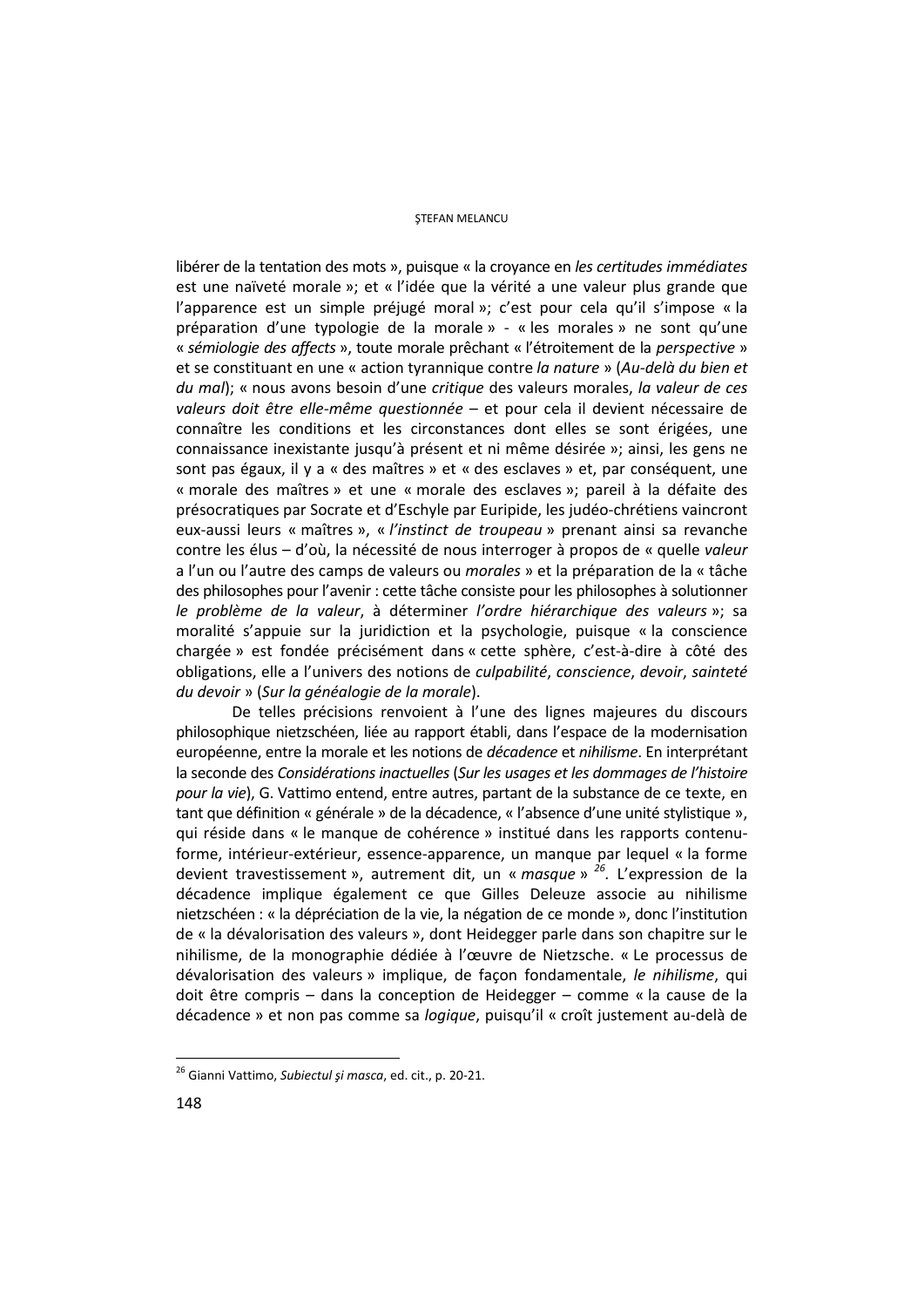celle-ci ». La cause du nihilisme, continue Heidegger, est la morale, au sens d'établissement des idéaux suprasensibles de la Vérité, du Bien et de la Beauté, valables *en soi* »<sup>27</sup>

En effet, dans son esquisse sur *Le Nihilisme européen* de *La Volonté de puissance*, Nietzsche comprend sans équivoque « le mouvement nihiliste comme une expression pour *décadence* », l'associant « *à la ruine, au déclin et aux déchets* ». C'est toujours là qu'il insiste surtout sur ce qu'il appelle « *le nihilisme en tant qu'état psychologique* », consistant soit à la recherche d'un *sens* dans tout ce qui se passe, sans que celui-ci y soit présent », soit au fait qu'une « totalité » s'est projetée dans cet existant, soit (« une *troisième* et *ultime* forme ») à un « *subterfuge* » qui signifierait « la condamnation en tant qu'illusion de ce monde entier qui existe au-delà de lui, comme *vrai monde*. Aussitôt que l'homme – continue Nietzsche – aboutit à comprendre le fait qu'un tel monde est embelli par des besoins psychologiques (…) il apparaît la dernière forme du nihilisme, qui englobe *le manque de la croyance en un monde métaphysique* est qui réprime sa croyance en un *vrai* monde. De cette perspective, il reconnaît la réalité de la transformation comme *unique* réalité, on interdit tout glissement vers des mondes d'au-delà et de fausses divinités. Le résultat (continue à noter Nietzsche) : *la croyance en les catégories de la raison* est la cause du nihilisme ». La conclusion : « Le déclin de l'interprétation *morale* du monde, une interprétation qui ne peut plus être *sanctionnée* après avoir essayé de se réfugier dans un monde d'au-delà, *finit* par le nihilisme ». C'est toujours là qu'il indique Wagner, parlant de « L'art et la préparation du nihilisme : le romantisme (La fin des *Nibelung* de Wagner) », aussi bien que le fait que la forme *du nihilisme total* institue *« l'éternel retour »*. C'est « la forme extrême du nihilisme : le Rien (*l'absurde*) éternel! ». Et c'est toujours là qu'on indique « *la crise* » qui est enfin instituée et dont « la valeur » consiste au fait qu'elle « *purifie* » et détermine « l'impulsion pour une *hiérarchie des forces* du point de vue de la santé : reconnaissant ceux qui donnent des ordres comme législateurs, et ceux qui y obéissent comme soumis ».

 Revenant encore une fois au *Cas Wagner*, nous estimons que les mots qui préfacent cet écrit contiennent, en tant que ligne directrice, ce passage fait par Nietzsche, à travers Wagner (celui qui « résume » pour le philosophe la modernité même), à travers la « *crise* » dont il parle dans *Le Nihilisme européen*, tout comme - « du point de vue de la santé » - à travers l'effet « purificateur » de celle-ci : « Le grand événement de ma vie a été une *guérison*. Wagner ne fait plus partie de mes maladies ». Nietzsche se reconnaît là comme étant lui-même un « décadent » (« Tout comme Wagner, je suis en enfant de cette époque, donc un *décadent* »), mais avec une remarque fondamentale : « sauf que, dit Nietzsche, je m'en suis rendu compte et mis en garde. Le philosophe en moi s'est confronté au décadent. Ce qui m'a

<sup>27</sup> Voir Martin Heidegger, *Metafizica lui Nietzsche*, trad. par Ştefan Aug. Doinaş, dans *Secolul 21*, ed. cit., p. 162-175.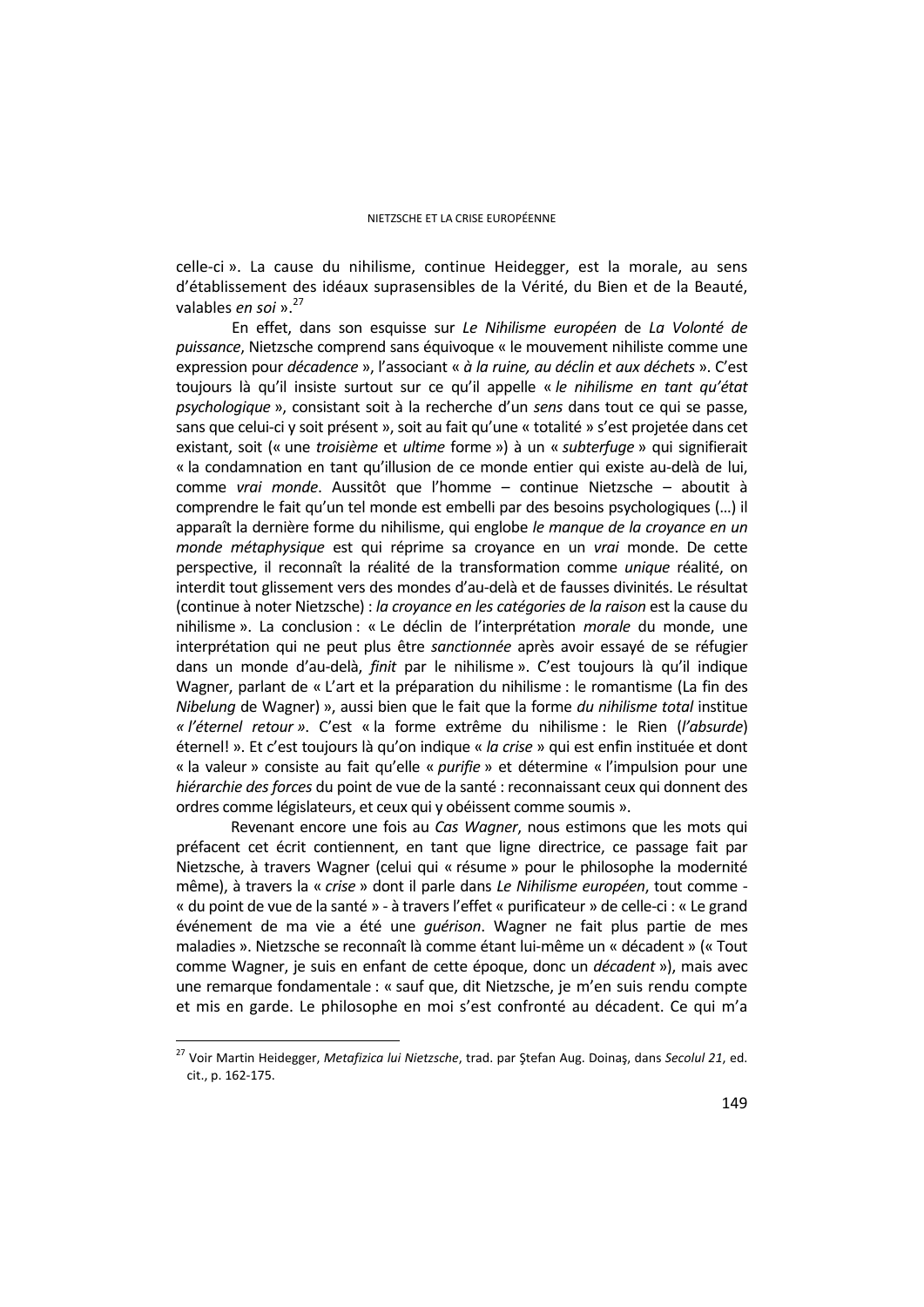### STEFAN MELANCU

préoccupé le plus a été vraiment le problème de la *décadence* et j'ai eu mes raisons pour cela. La question du *bien* et du *mal* n'est qu'une variété du même problème. Quand tu n'as plus de doutes sur les symptômes de la décadence, tu comprends l'essence de la morale, tu comprends ce qui se cache derrière ses dénominations les plus saintes : la vie *appauvrie*, la volonté de périr, le délaissement. La morale est une *négation* de la vie ».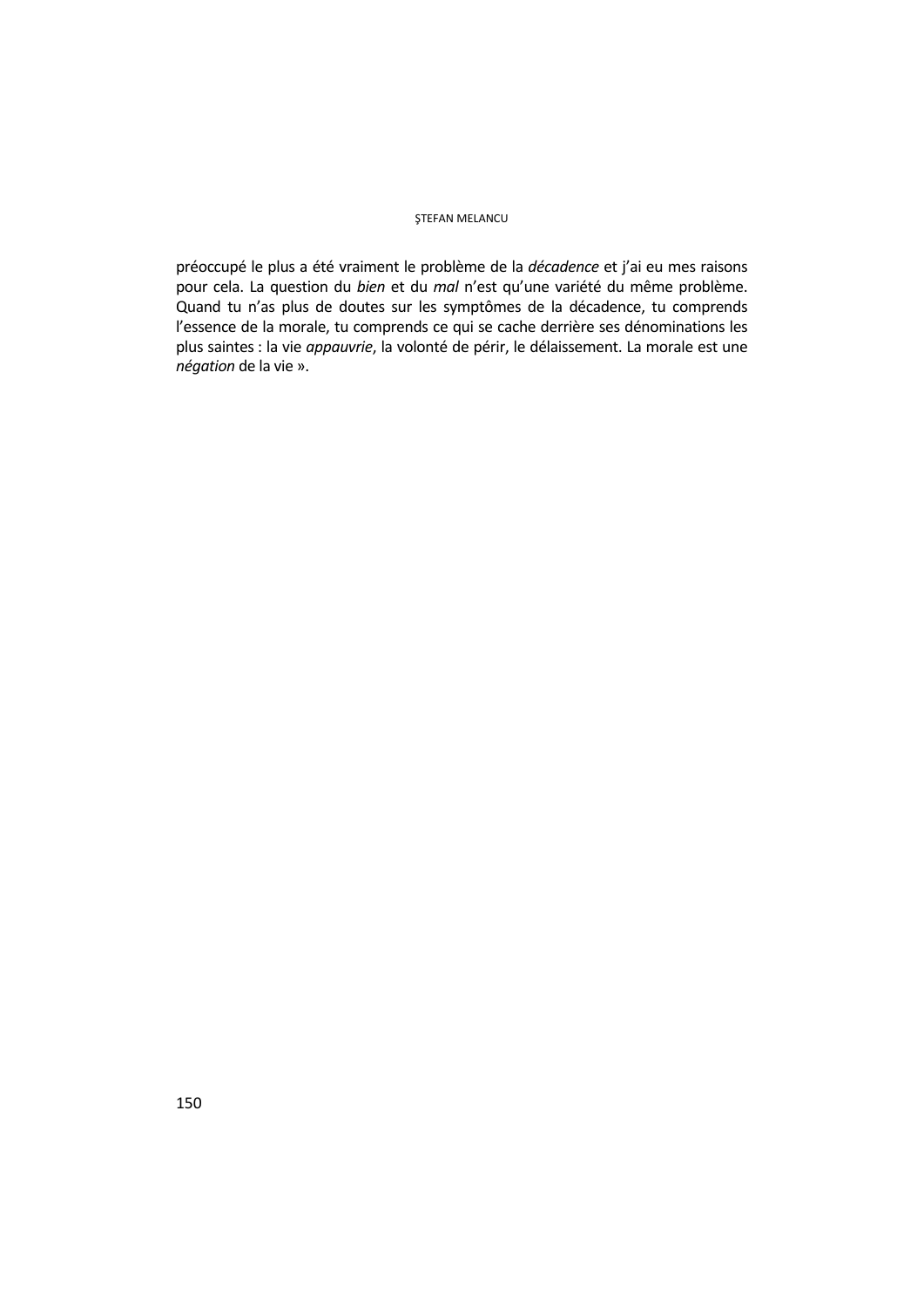# **EREIGNIS, SATORI UND PERFORMATIVITÄT**

# **HANS H. DIEBNER\***

**ABSTRACT. Enowning, Satori and Performativity.** Starting out from translatability problems of Heidegger's work as well as of East Asian philosophies as addressed in analyses and discourses of philosophy and phenomenology of language, a transfer towards a phenomenology of temporality is proposed in order to unravel the knot. The concepts of performance studies, the concept of performativity in particular, understood as a inter-cultural *singulare tantum,* are thus shifted into the focus of reflection. It is, thereby, intended to escape from committing oneself to structuralism and linguistic relativism. Besides an inter-cultural dialogue, the proposed approach becomes a promising intra-cultural option, too.

**Key words:** Heidegger, hermeneutics of facticity, performativity, processuality, temporality

Kürzlich habe ich in einem Aufsatz das "Ereignis" bei Martin Heidegger in einer eher vorübergehenden Weise mit dem *Satori* des *Zazen*, eine der zahlreichen Varianten des Zenbuddhismus, verglichen $^1$ . Dieser Vergleich bedarf einer vertieften Reflexion. Vordergründlich betrachtet erscheint eine Analogie nicht abwegig. Dafür spricht auch die Anzahl der entsprechenden Aufsätze, die eine Vergleichbarkeit thematisieren. Diese Anzahl hält sich mit derjenigen, mit der dieser Vergleich ins Reich des Unfugs verwiesen wird, in etwa die Waage. Nicht nur eine Studie der fernöstlichen Philosophien, sondern Heideggers eigene Ausführungen legen nahe, dass das Ereignis frappierende Ähnlichkeit mit dem *Satori* des *Zazen* hat. Aspekte einer weiterführenden Entsprechung der Fundamentalontologie und japanischer Philosophie, sowie die Diskussion einer Seinsoffenheit durch die Betonung des Weges wurde kürzlich in einem dialogischen Beitrag von Rafael Capurro und Makoto Nakada (2011) erläutert.

Genau genommen vergleicht Heidegger in seiner Rede "Der Satz der Identität" die Unübersetzbarkeit von "Ereignis" mit der Unübersetzbarkeit des chinesischen "Tao" und des griechischen "Logos"<sup>2</sup>. Ich wage, diese Unübersetzbarkeit

<sup>\*</sup> Institut für Neue Medien, Frankfurt am Main, Germany, *hans@diebner.de* <sup>1</sup>

 $<sup>1</sup>$  Diebner (2011).</sup>

<sup>&</sup>lt;sup>2</sup> Heidegger (2006), p. 45.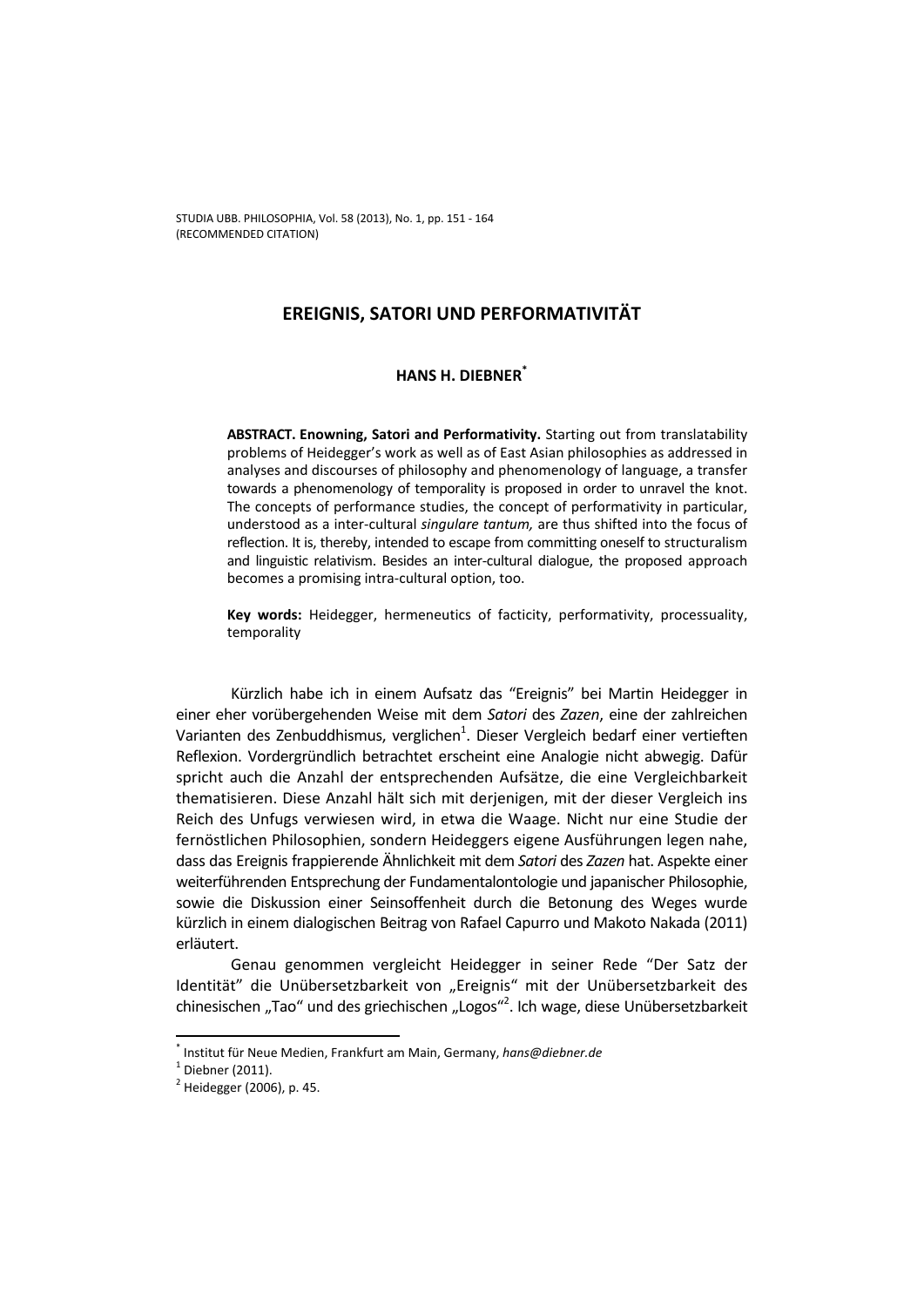auf "Satori" auszuweiten und so hält das Ereignis und *Satori* zumindest vordergründlich diese Unübersetzbarkeit zusammen. Nun ist es gerade die Diskussion um die Übersetzbarkeitsproblematik bei Heideggers Werken ins Japanische, die mich zu diesem Aufsatz verlasst haben, denn es gibt hier bemerkenswerte sprachphänomenologische und linguistische Zusammenhänge.

Den Vortrag "Der Satz der Identität"<sup>3</sup> beginnt Heidegger mit dem Hinweis, nicht auf den Inhalt, sondern auf den Weg zu achten und er versucht am Schluss eine Annäherung an (den Begriff) das Ereignis dadurch, dass er den Weg mit wenigen Schritten zurück geht. Insbesondere die Betonung des Weges erinnert, zumindest implizit, an fernöstliche Philosophien, sowie explizit an einige vorsokratische Seinslehren, insbesondere die von Parmenides. Die Tatsache, dass Heidegger die propositional verfasste Logik (d.h. die heutige Verzerrung der ursprünglichen Bedeutung von *logos*) zugunsten einer (im heutigen Sprachgebrauch) performativen Logik<sup>4</sup> erneut korrigierte, brachte ihm bekanntlich den Vorwurf des "Raunens" und des "Jargons der Eigentlichkeit" ein, der von seinen Schülern nur "nachgeraunt" wird<sup>5</sup>.

Auch hier tut sich eine weitere Analogie auf. Die besagte wechselseitige Affinität von Zenbuddhismus und der Heideggerschen Fundamentalontologie ist für Kenichi Mishima nur in der Folge der Bedeutungen, Zusammenhänge und Verstrickungen sowohl des Zenbuddhismus als auch der Heideggerschen Ontologie für und mit dem Faschismus, wie der ausbleibenden nachfaschistischen Auseinandersetzung mit der "intellektuellen Korrumpierbarkeit" zu erklären:

So tanzte bei uns in Japan, von Heideggers Wortschwall an- und aufgeregt, das zenbuddhistische Vokabular in lexikalischer Eins-zu-Eins-Übersetzung herum. […] Es wurde dabei oft verkannt, wie sehr der Denkweg Heideggers geprägt ist von der europäischen Moderne, eben auch in seiner Distanzierung von ihr. Daß diese Suggestion symptomatisch ist für die nachfaschistische Intelligenz, wird sich hoffentlich im Laufe meiner Ausführungen ergeben.<sup>6</sup>

Die Diskreditierungen der Fundamentalontologie im Lichte der Faschismusdebatte sind hinlänglich bekannt. Das Raunen – oder nennen wir es Wortschwall – eröffnet nun zwar eine mögliche strukturelle Vergleichbarkeit, die aber im äußersten Maße zu Denken gibt. Sofern man weder für Heidegger, noch für den Zenbuddhismus eine Lanze brechen will, nimmt Mishima, rein auf den Vergleich selbst bezogen, der Rede vom Unfug des Vergleichs den Wind aus den Segeln, freilich um den Preis, beide Philosophien selbst als Unfug zu begreifen. Es gilt zudem, die

 3 Heidegger (2006), p. 31-50.

<sup>4</sup> Rimpler (2008).

<sup>&</sup>lt;sup>5</sup> Adorno (1964).

<sup>6</sup> Mishima (1992), p. 326.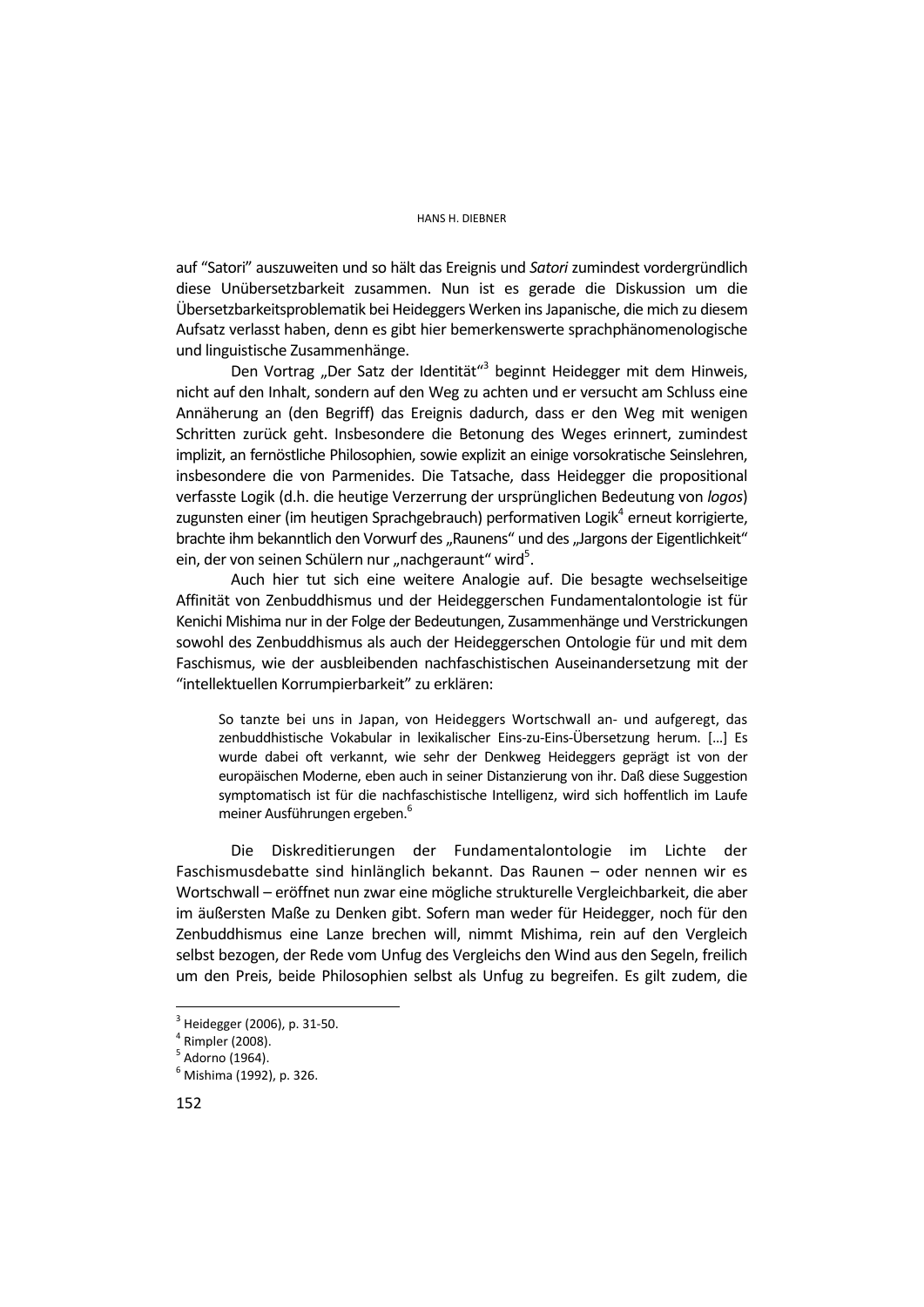pauschale Kritik der Postmoderne auch angesichts der im kritischen Diskurs in den Blick geratene Möglichkeit des Versagens der Aufklärung zu entschärfen. Trotz dieser ernstzunehmenden Bürde gilt, dass die Möglichkeit die faschistische Vernutzung vom fruchtbaren Diskurs Heideggers Philosophie abzugrenzen, für mich weiterhin den Vergleich, ebenfalls in einem fruchtbaren Sinne, offen hält.

Man muss sich für das Weitere zunächst noch einmal ins Gedächtnis rufen, dass das Ereignis beim späteren Heidegger bevorzugt für das Entbergen des Sinns von Sein steht, oder auch dem Sagen des Seins. Heideggers tautologische Formel, "die Sprache spricht", weist auf die Bestimmung der Sprache als vom Seienden ereignet hin. Im Gegensatz zum sprachphilosophischen Umgang mit Sprache, ging Heidegger in seiner Fundamentalontologie von einer Phänomenologie der Sprache aus. Seiendes kommt durch die Sprache dadurch durch den Menschen zu Wort, dass der Mensch von der Sprache angesprochen wird. Nur Seiendes, das sich zeigt, das spricht, kann den Mensch zu Worte kommen lassen. Das Unausgesprochene ist demzufolge nicht anwesend, das nicht Anwesende spricht nicht. Ob es sich hierbei um Seiendes der physischen Welt oder mental Anwesendes handelt, ist einerlei. Die Semiotik, die sich um die Phänomenologie der Sprache nicht zu kümmern braucht, betrachtet die Sprache als Zeichen, als Verweissystem. Heidegger stülpt also die sprachphilosophische und insbesondere die semiotische Verfassung von Sprache als Zeichen geradezu um. Die gängige Ablösung des Gebrauchs von Sprache von ihren Ursprüngen, die Heidegger interessierten, war ihm klar:

Um das, "worüber die Sprache spricht" nicht im Leeren zu lassen und es nicht ständig auf das sprechende Sein zurückzuführen, unternimmt Heidegger eine weitläufige phänomenologische Analyse des Gedichts von Stefan George *Das Wort*, namentlich der letzten Strophe, die lautet: "So lernt ich traurig den verzicht: / Kein ding sei wo das wort gebricht". Die Analyse endet mit einer umgestülpten phänomenologischen Position "*Das Wesende der Sprache ist die Sage als Zeige.* []"7

Dennoch trieb ihn Zeit seines Lebens die entscheidende phänomenologische Frage um, wo das *ist* selbst in einer Aussage wie etwa "Das ist ein Tisch" ist, denn unabhängig vom Tisch und überhaupt allem Seienden ist das *ist* selbst, das Sein, das uns das Hilfsverb "sein" schenkt, nirgends<sup>8</sup>. Die metaphysische Auffassung des Seins bloß als Sein alles Seienden genügte Heidegger nicht, denn Sein nur als Summe aufgefasst, ist anwesend durch das Sich-Zeigen des Seienden. Um das Sein von allem Seienden abzugrenzen, ein Sein das selbst abwesend uns mit der Schenkung des Hilfsverbs "sein" eine in der Metaphysik und Sprachphilosophie vertraute Geborgenheit

<sup>&</sup>lt;sup>7</sup> Rodin (1992), p. 33.

<sup>&</sup>lt;sup>8</sup> Heidegger (1992).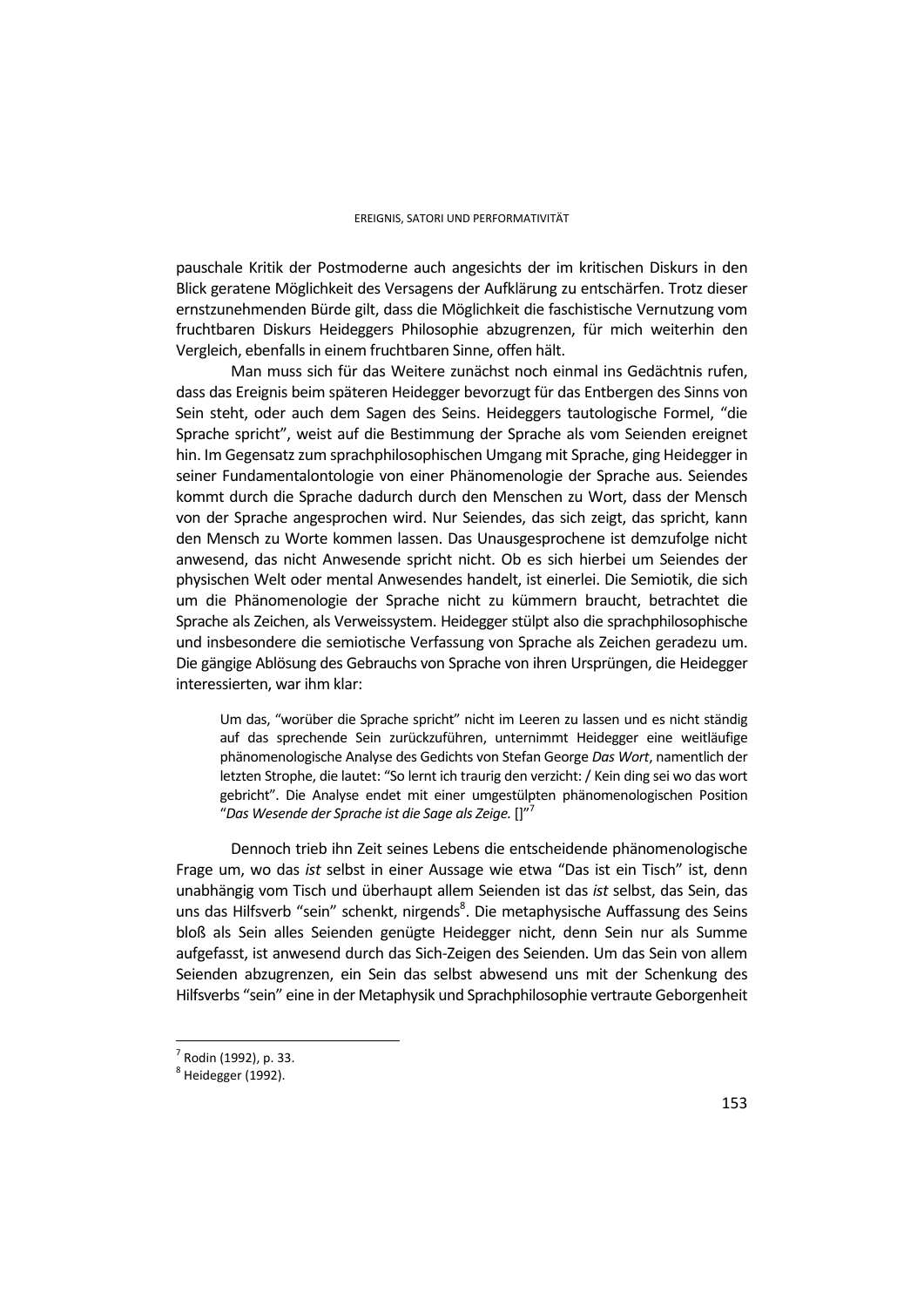### HANS H. DIEBNER

im selbst verborgenen Sein gibt, benutzte Heidegger vor allem in den "Beiträgen"<sup>9</sup> meist den Begriff "Seyn". Es wird klar, dass er in seinem Anliegen mit einer defizitären, jedenfalls scheinbar unhintergehbaren Sprache zu kämpfen hatte, die nur auf das Seiende, aber nicht auf das *ist* bezogen ist. Den logischen Gebrauch des Satzes der Identität, A ist A, entlarvte er demzufolge als reine Verweisstruktur, die gerade die Identität, A *ist* A, mit der Betonung auf das *ist*, verschleiert<sup>10</sup>.

Damit verstellt das allein anwesende Seiende die Offenheit für die Sprache des Seyns. Als abträglich für diese Offenheit kritisierte Heidegger vor allem die Konzeption der Sprache als Zeichen im Sinne eines Bezeichnens, das kein Zeigen mehr im Sinne des Erscheinenlassens ist. Damit wird jede Offenheit unterdrückt, das Seyn selbst zur Sprache kommen zu lassen. Es wird aus dieser sprachphänomenologischen Variante Heideggers klar, warum er von der Objekt-Subjekt-Trennung in noch radikalerer Weise als bei der sprachphänomenologischen Variante etwa von Husserl absah und das Sein und den Menschen als zueinander gehörig begriff, denn das Sein kann nur durch die Sprache via Menschen zur Sprache kommen und was nicht zur Sprache kommt ist nicht. So kommt also seine Formulierung zustande, "die Sprache ist das Haus des Seins". Diese Haus-Metapher, die auch für die Geborgenheit steht, durchschwingt einen Großteil Heideggers verwendeten Vokabulars.

Der *Satori*-Vergleich ist keineswegs neu. Er wird nahegelegt, wenn man die zum *Satori* führende Praxis der völligen Befreiung von Denken in einem subjektiven und bewusstseinsmäßigen Sinne fasst. Die zum *Satori* führende Praxis des *Zazen* kann dann als eine Praxis aufgefasst werden, die Sprache in ihrem Verstellen für das Seyn zu hintergehen und sehr wohl aus der Heideggerschen Fundamentalontologie, die wesentlich eine Sprachphänomenologie in einem tiefgründigen Sinne ist, verstanden werden.

Es ergibt sich aber eine in diesem Aufsatz zu erörternde, für den Vergleich abträgliche Perspektive, wenn man die Sprachstruktur der japanischen Sprache und ihrer Formung durch das zenbuddistische Denken untersucht. Ich stütze mich hier vor allem auf die Ausführungen von Tadashi Ogawa (1992). Im Anschuss daran schlage ich zugunsten einer zuträglichen Wendung den Übergang von einer Sprachphänomenologie zu einer Phänomenologie des Zeitlichen, nämlich zur Performativität, vor. Mit nochmaligem Verweis auf die phänomenologischen Überlegungen Heideggers zum Satz der Identität, bei dem er den Weg seiner Überlegungen über den Inhalt stellt, lässt sich der Gedanke der Performativität bekräftigen. Sowohl die sprachphänomenologische, als auch die performative Perspektive, widerspricht dem gängigen Versuch, *Zazen* in einer Übertragung in die westliche Philosophie aus der Perspektive der Metaphysik zu erklären oder gar ins Reich des Spirituellen zu verweisen.

<sup>&</sup>lt;sup>9</sup> Heidegger (1989).

<sup>10</sup> Heidegger (2006), p. 31-50.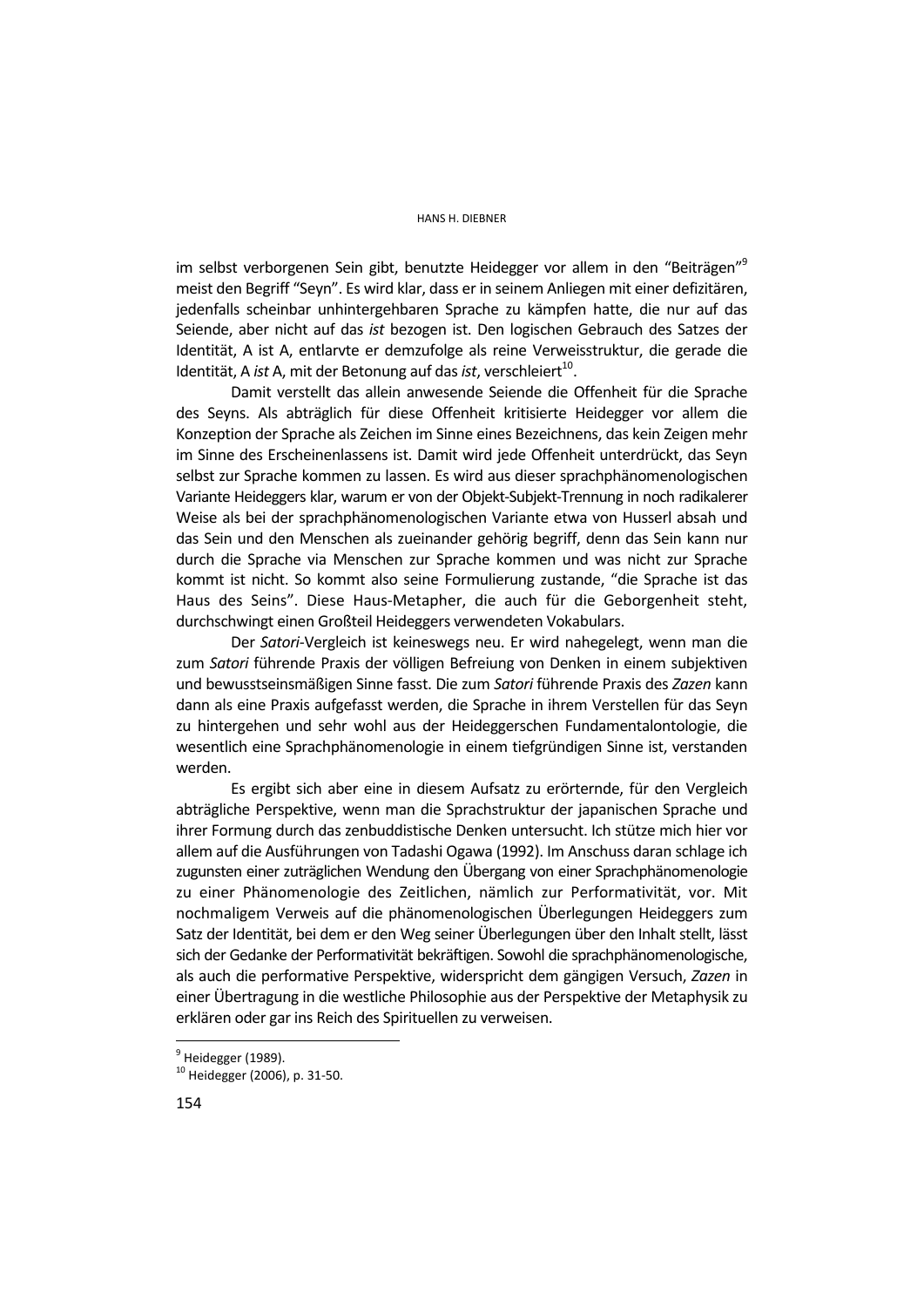Heidegger wiederholt in seinen "Beiträgen" abermals:

Die Frage nach dem "Sinn des Seyns" ist die Frage aller Fragen. Im Vollzug ihrer Entfaltung bestimmt sich das Wesen dessen, was da "Sinn" benennt, das, worinnen die Frage als Besinnung sich hält, was sie als Frage eröffnet: die Offenheit für das Sichverbergen, d.h. die Wahrheit.<sup>11</sup>

Es muss kaum wiederholt werden, dass bei Heidegger das Stellen der Frage selbst die Eröffnung für eine Grundstimmung der Seinsoffenheit gewährt, die selbst das Ziel ist:

Das Suchen selbst ist das Ziel. Und das bedeutet: "Ziele" sind noch zu vordergründlich und stellen sich immer noch vor das Seyn – und verschütten das Notwendige.<sup>12</sup>

Ist auch der Vergleich des Ereignisses mit Satori zu "vordergründlich"? Heidegger selbst schreibt in den nämlichen Beiträgen:

Je unseiender der Mensch, je weniger er sich auf das Seiende, als welches er sich vorfindet, versteift, um so näher kommt er dem Sein. (Kein Buddhismus! Das Gegenteil).<sup>13</sup>

Der eingeklammerte Teil dieser Aussage scheint den Kritikern des Vergleichs recht zu geben. Doch durch welche Vor-stellung, die ja bekanntlich nach Heidegger jedes offene Suchen verstellt, war für Heidegger der Buddhismus verstellt? Akzeptieren wir die Rede von der Unübersetzbarkeit von *Satori*, dann klingt der eingeklammerte Teil unredlich. Insofern müsste eine Entsprechung zunächst offen bleiben.

Man braucht nur wenig Verständnis von Buddhismus, um zu erkennen, dass ohne weitere Ausdifferenzierung die oberflächliche und pauschale Rede vom Buddhismus ins Leere greift. Mit etwas Beobachtungsgabe aber erkennt man, dass der Buddhismus in westlichen Kulturen im Wesentlichen eine entweder spirituelle, auf das Bewusstsein abzielende, oder eine metaphysische, was der ersten Variante gar nicht so unähnlich ist, Erklärung erfahren hat. So aufgefasst stünde freilich der Buddhismus der Heideggerschen Fundamentalontologie diametral gegenüber. Gespräche mit praktizierenden *Zazen*-Schülern aber legten mir nahe, ohne Rücksicht auf die Unübersetzbarkeit, den oben zitierten Satz von Heidegger, jedoch ohne den geklammerten Ausdruck, als Übersetzungsversuch gelten zu lassen.

Ich werde mein eigenes, durch intensive Gespräche mit praktizierenden *Zazen*-Schülern doch nur rudimentär erworbenes Verständnis *einer* der mannigfaltig existierenden *Zazen*-Schulen, in diesem Aufsatz nicht weiter zur Grundlage machen.

 $\overline{a}$ 

<sup>&</sup>lt;sup>11</sup> Heidegger (1989), p. 11.

<sup>12</sup> Heidegger (1989), p. 18.

<sup>13</sup> Heidegger (1989), p. 171.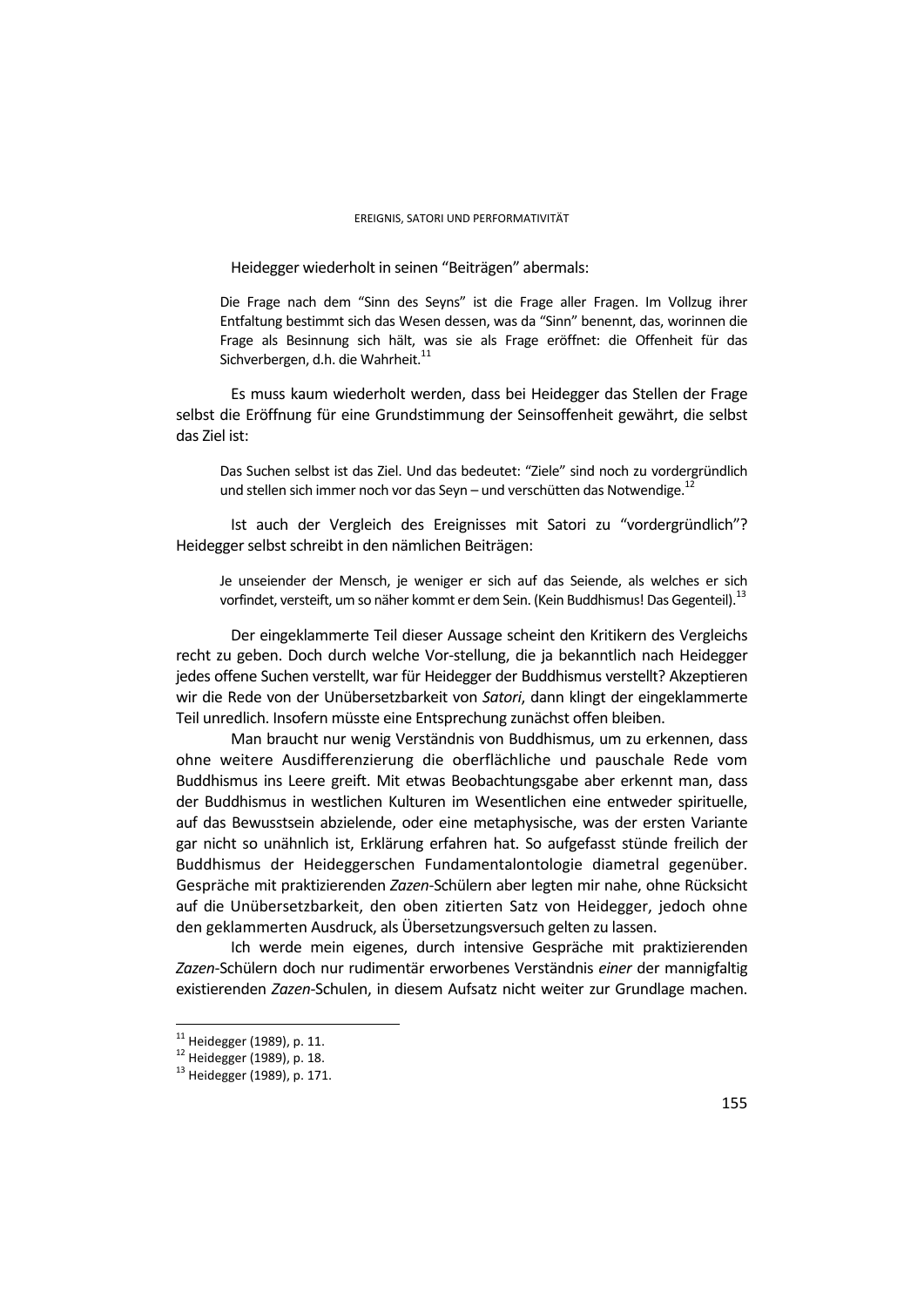Vielmehr soll es hier um eine Erörterung gewisser sprachphilosophischer wie sprachphänomenologischer Diskurse gehen, so dass letztlich die Vergleichsfrage offen bleibt, aber, so die Intention, die prinzipielle Problematik der hermeneutischen Situation aufzeigt wird, um die es hier geht.

Vom 24.-28. April 1989 fand in Bonn-Bad Godesberg ein Symposium "zur philosophischen Aktualität Heideggers" statt. Die nicht unerhebliche Anzahl asiatischer Teilnehmer fällt auf und verdient im hier diskutierten Kontext Beachtung. Die Beiträge sind allesamt sehr erhellend. Der dritte Tagungsband widmet sich der Aktualität Heideggers im "Spiegel der Welt"14. Die Beziehung zu Philosophien anderer Kulturen steht im Mittelpunkt, wobei die Problematik der Übersetzung den Schwerpunkt bildet.

Doch was heißt hier "Philosophie anderer Kulturen"? Der japanische Philosoph Tadashi Ogawa stellt fest:

Mir ist keine andere Sprache außer der japanischen bekannt, in der eine Übersetzung des Wortes "Philosophie" benutzt wird, abgesehen davon, daß jetzt auch die Chinesen unser Wort *Tetsugaku* gebrauchen und unser Kanji-Zeichen dafür aus Japan re-importiert hahen $15$ 

Doch jenseits der vollkommen unterschiedlichen Etymologien nicht nur der Begriffe "Philosophie" und seiner Übersetzung zu "*Tetsugaku",* sondern einer beträchtlichen Anzahl weiterer Übersetzungen, z.B. von Ästhetik, mahnt Ogawa eine grundsätzliche Problematik bei der Übersetzbarkeit Heideggerschen Denkens an:

Das ungebrochene Vertrauen in die Übersetzbarkeit stößt dabei auf Heideggers Bedenken. Ein solches Vertrauen beruht letztlich auf der Auffassung der Sprache als Zeichen. Obwohl er dies im Gespräch nicht sagt, scheint Heidegger zu spüren, daß die Japaner zu dieser Sprachauffassung eine besonderer Affinität habe. […] Sowohl der Nominalismus wie das Verständnis der Sprache als Zeichen sind Heideggers Sprachauffassung zutiefst fremd.<sup>16</sup>

Ogawa bezieht sich hierbei auf Heideggers bekanntes aufgezeichnetes Gespräch mit einem Japaner über die Sprache.17 Mit anderen Worten, Ogawa stützt sich bei seinen Argumenten auf Heidegger selbst, der die Sprache in nämlichem Gespräch als "Haus des Seins" bezeichnete, was "ein Gespräch von Haus zu Haus beinahe unmöglich" mache. Eine Analyse dieser Aussage aus sprachphilosophischer Perspektive ruft Paradoxien sowohl der Einzigartigkeit des Hauses des Seins als auch des Seins selbst hervor, je nachdem, ob die Sprache vom Zeigen des Seins her oder im indexikalischen Verweis auf das Sein gedacht wird. Konsequenzen wären

<sup>&</sup>lt;sup>14</sup> Papenfuss und Pöggeler (1992).

 $15$  Ogawa (1992), p. 184.

 $16$  Ogawa (1992), p. 181.

<sup>&</sup>lt;sup>17</sup> Vgl. die Ausführungen und Referenz in Ogawa (1992).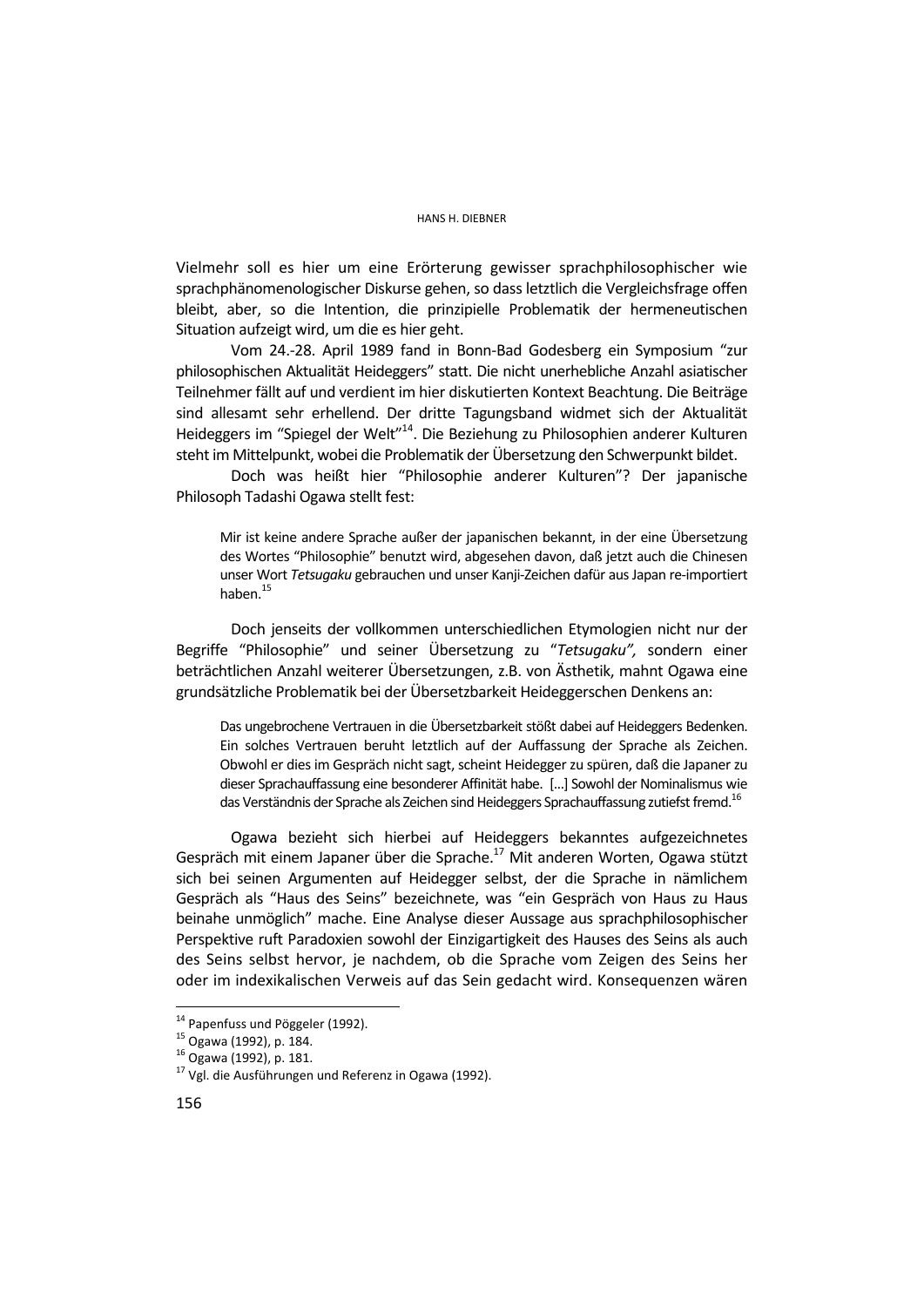Sprachrelativismus oder eine Preisgabe der Wahrheit des Seins an den herrschenden Konstruktivismus. Kann aber eine sprachphilosophische Analyse Heideggers Verständnis von Sprache überhaupt gerecht werden? Das scheint ähnlich verfehlt, wie viele metaphysische Diskurse zu Heideggers Versuchen, die Metaphysik zu überwinden. Den Kampf mit einer defizitären Sprache des jungen Heideggers hat der spätere Heidegger entschärft. Doch scheint mir hier keineswegs entschieden, inwiefern Heidegger seiner radikal vom Sein her gedachten Sprache untreu wurde, einer Untreue, der er in seinem Kampf mit der Sprache noch zu entkommen suchte.

Angesichts dieser Problematik, wird die Härte des Problems der Übersetzung von Heideggers Werken ins Japanische mehr als deutlich, zumal bereits grundlegende Begriffe der Philosophie Schwierigkeiten bereiten. Hierzu merkt Ogawa, an:

Wenn daher die Japaner glauben, mit Hilfe der Übersetzung von philosophischen Begriffen aus dem Deutschen oder noch öfter aus dem durch das Deutsche vermittelte Griechischen die philosophischen Sachverhalte selbst zu denken, befinden sie sich in einem großen Irrtum.<sup>18</sup>

Damit kommt er offensichtlich Heidegger entgegen. Andererseits aber gibt er auch zu bedenken:

Ist es nicht gerade der Japaner in dem von Heidegger aufgezeichneten Gespräch, der auf die ursprüngliche, nämlich nicht nominalistische, Bedeutung der Sprache hinweist?<sup>19</sup>

Die Bedenken zur Übersetzbarkeit relativierten sich aber doch insbesondere dadurch, dass er selbst, ein Japaner, zu dieser Metastudie in der Lage ist – so jedenfalls der Anspruch. Trotz seiner Diagnose eines radikal nominalistischen Verständnisses der Sprachzeichen in der japanischen Sprache, versucht Ogawa selbst einen Übersetzungsoptimismus zu retten, in dem er auf den linguistischen Strukturalismus Roman Jakobsons verweist.

Alle, die sich mit Heidegger hinlänglich auseinander gesetzt haben, wissen, dass weder seine Auslegung von "Philosophie", noch seine Fundamentalontologie dem Kanon entspricht und innerhalb des Deutschen selbst, einschließlich der Verwendung des Griechischen, zu den heftigsten Kontroversen Anlass gab und gibt. Warum also soll seine eigenwillige und produktiv auf die Fundamentalontologie hin erfolgte Etymologie, Übersetzung und Auslegung nicht in Bezug zu einer Philosophie, oder wie auch immer man das nun nennen mag, einer anderen Kulturwelt gesetzt werden? Die Sprachverwirrung kann kaum größer sein als die hausgemachte und im Gegenteil, doch nur zu ihrer Entwirrung dienstvolle Beiträge leisten. Auf diese Weise lese ich auch die Beiträge in nämlichem Tagungsband, die hochgradig erhellend sind.

<sup>18</sup> Ogawa (1992), p. 183.

<sup>19</sup> Ogawa (1992), p. 193.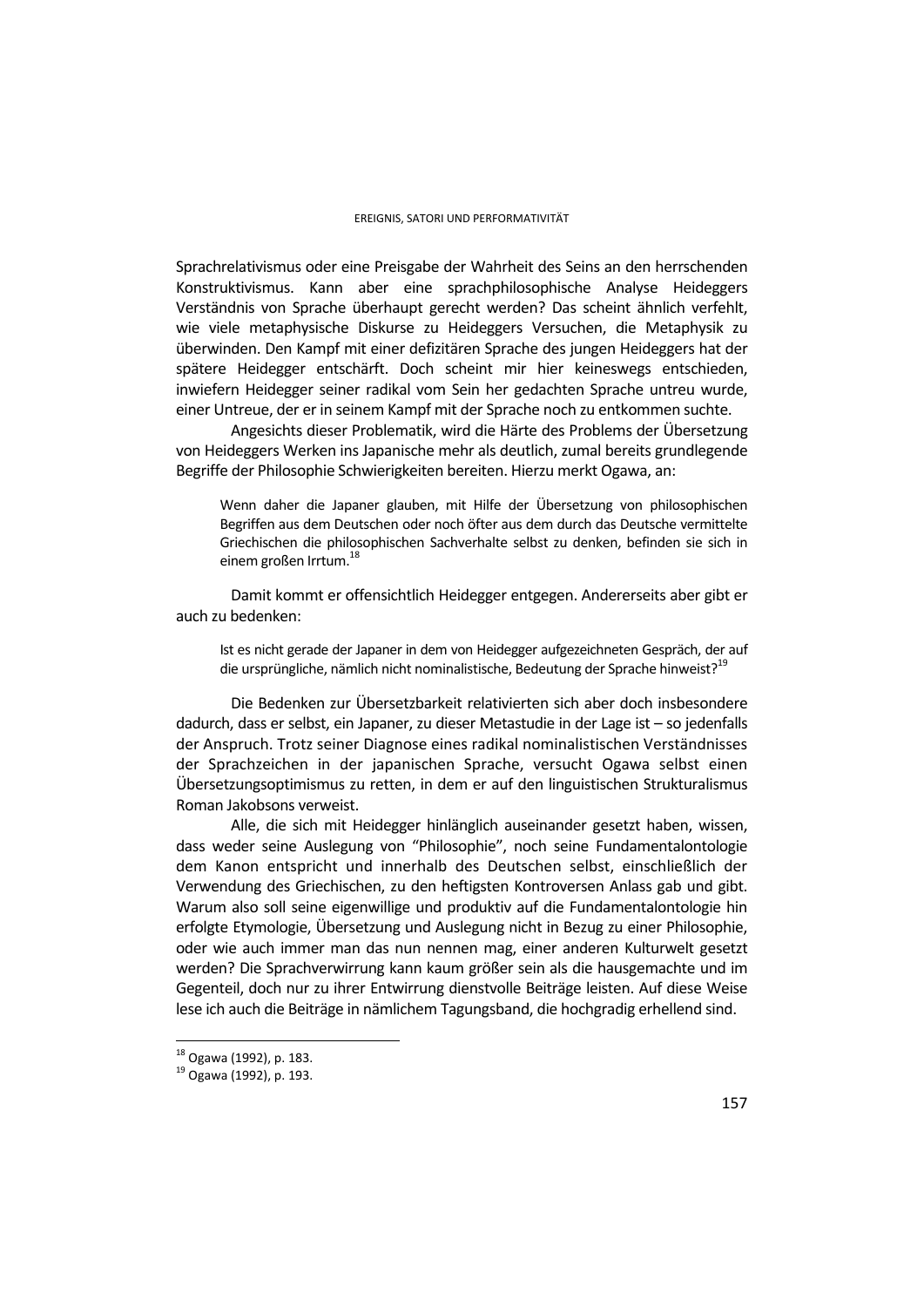### HANS H. DIEBNER

Besonders bedenkenswert sind die Ausführungen Ogawas zur Geschichte der japanischen Sprachauffassung, die insbesondere durch die buddhistischen Philosophien geprägt sind, die einem Wandel unterworfen waren. Zunächst erschien die Sprache als *koto-dama.* Das erklärt Ogawa wie folgt:

Mit dem Aussprechen eines Wortes ruft der Sprecher dessen Inhalt in die Realität. Wegen dieser realitätsweckenden Kraft ist das Reden ein zur Sprache bringen der Realität<sup>20</sup>

Man würde diese Beschreibung im Lichte der Sprechakttheorie heute wohl als perfomative Setzung oder Konstruktivismus bezeichen. Dieses Sprachverständnis änderte sich nach einer Reform des Buddhismus gemäß Ogawa im Mittelalter radikal, demgemäß alles in der Welt, einschließlich der Sprache und der Begriffe als bedeutungslos erschienen:

Als unvergängliche und damit wahre Welt gilt nur die Dimension, die mit dem Namen Buddha angezeigt wird. Diese Dimension liegt aber nicht in einem künftigen Jenseits, sondern trägt als Urgrund das Hier und Jetzt.<sup>2</sup>

Schließlich vollzog sich eine weitere Radikalisierung des Buddhismus, die darauf hinaus lief:

Alles fahren zu lassen. [...] Auf alles zu verzichten. [...] Das je Eigene des Kiefers, der Bambusstaude und so jeglichen einzelnen Dinges ereignet sich in seinem eigenen Wesen.<sup>22</sup>

Man braucht nicht allzu viel Fantasie um zu erkennen, dass er sich bei seinen deutschen Formulierungen hier an Heideggers Wortwahl anlehnt. Dennoch bescheinigt er aufgrund der Nichtigkeit der Sprache, dass

In dieser radikalen Depotenzierung der Allgemeinheiten liegt der Ursprung des nominalistischen japanischen Sprachverhältnisses.<sup>23</sup>

Die Sprache wird zur bloßen "Durchgangsstation", sie wird zum "Mittel", zum "Zeug". Die Sprache wird zum *kotoba*, das heißt:

Die Sprache ist der wertlose Rand des Ereignisses. Die Sprache kommt als Verfallszustand des Ereignisses erst dann zur Vorstellung, wenn sie sich aus ihrer Übereinstimmung mit dem Ereignis entfernt hat.<sup>24</sup>

<sup>20</sup> Ogawa (1992), p. 189.

<sup>21</sup> Ogawa (1992), p. 190.

 $22$  Ogawa (1992), p. 191.

 $23$  Ogawa (1992), p. 192.

 $24$  Ogawa (1992), p. 194.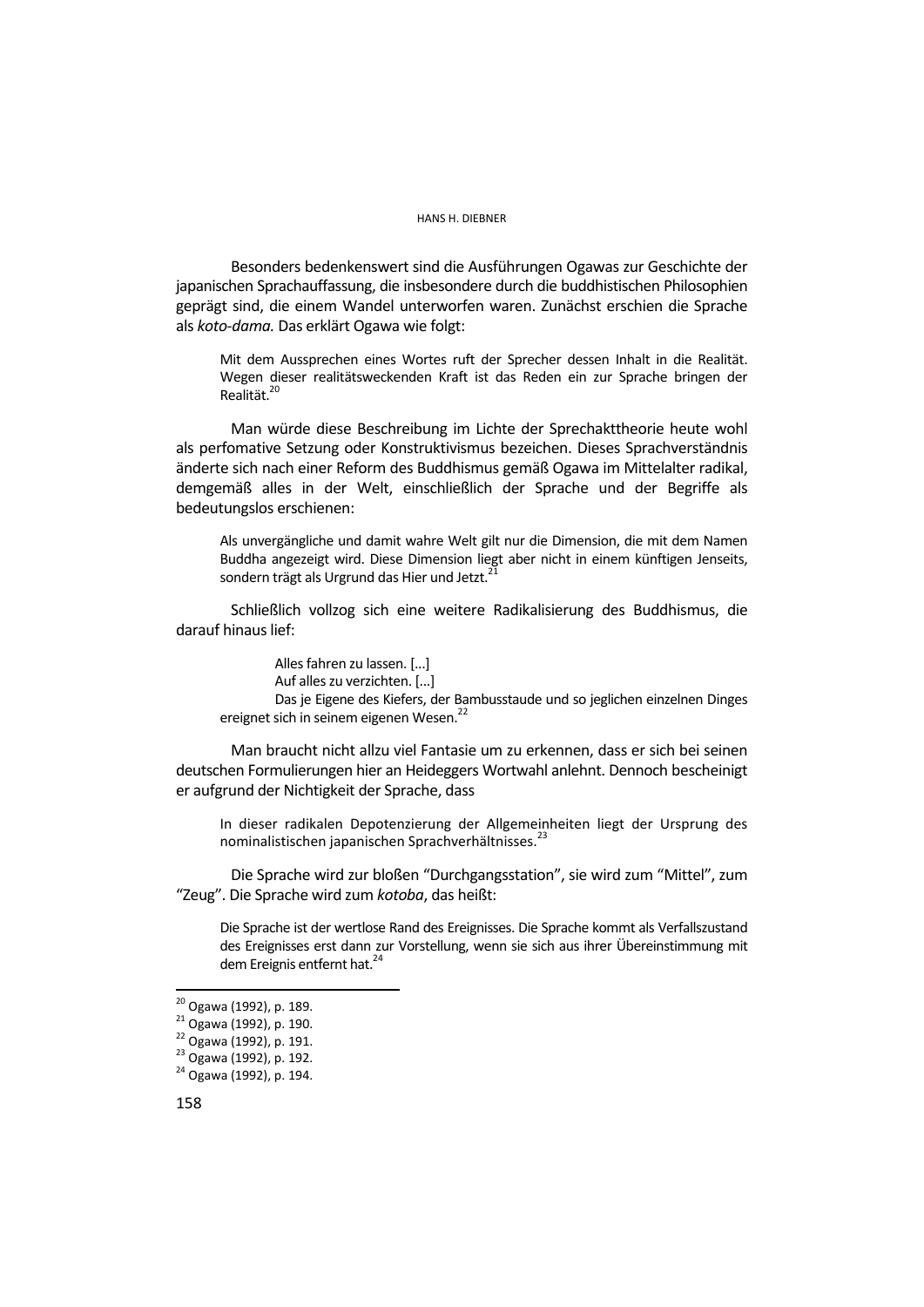Die Ambivalenz dieser Erläuterungen von Ogawa liegt darin, dass allein durch die Benennung der Sprache als *kotoba*, als wertloser Rand des Ereignisses, die Benutzung der Sprache in rein nominalistischer Funktion zumindest sprachphilosphisch und sprachphänomenologisch bekannt ist, wofür Ogawa selbst das schlagkräftigste Beispiel ist. Selbst wenn ich das obige Ogawasche Zitat umkehre zu "Wenn daher ich glaube, mit Hilfe der Übersetzung von philosophischen Begriffen aus dem Japanischen die philosophischen Sachverhalte selbst zu denken, befinde ich mich in einem großen Irrtum.", kann vordergründlich vermutet werden, dass Heidegger auch der Einordnung des Deutschen Gebrauchs der Sprache als bloßes Zeichensystem, d.h. als wertlosen Rand des Ereignisses, zugestimmt hätte. Eine dementsprechende Suggestion durch Ogawa liegt nahe. Doch wendet er zunächst diesen nominalistischen Gebrauch gegen die Übersetzbarkeit Heideggers. Wegen der Rückführung auf den Buddhismus mag man hinter dem drittletzten Zitat die Klammer (Keine Fundamentalontologie! Das Gegenteil) erahnen. Somit wäre auf der rein syntaktischen Ebene die Analogie nahezu perfekt.

Der Vergleich von Fundamentalontologie und Buddhismus ist für mich in einem ernsteren Sinne damit keineswegs entkräftet, sondern bestärkt. Liest man Ogawas Beitrag aufmerksam, dann kann seiner Analyse, dass der nominalistische Sprachgebrauch in der Historie des Buddhismus zu sehen ist, nur schwer gefolgt werden. Vielmehr zeigen die Ausführungen das Gegenteil auf, nämlich dass gerade wegen dem vorherrschenden nominalistischen Sprachgebrauch der Buddhismus zu seiner Empfehlung kam, sich von der Sprache als wertlosen Rand des Ereignisses zu distanzieren, also sich von der realitätssetzenden Kraft der Worte zu verabschieden und das Sein selbst wesen zu lassen.

Die Benutzung und Vernutzung von Heidegger in allen möglichen Bereichen der Machenschaft ist auch für den Buddhismus eine Option. So spricht auch die Ignoranz der Fassung der Sprache als wertloser Rand des Ereignisses im nominalistischen Sprachgebrauch Japans immer noch nicht gegen den Vergleich. Im Gegenteil. Es ergeben sich immer mehr Analogien. Der bislang schwergewichtigste Unterschied liegt vielleicht darin, dass Heidegger zum Hintergehen der zeichenhaft aufgefassten Sprache durch eine oft absonderlich wirkende, positiv formuliert, poetischen, jedenfalls performativen Sprachverwendung tendiert, während die radikale Variante im Zenbuddhismus lautet, die Sprache ganz fahren zu lassen. Doch wie erfahren wir von dieser zenbuddhistischen Empfehlung? Nicht nur über die Ursprünge werden wir über Gedichtsammlungen, man kann sagen mystische Schriften, ins Bild gesetzt. Die lyrische, wenn nicht gar mystische Form liegt Heidegger bekanntermaßen besonders nahe, ihm selbst würde Mystizismus unterstellt – ich erinnere an das Raunen und den Wortschwall.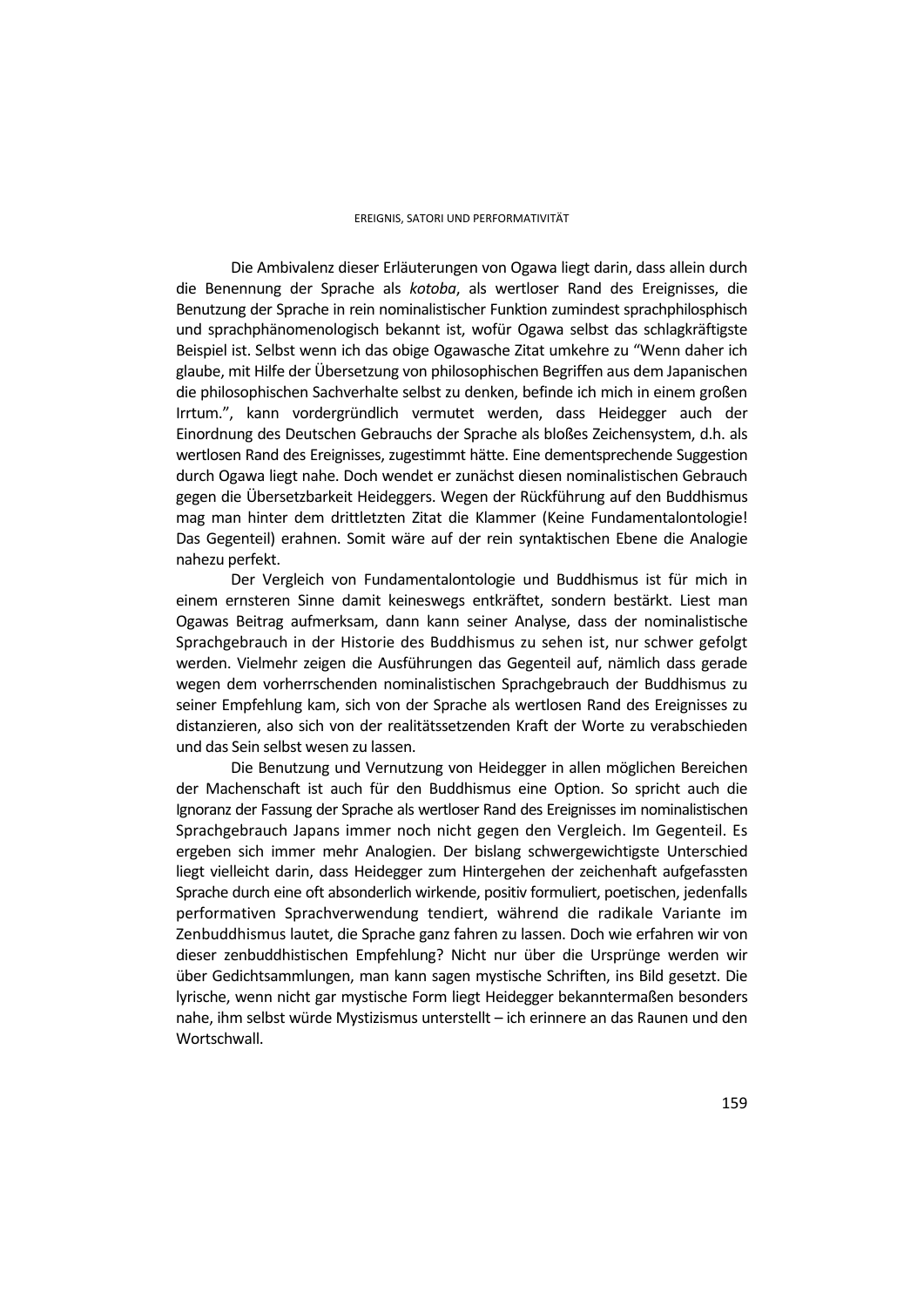### HANS H. DIEBNER

Für Heidegger stellte die Dichterkunst, aber auch die bildende Kunst, eine der wenigen akzeptierten Vollzugsweisen dar, die den Rahmen des Repräsentationalen in Richtung einer ontologischen Performativität, wie ich die am Rande des Sagbaren angesiedelte Praxis der Vordringungsversuche zum Wesen von Sein nenne, zu sprengen vermag. Heideggers Werk selbst ist als eine eigenwillige, will heißen produktive und eben selbst performative Hermeneutik Hölderlins zu verstehen. Ein großer Teil seiner Überlegungen besteht aus phänomenlogischen Interpretation von Dichtern, zumeist Hölderlin. Darüber hinaus hat er die Vorsokratiker in einer Weise zur Grundlage seines Werks gemacht, die als produktive Hermeneutik zu bezeichnen ist, weil sie den Kanon der geläufigen Auslegungen sprengt. Die Vorsokratiker sind für ihn Zeugen eines ersten Anfangs eines seinsgeschichtlichen Ereignisses, das er zu einem Entwurf für den anderen Anfang im Ereignis macht, nämlich dem Sich-Zeigen des Wesens von Sein. Die Sprache des gesamten Fundus, aus dem er hierbei schöpft – Deutsch und Griechisch – machen, hermeneutisch betrachtet, seine Betonung zur Zugehörigkeit zu diesen Sprachen, zur entsprechenden Volkszugehörigkeit, verständlich. Es braucht kaum betont zu werden, dass gerade die Lyrik massiv mit der Übersetzbarkeitsproblematik zu kämpfen hat. Man kann bei der Betonung der Volkszugehörigkeit aber auch einen Bruch mit seiner Distanzierung der Fundamentalontologie von einer Anthropologie sehen. Die kontroverse Diskussion und die Versuche, Heideggers Fundamentalontologie aus anthropologischer Perspektive zu begreifen, setze ich als bekannt voraus.

Zum Wesen der Sprache gehört nach Heidegger, etwas Sprachloses zu Wort zu bringen. Die Sprache als bloßes Verweissystem enthält nichts Sprachliches.

Die Sprache ist damit ein Mittel des Sprachlosen oder "Haus des Seins" […]. Nun, wenn es so ist, daß es in der Sprache nichts Sprachliches gibt, dann kann Heidegger ruhig die noch radikalere Frage stellen: "... ob es nämlich je ein Sprechen über die Sprache gibt". Eine klare Antwort auf diese fast rhetorisch klingende Frage wäre schon ein Durchbruch in eine ganz neue *postliterarische* Welt, von der man heutzutage so viel spricht."25

Tatsächlich erfahren wir zurzeit eine wachsende Dominanz des Visuellen. Allerdings werden durch die ebenfalls dominanten Versuche, das Visuelle aus semiotischer Perspektive zu begreifen, hier zunächst nur eine Problemverlagerung angezeigt. Es darf daran erinnert werden, dass das chinesische und damit das japanische Kanji-Zeichen-System als wesentlich bildhaftes Zeichensystem, als logographische Schrift, aufgefasst wird, das in der semiotisch aufgefassten Visualisierungtendenz zu Versuchen, eine allgemeine Bildgrammatik abzuleiten, Anlass gegeben hat. Das Postliterarische selbst ist also, allgemein gefasst, noch keine Rettung aus Sprachlosigkeit, wenn man das Postliterarische selbst semiotisch fasst. So

<sup>&</sup>lt;sup>25</sup> Rodin (1992), p. 27.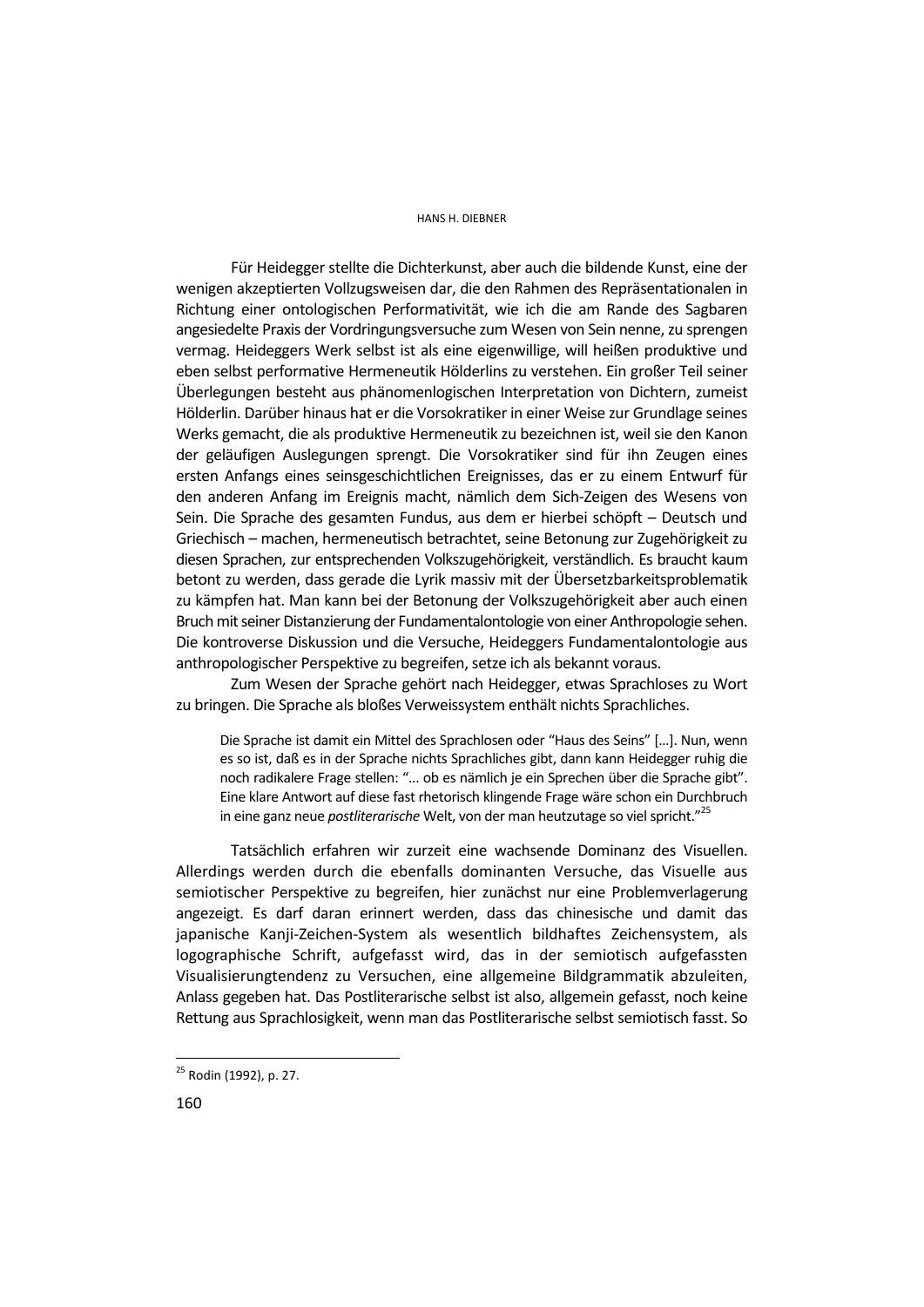gesehen siedelt sich gerade das Japanische zwischen dem Sprachlichen und dem Bildhaften an. Will man Heidegger gerecht werden, so liegt in diesem Zusammenhang viel mehr eine Betonung des Performativen nahe, nämlich einer Dimension des zum Wesen vordringenden Vollzugswissens, das auch in der literarischen Sprache, vor allem im Dichterischen, eine angemessene Anwendung findet.

Die *Zazen*-Praktiken ordne ich zum Performativen gehörig ein. Auch hier geht es um den Sprung in das Wesen von Sein, das einen im Sprung er-springt. Die Begriffsbestimmung der heute so hochfrequent benutzten Vokabel "Performativität" ist allerdings nebulös. Zumeist wird sie ausgehend von Austins Sprechakttheorie mit einer vom Wesen, d.h. von ontologischen Überlegungen völlig losgelösten Wirklichkeitskonstruktion, also mit Konstruktivismus in Verbindung gebracht, wenn nicht sogar in eins gesetzt. Doch diese Auffassung verstellt die ursprüngliche Herkunft der Performativität als durch menschliche Praktiken, d.h., im Vollzug selbst sich zeigendes Wesen, ein Sich-Zeigen, dass sich zur Semiotizität der nur verweisenden Sprache in völliger Opposition befindet. Man sieht sich also zunächst mit analoger Problematik, wie der Differenz zwischen der Sprachphänomenologie allá Heidegger und der Verwendung von Sprache als Zeichensystem konfrontiert. Wer von der ontischen Performativität, also einer Wirklichkeitssetzung, ausgeht, welche in allen Kulturbereichen eine unterschiedliche Instantiierung erfährt, verfällt möglicherweise einer strukturalistischen Idee, bei der, vergleichbar mit dem Systembegriff der Systemtheorie, ein bloß universell anwendbareres begriffliches Konzept entworfen wurde. Auf dieser Ebene kann man freilich strukturalistisch eine Übersetzbarkeit diskutieren, im Äußersten sogar des Sprachlichen ins Visuelle. Ontologische Performativität verstehe ich daher mitunter als Gegensatz zum linguistischen Strukturalismus, der vielleicht auch zum visuellen Strukturalismus ausgeweitet werden kann, ja zum Strukuralismus überhaupt.

Der Kontrast zur Semiotizität legt nahe, im Rahmen einer ontologisch verstanden Performativität die jeweiligen performativen Praktiken aus sich selbst heraus zu verstehen, um nicht einer Verwendung von Performativitäten im Plural, vergleichbar dem Plural der Sprachen, anheim zu fallen. Es sei am Rande erwähnt, dass die von Gottfried Boehm diskutierte Ikonizität von Bildern<sup>26</sup> im Rahmen seines Diskurses zur ikonischen Differenz eng mit einer ontologischen Performativität verwandt ist, in dem Sinne, dass auch er auf die Nichtersetzbarkeit eines Bildverstehens vom Bild her pocht, demgegenüber eine metaphysische Verfassung und erst recht eine semiotische Verfassung von dem, was ein Bild ist, defizitär bleiben muss. Ein Rückzug zum Bild als reines Zeichensystem drängt sich oft auf, zumal die Kunstgeschichte mit Symbolen gespickt ist. Eine Ikonologie ist hier nicht verfehlt. Falls ein interkultureller Vergleich

<sup>&</sup>lt;sup>26</sup> Boehm (2011).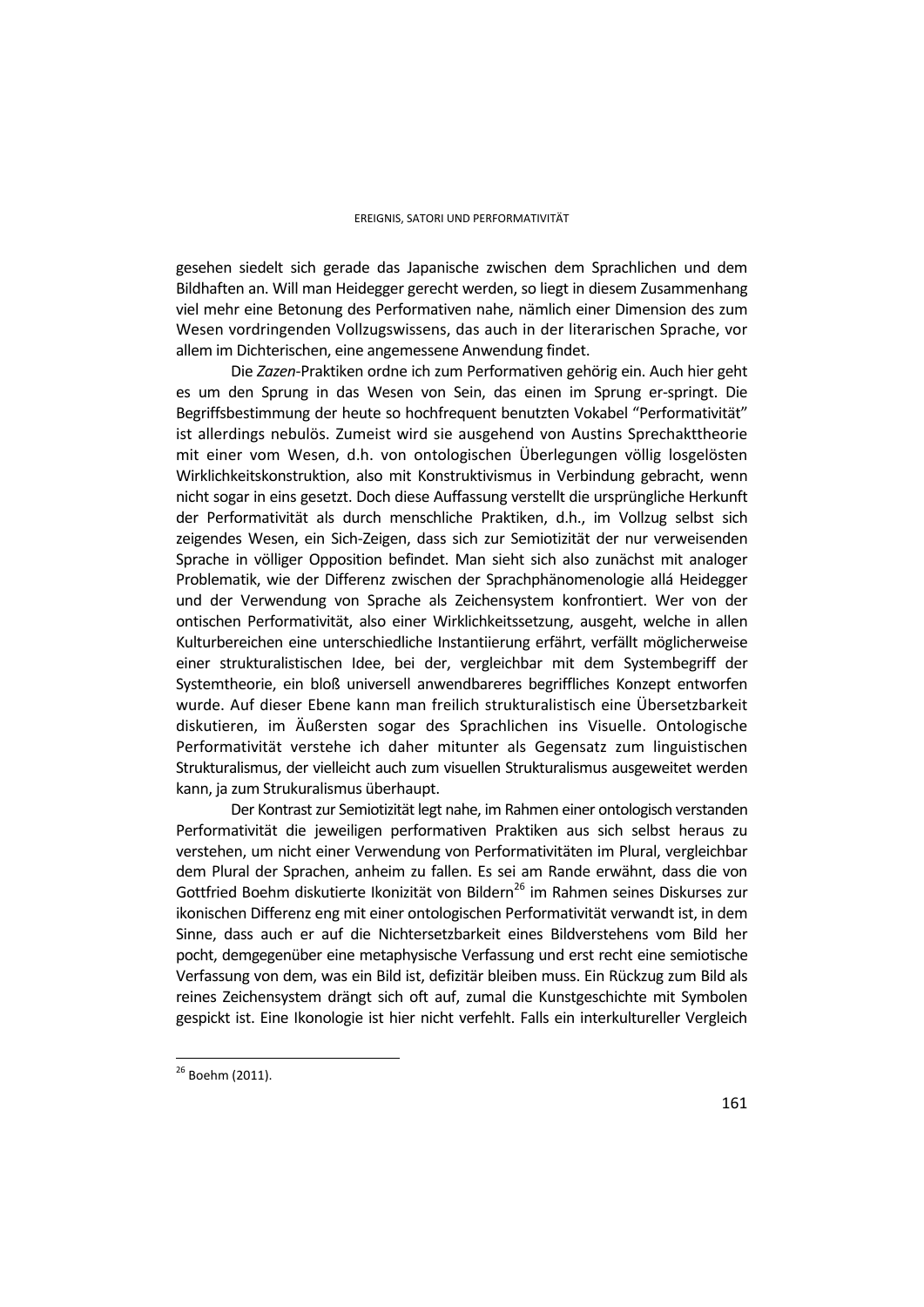überhaupt als anstrebenswert erachtet wird, so läuft man jedoch leicht Gefahr, die Unübersetzbarkeit der Zeichensysteme wie in der sprachlichen Unübersetzbarkeit durch eine strukturelle Universaldiskussion abzuschwächen. Damit wird, Heideggerisch gesprochen, das Wesen *des* Bildes verstellt.

Welchen Vorteil erhoffe ich mir aus dieser Verlagerung zur Performativität? In Bezug auf die aus sprachphilosophischer Sicht entstandene Übersetzbarkeitsproblematik vermeidet die Verlagerung die Konsequenz eines radikalen Nominalismus. Selbstverständlich benötigt die Rede von der Performativität die Sprache. Performativität selbst ist aber nicht von einer Phänomenologie der Sprache, sondern von einer Phänomenologie der Zeitlichkeit her gedacht, die auch im Sprachlichen Anwendung finden kann. Damit entkommt die Performativität einer auf spezifische Kulturphänomene, wie etwa Religion, oder eben auf Sprache, reduzierte Form. Anders als die Suche nach dem Gemeinsamen z.B. einer Religion im strukturalistischen interkulturellen Vergleich, oder eben der Sprache, ist die Zeitlichkeit das Wesen des Seins selbst. Wie das Wort Ereignis bei Heidegger, wird Zeitlichkeit, auch interkulturell - so die Hoffnung - als *Singulare tantum* gebraucht. Das Sein west an durch die Zeitlichkeit. Ich betrachte diese Verschiebung zur Performativität als möglichen Ansatz nicht nur zu einem anders geartetem Diskurs Heideggers, wofür Rüdiger Rimpler bereits eine Vorlage geliefert hat, sondern auch als mögliche Grundlage, den interkulturellen Dialog zu befruchten.

Ein letzter Punkt sei noch kurz erwähnt, um noch einmal auf die Komparatistik von Ereignis und *Satori* zurück zu kommen. Heideggers Streben, das Wesen der Technik als vom Seienden, von der Berechenbarkeit und der Machbarkeit her zu verstehen und diese daher als Machenschaft und als Gestell zu entlarven, zeichnet ihn keineswegs als Technikfeind aus. Heidegger war kein Moralist, noch haben ihn ethische Fragestellungen sonderlich interessiert. Daher kommt es, dass er in einer gänzlich ungebührlichen Weise im Reich der Machenschaften überhaupt nicht ausdifferenziert. Die zeughafte Benutzung der Dinge und der Menschen bis hin zur faschistischen Vernichtungsmaschinerie gehörten für ihn alle zur Sphäre der Machenschaft, die er leichtfertig in einem Atemzug nennt. Die Empfehlung eines völligen Entzugs der Machenschaften ist jedoch bei Heidegger nirgends zu lesen und er verfolgte die technischen und wissenschaftlichen Errungenschaften aufmerksam, um sie in ihrem Wesen zu verstehen.

Die vollständige Selbstisolation von allem Seienden im radikal formulierten Buddhismus stellt daher in der Tat eine erhebliche Differenz dar. Neben der Entlarvung des Seienden als unwesentlich, man kann Heideggersch sagen, Entlarvung als Machenschaften, bis hin zur Sprache als wertlosen Rand der Ereignisse, wird der vollständige Entzug von diesen Machenschaften anempfohlen. Der Sprung in die performative Dimension der Kunst, einschließlich der Dichterkunst, hingegen, lässt bei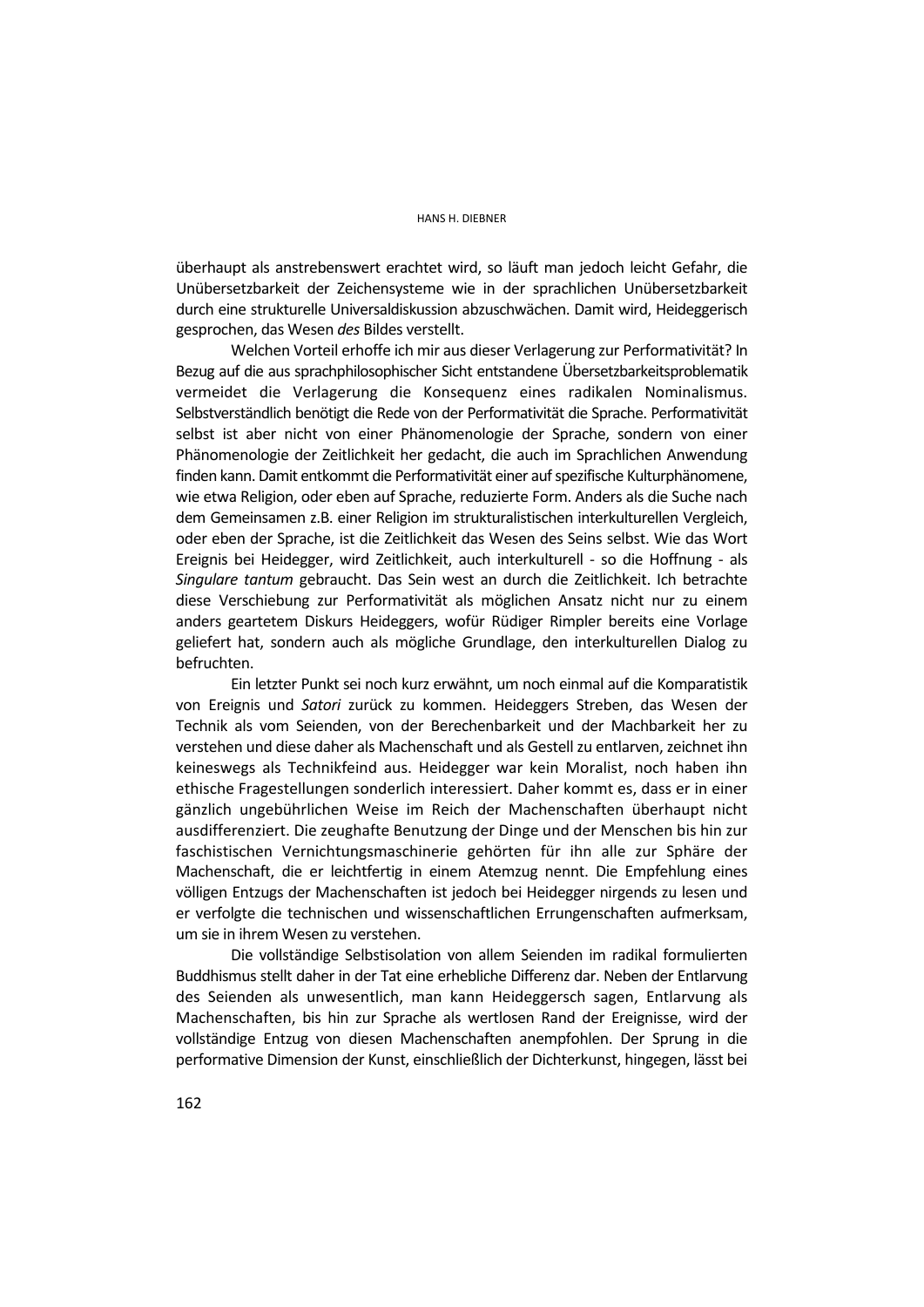Heidegger unterschiedliche Ausformungen des praktischen Vollzugs zu. Es dürfte jedoch klar sein, dass auch die zenbuddhistische Praxis kaum in dieser radikalen Form zur Anwendung kommt. Vielmehr dient die Praxis zum Aushalten der verdinglichten Welt. Man kann in dieser Weise die Kunst, Heideggerisch gelesen, ebenfalls als performatives Mittel zum Aushalten der machenschaftlichen Verdinglichung fassen. Aber auch ohne zu den Zukünftigen, den Zeugen, Wahrern und Wächtern des anderen Anfangs im Ereignis zu zählen, und entgegen des Beuysschen Diktums auch kein Künstler zu sein, sowie kein praktizierender Zenbuddhist, gehört die Rezeptionsebene zum Prozess der Auseinandersetzung. So gesehen sind wir zumindest alle performativ im Vollzug. Es sei hier abschließend gestattet, auf die legendär zu bezeichnende temporäre Selbstisolation Heideggers in seiner berühmt gewordenen Schwarzwälder Hütte zu verweisen, die zeigt, dass der Entzug vom verstellenden Seienden auch Heidegger nicht fremd war.

## **LITERATURVERZEICHNIS**

- Adorno, Theodor W., Jargon der Eigentlichkeit Zur deutschen Ideologie, Frankfurt am Main, Suhrkamp, 1964.
- Boehm, Gottfried, "Ikonische Differenz", in Rheinsprung 11. Zeitschrift für Bildkritik, 1 (2011), 170-176.
- Capurro, Rafael, and Nakada, Makato, "A Dialogue on Intercultural Angeletics", in Rafael Capurro and John Holgate (eds.): Messages and Messengers – Angeletics as an Approach to the Phenomenology of Communication / Von Boten und Botschaften – Die Angeletik als Weg zur Phänomenologie der Kommunikation. München: Fink Verlag, 2011, pp. 67-84.
- Diebner, Hans H., "Systemtheorie Von der Hermeneutik zum Konstruktivismus", in Rafael Capurro and John Holgate (eds.): Messages and Messengers – Angeletics as an Approach to the Phenomenology of Communication / Von Boten und Botschaften – Die Angeletik als Weg zur Phänomenologie der Kommunikation. München: Fink Verlag, 2011, pp. 229-254.
- Heidegger, Martin, Beiträge zur Philosophie (Vom Ereignis). Gesamtausgabe 65, Frankfurt am Main: Vittorio Klostermann, 1989.
- Heidegger, Martin, "Das Wort. Die Bedeutung der Wörter", in Dietrich Papenfuss und Otto Pöggeler (Hrsg.), Zur philosophischen Aktualität Heideggers, Band 3, Im Spiegel der Welt: Sprache, Übersetzung, Auseinandersetzung. Frankfurt am Main: Vittorio Klostermann, 1992, p. 13-16.